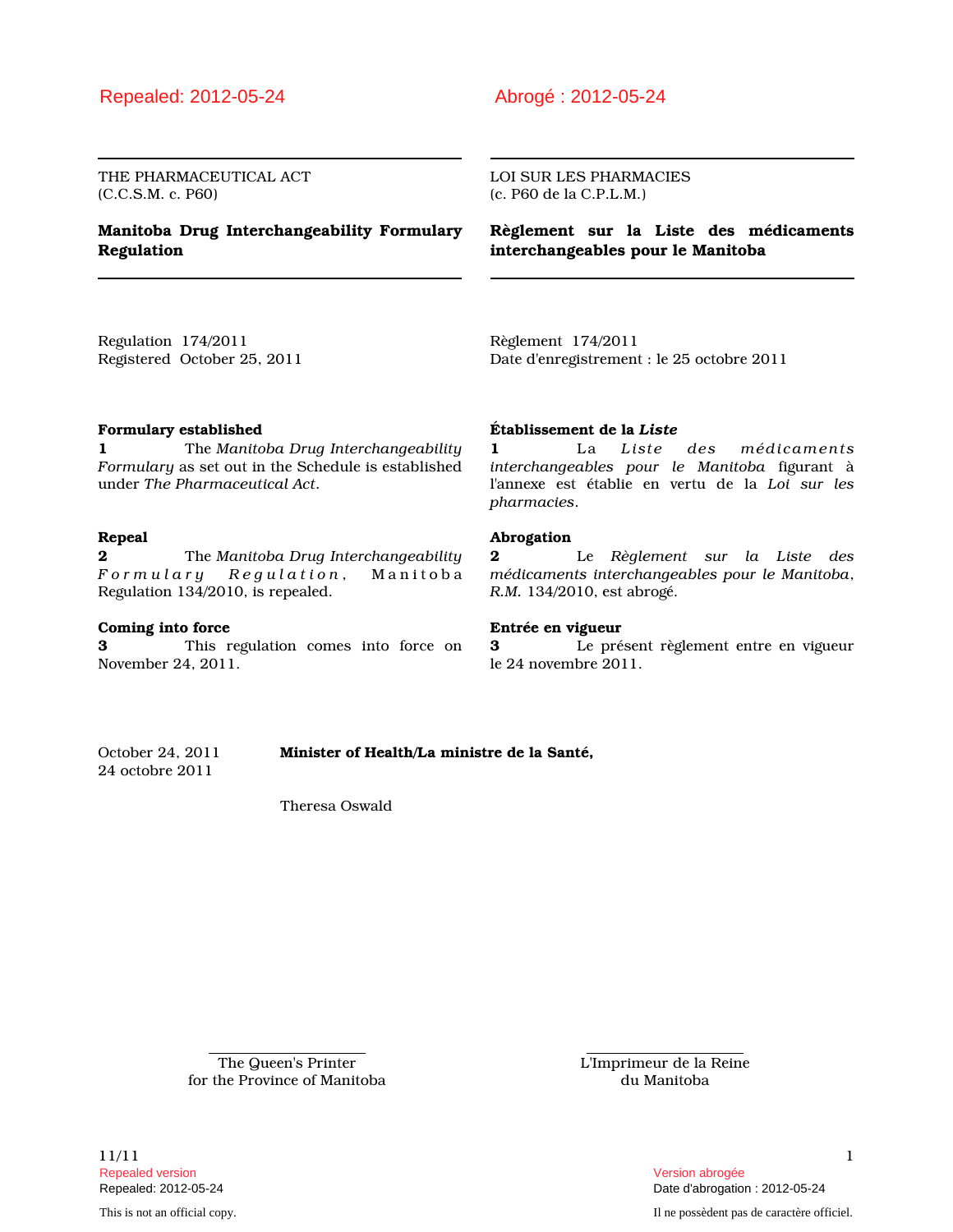# **LISTE DES MÉDICAMENTS INTERCHANGEABLES POUR LE MANITOBA**

|                                                                                              | <b>MANITOBA DRUG INTERCHANGEABILITY FORMULARY</b>                                                                                              |                                                                                                       |                                                                              |                                                                              |  |  |
|----------------------------------------------------------------------------------------------|------------------------------------------------------------------------------------------------------------------------------------------------|-------------------------------------------------------------------------------------------------------|------------------------------------------------------------------------------|------------------------------------------------------------------------------|--|--|
|                                                                                              | <b>LISTE DES MÉDICAMENTS INTERCHANGEABLES</b><br><b>POUR LE MANITOBA</b>                                                                       |                                                                                                       |                                                                              |                                                                              |  |  |
| DIN<br><b>NIM</b>                                                                            | <b>Product Name</b><br><b>Produit</b>                                                                                                          | Manufacturer<br><b>Fabricant</b>                                                                      | Price (\$)                                                                   | Prix (\$)                                                                    |  |  |
|                                                                                              | ACEBUTOLOL HCI - 100 mg - Tablets<br>ACÉBUTOLOL (CHLORHYDRATE D') — 100 mg — comprimés                                                         |                                                                                                       | Per<br>Tablet                                                                | Par<br>comprimé                                                              |  |  |
| 01926543<br>02147602<br>02237721<br>02237885<br>02204517<br>02165546                         | Sectral<br>Apo-Acebutolol<br>Mylan-Acebutolol<br>Mylan-Acebutolol (Type S)<br>Novo-Acebutolol<br>Nu-Acebutolol                                 | <b>SAA</b><br><b>APX</b><br><b>MYL</b><br><b>MYL</b><br><b>TEV</b><br><b>NXP</b>                      | 0.3692<br>0.1793<br>0.1793<br>0.1793<br>0.1793<br>0.1793                     | 0,3692<br>0,1793<br>0,1793<br>0,1793<br>0,1793<br>0,1793                     |  |  |
| 01910140<br>02257599                                                                         | Rhotral<br>Sandoz Acebutolol<br>ACEBUTOLOL HCI - 200 mg - Tablets<br>ACÉBUTOLOL (CHLORHYDRATE D') - 200 mg - comprimés                         | <b>SAA</b><br>SDZ                                                                                     | 0.1793<br>0.1793<br>Per<br>Tablet                                            | 0,1793<br>0,1793<br>Par<br>comprimé                                          |  |  |
| 01926551<br>02147610<br>02237722<br>02237886<br>02204525<br>02165554<br>01910159<br>02257602 | Sectral<br>Apo-Acebutolol<br>Mylan-Acebutolol<br>Mylan-Acebutolol (Type S)<br>Novo-Acebutolol<br>Nu-Acebutolol<br>Rhotral<br>Sandoz Acebutolol | <b>SAA</b><br><b>APX</b><br><b>MYL</b><br><b>MYL</b><br><b>TEV</b><br><b>NXP</b><br><b>SAA</b><br>SDZ | 0.5539<br>0.2684<br>0.2684<br>0.2684<br>0.2684<br>0.2684<br>0.2684<br>0.2684 | 0,5539<br>0,2684<br>0,2684<br>0,2684<br>0,2684<br>0,2684<br>0,2684<br>0,2684 |  |  |
|                                                                                              | ACEBUTOLOL HCI - 400 mg - Tablets<br>ACEBUTOLOL (CHLORHYDRATE D') — 400 mg — comprimés                                                         |                                                                                                       | Per<br>Tablet                                                                | Par<br>comprimé                                                              |  |  |
| 01926578<br>02147629<br>02237723<br>02237887<br>02204533<br>02165562<br>01910167<br>02257610 | Sectral<br>Apo-Acebutolol<br>Mylan-Acebutolol<br>Mylan-Acebutolol (Type S)<br>Novo-Acebutolol<br>Nu-Acebutolol<br>Rhotral<br>Sandoz Acebutolol | <b>SAA</b><br><b>APX</b><br><b>MYL</b><br><b>MYL</b><br><b>TEV</b><br><b>NXP</b><br><b>SAA</b><br>SDZ | 1.1021<br>0.5333<br>0.5333<br>0.5333<br>0.5333<br>0.5333<br>0.5333<br>0.5333 | 1,1021<br>0,5333<br>0,5333<br>0,5333<br>0,5333<br>0,5333<br>0,5333<br>0,5333 |  |  |
|                                                                                              | ACETAMINOPHEN COMPOUND WITH CODEINE - 8 mg - Tablets<br>COMPOSÉ ACÉTAMINOPHÈNE ET CODÉINE - 8 mg - comprimés                                   |                                                                                                       | Per<br>Tablet                                                                | Par<br>comprimé                                                              |  |  |
| 02181061<br>00293490<br>00653233                                                             | Tylenol with Codeine No. 1/Tylenol n° 1 avec codéine<br>Atasol-8<br>ratio-Lenoltec #1/ratio-Lenoltec n° 1                                      | <b>MCL</b><br>CDC<br><b>RPH</b>                                                                       | 0.1365<br>0.0814<br>0.0303                                                   | 0,1365<br>0,0814<br>0,0303                                                   |  |  |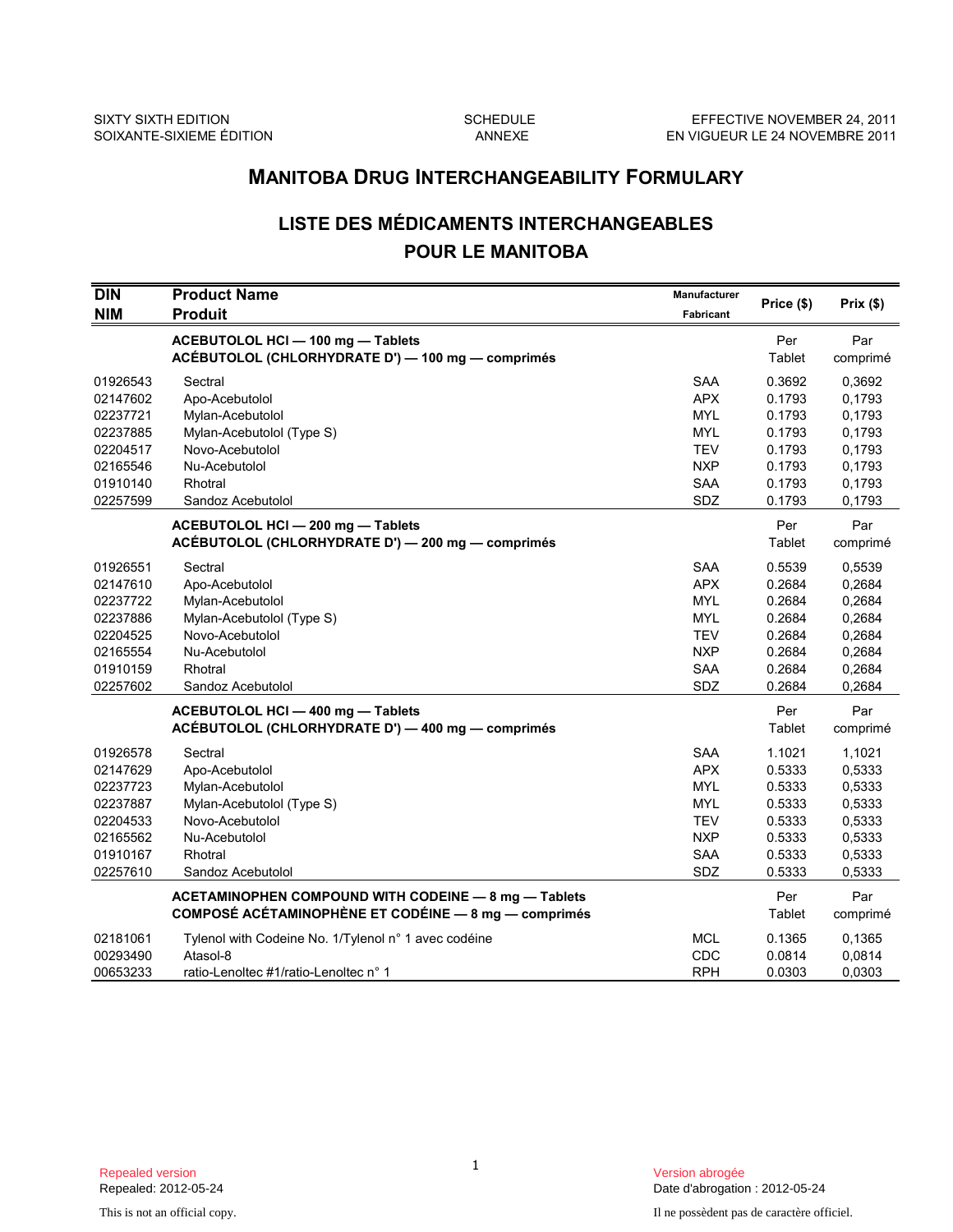| <b>DIN</b>                                                           | <b>Product Name</b>                                                                                                         | Manufacturer                                                                     |                                                          |                                                          |
|----------------------------------------------------------------------|-----------------------------------------------------------------------------------------------------------------------------|----------------------------------------------------------------------------------|----------------------------------------------------------|----------------------------------------------------------|
| <b>NIM</b>                                                           | <b>Produit</b>                                                                                                              | Fabricant                                                                        | Price (\$)                                               | Prix (\$)                                                |
|                                                                      | ACETAMINOPHEN COMPOUND WITH CODEINE - 15 mg - Tablets<br>COMPOSÉ ACÉTAMINOPHÈNE ET CODÉINE - 15 mg - comprimés              |                                                                                  | Per<br>Tablet                                            | Par<br>comprimé                                          |
| 00293504<br>02232388<br>02163934<br>00653241                         | Atasol-15<br>Exdol-15<br>Tylenol with Codeine No. 2/Tylenol n° 2 avec codéine<br>ratio-Lenoltec No. 2/ratio-Lenoltec n° 2   | CDC<br>PPI<br><b>JAN</b><br><b>RPH</b>                                           | 0.1001<br>0.0837<br>0.0807<br>0.0691                     | 0,1001<br>0,0837<br>0,0807<br>0,0691                     |
|                                                                      | ACETAMINOPHEN COMPOUND WITH CODEINE - 30 mg - Tablets<br>COMPOSÉ ACÉTAMINOPHÈNE ET CODÉINE - 30 mg - comprimés              |                                                                                  | Per<br>Tablet                                            | Par<br>comprimé                                          |
| 02232389<br>00293512<br>02163926<br>00653276                         | Exdol-30<br>Atasol-30<br>Tylenol with Codeine No. 3/Tylenol n° 3 avec codéine<br>ratio-Lenoltec No. 3/ratio-Lenoltec n° 3   | PPI<br>CDC<br><b>JAN</b><br><b>RPH</b>                                           | 0.1753<br>0.1425<br>0.0888<br>0.0760                     | 0,1753<br>0,1425<br>0,0888<br>0,0760                     |
|                                                                      | ACETAMINOPHEN WITH CODEINE - 300 mg - 60 mg - Tablets<br>ACÉTAMINOPHÈNE AVEC CODÉINE - 300 mg - 60 mg - comprimés           |                                                                                  | Per<br>Tablet                                            | Par<br>comprimé                                          |
| 02163918<br>00621463                                                 | Tylenol with Codeine No. 4/Tylenol n° 4 avec codéine<br>ratio-Lenoltec #4/ratio-Lenoltec n° 4                               | <b>JAN</b><br><b>RPH</b>                                                         | 0.1877<br>0.1605                                         | 0,1877<br>0,1605                                         |
|                                                                      | ACETYLSALICYLIC ACID - 325 mg - Enteric Tablets<br>ACIDE ACÉTYLSALICYLIQUE - 325 mg - comprimés à enrobage<br>entérosoluble |                                                                                  | Per<br>Tablet                                            | Par<br>comprimé                                          |
| 00010332<br>02284529                                                 | Entrophen<br>pms-ASA EC                                                                                                     | PPI<br><b>PMS</b>                                                                | 0.0308<br>0.028                                          | 0,0308<br>0.0280                                         |
|                                                                      | ACYCLOVIR - 200 mg - Tablets<br>ACYCLOVIR - 200 mg - comprimés                                                              |                                                                                  | Per<br>Tablet                                            | Par<br>comprimé                                          |
| 00634506<br>02197405<br>02242784<br>02285959<br>02078627<br>02207621 | Zovirax<br>Nu-Acyclovir<br>Mylan-Acyclovir<br>Novo-Acyclovir<br>ratio-Acyclovir<br>Apo-Acyclovir                            | <b>GSK</b><br><b>NXP</b><br><b>MYL</b><br><b>TEV</b><br><b>RPH</b><br><b>APX</b> | 1.4074<br>0.9950<br>0.9662<br>0.9661<br>0.9661<br>0.9660 | 1,4074<br>0,9950<br>0,9662<br>0,9661<br>0,9661<br>0,9660 |
|                                                                      | ACYCLOVIR - 400 mg - Tablets<br>ACYCLOVIR - 400 mg - comprimés                                                              |                                                                                  | Per<br>Tablet                                            | Par<br>comprimé                                          |
| 01911627<br>02197413<br>02242463<br>02078635<br>02285967<br>02207648 | Zovirax<br>Nu-Acyclovir<br>Mylan-Acyclovir<br>ratio-Acyclovir<br>Novo-Acyclovir<br>Apo-Acyclovir                            | <b>GSK</b><br><b>NXP</b><br><b>MYL</b><br><b>RPH</b><br><b>TEV</b><br><b>APX</b> | 2.8357<br>2.0254<br>1.9017<br>1.9017<br>1.9016<br>1.9015 | 2,8357<br>2,0254<br>1,9017<br>1,9017<br>1,9016<br>1,9015 |
|                                                                      | ACYCLOVIR - 800 mg - Tablets<br>ACYCLOVIR - 800 mg - comprimés                                                              |                                                                                  | Per<br>Tablet                                            | Par<br>comprimé                                          |
| 01911635<br>02207656<br>02197421<br>02242464<br>02078651<br>02285975 | Zovirax<br>Apo-Acyclovir<br>Nu-Acyclovir<br>Mylan-Acyclovir<br>ratio-Acyclovir<br>Novo-Acyclovir                            | <b>GSK</b><br><b>APX</b><br><b>NXP</b><br><b>MYL</b><br><b>RPH</b><br><b>TEV</b> | 5.5762<br>3.1415<br>3.1415<br>3.1413<br>3.1413<br>3.1412 | 5,5762<br>3,1415<br>3,1415<br>3,1413<br>3,1413<br>3,1412 |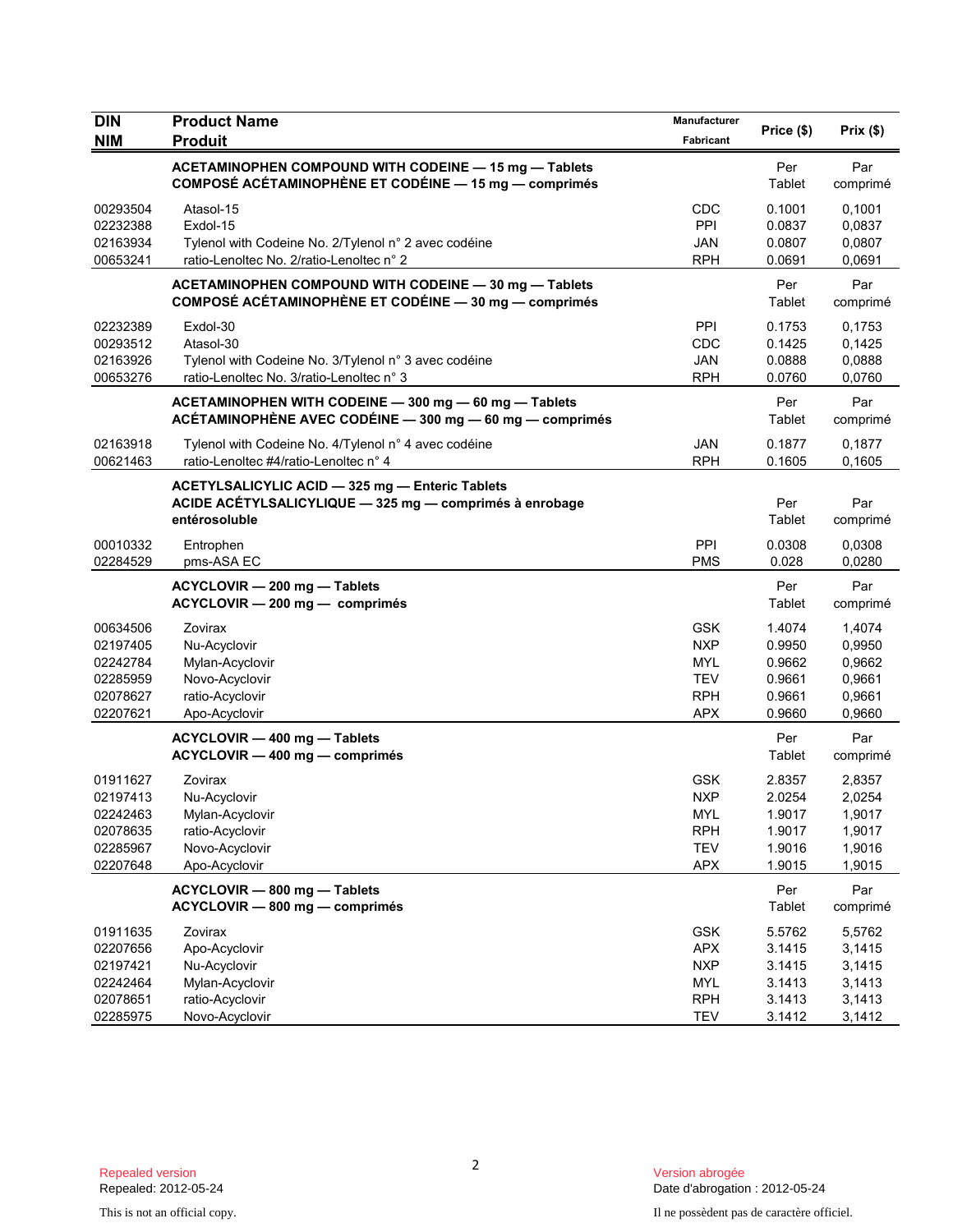| DIN                  | <b>Product Name</b>                                            | Manufacturer             | Price (\$)       | Prix(\$)         |
|----------------------|----------------------------------------------------------------|--------------------------|------------------|------------------|
| <b>NIM</b>           | <b>Produit</b>                                                 | Fabricant                |                  |                  |
|                      | ALENDRONATE - 5 mg - Tablets<br>ALENDRONATE - 5 mg - comprimés |                          | Per<br>Tablet    | Par<br>comprimé  |
|                      |                                                                |                          |                  |                  |
| 02248727             | Apo-Alendronate                                                | <b>APX</b>               | 1.1407           | 1,1407           |
| 02288079             | Sandoz Alendronate                                             | SDZ                      | 1.1407           | 1,1407           |
|                      | ALENDRONATE - 10 mg - Tablets                                  |                          | Per              | Par              |
|                      | ALENDRONATE - 10 mg - comprimés                                |                          | Tablet           | comprimé         |
| 02201011             | Fosamax                                                        | <b>MFX</b>               | 2.2590           | 2,2590           |
| 02247373             | Novo-Alendronate                                               | <b>TEV</b>               | 1.3513           | 1,3513           |
| 02248728             | Apo-Alendronate                                                | <b>APX</b>               | 1.2163           | 1,2163           |
| 02270129             | Mylan-Alendronate                                              | <b>MYL</b>               | 1.2163           | 1,2163           |
| 02288087             | Sandoz Alendronate                                             | SDZ                      | 1.2163           | 1,2163           |
|                      | ALENDRONATE - 40 mg - Tablets                                  |                          | Per              | Par              |
|                      | ALENDRONATE - 40 mg - comprimés                                |                          | Tablet           | comprimé         |
| 02201038             | Fosamax                                                        | <b>MFX</b>               | 4.4818           | 4,4818           |
| 02258102             | Co Alendronate                                                 | COB                      | 2.8707           | 2,8707           |
|                      | ALENDRONATE - 70 mg - Tablets                                  |                          | Per              | Par              |
|                      | ALENDRONATE - 70 mg - comprimés                                |                          | Tablet           | comprimé         |
|                      |                                                                |                          |                  |                  |
| 02245329             | Fosamax                                                        | <b>MFX</b>               | 11.0633          | 11,0633          |
| 02258110             | Co Alendronate                                                 | COB                      | 6.1331           | 6,1331           |
| 02248730             | Apo-Alendronate                                                | <b>APX</b>               | 6.1325           | 6,1325           |
| 02286335             | Mylan-Alenedronate                                             | <b>MYL</b>               | 6.1325           | 6,1325           |
| 02261715             | Novo-Alendronate                                               | <b>TEV</b><br><b>PMS</b> | 6.1325           | 6,1325<br>6,1325 |
| 02273179             | pms-Alendronate                                                | <b>PMS</b>               | 6.1325           |                  |
| 02284006<br>02275279 | pms-Alendronate FC<br>ratio-Alendronate                        | <b>RPH</b>               | 6.1325<br>6.1325 | 6,1325<br>6,1325 |
| 02288109             | Sandoz Alendronate                                             | SDZ                      | 6.1325           | 6,1325           |
|                      |                                                                |                          |                  |                  |
|                      | ALFUZOSIN - 10 mg - Tablets                                    |                          | Per              | Par              |
|                      | ALFUZOSIN - 10 mg - comprimés                                  |                          | Tablet           | comprimé         |
| 02245565             | Xatral                                                         | <b>SAA</b>               | 1.1101           | 1,1101           |
| 02315866             | Apo-Alfuzosin                                                  | <b>APX</b>               | 0.7450           | 0,7450           |
| 02304678             | Sandoz Alfuzosin                                               | SDZ                      | 0.7450           | 0,7450           |
|                      | ALPRAZOLAM - 0.25 mg - Tablets                                 |                          | Per              | Par              |
|                      | ALPRAZOLAM - 0,25 mg - comprimés                               |                          | Tablet           | comprimé         |
| 00548359             |                                                                | PFI                      | 0.2735           | 0,2735           |
| 00865397             | Xanax<br>Apo-Alpraz                                            | <b>APX</b>               | 0.0836           | 0,0836           |
| 02137534             | Mylan-Alprazolam                                               | <b>MYL</b>               | 0.0836           | 0,0836           |
| 01913484             | Novo-Alprazol                                                  | <b>TEV</b>               | 0.0836           | 0,0836           |
|                      |                                                                |                          |                  |                  |
|                      | ALPRAZOLAM - 0.5 mg - Tablets                                  |                          | Per              | Par              |
|                      | ALPRAZOLAM - 0,5 mg - comprimés                                |                          | Tablet           | comprimé         |
| 00548367             | Xanax                                                          | PFI                      | 0.3271           | 0,3271           |
| 02137542             | Mylan-Alprazolam                                               | <b>MYL</b>               | 0.1015           | 0,1015           |
| 00865400             | Apo-Alpraz                                                     | APX                      | 0.1012           | 0,1012           |
| 01913492             | Novo-Alprazol                                                  | <b>TEV</b>               | 0.1012           | 0,1012           |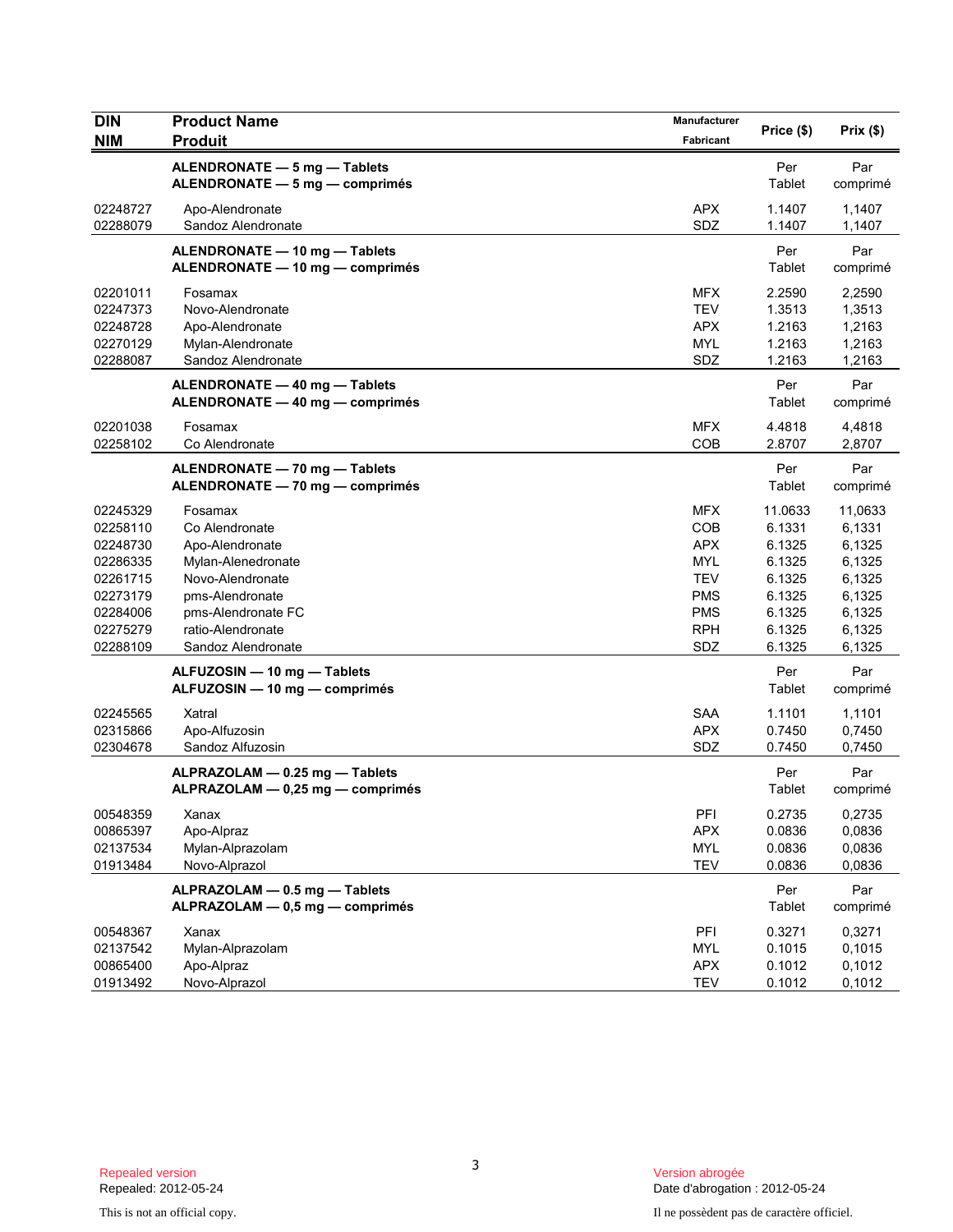| <b>DIN</b>                                                                       | <b>Product Name</b>                                                                                                                     | Manufacturer                                                                     | Price (\$)                                                         | Prix(\$)                                                           |
|----------------------------------------------------------------------------------|-----------------------------------------------------------------------------------------------------------------------------------------|----------------------------------------------------------------------------------|--------------------------------------------------------------------|--------------------------------------------------------------------|
| <b>NIM</b>                                                                       | <b>Produit</b>                                                                                                                          | Fabricant                                                                        |                                                                    |                                                                    |
|                                                                                  | ALPRAZOLAM - 1 mg - Tablets<br>ALPRAZOLAM - 1 mg - comprimés                                                                            |                                                                                  | Per<br>Tablet                                                      | Par<br>comprimé                                                    |
| 00723770<br>02243611<br>02229813                                                 | Xanax<br>Apo-Alpraz<br>Mylan-Alprazolam                                                                                                 | PFI<br><b>APX</b><br><b>MYL</b>                                                  | 0.5944<br>0.3409<br>0.3409                                         | 0,5944<br>0,3409<br>0,3409                                         |
|                                                                                  | ALPRAZOLAM - 2 mg - Tablets<br>ALPRAZOLAM - 2 mg - comprimés                                                                            |                                                                                  | Per<br>Tablet                                                      | Par<br>comprimé                                                    |
| 00813958<br>02243612<br>02229814                                                 | Xanax<br>Apo-Alpraz<br>Mylan-Alprazolam                                                                                                 | PFI<br><b>APX</b><br><b>MYL</b>                                                  | 1.0564<br>0.6059<br>0.6059                                         | 1,0564<br>0,6059<br>0,6059                                         |
|                                                                                  | AMANTADINE HCI-100 mg-Capsules<br>AMANTADINE (CHLORHYDRATE D') - 100 mg - capsules                                                      |                                                                                  | Per<br>Capsule                                                     | Par<br>capsule                                                     |
| 01990403<br>02139200                                                             | pms-Amantadine<br>Mylan-Amantadine                                                                                                      | <b>PMS</b><br><b>MYL</b>                                                         | 0.6105<br>0.5697                                                   | 0,6105<br>0,5697                                                   |
|                                                                                  | AMCINONIDE - 0.1% - Topical Cream<br>AMCINONIDE $-$ 0,1 % $-$ crème topique                                                             |                                                                                  | Per<br>Gram                                                        | Par<br>gramme                                                      |
| 02192284<br>02246714<br>02247098                                                 | Cyclocort<br>Taro-Amcinonide<br>ratio-Amcinonide                                                                                        | <b>GSK</b><br><b>TAR</b><br><b>RPH</b>                                           | 0.5999<br>0.3011<br>0.3011                                         | 0,5999<br>0,3011<br>0,3011                                         |
|                                                                                  | AMCINONIDE - 0.1% - Topical Lotion<br>AMCINONIDE $-0.1 %$ - lotion topique                                                              |                                                                                  | Per mL                                                             | Par ml                                                             |
| 02192276<br>02247097                                                             | Cyclocort<br>ratio-Amcinonide                                                                                                           | <b>GSK</b><br><b>RPH</b>                                                         | 0.5044<br>0.2615                                                   | 0,5044<br>0,2615                                                   |
|                                                                                  | AMCINONIDE - 0.1% - Topical Ointment<br>AMCINONIDE - 0,1 % - pommade topique                                                            |                                                                                  | Per<br>Gram                                                        | Par<br>gramme                                                      |
| 02192268<br>02247096                                                             | Cyclocort<br>ratio-Amcinonide                                                                                                           | <b>GSK</b><br><b>RPH</b>                                                         | 0.5999<br>0.3151                                                   | 0,5999<br>0,3151                                                   |
|                                                                                  | AMILORIDE HCI/HYDROCHLOROTHIAZIDE - 5 mg/50 mg - Tablets<br>AMILORIDE (CHLORHYDRATE D')/HYDROCHLOROTHIAZIDE - 5 mg/50 mg -<br>comprimés |                                                                                  | Per<br>Tablet                                                      | Par<br>comprimé                                                    |
| 00886106<br>00784400<br>02257378<br>01937219                                     | Nu-Amilzide<br>Apo-Amilzide<br>Mylan-Amilazide<br>Novamilor                                                                             | <b>NXP</b><br>APX<br><b>MYL</b><br><b>TEV</b>                                    | 0.2815<br>0.2109<br>0.2109<br>0.2109                               | 0,2815<br>0,2109<br>0,2109<br>0,2109                               |
|                                                                                  | AMIODARONE HCI - 200 mg - Tablets<br>AMIODARONE (CHLORHYDRATE D') - 200 mg - comprimés                                                  |                                                                                  | Per<br>Tablet                                                      | Par<br>comprimé                                                    |
| 02036282<br>02240604<br>02242472<br>02243836<br>02246194<br>02239835<br>02240071 | Cordarone<br>Mylan-Amiodarone<br>pms-Amiodarone<br>Sandoz Amiodarone<br>Apo-Amiodarone<br>Teva-Amiodarone<br>ratio-Amiodarone           | PFI<br><b>MYL</b><br><b>PMS</b><br>SDZ<br><b>APX</b><br><b>TEV</b><br><b>RPH</b> | 2.3056<br>1.4269<br>1.4269<br>1.4268<br>1.4268<br>1.4268<br>1.4268 | 2,3056<br>1,4269<br>1,4269<br>1,4268<br>1,4268<br>1,4268<br>1,4268 |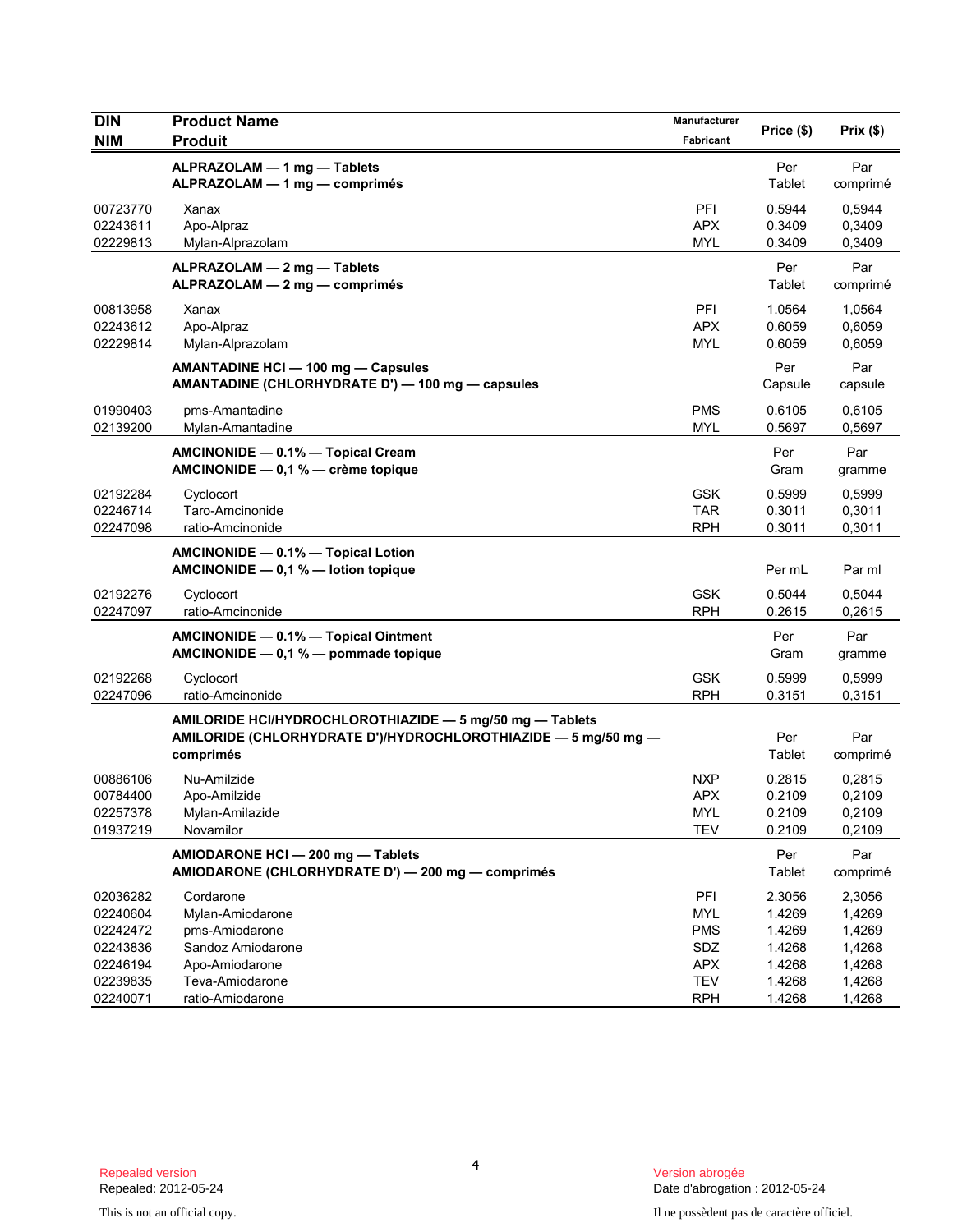| <b>DIN</b>                                                           | <b>Product Name</b>                                                                                                                                               | Manufacturer                                                                     |                                                          |                                                          |
|----------------------------------------------------------------------|-------------------------------------------------------------------------------------------------------------------------------------------------------------------|----------------------------------------------------------------------------------|----------------------------------------------------------|----------------------------------------------------------|
| <b>NIM</b>                                                           | <b>Produit</b>                                                                                                                                                    | Fabricant                                                                        | Price (\$)                                               | Prix(\$)                                                 |
|                                                                      | AMLODIPINE - 5 mg - Tablets<br>AMLODIPINE - 5 mg - comprimés                                                                                                      |                                                                                  | Per<br>Tablet                                            | Par<br>comprimé                                          |
| 00878928<br>02280132<br>02341093                                     | Norvasc<br>GD-Amlodipine<br>Accel-Amlodipine                                                                                                                      | PFI<br><b>GEM</b><br><b>ACC</b>                                                  | 1.4353<br>0.5319<br>0.4150                               | 1,4353<br>0,5319<br>0,4150                               |
|                                                                      | AMLODIPINE - 10 mg - Tablets<br>AMLODIPINE - 10 mg - comprimés                                                                                                    |                                                                                  | Per<br>Tablet                                            | Par<br>comprimé                                          |
| 00878936<br>02280140<br>02341107                                     | Norvasc<br>GD-Amlodipine<br>Accel-Amlodipine                                                                                                                      | <b>PFI</b><br><b>GEM</b><br><b>ACC</b>                                           | 2.1305<br>0.7896<br>0.6200                               | 2,1305<br>0,7896<br>0,6200                               |
|                                                                      | AMOXICILLIN - 250 mg - Capsules<br>AMOXICILLINE - 250 mg - capsules                                                                                               |                                                                                  | Per<br>Capsule                                           | Par<br>capsule                                           |
| 00865567<br>00406724<br>00628115<br>02238171<br>02230243             | Nu-Amoxi<br>Novamoxin<br>Apo-Amoxi<br>Mylan-Amoxicillin<br>pms-Amoxicillin                                                                                        | <b>NXP</b><br><b>TEV</b><br><b>APX</b><br><b>MYL</b><br><b>PMS</b>               | 0.1925<br>0.1754<br>0.1750<br>0.1750<br>0.1750           | 0,1925<br>0,1754<br>0,1750<br>0,1750<br>0,1750           |
|                                                                      | AMOXICILLIN - 500 mg - Capsules<br>AMOXICILLINE - 500 mg - capsules                                                                                               |                                                                                  | Per<br>Capsule                                           | Par<br>capsule                                           |
| 00865575<br>00628123<br>02238172<br>00406716<br>02230244             | Nu-Amoxi<br>Apo-Amoxi<br>Mylan-Amoxicillin<br>Novamoxin<br>pms-Amoxicillin                                                                                        | <b>NXP</b><br><b>APX</b><br><b>MYL</b><br><b>TEV</b><br><b>PMS</b>               | 0.3911<br>0.3417<br>0.3417<br>0.3417<br>0.3417           | 0,3911<br>0,3417<br>0,3417<br>0,3417<br>0,3417           |
|                                                                      | AMOXICILLIN - 125 mg/5 mL - Oral Liquid<br>AMOXICILLINE - 125 mg/5 ml - liquide oral                                                                              |                                                                                  | Per mL                                                   | Par ml                                                   |
| 00865540<br>01934171<br>00452149<br>00628131<br>00628131<br>02230245 | Nu-Amoxi<br>Novamoxin Sugar Reduced/Novamoxin à teneur réduite en sucre<br>Novamoxin<br>Apo-Amoxi<br>Apo-Amoxi Sugar Free/Apo-Amoxi sans sucre<br>pms-Amoxicillin | <b>NXP</b><br><b>TEV</b><br><b>TEV</b><br><b>APX</b><br><b>APX</b><br><b>PMS</b> | 0.0388<br>0.0360<br>0.0360<br>0.0353<br>0.0353<br>0.0353 | 0,0388<br>0,0360<br>0,0360<br>0,0353<br>0,0353<br>0,0353 |
|                                                                      | AMOXICILLIN - 250 mg/5 mL - Oral Liquid<br>AMOXICILLINE - 250 mg/5 ml - liquide oral                                                                              |                                                                                  | Per mL                                                   | Par ml                                                   |
| 00865559<br>00628158<br>00628158<br>01934163<br>00452130<br>02230246 | Nu-Amoxi<br>Apo-Amoxi<br>Apo-Amoxi Sugar Free/Apo-Amoxi sans sucre<br>Novamoxin Sugar Reduced/Novamoxin à teneur réduite en sucre<br>Novamoxin<br>pms-Amoxicillin | <b>NXP</b><br><b>APX</b><br><b>APX</b><br>TEV<br><b>TEV</b><br><b>PMS</b>        | 0.0602<br>0.0540<br>0.0540<br>0.0540<br>0.0540<br>0.0540 | 0,0602<br>0,0540<br>0,0540<br>0,0540<br>0,0540<br>0,0540 |
|                                                                      | AMOXICILLIN/CLAVULANIC ACID - 25 mg/6.25 mg/mL<br>- Oral Suspension                                                                                               |                                                                                  |                                                          |                                                          |
|                                                                      | AMOXICILLINE/ACIDE CLAVULANIQUE - 25 mg/6,25 mg/ml -<br>suspension orale                                                                                          |                                                                                  | Per mL                                                   | Par ml                                                   |
| 01916882<br>02244646<br>02243986                                     | Clavulin 125 F<br>ratio-ACLAVULANATE<br>Apo-Amoxi Clav                                                                                                            | <b>GSK</b><br><b>RPH</b><br><b>APX</b>                                           | 0.1287<br>0.0796<br>0.0795                               | 0,1287<br>0,0796<br>0,0795                               |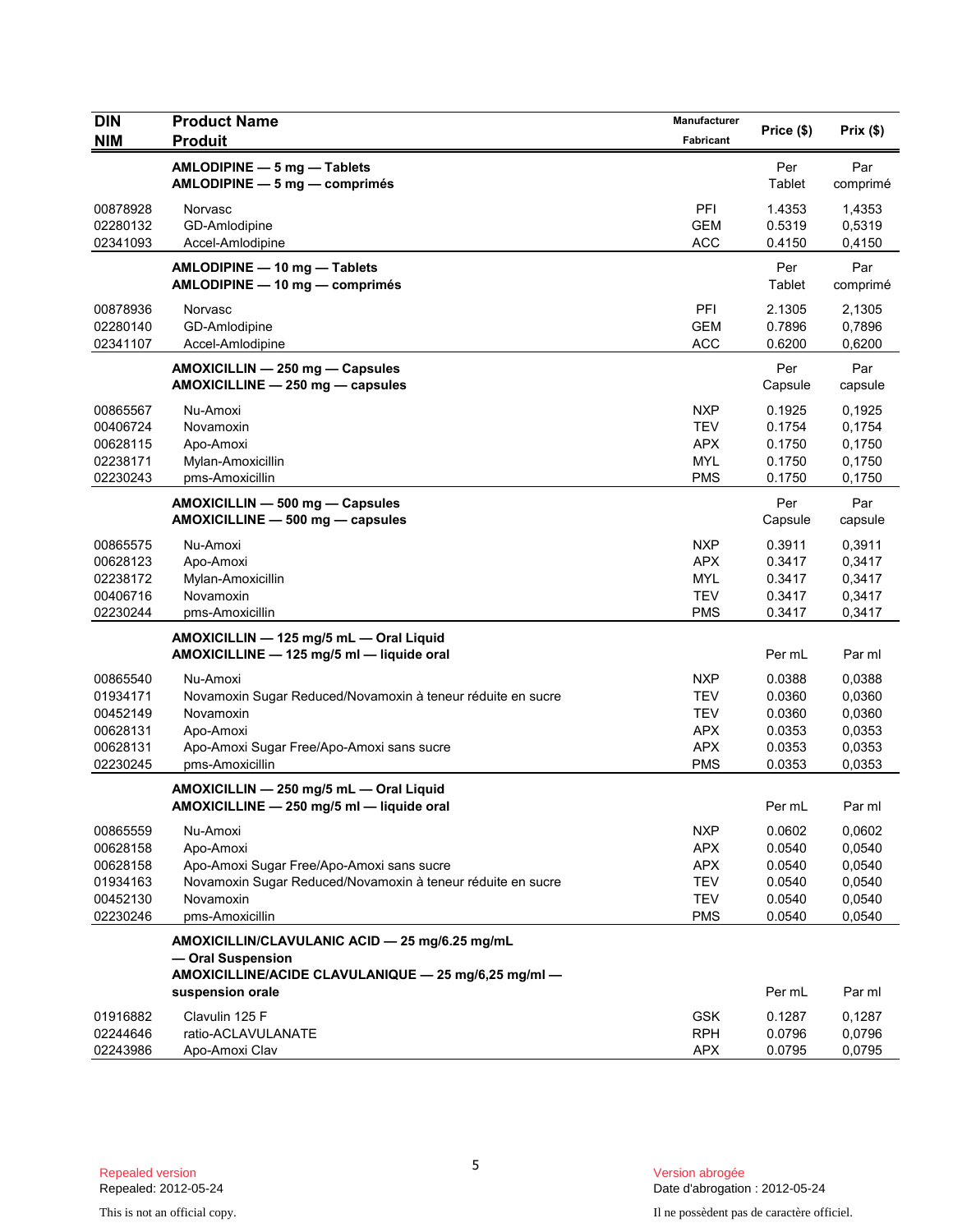| <b>DIN</b> | <b>Product Name</b>                                                                                                                             |            |                |                 |
|------------|-------------------------------------------------------------------------------------------------------------------------------------------------|------------|----------------|-----------------|
| <b>NIM</b> | <b>Produit</b>                                                                                                                                  | Fabricant  | Price (\$)     | Prix(\$)        |
|            | AMOXICILLIN/CLAVULANIC ACID - 50 mg/12.5 mg/mL<br>- Oral Suspension<br>AMOXICILLINE/ACIDE CLAVULANIQUE - 50 mg/12,5 mg/ml -<br>suspension orale |            | Per mL         | Par ml          |
| 01916874   | Clavulin 250 F                                                                                                                                  | <b>GSK</b> | 0.2213         | 0,2213          |
| 02243987   | Apo-Amoxi Clav                                                                                                                                  | <b>APX</b> | 0.1340         | 0,1340          |
| 02244647   | ratio-ACLAVULANATE                                                                                                                              | <b>RPH</b> | 0.1338         | 0,1338          |
|            | AMOXICILLIN/CLAVULANIC ACID - 500 mg/125 mg - Tablets<br>AMOXICILLINE/ACIDE CLAVULANIQUE - 500 mg/125 mg - comprimés                            |            | Per<br>Tablet  | Par<br>comprimé |
| 01916858   | Clavulin-500 F                                                                                                                                  | <b>GSK</b> | 1.6283         | 1,6283          |
| 02243771   | ratio-ACLAVULANATE                                                                                                                              | <b>RPH</b> | 1.0276         | 1,0276          |
| 02243351   | Apo-Amoxi Clav                                                                                                                                  | <b>APX</b> | 1.0275         | 1,0275          |
|            | AMOXICILLIN/CLAVULANIC ACID - 875 mg/125 mg - Tablets<br>AMOXICILLINE/ACIDE CLAVULANIQUE - 875 mg/125 mg - comprimés                            |            | Per<br>Tablet  | Par<br>comprimé |
| 02238829   | Clavulin-875                                                                                                                                    | <b>GSK</b> | 2.4424         | 2,4424          |
| 02248138   | Novo-Clavamoxin                                                                                                                                 | <b>TEV</b> | 1.4013         | 1,4013          |
| 02245623   | Apo-Amoxi Clav                                                                                                                                  | <b>APX</b> | 1.3872         | 1,3872          |
| 02247021   | ratio-ACLAVULANATE                                                                                                                              | <b>RPH</b> | 1.3871         | 1,3871          |
|            | ANAGRELIDE HCI - 0.5 mg - Capsules<br>ANAGRÉLIDE (CHLORHYDRATE D') - 0,5 mg - capsules                                                          |            | Per<br>Capsule | Par<br>capsule  |
| 02236859   | Agrylin                                                                                                                                         | <b>SHI</b> | 5.8533         | 5,8533          |
| 02253054   | Mylan-Anagrelide                                                                                                                                | <b>MYL</b> | 3.6850         | 3,6850          |
| 02274949   | pms-Anagrelide                                                                                                                                  | <b>PMS</b> | 3.6841         | 3,6841          |
| 02260107   | Sandoz Anagrelide                                                                                                                               | SDZ        | 3.6840         | 3,6840          |
|            | ATENOLOL - 50 mg - Tablets<br>ATÉNOLOL - 50 mg - comprimés                                                                                      |            | Per<br>Tablet  | Par<br>comprimé |
| 02039532   | Tenormin                                                                                                                                        | <b>AZC</b> | 0.5910         | 0,5910          |
| 02267985   | Ran-Atenolol                                                                                                                                    | <b>RAN</b> | 0.4252         | 0,4252          |
| 02255545   | Co Atenolol                                                                                                                                     | <b>COB</b> | 0.3867         | 0,3867          |
| 01912062   | Teva-Atenol                                                                                                                                     | <b>TEV</b> | 0.3867         | 0,3867          |
| 02171791   | ratio-Atenolol                                                                                                                                  | <b>RPH</b> | 0.3867         | 0,3867          |
| 00773689   | Apo-Atenol                                                                                                                                      | <b>APX</b> | 0.3865         | 0,3865          |
| 02229467   | Dom-Atenolol                                                                                                                                    | <b>DOM</b> | 0.3865         | 0,3865          |
| 00886114   | Nu-Atenol                                                                                                                                       | <b>NXP</b> | 0.3865         | 0,3865          |
| 02237600   | pms-Atenolol                                                                                                                                    | <b>PMS</b> | 0.3865         | 0,3865          |
| 02146894   | Mylan-Atenolol                                                                                                                                  | <b>MYL</b> | 0.3864         | 0,3864          |
| 02231731   | Sandoz Atenolol                                                                                                                                 | SDZ        | 0.3864         | 0,3864          |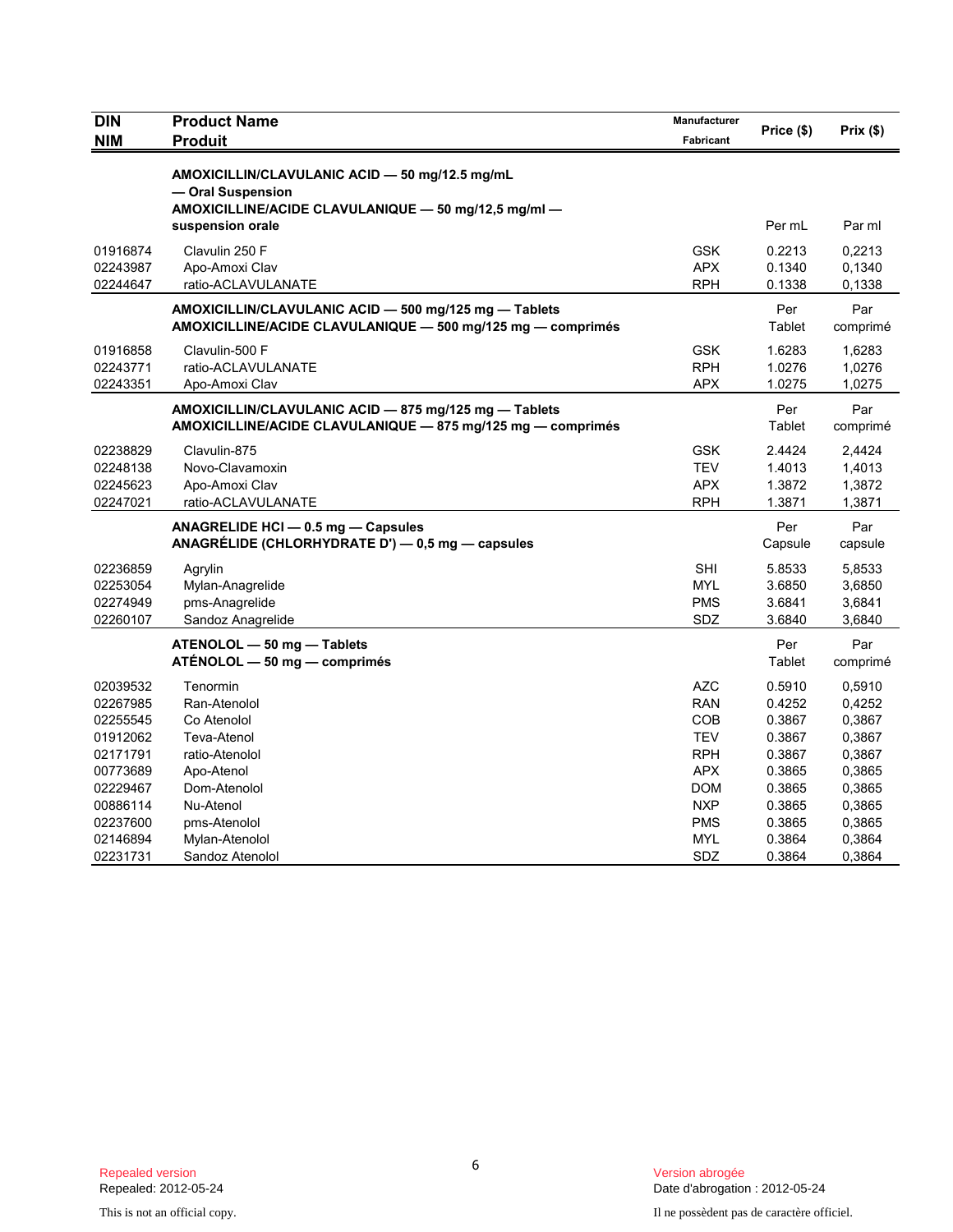| <b>DIN</b>                                                           | <b>Product Name</b>                                                                                    | Manufacturer                                                       |                                                          |                                                          |
|----------------------------------------------------------------------|--------------------------------------------------------------------------------------------------------|--------------------------------------------------------------------|----------------------------------------------------------|----------------------------------------------------------|
| <b>NIM</b>                                                           | <b>Produit</b>                                                                                         | Fabricant                                                          | Price (\$)                                               | Prix(\$)                                                 |
|                                                                      | ATENOLOL - 100 mg - Tablets<br>ATÉNOLOL — 100 mg — comprimés                                           |                                                                    | Per<br>Tablet                                            | Par<br>comprimé                                          |
| 02039540<br>02267993<br>00773697<br>02255553<br>02229468<br>02147432 | Tenormin<br>Ran-Atenolol<br>Apo-Atenol<br>Co Atenolol<br>Dom-Atenolol<br>Mylan-Atenolol                | <b>AZC</b><br><b>RAN</b><br><b>APX</b><br>COB<br><b>DOM</b><br>MYL | 0.9717<br>0.6991<br>0.6355<br>0.6355<br>0.6355<br>0.6355 | 0,9717<br>0,6991<br>0,6355<br>0,6355<br>0,6355<br>0,6355 |
| 01912054<br>00886122<br>02237601<br>02171805<br>02231733             | Teva-Atenol<br>Nu-Atenol<br>pms-Atenolol<br>ratio-Atenolol<br>Sandoz Atenolol                          | <b>TEV</b><br><b>NXP</b><br><b>PMS</b><br><b>RPH</b><br>SDZ        | 0.6355<br>0.6355<br>0.6355<br>0.6355<br>0.6355           | 0,6355<br>0,6355<br>0,6355<br>0,6355<br>0,6355           |
|                                                                      | ATENOLOL/CHLORTHALIDONE - 50 mg/25 mg - Tablets<br>ATÉNOLOL/CHLORTHALIDONE - 50 mg/25 mg - comprimés   |                                                                    | Per<br>Tablet                                            | Par<br>comprimé                                          |
| 02049961<br>02248763<br>02302918                                     | Tenoretic<br>Apo-Atenidone<br>Novo-Atenolthalidone                                                     | <b>AZC</b><br><b>APX</b><br><b>TEV</b>                             | 0.6573<br>0.4777<br>0.4343                               | 0,6573<br>0,4777<br>0,4343                               |
|                                                                      | ATENOLOL/CHLORTHALIDONE - 100 mg/25 mg - Tablets<br>ATÉNOLOL/CHLORTHALIDONE - 100 mg/25 mg - comprimés |                                                                    | Per<br>Tablet                                            | Par<br>comprimé                                          |
| 02049988<br>02248764<br>02302926                                     | Tenoretic<br>Apo-Atenidone<br>Novo-Atenolthalidone                                                     | <b>AZC</b><br><b>APX</b><br><b>TEV</b>                             | 1.0770<br>0.7830<br>0.7118                               | 1,0770<br>0,7830<br>0,7118                               |
|                                                                      | ATORVASTATIN - 10 mg - Tablets<br>ATORVASTATIN - 10 mg - comprimés                                     |                                                                    | Per<br>Tablet                                            | Par<br>comprimé                                          |
| 02230711<br>02313707                                                 | Lipitor<br>Ran-Atorvastatin                                                                            | PFI<br><b>RBX</b>                                                  | 1.8634<br>0.5700                                         | 1,8634<br>0,5700                                         |
|                                                                      | ATORVASTATIN - 20 mg - Tablets<br>ATORVASTATIN - 20 mg - comprimés                                     |                                                                    | Per<br>Tablet                                            | Par<br>comprimé                                          |
| 02230713<br>02313715                                                 | Lipitor<br>Ran-Atorvastatin                                                                            | PFI<br><b>RBX</b>                                                  | 2.3292<br>0.7100                                         | 2,3292<br>0,7100                                         |
|                                                                      | ATORVASTATIN - 40 mg - Tablets<br>ATORVASTATIN - 40 mg - comprimés                                     |                                                                    | Per<br>Tablet                                            | Par<br>comprimé                                          |
| 02230714<br>02313723                                                 | Lipitor<br>Ran-Atorvastatin                                                                            | PFI<br><b>RBX</b>                                                  | 2.5039<br>0.7700                                         | 2,5039<br>0,7700                                         |
|                                                                      | ATORVASTATIN - 80 mg - Tablets<br>ATORVASTATIN - 80 mg - comprimés                                     |                                                                    | Per<br>Tablet                                            | Par<br>comprimé                                          |
| 02243097<br>02313758                                                 | Lipitor<br>Ran-Atorvastatin                                                                            | PFI<br><b>RBX</b>                                                  | 2.5040<br>0.7700                                         | 2,5040<br>0,7700                                         |
|                                                                      | AZATHIOPRINE - 50 mg - Tablets<br>AZATHIOPRINE - 50 mg - comprimés                                     |                                                                    | Per<br>Tablet                                            | Par<br>comprimé                                          |
| 00004596<br>02236799<br>02242907<br>02231491<br>02236819             | Imuran<br>ratio-Azathioprine<br>Apo-Azathioprine<br>Mylan-Azathioprine<br>Teva-Azathioprine            | <b>TRI</b><br><b>RPH</b><br><b>APX</b><br><b>MYL</b><br><b>TEV</b> | 1.0580<br>0.7095<br>0.5960<br>0.5960<br>0.5960           | 1,0580<br>0,7095<br>0,5960<br>0,5960<br>0,5960           |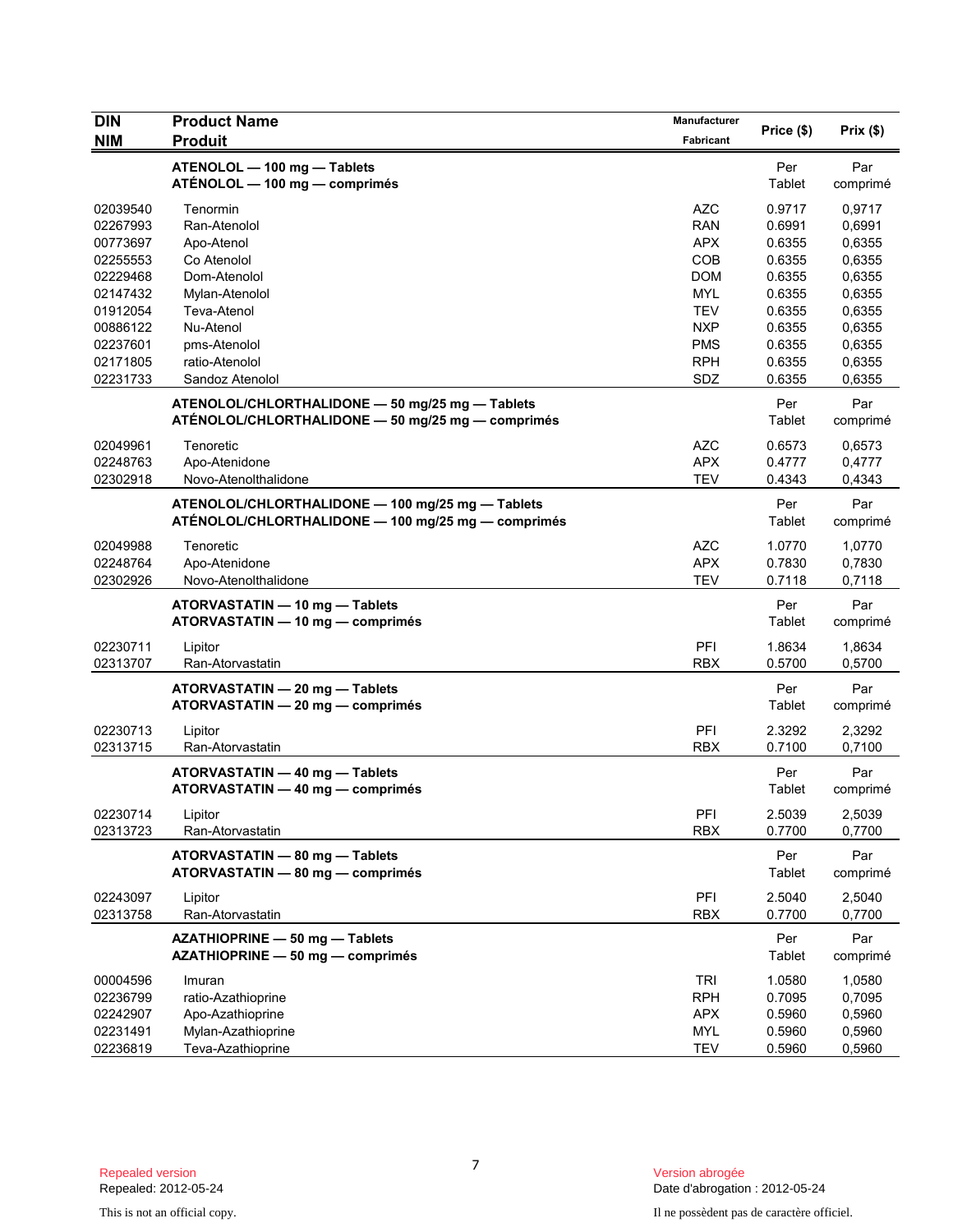| AZITHROMYCIN - 20 mg/mL - Oral Suspension<br>AZITHROMYCIN - 20 mg/ml - suspension orale<br>Per mL<br>Par ml<br>PFI<br>1.1961<br>1,1961<br>02223716<br>Zithromax<br>02274388<br>pms-Azithromycin<br><b>PMS</b><br>0.8214<br>0,8214<br><b>TEV</b><br>02315157<br>Novo-Azithromycin<br>0.7467<br>0,7467<br>02332388<br>SDZ<br>Sandoz Azithromycin<br>0.7467<br>0,7467<br>AZITHROMYCIN - 40 mg/mL - Oral Suspension<br>AZITHROMYCIN - 40 mg/ml - suspension orale<br>Per mL<br>Par ml<br>PFI<br>02223724<br>Zithromax<br>1.6948<br>1,6948<br><b>PMS</b><br>1.1636<br>02274396<br>pms-Azithromycin<br>1,1636<br><b>TEV</b><br>1.0580<br>02315165<br>Novo-Azithromycin<br>1,0580<br>02332396<br>SDZ<br>1.0580<br>1,0580<br>Sandoz Azithromycin<br>Per<br>Par<br>AZITHROMYCIN - 250 mg - Tablets<br>Tablet<br>AZITHROMYCIN - 250 mg - comprimés<br>comprimé<br>02212021<br>Zithromax<br>PFI<br>5.5319<br>5,5319<br>02255340<br>COB<br>3.4188<br>3,4188<br>Co Azithromycin<br><b>PMS</b><br>3.4188<br>02261634<br>pms-Azithromycin<br>3,4188<br>02275287<br><b>RPH</b><br>3.4188<br>ratio-Azithromycin<br>3,4188<br><b>APX</b><br>3.1084<br>3,1084<br>02247423<br>Apo-Azithromycin<br><b>MYL</b><br>3.1084<br>02278359<br>Mylan-Azithromycin<br>3,1084<br>Novo-Azithromycin<br><b>TEV</b><br>3.1084<br>02267845<br>3,1084<br>SDZ<br>02265826<br>Sandoz Azithromycin<br>3.1084<br>3,1084<br>AZITHROMYCIN - 600 mg - Tablets<br>Per<br>Par<br>AZITHROMYCIN - 600 mg - comprimés<br>Tablet<br>comprimé<br>PFI<br>02231143<br>13.2763<br>Zithromax<br>13,2763<br>02261642<br><b>PMS</b><br>8.3875<br>8,3875<br>pms-Azithromycin<br>COB<br>8.3873<br>8.3873<br>02256088<br>Co Azithromycin<br>Per<br>Par<br>BACLOFEN - 10 mg - Tablets<br>BACLOFÈNE - 10 mg - comprimés<br>Tablet<br>comprimé<br><b>NVT</b><br>0.7552<br>00455881<br>0,7552<br>Lioresal<br>02139332<br><b>APX</b><br>0.3203<br>0,3203<br>Apo-Baclofen<br>02138271<br>Dom-Baclofen<br><b>DOM</b><br>0.3203<br>0,3203<br>02088398<br><b>MYL</b><br>0.3203<br>0,3203<br>Mylan-Baclofen<br><b>NXP</b><br>0.3203<br>0,3203<br>02136090<br>Nu-Baclo<br>02063735<br><b>PMS</b><br>0.3203<br>0,3203<br>pms-Baclofen<br>02236507<br>ratio-Baclofen<br><b>RPH</b><br>0.3203<br>0,3203<br>BACLOFEN - 20 mg - Tablets<br>Per<br>Par<br>$BACLOFÈNE - 20 mg - comprimés$<br>Tablet<br>comprimé<br><b>NVT</b><br>1.4698<br>00636576<br>Lioresal D.S.<br>1,4698<br>02236508<br>ratio-Baclofen<br><b>RPH</b><br>0.6364<br>0,6364<br>02139391<br><b>APX</b><br>0.6234<br>0,6234<br>Apo-Baclofen<br>0.6234<br>0,6234<br>02138298<br>Dom-Baclofen<br><b>DOM</b><br>0.6234<br>0,6234<br>02088401<br>Mylan-Baclofen<br>MYL<br><b>NXP</b><br>0.6234<br>02136104<br>Nu-Baclo<br>0,6234 | <b>DIN</b><br><b>NIM</b> | <b>Product Name</b><br><b>Produit</b> | Manufacturer<br>Fabricant | Price (\$) | Prix(\$) |
|-------------------------------------------------------------------------------------------------------------------------------------------------------------------------------------------------------------------------------------------------------------------------------------------------------------------------------------------------------------------------------------------------------------------------------------------------------------------------------------------------------------------------------------------------------------------------------------------------------------------------------------------------------------------------------------------------------------------------------------------------------------------------------------------------------------------------------------------------------------------------------------------------------------------------------------------------------------------------------------------------------------------------------------------------------------------------------------------------------------------------------------------------------------------------------------------------------------------------------------------------------------------------------------------------------------------------------------------------------------------------------------------------------------------------------------------------------------------------------------------------------------------------------------------------------------------------------------------------------------------------------------------------------------------------------------------------------------------------------------------------------------------------------------------------------------------------------------------------------------------------------------------------------------------------------------------------------------------------------------------------------------------------------------------------------------------------------------------------------------------------------------------------------------------------------------------------------------------------------------------------------------------------------------------------------------------------------------------------------------------------------------------------------------------------------------------------------------------------------------------------------------------------------------------------------------------------------------------------------------------------------------------------------------------------------------------------------------------|--------------------------|---------------------------------------|---------------------------|------------|----------|
|                                                                                                                                                                                                                                                                                                                                                                                                                                                                                                                                                                                                                                                                                                                                                                                                                                                                                                                                                                                                                                                                                                                                                                                                                                                                                                                                                                                                                                                                                                                                                                                                                                                                                                                                                                                                                                                                                                                                                                                                                                                                                                                                                                                                                                                                                                                                                                                                                                                                                                                                                                                                                                                                                                                   |                          |                                       |                           |            |          |
|                                                                                                                                                                                                                                                                                                                                                                                                                                                                                                                                                                                                                                                                                                                                                                                                                                                                                                                                                                                                                                                                                                                                                                                                                                                                                                                                                                                                                                                                                                                                                                                                                                                                                                                                                                                                                                                                                                                                                                                                                                                                                                                                                                                                                                                                                                                                                                                                                                                                                                                                                                                                                                                                                                                   |                          |                                       |                           |            |          |
|                                                                                                                                                                                                                                                                                                                                                                                                                                                                                                                                                                                                                                                                                                                                                                                                                                                                                                                                                                                                                                                                                                                                                                                                                                                                                                                                                                                                                                                                                                                                                                                                                                                                                                                                                                                                                                                                                                                                                                                                                                                                                                                                                                                                                                                                                                                                                                                                                                                                                                                                                                                                                                                                                                                   |                          |                                       |                           |            |          |
|                                                                                                                                                                                                                                                                                                                                                                                                                                                                                                                                                                                                                                                                                                                                                                                                                                                                                                                                                                                                                                                                                                                                                                                                                                                                                                                                                                                                                                                                                                                                                                                                                                                                                                                                                                                                                                                                                                                                                                                                                                                                                                                                                                                                                                                                                                                                                                                                                                                                                                                                                                                                                                                                                                                   |                          |                                       |                           |            |          |
|                                                                                                                                                                                                                                                                                                                                                                                                                                                                                                                                                                                                                                                                                                                                                                                                                                                                                                                                                                                                                                                                                                                                                                                                                                                                                                                                                                                                                                                                                                                                                                                                                                                                                                                                                                                                                                                                                                                                                                                                                                                                                                                                                                                                                                                                                                                                                                                                                                                                                                                                                                                                                                                                                                                   |                          |                                       |                           |            |          |
|                                                                                                                                                                                                                                                                                                                                                                                                                                                                                                                                                                                                                                                                                                                                                                                                                                                                                                                                                                                                                                                                                                                                                                                                                                                                                                                                                                                                                                                                                                                                                                                                                                                                                                                                                                                                                                                                                                                                                                                                                                                                                                                                                                                                                                                                                                                                                                                                                                                                                                                                                                                                                                                                                                                   |                          |                                       |                           |            |          |
|                                                                                                                                                                                                                                                                                                                                                                                                                                                                                                                                                                                                                                                                                                                                                                                                                                                                                                                                                                                                                                                                                                                                                                                                                                                                                                                                                                                                                                                                                                                                                                                                                                                                                                                                                                                                                                                                                                                                                                                                                                                                                                                                                                                                                                                                                                                                                                                                                                                                                                                                                                                                                                                                                                                   |                          |                                       |                           |            |          |
|                                                                                                                                                                                                                                                                                                                                                                                                                                                                                                                                                                                                                                                                                                                                                                                                                                                                                                                                                                                                                                                                                                                                                                                                                                                                                                                                                                                                                                                                                                                                                                                                                                                                                                                                                                                                                                                                                                                                                                                                                                                                                                                                                                                                                                                                                                                                                                                                                                                                                                                                                                                                                                                                                                                   |                          |                                       |                           |            |          |
|                                                                                                                                                                                                                                                                                                                                                                                                                                                                                                                                                                                                                                                                                                                                                                                                                                                                                                                                                                                                                                                                                                                                                                                                                                                                                                                                                                                                                                                                                                                                                                                                                                                                                                                                                                                                                                                                                                                                                                                                                                                                                                                                                                                                                                                                                                                                                                                                                                                                                                                                                                                                                                                                                                                   |                          |                                       |                           |            |          |
|                                                                                                                                                                                                                                                                                                                                                                                                                                                                                                                                                                                                                                                                                                                                                                                                                                                                                                                                                                                                                                                                                                                                                                                                                                                                                                                                                                                                                                                                                                                                                                                                                                                                                                                                                                                                                                                                                                                                                                                                                                                                                                                                                                                                                                                                                                                                                                                                                                                                                                                                                                                                                                                                                                                   |                          |                                       |                           |            |          |
|                                                                                                                                                                                                                                                                                                                                                                                                                                                                                                                                                                                                                                                                                                                                                                                                                                                                                                                                                                                                                                                                                                                                                                                                                                                                                                                                                                                                                                                                                                                                                                                                                                                                                                                                                                                                                                                                                                                                                                                                                                                                                                                                                                                                                                                                                                                                                                                                                                                                                                                                                                                                                                                                                                                   |                          |                                       |                           |            |          |
|                                                                                                                                                                                                                                                                                                                                                                                                                                                                                                                                                                                                                                                                                                                                                                                                                                                                                                                                                                                                                                                                                                                                                                                                                                                                                                                                                                                                                                                                                                                                                                                                                                                                                                                                                                                                                                                                                                                                                                                                                                                                                                                                                                                                                                                                                                                                                                                                                                                                                                                                                                                                                                                                                                                   |                          |                                       |                           |            |          |
|                                                                                                                                                                                                                                                                                                                                                                                                                                                                                                                                                                                                                                                                                                                                                                                                                                                                                                                                                                                                                                                                                                                                                                                                                                                                                                                                                                                                                                                                                                                                                                                                                                                                                                                                                                                                                                                                                                                                                                                                                                                                                                                                                                                                                                                                                                                                                                                                                                                                                                                                                                                                                                                                                                                   |                          |                                       |                           |            |          |
|                                                                                                                                                                                                                                                                                                                                                                                                                                                                                                                                                                                                                                                                                                                                                                                                                                                                                                                                                                                                                                                                                                                                                                                                                                                                                                                                                                                                                                                                                                                                                                                                                                                                                                                                                                                                                                                                                                                                                                                                                                                                                                                                                                                                                                                                                                                                                                                                                                                                                                                                                                                                                                                                                                                   |                          |                                       |                           |            |          |
|                                                                                                                                                                                                                                                                                                                                                                                                                                                                                                                                                                                                                                                                                                                                                                                                                                                                                                                                                                                                                                                                                                                                                                                                                                                                                                                                                                                                                                                                                                                                                                                                                                                                                                                                                                                                                                                                                                                                                                                                                                                                                                                                                                                                                                                                                                                                                                                                                                                                                                                                                                                                                                                                                                                   |                          |                                       |                           |            |          |
|                                                                                                                                                                                                                                                                                                                                                                                                                                                                                                                                                                                                                                                                                                                                                                                                                                                                                                                                                                                                                                                                                                                                                                                                                                                                                                                                                                                                                                                                                                                                                                                                                                                                                                                                                                                                                                                                                                                                                                                                                                                                                                                                                                                                                                                                                                                                                                                                                                                                                                                                                                                                                                                                                                                   |                          |                                       |                           |            |          |
|                                                                                                                                                                                                                                                                                                                                                                                                                                                                                                                                                                                                                                                                                                                                                                                                                                                                                                                                                                                                                                                                                                                                                                                                                                                                                                                                                                                                                                                                                                                                                                                                                                                                                                                                                                                                                                                                                                                                                                                                                                                                                                                                                                                                                                                                                                                                                                                                                                                                                                                                                                                                                                                                                                                   |                          |                                       |                           |            |          |
|                                                                                                                                                                                                                                                                                                                                                                                                                                                                                                                                                                                                                                                                                                                                                                                                                                                                                                                                                                                                                                                                                                                                                                                                                                                                                                                                                                                                                                                                                                                                                                                                                                                                                                                                                                                                                                                                                                                                                                                                                                                                                                                                                                                                                                                                                                                                                                                                                                                                                                                                                                                                                                                                                                                   |                          |                                       |                           |            |          |
|                                                                                                                                                                                                                                                                                                                                                                                                                                                                                                                                                                                                                                                                                                                                                                                                                                                                                                                                                                                                                                                                                                                                                                                                                                                                                                                                                                                                                                                                                                                                                                                                                                                                                                                                                                                                                                                                                                                                                                                                                                                                                                                                                                                                                                                                                                                                                                                                                                                                                                                                                                                                                                                                                                                   |                          |                                       |                           |            |          |
|                                                                                                                                                                                                                                                                                                                                                                                                                                                                                                                                                                                                                                                                                                                                                                                                                                                                                                                                                                                                                                                                                                                                                                                                                                                                                                                                                                                                                                                                                                                                                                                                                                                                                                                                                                                                                                                                                                                                                                                                                                                                                                                                                                                                                                                                                                                                                                                                                                                                                                                                                                                                                                                                                                                   |                          |                                       |                           |            |          |
|                                                                                                                                                                                                                                                                                                                                                                                                                                                                                                                                                                                                                                                                                                                                                                                                                                                                                                                                                                                                                                                                                                                                                                                                                                                                                                                                                                                                                                                                                                                                                                                                                                                                                                                                                                                                                                                                                                                                                                                                                                                                                                                                                                                                                                                                                                                                                                                                                                                                                                                                                                                                                                                                                                                   |                          |                                       |                           |            |          |
|                                                                                                                                                                                                                                                                                                                                                                                                                                                                                                                                                                                                                                                                                                                                                                                                                                                                                                                                                                                                                                                                                                                                                                                                                                                                                                                                                                                                                                                                                                                                                                                                                                                                                                                                                                                                                                                                                                                                                                                                                                                                                                                                                                                                                                                                                                                                                                                                                                                                                                                                                                                                                                                                                                                   |                          |                                       |                           |            |          |
|                                                                                                                                                                                                                                                                                                                                                                                                                                                                                                                                                                                                                                                                                                                                                                                                                                                                                                                                                                                                                                                                                                                                                                                                                                                                                                                                                                                                                                                                                                                                                                                                                                                                                                                                                                                                                                                                                                                                                                                                                                                                                                                                                                                                                                                                                                                                                                                                                                                                                                                                                                                                                                                                                                                   |                          |                                       |                           |            |          |
|                                                                                                                                                                                                                                                                                                                                                                                                                                                                                                                                                                                                                                                                                                                                                                                                                                                                                                                                                                                                                                                                                                                                                                                                                                                                                                                                                                                                                                                                                                                                                                                                                                                                                                                                                                                                                                                                                                                                                                                                                                                                                                                                                                                                                                                                                                                                                                                                                                                                                                                                                                                                                                                                                                                   |                          |                                       |                           |            |          |
|                                                                                                                                                                                                                                                                                                                                                                                                                                                                                                                                                                                                                                                                                                                                                                                                                                                                                                                                                                                                                                                                                                                                                                                                                                                                                                                                                                                                                                                                                                                                                                                                                                                                                                                                                                                                                                                                                                                                                                                                                                                                                                                                                                                                                                                                                                                                                                                                                                                                                                                                                                                                                                                                                                                   |                          |                                       |                           |            |          |
|                                                                                                                                                                                                                                                                                                                                                                                                                                                                                                                                                                                                                                                                                                                                                                                                                                                                                                                                                                                                                                                                                                                                                                                                                                                                                                                                                                                                                                                                                                                                                                                                                                                                                                                                                                                                                                                                                                                                                                                                                                                                                                                                                                                                                                                                                                                                                                                                                                                                                                                                                                                                                                                                                                                   |                          |                                       |                           |            |          |
|                                                                                                                                                                                                                                                                                                                                                                                                                                                                                                                                                                                                                                                                                                                                                                                                                                                                                                                                                                                                                                                                                                                                                                                                                                                                                                                                                                                                                                                                                                                                                                                                                                                                                                                                                                                                                                                                                                                                                                                                                                                                                                                                                                                                                                                                                                                                                                                                                                                                                                                                                                                                                                                                                                                   |                          |                                       |                           |            |          |
|                                                                                                                                                                                                                                                                                                                                                                                                                                                                                                                                                                                                                                                                                                                                                                                                                                                                                                                                                                                                                                                                                                                                                                                                                                                                                                                                                                                                                                                                                                                                                                                                                                                                                                                                                                                                                                                                                                                                                                                                                                                                                                                                                                                                                                                                                                                                                                                                                                                                                                                                                                                                                                                                                                                   |                          |                                       |                           |            |          |
|                                                                                                                                                                                                                                                                                                                                                                                                                                                                                                                                                                                                                                                                                                                                                                                                                                                                                                                                                                                                                                                                                                                                                                                                                                                                                                                                                                                                                                                                                                                                                                                                                                                                                                                                                                                                                                                                                                                                                                                                                                                                                                                                                                                                                                                                                                                                                                                                                                                                                                                                                                                                                                                                                                                   |                          |                                       |                           |            |          |
|                                                                                                                                                                                                                                                                                                                                                                                                                                                                                                                                                                                                                                                                                                                                                                                                                                                                                                                                                                                                                                                                                                                                                                                                                                                                                                                                                                                                                                                                                                                                                                                                                                                                                                                                                                                                                                                                                                                                                                                                                                                                                                                                                                                                                                                                                                                                                                                                                                                                                                                                                                                                                                                                                                                   |                          |                                       |                           |            |          |
|                                                                                                                                                                                                                                                                                                                                                                                                                                                                                                                                                                                                                                                                                                                                                                                                                                                                                                                                                                                                                                                                                                                                                                                                                                                                                                                                                                                                                                                                                                                                                                                                                                                                                                                                                                                                                                                                                                                                                                                                                                                                                                                                                                                                                                                                                                                                                                                                                                                                                                                                                                                                                                                                                                                   |                          |                                       |                           |            |          |
|                                                                                                                                                                                                                                                                                                                                                                                                                                                                                                                                                                                                                                                                                                                                                                                                                                                                                                                                                                                                                                                                                                                                                                                                                                                                                                                                                                                                                                                                                                                                                                                                                                                                                                                                                                                                                                                                                                                                                                                                                                                                                                                                                                                                                                                                                                                                                                                                                                                                                                                                                                                                                                                                                                                   |                          |                                       |                           |            |          |
|                                                                                                                                                                                                                                                                                                                                                                                                                                                                                                                                                                                                                                                                                                                                                                                                                                                                                                                                                                                                                                                                                                                                                                                                                                                                                                                                                                                                                                                                                                                                                                                                                                                                                                                                                                                                                                                                                                                                                                                                                                                                                                                                                                                                                                                                                                                                                                                                                                                                                                                                                                                                                                                                                                                   |                          |                                       |                           |            |          |
|                                                                                                                                                                                                                                                                                                                                                                                                                                                                                                                                                                                                                                                                                                                                                                                                                                                                                                                                                                                                                                                                                                                                                                                                                                                                                                                                                                                                                                                                                                                                                                                                                                                                                                                                                                                                                                                                                                                                                                                                                                                                                                                                                                                                                                                                                                                                                                                                                                                                                                                                                                                                                                                                                                                   |                          |                                       |                           |            |          |
|                                                                                                                                                                                                                                                                                                                                                                                                                                                                                                                                                                                                                                                                                                                                                                                                                                                                                                                                                                                                                                                                                                                                                                                                                                                                                                                                                                                                                                                                                                                                                                                                                                                                                                                                                                                                                                                                                                                                                                                                                                                                                                                                                                                                                                                                                                                                                                                                                                                                                                                                                                                                                                                                                                                   |                          |                                       |                           |            |          |
|                                                                                                                                                                                                                                                                                                                                                                                                                                                                                                                                                                                                                                                                                                                                                                                                                                                                                                                                                                                                                                                                                                                                                                                                                                                                                                                                                                                                                                                                                                                                                                                                                                                                                                                                                                                                                                                                                                                                                                                                                                                                                                                                                                                                                                                                                                                                                                                                                                                                                                                                                                                                                                                                                                                   |                          |                                       |                           |            |          |
|                                                                                                                                                                                                                                                                                                                                                                                                                                                                                                                                                                                                                                                                                                                                                                                                                                                                                                                                                                                                                                                                                                                                                                                                                                                                                                                                                                                                                                                                                                                                                                                                                                                                                                                                                                                                                                                                                                                                                                                                                                                                                                                                                                                                                                                                                                                                                                                                                                                                                                                                                                                                                                                                                                                   |                          |                                       |                           |            |          |
|                                                                                                                                                                                                                                                                                                                                                                                                                                                                                                                                                                                                                                                                                                                                                                                                                                                                                                                                                                                                                                                                                                                                                                                                                                                                                                                                                                                                                                                                                                                                                                                                                                                                                                                                                                                                                                                                                                                                                                                                                                                                                                                                                                                                                                                                                                                                                                                                                                                                                                                                                                                                                                                                                                                   |                          |                                       |                           |            |          |
|                                                                                                                                                                                                                                                                                                                                                                                                                                                                                                                                                                                                                                                                                                                                                                                                                                                                                                                                                                                                                                                                                                                                                                                                                                                                                                                                                                                                                                                                                                                                                                                                                                                                                                                                                                                                                                                                                                                                                                                                                                                                                                                                                                                                                                                                                                                                                                                                                                                                                                                                                                                                                                                                                                                   |                          |                                       |                           |            |          |
|                                                                                                                                                                                                                                                                                                                                                                                                                                                                                                                                                                                                                                                                                                                                                                                                                                                                                                                                                                                                                                                                                                                                                                                                                                                                                                                                                                                                                                                                                                                                                                                                                                                                                                                                                                                                                                                                                                                                                                                                                                                                                                                                                                                                                                                                                                                                                                                                                                                                                                                                                                                                                                                                                                                   |                          |                                       |                           |            |          |
|                                                                                                                                                                                                                                                                                                                                                                                                                                                                                                                                                                                                                                                                                                                                                                                                                                                                                                                                                                                                                                                                                                                                                                                                                                                                                                                                                                                                                                                                                                                                                                                                                                                                                                                                                                                                                                                                                                                                                                                                                                                                                                                                                                                                                                                                                                                                                                                                                                                                                                                                                                                                                                                                                                                   |                          |                                       |                           |            |          |
|                                                                                                                                                                                                                                                                                                                                                                                                                                                                                                                                                                                                                                                                                                                                                                                                                                                                                                                                                                                                                                                                                                                                                                                                                                                                                                                                                                                                                                                                                                                                                                                                                                                                                                                                                                                                                                                                                                                                                                                                                                                                                                                                                                                                                                                                                                                                                                                                                                                                                                                                                                                                                                                                                                                   |                          |                                       |                           |            |          |
|                                                                                                                                                                                                                                                                                                                                                                                                                                                                                                                                                                                                                                                                                                                                                                                                                                                                                                                                                                                                                                                                                                                                                                                                                                                                                                                                                                                                                                                                                                                                                                                                                                                                                                                                                                                                                                                                                                                                                                                                                                                                                                                                                                                                                                                                                                                                                                                                                                                                                                                                                                                                                                                                                                                   |                          |                                       |                           |            |          |
|                                                                                                                                                                                                                                                                                                                                                                                                                                                                                                                                                                                                                                                                                                                                                                                                                                                                                                                                                                                                                                                                                                                                                                                                                                                                                                                                                                                                                                                                                                                                                                                                                                                                                                                                                                                                                                                                                                                                                                                                                                                                                                                                                                                                                                                                                                                                                                                                                                                                                                                                                                                                                                                                                                                   |                          |                                       |                           |            |          |
|                                                                                                                                                                                                                                                                                                                                                                                                                                                                                                                                                                                                                                                                                                                                                                                                                                                                                                                                                                                                                                                                                                                                                                                                                                                                                                                                                                                                                                                                                                                                                                                                                                                                                                                                                                                                                                                                                                                                                                                                                                                                                                                                                                                                                                                                                                                                                                                                                                                                                                                                                                                                                                                                                                                   | 02063743                 | pms-Baclofen                          | <b>PMS</b>                | 0.6234     | 0,6234   |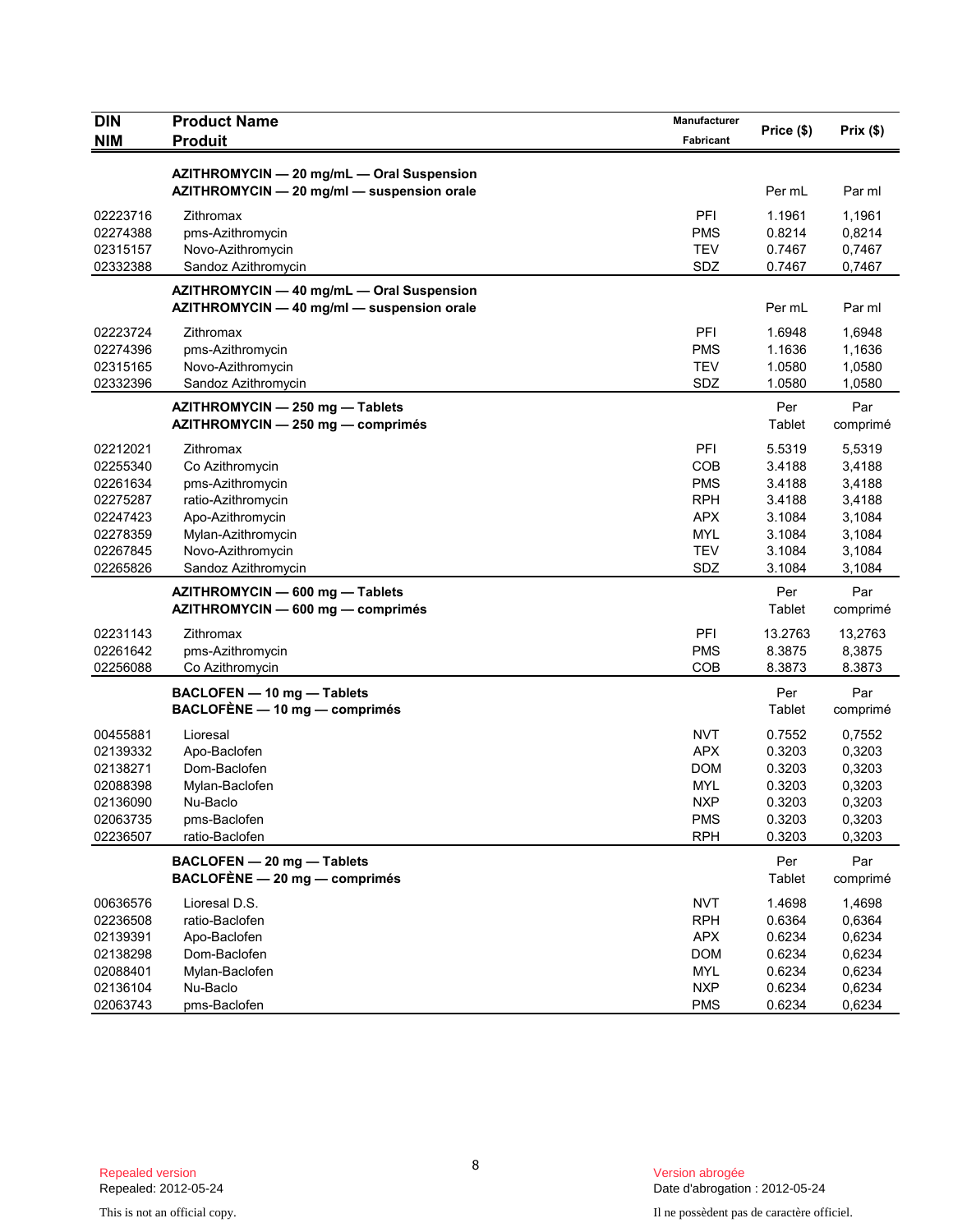| DIN                                                                              | <b>Product Name</b>                                                                                                                                                                       | Manufacturer<br>Fabricant                                                               | Price (\$)                                                         | Prix (\$)                                                          |
|----------------------------------------------------------------------------------|-------------------------------------------------------------------------------------------------------------------------------------------------------------------------------------------|-----------------------------------------------------------------------------------------|--------------------------------------------------------------------|--------------------------------------------------------------------|
| <b>NIM</b>                                                                       | <b>Produit</b>                                                                                                                                                                            |                                                                                         |                                                                    |                                                                    |
|                                                                                  | BECLOMETHASONE DIPROPIONATE - 200 Dose - 50 mcg/dose<br>- Aqueous Nasal Spray<br>BÉCLOMÉTHASONE (DIPROPIONATE DE) - 200 doses - 50 mcg/dose -<br>vaporisateur nasal pour solution aqueuse |                                                                                         | Per<br>Dose                                                        | Par<br>dose                                                        |
| 02238796<br>02238577<br>02172712                                                 | Apo-Beclomethasone<br>Nu-Beclomethasone<br>Mylan-Beclo AQ                                                                                                                                 | <b>APX</b><br><b>NXP</b><br><b>MYL</b>                                                  | 0.0675<br>0.0675<br>0.0674                                         | 0,0675<br>0,0675<br>0,0674                                         |
|                                                                                  | BENZYDAMINE HCI - 0.15% - Oral Rinse<br>BENZYDAMINE (CHLORHYDRATE DE) - 0,15 % - gargarisme                                                                                               |                                                                                         | Per mL                                                             | Par ml                                                             |
| 01966065<br>02239044<br>02239537<br>02229799<br>02229777<br>02230170<br>02310422 | Tantum<br>Apo-Benzydamine<br>Dom-Benzydamine<br>Novo-Benzydamine<br>pms-Benzydamine<br>ratio-Benzydamine<br>Novo-Benzydamine                                                              | <b>MMH</b><br><b>APX</b><br><b>DOM</b><br><b>TEV</b><br><b>PMS</b><br><b>RPH</b><br>TEV | 0.0734<br>0.0320<br>0.0319<br>0.0319<br>0.0319<br>0.0319<br>0.0290 | 0,0734<br>0,0320<br>0,0319<br>0,0319<br>0,0319<br>0,0319<br>0,0290 |
|                                                                                  | BETAMETHASONE DIPROPIONATE - 0.05% - Topical Cream<br>BÉTAMÉTHASONE (DIPROPIONATE DE) - 0,05 % - crème topique                                                                            |                                                                                         | Per<br>Gram                                                        | Par<br>gramme                                                      |
| 01925350<br>00804991<br>00323071                                                 | Taro-Sone<br>ratio-Topisone<br>Diprosone                                                                                                                                                  | <b>TAR</b><br><b>RPH</b><br><b>SCH</b>                                                  | 0.2369<br>0.2254<br>0.2253                                         | 0,2369<br>0,2254<br>0,2253                                         |
|                                                                                  | BETAMETHASONE DIPROPIONATE - 0.05% - Topical Glycol Cream<br>BÉTAMÉTHASONE (DIPROPIONATE DE) — 0,05 % — crème topique<br>à base de glycol                                                 |                                                                                         | Per<br>Gram                                                        | Par<br>gramme                                                      |
| 00688622<br>00849650                                                             | Diprolene<br>ratio-Topilene                                                                                                                                                               | <b>SCH</b><br><b>RPH</b>                                                                | 0.5705<br>0.5706                                                   | 0,5705<br>0,5706                                                   |
|                                                                                  | BETAMETHASONE DIPROPIONATE - 0.05% - Topical Glycol Lotion<br>BÉTAMÉTHASONE (DIPROPIONATE DE) - 0,05 % - lotion topique<br>à base de glycol                                               |                                                                                         | Per mL                                                             | Par ml                                                             |
| 01927914<br>00862975                                                             | ratio-Topilene<br>Diprolene                                                                                                                                                               | <b>RPH</b><br><b>SCH</b>                                                                | 0.5152<br>0.2967                                                   | 0,5152<br>0,2967                                                   |
|                                                                                  | BETAMETHASONE DIPROPIONATE - 0.05% - Topical Glycol Ointment<br>BÉTAMÉTHASONE (DIPROPIONATE DE) — 0,05 % — pommade topique à<br>base de glycol                                            |                                                                                         | Per<br>Gram                                                        | Par<br>gramme                                                      |
| 00629367<br>00849669                                                             | Diprolene<br>ratio-Topilene                                                                                                                                                               | <b>SCH</b><br><b>RPH</b>                                                                | 0.5706<br>0.5706                                                   | 0,5706<br>0,5706                                                   |
|                                                                                  | BETAMETHASONE DIPROPIONATE - 0.05% - Topical Lotion<br>BÉTAMÉTHASONE (DIPROPIONATE DE) - 0,05 % - lotion topique                                                                          |                                                                                         | Per mL                                                             | Par ml                                                             |
| 00417246<br>00809187                                                             | Diprosone<br>ratio-Topisone                                                                                                                                                               | <b>SCH</b><br><b>RPH</b>                                                                | 0.2178<br>0.2178                                                   | 0,2178<br>0,2178                                                   |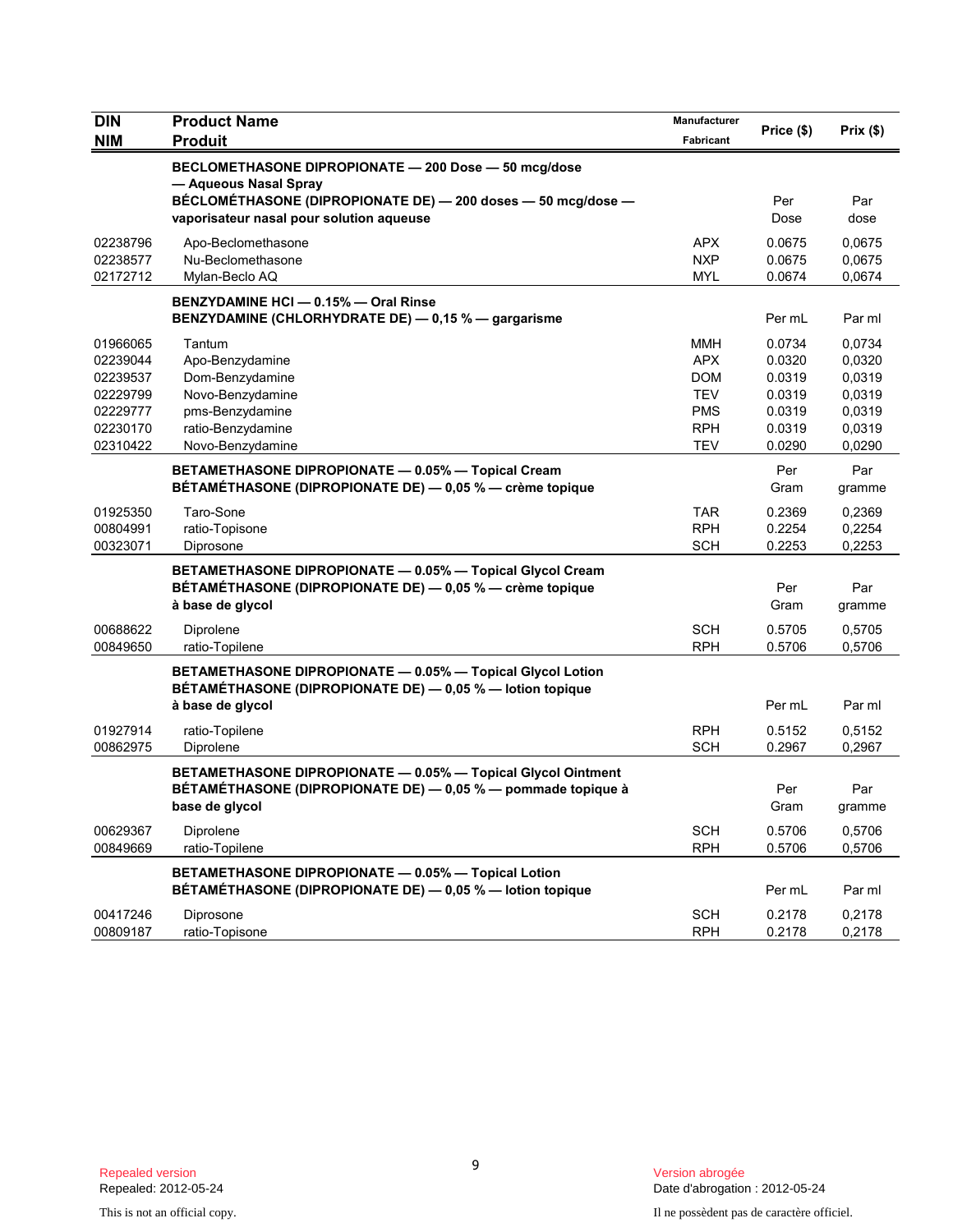| <b>DIN</b>                                                                                               | <b>Product Name</b>                                                                                                                                                                                                                | Manufacturer                                                                                                 | Price (\$)                                                                             | Prix (\$)                                                                              |
|----------------------------------------------------------------------------------------------------------|------------------------------------------------------------------------------------------------------------------------------------------------------------------------------------------------------------------------------------|--------------------------------------------------------------------------------------------------------------|----------------------------------------------------------------------------------------|----------------------------------------------------------------------------------------|
| <b>NIM</b>                                                                                               | <b>Produit</b>                                                                                                                                                                                                                     | Fabricant                                                                                                    |                                                                                        |                                                                                        |
|                                                                                                          | BETAMETHASONE DIPROPIONATE - 0.05% - Topical Ointment<br>BÉTAMÉTHASONE (DIPROPIONATE DE) - 0,05 % - pommade topique                                                                                                                |                                                                                                              | Per<br>Gram                                                                            | Par<br>gramme                                                                          |
| 00344923<br>00805009                                                                                     | Diprosone<br>ratio-Topisone                                                                                                                                                                                                        | <b>SCH</b><br><b>RPH</b>                                                                                     | 0.2369<br>0.2369                                                                       | 0,2369<br>0,2369                                                                       |
|                                                                                                          | BETAMETHASONE DIPROPIONATE - 0.5 mg/g and<br>Salicylic Acid 20 mg/g - 0.05% - Lotion<br>BÉTAMÉTHASONE (DIPROPIONATE DE) - 0,5 mg/g et<br>acide salicylique 20 mg/g - 0,05 % - lotion                                               |                                                                                                              | Per mL                                                                                 | Par ml                                                                                 |
| 00578428<br>02245688                                                                                     | Diprosalic<br>ratio-Topisalic                                                                                                                                                                                                      | <b>SCH</b><br><b>RPH</b>                                                                                     | 0.4917<br>0.3877                                                                       | 0,4917<br>0,3877                                                                       |
|                                                                                                          | <b>BETAMETHASONE DISODIUM PHOSPHATE AND GENTAMICIN</b><br>SULPHATE - 1 mg/3 mg/mL - Ophthalmic/Otic Solution<br>BÉTAMÉTHASONE (PHOSPHATE DISODIQUE) ET GENTAMICINE<br>(SULFATE DE) - 1 mg/3 mg/ml - solution ophtalmique et otique |                                                                                                              | Per mL                                                                                 | Par ml                                                                                 |
| 00682217<br>02244999                                                                                     | Garasone<br>Sandoz Pentasone                                                                                                                                                                                                       | SCH<br>SDZ                                                                                                   | 1.4095<br>1.4095                                                                       | 1,4095<br>1,4095                                                                       |
|                                                                                                          | BETAMETHASONE DISODIUM PHOSPHATE/BETAMETHASONE<br>ACETATE - 3 mg/3 mg/mL - Injectable Suspension<br>BÉTAMÉTHASONE (PHOSPHATE DISODIQUE DE)/BÉTAMÉTHASONE<br>(ACÉTATE DE) - 3 mg/3 mg/ml - suspension injectable                    |                                                                                                              | Per mL                                                                                 | Par ml                                                                                 |
| 00028096<br>02237835                                                                                     | Celestone Soluspan<br><b>Betaject</b>                                                                                                                                                                                              | <b>SCH</b><br>SDZ                                                                                            | 12.0904<br>9.3400                                                                      | 12,0904<br>9,3400                                                                      |
|                                                                                                          | BETAMETHASONE-17-VALERATE - 0.1% - Cream<br>BÉTAMÉTHASONE-17 - (VALÉRATE DE) - 0,1 % - crème                                                                                                                                       |                                                                                                              | Per<br>Gram                                                                            | Par<br>gramme                                                                          |
| 00535435<br>00716626                                                                                     | ratio-Ectosone<br>Betaderm                                                                                                                                                                                                         | <b>RPH</b><br>TAR                                                                                            | 0.1002<br>0.0993                                                                       | 0,1002<br>0,0993                                                                       |
|                                                                                                          | BETAMETHASONE-17-VALERATE - 0.1% - Scalp Lotion<br>BÉTAMÉTHASONE-17 - (VALÉRATE DE) - 0,1 % - lotion capillaire                                                                                                                    |                                                                                                              | Per mL                                                                                 | Par ml                                                                                 |
| 00716634<br>00653217<br>00027944                                                                         | <b>Betaderm</b><br>ratio-Ectosone<br>Valisone                                                                                                                                                                                      | <b>TAR</b><br><b>RPH</b><br><b>VPI</b>                                                                       | 0.0954<br>0.0939<br>0.0939                                                             | 0,0954<br>0,0939<br>0,0939                                                             |
|                                                                                                          | BICALUTAMIDE - 50 mg - Tablets<br>BICALUTAMIDE - 50 mg - comprimés                                                                                                                                                                 |                                                                                                              | Per<br>Tablet                                                                          | Par<br>comprimé                                                                        |
| 02184478<br>02277700<br>02275589<br>02274337<br>02270226<br>02276089<br>02296063<br>02302403<br>02325985 | Casodex<br>ratio-Bicalutamide<br>pms-Bicalutamide<br>Co Bicalutamide<br>Novo-Bicalutamide<br>Sandoz Bicalutamide<br>Apo-Bicalutamide<br>Mylan-Bicalutamide<br><b>Bicalutamide</b>                                                  | <b>AZC</b><br><b>RPH</b><br><b>PMS</b><br>COB<br><b>TEV</b><br>SDZ<br><b>APX</b><br><b>MYL</b><br><b>ACH</b> | 6.6250<br>4.9092<br>4.4631<br>4.4630<br>4.0574<br>4.0574<br>4.0572<br>4.0572<br>4.0072 | 6,6250<br>4,9092<br>4,4631<br>4,4630<br>4,0574<br>4,0574<br>4,0572<br>4,0572<br>4,0072 |
|                                                                                                          | BISACODYL - 5 mg - Enteric Tablets<br>BISACODYL - 5 mg - comprimés à enrobage entérosoluble                                                                                                                                        |                                                                                                              | Per<br>Tablet                                                                          | Par<br>comprimé                                                                        |
| 00254142<br>00545023<br>00587273                                                                         | Dulcolax<br>Apo-Bisacodyl<br>pms-Bisacodyl                                                                                                                                                                                         | <b>BOE</b><br><b>APX</b><br><b>PMS</b>                                                                       | 0.2112<br>0.0594<br>0.0535                                                             | 0,2112<br>0,0594<br>0,0535                                                             |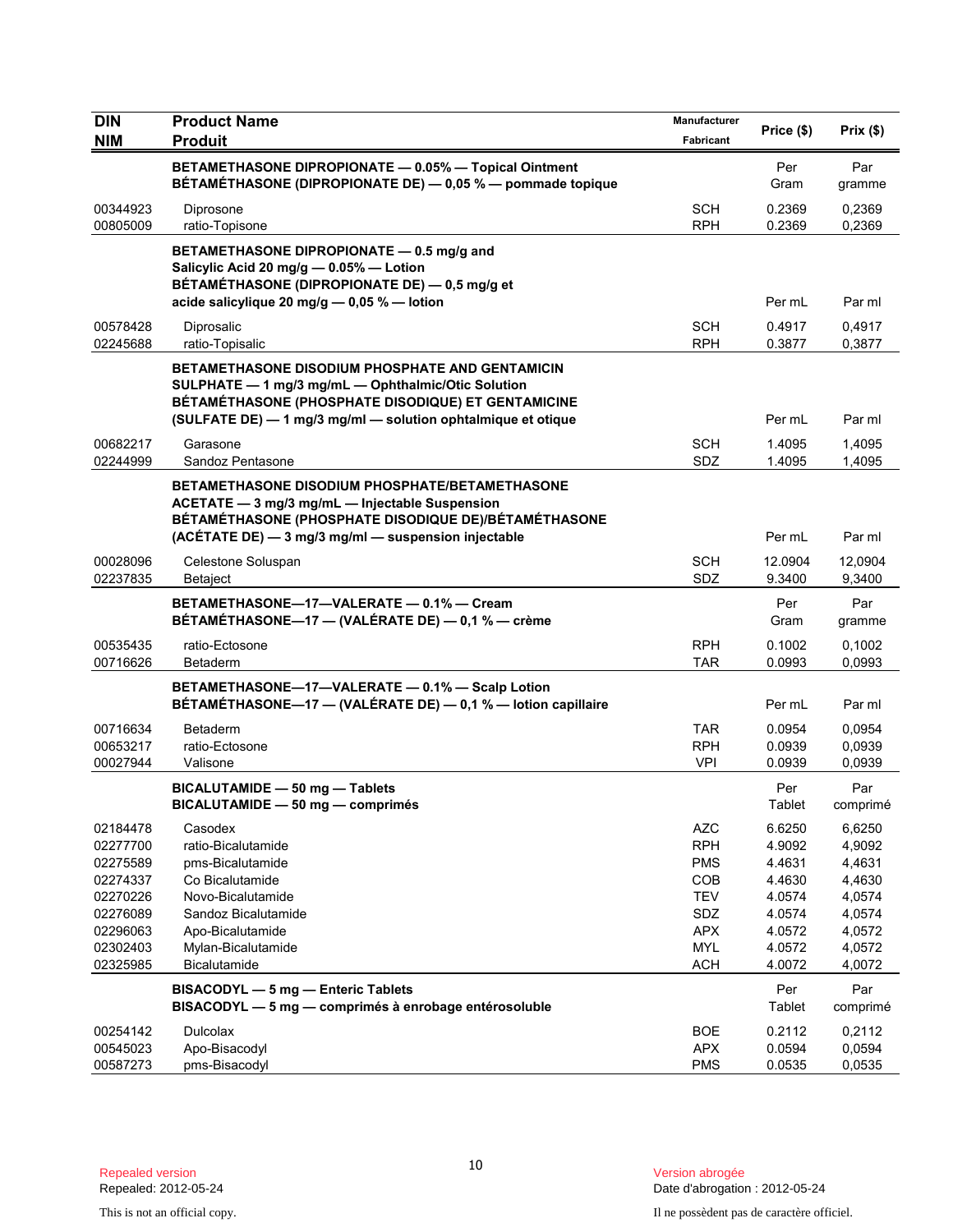| <b>DIN</b>                                               | <b>Product Name</b>                                                                                                  | Manufacturer                                                | Price (\$)                                     | Prix(\$)                                       |
|----------------------------------------------------------|----------------------------------------------------------------------------------------------------------------------|-------------------------------------------------------------|------------------------------------------------|------------------------------------------------|
| <b>NIM</b>                                               | <b>Produit</b>                                                                                                       | Fabricant                                                   |                                                |                                                |
|                                                          | BISACODYL - 10 mg - Suppositories<br>BISACODYL - 10 mg - suppositoires                                               |                                                             | Per                                            | Par<br>Suppository suppositoire                |
| 00003875<br>00582883<br>00404802                         | Dulcolax<br>pms-Bisacodyl<br>ratio-Bisacodyl                                                                         | <b>BOE</b><br><b>PMS</b><br><b>RPH</b>                      | 1.2284<br>0.5515<br>0.5149                     | 1,2284<br>0,5515<br>0,5149                     |
|                                                          | BISOPROLOL FUMARATE - 5 mg - Tablets<br>BISOPROLOL (FUMARATE DE) - 5 mg - comprimés                                  |                                                             | Per<br>Tablet                                  | Par<br>comprimé                                |
| 02256134<br>02267470<br>02247439<br>02302632             | Apo-Bisoprolol<br>Novo-Bisoprolol<br>Sandoz Bisoprolol<br>pms-Bisoprolol                                             | <b>APX</b><br><b>TEV</b><br>SDZ<br><b>PMS</b>               | 0.2426<br>0.2426<br>0.2426<br>0.2205           | 0,2426<br>0,2426<br>0,2426<br>0,2205           |
|                                                          | BISOPROLOL FUMARATE - 10 mg - Tablets<br>BISOPROLOL (FUMARATE DE) - 10 mg - comprimés                                |                                                             | Per<br>Tablet                                  | Par<br>comprimé                                |
| 02256177<br>02267489<br>02247440<br>02302640             | Apo-Bisoprolol<br>Novo-Bisoprolol<br>Sandoz Bisoprolol<br>pms-Bisoprolol                                             | <b>APX</b><br><b>TEV</b><br>SDZ<br><b>PMS</b>               | 0.4019<br>0.4019<br>0.4019<br>0.3654           | 0.4019<br>0,4019<br>0,4019<br>0,3654           |
|                                                          | <b>BRIMONIDINE TARTRATE - 0.2% - Ophthalmic Solution</b><br>BRIMONIDINE (TARTRATE DE) - 0,2 % - solution ophtalmique |                                                             | Per mL                                         | Par ml                                         |
| 02236876<br>02246284<br>02243026<br>02260077<br>02305429 | Alphagan<br>pms-Brimonidine<br>ratio-Brimonidine<br>Apo-Brimonidine<br>Sandoz Brimonidine                            | <b>ALL</b><br><b>PMS</b><br><b>RPH</b><br><b>APX</b><br>SDZ | 3.6300<br>2.2880<br>2.2880<br>2.2870<br>2.0800 | 3,6300<br>2,2880<br>2,2880<br>2,2870<br>2,0800 |
|                                                          | BROMAZEPAM - 3 mg - Tablets<br>BROMAZÉPAM - 3 mg - comprimés                                                         |                                                             | Per<br>Tablet                                  | Par<br>comprimé                                |
| 00518123<br>02177161<br>02230584                         | Lectopam<br>Apo-Bromazepam<br>Novo-Bromazepam                                                                        | <b>HLR</b><br><b>APX</b><br><b>TEV</b>                      | 0.1617<br>0.0970<br>0.0970                     | 0,1617<br>0,0970<br>0,0970                     |
|                                                          | <b>BROMAZEPAM - 6 mg - Tablets</b><br>BROMAZÉPAM - 6 mg - comprimés                                                  |                                                             | Per<br>Tablet                                  | Par<br>comprimé                                |
| 00518131<br>02177188<br>02230585                         | Lectopam<br>Apo-Bromazepam<br>Novo-Bromazepam                                                                        | <b>HLR</b><br><b>APX</b><br><b>TEV</b>                      | 0.2362<br>0.1417<br>0.1417                     | 0,2362<br>0,1417<br>0,1417                     |
|                                                          | BROMOCRIPTINE MESYLATE - 2.5 mg - Tablets<br>BROMOCRIPTINE (MÉSYLATE DE) - 2,5 mg - comprimés                        |                                                             | Per<br>Tablet                                  | Par<br>comprimé                                |
| 02238636<br>02231702<br>02087324                         | Dom-Bromocriptine<br>pms-Bromocriptine<br>Apo-Bromocriptine                                                          | DOM<br><b>PMS</b><br><b>APX</b>                             | 0.5999<br>0.5999<br>0.5998                     | 0,5999<br>0,5999<br>0,5998                     |
|                                                          | <b>BROMOCRIPTINE MESYLATE - 5 mg - Capsules</b><br>BROMOCRIPTINE (MÉSYLATE DE) - 5 mg - capsules                     |                                                             | Per<br>Capsule                                 | Par<br>capsule                                 |
| 02238637<br>02236949<br>02230454                         | Dom-Bromocriptine<br>pms-Bromocriptine<br>Apo-Bromocriptine                                                          | <b>DOM</b><br><b>PMS</b><br><b>APX</b>                      | 1.0683<br>1.0683<br>1.0682                     | 1,0683<br>1,0683<br>1,0682                     |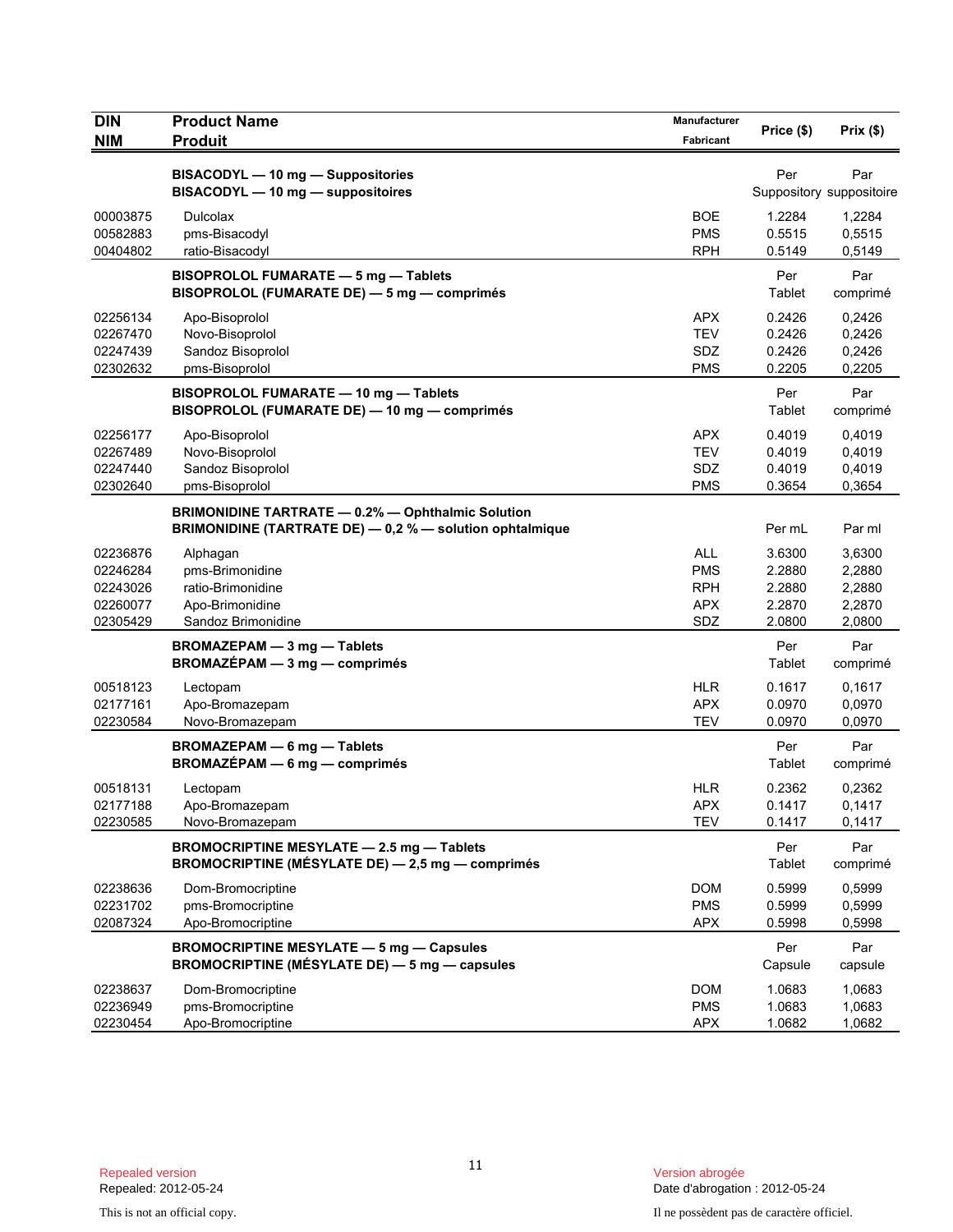| <b>DIN</b>                                                           | <b>Product Name</b>                                                                                                                                                 | Manufacturer                                                              | Price (\$)                                               | Prix(\$)                                                 |
|----------------------------------------------------------------------|---------------------------------------------------------------------------------------------------------------------------------------------------------------------|---------------------------------------------------------------------------|----------------------------------------------------------|----------------------------------------------------------|
| <b>NIM</b>                                                           | <b>Produit</b>                                                                                                                                                      | Fabricant                                                                 |                                                          |                                                          |
|                                                                      | BUDESONIDE - 120 Dose - 64 mcg - Aqueous Nasal Spray<br>BUDÉSONIDE - 120 doses - 64 mcg - vaporisateur nasal pour<br>solution aqueuse                               |                                                                           | Per<br>Dose                                              | Par<br>dose                                              |
| 02231923<br>02241003                                                 | <b>Rhinocort Aqua</b><br>Mylan-Budesonide AQ                                                                                                                        | <b>AZC</b><br><b>MYL</b>                                                  | 0.0875<br>0.0843                                         | 0,0875<br>0,0843                                         |
|                                                                      | BUPROPION HCI-100 mg-Sustained Release Tablets<br><b>BUPROPION (CHLORHYDRATE DE) - 100 mg</b><br>- comprimés à libération progressive                               |                                                                           | Per<br>Tablet                                            | Par<br>comprimé                                          |
| 02285657<br>02275074                                                 | ratio-Bupropion SR<br>Sandoz Bupropion SR                                                                                                                           | <b>RPH</b><br>SDZ                                                         | 0.4106<br>0.4106                                         | 0,4106<br>0,4106                                         |
|                                                                      | <b>BUPROPION HCI-150 mg-Sustained Release Tablets</b><br><b>BUPROPION (CHLORHYDRATE DE) - 150 mg</b><br>- comprimés à libération progressive                        |                                                                           | Per<br>Tablet                                            | Par<br>comprimé                                          |
| 02237825<br>02285665<br>02260239<br>02275082                         | <b>Wellbutrin SR</b><br>ratio-Bupropion SR<br>Novo-Bupropion SR<br>Sandoz Bupropion SR                                                                              | <b>BPC</b><br><b>RPH</b><br><b>TEV</b><br>SDZ                             | 1.0172<br>0.5544<br>0.5040<br>0.5040                     | 1,0172<br>0,5544<br>0,5040<br>0,5040                     |
|                                                                      | BUSPIRONE - 10 mg - Tablets<br>BUSPIRONE - 10 mg - comprimés                                                                                                        |                                                                           | Per<br>Tablet                                            | Par<br>comprimé                                          |
| 02207672<br>02232564<br>02230942<br>02237858<br>02211076<br>02231492 | Nu-Buspirone<br>Dom-Buspirone<br>pms-Buspirone<br>ratio-Buspirone<br>Apo-Buspirone<br>Novo-Buspirone                                                                | <b>NXP</b><br><b>DOM</b><br><b>PMS</b><br><b>RPH</b><br><b>APX</b><br>TEV | 0.7970<br>0.7174<br>0.7174<br>0.7174<br>0.7173<br>0.7173 | 0,7970<br>0,7174<br>0,7174<br>0,7174<br>0,7173<br>0,7173 |
|                                                                      | CABERGOLINE - 0.5 mg - Tablets<br>CABERGOLINE - 0.5 mg - comprimés                                                                                                  |                                                                           | Per<br>Tablet                                            | Par<br>comprimé                                          |
| 02242471<br>02301407                                                 | <b>Dostinex</b><br>Co Cabergoline                                                                                                                                   | PFI<br><b>COB</b>                                                         | 14.3330<br>8.8550                                        | 14,3330<br>8,8550                                        |
|                                                                      | CALCITONIN (Salmon Synthetic) - 200 IU - Nasal Spray<br>CALCITONINE DE SAUMON SYNTHÉTIQUE - 200 UI - vaporisateur nasal                                             |                                                                           | Per<br>Spray                                             | Par<br>vaporisation                                      |
| 02240775<br>02247585<br>02261766                                     | Miacalcin<br>Apo-Calcitonin<br>Sandoz Calcitonin                                                                                                                    | <b>NVT</b><br>APX<br>SDZ                                                  | 2.4715<br>1.8979<br>1.8979                               | 2,4715<br>1,8979<br>1,8979                               |
|                                                                      | CALCIUM CARBONATE - Equivalent to 500 mg Elemental Calcium - Tablets<br>CALCIUM (CARBONATE DE) - quantité équivalant à 500 mg de calcium<br>élémentaire - comprimés |                                                                           | Per<br>Tablet                                            | Par<br>comprimé                                          |
| 00682039<br>80001408                                                 | Apo-Cal<br>Calcium                                                                                                                                                  | <b>APX</b><br><b>TEV</b>                                                  | 0.0410<br>0.0319                                         | 0,0410<br>0,0319                                         |
|                                                                      | <b>CANDESARTAN - 4 mg - Tablets</b><br><b>CANDESARTAN - 4 mg - comprimés</b>                                                                                        |                                                                           | Per<br>Tablet                                            | Par<br>comprimé                                          |
| 02339090<br>02365340<br>02326957                                     | Atacand<br>Apo-Candesartan<br>Sandoz Candesartan                                                                                                                    | <b>AZC</b><br><b>APX</b><br>SDZ                                           | 0.7700<br>0.2800<br>0.2800                               | 0,7700<br>0,2800<br>0,2800                               |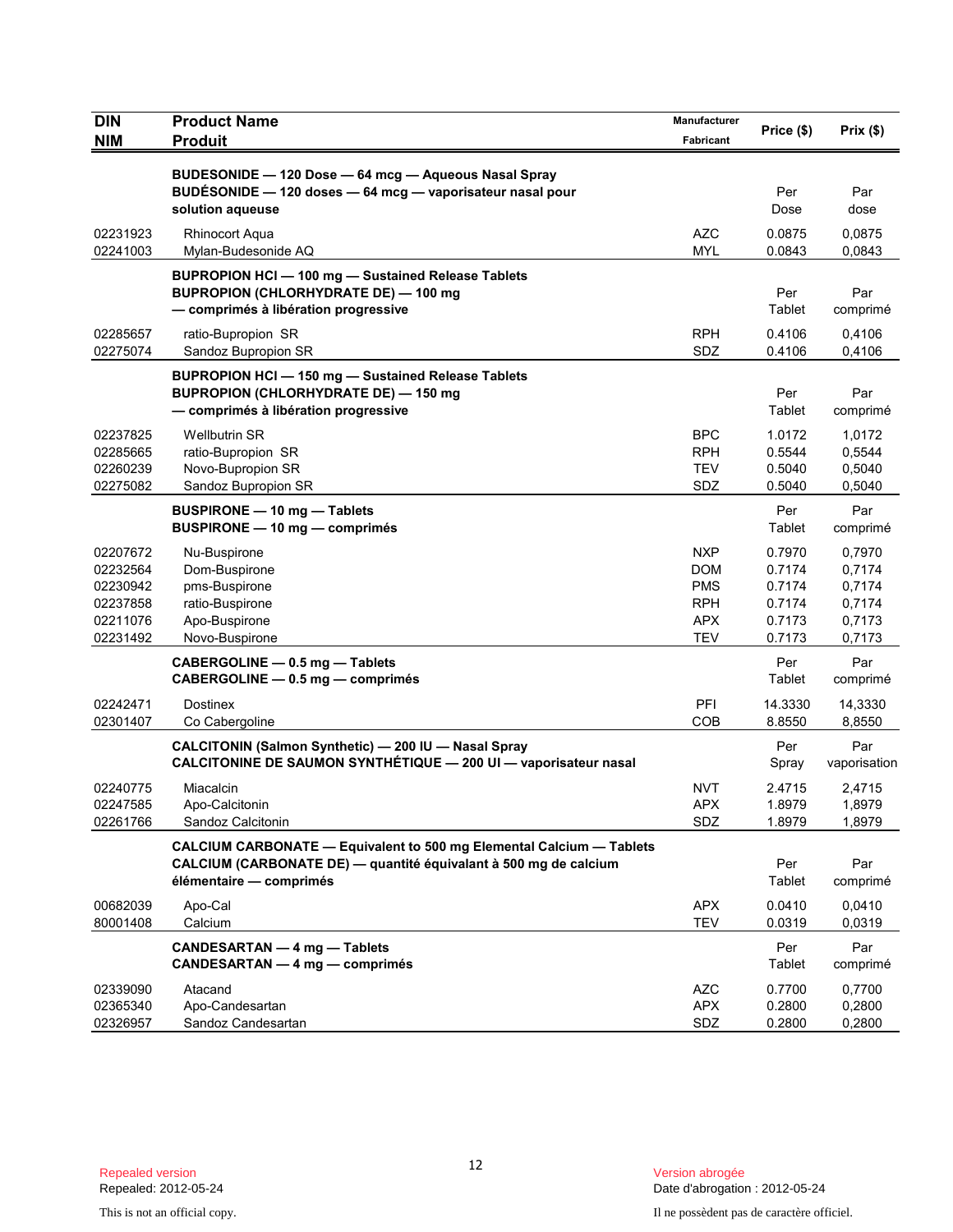| DIN                                                                                          | <b>Product Name</b>                                                                                                        | <b>Manufacturer</b>                                                                            | Price (\$)                                                                   | Prix(\$)                                                                     |
|----------------------------------------------------------------------------------------------|----------------------------------------------------------------------------------------------------------------------------|------------------------------------------------------------------------------------------------|------------------------------------------------------------------------------|------------------------------------------------------------------------------|
| <b>NIM</b>                                                                                   | <b>Produit</b>                                                                                                             | Fabricant                                                                                      |                                                                              |                                                                              |
|                                                                                              | CANDESARTAN - 8 mg - Tablets<br>CANDESARTAN - 8 mg - comprimés                                                             |                                                                                                | Per<br>Tablet                                                                | Par<br>comprimé                                                              |
| 02239091<br>02365359<br>02326965                                                             | Atacand<br>Apo-Candesartan<br>Sandoz Candesartan                                                                           | <b>AZC</b><br><b>APX</b><br>SDZ                                                                | 1.2900<br>0.4691<br>0.4690                                                   | 1,2900<br>0,4691<br>0,4690                                                   |
|                                                                                              | CANDESARTAN - 16 mg - Tablets<br><b>CANDESARTAN - 16 mg - comprimés</b>                                                    |                                                                                                | Per<br>Tablet                                                                | Par<br>comprimé                                                              |
| 02239092<br>02365367<br>02326973                                                             | Atacand<br>Apo-Candesartan<br>Sandoz Candesartan                                                                           | <b>AZC</b><br><b>APX</b><br>SDZ                                                                | 1.2900<br>0.4691<br>0.4690                                                   | 1,2900<br>0,4691<br>0,4690                                                   |
|                                                                                              | CAPTOPRIL - 12.5 mg - Tablets<br>CAPTOPRIL - 12,5 mg - comprimés                                                           |                                                                                                | Per<br>Tablet                                                                | Par<br>comprimé                                                              |
| 00893595<br>02238551<br>02163551<br>01942964<br>01913824<br>02230203<br>00851639             | Apo-Capto<br>Dom-Captopril<br>Mylan-Captopril<br>Novo-Captopril<br>Nu-Capto<br>pms-Captopril<br>ratio-Captopril            | <b>APX</b><br><b>DOM</b><br><b>MYL</b><br><b>TEV</b><br><b>NXP</b><br><b>PMS</b><br><b>RPH</b> | 0.2332<br>0.2332<br>0.2332<br>0.2332<br>0.2332<br>0.2332<br>0.2332           | 0,2332<br>0,2332<br>0,2332<br>0,2332<br>0,2332<br>0,2332<br>0,2332           |
|                                                                                              | CAPTOPRIL - 25 mg - Tablets<br>CAPTOPRIL - 25 mg - comprimés                                                               |                                                                                                | Per<br>Tablet                                                                | Par<br>comprimé                                                              |
| 00893609<br>00851833<br>00546283<br>02238552<br>02163578<br>01913832<br>01942972<br>02230204 | Apo-Capto<br>ratio-Captopril<br>Capoten<br>Dom-Captopril<br>Mylan-Captopril<br>Nu-Capto<br>Novo-Captopril<br>pms-Captopril | <b>APX</b><br><b>RPH</b><br>SQU<br>DOM<br>MYL<br><b>NXP</b><br><b>TEV</b><br><b>PMS</b>        | 0.3300<br>0.3330<br>0.3300<br>0.3300<br>0.3300<br>0.3300<br>0.3300<br>0.3300 | 0,3300<br>0,3330<br>0,3300<br>0,3300<br>0,3300<br>0,3300<br>0,3300<br>0,3300 |
|                                                                                              | CAPTOPRIL - 50 mg - Tablets<br>CAPTOPRIL - 50 mg - comprimés                                                               |                                                                                                | Per<br>Tablet                                                                | Par<br>comprimé                                                              |
| 00893617<br>02238553<br>02163586<br>01942980<br>01913840<br>02230205<br>00851647             | Apo-Capto<br>Dom-Captopril<br>Mylan-Captopril<br>Novo-Captopril<br>Nu-Capto<br>pms-Captopril<br>ratio-Captopril            | <b>APX</b><br><b>DOM</b><br><b>MYL</b><br><b>TEV</b><br><b>NXP</b><br><b>PMS</b><br><b>RPH</b> | 0.6149<br>0.6149<br>0.6149<br>0.6149<br>0.6149<br>0.6149<br>0.6149           | 0,6149<br>0,6149<br>0,6149<br>0,6149<br>0,6149<br>0,6149<br>0,6149           |
|                                                                                              | CAPTOPRIL - 100 mg - Tablets<br>CAPTOPRIL - 100 mg - comprimés                                                             |                                                                                                | Per<br>Tablet                                                                | Par<br>comprimé                                                              |
| 00893625<br>02238554<br>02163594<br>01942999<br>01913859<br>02230206                         | Apo-Capto<br>Dom-Captopril<br>Mylan-Captopril<br>Novo-Captopril<br>Nu-Capto<br>pms-Captopril                               | <b>APX</b><br><b>DOM</b><br>MYL<br><b>TEV</b><br><b>NXP</b><br><b>PMS</b>                      | 1.1435<br>1.1435<br>1.1435<br>1.1435<br>1.1435<br>1.1435                     | 1,1435<br>1,1435<br>1,1435<br>1,1435<br>1,1435<br>1,1435                     |
| 00851655<br>00546305                                                                         | ratio-Captopril<br>Capoten                                                                                                 | <b>RPH</b><br>SQU                                                                              | 1.1435<br>1.1434                                                             | 1,1435<br>1,1434                                                             |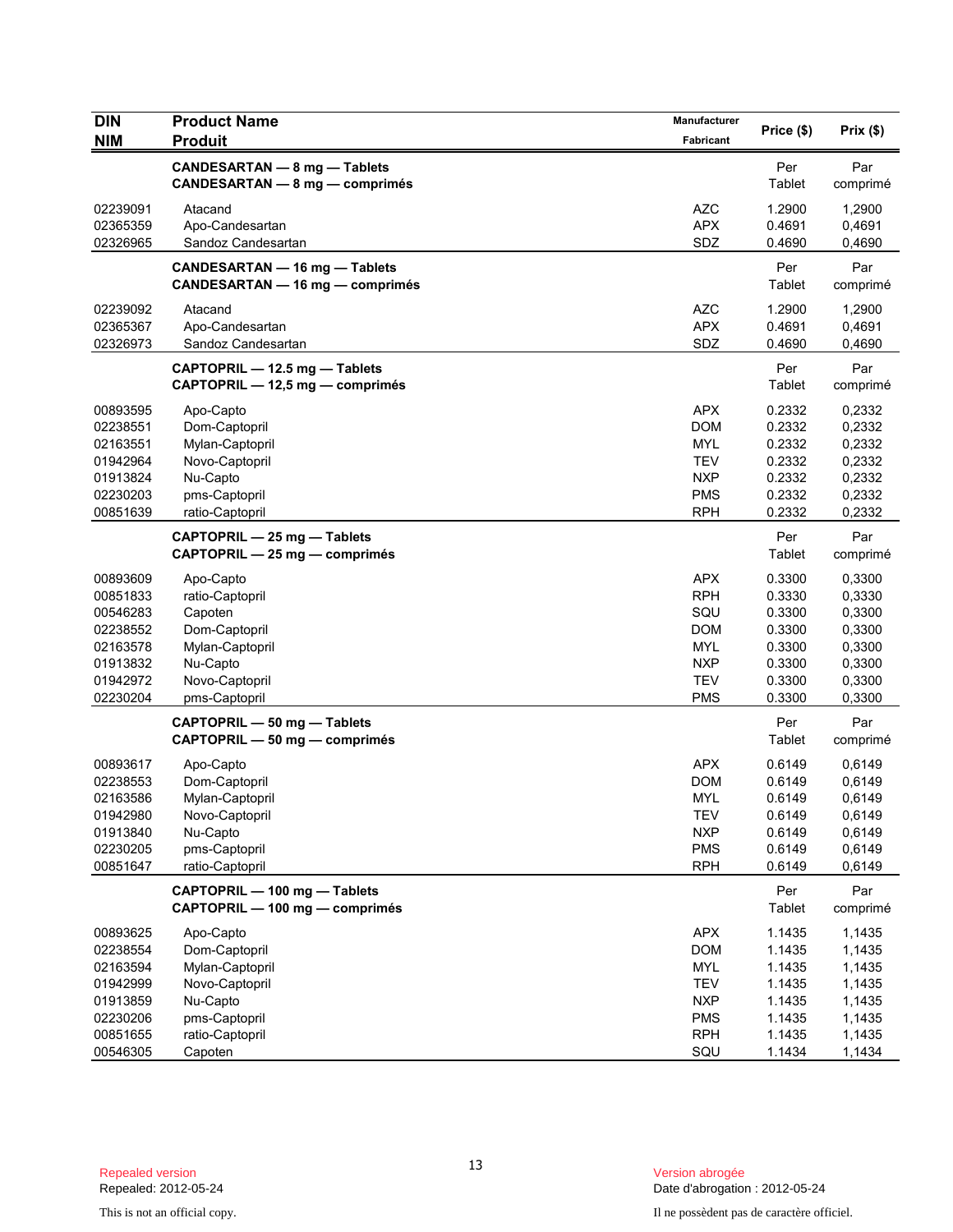| DIN        | <b>Product Name</b>                                         | Manufacturer | Price (\$) |          |
|------------|-------------------------------------------------------------|--------------|------------|----------|
| <b>NIM</b> | <b>Produit</b>                                              | Fabricant    |            | Prix(\$) |
|            | CARBAMAZEPINE - 100 mg - Chewable Tablets                   |              | Per        | Par      |
|            | CARBAMAZÉPINE - 100 mg - comprimés masticables              |              | Tablet     | comprimé |
| 00369810   | Tegretol                                                    | <b>NVT</b>   | 0.1798     | 0,1798   |
| 02244403   | Taro-Carbamazepine                                          | <b>TAR</b>   | 0.0942     | 0,0942   |
| 02231542   | pms-Carbamazepine                                           | <b>PMS</b>   | 0.0847     | 0,0847   |
| 02261855   | Sandoz Carbamazepine                                        | SDZ          | 0.0847     | 0,0847   |
|            | CARBAMAZEPINE - 200 mg - Chewable Tablets                   |              | Per        | Par      |
|            | CARBAMAZÉPINE - 200 mg - comprimés masticables              |              | Tablet     | comprimé |
| 00665088   | Tegretol                                                    | <b>NVT</b>   | 0.3547     | 0,3547   |
| 02244404   | Taro-Carbamazepine                                          | <b>TAR</b>   | 0.1858     | 0,1858   |
| 02231540   | pms-Carbamazepine                                           | <b>PMS</b>   | 0.1672     | 0,1672   |
| 02261863   | Sandoz Carbamazepine                                        | SDZ          | 0.1672     | 0,1672   |
|            | <b>CARBAMAZEPINE - 200 mg - Sustained Release Tablets</b>   |              | Per        | Par      |
|            | CARBAMAZÉPINE - 200 mg - comprimés à libération progressive |              | Tablet     | comprimé |
| 00773611   | Tegretol CR/Tégrétol CR                                     | <b>NVT</b>   | 0.4403     | 0,4403   |
| 02231543   | pms-Carbamazepine CR                                        | <b>PMS</b>   | 0.2472     | 0,2472   |
| 02241882   | Mylan-Carbamazepine CR                                      | <b>MYL</b>   | 0.2075     | 0,2075   |
| 02261839   | Sandoz Carbamazepine CR                                     | SDZ          | 0.2075     | 0,2075   |
|            | <b>CARBAMAZEPINE - 400 mg - Sustained Release Tablets</b>   |              | Per        | Par      |
|            | CARBAMAZÉPINE - 400 mg - comprimés à libération progressive |              | Tablet     | comprimé |
| 00755583   | <b>Tegretol CR</b>                                          | <b>NVT</b>   | 0.8802     | 0,8802   |
| 02231544   | pms-Carbamazepine CR                                        | <b>PMS</b>   | 0.4944     | 0,4944   |
| 02241883   | Mylan-Carbamazepine CR                                      | <b>MYL</b>   | 0.4152     | 0,4152   |
| 02261847   | Sandoz Carbamazepine CR                                     | SDZ          | 0.4152     | 0,4152   |
|            | CARBAMAZEPINE - 200 mg - Tablets                            |              | Per        | Par      |
|            | CARBAMAZÉPINE - 200 mg - comprimés                          |              | Tablet     | comprimé |
| 00010405   | Tegretol                                                    | <b>NVT</b>   | 0.4366     | 0,4366   |
| 00504742   | Mazepine                                                    | <b>VAL</b>   | 0.1372     | 0,1372   |
| 02042568   | Nu-Carbamazepine                                            | <b>NXP</b>   | 0.0961     | 0,0961   |
| 00402699   | Apo-Carbamazepine                                           | <b>APX</b>   | 0.0875     | 0,0875   |
| 00782718   | Novo-Carbamaz                                               | <b>TEV</b>   | 0.0875     | 0,0875   |
|            | CARVEDILOL - 3.125 mg - Tablets                             |              | Per        | Par      |
|            | CARVEDILOL - 3,125 mg - comprimés                           |              | Tablet     | comprimé |
| 02268027   | Ran-Carvedilol                                              | <b>RAN</b>   | 0.9682     | 0,9682   |
| 02247933   | Apo-Carvedilol                                              | <b>APX</b>   | 0.8801     | 0,8801   |
| 02245914   | pms-Carvedilol                                              | <b>PMS</b>   | 0.8801     | 0,8801   |
| 02252309   | ratio-Carvedilol                                            | <b>RPH</b>   | 0.8801     | 0,8801   |
| 02347512   | Mylan-Carvedilol                                            | <b>MYL</b>   | 0.8001     | 0.8001   |
|            | CARVEDILOL - 6.25 mg - Tablets                              |              | Per        | Par      |
|            | CARVEDILOL - 6,25 mg - comprimés                            |              | Tablet     | comprimé |
| 02268035   | Ran-Carvedilol                                              | <b>RAN</b>   | 0.9682     | 0,9682   |
| 02247934   | Apo-Carvedilol                                              | <b>APX</b>   | 0.8801     | 0,8801   |
| 02245915   | pms-Carvedilol                                              | <b>PMS</b>   | 0.8801     | 0,8801   |
| 02252317   | ratio-Carvedilol                                            | <b>RPH</b>   | 0.8801     | 0,8801   |
| 02347520   | Mylan-Carvedilol                                            | MYL          | 0.8001     | 0.8001   |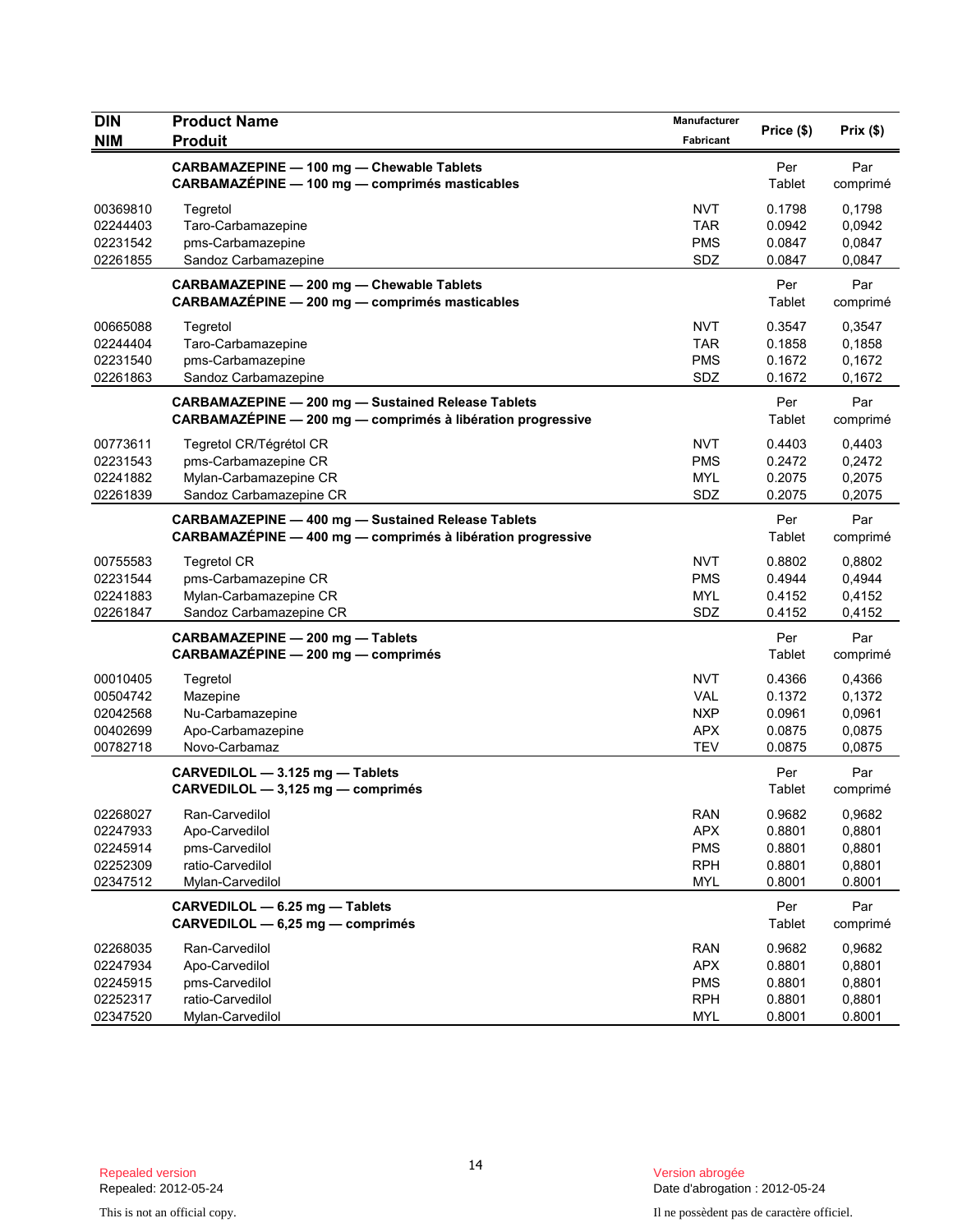| <b>DIN</b> | <b>Product Name</b>                    | Manufacturer | Price (\$) | Prix(\$) |
|------------|----------------------------------------|--------------|------------|----------|
| <b>NIM</b> | <b>Produit</b>                         | Fabricant    |            |          |
|            | CARVEDILOL - 12.5 mg - Tablets         |              | Per        | Par      |
|            | CARVEDILOL - 12,5 mg - comprimés       |              | Tablet     | comprimé |
| 02268043   | Ran-Carvedilol                         | <b>RAN</b>   | 0.9682     | 0,9682   |
| 02247935   | Apo-Carvedilol                         | <b>APX</b>   | 0.8801     | 0,8801   |
| 02245916   | pms-Carvedilol                         | <b>PMS</b>   | 0.8801     | 0,8801   |
| 02252325   | ratio-Carvedilol                       | <b>RPH</b>   | 0.8801     | 0,8801   |
| 02347555   | Mylan-Carvedilol                       | <b>MYL</b>   | 0.8001     | 0.8001   |
|            | CARVEDILOL - 25 mg - Tablets           |              | Per        | Par      |
|            | CARVEDILOL - 25 mg - comprimés         |              | Tablet     | comprimé |
| 02268051   | Ran-Carvedilol                         | <b>RAN</b>   | 0.9682     | 0,9682   |
| 02247936   | Apo-Carvedilol                         | <b>APX</b>   | 0.8801     | 0,8801   |
| 02245917   | pms-Carvedilol                         | <b>PMS</b>   | 0.8801     | 0,8801   |
| 02252333   | ratio-Carvedilol                       | <b>RPH</b>   | 0.8801     | 0,8801   |
| 02347571   | Mylan-Carvedilol                       | <b>MYL</b>   | 0.8001     | 0.8001   |
|            | CEFAZOLIN - 1 g - Powder for Injection |              | Per        | Par      |
|            | CEFAZOLIN - 1 g - poudre injectable    |              | Vial       | ampoule  |
| 02108127   | Cefazolin for Injection                | <b>TEV</b>   | 6.3000     | 6,3000   |
| 02297205   | Cefazolin for Injection                | <b>APX</b>   | 6.0000     | 6,0000   |
| 02308959   | Cefazolin for Injection                | SDZ          | 6.0000     | 6,0000   |
|            | CEFPROZIL - 125 mg/5 mL - Suspension   |              |            |          |
|            | CEFPROZIL - 125 mg/5 mL - suspension   |              | Per mL     | Par ml   |
| 02163675   | Cefzil                                 | SQU          | 0.1887     | 0,1887   |
| 02293943   | Apo-Cefprozil                          | <b>APX</b>   | 0.1107     | 0,1107   |
| 02303426   | Sandoz Cefprozil                       | SDZ          | 0.1107     | 0,1107   |
| 02329204   | Ran-Cefprozil                          | <b>RAN</b>   | 0.1006     | 0,1006   |
|            | CEFPROZIL - 250 mg/5 mL - Suspension   |              |            |          |
|            | CEFPROZIL - 250 mg/5 mL - suspension   |              | Per mL     | Par ml   |
| 02163683   | Cefzil                                 | SQU          | 0.3770     | 0,3770   |
| 02293951   | Apo-Cefprozil                          | <b>APX</b>   | 0.2213     | 0,2213   |
| 02293579   | Ran-Cefprozil                          | <b>RAN</b>   | 0.2213     | 0,2213   |
| 02303434   | Sandoz Cefprozil                       | SDZ          | 0.2213     | 0,2213   |
|            | CEFPROZIL - 250 mg - Tablets           |              | Per        | Par      |
|            | CEFPROZIL - 250 mg - comprimés         |              | Tablet     | comprimé |
| 02163659   | Cefzil                                 | SQU          | 1.9300     | 1,9300   |
| 02292998   | Apo-Cefprozil                          | <b>APX</b>   | 1.1329     | 1,1329   |
| 02293528   | Ran-Cefprozil                          | <b>RAN</b>   | 1.1329     | 1,1329   |
| 02302179   | Sandoz Cefprozil                       | SDZ          | 1.1329     | 1,1329   |
|            | CEFPROZIL - 500 mg - Tablets           |              | Per        | Par      |
|            | CEFPROZIL - 500 mg - comprimés         |              | Tablet     | comprimé |
| 02163667   | Cefzil                                 | SQU          | 3.7840     | 3,7840   |
| 02293005   | Apo-Cefprozil                          | <b>APX</b>   | 2.2214     | 2,2214   |
| 02293536   | Ran-Cefprozil                          | <b>RAN</b>   | 2.2214     | 2,2214   |
| 02302187   | Sandoz Cefprozil                       | SDZ          | 2.2214     | 2,2214   |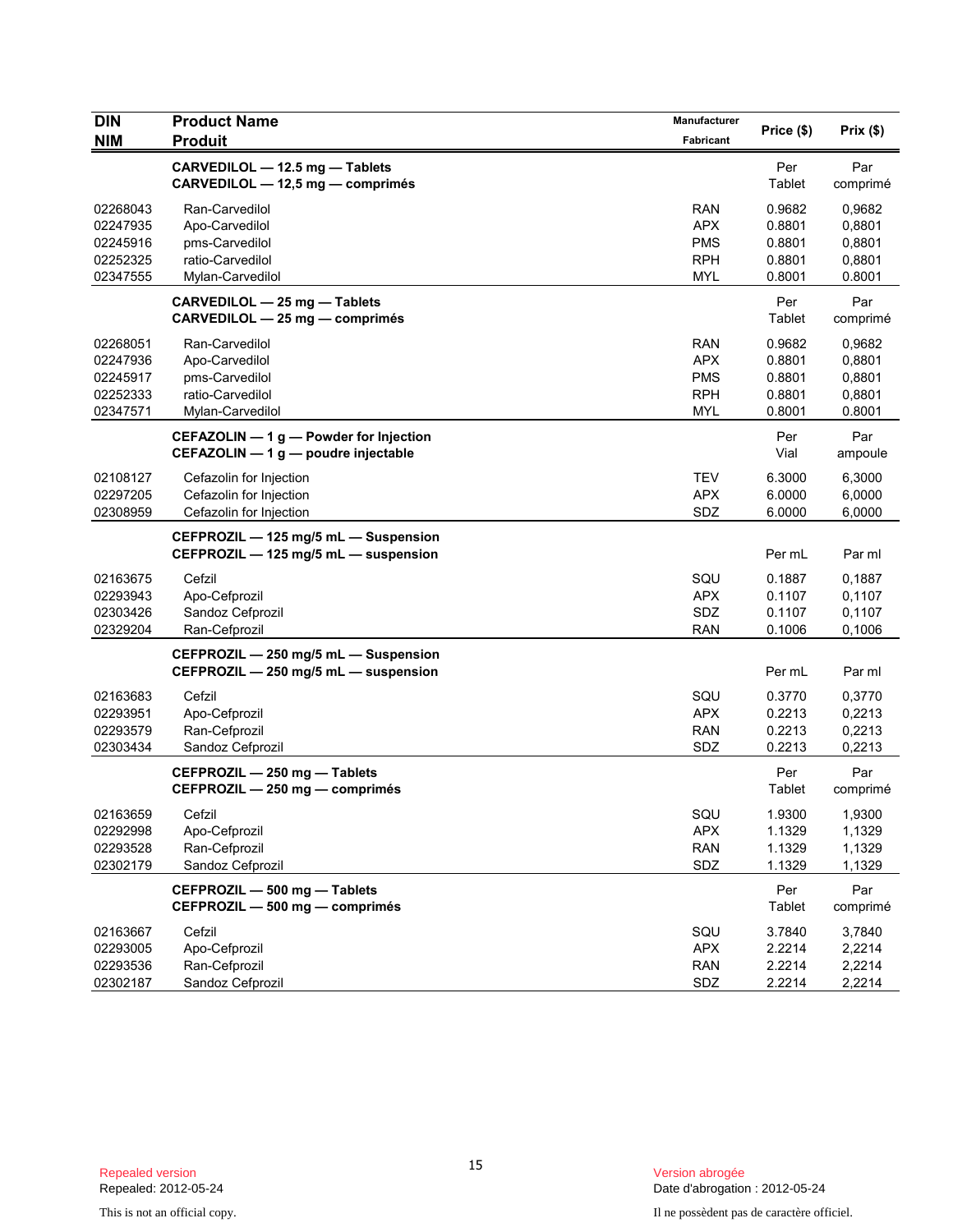| <b>DIN</b> | <b>Product Name</b>                            | Manufacturer |            |          |
|------------|------------------------------------------------|--------------|------------|----------|
| <b>NIM</b> | <b>Produit</b>                                 | Fabricant    | Price (\$) | Prix(\$) |
|            | CEFTRIAXONE - 1 g - Injection                  |              |            |          |
|            | CEFTRIAXONE - 1 g - injection                  |              | Per mL     | Par ml   |
| 00657417   | Rocephin                                       | <b>HLR</b>   | 47.3080    | 47,3080  |
| 02292874   | Ceftriaxone                                    | <b>APX</b>   | 23.8000    | 23,8000  |
| 02292270   | Sandoz Ceftriaxone                             | SDZ          | 23.8000    | 23,8000  |
|            | CEFTRIAXONE $-2$ g $-$ Injection               |              |            |          |
|            | CEFTRIAXONE - 2 g - injection                  |              | Per mL     | Par ml   |
| 00657409   | Rocephin                                       | <b>HLR</b>   | 72.4369    | 72,4369  |
| 02292882   | Ceftriaxone                                    | <b>APX</b>   | 46.9000    | 46,9000  |
| 02292289   | Sandoz Ceftriaxone                             | SDZ          | 46.9000    | 46,9000  |
|            | CEPHALEXIN - 250 mg - Tablets                  |              | Per        | Par      |
|            | CÉPHALEXINE - 250 mg - comprimés               |              | Tablet     | comprimé |
| 00403628   | Keflex                                         | MMT          | 0.3516     | 0,3516   |
| 00865877   | Nu-Cephalex                                    | <b>NXP</b>   | 0.2475     | 0,2475   |
| 00768723   | Apo-Cephalex                                   | <b>APX</b>   | 0.2250     | 0,2250   |
| 00583413   | Novo-Lexin                                     | <b>TEV</b>   | 0.2250     | 0,2250   |
| 02177781   | pms-Cephalexin                                 | <b>PMS</b>   | 0.2250     | 0,2250   |
|            | CEPHALEXIN - 500 mg - Tablets                  |              | Per        | Par      |
|            | CÉPHALEXINE - 500 mg - comprimés               |              | Tablet     | comprimé |
| 00244392   | Keflex                                         | MMT          | 0.7050     | 0.7050   |
| 00865885   | Nu-Cephalex                                    | <b>NXP</b>   | 0.4950     | 0,4950   |
| 00768715   | Apo-Cephalex                                   | <b>APX</b>   | 0.4500     | 0,4500   |
| 00583421   | Novo-Lexin                                     | <b>TEV</b>   | 0.4500     | 0,4500   |
|            | CILAZAPRIL MONOHYDRATE - 1 mg - Tablets        |              | Per        | Par      |
|            | CILAZAPRIL MONOHYDRATE DE - 1 mg - comprimés   |              | Tablet     | comprimé |
| 01911465   | Inhibace                                       | <b>HLR</b>   | 0.7054     | 0,7054   |
| 02280442   | pms-Cilazapril                                 | <b>PMS</b>   | 0.4089     | 0,4089   |
| 02291134   | Apo-Cilazapril                                 | <b>APX</b>   | 0.3717     | 0,3717   |
| 02283778   | Mylan-Cilazapril                               | <b>MYL</b>   | 0.3717     | 0,3717   |
| 02266350   | Novo-Cilazapril                                | <b>TEV</b>   | 0.3717     | 0,3717   |
|            | CILAZAPRIL MONOHYDRATE - 2.5 mg - Tablets      |              | Per        | Par      |
|            | CILAZAPRIL MONOHYDRATE DE - 2,5 mg - comprimés |              | Tablet     | comprimé |
| 01911473   | Inhibace                                       | <b>HLR</b>   | 0.7997     | 0,7997   |
| 02280450   | pms-Cilazapril                                 | <b>PMS</b>   | 0.4713     | 0,4713   |
| 02291142   | Apo-Cilazapril                                 | <b>APX</b>   | 0.4284     | 0,4284   |
| 02285215   | Co Cilazapril                                  | COB          | 0.4284     | 0,4284   |
| 02283786   | Mylan-Cilazapril                               | <b>MYL</b>   | 0.4284     | 0,4284   |
| 02266369   | Novo-Cilazapril                                | TEV          | 0.4284     | 0,4284   |
|            | CILAZAPRIL MONOHYDRATE - 5 mg - Tablets        |              | Per        | Par      |
|            | CILAZAPRIL MONOHYDRATE DE - 5 mg - comprimés   |              | Tablet     | comprimé |
| 01911481   | Inhibace                                       | <b>HLR</b>   | 0.9290     | 0,9290   |
| 02280469   | pms-Cilazapril                                 | <b>PMS</b>   | 0.5475     | 0,5475   |
| 02291150   | Apo-Cilazapril                                 | <b>APX</b>   | 0.4977     | 0,4977   |
| 02285223   | Co Cilazapril                                  | COB          | 0.4977     | 0,4977   |
| 02283794   | Mylan-Cilazapril                               | <b>MYL</b>   | 0.4977     | 0,4977   |
| 02266377   | Novo-Cilazapril                                | <b>TEV</b>   | 0.4977     | 0,4977   |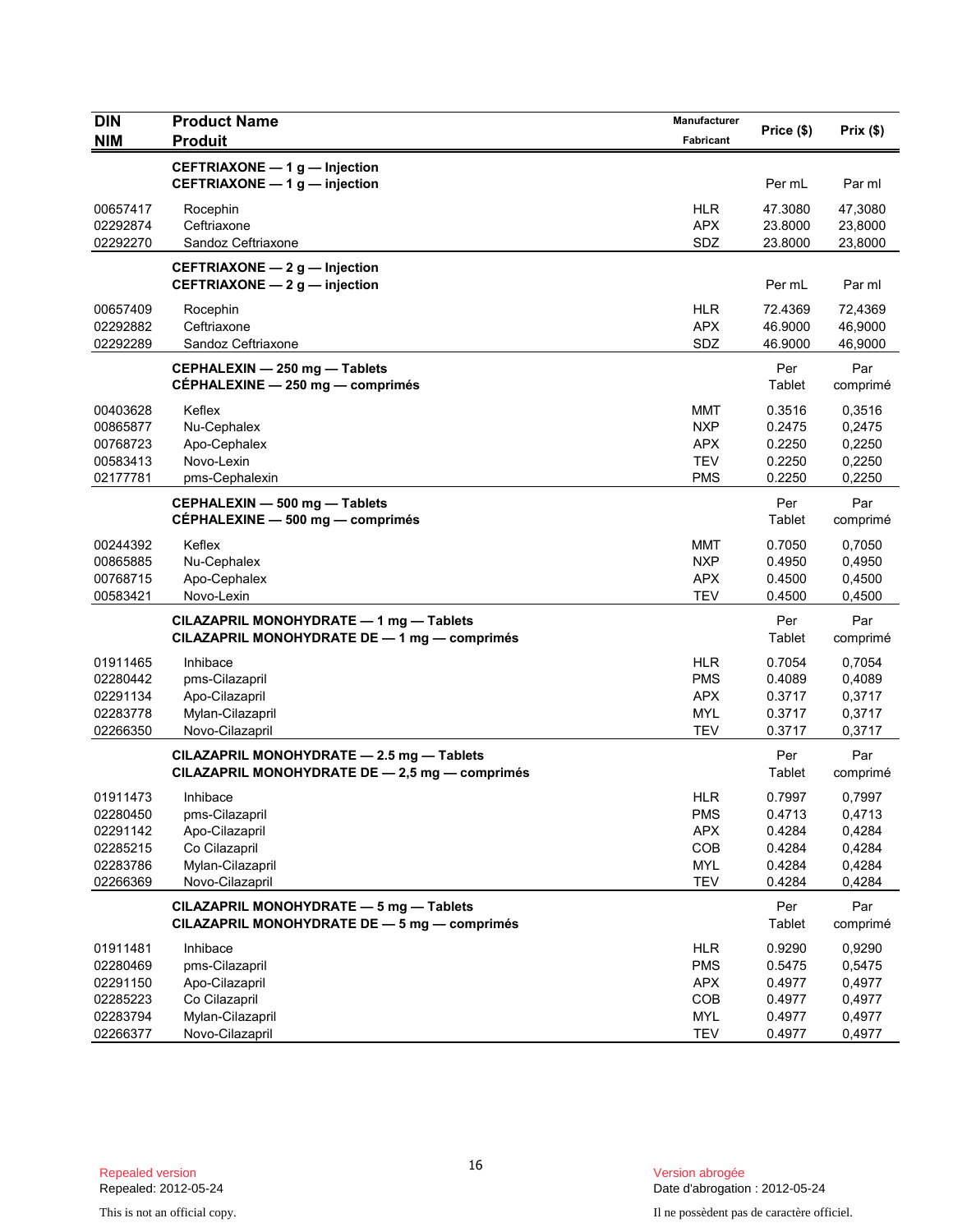| <b>DIN</b>                                                                       | <b>Product Name</b>                                                                                                                 | Manufacturer                                                                     | Price (\$)                                                         | Prix(\$)                                                           |
|----------------------------------------------------------------------------------|-------------------------------------------------------------------------------------------------------------------------------------|----------------------------------------------------------------------------------|--------------------------------------------------------------------|--------------------------------------------------------------------|
| <b>NIM</b>                                                                       | <b>Produit</b>                                                                                                                      | Fabricant                                                                        |                                                                    |                                                                    |
|                                                                                  | CIMETIDINE - 300 mg - Tablets<br>CIMÉTIDINE - 300 mg - comprimés                                                                    |                                                                                  | Per<br>Tablet                                                      | Par<br>comprimé                                                    |
| 01916815<br>00487872<br>02227444<br>00582417<br>00865818                         | Tagamet<br>Apo-Cimetidine<br>Mylan-Cimetidine<br>Novo-Cimetidine<br>Nu-Cimet                                                        | <b>GSK</b><br><b>APX</b><br><b>MYL</b><br><b>TEV</b><br><b>NXP</b>               | 0.3689<br>0.0946<br>0.0946<br>0.0946<br>0.0946                     | 0,3689<br>0,0946<br>0,0946<br>0,0946<br>0,0946                     |
|                                                                                  | CIMETIDINE - 400 mg - Tablets<br>CIMÉTIDINE - 400 mg - comprimés                                                                    |                                                                                  | Per<br>Tablet                                                      | Par<br>comprimé                                                    |
| 01916785<br>00600059<br>02227452<br>00603678<br>00865826                         | Tagamet<br>Apo-Cimetidine<br>Mylan-Cimetidine<br>Novo-Cimetidine<br>Nu-Cimet                                                        | <b>GSK</b><br><b>APX</b><br><b>MYL</b><br><b>TEV</b><br><b>NXP</b>               | 0.6035<br>0.1485<br>0.1485<br>0.1485<br>0.1485                     | 0,6035<br>0,1485<br>0,1485<br>0,1485<br>0,1485                     |
|                                                                                  | CIMETIDINE - 600 mg - Tablets<br>CIMÉTIDINE - 600 mg - comprimés                                                                    |                                                                                  | Per<br>Tablet                                                      | Par<br>comprimé                                                    |
| 00600067<br>02227460<br>00603686<br>00865834                                     | Apo-Cimetidine<br>Mylan-Cimetidine<br>Novo-Cimetidine<br>Nu-Cimet                                                                   | <b>APX</b><br><b>MYL</b><br><b>TEV</b><br><b>NXP</b>                             | 0.1892<br>0.1892<br>0.1892<br>0.1892                               | 0,1892<br>0,1892<br>0,1892<br>0,1892                               |
|                                                                                  | CIMETIDINE - 800 mg - Tablets<br>CIMÉTIDINE - 800 mg - comprimés                                                                    |                                                                                  | Per<br>Tablet                                                      | Par<br>comprimé                                                    |
| 00749494<br>02227479<br>00663727<br>02229721                                     | Apo-Cimetidine<br>Mylan-Cimetidine<br>Novo-Cimetidine<br>pms-Cimetidine                                                             | <b>APX</b><br><b>MYL</b><br><b>TEV</b><br><b>PMS</b>                             | 0.2783<br>0.2783<br>0.2783<br>0.2783                               | 0,2783<br>0,2783<br>0,2783<br>0,2783                               |
|                                                                                  | CIPROFLOXACIN - 0.3% - Ophthalmic Solution<br>CIPROFLOXACINE $- 0.3 %$ - solution ophtalmique                                       |                                                                                  | Per<br>mL                                                          | Par<br>ml                                                          |
| 01945270<br>02263130<br>02253933                                                 | Ciloxan<br>Apo-Ciproflox<br>pms-Ciprofloxacin                                                                                       | <b>ALC</b><br><b>APX</b><br><b>PMS</b>                                           | 2.1767<br>1.2408<br>1.2408                                         | 2,1767<br>1,2408<br>1,2408                                         |
|                                                                                  | CIPROFLOXACIN - 250 mg - Tablets<br>CIPROFLOXACINE - 250 mg - comprimés                                                             |                                                                                  | Per<br>Tablet                                                      | Par<br>comprimé                                                    |
| 02155958<br>02247339<br>02248437<br>02266962<br>02229521<br>02246825<br>02245647 | Cipro<br>Co Ciprofloxacin<br>pms-Ciprofloxacin<br>Taro-Ciprofloxacin<br>Apo-Ciproflox<br>ratio-Ciprofloxacin<br>Mylan-Ciprofloxacin | BAY<br>COB<br><b>PMS</b><br><b>TAR</b><br><b>APX</b><br><b>RPH</b><br><b>MYL</b> | 2.7217<br>1.5392<br>1.5392<br>1.5392<br>1.5391<br>1.5391<br>1.3992 | 2,7217<br>1,5392<br>1,5392<br>1,5392<br>1,5391<br>1,5391<br>1,3992 |
| 02161737<br>02303728<br>02248756                                                 | Novo-Ciprofloxacin<br>Ran-Ciproflox<br>Sandoz Ciprofloxacin                                                                         | <b>TEV</b><br><b>RAN</b><br>SDZ                                                  | 1.3992<br>1.3992<br>1.3992                                         | 1,3992<br>1,3992<br>1,3992                                         |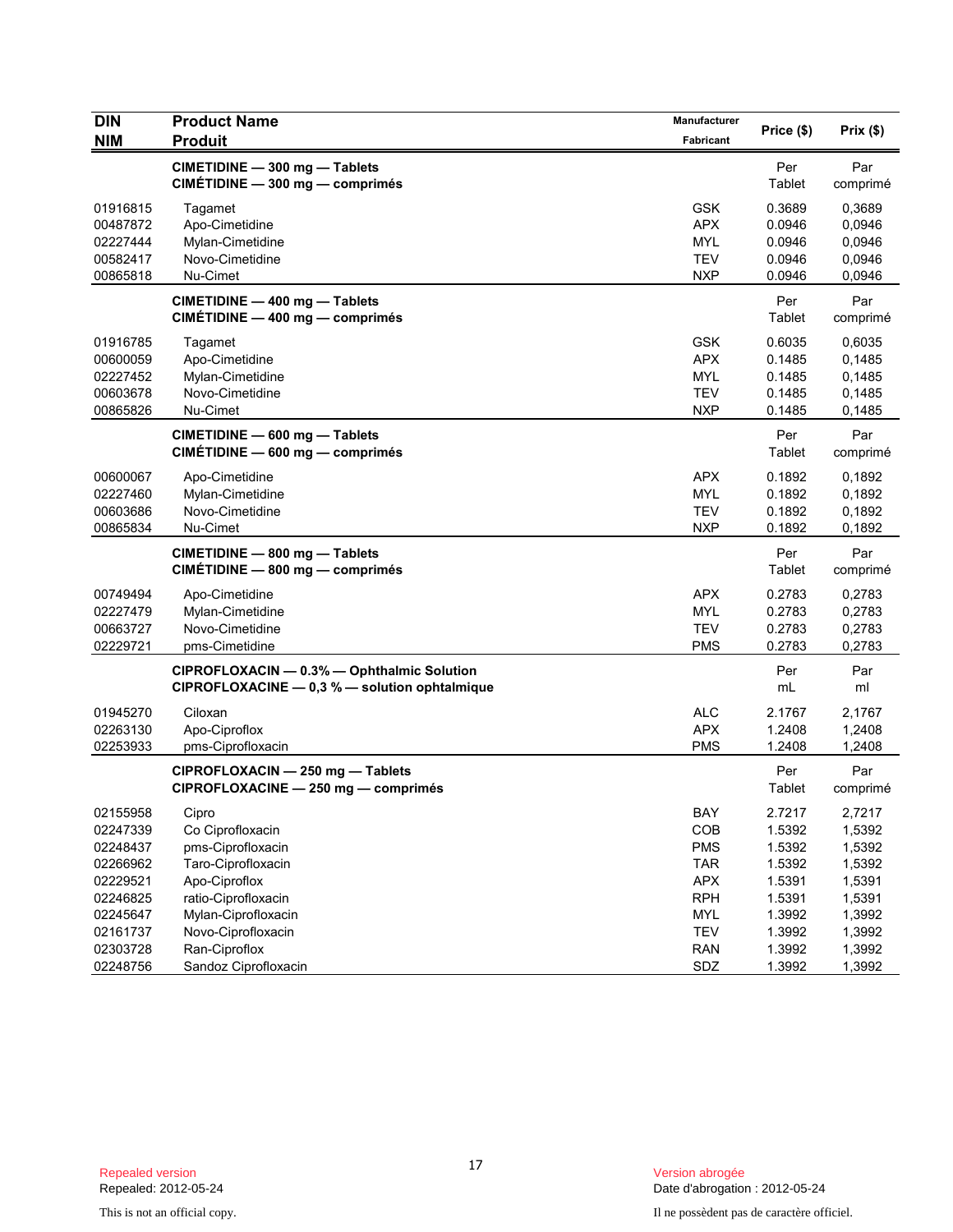| <b>DIN</b> | <b>Product Name</b>                 | Manufacturer | Price (\$) | Prix(\$) |
|------------|-------------------------------------|--------------|------------|----------|
| <b>NIM</b> | <b>Produit</b>                      | Fabricant    |            |          |
|            | CIPROFLOXACIN - 500 mg - Tablets    |              | Per        | Par      |
|            | CIPROFLOXACINE - 500 mg - comprimés |              | Tablet     | comprimé |
| 02155966   | Cipro                               | <b>BAY</b>   | 3.0707     | 3,0707   |
| 02266970   | Taro-Ciprofloxacin                  | <b>TAR</b>   | 1.7366     | 1,7366   |
| 02229522   | Apo-Ciproflox                       | <b>APX</b>   | 1.7365     | 1,7365   |
| 02247340   | Co Ciprofloxacin                    | COB          | 1.7365     | 1,7365   |
| 02248438   | pms-Ciprofloxacin                   | <b>PMS</b>   | 1.7365     | 1,7365   |
| 02246826   | ratio-Ciprofloxacin                 | <b>RPH</b>   | 1.7365     | 1,7365   |
| 02245648   | Mylan-Ciprofloxacin                 | <b>MYL</b>   | 1.5786     | 1,5786   |
| 02161745   | Novo-Ciprofloxacin                  | <b>TEV</b>   | 1.5786     | 1,5786   |
| 02303736   | Ran-Ciproflox                       | <b>RAN</b>   | 1.5786     | 1,5786   |
| 02248757   | Sandoz Ciprofloxacin                | SDZ          | 1.5786     | 1,5786   |
|            | CIPROFLOXACIN - 750 mg - Tablets    |              | Per        | Par      |
|            | CIPROFLOXACINE - 750 mg - comprimés |              | Tablet     | comprimé |
| 02155974   | Cipro                               | <b>BAY</b>   | 5.4068     | 5,4068   |
| 02247341   | Co Ciprofloxacin                    | COB          | 3.2752     | 3,2752   |
| 02248439   | pms-Ciprofloxacin                   | <b>PMS</b>   | 3.2752     | 3,2752   |
| 02229523   | Apo-Ciproflox                       | <b>APX</b>   | 3.2751     | 3,2751   |
| 02246827   | ratio-Ciprofloxacin                 | <b>RPH</b>   | 3.2751     | 3,2751   |
| 02245649   | Mylan-Ciprofloxacin                 | <b>MYL</b>   | 2.9774     | 2,9774   |
| 02161753   | Novo-Ciprofloxacin                  | <b>TEV</b>   | 2.9774     | 2,9774   |
| 02303744   | Ran-Ciproflox                       | <b>RAN</b>   | 2.9774     | 2,9774   |
| 02248758   | Sandoz Ciprofloxacin                | SDZ          | 2.9774     | 2,9774   |
|            | CITALOPRAM - 20 mg - Tablets        |              | Per        | Par      |
|            | CITALOPRAM - 20 mg - comprimés      |              | Tablet     | comprimé |
| 02239607   | Celexa                              | <b>LUD</b>   | 1.4649     | 1,4649   |
| 02248050   | Co Citalopram                       | COB          | 0.9625     | 0,9625   |
| 02252112   | ratio-Citalopram                    | <b>RPH</b>   | 0.9625     | 0,9625   |
| 02306239   | Citalopram-Odan                     | <b>ODN</b>   | 0.8750     | 0,8750   |
| 02285622   | Ran-Citalopram                      | <b>RAN</b>   | 0.8750     | 0,8750   |
| 02246056   | Apo-Citalopram                      | <b>APX</b>   | 0.8250     | 0,8250   |
| 02304686   | Mint-Citalopram                     | <b>MPH</b>   | 0.8250     | 0,8250   |
| 02246594   | Mylan-Citalopram                    | <b>MYL</b>   | 0.8250     | 0,8250   |
| 02293218   | Novo-Citalopram                     | <b>TEV</b>   | 0.8250     | 0,8250   |
| 02248010   | pms-Citalopram                      | <b>PMS</b>   | 0.8250     | 0,8250   |
| 02248170   | Sandoz Citalopram                   | SDZ          | 0.8250     | 0,8250   |
| 02313405   | Jamp-Citalopram                     | <b>JPC</b>   | 0.5753     | 0,5753   |
|            | CITALOPRAM - 40 mg - Tablets        |              | Per        | Par      |
|            | CITALOPRAM - 40 mg - comprimés      |              | Tablet     | comprimé |
| 02239608   | Celexa                              | LUD          | 1.4649     | 1,4649   |
| 02248051   | Co Citalopram                       | COB          | 0.9625     | 0,9625   |
| 02252120   | ratio-Citalopram                    | <b>RPH</b>   | 0.9625     | 0,9625   |
| 02306247   | Citalopram-Odan                     | <b>ODN</b>   | 0.8750     | 0,8750   |
| 02285630   | Ran-Citalopram                      | <b>RAN</b>   | 0.8750     | 0,8750   |
| 02246057   | Apo-Citalopram                      | <b>APX</b>   | 0.8250     | 0,8250   |
| 02304694   | Mint-Citalopram                     | <b>MPH</b>   | 0.8250     | 0,8250   |
| 02246595   | Mylan-Citalopram                    | MYL          | 0.8250     | 0,8250   |
| 02293226   | Novo-Citalopram                     | <b>TEV</b>   | 0.8250     | 0,8250   |
| 02248011   | pms-Citalopram                      | <b>PMS</b>   | 0.8250     | 0,8250   |
| 02248171   | Sandoz Citalopram                   | SDZ          | 0.8250     | 0,8250   |
| 02313413   | Jamp-Citalopram                     | <b>JPC</b>   | 0.5753     | 0,5753   |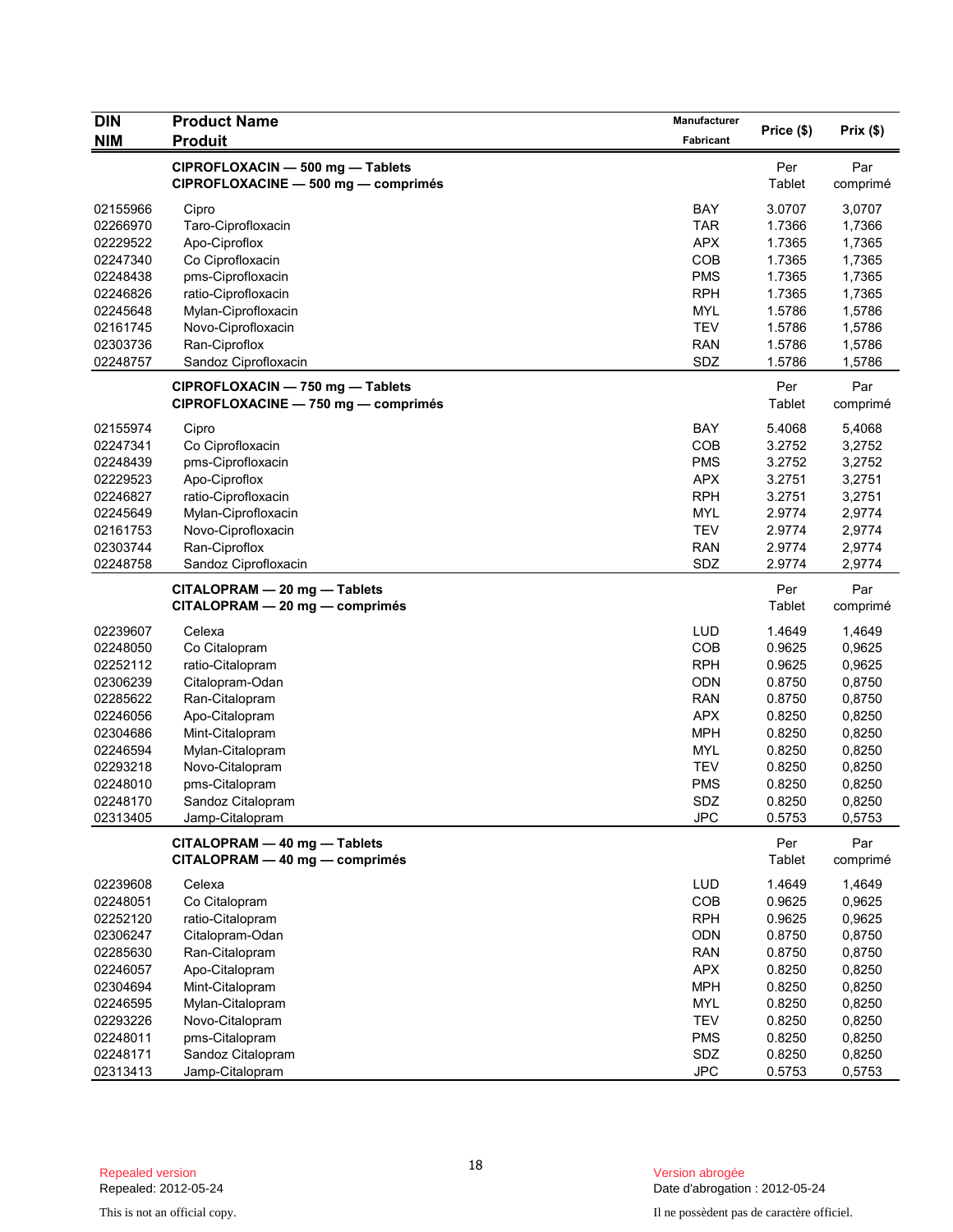| <b>DIN</b> | <b>Product Name</b>                                | Manufacturer |            |                  |
|------------|----------------------------------------------------|--------------|------------|------------------|
| <b>NIM</b> | <b>Produit</b>                                     | Fabricant    | Price (\$) | Prix(\$)         |
|            |                                                    |              |            |                  |
|            | <b>CLARITHROMYCIN - 250 mg - Tablets</b>           |              | Per        | Par              |
|            | <b>CLARITHROMYCIN - 250 mg - comprimés</b>         |              | Tablet     | comprimé         |
| 01984853   | <b>Biaxin</b>                                      | ABB          | 1.8136     | 1,8136           |
| 02274744   | Apo-Clarithromycin                                 | <b>APX</b>   | 1.1005     | 1,1005           |
| 02248856   | Mylan-Clarithromycin                               | <b>MYL</b>   | 1.1005     | 1,1005           |
| 02247573   | pms-Clarithromycin                                 | <b>PMS</b>   | 1.1005     | 1,1005           |
| 02247818   | ratio-Clarithromycin                               | <b>RPH</b>   | 1.1005     | 1,1005           |
| 02266539   | Sandoz Clarithronycin                              | SDZ          | 1.1005     | 1,1005           |
| 02361426   | Ran-Clarithromycin                                 | <b>RAN</b>   | 1.0905     | 1,0905           |
|            | <b>CLARITHROMYCIN - 500 mg - Tablets</b>           |              | Per        | Par              |
|            | <b>CLARITHROMYCIN - 500 mg - comprimés</b>         |              | Tablet     | comprimé         |
| 02126710   | <b>Biaxin</b>                                      | ABB          | 3.5846     |                  |
| 02274752   |                                                    | <b>APX</b>   | 2.2009     | 3,5846<br>2.2009 |
| 02248857   | Apo-Clarithromycin<br>Mylan-Clarithromycin         | <b>MYL</b>   | 2.2009     | 2.2009           |
| 02247574   | pms-Clarithromycin                                 | <b>PMS</b>   | 2.2009     | 2.2009           |
| 02247819   |                                                    | <b>RPH</b>   | 2.2009     | 2.2009           |
| 02266547   | ratio-Clarithromycin                               | SDZ          | 2.2009     | 2,2009           |
| 02361434   | Sandoz Clarithromycin<br>Ran-Clarithromycin        | <b>RAN</b>   | 2.1909     | 2,1909           |
|            |                                                    |              |            |                  |
|            | <b>CLINDAMYCIN - 1% - Topical Solution</b>         |              |            |                  |
|            | <b>CLINDAMYCINE - 1% - solution d'actualité</b>    |              | Per mL     | Par ml           |
| 00582301   | Dalacin T                                          | PFI          | 0.3425     | 0,3425           |
| 02266938   | Taro-Clindamycin                                   | <b>TAR</b>   | 0.2486     | 0,2486           |
|            | <b>CLINDAMYCIN HCI - 150 mg - Capsules</b>         |              | Per        | Par              |
|            | CLINDAMYCINE (CHLORHYDRATE DE) — 150 mg — capsules |              | Capsule    | capsule          |
| 00030570   | Dalacin C                                          | PFI          | 0.9971     | 0,9971           |
| 02241709   | Novo-Clindamycin                                   | <b>TEV</b>   | 0.5976     | 0,5976           |
| 02245232   | Apo-Clindamycin                                    | <b>APX</b>   | 0.5380     | 0,5380           |
| 02258331   | Mylan-Clindamycin                                  | <b>MYL</b>   | 0.4890     | 0,4890           |
|            |                                                    |              |            |                  |
|            | <b>CLINDAMYCIN HCI - 300 mg - Capsules</b>         |              | Per        | Par              |
|            | CLINDAMYCINE (CHLORHYDRATE DE) - 300 mg - capsules |              | Capsule    | capsule          |
| 02182866   | Dalacin C                                          | PFI          | 1.9942     | 1,9942           |
| 02241710   | Novo-Clindamycin                                   | <b>TEV</b>   | 1.1954     | 1,1954           |
| 02245233   | Apo-Clindamycin                                    | <b>APX</b>   | 1.0759     | 1,0759           |
| 02258358   | Mylan-Clindamycin                                  | <b>MYL</b>   | 0.9780     | 0,9780           |
|            | CLOBAZAM - 10 mg - Tablets                         |              | Per        | Par              |
|            | CLOBAZAM - 10 mg - comprimés                       |              | Tablet     | comprimé         |
| 02221799   | Frisium                                            | <b>LUD</b>   | 0.4833     | 0,4833           |
| 02238334   | Novo-Clobazam                                      | <b>TEV</b>   | 0.2633     | 0,2633           |
| 02244638   | Apo-Clobazam                                       | <b>APX</b>   | 0.2369     | 0,2369           |
| 02244474   | pms-Clobazam                                       | <b>PMS</b>   | 0.2369     | 0,2369           |
| 02238797   | ratio-Clobazam                                     | <b>RPH</b>   | 0.2369     | 0,2369           |
|            |                                                    |              |            |                  |
|            | CLOBETASOL-17-PROPIONATE - 0.05% - Cream           |              | Per        | Par              |
|            | CLOBÉTASOL—17 — (PROPIONATE DE) — $0,05$ % — crème |              | Gram       | gramme           |
| 02213265   | Dermovate                                          | <b>TPT</b>   | 0.8243     | 0,8243           |
| 02093162   | Novo-Clobetasol                                    | <b>TEV</b>   | 0.4475     | 0,4475           |
| 01910272   | ratio-Clobetasol                                   | <b>RPH</b>   | 0.4475     | 0,4475           |
| 02245523   | Taro-Clobetasol                                    | <b>TAR</b>   | 0.4474     | 0,4474           |
| 02232191   | pms-Clobetasol                                     | <b>PMS</b>   | 0.4474     | 0,4474           |
| 02024187   | Mylan-Clobetasol                                   | <b>MYL</b>   | 0.4473     | 0,4473           |

Version abrogée<br>Date d'abrogation : 2012-05-24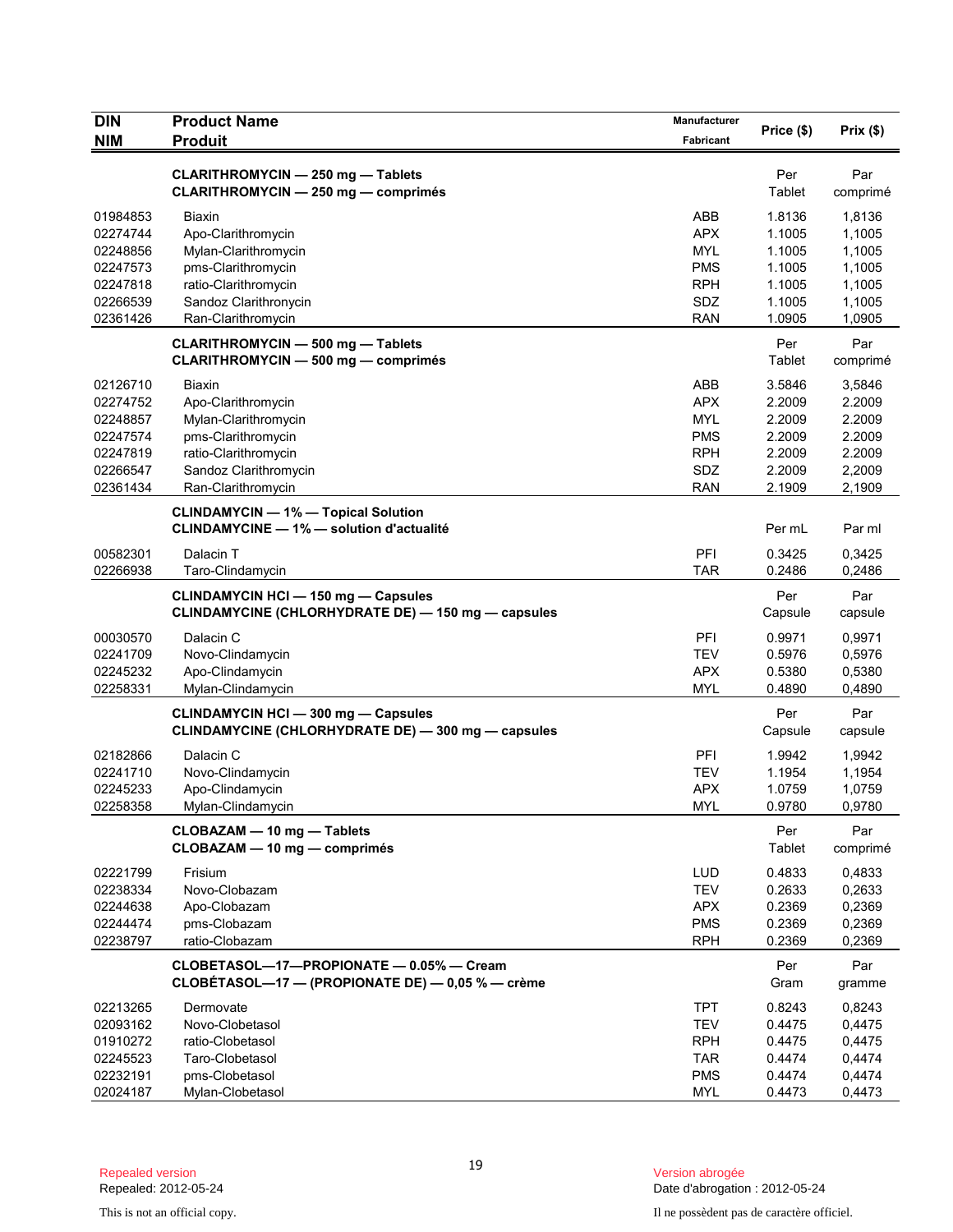| DIN        | <b>Product Name</b>                                                                                             | Manufacturer |               |                 |
|------------|-----------------------------------------------------------------------------------------------------------------|--------------|---------------|-----------------|
| <b>NIM</b> | <b>Produit</b>                                                                                                  | Fabricant    | Price (\$)    | Prix(\$)        |
|            | CLOBETASOL-17-PROPIONATE - 0.05% - Ointment<br>CLOBÉTASOL-17 - (PROPIONATE DE) - 0,05 % - pommade               |              | Per<br>Gram   | Par<br>gramme   |
| 02213273   | Dermovate                                                                                                       | <b>TPT</b>   | 0.8243        | 0,8243          |
| 02126192   | Novo-Clobetasol                                                                                                 | <b>TEV</b>   | 0.4475        | 0,4475          |
| 01910280   | ratio-Clobetasol                                                                                                | <b>RPH</b>   | 0.4475        | 0,4475          |
| 02245524   | Taro-Clobetasol                                                                                                 | <b>TAR</b>   | 0.4474        | 0,4474          |
| 02232193   | pms-Clobetasol                                                                                                  | <b>PMS</b>   | 0.4474        | 0,4474          |
| 02026767   | Mylan-Clobetasol                                                                                                | <b>MYL</b>   | 0.4473        | 0,4473          |
|            | CLOBETASOL-17-PROPIONATE - 0.05% - Scalp Lotion<br>CLOBÉTASOL-17 - (PROPIONATE DE) - 0,05 % - lotion capillaire |              | Per mL        | Par ml          |
| 02213281   | Dermovate                                                                                                       | <b>TPT</b>   | 0.7942        | 0,7942          |
| 02245522   | Taro-Clobetasol                                                                                                 | <b>TAR</b>   | 0.3922        | 0,3922          |
| 02216213   | Mylan-Clobetasol                                                                                                | <b>MYL</b>   | 0.3922        | 0,3922          |
| 02232195   | pms-Clobetasol                                                                                                  | <b>PMS</b>   | 0.3922        | 0,3922          |
| 01910299   | ratio-Clobetasol                                                                                                | <b>RPH</b>   | 0.3922        | 0,3922          |
|            | <b>CLOMIPHENE CITRATE - 50 mg - Tablets</b><br>CLOMIPHÈNE (CITRATE DE) - 50 mg - comprimés                      |              | Per<br>Tablet | Par<br>comprimé |
| 02091879   | Clomid                                                                                                          | <b>SAA</b>   | 6.1288        | 6.1288          |
| 00893722   | Serophene                                                                                                       | <b>EMD</b>   | 5.2261        | 5,2261          |
|            | <b>CLOMIPRAMINE HCI - 10 mg - Tablets</b><br>CLOMIPRAMINE (CHLORHYDRATE DE) — 10 mg — comprimés                 |              | Per<br>Tablet | Par<br>comprimé |
| 00330566   | Anafranil                                                                                                       | <b>SEP</b>   | 0.2840        | 0,2840          |
| 02040786   | Apo-Clomipramine                                                                                                | <b>APX</b>   | 0.1789        | 0,1789          |
| 02244816   | Co Clomipramine                                                                                                 | COB          | 0.1789        | 0,1789          |
|            | <b>CLOMIPRAMINE HCI - 25 mg - Tablets</b><br><b>CLOMIPRAMINE (CHLORHYDRATE DE) - 25 mg - comprimés</b>          |              | Per<br>Tablet | Par<br>comprimé |
| 00324019   | Anafranil                                                                                                       | <b>SEP</b>   | 0.3868        | 0,3868          |
| 02040778   | Apo-Clomipramine                                                                                                | <b>APX</b>   | 0.2437        | 0,2437          |
| 02244817   | Co Clomipramine                                                                                                 | COB          | 0.2437        | 0,2437          |
|            | <b>CLOMIPRAMINE HCI - 50 mg - Tablets</b><br><b>CLOMIPRAMINE (CHLORHYDRATE DE) - 50 mg - comprimés</b>          |              | Per<br>Tablet | Par<br>comprimé |
| 00402591   | Anafranil                                                                                                       | <b>SEP</b>   | 0.7122        | 0,7122          |
| 02040751   | Apo-Clomipramine                                                                                                | <b>APX</b>   | 0.4486        | 0,4486          |
| 02244818   | Co Clomipramine                                                                                                 | COB          | 0.4486        | 0,4486          |
|            | CLONAZEPAM - 0.5 mg - Tablets<br>CLONAZÉPAM - 0,5 mg - comprimés                                                |              | Per<br>Tablet | Par<br>comprimé |
| 00382825   | Rivotril                                                                                                        | <b>HLR</b>   | 0.2137        | 0,2137          |
| 02177889   | Apo-Clonazepam                                                                                                  | <b>APX</b>   | 0.1283        | 0,1283          |
| 02270641   | Co Clonazepam                                                                                                   | COB          | 0.1283        | 0,1283          |
| 02224100   | Dom-Clonazepam-R                                                                                                | <b>DOM</b>   | 0.1283        | 0,1283          |
| 02230950   | Mylan-Clonazepam                                                                                                | <b>MYL</b>   | 0.1283        | 0,1283          |
| 02239024   | Novo-Clonazepam                                                                                                 | <b>TEV</b>   | 0.1283        | 0,1283          |
| 02048701   | pms-Clonazepam                                                                                                  | <b>PMS</b>   | 0.1283        | 0,1283          |
| 02207818   | pms-Clonazepam-R                                                                                                | <b>PMS</b>   | 0.1283        | 0,1283          |
| 02103656   | ratio-Clonazepam                                                                                                | <b>RPH</b>   | 0.1283        | 0,1283          |
| 02233960   | Sandoz Clonazepam                                                                                               | SDZ          | 0.1283        | 0,1283          |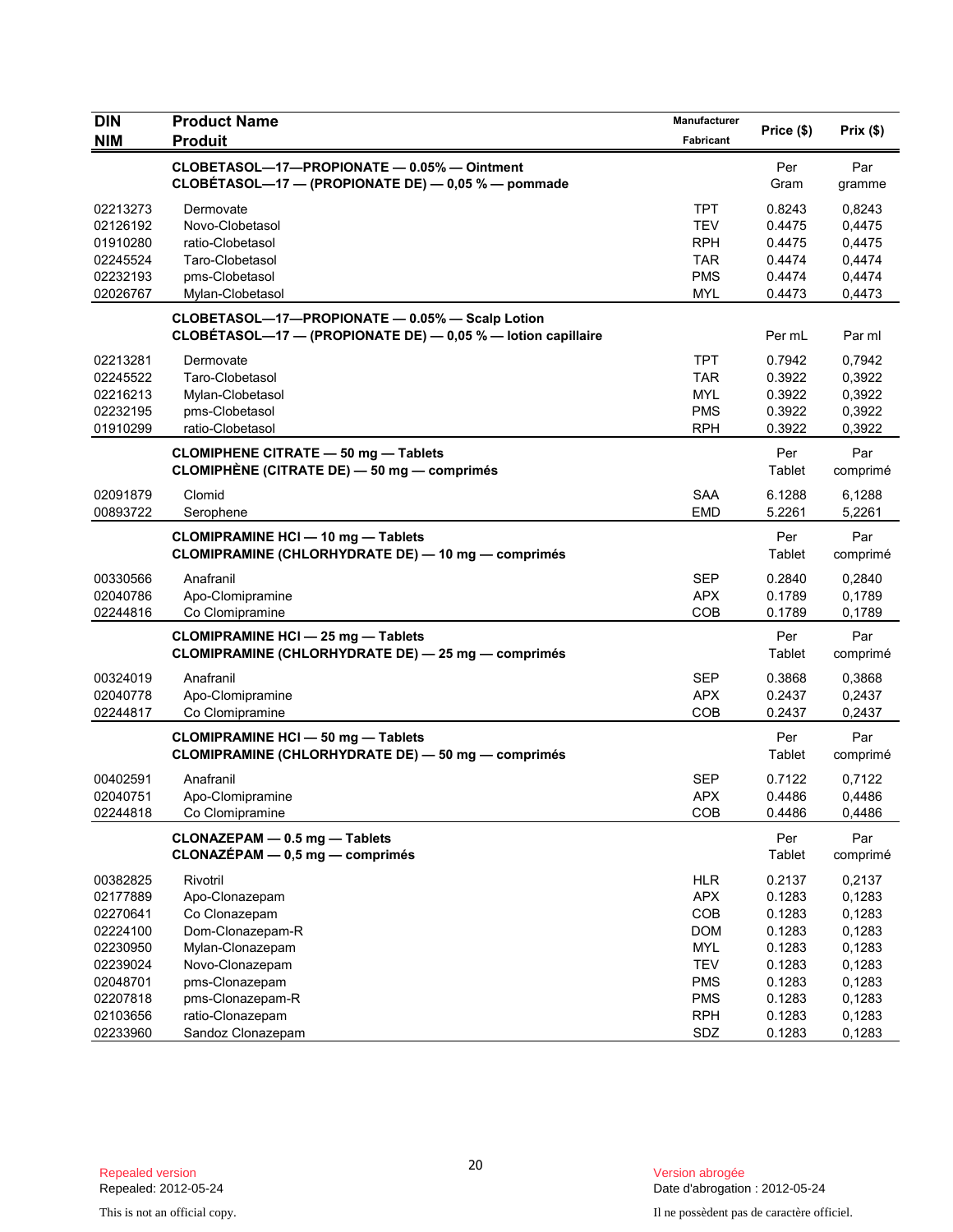| <b>DIN</b>                                                           | <b>Product Name</b>                                                                                  | Manufacturer                                                              |                                                          |                                                          |
|----------------------------------------------------------------------|------------------------------------------------------------------------------------------------------|---------------------------------------------------------------------------|----------------------------------------------------------|----------------------------------------------------------|
| <b>NIM</b>                                                           | <b>Produit</b>                                                                                       | Fabricant                                                                 | Price (\$)                                               | Prix(\$)                                                 |
|                                                                      | <b>CLONAZEPAM - 1 mg - Tablets</b><br>$CLONAZÉPAM - 1 mg - comprimés$                                |                                                                           | Per<br>Tablet                                            | Par<br>comprimé                                          |
| 02048728<br>02270668<br>02233982                                     | pms-Clonazepam<br>Co Clonazepam<br>Sandoz Clonazepam                                                 | <b>PMS</b><br>COB<br>SDZ                                                  | 0.2274<br>0.2046<br>0.2046                               | 0,2274<br>0,2046<br>0,2046                               |
|                                                                      | CLONAZEPAM - 2 mg - Tablets<br>$CLONAZÉPAM - 2 mg - comprimés$                                       |                                                                           | Per<br>Tablet                                            | Par<br>comprimé                                          |
| 00382841<br>02177897<br>02270676<br>02131013<br>02230951<br>02239025 | Rivotril<br>Apo-Clonazepam<br>Co Clonazepam<br>Dom-Clonazepam<br>Mylan-Clonazepam<br>Novo-Clonazepam | <b>HLR</b><br><b>APX</b><br><b>COB</b><br><b>DOM</b><br>MYL<br><b>TEV</b> | 0.3685<br>0.2211<br>0.2211<br>0.2211<br>0.2211<br>0.2211 | 0,3685<br>0,2211<br>0,2211<br>0,2211<br>0,2211<br>0,2211 |
| 02048736<br>02103737<br>02233985                                     | pms-Clonazepam<br>ratio-Clonazepam<br>Sandoz Clonazepam                                              | <b>PMS</b><br><b>RPH</b><br>SDZ                                           | 0.2211<br>0.2211<br>0.2211                               | 0,2211<br>0,2211<br>0,2211                               |
|                                                                      | <b>CLOTRIMAZOLE - 1% - Topical Cream</b><br>CLOTRIMAZOLE - 1 % - crème topique                       |                                                                           | Per<br>Gram                                              | Par<br>gramme                                            |
| 02150867<br>00812382                                                 | Canesten<br>Clotrimaderm                                                                             | BAY<br><b>TAR</b>                                                         | 0.3374<br>0.2054                                         | 0,3374<br>0,2054                                         |
|                                                                      | <b>CLOTRIMAZOLE - 1% - Vaginal Cream</b><br>CLOTRIMAZOLE - 1 % - crème vaginale                      |                                                                           | Per<br>Gram                                              | Par<br>gramme                                            |
| 02150891<br>00812366                                                 | Canesten<br>Clotrimaderm                                                                             | <b>BAY</b><br><b>TAR</b>                                                  | 0.2192<br>0.1994                                         | 0,2192<br>0,1994                                         |
|                                                                      | <b>CLOTRIMAZOLE - 2% - Vaginal Cream</b><br>CLOTRIMAZOLE - 2 % - crème vaginale                      |                                                                           | Per<br>Gram                                              | Par<br>gramme                                            |
| 02150905<br>00812374                                                 | Canesten<br>Clotrimaderm                                                                             | <b>BAY</b><br><b>TAR</b>                                                  | 0.4383<br>0.3987                                         | 0,4383<br>0,3987                                         |
|                                                                      | CLOZAPINE - 25 mg - Tablets<br>CLOZAPINE - 25 mg - comprimés                                         |                                                                           | Per<br>Tablet                                            | Par<br>comprimé                                          |
| 00894737<br>02247243<br>02248034                                     | Clozaril<br>Mylan-Clozapine<br>Apo-Clozapine                                                         | <b>NVT</b><br><b>MYL</b><br><b>APX</b>                                    | 1.0362<br>0.6594<br>0.6594                               | 1,0362<br>0,6594<br>0,6594                               |
|                                                                      | CLOZAPINE - 100 mg - Tablets<br>CLOZAPINE - 100 mg - comprimés                                       |                                                                           | Per<br><b>Tablet</b>                                     | Par<br>comprimé                                          |
| 00894745<br>02247244<br>02248035                                     | Clozaril<br>Mylan-Clozapine<br>Apo-Clozapine                                                         | <b>NVT</b><br><b>MYL</b><br><b>APX</b>                                    | 4.1558<br>2.6446<br>2.6446                               | 4,1558<br>2,6446<br>2,6446                               |
|                                                                      | CYANOCOBALAMIN - 1 mg/mL - Injection<br>CYANOCOBALAMINE - 1 mg/ml - injection                        |                                                                           | Per mL                                                   | Par ml                                                   |
| 01987003<br>00521515                                                 | Cyanocobalamin/Cyanocobalamine<br>Vitamin $B_{12}$ /Vitamine $B_{12}$                                | <b>CYI</b><br>SDZ                                                         | 0.4950<br>0.4950                                         | 0,4950<br>0,4950                                         |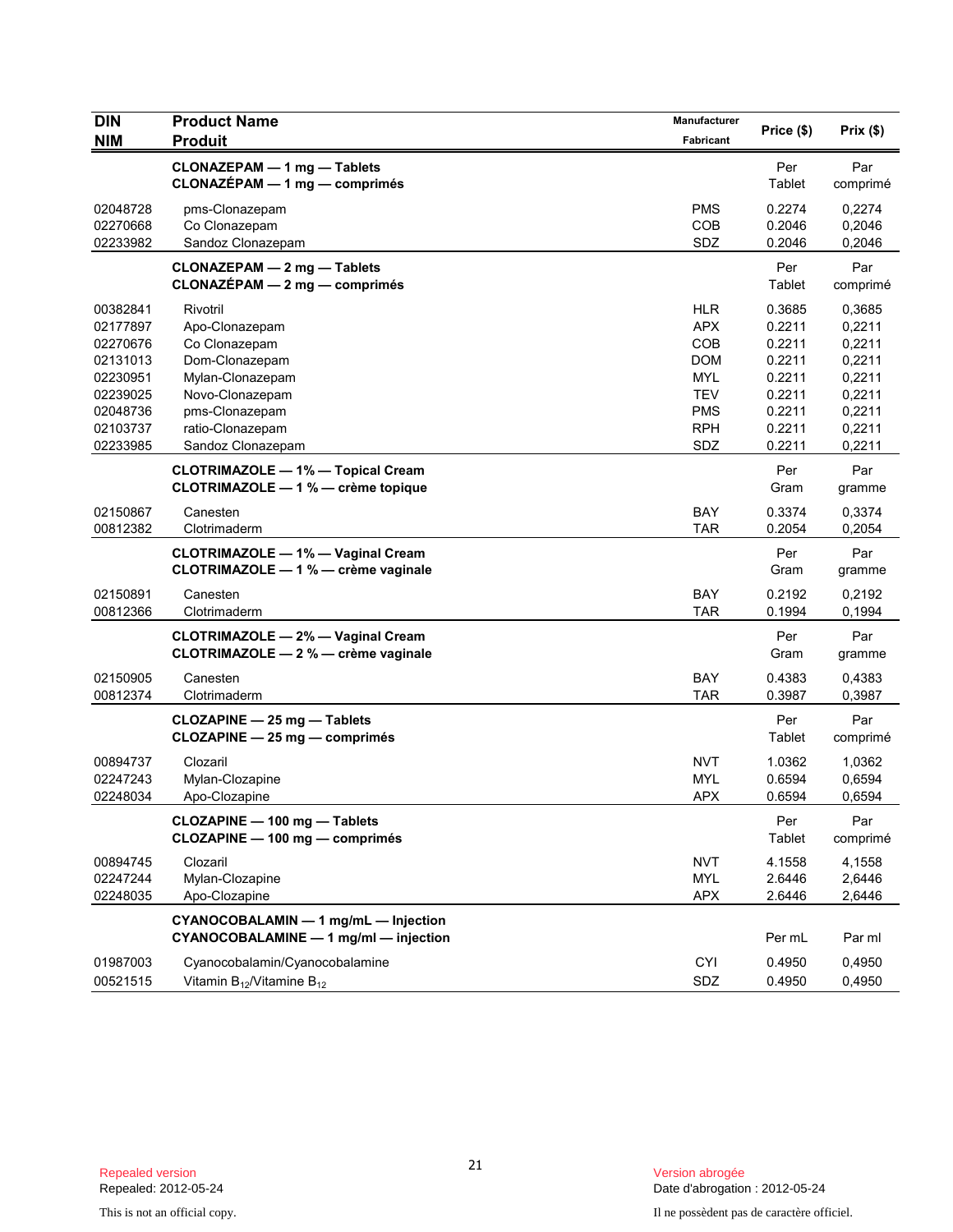| <b>DIN</b> | <b>Product Name</b>                                                                                              | Manufacturer |                |                 |
|------------|------------------------------------------------------------------------------------------------------------------|--------------|----------------|-----------------|
| <b>NIM</b> | <b>Produit</b>                                                                                                   | Fabricant    | Price (\$)     | Prix(\$)        |
|            | <b>CYCLOBENZAPRINE HCI-10 mg-Tablets</b><br>CYCLOBENZAPRINE (CHLORHYDRATE DE) - 10 mg - comprimés                |              | Per<br>Tablet  | Par<br>comprimé |
| 02177145   | Apo-Cyclobenzaprine                                                                                              | <b>APX</b>   | 0.4142         | 0,4142          |
| 02238633   | Dom-Cyclobenzaprine                                                                                              | <b>DOM</b>   | 0.4142         | 0,4142          |
| 02231353   | Mylan-Cyclobenzaprine                                                                                            | <b>MYL</b>   | 0.4142         | 0,4142          |
| 02080052   | Novo-Cycloprine                                                                                                  | <b>TEV</b>   | 0.4142         | 0,4142          |
| 02171848   | Nu-Cyclobenzaprine                                                                                               | <b>NXP</b>   | 0.4142         | 0,4142          |
| 02212048   | pms-Cyclobenzaprine                                                                                              | <b>PMS</b>   | 0.4142         | 0,4142          |
| 02236506   | ratio-Cyclobenzaprine                                                                                            | <b>RPH</b>   | 0.4142         | 0,4142          |
|            | CYCLOSPORINE - 25 mg - Capsules<br>CYCLOSPORINE - 25 mg - capsules                                               |              | Per<br>Capsule | Par<br>capsule  |
| 02150689   | Neoral                                                                                                           | <b>NVT</b>   | 1.5950         | 1,5950          |
| 02247073   | Sandoz Cyclosporine                                                                                              | SDZ          | 1.3750         | 1,3750          |
|            | <b>CYCLOSPORINE - 50 mg - Capsules</b><br>CYCLOSPORINE - 50 mg - capsules                                        |              | Per<br>Capsule | Par<br>capsule  |
| 02150662   | Neoral                                                                                                           | <b>NVT</b>   | 3.1097         | 3,1097          |
| 02247074   | Sandoz Cyclosporine                                                                                              | SDZ          | 2.7500         | 2,7500          |
|            | CYCLOSPORINE - 100 mg - Capsules                                                                                 |              | Per            | Par             |
|            | CYCLOSPORINE - 100 mg - capsules                                                                                 |              | Capsule        | capsule         |
|            |                                                                                                                  |              |                |                 |
| 02150670   | Neoral                                                                                                           | <b>NVT</b>   | 6.2216         | 6,2216          |
| 02242821   | Sandoz Cyclosporine                                                                                              | SDZ          | 5.5000         | 5,5000          |
|            | CYCLOSPORINE - 100 mg/mL - Oral Solution<br>CYCLOSPORINE - 100 mg/ml - solution orale                            |              | Per mL         | Par ml          |
| 02150697   | Neoral                                                                                                           | <b>NVT</b>   | 5.5304         | 5,5304          |
| 02244324   | Apo-Cyclosporine                                                                                                 | <b>APX</b>   | 3.7707         | 3,7707          |
|            | CYPROTERONE ACETATE/ETHINYL ESTRADIOL - 2 mg/0.035 mg -<br><b>Tablets</b>                                        |              | Per            | Par             |
|            | CYPROTÉRONE (ACÉTATE DE)/ETHINYL ESTRADIOL - 2 mg/0.035 mg<br>— comprimés                                        |              | Tablet         | comprimé        |
| 02233542   | Diane-35                                                                                                         | <b>BAY</b>   | 1.5704         | 1,5704          |
| 02290308   | Cyestra-35                                                                                                       | PAL          | 1.1114         | 1,1114          |
| 02309556   | Novo-Cyproterone/Ethinyl Estradiol                                                                               | <b>TEV</b>   | 1.1114         | 1,1114          |
|            | DEFEROXAMINE MESYLATE - 500 mg - Powder for Injection<br>DÉFÉROXAMINE (MÉSYLATE DE) - 500 mg - poudre injectable |              | Per<br>Vial    | Par<br>ampoule  |
| 01981242   | Desferal                                                                                                         | <b>NVT</b>   | 15.0106        | 15,0106         |
| 02242055   | pms-Deferoxamine                                                                                                 | <b>PMS</b>   | 10.7800        | 10,7800         |
| 02241600   | Desferrioxamine Mesilate/Désférrioxamine (Mésilate)                                                              | HOI          | 8.9980         | 8,9980          |
|            | <b>DESMOPRESSIN ACETATE - 10 mcg - Spray</b>                                                                     |              |                |                 |
|            | DESMOPRESSINE (ACÉTATE DE) - 10 mcg - vaporisateur                                                               |              | Per mL         | Par ml          |
| 00836362   | <b>DDAVP</b>                                                                                                     | <b>FEI</b>   | 20.7680        | 20,7680         |
| 02242465   | Desmopressin                                                                                                     | AAA          | 14.8680        | 14,8680         |
|            | DESMOPRESSIN ACETATE - 0.1 mg - Tablet<br>DESMOPRESSINE (ACÉTATE DE) - 0.1 mg - comprimés                        |              | Per<br>Tablet  | Par<br>comprimé |
| 00824305   | <b>DDAVP</b>                                                                                                     | <b>FEI</b>   | 1.4539         | 1,4539          |
| 02287730   | Novo-Desmopressin                                                                                                | <b>TEV</b>   | 0.9913         | 0,9913          |
| 02284030   | Apo-Desmopressin                                                                                                 | <b>APX</b>   | 0.9913         | 0,9913          |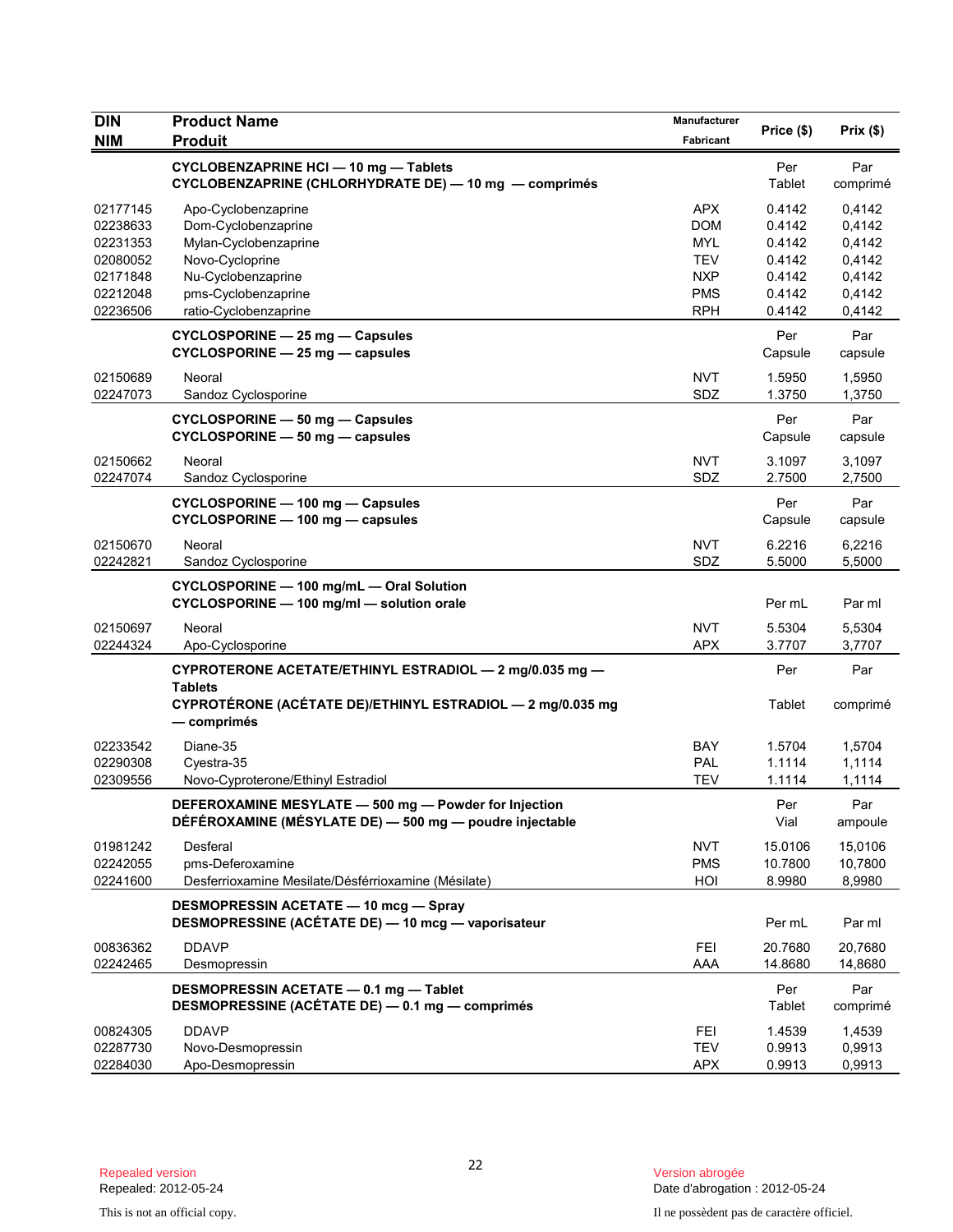| <b>DIN</b><br><b>NIM</b> | <b>Product Name</b><br><b>Produit</b>                                                                                   | Manufacturer<br>Fabricant | Price (\$)       | Prix(\$)         |
|--------------------------|-------------------------------------------------------------------------------------------------------------------------|---------------------------|------------------|------------------|
|                          |                                                                                                                         |                           |                  |                  |
|                          | DESMOPRESSIN ACETATE - 0.2 mg - Tablet<br>DESMOPRESSINE (ACÉTATE DE) - 0.2 mg - comprimés                               |                           | Per<br>Tablet    | Par<br>comprimé  |
| 00824143<br>02287749     | <b>DDAVP</b><br>Novo-Desmopressin                                                                                       | <b>FEI</b><br><b>TEV</b>  | 2.9077<br>1.9826 | 2,9077<br>1,9826 |
| 02284049                 | Apo-Desmopressin                                                                                                        | <b>APX</b>                | 1.9826           | 1,9826           |
|                          | DESOGESTREL/ETHINYL ESTRADIOL - 0.15 mg/0.03 mg - Tablet<br>DESOGESTREL/ETHINYL ESTRADIOL - 0.15 mg/0.03 mg - comprimés |                           | Per<br>Tablet    | Par<br>comprimé  |
| 02042487<br>02317192     | Marvelon 21<br>Apri 21                                                                                                  | <b>ORG</b><br><b>APX</b>  | 0.7973<br>0.4375 | 0,7973<br>0,4375 |
|                          | DESOGESTREL/ETHINYL ESTRADIOL - 0.15 mg/0.03 mg - Tablet<br>DESOGESTREL/ETHINYL ESTRADIOL - 0.15 mg/0.03 mg - comprimés |                           | Per<br>Tablet    | Par<br>comprimé  |
| 02042479<br>02317206     | Marvelon 28<br>Apri 28                                                                                                  | <b>ORG</b><br><b>APX</b>  | 0.5980<br>0.3281 | 0,5980<br>0,3281 |
|                          | DEXAMETHASONE - 0.5 mg - Tablets<br>DEXAMÉTHASONE - 0,5 mg - comprimés                                                  |                           | Per<br>Tablet    | Par<br>comprimé  |
| 02261081<br>00295094     | Apo-Dexamethasone<br>Dexasone                                                                                           | <b>APX</b><br><b>VAL</b>  | 0.2167<br>0.2168 | 0,2167<br>0,2168 |
| 01964976<br>02240684     | pms-Dexamethasone<br>ratio-Dexamethasone                                                                                | <b>PMS</b><br><b>RPH</b>  | 0.2167<br>0.2167 | 0,2167<br>0,2167 |
|                          | DEXAMETHASONE - 0.75 mg - Tablets<br>DEXAMÉTHASONE - 0,75 mg - comprimés                                                |                           | Per<br>Tablet    | Par<br>comprimé  |
| 00285471<br>01964968     | Dexasone<br>pms-Dexamethasone                                                                                           | <b>VAL</b><br><b>PMS</b>  | 0.4950<br>0.4950 | 0,4950<br>0,4950 |
| 02240685                 | ratio-Dexamethasone                                                                                                     | <b>RPH</b>                | 0.4950           | 0,4950           |
|                          | DEXAMETHASONE - 4 mg - Tablets<br>DEXAMÉTHASONE - 4 mg - comprimés                                                      |                           | Per<br>Tablet    | Par<br>comprimé  |
| 01964070                 | pms-Dexamethasone                                                                                                       | <b>PMS</b>                | 0.8444           | 0,8444           |
| 02250055                 | Apo-Dexamethasone                                                                                                       | <b>APX</b>                | 0.8440           | 0,8440           |
| 02240687                 | ratio-Dexamethasone                                                                                                     | <b>RPH</b>                | 0.8440           | 0,8440           |
| 00489158                 | Dexasone<br>DIAZEPAM - 5 mg - Tablets                                                                                   | <b>VAL</b>                | 0.8441<br>Per    | 0,8441<br>Par    |
|                          | $DIAZÉPAM - 5 mg - comprimés$                                                                                           |                           | Tablet           | comprimé         |
| 00013285                 | Valium                                                                                                                  | <b>HLR</b>                | 0.1652           | 0,1652           |
| 00013765                 | Vivol                                                                                                                   | <b>AXX</b>                | 0.0965           | 0,0965           |
| 02247491                 | pms-Diazepam                                                                                                            | <b>PMS</b>                | 0.0990           | 0,0990           |
| 00362158                 | Apo-Diazepam                                                                                                            | <b>APX</b>                | 0.0715           | 0,0715           |
|                          | DIAZEPAM - 10 mg - Tablets<br>DIAZÉPAM - 10 mg - comprimés                                                              |                           | Per<br>Tablet    | Par<br>comprimé  |
| 00013293                 | Valium                                                                                                                  | <b>HLR</b>                | 0.1590           | 0,1590           |
| 00013773                 | Vivol                                                                                                                   | <b>AXX</b>                | 0.1582           | 0,1582           |
| 02247492                 | pms-Diazepam                                                                                                            | <b>PMS</b>                | 0.1144           | 0,1144           |
| 00405337                 | Apo-Diazepam                                                                                                            | <b>APX</b>                | 0.0954           | 0,0954           |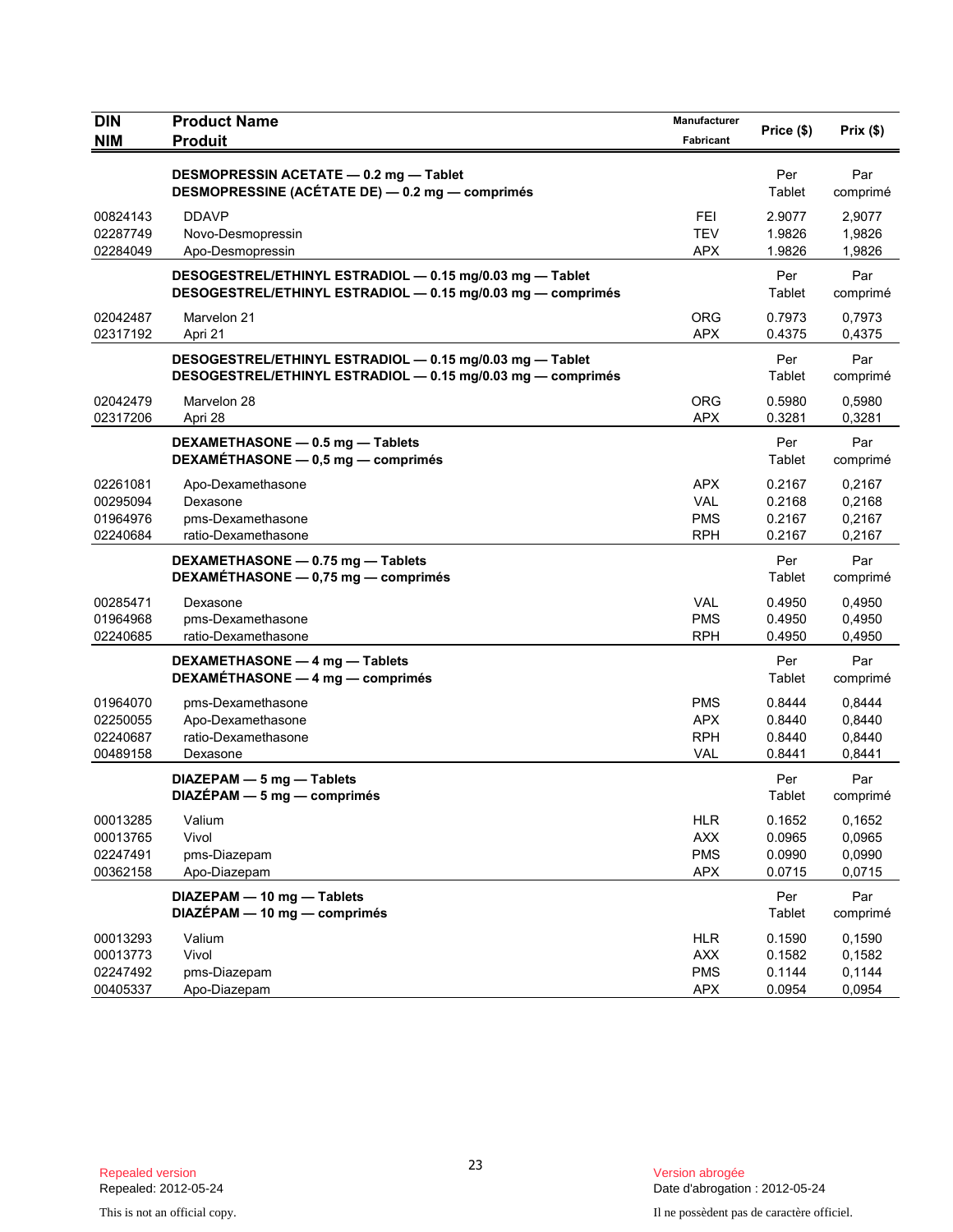| <b>DIN</b>           | <b>Product Name</b>                                                                                                 | Manufacturer             | Price (\$)       | Prix(\$)                 |
|----------------------|---------------------------------------------------------------------------------------------------------------------|--------------------------|------------------|--------------------------|
| <b>NIM</b>           | <b>Produit</b>                                                                                                      | <b>Fabricant</b>         |                  |                          |
|                      | DICLOFENAC POTASSIUM - 50 mg - Tablets<br>DICLOFÉNAC POTASSIQUE - 50 mg - comprimés                                 |                          | Per<br>Tablet    | Par<br>comprimé          |
|                      |                                                                                                                     |                          |                  |                          |
| 00881635<br>02239753 | Voltaren Rapide<br>pms-Diclofenac-K                                                                                 | <b>NVT</b><br><b>PMS</b> | 0.9370<br>0.5115 | 0,9370                   |
| 02243433             | Apo-Diclo Rapide                                                                                                    | <b>APX</b>               | 0.4331           | 0,5115<br>0,4331         |
| 02239355             | Novo-Difenac-K                                                                                                      | <b>TEV</b>               | 0.4331           | 0,4331                   |
| 02261774             | Sandoz Diclofenac Rapide                                                                                            | SDZ                      | 0.4331           | 0,4331                   |
|                      | DICLOFENAC SODIUM - 25 mg - Enteric Coated Tablets                                                                  |                          | Per              | Par                      |
|                      | DICLOFÉNAC SODIQUE - 25 mg - comprimés à enrobage entérosoluble                                                     |                          | Tablet           | comprimé                 |
| 00886017             | Nu-Diclo                                                                                                            | <b>NXP</b>               | 0.2166           | 0,2166                   |
| 02231662             | Dom-Diclofenac                                                                                                      | <b>DOM</b>               | 0.2093           | 0,2093                   |
| 00839175             | Apo-Diclo                                                                                                           | <b>APX</b>               | 0.2092           | 0,2092                   |
| 00808539             | Novo-Difenac                                                                                                        | TEV                      | 0.2092           | 0,2092                   |
| 02261952             | Sandoz Diclofenac                                                                                                   | SDZ                      | 0.2092           | 0,2092                   |
| 02302616             | pms-Diclofenac                                                                                                      | <b>PMS</b>               | 0.1902           | 0,1902                   |
|                      | DICLOFENAC SODIUM - 50 mg - Enteric Coated Tablets                                                                  |                          | Per              | Par                      |
|                      | DICLOFÉNAC SODIQUE - 50 mg - comprimés à enrobage entérosoluble                                                     |                          | Tablet           | comprimé                 |
| 00514012             | Voltaren                                                                                                            | <b>NVT</b>               | 0.9774           | 0,9774                   |
| 02231663             | Dom-Diclofenac                                                                                                      | <b>DOM</b>               | 0.4331           | 0,4331                   |
| 00808547             | Novo-Difenac                                                                                                        | <b>TEV</b>               | 0.4331           | 0,4331                   |
| 00839183             | Apo-Diclo                                                                                                           | APX                      | 0.4330           | 0,4330                   |
| 00886025             | Nu-Diclo                                                                                                            | <b>NXP</b>               | 0.4330           | 0,4330                   |
| 02261960             | Sandoz Diclofenac                                                                                                   | SDZ                      | 0.4330           | 0,4330                   |
| 02302624             | pms-Diclofenac                                                                                                      | <b>PMS</b>               | 0.3937           | 0,3937                   |
|                      | DICLOFENAC SODIUM - 75 mg - Slow Release Tablets<br>DICLOFÉNAC SODIQUE - 75 mg - comprimés à libération progressive |                          | Per<br>Tablet    | Par                      |
|                      |                                                                                                                     |                          |                  | comprimé                 |
| 00782459             | <b>Voltaren SR</b>                                                                                                  | <b>NVT</b>               | 1.2762           | 1,2762                   |
| 02162814             | Apo-Diclo SR                                                                                                        | <b>APX</b>               | 0.6280           | 0,6280                   |
| 02231664             | Dom-Diclofenac SR                                                                                                   | <b>DOM</b>               | 0.6277           | 0,6277                   |
| 02158582             | Novo-Difenac SR<br>pms-Diclofenac SR                                                                                | <b>TEV</b>               | 0.6277           | 0,6277                   |
| 02231504<br>02261901 | Sandoz Diclofenac SR                                                                                                | <b>PMS</b><br>SDZ        | 0.6277<br>0.6277 | 0,6277<br>0,6277         |
|                      | DICLOFENAC SODIUM - 100 mg - Slow Release Tablets                                                                   |                          | Per              | Par                      |
|                      | DICLOFÉNAC SODIQUE - 100 mg - comprimés à libération progressive                                                    |                          | Tablet           | comprimé                 |
| 00590827             | Voltaren SR                                                                                                         | <b>NVT</b>               | 1.8190           | 1,8190                   |
| 02231665             | Dom-Diclofenac SR                                                                                                   | <b>DOM</b>               | 0.8662           | 0,8662                   |
| 02231505             | pms-Diclofenac SR                                                                                                   | <b>PMS</b>               | 0.8662           | 0,8662                   |
| 02048698             | Novo-Difenac SR                                                                                                     | <b>TEV</b>               | 0.8661           | 0,8661                   |
| 02091194             | Apo-Diclo SR                                                                                                        | <b>APX</b>               | 0.8660           | 0,8660                   |
| 02261944             | Sandoz Diclofenac SR                                                                                                | SDZ                      | 0.8660           | 0,8660                   |
|                      | DICLOFENAC SODIUM - 50 mg - Suppositories                                                                           |                          | Per              | Par                      |
|                      | DICLOFÉNAC SODIQUE - 50 mg - suppositoires                                                                          |                          |                  | Suppository suppositoire |
| 00632724             | Voltaren                                                                                                            | <b>NVT</b>               | 1.4678           | 1,4678                   |
| 02231506             | pms-Diclofenac                                                                                                      | <b>PMS</b>               | 0.6861           | 0,6861                   |
| 02261928             | Sandoz Diclofenac                                                                                                   | SDZ                      | 0.6861           | 0,6861                   |
|                      | DICLOFENAC SODIUM - 100 mg - Suppositories                                                                          |                          | Per              | Par                      |
|                      | DICLOFÉNAC SODIQUE - 100 mg - suppositoires                                                                         |                          |                  | Suppository suppositoire |
| 00632732             | Voltaren                                                                                                            | <b>NVT</b>               | 1.9756           | 1,9756                   |
| 02231508             | pms-Diclofenac                                                                                                      | <b>PMS</b>               | 0.9237           | 0,9237                   |
| 02261936             | Sandoz Diclofenac                                                                                                   | SDZ                      | 0.9237           | 0,9237                   |

Version abrogée<br>Date d'abrogation : 2012-05-24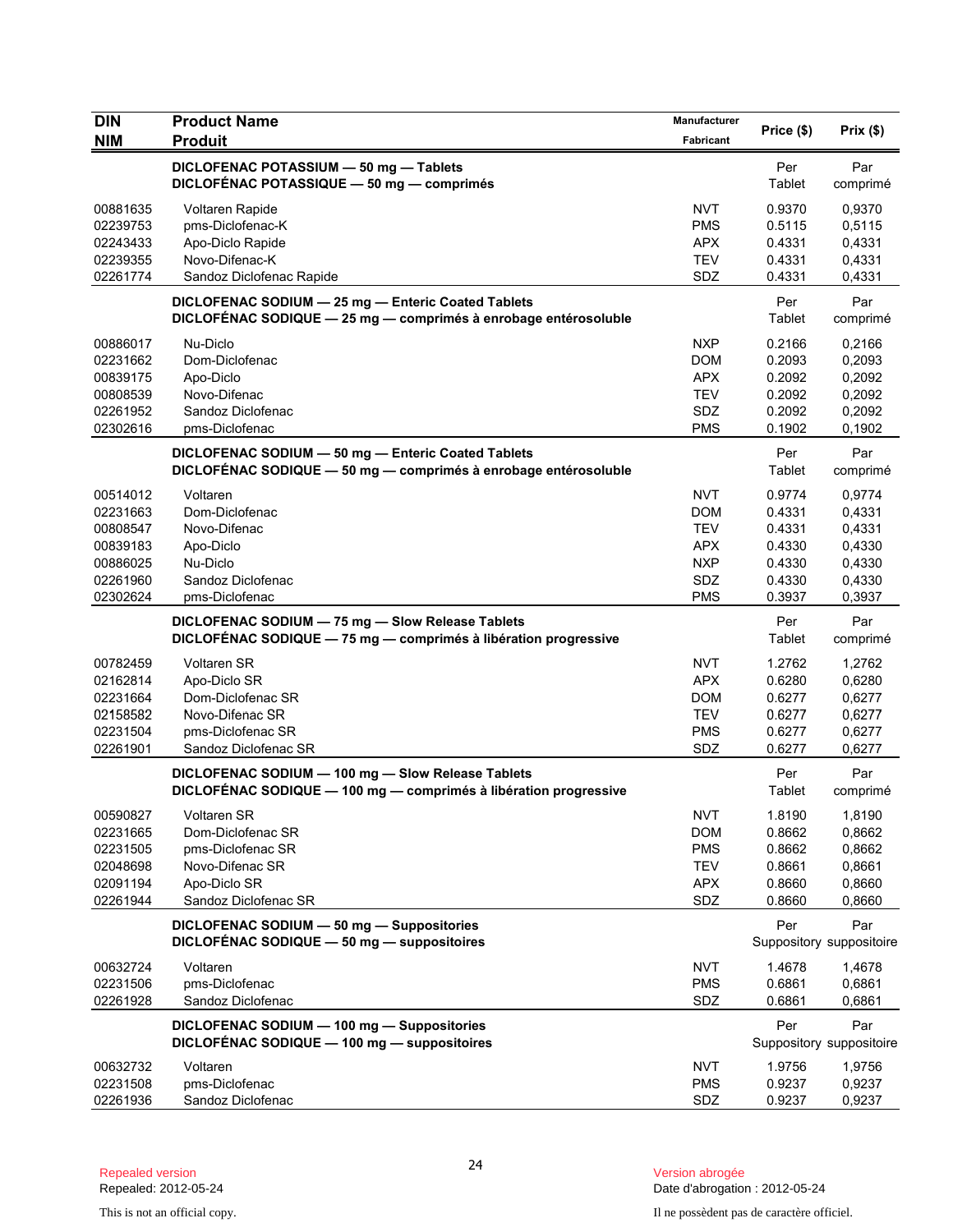| DIN                                                                  | <b>Product Name</b>                                                                                                                | Manufacturer                                                              | Price (\$)                                               | Prix(\$)                                                 |
|----------------------------------------------------------------------|------------------------------------------------------------------------------------------------------------------------------------|---------------------------------------------------------------------------|----------------------------------------------------------|----------------------------------------------------------|
| <b>NIM</b>                                                           | <b>Produit</b>                                                                                                                     | Fabricant                                                                 |                                                          |                                                          |
|                                                                      | DIFLUNISAL - 250 mg - Tablets<br>DIFLUNISAL - 250 mg - comprimés                                                                   |                                                                           | Per<br>Tablet                                            | Par<br>comprimé                                          |
| 02039486<br>02048493                                                 | Apo-Diflunisal<br>Novo-Diflunisal                                                                                                  | <b>APX</b><br><b>TEV</b>                                                  | 0.6211<br>0.5647                                         | 0,6211<br>0,5647                                         |
|                                                                      | DIHYDROERGOTAMINE MESYLATE - 1 mg/mL - Injection<br>DIHYDROERGOTAMINE (MÉSYLATE DE LA) — 1 mg/ml — injection                       |                                                                           | Per mL                                                   | Par ml                                                   |
| 00027243<br>02241163                                                 | Dihydroergotamine (DHE)<br>Dihydroergotamine Mesylate/Dihydroergotamine (mésylate)                                                 | SMI<br>SDZ                                                                | 4.6420<br>4.0847                                         | 4,6420<br>4,0847                                         |
|                                                                      | DILTIAZEM HCI - 120 mg - Controlled Delivery Capsules<br>DILTIAZEM (CHLORHYDRATE DE) - 120 mg - capsules à libération<br>contrôlée |                                                                           | Per<br>Capsule                                           | Par<br>capsule                                           |
| 02097249<br>02231052<br>02230997<br>02242538<br>02229781<br>02243338 | Cardizem CD<br>Nu-Diltiaz CD<br>Apo-Diltiaz CD<br>Novo-Diltazem CD<br>ratio-Diltiazem CD<br>Sandoz Diltiazem CD                    | <b>BPC</b><br><b>NXP</b><br>APX<br><b>TEV</b><br><b>RPH</b><br>SDZ        | 1.6263<br>0.9955<br>0.8823<br>0.8823<br>0.8823<br>0.8823 | 1,6263<br>0,9955<br>0,8823<br>0,8823<br>0,8823<br>0,8823 |
|                                                                      | DILTIAZEM HCI-180 mg-Controlled Delivery Capsules<br>DILTIAZEM (CHLORHYDRATE DE) - 180 mg - capsules à libération<br>contrôlée     |                                                                           | Per<br>Capsule                                           | Par<br>capsule                                           |
| 02097257<br>02231053<br>02230998<br>02242539<br>02229782<br>02243339 | Cardizem CD<br>Nu-Diltiaz CD<br>Apo-Diltiaz CD<br>Novo-Diltazem CD<br>ratio-Diltiazem CD<br>Sandoz Diltiazem CD                    | <b>BPC</b><br><b>NXP</b><br><b>APX</b><br><b>TEV</b><br><b>RPH</b><br>SDZ | 2.1588<br>1.3215<br>1.1711<br>1.1711<br>1.1711<br>1.1711 | 2,1588<br>1,3215<br>1,1711<br>1,1711<br>1,1711<br>1,1711 |
|                                                                      | DILTIAZEM HCI-240 mg-Controlled Delivery Capsules<br>DILTIAZEM (CHLORHYDRATE DE) - 240 mg - capsules à libération<br>contrôlée     |                                                                           | Per<br>Capsule                                           | Par<br>capsule                                           |
| 02097265<br>02231054<br>02230999<br>02242540<br>02229783<br>02243340 | Cardizem CD<br>Nu-Diltiaz CD<br>Apo-Diltiaz CD<br>Novo-Diltazem CD<br>ratio-Diltiazem CD<br>Sandoz Diltiazem CD                    | <b>BPC</b><br><b>NXP</b><br><b>APX</b><br><b>TEV</b><br><b>RPH</b><br>SDZ | 2.8635<br>1.7529<br>1.5533<br>1.5533<br>1.5533<br>1.5533 | 2,8635<br>1,7529<br>1,5533<br>1,5533<br>1,5533<br>1,5533 |
|                                                                      | DILTIAZEM HCI-300 mg-Controlled Delivery Capsules<br>DILTIAZEM (CHLORHYDRATE DE) - 300 mg - capsules à libération<br>contrôlée     |                                                                           | Per<br>Capsule                                           | Par<br>capsule                                           |
| 02097273<br>02229526<br>02242541<br>02229784<br>02243341             | Cardizem CD<br>Apo-Diltiaz CD<br>Novo-Diltazem CD<br>ratio-Diltiazem CD<br>Sandoz Diltiazem CD                                     | <b>BPC</b><br><b>APX</b><br><b>TEV</b><br><b>RPH</b><br>SDZ               | 3.5792<br>1.9417<br>1.9417<br>1.9417<br>1.9417           | 3,5792<br>1,9417<br>1,9417<br>1,9417<br>1,9417           |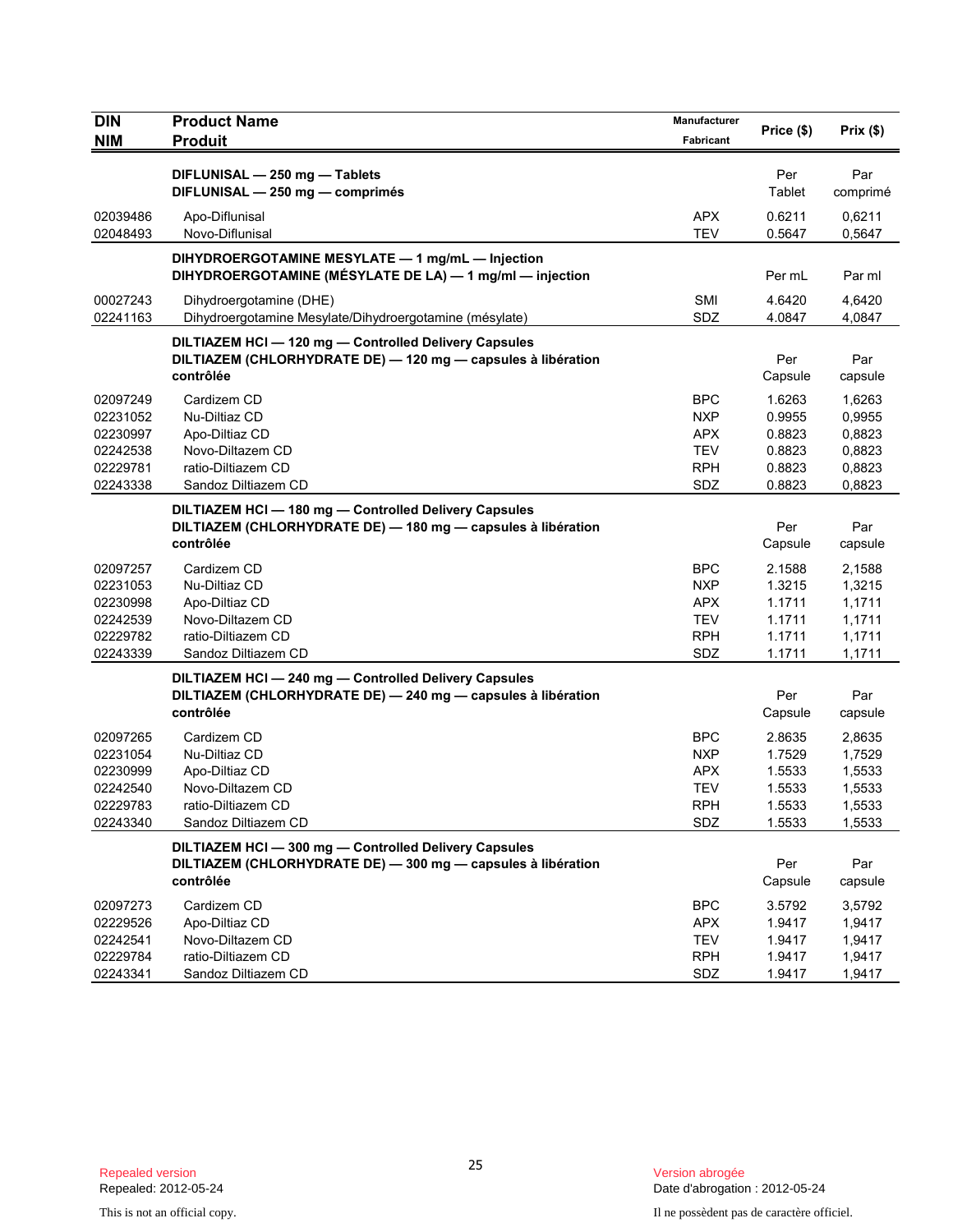| <b>DIN</b>                                   | <b>Product Name</b>                                                                                                             | Manufacturer                                  | Price (\$)                           | Prix(\$)                             |
|----------------------------------------------|---------------------------------------------------------------------------------------------------------------------------------|-----------------------------------------------|--------------------------------------|--------------------------------------|
| <b>NIM</b>                                   | <b>Produit</b>                                                                                                                  | Fabricant                                     |                                      |                                      |
|                                              | DILTIAZEM HCI-120 mg-Extended Release Capsules<br>DILTIAZEM (CHLORHYDRATE DE) - 120 mg - tablettes prolongées<br>de relâchement |                                               | Per<br>Tablet                        | Par<br>comprimé                      |
| 02231150<br>02291037<br>02271605<br>02245918 | <b>Tiazac ER</b><br>Apo-Diltiaz TZ<br>Novo-Diltiazem ER<br>Sandoz Diltiazem T                                                   | <b>BPC</b><br>APX<br><b>TEV</b><br>SDZ        | 0.9339<br>0.5094<br>0.5094<br>0.5094 | 0,9339<br>0,5094<br>0,5094<br>0,5094 |
|                                              | DILTIAZEM HCI-180 mg-Extended Release Capsules<br>DILTIAZEM (CHLORHYDRATE DE) - 180 mg - tablettes prolongées<br>de relâchement |                                               | Per<br>Tablet                        | Par<br>comprimé                      |
| 02231151<br>02291045<br>02271613<br>02245919 | <b>Tiazac ER</b><br>Apo-Diltiaz TZ<br>Novo-Diltiazem ER<br>Sandoz Diltiazem T                                                   | <b>BPC</b><br>APX<br><b>TEV</b><br>SDZ        | 1.2712<br>0.6761<br>0.6761<br>0.6761 | 1,2712<br>0,6761<br>0,6761<br>0,6761 |
|                                              | DILTIAZEM HCI-240 mg-Extended Release Capsules<br>DILTIAZEM (CHLORHYDRATE DE) - 240 mg - tablettes prolongées<br>de relâchement |                                               | Per<br>Tablet                        | Par<br>comprimé                      |
| 02231152<br>02291053<br>02271621<br>02245920 | <b>Tiazac ER</b><br>Apo-Diltiaz TZ<br>Novo-Diltiazem ER<br>Sandoz Diltiazem T                                                   | <b>BPC</b><br><b>APX</b><br><b>TEV</b><br>SDZ | 1.6861<br>0.8968<br>0.8968<br>0.8968 | 1,6861<br>0,8968<br>0,8968<br>0,8968 |
|                                              | DILTIAZEM HCI-300 mg-Extended Release Capsules<br>DILTIAZEM (CHLORHYDRATE DE) - 300 mg - tablettes prolongées<br>de relâchement |                                               | Per<br>Tablet                        | Par<br>comprimé                      |
| 02231154<br>02291061<br>02271648<br>02245921 | <b>Tiazac ER</b><br>Apo-Diltiaz TZ<br>Novo-Diltiazem ER<br>Sandoz Diltiazem T                                                   | <b>BPC</b><br><b>APX</b><br><b>TEV</b><br>SDZ | 2.0553<br>1.1210<br>1.1210<br>1.1210 | 2,0553<br>1,1210<br>1,1210<br>1,1210 |
|                                              | DILTIAZEM HCI-360 mg-Extended Release Capsules<br>DILTIAZEM (CHLORHYDRATE DE) - 360 mg - tablettes prolongées<br>de relâchement |                                               | Per<br>Tablet                        | Par<br>comprimé                      |
| 02231155<br>02291088<br>02271656<br>02245922 | <b>Tiazac ER</b><br>Apo-Diltiaz TZ<br>Novo-Diltiazem ER<br>Sandoz Diltiazem T                                                   | <b>BPC</b><br><b>APX</b><br><b>TEV</b><br>SDZ | 2.5424<br>1.3522<br>1.3522<br>1.3522 | 2,5424<br>1,3522<br>1,3522<br>1,3522 |
|                                              | DILTIAZEM HCI - 30 mg - Tablets<br>DILTIAZEM (CHLORHYDRATE DE) - 30 mg - comprimés                                              |                                               | Per<br><b>Tablet</b>                 | Par<br>comprimé                      |
| 02097370<br>00771376<br>00862924<br>00886068 | Cardizem<br>Apo-Diltiaz<br>Novo-Diltazem<br>Nu-Diltiaz                                                                          | <b>BPC</b><br><b>APX</b><br><b>TEV</b><br>NXP | 0.4336<br>0.2283<br>0.2283<br>0.2283 | 0,4336<br>0,2283<br>0,2283<br>0,2283 |
|                                              | DILTIAZEM HCI - 60 mg - Tablets<br>DILTIAZEM (CHLORHYDRATE DE) - 60 mg - comprimés                                              |                                               | Per<br>Tablet                        | Par<br>comprimé                      |
| 00771384<br>00862932<br>00886076             | Apo-Diltiaz<br>Novo-Diltazem<br>Nu-Diltiaz                                                                                      | <b>APX</b><br><b>TEV</b><br><b>NXP</b>        | 0.4001<br>0.4001<br>0.4001           | 0,4001<br>0,4001<br>0,4001           |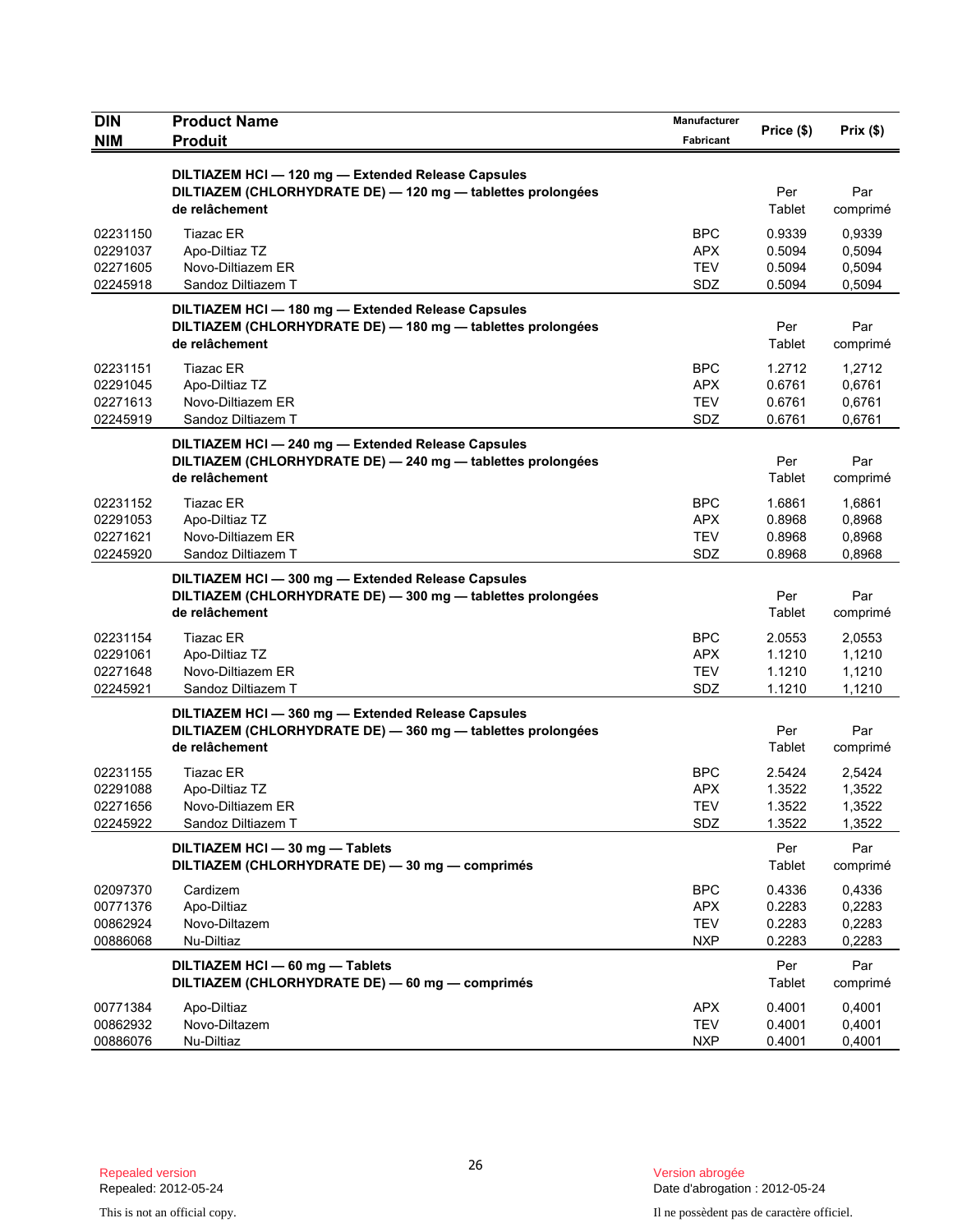| <b>DIN</b>                                               | <b>Product Name</b>                                                                                                                                 | Manufacturer                                                       | Price (\$)                                     | Prix(\$)                                       |
|----------------------------------------------------------|-----------------------------------------------------------------------------------------------------------------------------------------------------|--------------------------------------------------------------------|------------------------------------------------|------------------------------------------------|
| <b>NIM</b>                                               | <b>Produit</b>                                                                                                                                      | Fabricant                                                          |                                                |                                                |
|                                                          | DIMENHYDRINATE - 50 mg - Tablets<br>DIMENHYDRINATE - 50 mg - comprimés                                                                              |                                                                    | Per<br>Tablet                                  | Par<br>comprimé                                |
| 00013803<br>00021423<br>00363766                         | Gravol<br>Novo-Dimenate<br>Apo-Dimenhydrinate                                                                                                       | CDC<br><b>TEV</b><br><b>APX</b>                                    | 0.1412<br>0.0414<br>0.0248                     | 0,1412<br>0,0414<br>0,0248                     |
|                                                          | DIMETHYL SULFOXIDE - 500 mg/g - Injection<br>DIMETHYLSULFOXIDE - 500 mg/g - injection                                                               |                                                                    | Per mL                                         | Par ml                                         |
| 00493392<br>02243231                                     | Rimso-50<br>Dimethyl Sulfoxide/Diméthylsulfoxide                                                                                                    | <b>BIO</b><br>SDZ                                                  | 1.2210<br>1.0989                               | 1,2210<br>1,0989                               |
|                                                          | DIVALPROEX SODIUM - 125 mg - Enteric Coated Tablets<br>DIVALPROEX SODIQUE - 125 mg - comprimés à enrobage entérosoluble                             |                                                                    | Per<br>Tablet                                  | Par<br>comprimé                                |
| 00596418<br>02244138<br>02239517<br>02239698<br>02239701 | Epival<br>pms-Divalproex<br>Nu-Divalproex<br>Apo-Divalproex<br>Novo-Divalproex                                                                      | <b>ABB</b><br><b>PMS</b><br><b>NXP</b><br><b>APX</b><br><b>TEV</b> | 0.3243<br>0.1683<br>0.1680<br>0.1515<br>0.1377 | 0,3243<br>0,1683<br>0,1680<br>0,1515<br>0,1377 |
|                                                          | DIVALPROEX SODIUM - 250 mg - Enteric Coated Tablets<br>DIVALPROEX SODIQUE - 250 mg - comprimés à enrobage entérosoluble                             |                                                                    | Per<br>Tablet                                  | Par<br>comprimé                                |
| 00596426<br>02239518<br>02244139<br>02239699<br>02239702 | Epival<br>Nu-Divalproex<br>pms-Divalproex<br>Apo-Divalproex<br>Novo-Divalproex                                                                      | <b>ABB</b><br><b>NXP</b><br><b>PMS</b><br><b>APX</b><br><b>TEV</b> | 0.5829<br>0.3025<br>0.3025<br>0.2723<br>0.2475 | 0,5829<br>0,3025<br>0,3025<br>0,2723<br>0,2475 |
|                                                          | DIVALPROEX SODIUM - 500 mg - Enteric Coated Tablets<br>DIVALPROEX SODIQUE - 500 mg - comprimés à enrobage entérosoluble                             |                                                                    | Per<br>Tablet                                  | Par<br>comprimé                                |
| 00596434<br>02244140<br>02239519<br>02239700<br>02239703 | Epival<br>pms-Divalproex<br>Nu-Divalproex<br>Apo-Divalproex<br>Novo-Divalproex                                                                      | <b>ABB</b><br><b>PMS</b><br><b>NXP</b><br><b>APX</b><br><b>TEV</b> | 1.1664<br>0.6053<br>0.6050<br>0.5447<br>0.4952 | 1,1664<br>0,6053<br>0,6050<br>0,5447<br>0,4952 |
|                                                          | DOCUSATE CALCIUM - 240 mg - Capsules<br>DOCUSATE CALCIQUE - 240 mg - capsules                                                                       |                                                                    | Per<br>Capsule                                 | Par<br>capsule                                 |
| 00664553<br>01912747<br>00722855<br>00809055<br>00842044 | pms-Docusate Calcium<br>Docusate Calcium/Docusate calcique<br>Docusate Calcium/Docusate calcique<br>ratio-Docusate Calcium<br>Novo-Docusate Calcium | <b>PMS</b><br>ABT<br><b>TAR</b><br><b>RPH</b><br><b>TEV</b>        | 0.1416<br>0.1100<br>0.1100<br>0.1100<br>0.0898 | 0,1416<br>0,1100<br>0,1100<br>0,1100<br>0,0898 |
|                                                          | DOCUSATE SODIUM - 100 mg - Capsules<br>DOCUSATE SODIQUE - 100 mg - capsules                                                                         |                                                                    | Per<br>Capsule                                 | Par<br>capsule                                 |
| 02106256<br>02020084<br>00716731<br>00703494<br>02245079 | Colace<br>Novo-Docusate Sodium<br>Docusate Sodium/Docusate sodique<br>pms-Docusate Sodium<br>Apo-Docusate Sodium                                    | <b>WSP</b><br><b>TEV</b><br><b>TAR</b><br><b>PMS</b><br><b>APX</b> | 0.1724<br>0.0517<br>0.0440<br>0.0422<br>0.0384 | 0,1724<br>0,0517<br>0,0440<br>0,0422<br>0,0384 |
| 00514888<br>00870196                                     | Selax<br>ratio-Docusate Sodium                                                                                                                      | ODN<br><b>RPH</b>                                                  | 0.0383<br>0.0330                               | 0,0383<br>0,0330                               |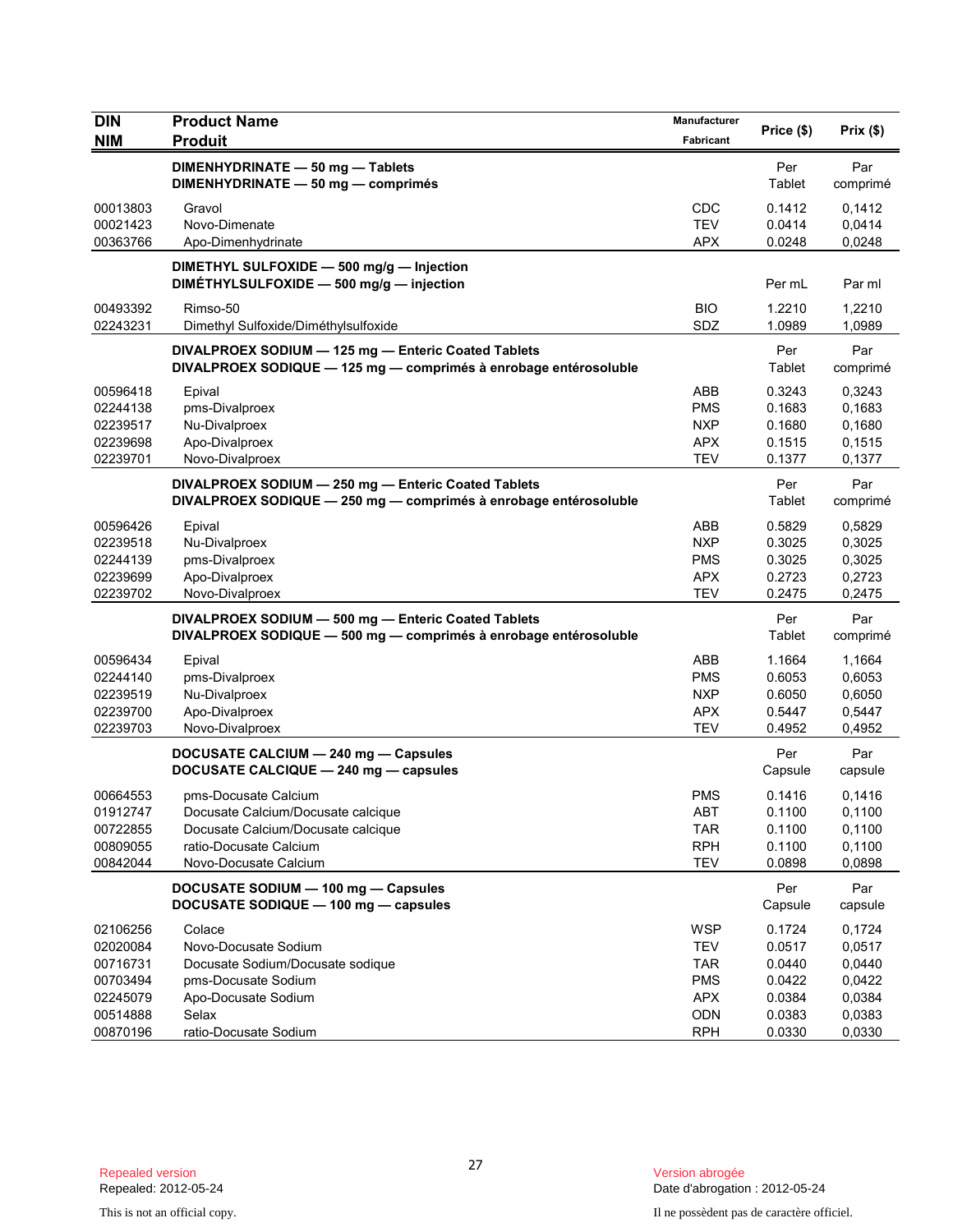| DIN                  | <b>Product Name</b>                                               | Manufacturer      |            |                  |
|----------------------|-------------------------------------------------------------------|-------------------|------------|------------------|
| <b>NIM</b>           | <b>Produit</b>                                                    | Fabricant         | Price (\$) | Prix(\$)         |
|                      | DOCUSATE SODIUM - 20 mg/5 mL - Oral Liquid                        |                   |            |                  |
|                      | DOCUSATE SODIQUE - 20 mg/5 ml - liquide oral                      |                   | Per mL     | Par ml           |
| 02086018             | Colace                                                            | <b>WSP</b>        | 0.0260     | 0,0260           |
| 00703508             | pms-Docusate Sodium                                               | <b>PMS</b>        | 0.0198     | 0,0198           |
| 00870226             | ratio-Docusate Sodium                                             | <b>RPH</b>        | 0.0198     | 0,0198           |
|                      | DOMPERIDONE MALEATE - 10 mg - Tablets                             |                   | Per        | Par              |
|                      | DOMPÉRIDONE (MALÉATE DE) - 10 mg - comprimés                      |                   | Tablet     | comprimé         |
|                      |                                                                   |                   | 0.1811     |                  |
| 02268078<br>02103613 | Ran-Domperidone<br>Apo-Domperidone                                | RAN<br><b>APX</b> | 0.1646     | 0,1811<br>0,1646 |
| 02238315             | Dom-Domperidone                                                   | <b>DOM</b>        | 0.1646     | 0,1646           |
| 02278669             | Mylan-Domperidone                                                 | <b>MYL</b>        | 0.1646     | 0,1646           |
| 02157195             | Novo-Domperidone                                                  | <b>TEV</b>        | 0.1646     | 0,1646           |
| 02231477             | Nu-Domperidone                                                    | <b>NXP</b>        | 0.1646     | 0,1646           |
| 02236466             | pms-Domperidone                                                   | <b>PMS</b>        | 0.1646     | 0,1646           |
| 01912070             | ratio-Domperidone                                                 | <b>RPH</b>        | 0.1646     | 0,1646           |
|                      | DORZOLAMIDE/TIMOLOL MALEATE - 2 mg/5 mg/mL - Ophthalmic Solution  |                   |            |                  |
|                      | DORZOLAMIDE/TIMOLOL MALEATE - 2 mg/5 mg/mL - solution ophtalmique |                   | Per mL     | Par ml           |
| 02240113             | Cosopt                                                            | <b>MFX</b>        | 6.2510     | 6,2510           |
| 02299615             | Apo-Dorzo/Timop                                                   | <b>APX</b>        | 2.5569     | 2,5569           |
|                      | DOXAZOSIN MESYLATE - 1 mg - Tablets                               |                   | Per        | Par              |
|                      | DOXAZOSINE (MÉSYLATE DE) - 1 mg - comprimés                       |                   | Tablet     | comprimé         |
| 01958100             | Cardura-1                                                         | PFI               | 0.6363     | 0.6363           |
| 02240588             | Apo-Doxazosin                                                     | <b>APX</b>        | 0.3812     | 0,3812           |
| 02240498             | Mylan-Doxazosin                                                   | <b>MYL</b>        | 0.3812     | 0,3812           |
| 02242728             | Novo-Doxazosin                                                    | <b>TEV</b>        | 0.3812     | 0,3812           |
| 02244527             | pms-Doxazosin                                                     | <b>PMS</b>        | 0.3812     | 0,3812           |
|                      | DOXAZOSIN MESYLATE - 2 mg - Tablets                               |                   | Per        | Par              |
|                      | DOXAZOSINE (MÉSYLATE DE) — 2 mg — comprimés                       |                   | Tablet     | comprimé         |
| 01958097             | Cardura-2                                                         | PFI               | 0.7632     | 0,7632           |
| 02240589             | Apo-Doxazosin                                                     | <b>APX</b>        | 0.4574     | 0,4574           |
| 02240499             | Mylan-Doxazosin                                                   | <b>MYL</b>        | 0.4574     | 0,4574           |
| 02242729             | Novo-Doxazosin                                                    | <b>TEV</b>        | 0.4574     | 0,4574           |
| 02244528             | pms-Doxazosin                                                     | PMS               | 0.4574     | 0,4574           |
|                      | DOXAZOSIN MESYLATE - 4 mg - Tablets                               |                   | Per        | Par              |
|                      | DOXAZOSINE (MÉSYLATE DE) - 4 mg - comprimés                       |                   | Tablet     | comprimé         |
| 01958119             | Cardura-4                                                         | PFI               | 0.9925     | 0,9925           |
| 02240590             | Apo-Doxazosin                                                     | <b>APX</b>        | 0.5946     | 0,5946           |
| 02240500             | Mylan-Doxazosin                                                   | <b>MYL</b>        | 0.5946     | 0,5946           |
| 02242730             | Novo-Doxazosin                                                    |                   | 0.5946     | 0,5946           |
| 02244529             | pms-Doxazosin                                                     | <b>PMS</b>        | 0.5946     | 0,5946           |
|                      | DOXEPIN HCI - 10 mg - Capsules                                    |                   | Per        | Par              |
|                      | DOXÉPINE (CHLORHYDRATE DE) - 10 mg - capsules                     |                   | Capsule    | capsule          |
| 00024325             | Sinequan                                                          | <b>ERF</b>        | 0.2841     | 0,2841           |
| 02049996             | Apo-Doxepin                                                       | <b>APX</b>        | 0.1889     | 0,1889           |
|                      | DOXEPIN HCI - 25 mg - Capsules                                    |                   | Per        | Par              |
|                      | DOXÉPINE (CHLORHYDRATE DE) - 25 mg - capsules                     |                   | Capsule    | capsule          |
| 00024333             | Sineguan                                                          | <b>ERF</b>        | 0.3486     | 0,3486           |
| 02050005             | Apo-Doxepin                                                       | <b>APX</b>        | 0.2354     | 0,2354           |
| 01913425             | Novo-Doxepin                                                      | <b>TEV</b>        | 0.2140     | 0,2140           |

Version abrogée<br>Date d'abrogation : 2012-05-24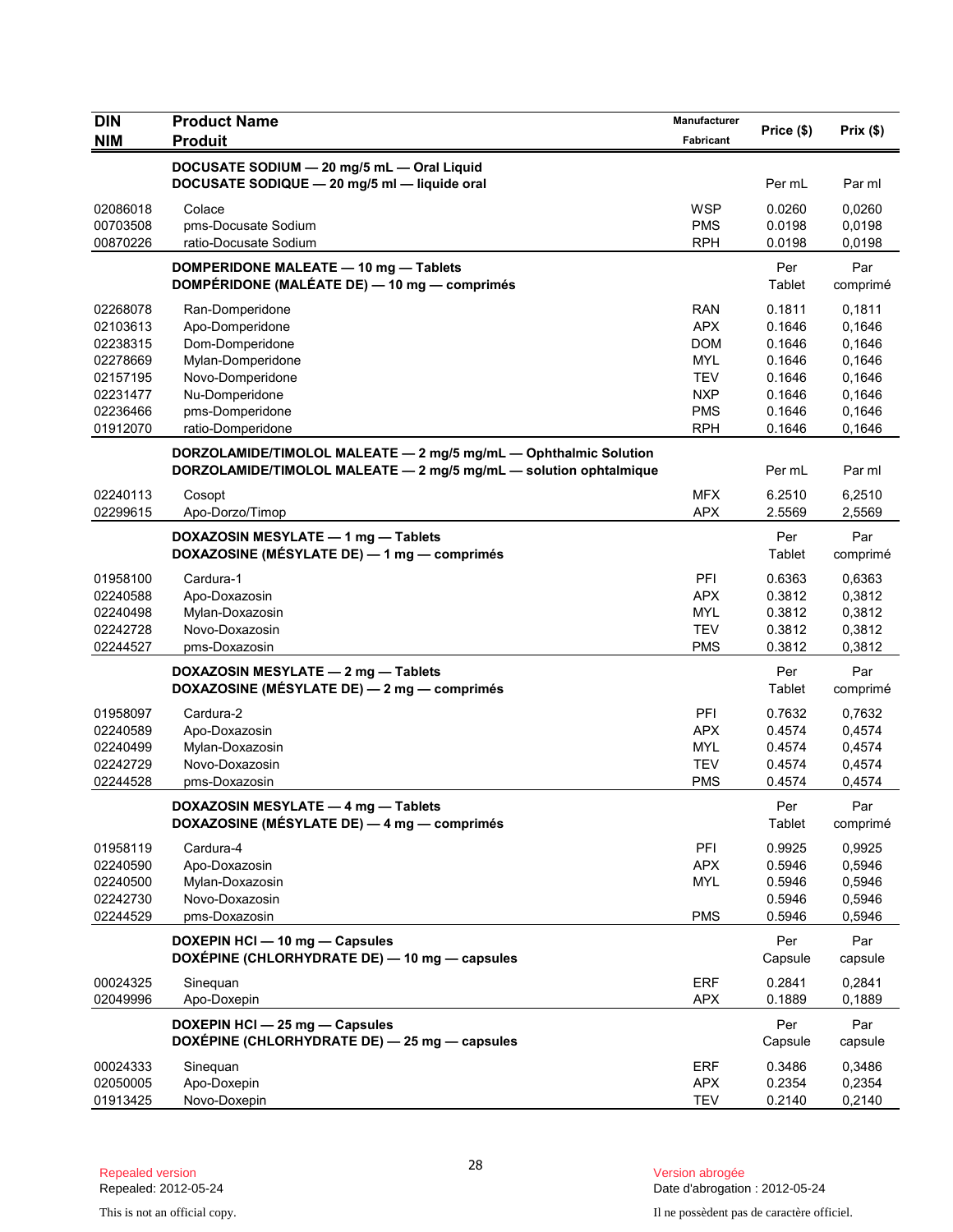| <b>DIN</b><br><b>NIM</b> | <b>Product Name</b><br><b>Produit</b>                                             | Manufacturer<br>Fabricant | Price (\$)       | Prix(\$)         |
|--------------------------|-----------------------------------------------------------------------------------|---------------------------|------------------|------------------|
|                          |                                                                                   |                           |                  |                  |
|                          | DOXEPIN HCI - 50 mg - Capsules<br>DOXÉPINE (CHLORHYDRATE DE) - 50 mg - capsules   |                           | Per<br>Capsule   | Par<br>capsule   |
| 00024341                 | Sinequan                                                                          | <b>ERF</b>                | 0.6467           | 0,6467           |
| 02050013                 | Apo-Doxepin                                                                       | <b>APX</b>                | 0.4368           | 0,4368           |
| 01913433                 | Novo-Doxepin                                                                      | <b>TEV</b>                | 0.3971           | 0,3971           |
|                          | DOXEPIN HCI - 75 mg - Capsules<br>DOXÉPINE (CHLORHYDRATE DE) - 75 mg - capsules   |                           | Per<br>Capsule   | Par<br>capsule   |
| 00400750                 | Sinequan                                                                          | <b>ERF</b>                | 0.9285           | 0,9285           |
| 02050021                 | Apo-Doxepin                                                                       | <b>APX</b><br><b>TEV</b>  | 0.6272           | 0,6272           |
| 01913441                 | Novo-Doxepin                                                                      |                           | 0.5702           | 0,5702           |
|                          | DOXEPIN HCI - 100 mg - Capsules<br>DOXÉPINE (CHLORHYDRATE DE) - 100 mg - capsules |                           | Per<br>Capsule   | Par<br>capsule   |
| 00326925                 | Sineguan                                                                          | <b>ERF</b>                | 1.2232           | 1,2232           |
| 02050048                 | Apo-Doxepin                                                                       | <b>APX</b>                | 0.8264           | 0,8264           |
| 01913468                 | Novo-Doxepin                                                                      | <b>TEV</b>                | 0.7513           | 0,7513           |
|                          | DOXEPIN HCI-150 mg-Capsules<br>DOXÉPINE (CHLORHYDRATE DE) - 150 mg - capsules     |                           | Per<br>Capsule   | Par<br>capsule   |
| 00584274                 | Sinequan                                                                          | <b>ERF</b>                | 1.5557           | 1,5557           |
| 02050056                 | Apo-Doxepin                                                                       | <b>APX</b><br><b>TEV</b>  | 1.2397           | 1,2397           |
| 01913476                 | Novo-Doxepin                                                                      |                           | 1.1270           | 1,1270           |
|                          | DOXYCYCLINE - 100 mg - Capsules<br>DOXYCYCLINE - 100 mg - capsules                |                           | Per<br>Capsule   | Par<br>capsule   |
| 00740713                 | Apo-Doxy                                                                          | <b>APX</b>                | 0.6446           | 0,6446           |
| 00817120                 | Doxycin                                                                           | <b>GPM</b>                | 0.6446           | 0,6446           |
| 00725250<br>02044668     | Novo-Doxylin<br>Nu-Doxycycline                                                    | <b>TEV</b><br><b>NXP</b>  | 0.6446<br>0.6446 | 0,6446<br>0,6446 |
| 02289539                 | pms-Doxycycline                                                                   | <b>PMS</b>                | 0.5860           | 0,5860           |
|                          | DOXYCYCLINE - 100 mg - Tablets<br>DOXYCYCLINE - 100 mg - comprimés                |                           | Per<br>Tablet    | Par<br>comprimé  |
| 00874256                 | Apo-Doxy                                                                          | <b>APX</b>                | 0.6446           | 0,6446           |
| 00860751                 | Doxycin                                                                           | <b>GPM</b>                | 0.6446           | 0,6446           |
| 02158574                 | Novo-Doxylin                                                                      | <b>TEV</b>                | 0.6446           | 0,6446           |
| 02091232                 | ratio-Doxycycline                                                                 | <b>RPH</b>                | 0.6446           | 0,6446           |
| 02289466                 | pms-Doxycycline                                                                   | <b>PMS</b>                | 0.5860           | 0,5860           |
|                          | ENALAPRIL - 2.5 mg - Tablets<br>$ENALAPRIL - 2.5 mg - comprimés$                  |                           | Per<br>Tablet    | Par<br>comprimé  |
| 00851795                 | Vasotec                                                                           | <b>MFX</b>                | 0.8606           | 0,8606           |
| 02020025                 | Apo-Enalapril                                                                     | <b>APX</b>                | 0.5425           | 0,5425           |
| 02291878                 | Co Enalapril                                                                      | COB                       | 0.5425           | 0,5425           |
| 02300036                 | Mylan-Enalapril                                                                   | <b>MYL</b>                | 0.5425           | 0,5425           |
| 02300680<br>02300079     | Novo-Enalapril<br>pms-Enalapril                                                   | <b>TEV</b><br><b>PMS</b>  | 0.5425<br>0.5425 | 0,5425<br>0.5425 |
| 02299984                 | ratio-Enalapril                                                                   | <b>RPH</b>                | 0.5425           | 0,5425           |
| 02299933                 | Sandoz Enalapril                                                                  | SDZ                       | 0.5425           | 0,5425           |
| 02300117                 | Taro-Enalapril                                                                    | <b>TAR</b>                | 0.5425           | 0,5425           |
| 02352230                 | Ran-Enalapril                                                                     | <b>RAN</b>                | 0.5325           | 0,5325           |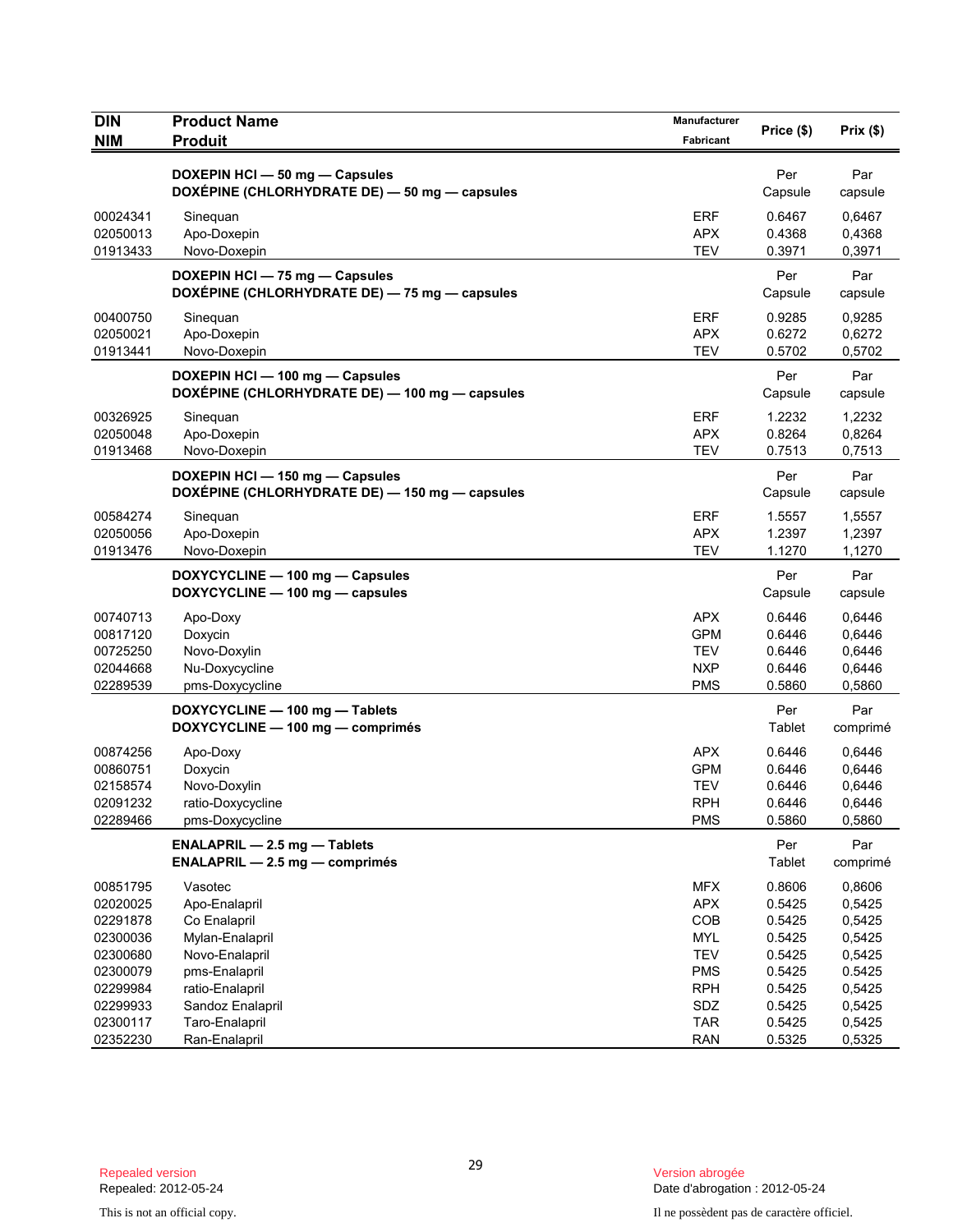| DIN        | <b>Product Name</b>                                      | Manufacturer | Price (\$) | Prix(\$) |
|------------|----------------------------------------------------------|--------------|------------|----------|
| <b>NIM</b> | <b>Produit</b>                                           | Fabricant    |            |          |
|            |                                                          |              |            |          |
|            | <b>ENALAPRIL - 5 mg - Tablets</b>                        |              | Per        | Par      |
|            | $ENALAPRIL - 5 mg - comprimés$                           |              | Tablet     | comprimé |
| 00708879   | Vasotec                                                  | <b>MFX</b>   | 1.0180     | 1,0180   |
| 02019884   | Apo-Enalapril                                            | <b>APX</b>   | 0.6418     | 0,6418   |
| 02291886   | Co Enalapril                                             | COB          | 0.6418     | 0,6418   |
| 02300044   | Mylan-Enalapril                                          | <b>MYL</b>   | 0.6418     | 0,6418   |
| 02233005   | Novo-Enalapril                                           | <b>TEV</b>   | 0.6418     | 0,6418   |
| 02300087   | pms-Enalapril                                            | <b>PMS</b>   | 0.6418     | 0,6418   |
| 02299992   | ratio-Enalapril                                          | <b>RPH</b>   | 0.6418     | 0,6418   |
| 02299941   | Sandoz Enalapril                                         | SDZ          | 0.6418     | 0,6418   |
| 02300125   | Taro-Enalapril                                           | <b>TAR</b>   | 0.6418     | 0,6418   |
| 02352249   | Ran-Enalapril                                            | <b>RAN</b>   | 0.6318     | 0,6318   |
|            |                                                          |              |            |          |
|            | <b>ENALAPRIL - 10 mg - Tablets</b>                       |              | Per        | Par      |
|            | <b>ENALAPRIL — 10 mg — comprimés</b>                     |              | Tablet     | comprimé |
| 00670901   | Vasotec                                                  | <b>MFX</b>   | 1.2231     | 1,2231   |
| 02019892   | Apo-Enalapril                                            | <b>APX</b>   | 0.7712     | 0,7712   |
| 02291894   | Co Enalapril                                             | COB          | 0.7712     | 0,7712   |
| 02300052   | Mylan-Enalapril                                          | <b>MYL</b>   | 0.7712     | 0,7712   |
| 02233006   | Novo-Enalapril                                           | <b>TEV</b>   | 0.7712     | 0,7712   |
| 02300095   | pms-Enalapril                                            | <b>PMS</b>   | 0.7712     | 0,7712   |
| 02300001   | ratio-Enalapril                                          | <b>RPH</b>   | 0.7712     | 0,7712   |
| 02299968   | Sandoz Enalapril                                         | SDZ          | 0.7712     | 0,7712   |
| 02300133   | Taro-Enalapril                                           | <b>TAR</b>   | 0.7712     | 0,7712   |
| 02352257   | Ran-Enalapril                                            | <b>RAN</b>   | 0.7612     | 0,7612   |
|            | <b>ENALAPRIL - 20 mg - Tablets</b>                       |              | Per        | Par      |
|            | <b>ENALAPRIL - 20 mg - comprimés</b>                     |              | Tablet     |          |
|            |                                                          |              |            | comprimé |
| 00670928   | Vasotec                                                  | <b>MFX</b>   | 1.4760     | 1,4760   |
| 02019906   | Apo-Enalapril                                            | <b>APX</b>   | 0.9305     | 0,9305   |
| 02291908   | Co Enalapril                                             | COB          | 0.9305     | 0,9305   |
| 02300060   | Mylan-Enalapril                                          | <b>MYL</b>   | 0.9305     | 0,9305   |
| 02233007   | Novo-Enalapril                                           | <b>TEV</b>   | 0.9305     | 0,9305   |
| 02300109   | pms-Enalapril                                            | <b>PMS</b>   | 0.9305     | 0,9305   |
| 02300028   | ratio-Enalapril                                          | <b>RPH</b>   | 0.9305     | 0,9305   |
| 02299976   | Sandoz Enalapril                                         | SDZ          | 0.9305     | 0,9305   |
| 02300141   | Taro-Enalapril                                           | <b>TAR</b>   | 0.9305     | 0,9305   |
| 02352265   | Ran-Enalapril                                            | <b>RAN</b>   | 0.9205     | 0,9205   |
|            | ENALAPRIL/HYDROCHLOROTHIAZIDE - 5 mg/12.5 mg - Tablets   |              | Per        | Par      |
|            | ENALAPRIL/HYDROCHLOROTHIAZIDE - 5 mg/12.5 mg - comprimés |              |            | comprimé |
|            |                                                          |              | Tablet     |          |
| 02242826   | Vaseretic                                                | <b>MFX</b>   | 0.9695     | 0,9695   |
| 02300222   | Novo-Enalapril/HCTZ                                      | <b>NOP</b>   | 0.6417     | 0,6417   |
|            | ENALAPRIL/HYDROCHLOROTHIAZIDE - 10 mg/25 mg - Tablets    |              | Per        | Par      |
|            | ENALAPRIL/HYDROCHLOROTHIAZIDE - 10 mg/25 mg - comprimés  |              | Tablet     | comprimé |
|            |                                                          |              |            |          |
| 00657298   | Vaseretic                                                | <b>MFX</b>   | 1.2599     | 1,2599   |
| 02300230   | Novo-Enalapril/HCTZ                                      | <b>TEV</b>   | 0.7712     | 0.7712   |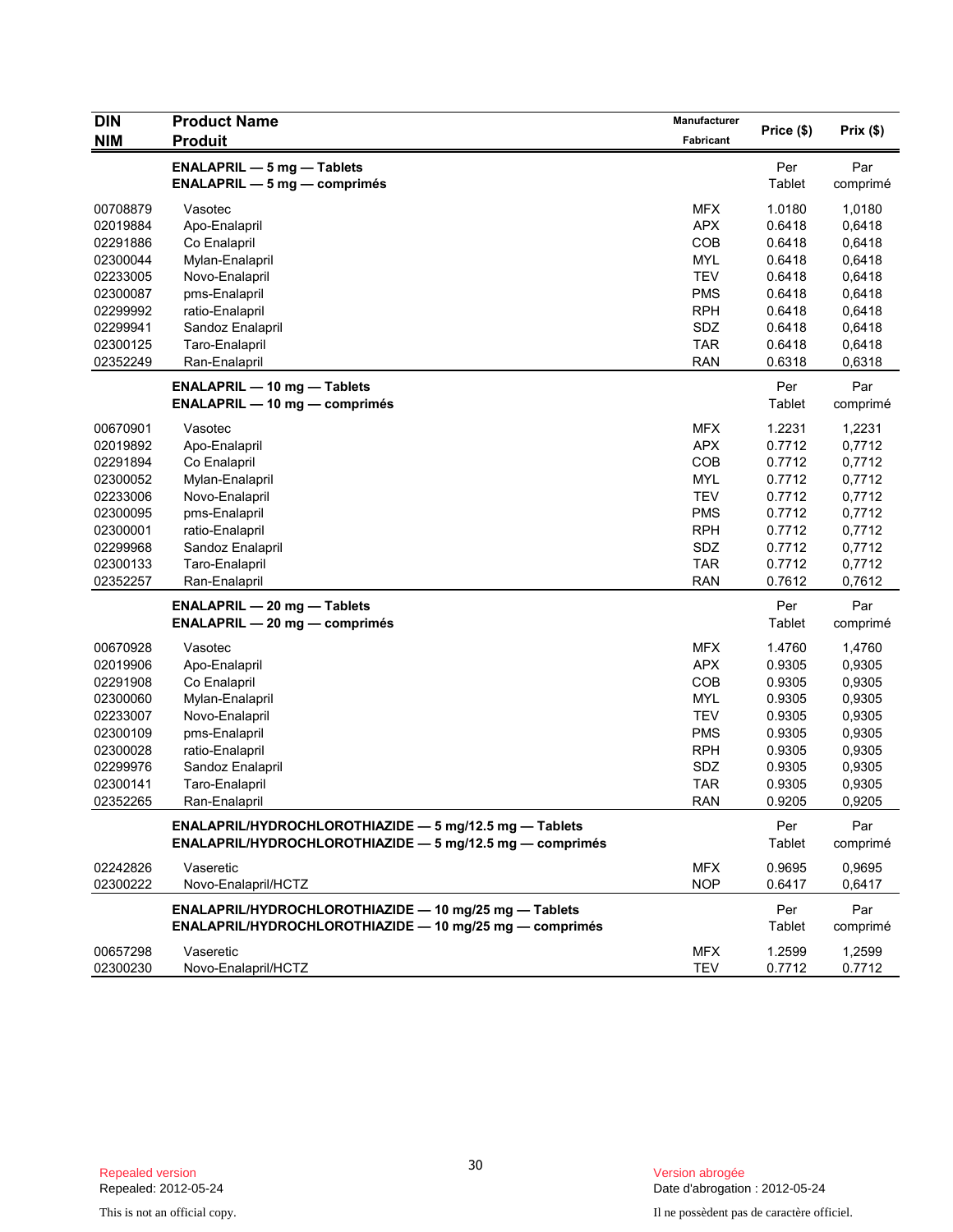| DIN<br><b>NIM</b>                            | <b>Product Name</b><br><b>Produit</b>                                                                                          | Manufacturer<br>Fabricant                     | Price (\$)                               | Prix(\$)                                 |
|----------------------------------------------|--------------------------------------------------------------------------------------------------------------------------------|-----------------------------------------------|------------------------------------------|------------------------------------------|
|                                              | ESTRADIOL-17B - 50 mcg - Transdermal Patch<br>ESTRADIOL-17B - 50 mcg - timbre transdermique                                    |                                               | Per<br>Patch                             | Par<br>timbre                            |
| 02244000<br>02246967                         | Estradot<br>Sandoz Estradiol Derm                                                                                              | <b>NVT</b><br>SDZ                             | 3.0264<br>2.4130                         | 3,0264<br>2,4130                         |
|                                              | ESTRADIOL-17B - 75 mcg - Transdermal Patch<br>ESTRADIOL-17B - 75 mcg - timbre transdermique                                    |                                               | Per<br>Patch                             | Par<br>timbre                            |
| 02244001<br>02246968                         | Estradot<br>Sandoz Estradiol Derm                                                                                              | <b>NVT</b><br>SDZ                             | 3.2382<br>2.5875                         | 3,2382<br>2,5875                         |
|                                              | ESTRADIOL-17B - 100 mcg - Transdermal Patch<br>ESTRADIOL-17B - 100 mcg - timbre transdermique                                  |                                               | Per<br>Patch                             | Par<br>timbre                            |
| 02244002<br>02246969                         | Estradot<br>Sandoz Estradiol Derm                                                                                              | <b>NVT</b><br>SDZ                             | 3.4045<br>2.7375                         | 3,4045<br>2,7375                         |
|                                              | ETHINYL ESTRADIOL/LEVONORGESTREL - 0.15 mg/0.03 mg - Tablets<br>ETHINYL ESTRADIOL/LEVONORGESTREL - 0.15 mg/0.03 mg - comprimés |                                               | Per<br>Tablet                            | Par<br>comprimé                          |
| 02042320<br>02295946                         | Min Ovral<br>Portia 21                                                                                                         | PFI<br><b>APX</b>                             | 0.7732<br>0.4636                         | 0,7732<br>0,4636                         |
|                                              | ETHINYL ESTRADIOL/LEVONORGESTREL - 0.15 mg/0.03 mg - Tablets<br>ETHINYL ESTRADIOL/LEVONORGESTREL - 0.15 mg/0.03 mg - comprimés |                                               | Per<br>Tablet                            | Par<br>comprimé                          |
| 02042339<br>02295954                         | Min Ovral<br>Portia 28                                                                                                         | PFI<br><b>APX</b>                             | 0.5697<br>0.3477                         | 0,5697<br>0,3477                         |
|                                              | ETHINYL ESTRADIOL/LEVONORGESTREL - 20 mcg/100 mcg - Tablets<br>ETHINYL ESTRADIOL/LEVONORGESTREL - 20 mcg/100 mcg - comprimés   |                                               | Per<br>Tablet                            | Par<br>comprimé                          |
| 02236974<br>02298538                         | Alesse<br>Aviane 21                                                                                                            | PFI<br><b>APX</b>                             | 0.7732<br>0.4636                         | 0,7732<br>0,4636                         |
|                                              | ETHINYL ESTRADIOL/LEVONORGESTREL - 20 mcg/100 mcg - Tablets<br>ETHINYL ESTRADIOL/LEVONORGESTREL - 20 mcg/100 mcg - comprimés   |                                               | Per<br>Tablet                            | Par<br>comprimé                          |
| 02236975<br>02298546                         | Alesse<br>Aviane 28                                                                                                            | PFI<br><b>APX</b>                             | 0.5799<br>0.3477                         | 0,5799<br>0,3477                         |
|                                              | ETIDRONATE DISODIUM/CALCIUM CARBONATE - 400 mg/500 mg -<br><b>Tablets</b>                                                      |                                               |                                          |                                          |
|                                              | ÉTIDRONATE DISODIQUE/CALCIUM (CARBONATE DE) — 400 mg/500 mg —<br>comprimés                                                     |                                               | Per<br>Kit                               | Par<br>trousse                           |
| 02176017<br>02263866<br>02247323<br>02324199 | Didrocal<br>Co Etidrocal<br>Mylan-Eti-Cal Carepac<br>Novo-Etidronatecal                                                        | <b>WCI</b><br>COB<br><b>MYL</b><br><b>TEV</b> | 46.1780<br>29.9900<br>29.9900<br>29.9900 | 46,1780<br>29,9900<br>29,9900<br>29,9900 |
|                                              | ETIDRONATE DISODIUM - 200 mg - Tablets<br>ÉTIDRONATE DISODIQUE - 200 mg - comprimés                                            |                                               | Per<br>Tablet                            | Par<br>comprimé                          |
| 02248686<br>02245330                         | Co Etidronate<br>Mylan-Etidronate                                                                                              | COB<br><b>MYL</b>                             | 1.0093<br>0.9082                         | 1,0093<br>0,9082                         |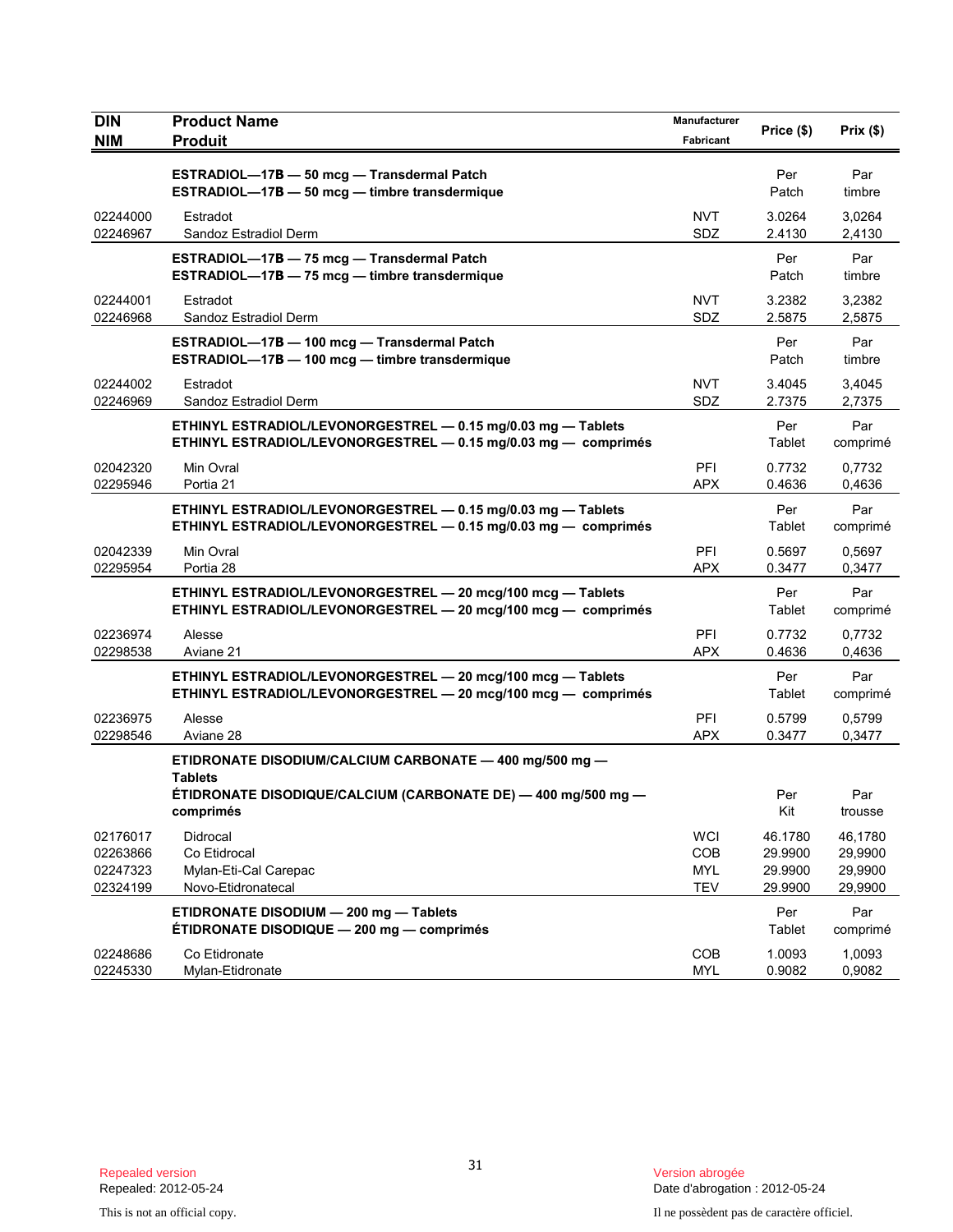| <b>DIN</b> | <b>Product Name</b>                                                                                      | Manufacturer |               |                 |
|------------|----------------------------------------------------------------------------------------------------------|--------------|---------------|-----------------|
| <b>NIM</b> | <b>Produit</b>                                                                                           | Fabricant    | Price (\$)    | Prix(\$)        |
|            | FAMCICLOVIR - 125 mg - Tablets<br>FAMCICLOVIR - 125 mg - comprimés                                       |              | Per<br>Tablet | Par<br>comprimé |
| 02229110   | Famvir                                                                                                   | <b>NVT</b>   | 3.1493        | 3,1493          |
| 02278081   | pms-Famciclovir                                                                                          | <b>PMS</b>   | 2.2264        | 2,2264          |
| 02292025   | Apo-Famciclovir                                                                                          | <b>APX</b>   | 2.0240        | 2,0240          |
| 02305682   | Co Famciclovir                                                                                           | COB          | 2.0240        | 2,0240          |
| 02278634   | Sandoz Famciclovir                                                                                       | SDZ          | 2.0240        | 2,0240          |
|            | FAMCICLOVIR - 250 mg - Tablets<br>FAMCICLOVIR - 250 mg - comprimés                                       |              | Per<br>Tablet | Par<br>comprimé |
| 02229129   | Famvir                                                                                                   | <b>NVT</b>   | 4.2713        | 4,2713          |
| 02278103   | pms-Famciclovir                                                                                          | <b>PMS</b>   | 2.9920        | 2,9920          |
| 02292041   | Apo-Famciclovir                                                                                          | <b>APX</b>   | 2.7200        | 2,7200          |
| 02305690   | Co Famciclovir                                                                                           | COB          | 2.7200        | 2,7200          |
| 02278642   | Sandoz Famciclovir                                                                                       | SDZ          | 2.7200        | 2,7200          |
|            | FAMCICLOVIR - 500 mg - Tablets<br>FAMCICLOVIR - 500 mg - comprimés                                       |              | Per<br>Tablet | Par<br>comprimé |
| 02177102   | Famvir                                                                                                   | <b>NVT</b>   | 7.6246        | 7,6246          |
| 02278111   | pms-Famciclovir                                                                                          | <b>PMS</b>   | 4.6508        | 4,6508          |
| 02292068   | Apo-Famciclovir                                                                                          | <b>APX</b>   | 4.2280        | 4,2280          |
| 02305704   | Co Famciclovir                                                                                           | COB          | 4.2280        | 4,2280          |
| 02278650   | Sandoz Famciclovir                                                                                       | SDZ          | 4.2280        | 4,2280          |
|            | <b>FAMOTIDINE - 20 mg - Tablets</b><br>FAMOTIDINE - 20 mg - comprimés                                    |              | Per<br>Tablet | Par<br>comprimé |
| 00710121   | Pepcid                                                                                                   | <b>MFX</b>   | 1.1857        | 1,1857          |
| 01953842   | Apo-Famotidine                                                                                           | <b>APX</b>   | 0.6486        | 0,6486          |
| 02196018   | Mylan-Famotidine                                                                                         | <b>MYL</b>   | 0.6486        | 0,6486          |
| 02022133   | Novo-Famotidine                                                                                          | <b>TEV</b>   | 0.6486        | 0,6486          |
| 02024195   | Nu-Famotidine                                                                                            | <b>NXP</b>   | 0.6486        | 0,6486          |
|            | <b>FAMOTIDINE - 40 mg - Tablets</b><br>FAMOTIDINE - 40 mg - comprimés                                    |              | Per<br>Tablet | Par<br>comprimé |
| 00710113   | Pepcid                                                                                                   | <b>MFX</b>   | 2.1986        | 2,1986          |
| 02196026   | Mylan-Famotidine                                                                                         | <b>MYL</b>   | 1.1675        | 1,1675          |
| 01953834   | Apo-Famotidine                                                                                           | <b>APX</b>   | 1.1673        | 1,1673          |
| 02022141   | Novo-Famotidine                                                                                          | <b>TEV</b>   | 1.1673        | 1,1673          |
| 02024209   | Nu-Famotidine                                                                                            | <b>NXP</b>   | 1.1673        | 1,1673          |
|            | FELODIPINE - 2.5 mg - Extended Release Tablets<br>FÉLODIPINE - 2,5 mg - comprimés à libération prolongée |              | Per<br>Tablet | Par<br>comprimé |
| 02221985   | Renedil                                                                                                  | SAA          | 0.5922        | 0,5922          |
| 02057778   | Plendil                                                                                                  | <b>AZC</b>   | 0.5230        | 0,5230          |
|            | FELODIPINE - 5 mg - Extended Release Tablets<br>FÉLODIPINE - 5 mg - comprimés à libération prolongée     |              | Per<br>Tablet | Par<br>comprimé |
| 02221993   | Renedil                                                                                                  | SAA          | 0.7951        | 0,7951          |
| 00851779   | Plendil                                                                                                  | <b>AZC</b>   | 0.6990        | 0,6990          |
| 02280264   | Sandoz Felodipine                                                                                        | SDZ          | 0.5097        | 0,5097          |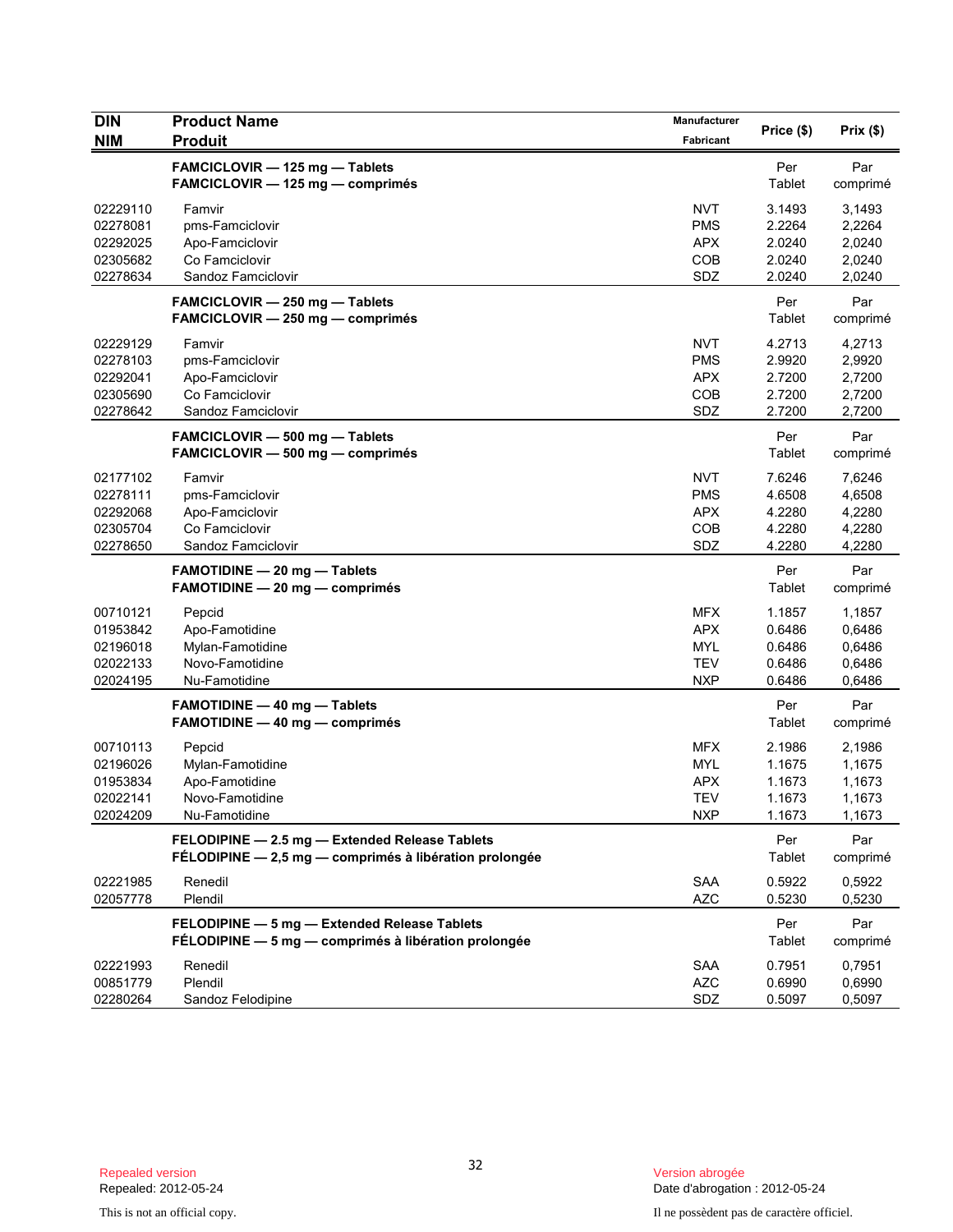| <b>DIN</b>                                                           | <b>Product Name</b>                                                                                                                                                   | Manufacturer                                                                     | Price (\$)                                                | Prix(\$)                                                  |
|----------------------------------------------------------------------|-----------------------------------------------------------------------------------------------------------------------------------------------------------------------|----------------------------------------------------------------------------------|-----------------------------------------------------------|-----------------------------------------------------------|
| <b>NIM</b>                                                           | <b>Produit</b>                                                                                                                                                        | Fabricant                                                                        |                                                           |                                                           |
|                                                                      | FELODIPINE - 10 mg - Extended Release Tablets<br>FÉLODIPINE - 10 mg - comprimés à libération prolongée                                                                |                                                                                  | Per<br>Tablet                                             | Par<br>comprimé                                           |
| 02222000<br>00851787<br>02280272                                     | Renedil<br>Plendil<br>Sandoz Felodipine                                                                                                                               | <b>SAA</b><br><b>AZC</b><br>SDZ                                                  | 1.1918<br>1.0487<br>0.7647                                | 1,1918<br>1,0487<br>0,7647                                |
|                                                                      | FENOFIBRATE - 67 mg - Capsules<br>FÉNOFIBRATE - 67 mg - capsules                                                                                                      |                                                                                  | Per<br>Capsule                                            | Par<br>capsule                                            |
| 02243180<br>02243551                                                 | Apo-Feno-Micro<br>Novo-Fenofibrate Micronized/Novo-Fenofibrate (micronisé)                                                                                            | <b>APX</b><br><b>TEV</b>                                                         | 0.4759<br>0.4758                                          | 0,4759<br>0,4758                                          |
|                                                                      | FENOFIBRATE - 200 mg - Capsules<br>FENOFIBRATE - 200 mg - capsules                                                                                                    |                                                                                  | Per<br>Capsule                                            | Par<br>capsule                                            |
| 02240210<br>02239864<br>02146959<br>02243552<br>02273551<br>02250039 | Gen-Fenofibrate Micro<br>Apo-Feno-Micro<br>Lipidil-Micro<br>Novo-Fenofibrate Micronized/Novo-Fenofibrate (micronisé)<br>pms-Fenofibrate Micro<br>ratio-Fenofibrate MC | <b>GPM</b><br><b>APX</b><br><b>FFR</b><br><b>TEV</b><br><b>PMS</b><br><b>RPH</b> | 1.3310<br>1.1979<br>1.1979<br>1.1979<br>1.1979<br>1.1979  | 1,3310<br>1,1979<br>1,1979<br>1,1979<br>1,1979<br>1,1979  |
|                                                                      | FENOFIBRATE - 100 mg - Tablets<br>FENOFIBRATE - 100 mg - comprimés                                                                                                    |                                                                                  | Per<br>Tablet                                             | Par<br>comprimé                                           |
| 02241601<br>02246859<br>02289083<br>02288044                         | Lipidil Supra<br>Apo-Feno Super<br>Novo-Fenofibrate-S<br>Sandoz Fenofibrate S                                                                                         | <b>FFR</b><br><b>APX</b><br><b>TEV</b><br>SDZ                                    | 1.2495<br>0.8663<br>0.7877<br>0.7877                      | 1,2495<br>0,8663<br>0,7877<br>0,7877                      |
|                                                                      | FENOFIBRATE - 160 mg - Tablets<br>FENOFIBRATE - 160 mg - comprimés                                                                                                    |                                                                                  | Per<br>Tablet                                             | Par<br>comprimé                                           |
| 02241602<br>02246860<br>02250004<br>02289091<br>02288052             | Lipidil Supra<br>Apo-Feno Super<br>Fenomax<br>Novo-Fenofibrate-S<br>Sandoz Fenofibrate S                                                                              | <b>FFR</b><br><b>APX</b><br><b>ORX</b><br><b>TEV</b><br>SDZ                      | 1.3976<br>0.9317<br>0.9317<br>0.8470<br>0.8470            | 1,3976<br>0,9317<br>0,9317<br>0,8470<br>0,8470            |
|                                                                      | FENTANYL - 12 mcg - Transdermal Patch<br>FENTANYL - 12 mcg - timbre transdermique                                                                                     |                                                                                  | Per<br>Patch                                              | Par<br>timbre                                             |
| 02330105<br>02311925<br>02327112                                     | Ran-Fentanyl Matrix<br>ratio-Fentanyl<br>Sandoz Fentanyl                                                                                                              | <b>RAN</b><br><b>RPH</b><br>SDZ                                                  | 3.1980<br>3.1980<br>3.1980                                | 3,1980<br>3,1980<br>3,1980                                |
|                                                                      | FENTANYL - 25 mcg - Transdermal Patch<br>FENTANYL - 25 mcg - timbre transdermique                                                                                     |                                                                                  | Per<br>Patch                                              | Par<br>timbre                                             |
| 02275813<br>02249391<br>02282941<br>02314630<br>02330113<br>02327120 | Duragesic MAT<br>Ran-Fentanyl<br>ratio-Fentanyl<br>Novo-Fentanyl<br>Ran-Fentanyl Matrix<br>Sandoz Fentanyl                                                            | <b>JAN</b><br><b>RAN</b><br><b>RPH</b><br><b>TEV</b><br><b>RAN</b><br>SDZ        | 12.6456<br>7.1995<br>6.5450<br>5.9500<br>5.9500<br>5.9500 | 12,6456<br>7,1995<br>6,5450<br>5,9500<br>5,9500<br>5,9500 |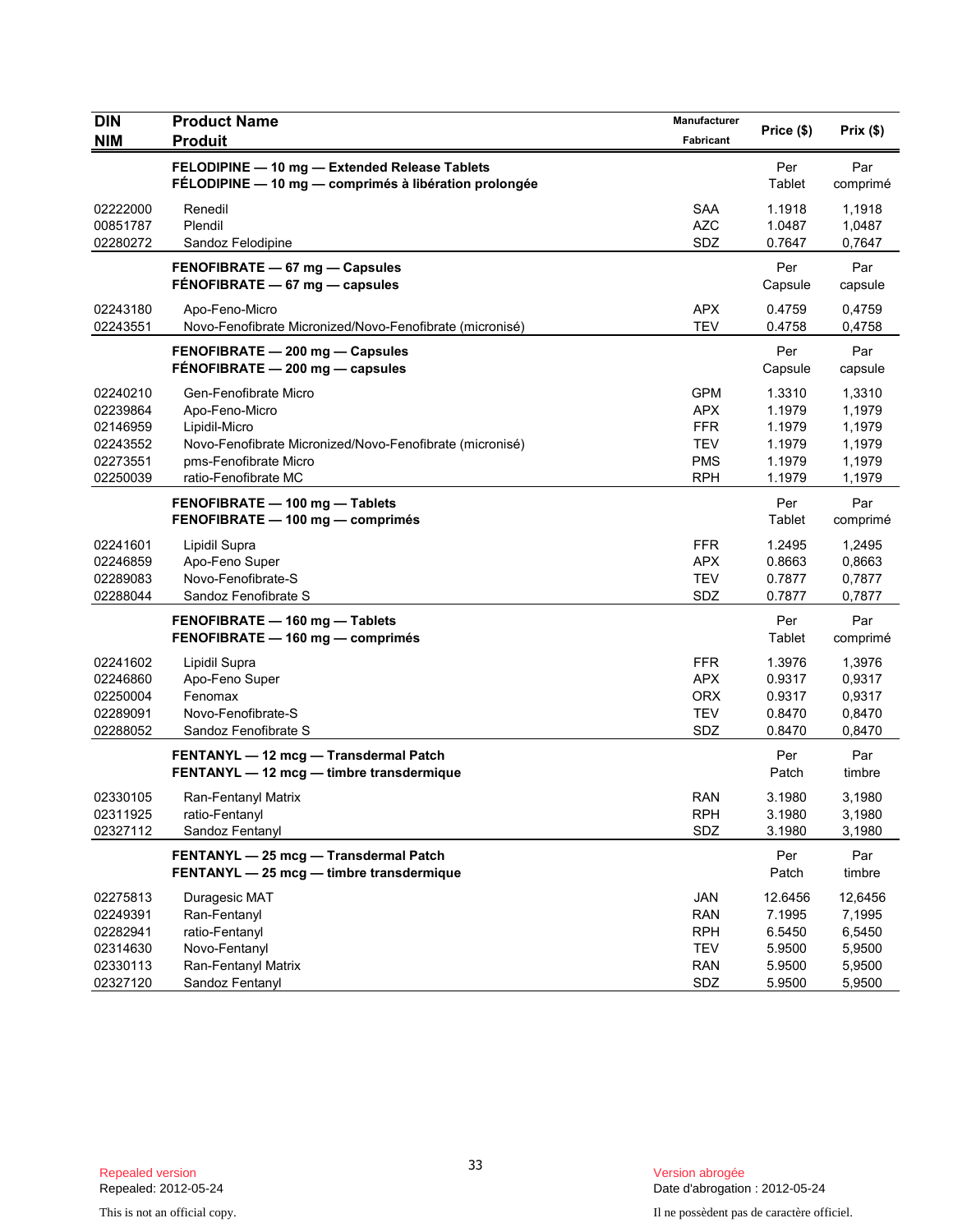| <b>DIN</b> | <b>Product Name</b>                       |            |            |          |
|------------|-------------------------------------------|------------|------------|----------|
| <b>NIM</b> | <b>Produit</b>                            | Fabricant  | Price (\$) | Prix(\$) |
|            | FENTANYL - 50 mcg - Transdermal Patch     |            | Per        | Par      |
|            | FENTANYL - 50 mcg - timbre transdermique  |            | Patch      | timbre   |
| 02275821   | Duragesic MAT                             | <b>JAN</b> | 23.7983    | 23,7983  |
| 02249413   | Ran-Fentanyl                              | <b>RAN</b> | 13.5520    | 13,5520  |
| 02282968   | ratio-Fentanyl                            | <b>RPH</b> | 12.3200    | 12,3200  |
| 02314649   | Novo-Fentanyl                             | <b>TEV</b> | 11.2000    | 11,2000  |
| 02330121   | Ran-Fentanyl Matrix                       | <b>RAN</b> | 11.2000    | 11,2000  |
| 02327147   | Sandoz Fentanyl                           | SDZ        | 11.2000    | 11,2000  |
|            | FENTANYL - 75 mcg - Transdermal Patch     |            | Per        | Par      |
|            | FENTANYL - 75 mcg - timbre transdermique  |            | Patch      | timbre   |
| 02275848   | Duragesic MAT                             | <b>JAN</b> | 33.4713    | 33,4713  |
| 02249421   | Ran-Fentanyl                              | <b>RAN</b> | 19.0575    | 19,0575  |
| 02282976   | ratio-Fentanyl                            | <b>RPH</b> | 17.3250    | 17,3250  |
| 02314657   | Novo-Fentanyl                             | <b>TEV</b> | 15.7500    | 15,7500  |
| 02330148   | Ran-Fentanyl Matrix                       | RAN        | 15.7500    | 15,7500  |
| 02327155   | Sandoz Fentanyl                           | SDZ        | 15.7500    | 15,7500  |
|            | FENTANYL - 100 mcg - Transdermal Patch    |            | Per        | Par      |
|            | FENTANYL - 100 mcg - timbre transdermique |            | Patch      | timbre   |
| 02275856   | Duragesic MAT                             | JAN        | 41.6614    | 41.6614  |
| 02249448   | Ran-Fentanyl                              | <b>RAN</b> | 23.7160    | 23,7160  |
| 02282984   | ratio-Fentanyl                            | <b>RPH</b> | 21.5600    | 21,5600  |
| 02314665   | Novo-Fentanyl                             | <b>TEV</b> | 19.6000    | 19,6000  |
| 02330156   | Ran-Fentanyl Matrix                       | <b>RAN</b> | 19.6000    | 19,6000  |
| 02327163   | Sandoz Fentanyl                           | SDZ        | 19.6000    | 19,6000  |
|            | FERROUS GLUCONATE - 300 mg - Tablets      |            | Per        | Par      |
|            | FER (GLUCONATE DE) - 300 mg - comprimés   |            | Tablet     | comprimé |
| 00545031   | Apo-Ferrous Gluconate                     | <b>APX</b> | 0.0404     | 0,0404   |
| 00031097   | Jamp-Ferrous Gluconate                    | <b>JPC</b> | 0.0367     | 0,0367   |
| 00021458   | Novo-Ferrogluc                            | <b>TEV</b> | 0.0254     | 0,0254   |
|            | FINASTERIDE - 5 mg - Tablets              |            | Per        | Par      |
|            | FINASTERIDE - 5 mg - comprimés            |            | Tablet     | comprimé |
| 02010909   | Proscar                                   | <b>MSD</b> | 2.0383     | 2,0383   |
| 02348500   | Novo-Finasteride                          | <b>TEV</b> | 0.9265     | 0,9265   |
| 02310112   | pms-Finasteride                           | <b>PMS</b> | 0.9265     | 0,9265   |
| 02322579   | Sandoz Finasteride                        | SDZ        | 0.9265     | 0,9265   |
| 02365383   | Apo-Finasteride                           | <b>APX</b> | 0.7412     | 0,7412   |
| 02354462   | Co Finasteride                            | COB        | 0.7412     | 0,7412   |
|            | FLUCONAZOLE - 50 mg - Tablets             |            | Per        | Par      |
|            | FLUCONAZOLE - 50 mg - comprimés           |            | Tablet     | comprimé |
| 02245643   | pms-Fluconazole                           | <b>PMS</b> | 3.8214     | 3,8214   |
| 02237370   | Apo-Fluconazole                           | <b>APX</b> | 3.4393     | 3,4393   |
| 02236978   | Novo-Fluconazole                          | <b>TEV</b> | 3.4393     | 3,4393   |
| 02249294   | Taro-Fluconazole                          | <b>TAR</b> | 3.4393     | 3,4393   |
| 02281260   | Co Fluconazole                            | COB        | 3.1266     | 3,1266   |
| 02245292   | Mylan-Fluconazole                         | <b>MYL</b> | 3.1266     | 3,1266   |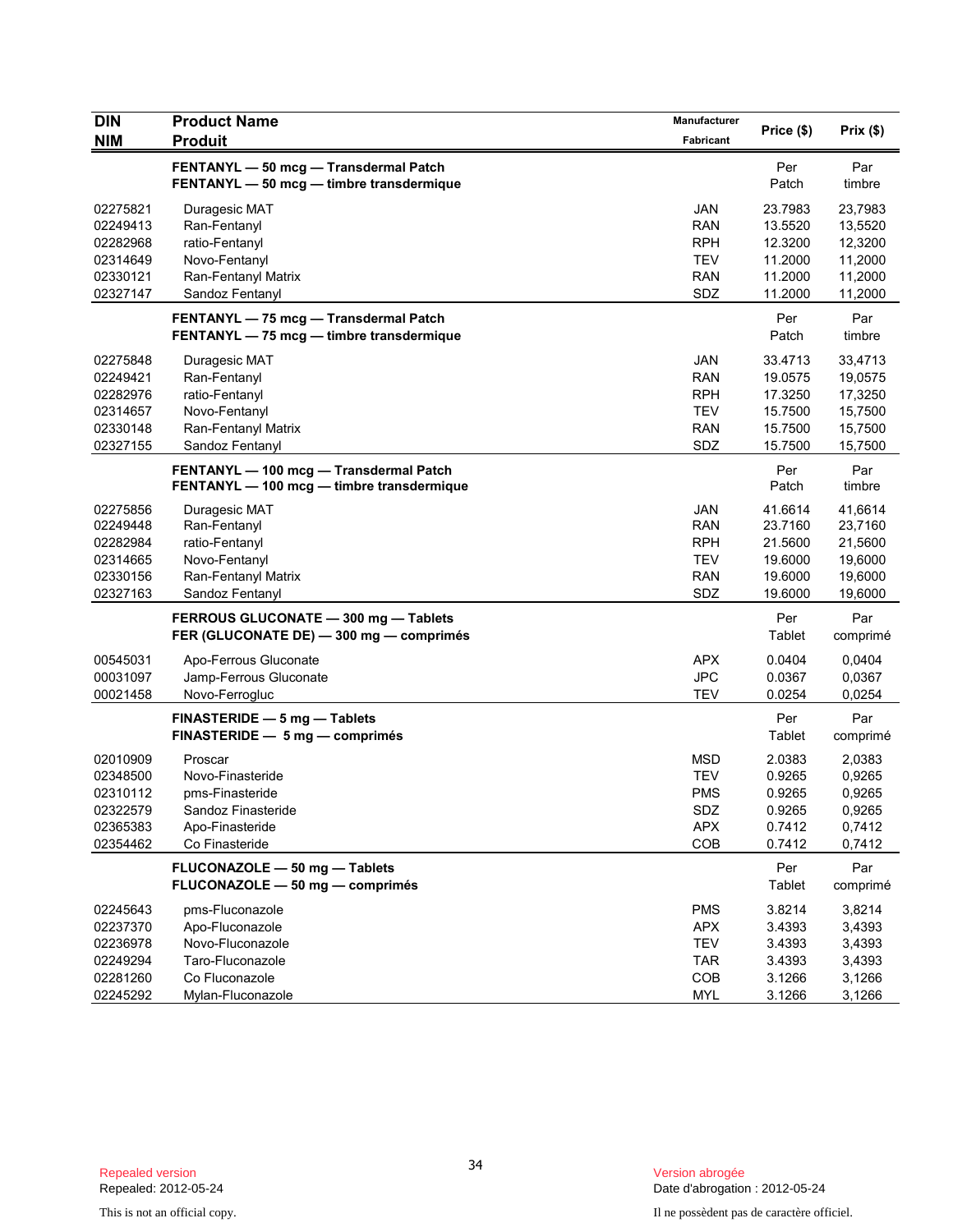| <b>DIN</b><br><b>NIM</b>                                 | <b>Product Name</b><br><b>Produit</b>                                                              | Manufacturer<br>Fabricant                                          | Price (\$)                                     | Prix(\$)                                       |
|----------------------------------------------------------|----------------------------------------------------------------------------------------------------|--------------------------------------------------------------------|------------------------------------------------|------------------------------------------------|
|                                                          | FLUCONAZOLE - 100 mg - Tablets<br>FLUCONAZOLE - 100 mg - comprimés                                 |                                                                    | Per<br>Tablet                                  | Par<br>comprimé                                |
| 02245644<br>02245293<br>02237371<br>02249308<br>02236979 | pms-Fluconazole<br>Mylan-Fluconazole<br>Apo-Fluconazole<br>Taro-Fluconazole<br>Novo-Fluconazole    | <b>PMS</b><br><b>MYL</b><br><b>APX</b><br><b>TAR</b><br><b>TEV</b> | 6.7791<br>6.1013<br>6.1012<br>6.1012<br>6.1011 | 6,7791<br>6,1013<br>6,1012<br>6,1012<br>6,1011 |
| 02281279                                                 | Co Fluconazole                                                                                     | COB                                                                | 5.5466                                         | 5,5466                                         |
|                                                          | FLUCONAZOLE - 2 mg/mL - Injection<br>FLUCONAZOLE - 2 mg/ml - injection                             |                                                                    | Per<br>mL                                      | Par<br>ml                                      |
| 00891835<br>02247922<br>02247749                         | Diflucan<br>Fluconazole<br>Fluconazole Omega                                                       | PFI<br><b>TEV</b><br>OMA                                           | 0.5878<br>0.5093<br>0.4026                     | 0,5878<br>0,5093<br>0,4026                     |
|                                                          | <b>FLUOCINONIDE - 0.05% - Gel</b><br>FLUOCINONIDE $-$ 0.05 % $-$ gel                               |                                                                    | Per<br>Gram                                    | Par<br>gramme                                  |
| 02161974<br>02236997                                     | Lidex<br>Lyderm                                                                                    | <b>VPI</b><br><b>TPT</b>                                           | 0.5638<br>0.3762                               | 0,5638<br>0,3762                               |
|                                                          | FLUOCINONIDE - 0.05% - Ointment<br>FLUOCINONIDE - 0.05 % - pommade                                 |                                                                    | Per<br>Gram                                    | Par<br>gramme                                  |
| 02161966<br>02236996                                     | Lidex<br>Lyderm                                                                                    | <b>VPI</b><br><b>TPT</b>                                           | 0.5565<br>0.3707                               | 0,5565<br>0,3707                               |
|                                                          | FLUOCINONIDE - 0.05% - Topical Cream<br>FLUOCINONIDE - 0,05 % - crème topique                      |                                                                    | Per<br>Gram                                    | Par<br>gramme                                  |
| 02161923<br>00716863                                     | Lidex<br>Lyderm                                                                                    | <b>VPI</b><br><b>TPT</b>                                           | 0.5078<br>0.5075                               | 0,5078<br>0,5075                               |
|                                                          | FLUOROMETHOLONE - 0.1% - Ophthalmic Suspension<br>FLUOROMÉTHOLONE - 0,1 % - suspension ophtalmique |                                                                    | Per mL                                         | Par ml                                         |
| 00247855<br>02238568                                     | FML 0.1%/FML 0.1 %<br>pms-Fluorometholone                                                          | <b>ALL</b><br><b>PMS</b>                                           | 3.3638<br>1.9074                               | 3,3638<br>1,9074                               |
|                                                          | <b>FLUOXETINE - 10 mg - Capsules</b><br>FLUOXÉTINE - 10 mg - capsules                              |                                                                    | Per<br>Capsule                                 | Par<br>capsule                                 |
| 02018985<br>02177617<br>02237813<br>02192756<br>02177579 | Prozac<br>Dom-Fluoxetine<br>Mylan-Fluoxetine<br>Nu-Fluoxetine<br>pms-Fluoxetine                    | LIL<br><b>DOM</b><br><b>MYL</b><br><b>NXP</b><br><b>PMS</b>        | 2.0217<br>1.2951<br>1.2951<br>1.2951<br>1.2951 | 2,0217<br>1,2951<br>1,2951<br>1,2951<br>1,2951 |
| 02242177<br>02216353<br>02216582<br>02241371             | Co Fluoxetine<br>Apo-Fluoxetine<br>Teva-Fluoxetine<br>ratio-Fluoxetine                             | <b>RED</b><br><b>APX</b><br><b>TEV</b><br><b>RPH</b>               | 1.2951<br>1.2950<br>1.2950<br>1.2950           | 1,2951<br>1,2950<br>1,2950<br>1,2950           |
| 02243486                                                 | Sandoz Fluoxetine                                                                                  | SDZ                                                                | 1.2950                                         | 1,2950                                         |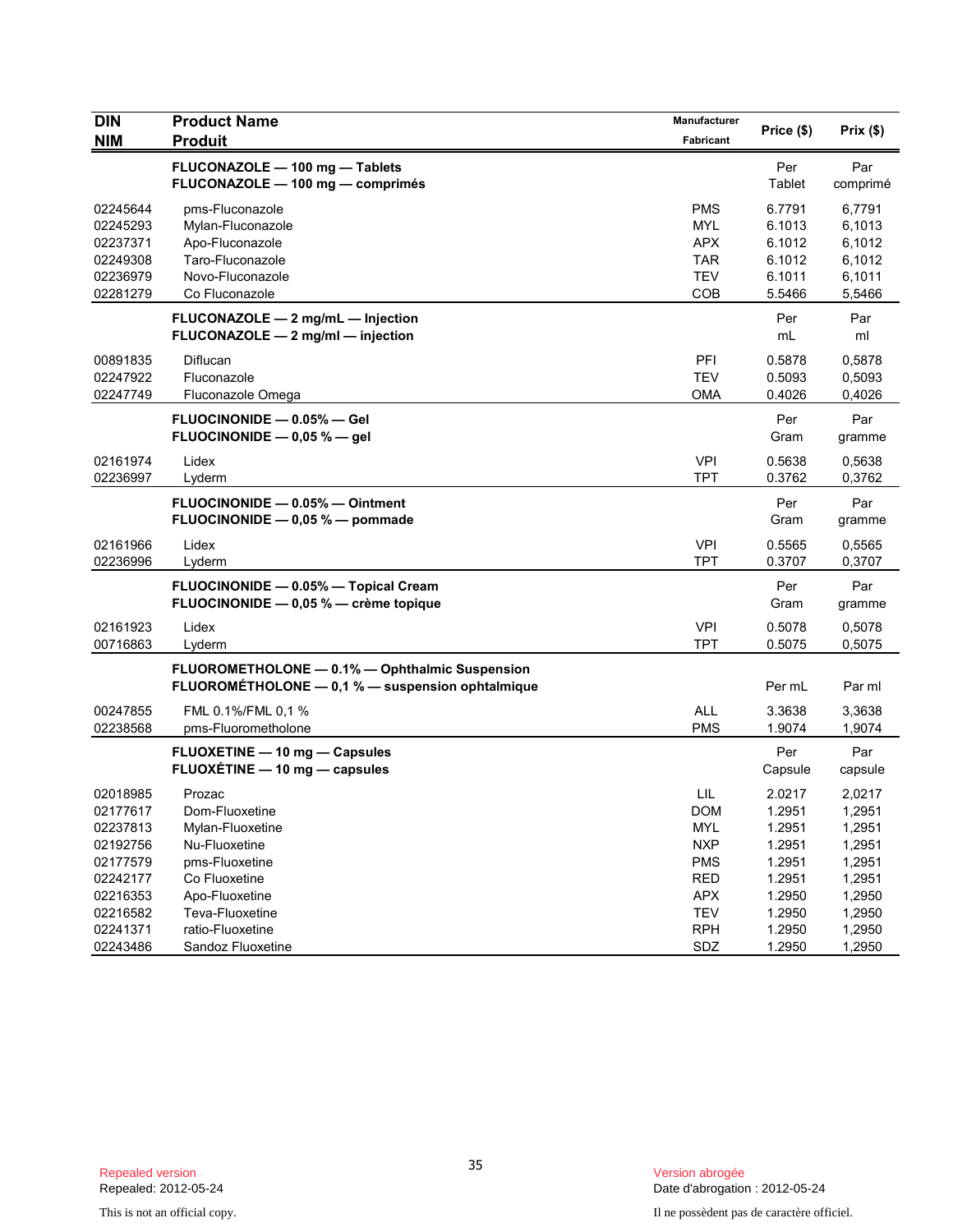| <b>DIN</b>           | <b>Product Name</b>                                                 | Manufacturer             | Price (\$)       | Prix(\$)         |
|----------------------|---------------------------------------------------------------------|--------------------------|------------------|------------------|
| <b>NIM</b>           | <b>Produit</b>                                                      | Fabricant                |                  |                  |
|                      | FLUOXETINE - 20 mg - Capsules                                       |                          | Per              | Par              |
|                      | FLUOXÉTINE - 20 mg - capsules                                       |                          | Capsule          | capsule          |
| 00636622             | Prozac                                                              | LIL                      | 2.0233           | 2,0233           |
| 02177587             | pms-Fluoxetine                                                      | <b>PMS</b>               | 1.1917           | 1,1917           |
| 02237814             | Mylan-Fluoxetine                                                    | <b>MYL</b>               | 1.1124           | 1,1124           |
| 02192764             | Nu-Fluoxetine                                                       | <b>NXP</b>               | 1.1124           | 1,1124           |
| 02242178             | Co Fluoxetine                                                       | <b>RED</b>               | 1.1124           | 1,1124           |
| 02216361             | Apo-Fluoxetine                                                      | <b>APX</b><br><b>TEV</b> | 1.1123           | 1,1123           |
| 02216590<br>02241374 | Teva-Fluoxetine<br>ratio-Fluoxetine                                 | <b>RPH</b>               | 1.1123<br>1.1123 | 1,1123<br>1,1123 |
| 02243487             | Sandoz Fluoxetine                                                   | SDZ                      | 1.1123           | 1,1123           |
|                      |                                                                     |                          | Per              | Par              |
|                      | FLURBIPROFEN - 50 mg - Tablets<br>FLURBIPROFÉNE — 50 mg — comprimés |                          | Tablet           | comprimé         |
| 00647942             | Ansaid                                                              | PFI                      | 0.5653           | 0,5653           |
| 02020661             | Nu-Flurbiprofen                                                     | <b>NXP</b>               | 0.3415           | 0,3415           |
| 01912046             | Apo-Flurbiprofen                                                    | <b>APX</b>               | 0.2820           | 0,2820           |
| 02100509             | Novo-Flurprofen                                                     | <b>TEV</b>               | 0.2820           | 0,2820           |
|                      | FLURBIPROFEN - 100 mg - Tablets                                     |                          | Per              | Par              |
|                      | FLURBIPROFÈNE — 100 mg — comprimés                                  |                          | Tablet           | comprimé         |
| 00600792             | Ansaid                                                              | PFI                      | 0.7401           | 0,7401           |
| 02020688             | Nu-Flurbiprofen                                                     | <b>NXP</b>               | 0.5170           | 0,5170           |
| 00675199             | ratio-Flurbiprofen                                                  | <b>RPH</b>               | 0.5170           | 0,5170           |
| 01912038             | Apo-Flurbiprofen                                                    | <b>APX</b>               | 0.3859           | 0,3859           |
| 02100517             | Novo-Flurprofen                                                     | <b>TEV</b>               | 0.3859           | 0,3859           |
|                      | FLUTAMIDE - 250 mg - Tablets                                        |                          | Per              | Par              |
|                      | FLUTAMIDE - 250 mg - comprimés                                      |                          | Tablet           | comprimé         |
| 02230104             | pms-Flutamide                                                       | <b>PMS</b>               | 1.6537           | 1,6537           |
| 02238560             | Apo-Flutamide                                                       | <b>APX</b>               | 1.4883           | 1,4883           |
| 00637726             | Euflex                                                              | <b>SCH</b>               | 1.4883           | 1,4883           |
| 02230089             | Novo-Flutamide                                                      | <b>TEV</b>               | 1.4883           | 1,4883           |
|                      | FLUVOXAMINE MALEATE - 50 mg - Tablets                               |                          | Per              | Par              |
|                      | FLUVOXAMINE (MALÉATE DE) — 50 mg — comprimés                        |                          | Tablet           | comprimé         |
| 01919342             | Luvox                                                               | <b>SPH</b>               | 0.9427           | 0,9427           |
| 02240682             | pms-Fluvoxamine                                                     | <b>PMS</b>               | 0.6053           | 0,6053           |
| 02231329             | Apo-Fluvoxamine                                                     | <b>APX</b>               | 0.5447           | 0,5447           |
| 02218453             | ratio-Fluvoxamine                                                   | <b>RPH</b>               | 0.5447           | 0,5447           |
| 02255529<br>02239953 | Co Fluvoxamine<br>Novo-Fluvoxamine                                  | COB<br><b>TEV</b>        | 0.5447<br>0.5447 | 0,5447<br>0,5447 |
| 02231192             | Nu-Fluvoxamine                                                      | <b>NXP</b>               | 0.5447           | 0,5447           |
| 02247054             | Sandoz Fluvoxamine                                                  | SDZ                      | 0.5447           | 0,5447           |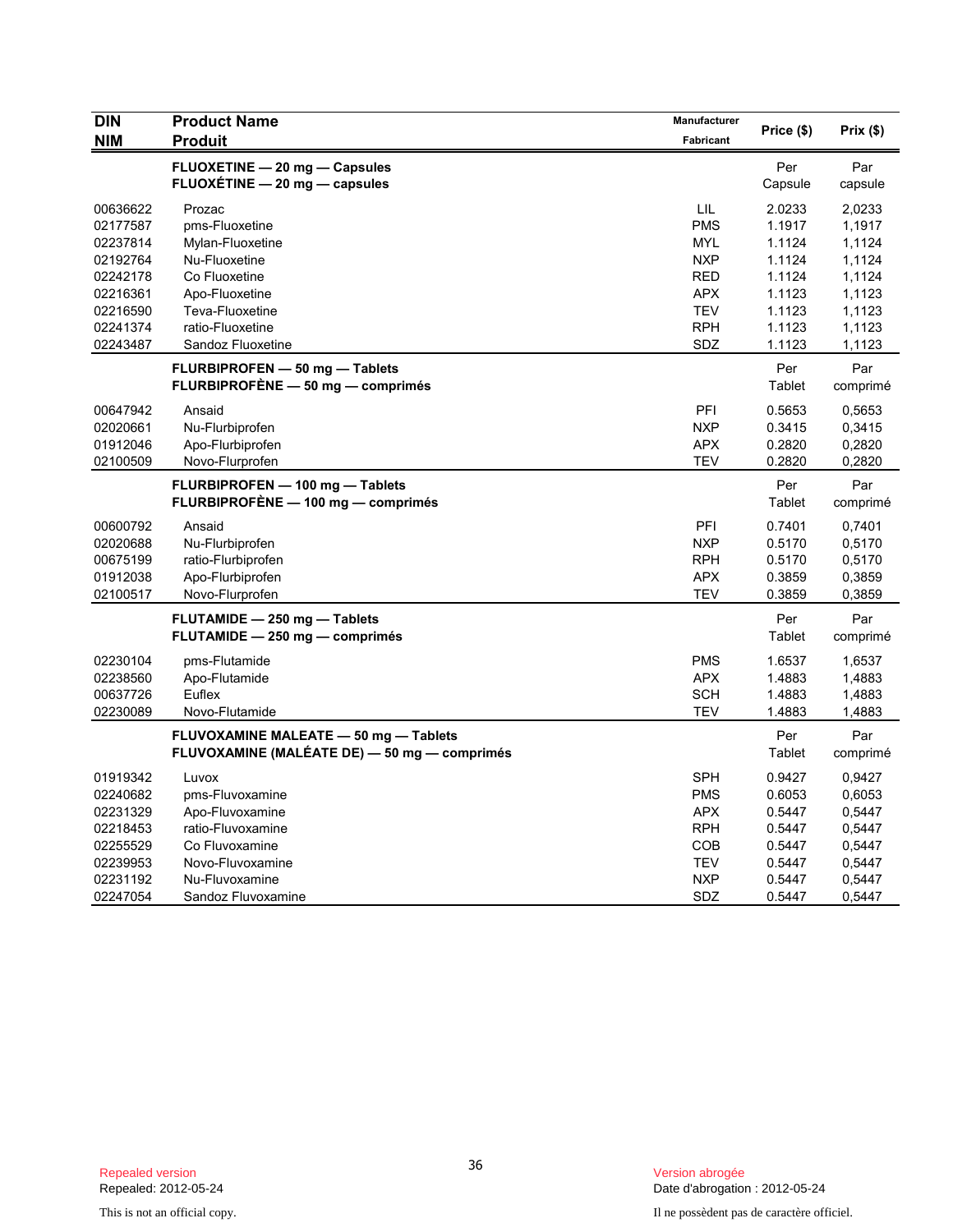| <b>DIN</b> | <b>Product Name</b>                                                                                                                                                                                                                  | Manufacturer |               |                          |
|------------|--------------------------------------------------------------------------------------------------------------------------------------------------------------------------------------------------------------------------------------|--------------|---------------|--------------------------|
| <b>NIM</b> | <b>Produit</b>                                                                                                                                                                                                                       | Fabricant    | Price (\$)    | Prix (\$)                |
|            | FLUVOXAMINE MALEATE - 100 mg - Tablets<br>FLUVOXAMINE (MALÉATE DE) — 100 mg — comprimés                                                                                                                                              |              | Per<br>Tablet | Par<br>comprimé          |
| 01919369   | Luvox                                                                                                                                                                                                                                | <b>SPH</b>   | 1.4527        | 1,4527                   |
| 02240683   | pms-Fluvoxamine                                                                                                                                                                                                                      | <b>PMS</b>   | 0.9793        | 0,9793                   |
| 02231330   | Apo-Fluvoxamine                                                                                                                                                                                                                      | <b>APX</b>   | 0.9792        | 0,9792                   |
| 02218461   | ratio-Fluvoxamine                                                                                                                                                                                                                    | <b>RPH</b>   | 0.9792        | 0,9792                   |
| 02255537   | Co Fluvoxamine                                                                                                                                                                                                                       | <b>COB</b>   | 0.9792        | 0,9792                   |
| 02239954   | Novo-Fluvoxamine                                                                                                                                                                                                                     | <b>TEV</b>   | 0.9792        | 0,9792                   |
| 02231193   | Nu-Fluvoxamine                                                                                                                                                                                                                       | <b>NXP</b>   | 0.9792        | 0,9792                   |
| 02247055   | Sandoz Fluvoxamine                                                                                                                                                                                                                   | SDZ          | 0.9792        | 0,9792                   |
|            | FOSINOPRIL SODIUM - 10 mg - Tablets<br>FOSINOPRIL SODIQUE - 10 mg - comprimés                                                                                                                                                        |              | Per<br>Tablet | Par<br>comprimé          |
| 01907107   | Monopril                                                                                                                                                                                                                             | SQU          | 0.9873        | 0,9873                   |
| 02247802   | Teva-Fosinopril                                                                                                                                                                                                                      | TEV          | 0.6083        | 0,6083                   |
| 02266008   | Apo-Fosinopril                                                                                                                                                                                                                       | <b>APX</b>   | 0.5475        | 0,5475                   |
| 02262401   | Mylan-Fosinopril                                                                                                                                                                                                                     | <b>MYL</b>   | 0.4977        | 0,4977                   |
| 02294524   | Ran-Fosinopril                                                                                                                                                                                                                       | <b>RAN</b>   | 0.4977        | 0,4977                   |
|            | FOSINOPRIL SODIUM - 20 mg - Tablets<br>FOSINOPRIL SODIQUE - 20 mg - comprimés                                                                                                                                                        |              | Per<br>Tablet | Par<br>comprimé          |
| 01907115   | Monopril                                                                                                                                                                                                                             | SQU          | 1.1880        | 1.1880                   |
| 02247803   | Teva-Fosinopril                                                                                                                                                                                                                      | TEV          | 0.7315        | 0,7315                   |
| 02266016   | Apo-Fosinopril                                                                                                                                                                                                                       | <b>APX</b>   | 0.6584        | 0,6584                   |
| 02255952   | pms-Fosinopril                                                                                                                                                                                                                       | <b>PMS</b>   | 0.6584        | 0,6584                   |
| 02262428   | Mylan-Fosinopril                                                                                                                                                                                                                     | <b>MYL</b>   | 0.5985        | 0,5985                   |
| 02294532   | Ran-Fosinopril                                                                                                                                                                                                                       | <b>RAN</b>   | 0.5985        | 0,5985                   |
|            | FRAMYCETIN SULFATE/ESCULIN/HYDROCORTISONE/DIBUCAINE HCI<br>$-$ 10 mg/10 mg/5 mg/5 mg $-$ Ointment<br>FRAMYCÉTINE (SULFATE DE)/ESCULINE/HYDROCORTISONE/<br>DIBUCAÏNE (CHLORHYDRATE DE) - 10 mg/10 mg/5 mg/5 mg/ - pommade             |              | Per<br>Gram   | Par<br>gramme            |
| 02223252   | Proctosedyl                                                                                                                                                                                                                          | <b>AXC</b>   | 0.9314        | 0,9314                   |
| 02247322   | Proctol                                                                                                                                                                                                                              | ODN          | 0.5960        | 0,5960                   |
| 02242527   | Sandoz Proctomyxin HC                                                                                                                                                                                                                | SDZ          | 0.5960        | 0,5960                   |
|            | FRAMYCETIN SULFATE/ESCULIN/HYDROCORTISONE/DIBUCAINE HCI<br>-10 mg/10 mg/5 mg/5 mg - Suppositories<br>FRAMYCÉTINE (SULFATE DE)/ESCULINE/HYDROCORTISONE/                                                                               |              | Per           | Par                      |
|            | DIBUCAÏNE (CHLORHYDRATE DE) - 10 mg/10 mg/5 mg/5 mg/ - suppositoires                                                                                                                                                                 |              |               | Suppository suppositoire |
| 02223260   | Proctosedyl                                                                                                                                                                                                                          | <b>AXC</b>   | 1.0817        | 1,0817                   |
| 02247882   | Proctol                                                                                                                                                                                                                              | <b>ODN</b>   | 0.7925        | 0,7925                   |
| 02242528   | Sandoz Proctomyxin HC                                                                                                                                                                                                                | <b>SDZ</b>   | 0.7925        | 0,7925                   |
|            | <b>FRAMYCETIN SULFATE/GRAMICIDIN/DEXAMETHASONE -</b><br>5 mg/0.05 mg/0.5 mg per mL - Otic/Ophthalmic Solution<br>FRAMYCÉTINE (SULFATE DE)/GRAMICIDINE/DEXAMÉTHASONE -<br>5 mg/0,05 mg/0,5 mg par ml - solution otique et ophtalmique |              | Per<br>mL     | Par<br>ml                |
| 02224623   | Sofracort                                                                                                                                                                                                                            | <b>SAA</b>   | 1.9965        | 1,9965                   |
| 02247920   | Sandoz Opticort                                                                                                                                                                                                                      | SDZ          | 1.4675        | 1,4675                   |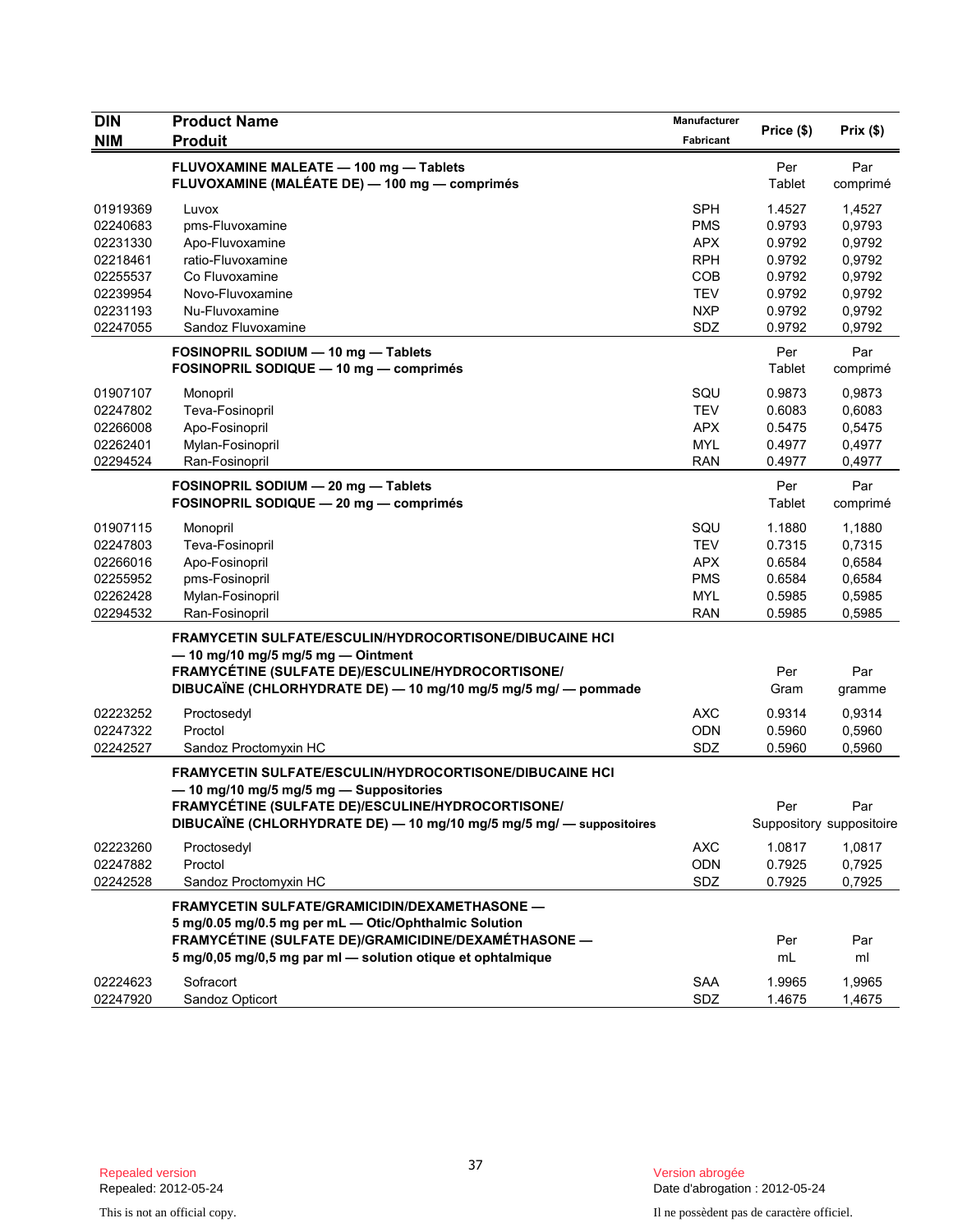| <b>DIN</b> | <b>Product Name</b>                 | Manufacturer |            |          |
|------------|-------------------------------------|--------------|------------|----------|
| <b>NIM</b> | <b>Produit</b>                      | Fabricant    | Price (\$) | Prix(\$) |
|            | FUROSEMIDE - 20 mg - Tablets        |              | Per        | Par      |
|            | $FUROSÉMIDE - 20 mg - comprimés$    |              | Tablet     | comprimé |
| 02224690   | Lasix                               | <b>SAA</b>   | 0.0935     | 0.0935   |
| 00337730   | Novosemide                          | <b>TEV</b>   | 0.0490     | 0,0490   |
| 02247493   | pms-Furosemide                      | <b>PMS</b>   | 0.0446     | 0,0446   |
| 00396788   | Apo-Furosemide                      | <b>APX</b>   | 0.0445     | 0,0445   |
|            | <b>FUROSEMIDE - 40 mg - Tablets</b> |              | Per        | Par      |
|            | FUROSÉMIDE - 40 mg - comprimés      |              | Tablet     | comprimé |
| 02224704   | Lasix                               | <b>SAA</b>   | 0.1438     | 0,1438   |
| 00362166   | Apo-Furosemide                      | <b>APX</b>   | 0.0737     | 0,0737   |
| 00337749   | Novosemide                          | <b>TEV</b>   | 0.0737     | 0,0737   |
| 02247494   | pms-Furosemide                      | <b>PMS</b>   | 0.0670     | 0,0670   |
|            | FUROSEMIDE - 80 mg - Tablets        |              | Per        | Par      |
|            | FUROSÉMIDE - 80 mg - comprimés      |              | Tablet     | comprimé |
| 00707570   | Apo-Furosemide                      | <b>APX</b>   | 0.1342     | 0,1342   |
| 00765953   | Novosemide                          | <b>TEV</b>   | 0.1342     | 0,1342   |
|            | GABAPENTIN - 100 mg - Capsules      |              | Per        | Par      |
|            | GABAPENTINE - 100 mg - capsules     |              | Capsule    | capsule  |
| 02084260   | Neurontin                           | PFI          | 0.4672     | 0,4672   |
| 02243446   | pms-Gabapentin                      | <b>PMS</b>   | 0.3080     | 0,3080   |
| 02244304   | Apo-Gabapentin                      | <b>APX</b>   | 0.2772     | 0,2772   |
| 02256142   | Co Gabapentin                       | COB          | 0.2772     | 0,2772   |
| 02260883   | ratio-Gabapentin                    | <b>RPH</b>   | 0.2772     | 0,2772   |
| 02248259   | Mylan-Gabapentin                    | <b>MYL</b>   | 0.2520     | 0,2520   |
| 02244513   | Teva-Gabapentin                     | <b>TEV</b>   | 0.2520     | 0,2520   |
| 02319055   | Ran-Gabapentin                      | <b>RAN</b>   | 0.2520     | 0,2520   |
|            | GABAPENTIN - 300 mg - Capsules      |              | Per        | Par      |
|            | GABAPENTINE - 300 mg - capsules     |              | Capsule    | capsule  |
| 02084279   | Neurontin                           | PFI          | 1.1366     | 1,1366   |
| 02243447   | pms-Gabapentin                      | <b>PMS</b>   | 0.7493     | 0,7493   |
| 02244305   | Apo-Gabapentin                      | <b>APX</b>   | 0.6743     | 0,6743   |
| 02256150   | Co Gabapentin                       | COB          | 0.6743     | 0,6743   |
| 02260891   | ratio-Gabapentin                    | <b>RPH</b>   | 0.6743     | 0,6743   |
| 02248260   | Mylan-Gabapentin                    | <b>MYL</b>   | 0.6130     | 0,6130   |
| 02244514   | Teva-Gabapentin                     | <b>TEV</b>   | 0.6130     | 0,6130   |
| 02319063   | Ran-Gabapentin                      | <b>RAN</b>   | 0.6130     | 0,6130   |
|            | GABAPENTIN - 400 mg - Capsules      |              | Per        | Par      |
|            | GABAPENTINE - 400 mg - capsules     |              | Capsule    | capsule  |
| 02084287   | Neurontin                           | PFI          | 1.3545     | 1,3545   |
| 02243448   | pms-Gabapentin                      | <b>PMS</b>   | 0.8924     | 0,8924   |
| 02244306   | Apo-Gabapentin                      | <b>APX</b>   | 0.8036     | 0,8036   |
| 02256169   | Co Gabapentin                       | COB          | 0.8036     | 0,8036   |
| 02260905   | ratio-Gabapentin                    | <b>RPH</b>   | 0.8036     | 0,8036   |
| 02248261   | Mylan-Gabapentin                    | MYL          | 0.7305     | 0,7305   |
| 02244515   | Teva-Gabapentin                     | <b>TEV</b>   | 0.7305     | 0,7305   |
| 02319071   | Ran-Gabapentin                      | <b>RAN</b>   | 0.7305     | 0,7305   |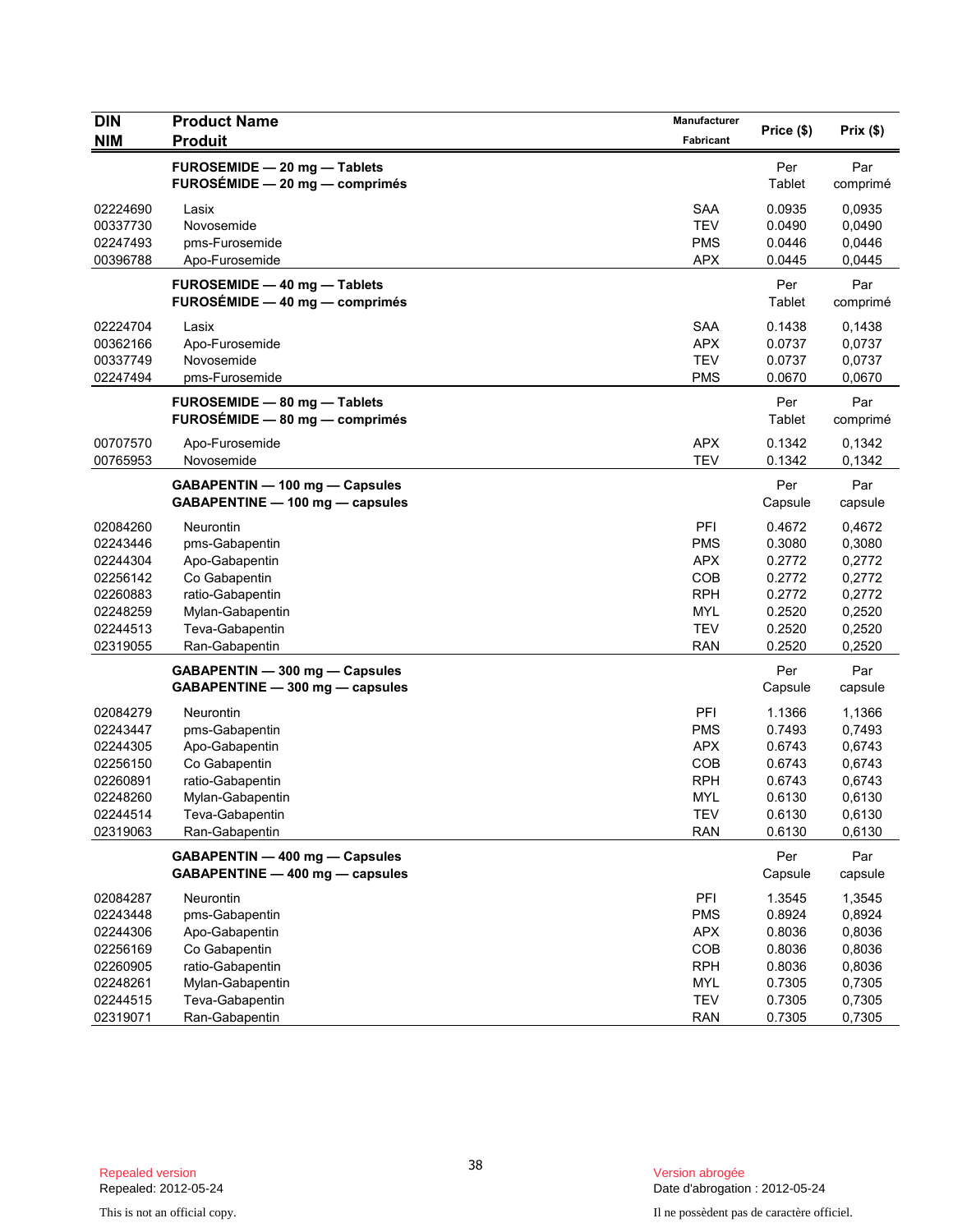| <b>DIN</b><br><b>NIM</b>                                             | <b>Product Name</b><br><b>Produit</b>                                                                                         | Manufacturer<br>Fabricant                                                 | Price (\$)                                               | Prix(\$)                                                 |
|----------------------------------------------------------------------|-------------------------------------------------------------------------------------------------------------------------------|---------------------------------------------------------------------------|----------------------------------------------------------|----------------------------------------------------------|
|                                                                      | GABAPENTIN - 600 mg - Tablets<br>GABAPENTINE - 600 mg - comprimés                                                             |                                                                           | Per<br>Tablet                                            | Par<br>comprimé                                          |
| 02239717<br>02255898<br>02293358<br>02248457                         | Neurontin<br>pms-Gabapentin<br>Apo-Gabapentin<br>Teva-Gabapentin                                                              | PFI<br><b>PMS</b><br><b>APX</b><br><b>TEV</b>                             | 1.9898<br>1.4350<br>1.3045<br>1.3045                     | 1,9898<br>1,4350<br>1,3045<br>1,3045                     |
|                                                                      | <b>GALANTAMINE - 8 mg - Capsules</b><br>GALANTAMINE - 8 mg - capsules                                                         |                                                                           | Per<br>Capsule                                           | Par<br>capsule                                           |
| 02266717<br>02339439                                                 | <b>Reminyl ER</b><br>Mylan-Galantamine ER                                                                                     | <b>JAN</b><br><b>MYL</b>                                                  | 5.4860<br>2.4930                                         | 5,4860<br>2,4930                                         |
|                                                                      | <b>GALANTAMINE - 16 mg - Capsules</b><br>GALANTAMINE - 16 mg - capsules                                                       |                                                                           | Per<br>Capsule                                           | Par<br>capsule                                           |
| 02266725<br>02339447                                                 | Reminyl ER<br>Mylan-Galantamine ER                                                                                            | <b>JAN</b><br><b>MYL</b>                                                  | 5.4860<br>2.4930                                         | 5,4860<br>2,4930                                         |
|                                                                      | <b>GALANTAMINE - 24 mg - Capsules</b><br>GALANTAMINE - 24 mg - capsules                                                       |                                                                           | Per<br>Capsule                                           | Par<br>capsule                                           |
| 02266733<br>02339455                                                 | Reminyl ER<br>Mylan-Galantamine ER                                                                                            | <b>JAN</b><br><b>MYL</b>                                                  | 5.4860<br>2.4930                                         | 5,4860<br>2,4930                                         |
|                                                                      | GEMFIBROZIL - 300 mg - Capsules<br>GEMFIBROZIL - 300 mg - capsules                                                            |                                                                           | Per<br>Capsule                                           | Par<br>capsule                                           |
| 02239951<br>01979574<br>02185407<br>02241704<br>02058456             | pms-Gemfibrozil<br>Apo-Gemfibrozil<br>Mylan-Gemfibrozil<br>Novo-Gemfibrozil<br>Nu-Gemfibrozil                                 | <b>PMS</b><br><b>APX</b><br><b>MYL</b><br><b>TEV</b><br><b>NXP</b>        | 0.3261<br>0.3260<br>0.3260<br>0.3260<br>0.3260           | 0,3261<br>0,3260<br>0,3260<br>0,3260<br>0,3260           |
|                                                                      | GEMFIBROZIL - 600 mg - Tablets<br>GEMFIBROZIL - 600 mg - comprimés                                                            |                                                                           | Per<br>Tablet                                            | Par<br>comprimé                                          |
| 01979582<br>02230580<br>02230476<br>02142074<br>02058464<br>02230183 | Apo-Gemfibrozil<br>Dom-Gemfibrozil<br>Mylan-Gemfibrozil<br>Novo-Gemfibrozil<br>Nu-Gemfibrozil<br>pms-Gemfibrozil              | <b>APX</b><br><b>DOM</b><br><b>MYL</b><br><b>TEV</b><br><b>NXP</b><br>PMS | 0.8272<br>0.8272<br>0.8272<br>0.8272<br>0.8272<br>0.8272 | 0,8272<br>0,8272<br>0,8272<br>0,8272<br>0,8272<br>0,8272 |
|                                                                      | <b>GENTAMICIN SULFATE - 5 mg/mL - Ophthalmic Solution</b><br><b>GENTAMICINE (SULFATE DE) - 5 mg/ml - solution ophtalmique</b> |                                                                           | Per mL                                                   | Par ml                                                   |
| 00512192<br>02229440                                                 | Garamycin<br>Sandoz Gentamicin                                                                                                | <b>SCH</b><br>SDZ                                                         | 0.4466<br>0.4466                                         | 0.4466<br>0,4466                                         |
|                                                                      | <b>GENTAMICIN SULFATE - 5 mg/mL - Otic Solution</b><br><b>GENTAMICINE (SULFATE DE) - 5 mg/ml - solution otique</b>            |                                                                           | Per mL                                                   | Par ml                                                   |
| 00512184<br>02229441                                                 | Garamycin<br>Sandoz Gentamicin                                                                                                | <b>SCH</b><br>SDZ                                                         | 1.1352<br>1.1352                                         | 1,1352<br>1,1352                                         |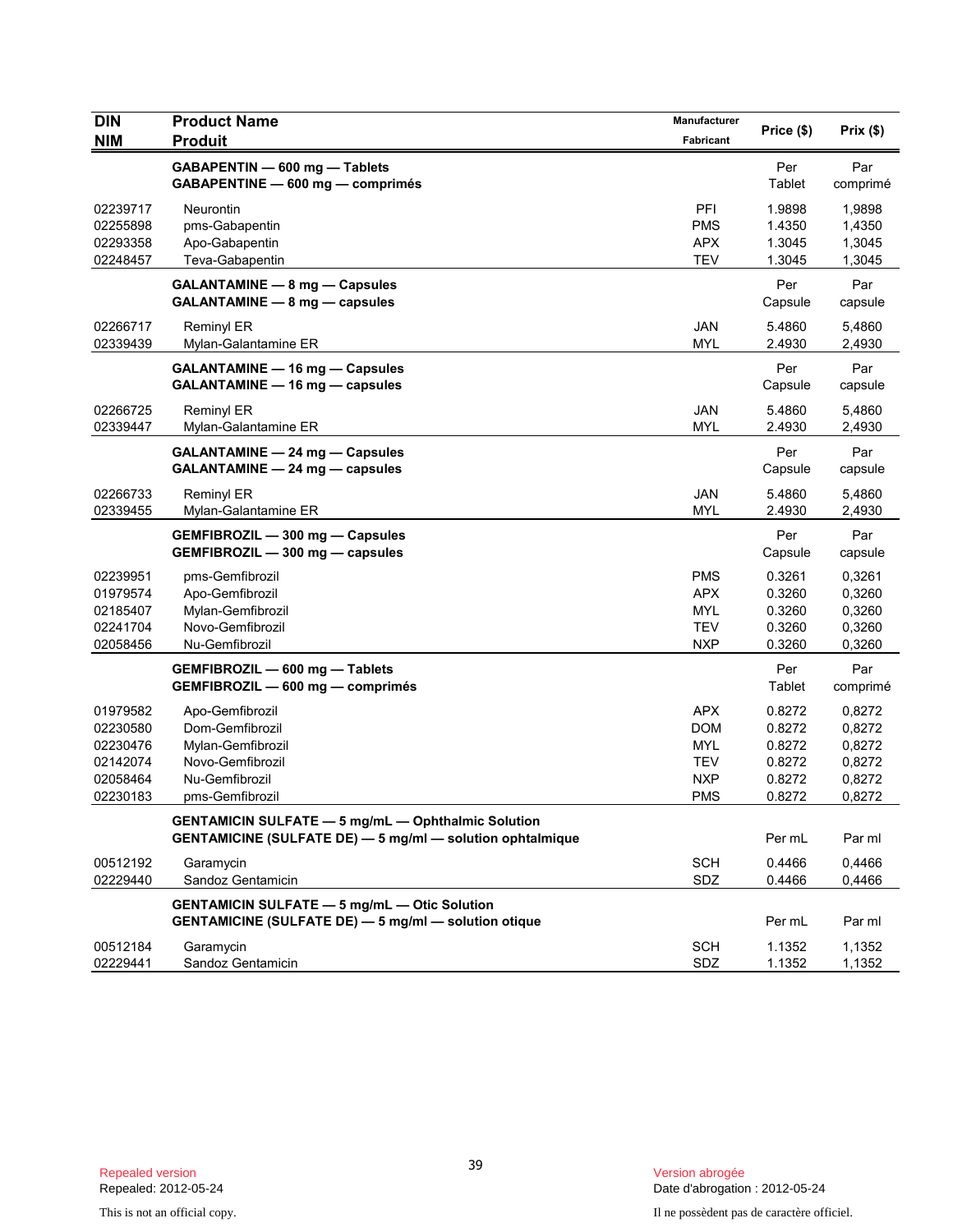| <b>DIN</b>                                                                       | <b>Product Name</b>                                                                                              | <b>Manufacturer</b>                                                              | Price (\$)                                                         | Prix(\$)                                                           |
|----------------------------------------------------------------------------------|------------------------------------------------------------------------------------------------------------------|----------------------------------------------------------------------------------|--------------------------------------------------------------------|--------------------------------------------------------------------|
| <b>NIM</b>                                                                       | <b>Produit</b>                                                                                                   | <b>Fabricant</b>                                                                 |                                                                    |                                                                    |
|                                                                                  | GLICLAZIDE - 80 mg - Tablets<br>GLICLAZIDE - 80 mg - comprimés                                                   |                                                                                  | Per<br>Tablet                                                      | Par<br>comprimé                                                    |
| 00765996<br>02155850<br>02245247<br>02238103<br>02229519<br>02294400             | Diamicron<br>ratio-Gliclazide<br>Apo-Gliclazide<br>Novo-Gliclazide<br>Mylan-Gliclazide<br>pms-Gliclazide         | <b>SEV</b><br><b>RPH</b><br><b>APX</b><br><b>TEV</b><br><b>MYL</b><br><b>PMS</b> | 0.4098<br>0.3073<br>0.3070<br>0.3069<br>0.2790<br>0.2790           | 0,4098<br>0,3073<br>0,3070<br>0,3069<br>0,2790<br>0,2790           |
|                                                                                  | <b>GLIMEPIRIDE - 1 mg - Tablets</b><br>GLIMEPIRIDE - 1 mg - comprimés                                            |                                                                                  | Per<br>Tablet                                                      | Par<br>comprimé                                                    |
| 02245272<br>02273101<br>02295377<br>02269589<br>02273756                         | Amaryl<br>ratio-Glimepiride<br>Apo-Glimepiride<br>Sandoz Glimerpiride<br>Novo-Glimepiride                        | <b>AVE</b><br><b>RPH</b><br><b>APX</b><br>SDZ<br><b>TEV</b>                      | 0.9108<br>0.5390<br>0.4900<br>0.4900<br>0.4851                     | 0,9108<br>0,5390<br>0,4900<br>0,4900<br>0,4851                     |
|                                                                                  | <b>GLIMEPIRIDE - 2 mg - Tablets</b><br>GLIMEPIRIDE - 2 mg - comprimés                                            |                                                                                  | Per<br>Tablet                                                      | Par<br>comprimé                                                    |
| 02245273<br>02273128<br>02295385<br>02269597<br>02273764                         | Amaryl<br>ratio-Glimepiride<br>Apo-Glimepiride<br>Sandoz Glimerpiride<br>Novo-Glimepiride                        | <b>AVE</b><br><b>RPH</b><br><b>APX</b><br>SDZ<br>TEV                             | 1.0025<br>0.5390<br>0.4900<br>0.4900<br>0.4851                     | 1,0025<br>0,5390<br>0,4900<br>0,4900<br>0,4851                     |
|                                                                                  | $GLIMEPIRIDE - 4 mg - Tables$<br>$GLIMEPIRIDE - 4 mg - comprimés$                                                |                                                                                  | Per<br>Tablet                                                      | Par<br>comprimé                                                    |
| 02245274<br>02273136<br>02295393<br>02269619<br>02273772                         | Amaryl<br>ratio-Glimepiride<br>Apo-Glimepiride<br>Sandoz Glimerpiride<br>Novo-Glimepiride                        | <b>AVE</b><br><b>RPH</b><br><b>APX</b><br>SDZ<br><b>TEV</b>                      | 1.0931<br>0.5390<br>0.4900<br>0.4900<br>0.4851                     | 1,0931<br>0,5390<br>0,4900<br>0,4900<br>0,4851                     |
|                                                                                  | $GLYBURIDE - 2.5 mg - Tables$<br>$GLYBURIDE - 2,5 mg - comprimés$                                                |                                                                                  | Per<br>Tablet                                                      | Par<br>comprimé                                                    |
| 02224550<br>01913654<br>00808733<br>01913670<br>02020734<br>01900927<br>02248008 | Diabeta<br>Apo-Glyburide<br>Mylan-Glybe<br>Teva-Glyburide<br>Nu-Glyburide<br>ratio-Glyburide<br>Sandoz Glyburide | <b>SAA</b><br><b>APX</b><br>MYL<br><b>TEV</b><br><b>NXP</b><br><b>RPH</b><br>SDZ | 0.1434<br>0.0432<br>0.0432<br>0.0432<br>0.0432<br>0.0432<br>0.0432 | 0,1434<br>0,0432<br>0,0432<br>0,0432<br>0,0432<br>0,0432<br>0,0432 |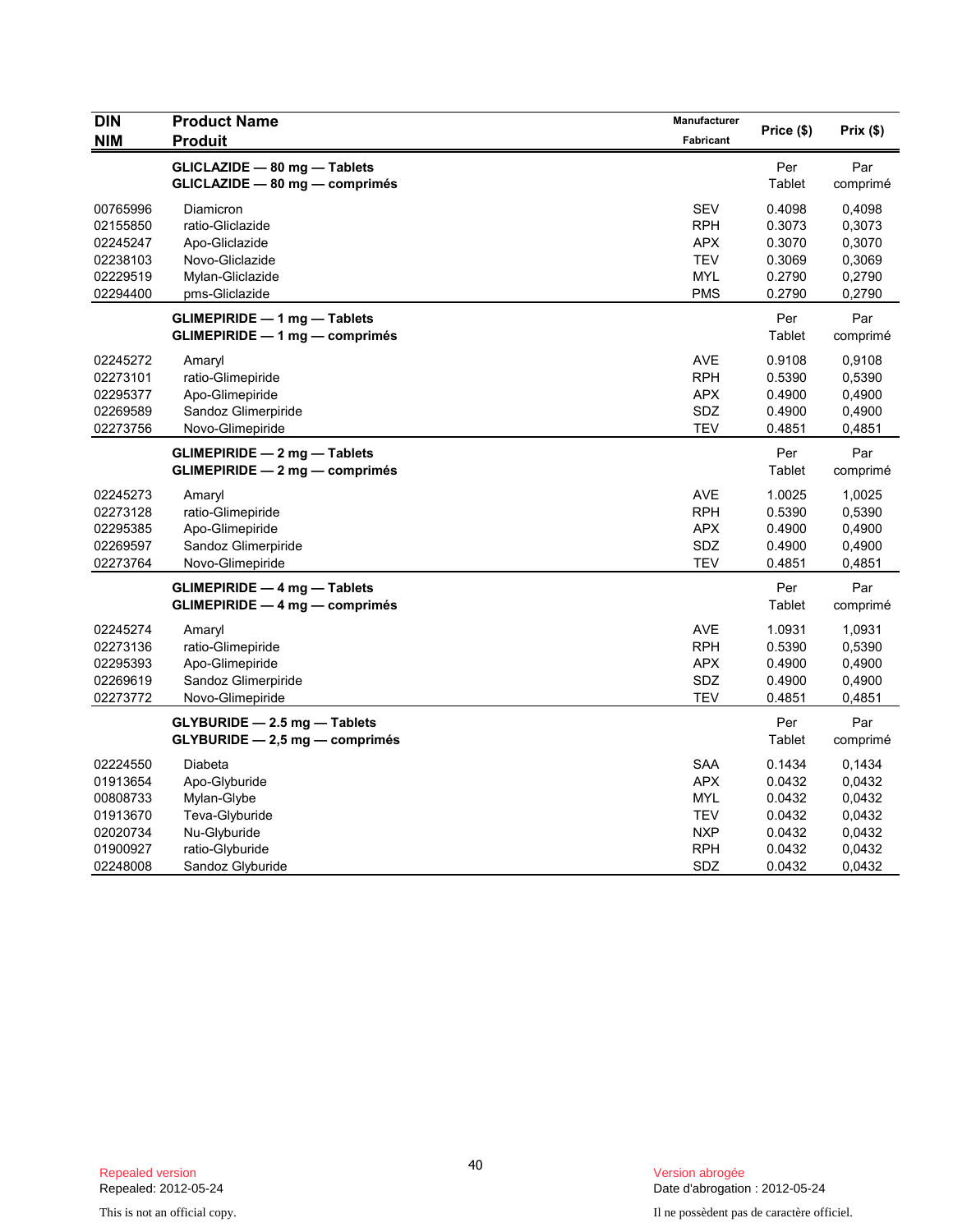| <b>DIN</b>                                               | <b>Product Name</b>                                                                                | Manufacturer                                                       |                                                | Prix(\$)                                       |
|----------------------------------------------------------|----------------------------------------------------------------------------------------------------|--------------------------------------------------------------------|------------------------------------------------|------------------------------------------------|
| <b>NIM</b>                                               | <b>Produit</b>                                                                                     | Fabricant                                                          | Price (\$)                                     |                                                |
|                                                          | <b>GLYBURIDE - 5 mg - Tablets</b><br>GLYBURIDE - 5 mg - comprimés                                  |                                                                    | Per<br>Tablet                                  | Par<br>comprimé                                |
| 02224569<br>00720941<br>02236734<br>01913662<br>00808741 | Diabeta<br>Euglucon<br>pms-Glyburide<br>Apo-Glyburide<br>Mylan-Glybe                               | <b>SAA</b><br><b>PMS</b><br><b>PMS</b><br><b>APX</b><br><b>MYL</b> | 0.2567<br>0.0752<br>0.0752<br>0.0751<br>0.0751 | 0,2567<br>0,0752<br>0,0752<br>0,0751<br>0,0751 |
| 01913689<br>02020742<br>01900935<br>02248009             | Novo-Glyburide<br>Nu-Glyburide<br>ratio-Glyburide<br>Sandoz Glyburide                              | <b>TEV</b><br><b>NXP</b><br><b>RPH</b><br>SDZ                      | 0.0751<br>0.0751<br>0.0751<br>0.0751           | 0,0751<br>0,0751<br>0,0751<br>0,0751           |
|                                                          | HALOPERIDOL - 2 mg - Tablets<br>$HALOPÉRIDOL - 2 mg - comprimés$                                   |                                                                    | Per<br>Tablet                                  | Par<br>comprimé                                |
| 00396826<br>00363669                                     | Apo-Haloperidol<br>Novo-Peridol                                                                    | <b>APX</b><br><b>TEV</b>                                           | 0.1155<br>0.1155                               | 0,1155<br>0,1155                               |
|                                                          | HALOPERIDOL - 5 mg - Tablets<br>$HALOPÉRIDOL - 5 mg - comprimés$                                   |                                                                    | Per<br>Tablet                                  | Par<br>comprimé                                |
| 00396834<br>00363650                                     | Apo-Haloperidol<br>Teva-Haloperidol                                                                | <b>APX</b><br><b>TEV</b>                                           | 0.1636<br>0.1636                               | 0,1636<br>0,1636                               |
|                                                          | HYDROCHLOROTHIAZIDE - 25 mg - Tablets<br>HYDROCHLOROTHIAZIDE - 25 mg - comprimés                   |                                                                    | Per<br>Tablet                                  | Par<br>comprimé                                |
| 00326844<br>02247386<br>00021474                         | Apo-Hydro<br>pms-Hydrochlorothiazide<br>Novohydrazide                                              | <b>APX</b><br><b>PMS</b><br><b>TEV</b>                             | 0.0523<br>0.0523<br>0.0474                     | 0,0523<br>0,0523<br>0,0474                     |
|                                                          | HYDROCHLOROTHIAZIDE - 50 mg - Tablets<br>HYDROCHLOROTHIAZIDE - 50 mg - comprimés                   |                                                                    | Per<br>Tablet                                  | Par<br>comprimé                                |
| 02247387<br>00312800<br>00021482                         | pms-Hydrochlorothiazide<br>Apo-Hydro<br>Novohydrazide                                              | <b>PMS</b><br><b>APX</b><br><b>TEV</b>                             | 0.0726<br>0.0650<br>0.0649                     | 0,0726<br>0,0650<br>0,0649                     |
|                                                          | HYDROCORTISONE - 100 mg/60 mL - Enema<br>HYDROCORTISONE - 100 mg/60 ml - lavement                  |                                                                    | Per<br>Package                                 | Par<br>paquet                                  |
| 02112736<br>00230316                                     | Cortenema<br>Hycort                                                                                | <b>AXC</b><br><b>ICN</b>                                           | 7.1830<br>5.6572                               | 7,1830<br>5,6572                               |
|                                                          | HYDROMORPHONE HCI - 2 mg/mL - Injection<br>HYDROMORPHONE (CHLORHYDRATE D') - 2 mg/ml - injection   |                                                                    | Per mL                                         | Par ml                                         |
| 00627100<br>02145901                                     | <b>Dilaudid</b><br>Hydromorphone                                                                   | <b>PFR</b><br>SDZ                                                  | 1.5510<br>1.3640                               | 1.5510<br>1,3640                               |
|                                                          | HYDROMORPHONE HCI - 10 mg/mL - Injection<br>HYDROMORPHONE (CHLORHYDRATE D') - 10 mg/ml - injection |                                                                    | Per mL                                         | Par ml                                         |
| 00622133<br>02145928                                     | Dilaudid HP<br>Hydromorphone HP 10                                                                 | <b>PFR</b><br>SDZ                                                  | 3.7400<br>3.3253                               | 3.7400<br>3,3253                               |
|                                                          | HYDROMORPHONE HCI - 20 mg/mL - Injection<br>HYDROMORPHONE (CHLORHYDRATE D') - 20 mg/ml - injection |                                                                    | Per mL                                         | Par ml                                         |
| 02146118<br>02145936                                     | Dilaudid HP Plus<br>Hydromorphone HP 20                                                            | <b>PFR</b><br>SDZ                                                  | 5.7640<br>5.3020                               | 5,7640<br>5,3020                               |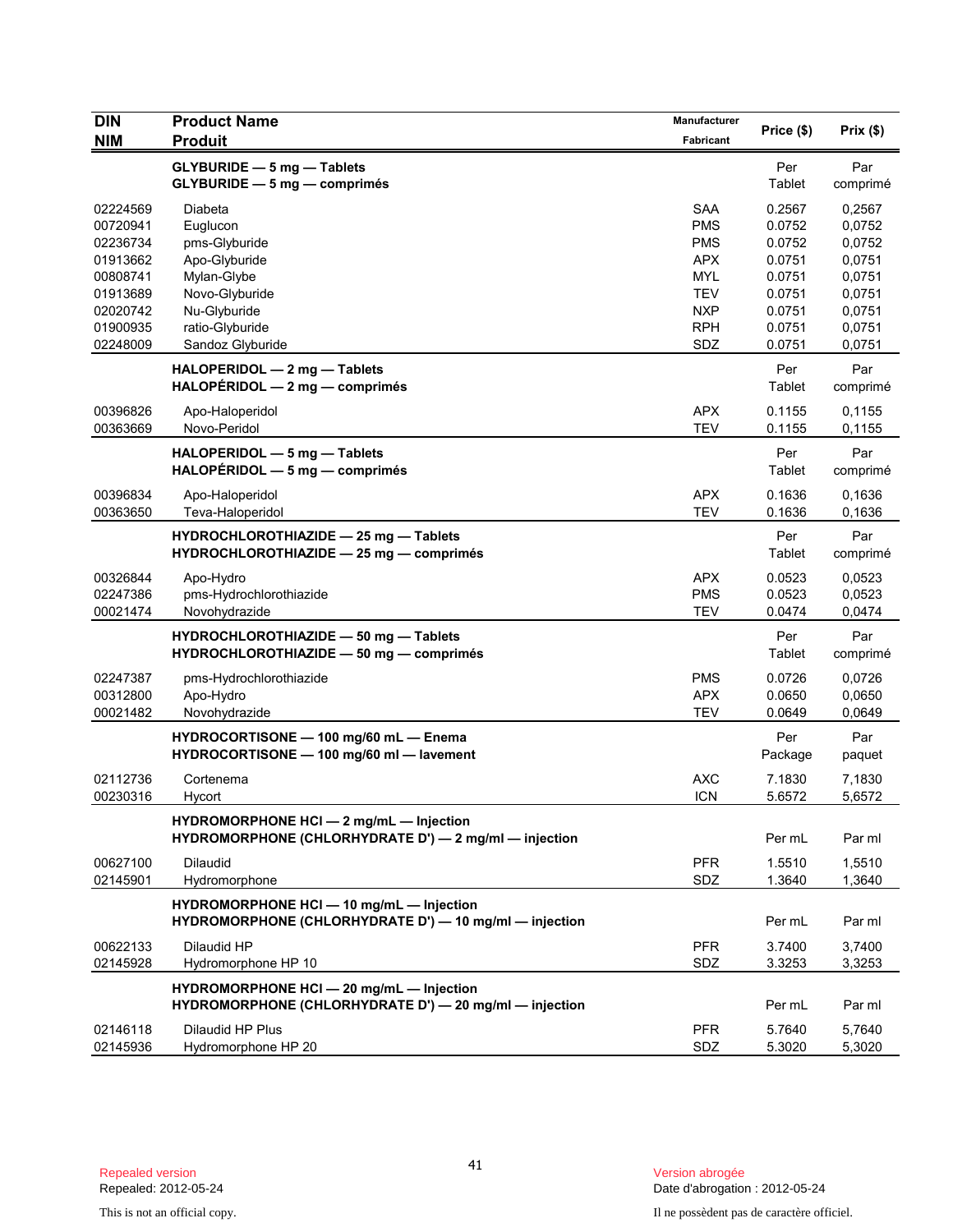| <b>DIN</b>                       | <b>Product Name</b>                                                                                   | Manufacturer                           | Price (\$)                 | Prix(\$)                   |
|----------------------------------|-------------------------------------------------------------------------------------------------------|----------------------------------------|----------------------------|----------------------------|
| <b>NIM</b>                       | <b>Produit</b>                                                                                        | Fabricant                              |                            |                            |
|                                  | HYDROMORPHONE HCI - 50 mg/mL - Injection<br>HYDROMORPHONE (CHLORHYDRATE D') - 50 mg/ml - injection    |                                        | Per mL                     | Par ml                     |
| 02145863<br>02146126             | Dilaudid XP Plus<br>Hydromorphone HP 50                                                               | <b>PFR</b><br>SDZ                      | 15.2955<br>14.4650         | 15,2955<br>14,4650         |
|                                  | HYDROMORPHONE HCI - 1 mg/mL - Oral Liquid<br>HYDROMORPHONE (CHLORHYDRATE D') - 1 mg/ml - liquide oral |                                        | Per mL                     | Par ml                     |
| 00786535<br>01916386             | <b>Dilaudid</b><br>pms-Hydromorphone                                                                  | <b>PFR</b><br><b>PMS</b>               | 0.0871<br>0.0665           | 0,0871<br>0,0665           |
|                                  | HYDROMORPHONE HCI - 1 mg - Tablets<br>HYDROMORPHONE (CHLORHYDRATE D') - 1 mg - comprimés              |                                        | Per<br>Tablet              | Par<br>comprimé            |
| 00885444<br>00705438             | pms-Hydromorphone<br><b>Dilaudid</b>                                                                  | <b>PMS</b><br><b>PFR</b>               | 0.1243<br>0.1055           | 0,1243<br>0,1055           |
|                                  | HYDROMORPHONE HCI - 2 mg - Tablets<br>HYDROMORPHONE (CHLORHYDRATE D') - 2 mg - comprimés              |                                        | Per<br>Tablet              | Par<br>comprimé            |
| 00125083<br>00885436             | <b>Dilaudid</b><br>pms-Hydromorphone                                                                  | <b>PFR</b><br>PMS                      | 0.1559<br>0.1559           | 0,1559<br>0,1559           |
|                                  | HYDROMORPHONE HCI - 4 mg - Tablets<br>HYDROMORPHONE (CHLORHYDRATE D') - 4 mg - comprimés              |                                        | Per<br>Tablet              | Par<br>comprimé            |
| 00885401<br>00125121             | pms-Hydromorphone<br><b>Dilaudid</b>                                                                  | <b>PMS</b><br><b>PFR</b>               | 0.2612<br>0.2464           | 0,2612<br>0,2464           |
|                                  | <b>HYDROMORPHONE HCI - 8 mg - Tablets</b><br>HYDROMORPHONE (CHLORHYDRATE D') — 8 mg — comprimés       |                                        | Per<br>Tablet              | Par<br>comprimé            |
| 00885428<br>00786543             | pms-Hydromorphone<br>Dilaudid                                                                         | <b>PMS</b><br><b>PFR</b>               | 0.4572<br>0.3881           | 0,4572<br>0,3881           |
|                                  | HYDROXYCHLOROQUINE SULFATE - 200 mg - Tablets<br>HYDROXYCHLOROQUINE (SULFATE D') - 200 mg - comprimés |                                        | Per<br>Tablet              | Par<br>comprimé            |
| 02017709<br>02252600<br>02246691 | Plaquenil<br>Mylan-Hydroxychloroquine<br>Apo-Hydroxyquine                                             | <b>SAA</b><br><b>MYL</b><br><b>APX</b> | 0.6586<br>0.4035<br>0.3301 | 0,6586<br>0,4035<br>0,3301 |
|                                  | HYDROXYUREA - 500 mg - Capsules<br>$HYDROXYURÉE - 500 mg - capsules$                                  |                                        | Per<br>Capsule             | Par<br>capsule             |
| 00465283<br>02247937<br>02242920 | Hydrea<br>Apo-Hydroxyurea<br>Mylan-Hydroxyurea                                                        | SQU<br><b>APX</b><br><b>MYL</b>        | 1.1224<br>1.1223<br>1.1223 | 1,1224<br>1,1223<br>1,1223 |
|                                  | <b>HYDROXYZINE HCI - 10 mg - Capsules</b><br>HYDROXYZINE (CHLORHYDRATE D') - 10 mg - capsules         |                                        | Per<br>Capsule             | Par<br>capsule             |
| 00646059<br>00738824             | Apo-Hydroxyzine<br>Novo-Hydroxyzin                                                                    | <b>APX</b><br><b>TEV</b>               | 0.1228<br>0.1116           | 0,1228<br>0,1116           |
|                                  | HYDROXYZINE HCI - 25 mg - Capsules<br>HYDROXYZINE (CHLORHYDRATE D') - 25 mg - capsules                |                                        | Per<br>Capsule             | Par<br>capsule             |
| 00646024<br>00738832             | Apo-Hydroxyzine<br>Novo-Hydroxyzin                                                                    | <b>APX</b><br><b>TEV</b>               | 0.1568<br>0.1425           | 0,1568<br>0,1425           |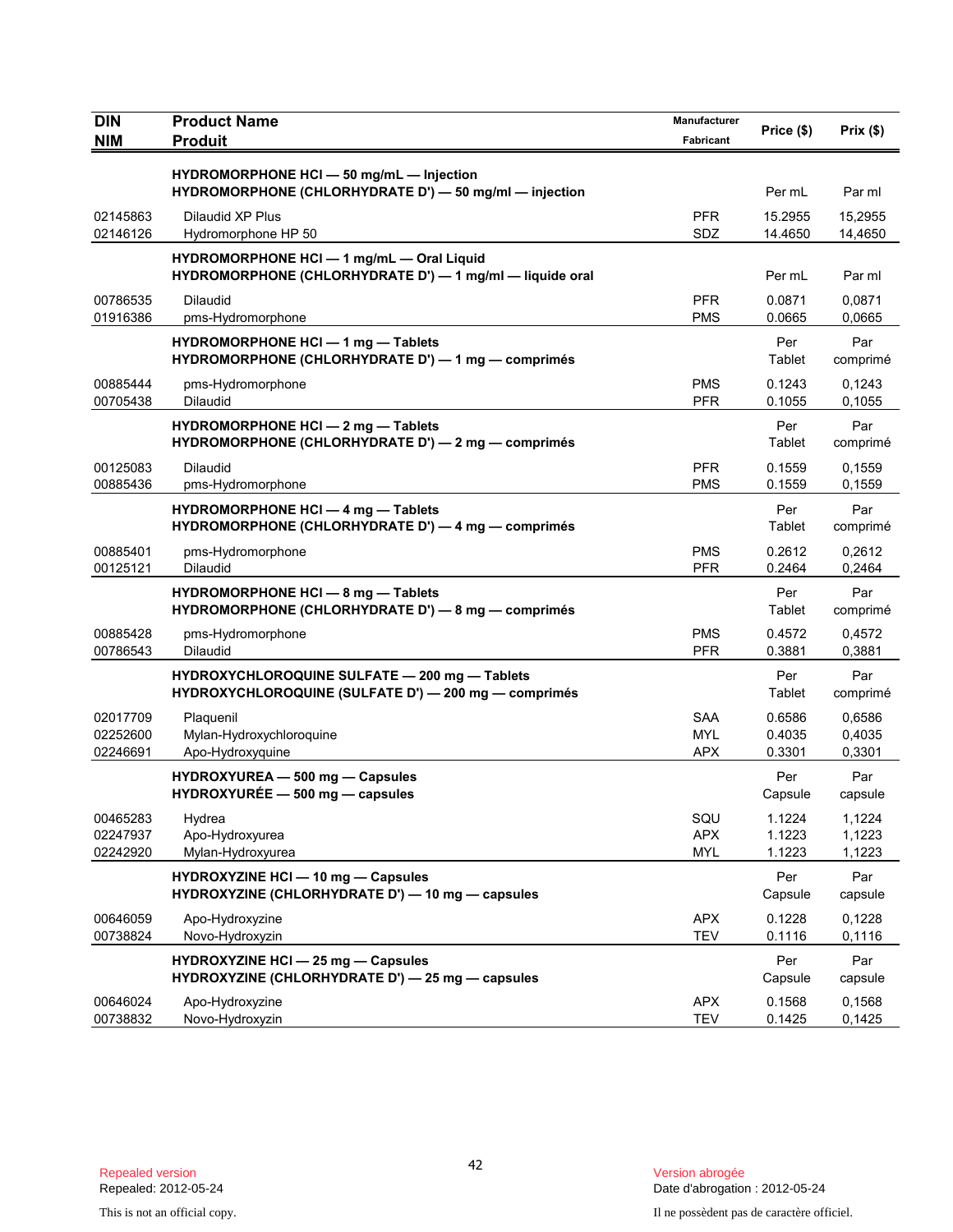| DIN        | <b>Product Name</b>                                                                                  | Manufacturer |            |                          |
|------------|------------------------------------------------------------------------------------------------------|--------------|------------|--------------------------|
| <b>NIM</b> | <b>Produit</b>                                                                                       | Fabricant    | Price (\$) | Prix(\$)                 |
|            | HYDROXYZINE HCI - 50 mg - Capsules                                                                   |              | Per        | Par                      |
|            | HYDROXYZINE (CHLORHYDRATE D') — 50 mg — capsules                                                     |              | Capsule    | capsule                  |
| 00646016   | Apo-Hydroxyzine                                                                                      | <b>APX</b>   | 0.2275     | 0,2275                   |
| 00738840   | Novo-Hydroxyzin                                                                                      | <b>TEV</b>   | 0.2068     | 0,2068                   |
|            |                                                                                                      |              |            |                          |
|            | HYDROXYZINE HCI - 10 mg/5 mL - Oral Syrup<br>HYDROXYZINE (CHLORHYDRATE D') - 10 mg/5 ml - sirop oral |              | Per mL     | Par ml                   |
| 00024694   | Atarax                                                                                               | PFI          | 0.0565     | 0,0565                   |
| 00741817   | pms-Hydroxyzine                                                                                      | <b>PMS</b>   | 0.0465     | 0,0465                   |
|            | INDAPAMIDE - 1.25 mg - Tablets                                                                       |              | Per        | Par                      |
|            | INDAPAMIDE $-$ 1,25 mg $-$ comprimés                                                                 |              | Tablet     | comprimé                 |
| 02179709   | Lozide                                                                                               | <b>SEV</b>   | 0.3277     | 0,3277                   |
| 02245246   | Apo-Indapamide                                                                                       | <b>APX</b>   | 0.2065     | 0,2065                   |
| 02239913   | Dom-Indapamide                                                                                       | <b>DOM</b>   | 0.2065     | 0,2065                   |
| 02240067   | Mylan-Inapamide                                                                                      | <b>MYL</b>   | 0.2065     | 0,2065                   |
| 02239619   | pms-Indapamide                                                                                       | <b>PMS</b>   | 0.2065     | 0,2065                   |
| 02227339   | ratio-Indapamide                                                                                     | <b>RPH</b>   | 0.2065     | 0,2065                   |
|            | INDAPAMIDE - 2.5 mg - Tablets                                                                        |              | Per        | Par                      |
|            | $INDAPAMIDE - 2.5 mg - comprimés$                                                                    |              | Tablet     | comprimé                 |
| 00564966   | Lozide                                                                                               | <b>SER</b>   | 0.5200     | 0,5200                   |
| 02223678   | Apo-Indapamide                                                                                       | <b>APX</b>   | 0.3276     | 0,3276                   |
| 02153483   | Mylan-Indapamide                                                                                     | <b>MYL</b>   | 0.3276     | 0,3276                   |
| 02223597   | Nu-Indapamide                                                                                        | <b>NXP</b>   | 0.3276     | 0,3276                   |
| 02239917   | Dom-Indapamide                                                                                       | <b>DOM</b>   | 0.3275     | 0,3275                   |
| 02231184   | Novo-Indapamide                                                                                      | <b>TEV</b>   | 0.3275     | 0,3275                   |
| 02239620   | pms-Indapamide                                                                                       | <b>PMS</b>   | 0.3275     | 0,3275                   |
| 02049341   | ratio-Indapamide                                                                                     | <b>RPH</b>   | 0.3275     | 0,3275                   |
|            | <b>INDOMETHACIN - 25 mg - Capsules</b>                                                               |              | Per        | Par                      |
|            | INDOMETHACINE $-$ 25 mg $-$ capsules                                                                 |              | Capsule    | capsule                  |
| 02143364   | ratio-Indomethacin                                                                                   | <b>RPH</b>   | 0.1183     | 0,1183                   |
| 00611158   | Apo-Indomethacin                                                                                     | <b>APX</b>   | 0.0958     | 0,0958                   |
| 00337420   | Novo-Methacin                                                                                        | <b>TEV</b>   | 0.0958     | 0,0958                   |
| 00865850   | Nu-Indo                                                                                              | <b>NXP</b>   | 0.0958     | 0,0958                   |
|            | <b>INDOMETHACIN - 50 mg - Capsules</b>                                                               |              | Per        | Par                      |
|            | INDOMÉTHACINE - 50 mg - capsules                                                                     |              | Capsule    | capsule                  |
| 02143372   | ratio-Indomethacin                                                                                   | <b>RPH</b>   | 0.2052     | 0,2052                   |
| 00611166   | Apo-Indomethacin                                                                                     | <b>APX</b>   | 0.1662     | 0,1662                   |
| 00337439   | Novo-Methacin                                                                                        | <b>TEV</b>   | 0.1662     | 0,1662                   |
| 00865869   | Nu-Indo                                                                                              | <b>NXP</b>   | 0.1662     | 0,1662                   |
|            | <b>INDOMETHACIN - 100 mg - Suppositories</b>                                                         |              | Per        | Par                      |
|            | <b>INDOMÉTHACINE - 100 mg - suppositoires</b>                                                        |              |            | Suppository suppositoire |
| 01934139   | ratio-Indomethacin                                                                                   | <b>RPH</b>   | 0.9812     | 0,9812                   |
| 02231800   | Sandoz Indomethacin                                                                                  | SDZ          | 0.9812     | 0,9812                   |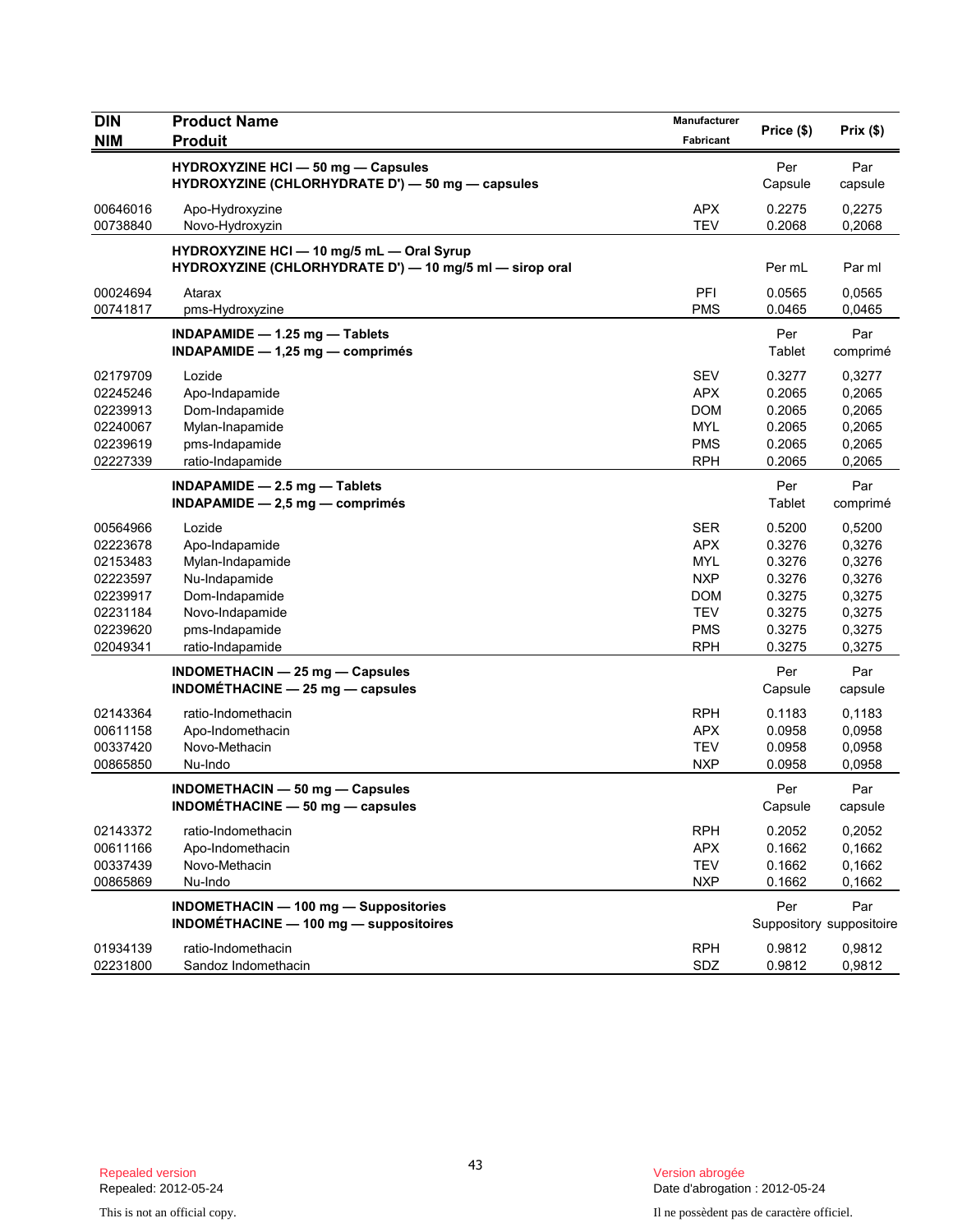| <b>DIN</b> | <b>Product Name</b>                                                                                                                    | Manufacturer |               |                 |
|------------|----------------------------------------------------------------------------------------------------------------------------------------|--------------|---------------|-----------------|
| <b>NIM</b> | <b>Produit</b>                                                                                                                         | Fabricant    | Price (\$)    | Prix (\$)       |
|            | <b>IPRATROPIUM BROMIDE - 250 mcg/mL - Inhalation Solution</b><br>IPRATROPIUM (BROMURE D') - 250 mcg/ml - solution pour inhalation      |              | Per mL        | Par ml          |
| 02210479   | Novo-Ipramide                                                                                                                          | <b>TEV</b>   | 0.7235        | 0,7235          |
| 02231136   | pms-Ipratropium                                                                                                                        | <b>PMS</b>   | 0.7233        | 0,7233          |
| 02126222   | Apo-Ipravent                                                                                                                           | <b>APX</b>   | 0.6083        | 0,6083          |
| 02239131   | Mylan-Ipratropium                                                                                                                      | MYL          | 0.6083        | 0,6083          |
| 02097141   | ratio-Ipratropium                                                                                                                      | <b>RPH</b>   | 0.6083        | 0,6083          |
|            | IPRATROPIUM BROMIDE - 125 mcg/mL - Unit Dose Vial<br>IPRATROPIUM (BROMURE D') - 125 mcg/ml - ampoule monodose                          |              | Per mL        | Par ml          |
| 02231135   | pms-Ipratropium                                                                                                                        | <b>PMS</b>   | 0.4158        | 0,4158          |
| 02097176   | ratio-Ipratropium UDV                                                                                                                  | <b>RPH</b>   | 0.4158        | 0,4158          |
|            | IPRATROPIUM BROMIDE - 250 mcg/mL - Unit Dose Vial<br>IPRATROPIUM (BROMURE D') - 250 mcg/ml - ampoule monodose                          |              | Per mL        | Par ml          |
| 02216221   | Mylan-Ipratropium                                                                                                                      | <b>MYL</b>   | 0.8316        | 0,8316          |
| 02231244   | pms-Ipratropium (1 mL)/pms-Ipratropium (1 ml)                                                                                          | <b>PMS</b>   | 0.8316        | 0,8316          |
| 02231245   | pms-Ipratropium (2 mL)/pms-Ipratropium (2 ml)                                                                                          | <b>PMS</b>   | 0.8316        | 0,8316          |
| 02231494   | Apo-Ipravent                                                                                                                           | <b>APX</b>   | 0.8305        | 0,8305          |
| 02097168   | ratio-Ipratropium UDV                                                                                                                  | <b>RPH</b>   | 0.8305        | 0,8305          |
|            | <b>IPRATROPIUM BROMIDE - 0.03% - Nasal Spray</b><br>IPRATROPIUM (BROMURE D') - 0,03 % - vaporisateur nasal                             |              | Per mL        | Par ml          |
| 02163705   | Atrovent                                                                                                                               | <b>BOE</b>   | 1.0923        | 1,0923          |
| 02239627   | pms-Ipratropium                                                                                                                        | <b>PMS</b>   | 0.7124        | 0,7124          |
| 02240072   | ratio-Ipratropium                                                                                                                      | <b>RPH</b>   | 0.6477        | 0,6477          |
| 02246083   | Apo-Ipravent                                                                                                                           | <b>APX</b>   | 0.6433        | 0,6433          |
|            | <b>IPRATROPIUM BROMIDE - 0.06% - Nasal Spray</b><br>IPRATROPIUM (BROMURE D') - 0,06 % - vaporisateur nasal                             |              | Per mL        | Par ml          |
| 02163713   | Atrovent                                                                                                                               | <b>BOE</b>   | 2.0416        | 2,0416          |
| 02246084   | Apo-Ipravent                                                                                                                           | <b>APX</b>   | 1.4900        | 1,4900          |
|            | IPRATROPIUM BROMIDE/SALBUTAMOL - 0.2 mg/1 mg/mL - Unit Dose Vial<br>IPRATROPIUM BROMIDE/SALBUTAMOL - 0,2 mg/1 mg/ml - ampoule monodose |              | Per mL        | Par ml          |
| 02231675   | <b>Combivent UDV</b>                                                                                                                   | <b>BOE</b>   | 0.6459        | 0,6459          |
| 02243789   | ratio-Ipra Sal UDV                                                                                                                     | <b>RPH</b>   | 0.4069        | 0,4069          |
| 02272695   | Gen-Combo Sterinebs                                                                                                                    | <b>GPM</b>   | 0.3700        | 0,3700          |
|            | IRBESARTAN - 75 mg - Tablets<br>IRBESARTAN - 75 mg - comprimés                                                                         |              | Per<br>Tablet | Par<br>comprimé |
| 02237923   | Avapro                                                                                                                                 | SQU          | 1.3506        | 1,3506          |
| 02328070   | Co Irbesartan                                                                                                                          | <b>COB</b>   | 0.4839        | 0,4839          |
| 02317060   | pms-Irbesartan                                                                                                                         | <b>PMS</b>   | 0.4839        | 0,4839          |
| 02316390   | ratio-Irbesartan                                                                                                                       | <b>RPH</b>   | 0.4839        | 0,4839          |
| 02315971   | Teva-Irbesartan                                                                                                                        | TEV          | 0.4839        | 0,4839          |
|            | IRBESARTAN - 150 mg - Tablets<br>IRBESARTAN - 150 mg - comprimés                                                                       |              | Per<br>Tablet | Par<br>comprimé |
| 02237925   | Avapro                                                                                                                                 | SQU          | 1.3506        | 1,3506          |
| 02328089   | Co Irbesartan                                                                                                                          | <b>COB</b>   | 0.4839        | 0,4839          |
| 02317079   | pms-Irbesartan                                                                                                                         | <b>PMS</b>   | 0.4839        | 0,4839          |
| 02316404   | ratio-Irbesartan                                                                                                                       | <b>RPH</b>   | 0.4839        | 0,4839          |
| 02315998   | Teva-Irbesartan                                                                                                                        | <b>TEV</b>   | 0.4839        | 0,4839          |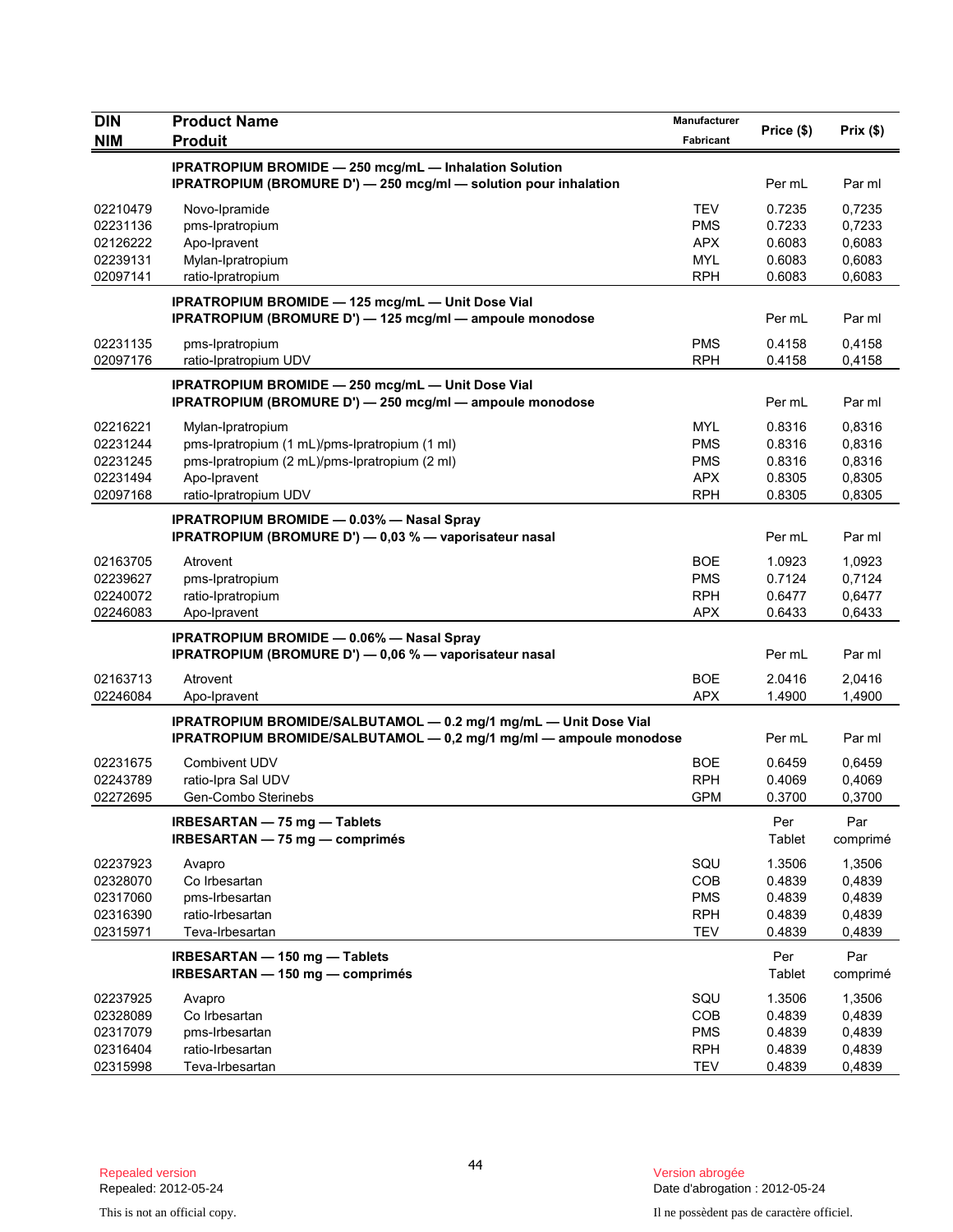| <b>DIN</b> | <b>Product Name</b>                                         | Manufacturer | Price (\$)    | Prix(\$) |
|------------|-------------------------------------------------------------|--------------|---------------|----------|
| <b>NIM</b> | <b>Produit</b>                                              | Fabricant    |               |          |
|            | IRBESARTAN - 300 mg - Tablets                               |              | Per           | Par      |
|            | IRBESARTAN - 300 mg - comprimés                             |              | Tablet        | comprimé |
| 02237924   | Avapro                                                      | SQU          | 1.3506        | 1,3506   |
| 02328100   | Co Irbesartan                                               | COB          | 0.4839        | 0,4839   |
| 02317087   | pms-Irbesartan                                              | <b>PMS</b>   | 0.4839        | 0,4839   |
| 02316412   | ratio-Irbesartan                                            | <b>RPH</b>   | 0.4839        | 0,4839   |
| 02316005   | Teva-Irbesartan                                             | <b>TEV</b>   | 0.4839        | 0,4839   |
|            | IRBESARTAN/HYDROCHLOROTHIAZIDE - 150 mg/12.5 mg - Tablets   |              | Per           | Par      |
|            | IRBESARTAN/HYDROCHLOROTHIAZIDE - 150 mg/12.5 mg - comprimés |              | Tablet        | comprimé |
| 02241818   | Avalide                                                     | SQU          | 1.3506        | 1,3506   |
| 02357399   | Co Irbesartan/HCTZ                                          | COB          | 0.4839        | 0,4839   |
| 02328518   | pms-Irbesartan-HCTZ                                         | <b>PMS</b>   | 0.4839        | 0,4839   |
| 02316021   | Teva-Irbesartan/HCTZ                                        | <b>TEV</b>   | 0.4839        | 0,4839   |
| 02363208   | Ran-Irbesartan/HCTZ                                         | <b>RAN</b>   | 0.4839        | 0,4839   |
| 02330512   | ratio-Irbesartan/HCTZ                                       | <b>RPH</b>   | 0.4839        | 0,4839   |
|            | IRBESARTAN/HYDROCHLOROTHIAZIDE - 300 mg/12.5 mg - Tablets   |              | Per           | Par      |
|            | IRBESARTAN/HYDROCHLOROTHIAZIDE - 300 mg/12.5 mg - comprimés |              | Tablet        | comprimé |
| 02241819   | Avalide                                                     | SQU          | 1.3506        | 1,3506   |
| 02357402   | Co Irbesartan/HCTZ                                          | COB          | 0.4839        | 0,4839   |
| 02328526   | pms-Irbesartan-HCTZ                                         | <b>PMS</b>   | 0.4839        | 0,4839   |
| 02316021   | Teva-Irbesartan/HCTZ                                        | <b>TEV</b>   | 0.4839        | 0,4839   |
| 02363216   | Ran-Irbesartan/HCTZ                                         | <b>RAN</b>   | 0.4839        | 0,4839   |
| 02330520   | ratio-Irbesartan/HCTZ                                       | <b>RPH</b>   | 0.4839        | 0,4839   |
|            | IRBESARTAN/HYDROCHLOROTHIAZIDE - 300 mg/25 mg - Tablets     |              | Per           | Par      |
|            | IRBESARTAN/HYDROCHLOROTHIAZIDE - 300 mg/25 mg - comprimés   |              | Tablet        | comprimé |
| 02280213   | Avalide                                                     | SQU          | 1.3506        | 1,3506   |
| 02357410   | Co Irbesartan/HCTZ                                          | COB          | 0.4806        | 0.4806   |
| 02328534   | pms-Irbesartan-HCTZ                                         | <b>PMS</b>   | 0.4806        | 0.4806   |
| 02316048   | Teva-Irbesartan/HCTZ                                        | <b>TEV</b>   | 0.4806        | 0.4806   |
| 02363224   | Ran-Irbesartan/HCTZ                                         | <b>RAN</b>   | 0.4806        | 0.4806   |
| 02330539   | ratio-Irbesartan/HCTZ                                       | <b>RPH</b>   | 0.4806        | 0.4806   |
|            | ISOSORBIDE-5-MONOHYDRATE - 60 mg - Tablets                  |              | Per           | Par      |
|            | ISOSORBIDE-5-MONOHYDRATE - 60 mg - comprimés                |              | <b>Tablet</b> | comprimé |
| 02126559   | Imdur                                                       | <b>AZC</b>   | 0.6788        | 0,6788   |
| 02272830   | Apo-ISMN                                                    | <b>APX</b>   | 0.5445        | 0,5445   |
| 02301288   | pms-ISMN                                                    | <b>PMS</b>   | 0.4950        | 0,4950   |
|            | ISOTRENTOIN - 10 mg - Capsules                              |              | Per           | Par      |
|            | ISOTRENTOIN - 10 mg - capsules                              |              | Capsule       | capsule  |
| 00582344   | Accutane                                                    | <b>HLR</b>   | 1.0245        | 1,0245   |
| 02257955   | Clarus                                                      | <b>MYL</b>   | 1.0245        | 1,0245   |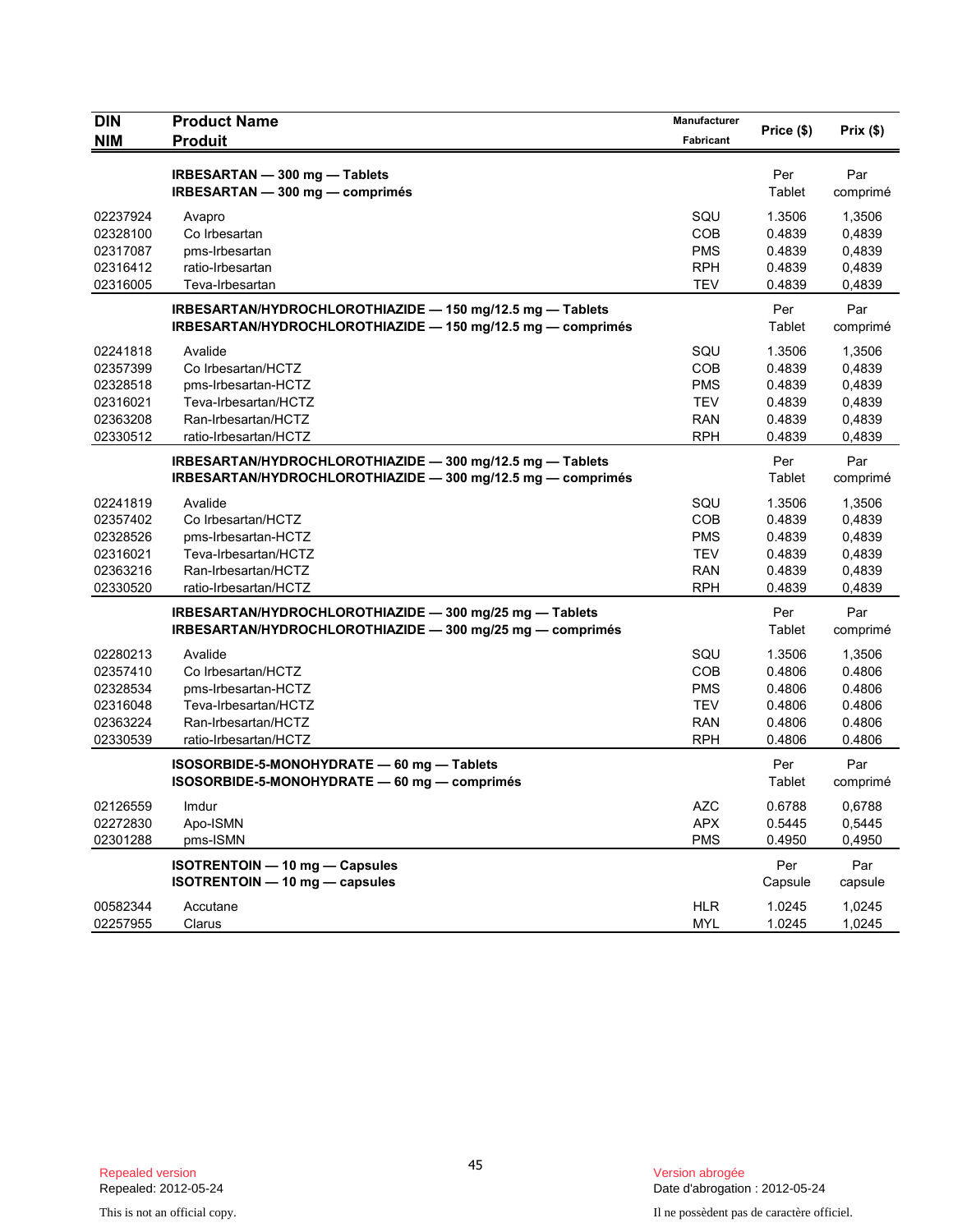| <b>DIN</b>           | <b>Product Name</b>                                                | Manufacturer             |                  | Prix(\$)         |
|----------------------|--------------------------------------------------------------------|--------------------------|------------------|------------------|
| <b>NIM</b>           | <b>Produit</b>                                                     | Fabricant                | Price (\$)       |                  |
|                      | ISOTRENTOIN - 40 mg - Capsules                                     |                          | Per              | Par              |
|                      | <b>ISOTRENTOIN - 40 mg - capsules</b>                              |                          | Capsule          | capsule          |
| 00582352             | Accutane                                                           | <b>HLR</b>               | 2.0904           | 2,0904           |
| 02257963             | Clarus                                                             | <b>MYL</b>               | 2.0904           | 2,0904           |
|                      | KETOCONAZOLE - 200 mg - Tablets                                    |                          | Per              | Par              |
|                      | KÉTOCONAZOLE - 200 mg - comprimés                                  |                          | Tablet           | comprimé         |
| 02237235             | Apo-Ketoconazole                                                   | <b>APX</b>               | 1.3019           | 1,3019           |
| 02231061             | Novo-Ketoconazole                                                  | <b>TEV</b>               | 1.3019           | 1,3019           |
| 02122197             | Nu-Ketocon                                                         | <b>NXP</b>               | 1.3019           | 1,3019           |
|                      | KETOROLAC TROMETHAMINE - 30 mg/mL - Injection                      |                          |                  |                  |
|                      | KÉTOROLAC (TROMÉTHAMINE DE) - 30 mg/ml - injection                 |                          | Per mL           | Par ml           |
| 02162652             | Toradol                                                            | <b>HLR</b>               | 4.7014           | 4,7014           |
| 02239944             | Ketorolac Tromethamine/Trométhamine de kétorolac                   | SDZ                      | 4.1000           | 4,1000           |
|                      | KETOROLAC TROMETHAMINE - 0.5% - Ophthalmic Solution                |                          |                  |                  |
|                      | KÉTOROLAC (TROMÉTHAMINE DE) - 0,5 % - solution ophtalmique         |                          | Per mL           | Par ml           |
| 01968300             | Acular                                                             | <b>ALL</b>               | 3.6960           | 3.6960           |
| 02245821             | Apo-Ketorolac                                                      | <b>APX</b>               | 2.4650           | 2,4650           |
| 02247461             | ratio-Ketorolac                                                    | <b>RPH</b>               | 2.2180           | 2,2180           |
|                      | KETOROLAC TROMETHAMINE - 10 mg - Tablets                           |                          | Per              | Par              |
|                      | KÉTOROLAC (TROMÉTHAMINE DE) — 10 mg — comprimés                    |                          | Tablet           | comprimé         |
| 02162660             | Toradol                                                            | <b>HLR</b>               | 0.7318           | 0,7318           |
| 02229080             | Apo-Ketorolac                                                      | <b>APX</b>               | 0.5005           | 0,5005           |
| 02230201             | Novo-Ketorolac                                                     | <b>TEV</b>               | 0.5005           | 0,5005           |
| 02237910             | Nu-Ketorolac                                                       | <b>NXP</b>               | 0.5005           | 0,5005           |
|                      | LACTULOSE - 667 mg/mL - Oral Liquid                                |                          |                  |                  |
|                      | LACTULOSE - 667 mg/ml - liquide oral                               |                          | Per mL           | Par ml           |
| 02242814             | Apo-Lactulose                                                      | <b>APX</b>               | 0.0160           | 0,0160           |
| 00703486             | pms-Lactulose                                                      | <b>PMS</b>               | 0.0160           | 0,0160           |
| 00854409             | ratio-Lactulose                                                    | <b>RPH</b>               | 0.0160           | 0,0160           |
|                      | LAMOTRIGINE - 25 mg - Tablets                                      |                          | Per              | Par              |
|                      | LAMOTRIGINE - 25 mg - comprimés                                    |                          | Tablet           | comprimé         |
| 02142082             | Lamictal                                                           | <b>GSK</b>               | 0.4117           | 0,4117           |
| 02245208             | Apo-Lamotrigine                                                    | <b>APX</b>               | 0.2297           | 0,2297           |
| 02265494             | Mylan-Lamotrigine                                                  | <b>MYL</b>               | 0.2297           | 0,2297           |
| 02248232             | Novo-Lamotrigine                                                   | <b>TEV</b>               | 0.2297           | 0,2297           |
| 02246897<br>02243352 | pms-Lamotrigine<br>ratio-Lamotrigine                               | <b>PMS</b><br><b>RPH</b> | 0.2297<br>0.2297 | 0,2297<br>0,2297 |
|                      |                                                                    |                          |                  |                  |
|                      | LAMOTRIGINE - 100 mg - Tablets<br>LAMOTRIGINE - 100 mg - comprimés |                          | Per<br>Tablet    | Par<br>comprimé  |
| 02142104             | Lamictal                                                           | <b>GSK</b>               | 1.6434           | 1,6434           |
| 02245209             | Apo-Lamotrigine                                                    | <b>APX</b>               | 0.9189           | 0,9189           |
| 02265508             | Mylan-Lamotrigine                                                  | <b>MYL</b>               | 0.9189           | 0,9189           |
| 02248233             | Novo-Lamotrigine                                                   | <b>TEV</b>               | 0.9189           | 0,9189           |
| 02246898             | pms-Lamotrigine                                                    | <b>PMS</b>               | 0.9189           | 0,9189           |
| 02243353             | ratio-Lamotrigine                                                  | <b>RPH</b>               | 0.9189           | 0,9189           |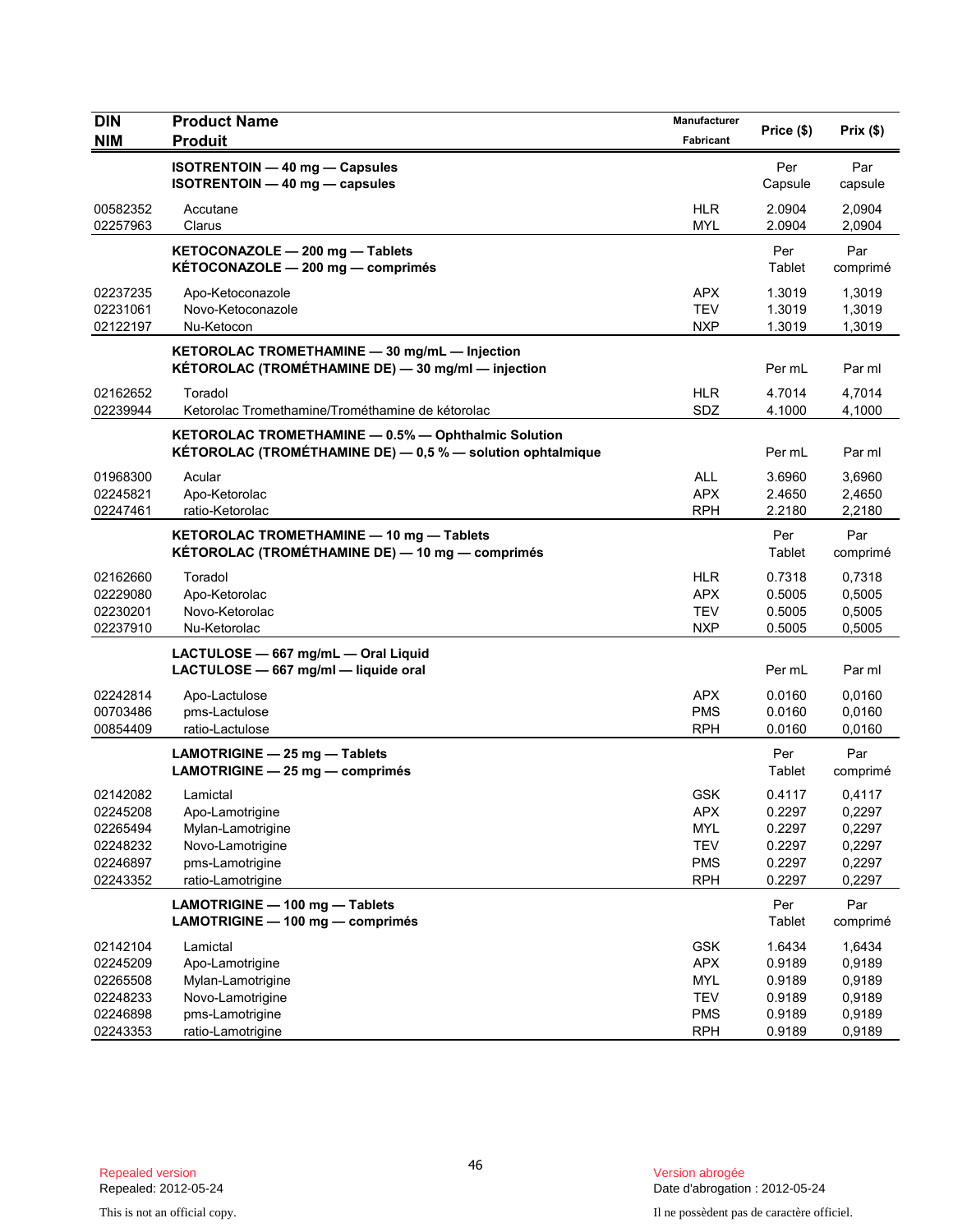| <b>DIN</b> | <b>Product Name</b>                                                | Manufacturer | Price (\$)     | Prix (\$)       |
|------------|--------------------------------------------------------------------|--------------|----------------|-----------------|
| <b>NIM</b> | <b>Produit</b>                                                     | Fabricant    |                |                 |
|            | LAMOTRIGINE - 150 mg - Tablets<br>LAMOTRIGINE - 150 mg - comprimés |              | Per<br>Tablet  | Par<br>comprimé |
| 02142112   | Lamictal                                                           | <b>GSK</b>   | 2.4224         | 2,4224          |
| 02248234   | Novo-Lamotrigine                                                   | <b>TEV</b>   | 1.3784         | 1,3784          |
| 02245210   | Apo-Lamotrigine                                                    | <b>APX</b>   | 1.3783         | 1,3783          |
| 02265516   | Mylan-Lamotrigine                                                  | <b>MYL</b>   | 1.3783         | 1,3783          |
| 02246899   | pms-Lamotrigine                                                    | <b>PMS</b>   | 1.3783         | 1,3783          |
| 02246963   | ratio-Lamotrigine                                                  | <b>RPH</b>   | 1.3783         | 1,3783          |
|            | LANSOPRAZOLE-15 mg - Capsules<br>LANSOPRAZOLE - 15 mg - capsules   |              | Per<br>Capsule | Par<br>capsule  |
| 02165503   | Prevacid                                                           | <b>TAK</b>   | 2.2000         | 2,2000          |
| 02293811   | Apo-Lansoprazole                                                   | <b>APX</b>   | 0.9072         | 0,9072          |
| 02353830   | Mylan-Lansoprazole                                                 | <b>MYL</b>   | 0.8640         | 0,8640          |
| 02280515   | Novo-Lansoprazole DR                                               | <b>TEV</b>   | 0.8640         | 0,8640          |
|            | LANSOPRAZOLE-30 mg - Capsules<br>LANSOPRAZOLE - 30 mg - capsules   |              | Per<br>Capsule | Par<br>capsule  |
| 02165511   | Prevacid                                                           | <b>TAK</b>   | 2.2000         | 2,2000          |
| 02293838   | Apo-Lansoprazole                                                   | <b>APX</b>   | 0.9072         | 0,9072          |
| 02353849   | Mylan-Lansoprazole                                                 | <b>MYL</b>   | 0.8640         | 0,8640          |
| 02280523   | Novo-Lansoprazole DR                                               | <b>TEV</b>   | 0.8640         | 0,8640          |
|            | LEFLUNOMIDE - 10 mg - Tablets<br>LEFLUNOMIDE - 10 mg - comprimés   |              | Per<br>Tablet  | Par<br>comprimé |
| 02241888   | Arava                                                              | <b>SAA</b>   | 11.8162        | 11,8162         |
| 02288265   | pms-Leflunomide                                                    | <b>PMS</b>   | 6.6459         | 6,6459          |
| 02256495   | Apo-Leflunomide                                                    | <b>APX</b>   | 6.6458         | 6,6458          |
| 02283964   | Sandoz Leflunomide                                                 | SDZ          | 6.6458         | 6,6458          |
| 02319225   | Mylan-Leflunomide                                                  | <b>MYL</b>   | 6.0417         | 6,0417          |
| 02261251   | Novo-Leflunomide                                                   | <b>TEV</b>   | 6.0417         | 6,0417          |
|            | LEFLUNOMIDE - 20 mg - Tablets<br>LEFLUNOMIDE - 20 mg - comprimés   |              | Per<br>Tablet  | Par<br>comprimé |
| 02241889   | Arava                                                              | <b>SAA</b>   | 11.8162        | 11,8162         |
| 02288273   | pms-Leflunomide                                                    | <b>PMS</b>   | 6.6459         | 6,6459          |
| 02256509   | Apo-Leflunomide                                                    | <b>APX</b>   | 6.6458         | 6,6458          |
| 02283972   | Sandoz Leflunomide                                                 | SDZ          | 6.6458         | 6,6458          |
| 02319233   | Mylan-Leflunomide                                                  | <b>MYL</b>   | 6.0417         | 6,0417          |
| 02261278   | Novo-Leflunomide                                                   | <b>TEV</b>   | 6.0417         | 6,0417          |
|            | LETROZOLE - 2.5 mg - Tablets<br>LETROZOLE - 2.5 mg - comprimés     |              | Per<br>Tablet  | Par<br>comprimé |
| 02231384   | Femara                                                             | <b>NVT</b>   | 6.4937         | 6,4937          |
| 02338459   | Letrozole                                                          | <b>ACH</b>   | 2.7560         | 2,7560          |
| 02348969   | Letrozole                                                          | COB          | 2.7560         | 2,7560          |
| 02347997   | Letrozole                                                          | <b>TEV</b>   | 2.7560         | 2,7560          |
| 02322315   | Med-Letrozole                                                      | <b>GMP</b>   | 2.7560         | 2,7560          |
| 02309114   | pms-Letrozole                                                      | <b>PMS</b>   | 2.7560         | 2,7560          |
| 02344815   | Sandoz Letrozole                                                   | SDZ          | 2.7560         | 2,7560          |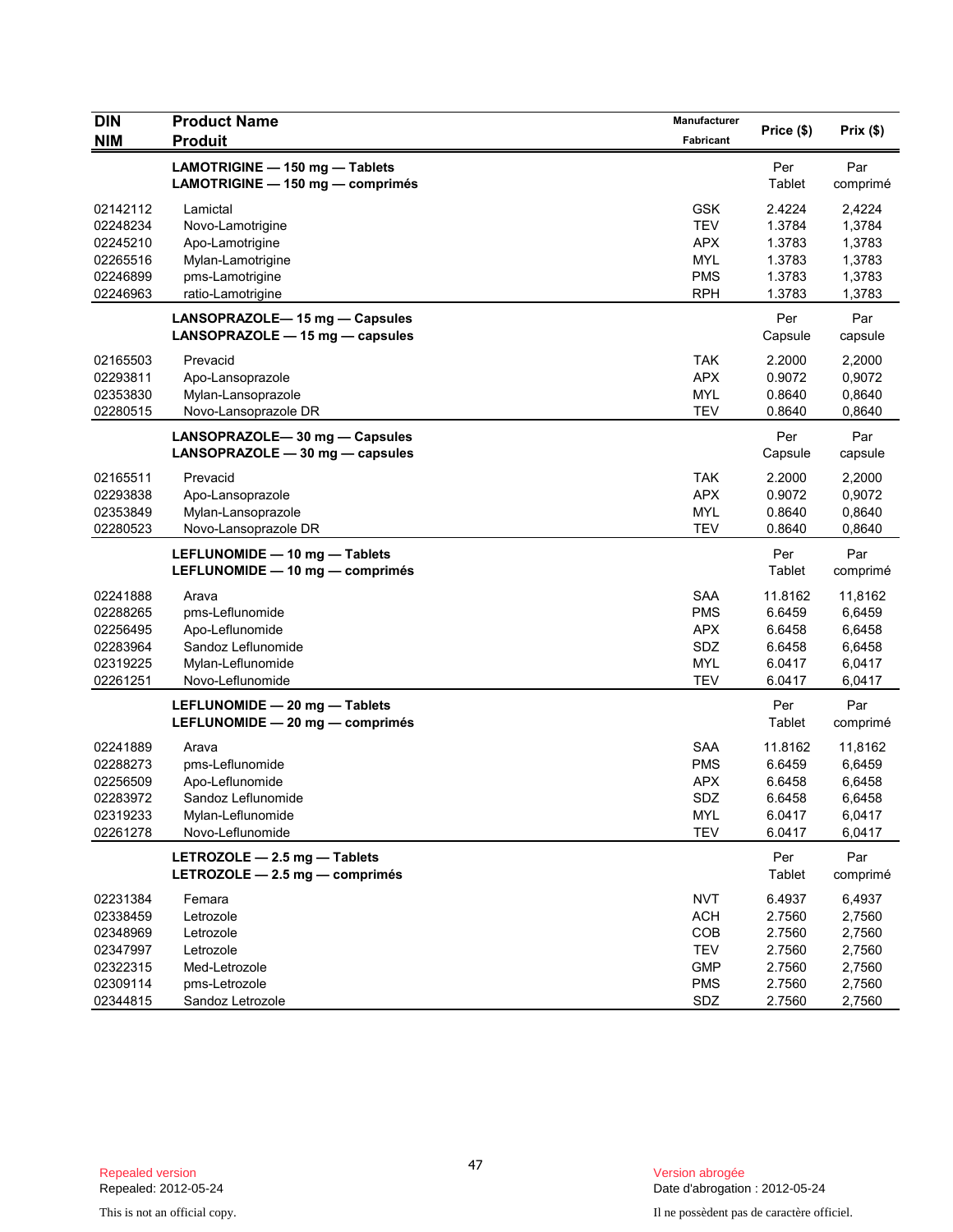| <b>DIN</b>           | <b>Product Name</b>                                                                                            | Manufacturer      | Price (\$)       | Prix(\$)                  |
|----------------------|----------------------------------------------------------------------------------------------------------------|-------------------|------------------|---------------------------|
| <b>NIM</b>           | <b>Produit</b>                                                                                                 | Fabricant         |                  |                           |
|                      | LEVETIRACETAM - 250 mg - Tablets<br>LEVETIRACETAM - 250 mg - comprimés                                         |                   | Per<br>Tablet    | Par<br>comprimé           |
| 02247027             | Keppra                                                                                                         | <b>UCB</b>        | 1.8182           | 1,8182                    |
| 02285924             | Apo-Levetiracetam                                                                                              | <b>APX</b>        | 1.2293           | 1,2293                    |
| 02274183<br>02296101 | Co Levetiracetam<br>pms-Levetiracetam                                                                          | COB<br><b>PMS</b> | 1.2293<br>1.1175 | 1,2293<br>1,1175          |
|                      | LEVETIRACETAM - 500 mg - Tablets<br>LEVETIRACETAM - 500 mg - comprimés                                         |                   | Per<br>Tablet    | Par<br>comprimé           |
| 02247028             | Keppra                                                                                                         | <b>UCB</b>        | 2.2158           | 2,2158                    |
| 02285932             | Apo-Levetiracetam                                                                                              | <b>APX</b>        | 1.5015           | 1,5015                    |
| 02274191             | Co Levetiracetam                                                                                               | COB               | 1.5015           | 1,5015                    |
| 02296128             | pms-Levetiracetam                                                                                              | <b>PMS</b>        | 1.3650           | 1,3650                    |
|                      | LEVETIRACETAM - 750 mg - Tablets<br>LEVETIRACETAM - 750 mg - comprimés                                         |                   | Per<br>Tablet    | Par<br>comprimé           |
| 02247029             | Keppra                                                                                                         | <b>UCB</b>        | 3.0680           | 3,0680                    |
| 02285940             | Apo-Levetiracetam                                                                                              | <b>APX</b>        | 2.1368           | 2,1368                    |
| 02274205             | Co Levetiracetam                                                                                               | COB               | 2.1368           | 2,1368                    |
| 02296136             | pms-Levetiracetam                                                                                              | <b>PMS</b>        | 1.9425           | 1,9425                    |
|                      | LEVOBUNOLOL HCI - 0.25% - Ophthalmic Solution<br>LÉVOBUNOLOL (CHLORHYDRATE DE) - 0,25 % - solution ophtalmique |                   | Per mL           | Par ml                    |
| 00751286             | Betagan                                                                                                        | <b>ALL</b>        | 2.4728           | 2,4728                    |
| 02031159             | ratio-Levobunolol                                                                                              | <b>RPH</b>        | 1.2936           | 1,2936                    |
| 02241715             | Sandoz Levobunolol                                                                                             | SDZ               | 1.2936           | 1,2936                    |
|                      | LEVOBUNOLOL HCI - 0.5% - Ophthalmic Solution<br>LÉVOBUNOLOL (CHLORHYDRATE DE) - 0,5 % - solution ophtalmique   |                   | Per mL           | Par ml                    |
| 00637661             | Betagan                                                                                                        | <b>ALL</b>        | 3.6190           | 3,6190                    |
| 02237991             | pms-Levobunolol                                                                                                | <b>PMS</b>        | 1.7886           | 1,7886                    |
| 02031167             | ratio-Levobunolol                                                                                              | <b>RPH</b>        | 1.7116           | 1,7116                    |
| 02241716             | Sandoz Levobunolol                                                                                             | SDZ               | 1.7116           | 1,7116                    |
|                      | LEVODOPA/CARBIDOPA - 100 mg/10 mg - Tablets<br>LÉVODOPA/CARBIDOPA — 100 mg/10 mg — comprimés                   |                   | Per<br>Tablet    | Par<br>comprimé           |
| 00355658             | Sinemet                                                                                                        | <b>MFX</b>        | 0.5142           | 0,5142                    |
| 02182831             | Nu-Levocarb                                                                                                    | <b>NXP</b>        | 0.3300           | 0,3300                    |
| 02244494<br>02195933 | Novo-Levocarbidopa                                                                                             | <b>TEV</b>        | 0.2783<br>0.2602 | 0,2783                    |
|                      | Apo-Levocarb<br>LEVODOPA/CARBIDOPA - 100 mg/25 mg - Tablets<br>LÉVODOPA/CARBIDOPA - 100 mg/25 mg - comprimés   | <b>APX</b>        | Per<br>Tablet    | 0,2602<br>Par<br>comprimé |
| 00513997             | Sinemet                                                                                                        | <b>MFX</b>        | 0.7677           | 0,7677                    |
| 02182823             | Nu-Levocarb                                                                                                    | <b>NXP</b>        | 0.4928           | 0,4928                    |
| 02244495             | Novo-Levocarbidopa                                                                                             | <b>TEV</b>        | 0.4164           | 0,4164                    |
| 02195941             | Apo-Levocarb                                                                                                   | <b>APX</b>        | 0.3885           | 0,3885                    |
|                      | LEVODOPA/CARBIDOPA - 250 mg/25 mg - Tablets<br>LÉVODOPA/CARBIDOPA - 250 mg/25 mg - comprimés                   |                   | Per<br>Tablet    | Par<br>comprimé           |
| 00328219             | Sinemet                                                                                                        | <b>MFX</b>        | 0.8571           | 0,8571                    |
| 02182858             | Nu-Levocarb                                                                                                    | <b>NXP</b>        | 0.5500           | 0,5500                    |
| 02126184             | ratio-Levodopa/Carbidopa                                                                                       | <b>RPH</b>        | 0.5500           | 0,5500                    |
| 02244496             | Novo-Levocarbidopa                                                                                             | <b>TEV</b>        | 0.4648           | 0,4648                    |
| 02195968             | Apo-Levocarb                                                                                                   | <b>APX</b>        | 0.4337           | 0,4337                    |

Version abrogée<br>Date d'abrogation : 2012-05-24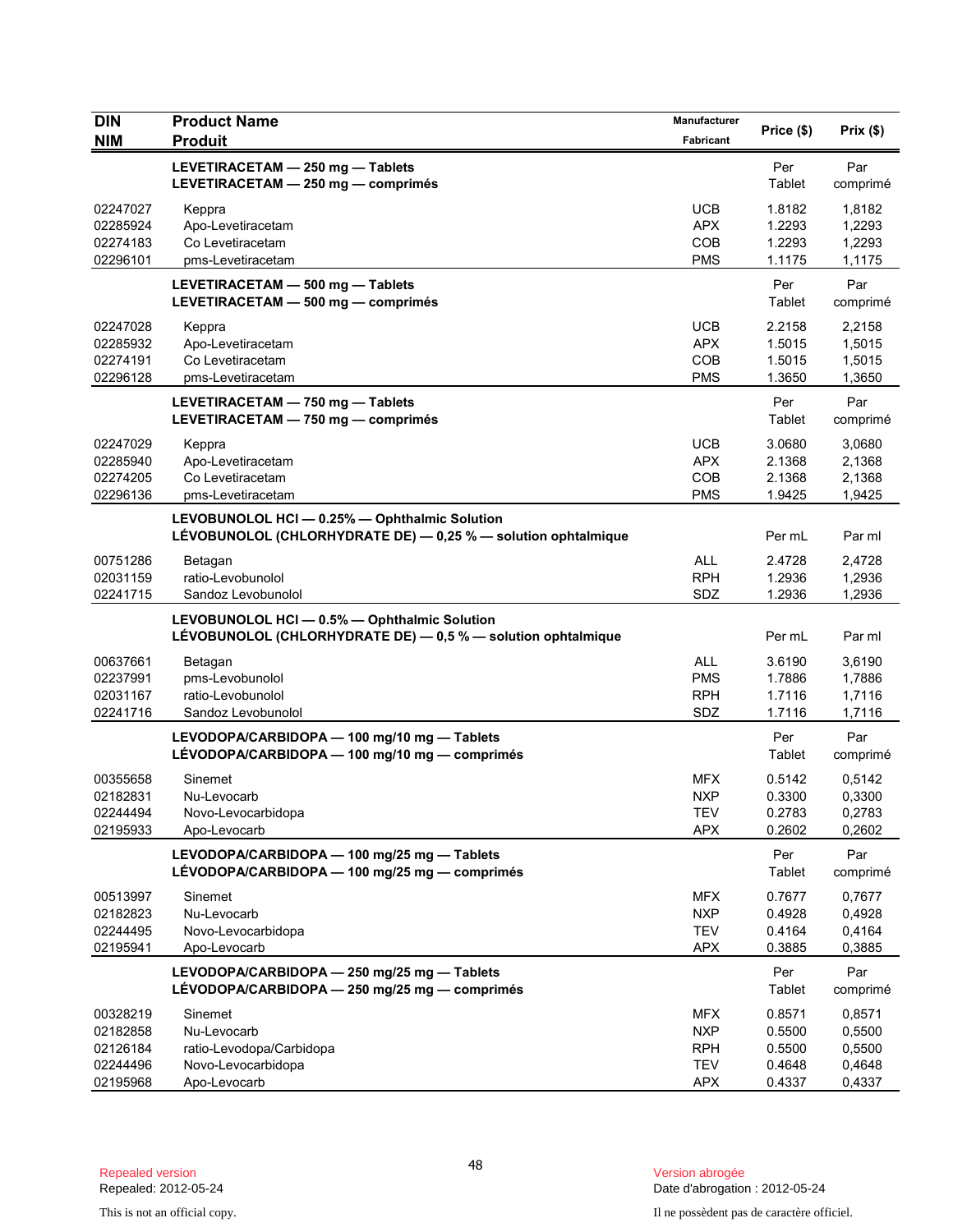| <b>DIN</b> | <b>Product Name</b>               | Manufacturer | Price (\$) | Prix(\$) |
|------------|-----------------------------------|--------------|------------|----------|
| <b>NIM</b> | <b>Produit</b>                    | Fabricant    |            |          |
|            | LEVOFLOXACIN - 250 mg - Tablets   |              | Per        | Par      |
|            | LEVOFLOXACIN - 250 mg - comprimés |              | Tablet     | comprimé |
| 02236841   | Levaquin                          | <b>JAN</b>   | 5.8263     | 5,8263   |
| 02298635   | Sandoz Levofloxacin               | SDZ          | 3.3132     | 3,3132   |
| 02284707   | Apo-Levofloxacin                  | <b>APX</b>   | 3.1080     | 3,1080   |
| 02315424   | Co Levofloxacin                   | COB          | 3.1080     | 3,1080   |
| 02313979   | Mylan-Levofloxacin                | <b>MYL</b>   | 3.1080     | 3,1080   |
| 02248262   | Novo-Levofloxacin                 | <b>TEV</b>   | 3.1080     | 3,1080   |
| 02284677   | pms-Levofloxacin                  | <b>PMS</b>   | 3.1080     | 3,1080   |
|            | LEVOFLOXACIN - 500 mg - Tablets   |              | Per        | Par      |
|            | LEVOFLOXACIN - 500 mg - comprimés |              | Tablet     | comprimé |
| 02236842   | Levaguin                          | <b>JAN</b>   | 6.6392     | 6,6392   |
| 02298643   | Sandoz Levofloxacin               | <b>SDZ</b>   | 3.7387     | 3,3132   |
| 02284715   | Apo-Levofloxacin                  | <b>APX</b>   | 3.5070     | 3,5070   |
| 02315432   | Co Levofloxacin                   | COB          | 3.5070     | 3,5070   |
| 02313987   | Mylan-Levofloxacin                | <b>MYL</b>   | 3.5070     | 3,5070   |
| 02248263   | Novo-Levofloxacin                 | <b>TEV</b>   | 3.5070     | 3,5070   |
| 02284685   | pms-Levofloxacin                  | <b>PMS</b>   | 3.5070     | 3,5070   |
|            | $LISINOPRIL - 5 mg - Tables$      |              | Per        | Par      |
|            | $LISINOPRIL - 5 mg - comprimés$   |              | Tablet     | comprimé |
| 00839388   | Prinivil                          | <b>MFX</b>   | 0.6600     | 0,6600   |
| 02217481   | Apo-Lisinopril                    | <b>APX</b>   | 0.5927     | 0,5927   |
| 02049333   | Zestril                           | <b>AZC</b>   | 0.5543     | 0,5543   |
| 02271443   | Co Lisinopril                     | COB          | 0.5388     | 0,5388   |
| 02274833   | Mylan-Lisinopril                  | <b>MYL</b>   | 0.5388     | 0,5388   |
| 02285061   | Novo-Lisinopril (Type P)          | <b>TEV</b>   | 0.5388     | 0,5388   |
| 02285118   | Novo-Lisinopril (Type Z)          | <b>TEV</b>   | 0.5388     | 0,5388   |
| 02292203   | pms-Lisinopril                    | <b>PMS</b>   | 0.5388     | 0,5388   |
| 02294230   | Ran-Lisinopril                    | <b>RAN</b>   | 0.5388     | 0,5388   |
| 02256797   | ratio-Lisinopril P                | <b>RPH</b>   | 0.5388     | 0,5388   |
| 02299879   | ratio-Lisinopril Z                | <b>RPH</b>   | 0.5388     | 0,5388   |
| 02289199   | Sandoz Lisinopril                 | SDZ          | 0.5388     | 0,5388   |
|            | LISINOPRIL - 10 mg - Tablets      |              | Per        | Par      |
|            | LISINOPRIL - 10 mg - comprimés    |              | Tablet     | comprimé |
| 00839396   | Prinivil                          | <b>MFX</b>   | 0.7929     | 0,7929   |
| 02049376   | Zestril                           | <b>AZC</b>   | 0.6660     | 0,6660   |
| 02217503   | Apo-Lisinopril                    | <b>APX</b>   | 0.7121     | 0,7121   |
| 02271451   | Co Lisinopril                     | COB          | 0.6474     | 0,6474   |
| 02274841   | Mylan-Lisinopril                  | MYL          | 0.6474     | 0,6474   |
| 02285088   | Novo-Lisinopril (Type P)          | <b>TEV</b>   | 0.6474     | 0,6474   |
| 02285126   | Novo-Lisinopril (Type Z)          | <b>TEV</b>   | 0.6474     | 0,6474   |
| 02292211   | pms-Lisinopril                    | <b>PMS</b>   | 0.6474     | 0.6474   |
| 02294249   | Ran-Lisinopril                    | <b>RAN</b>   | 0.6474     | 0,6474   |
| 02256800   | ratio-Lisinopril P                | <b>RPH</b>   | 0.6474     | 0.6474   |
| 02299887   | ratio-Lisinopril Z                | <b>RPH</b>   | 0.6474     | 0.6474   |
| 02289202   | Sandoz Lisinopril                 | <b>SDZ</b>   | 0.6474     | 0.6474   |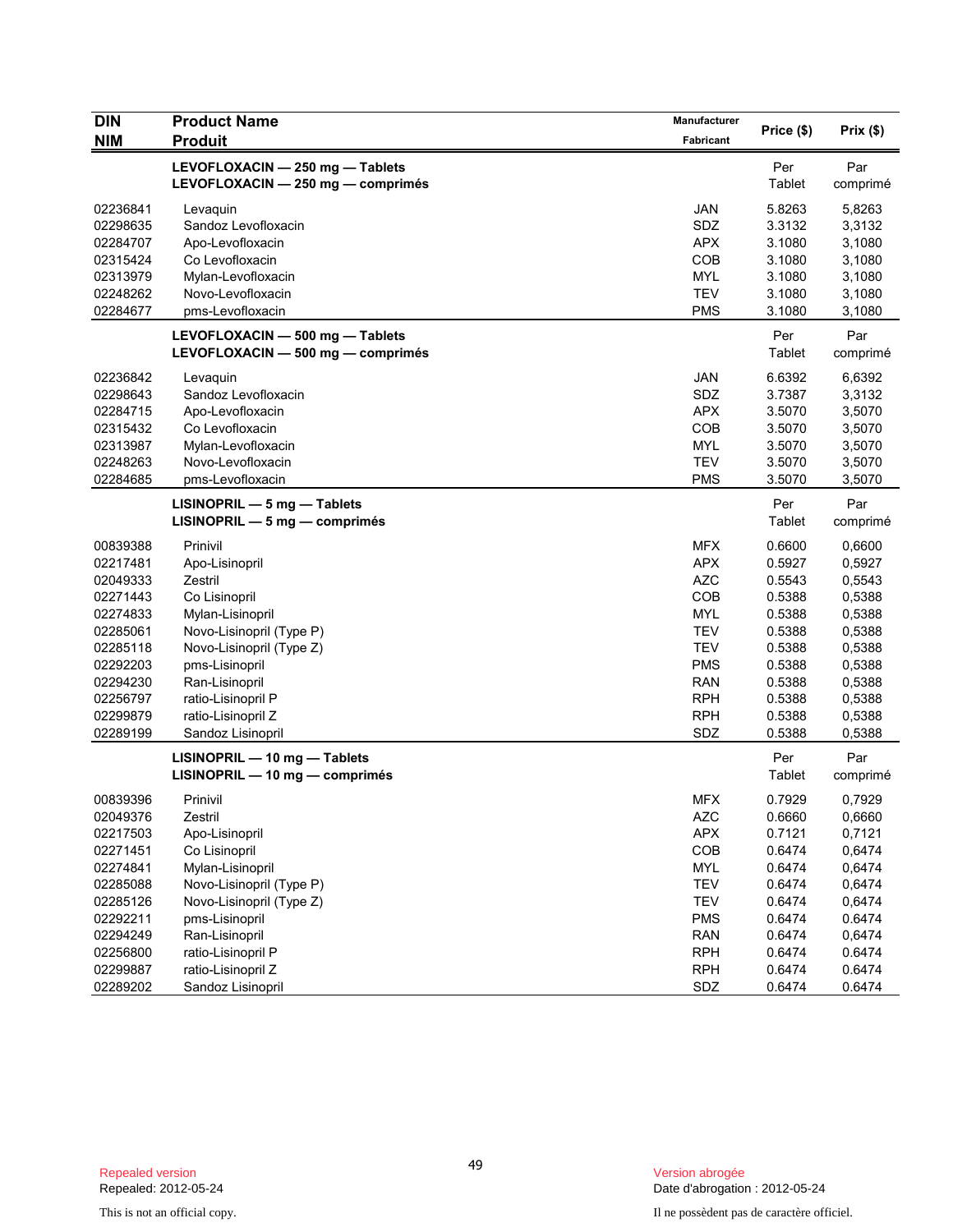| <b>DIN</b>           | <b>Product Name</b>                                                                                                | Manufacturer      |                  |                  |
|----------------------|--------------------------------------------------------------------------------------------------------------------|-------------------|------------------|------------------|
| <b>NIM</b>           | <b>Produit</b>                                                                                                     | Fabricant         | Price (\$)       | Prix(\$)         |
|                      | LISINOPRIL - 20 mg - Tablets                                                                                       |                   | Per              | Par              |
|                      | $LISINOPRIL - 20 mg - comprimés$                                                                                   |                   | Tablet           | comprimé         |
|                      |                                                                                                                    |                   |                  |                  |
| 00839418             | Prinivil                                                                                                           | <b>MFX</b>        | 0.9533           | 0,9533           |
| 02217511             | Apo-Lisinopril                                                                                                     | <b>APX</b>        | 0.8557           | 0,8557           |
| 02049384             | Zestril                                                                                                            | <b>AZC</b>        | 0.8000           | 0,8000           |
| 02271478             | Co Lisinopril                                                                                                      | COB<br><b>MYL</b> | 0.7779<br>0.7779 | 0,7779<br>0,7779 |
| 02274868<br>02285096 | Mylan-Lisinopril<br>Novo-Lisinopril (Type P)                                                                       | <b>TEV</b>        | 0.7779           | 0,7779           |
| 02285134             | Novo-Lisinopril (Type Z)                                                                                           | <b>TEV</b>        | 0.7779           | 0,7779           |
| 02292238             | pms-Lisinopril                                                                                                     | <b>PMS</b>        | 0.7779           | 0,7779           |
| 02294257             | Ran-Lisinopril                                                                                                     | <b>RAN</b>        | 0.7779           | 0,7779           |
| 02256819             | ratio-Lisinopril P                                                                                                 | <b>RPH</b>        | 0.7779           | 0,7779           |
| 02299895             | ratio-Lisinopril Z                                                                                                 | <b>RPH</b>        | 0.7779           | 0,7779           |
| 02289229             | Sandoz Lisinopril                                                                                                  | SDZ               | 0.7779           | 0,7779           |
|                      |                                                                                                                    |                   |                  |                  |
|                      | LISINOPRIL/HYDROCHLOROTHIAZIDE - 10 mg/12.5 mg - Tablets                                                           |                   | Per              | Par              |
|                      | LISINOPRIL/HYDROCHLOROTHIAZIDE $-$ 10 mg/12,5 mg $-$ comprimes                                                     |                   | Tablet           | comprimé         |
| 02103729             | Zestoretic                                                                                                         | <b>AZC</b>        | 0.8573           | 0,8573           |
| 02108194             | Prinzide                                                                                                           | <b>MFX</b>        | 0.8171           | 0,8171           |
| 02261979             | Apo-Lisinopril/HCTZ                                                                                                | <b>APX</b>        | 0.5835           | 0,5835           |
| 02297736             | Mylan-Lisinopril HCTZ                                                                                              | <b>MYL</b>        | 0.5835           | 0,5835           |
| 02301768             | Novo-Lisinopril/HCTZ (Type Z)                                                                                      | <b>TEV</b>        | 0.5835           | 0,5835           |
| 02302136             | Novo-Lisinopril/HCTZ (Type P)                                                                                      | <b>TEV</b>        | 0.5835           | 0,5835           |
| 02302365             | Sandoz Lisinopril HCT                                                                                              | SDZ               | 0.5835           | 0.5835           |
|                      | LISINOPRIL/HYDROCHLOROTHIAZIDE - 20 mg/12.5 mg - Tablets                                                           |                   | Per              | Par              |
|                      | LISINOPRIL/HYDROCHLOROTHIAZIDE - 20 mg/12,5 mg - comprimés                                                         |                   | Tablet           | comprimé         |
| 02045737             | Zestoretic                                                                                                         | <b>AZC</b>        | 1.0301           | 1,0301           |
| 00884413             | Prinzide                                                                                                           | <b>MFX</b>        | 0.9818           | 0,9818           |
| 02261987             | Apo-Lisinopril/HCTZ                                                                                                | <b>APX</b>        | 0.7011           | 0,7011           |
| 02297744             | Mylan-Lisinopril HCTZ                                                                                              | MYL               | 0.7011           | 0,7011           |
| 02301776             | Novo-Lisinopril/HCTZ (Type Z)                                                                                      | <b>TEV</b>        | 0.7011           | 0,7011           |
| 02302144             | Novo-Lisinopril/HCTZ (Type P)                                                                                      | <b>TEV</b>        | 0.7011           | 0,7011           |
| 02302373             | Sandoz Lisinopril HCT                                                                                              | SDZ               | 0.7011           | 0,7011           |
|                      |                                                                                                                    |                   |                  |                  |
|                      | LISINOPRIL/HYDROCHLOROTHIAZIDE - 20 mg/25 mg - Tablets<br>LISINOPRIL/HYDROCHLOROTHIAZIDE - 20 mg/25 mg - comprimés |                   | Per<br>Tablet    | Par              |
|                      |                                                                                                                    |                   |                  | comprimé         |
| 02045729             | Zestoretic                                                                                                         | <b>AZC</b>        | 1.0301           | 1,0301           |
| 02261995             | Apo-Lisinopril/HCTZ                                                                                                | <b>APX</b>        | 0.7011           | 0,7011           |
| 02297752             | Mylan-Lisinopril HCTZ                                                                                              | <b>MYL</b>        | 0.7011           | 0,7011           |
| 02301784             | Novo-Lisinopril/HCTZ (Type Z)                                                                                      | <b>TEV</b>        | 0.7011           | 0,7011           |
| 02302152             | Novo-Lisinopril/HCTZ (Type P)                                                                                      | <b>TEV</b>        | 0.7011           | 0,7011           |
| 02302381             | Sandoz Lisnopril HCT                                                                                               | SDZ               | 0.7011           | 0,7011           |
|                      | LITHIUM CARBONATE - 150 mg - Capsules                                                                              |                   | Per              | Par              |
|                      | LITHIUM (CARBONATE DE) - 150 mg - capsules                                                                         |                   | Capsule          | capsule          |
| 00461733             | Carbolith                                                                                                          | VAL               | 0.1276           | 0,1276           |
| 02216132             | pms-Lithium Carbonate                                                                                              | <b>PMS</b>        | 0.0697           | 0,0697           |
| 02242837             | Apo-Lithium Carbonate                                                                                              | <b>APX</b>        | 0.0585           | 0,0585           |
|                      |                                                                                                                    |                   |                  |                  |
|                      | LITHIUM CARBONATE - 150 mg - Capsules                                                                              |                   | Per              | Par              |
|                      | LITHIUM (CARBONATE DE) - 150 mg - capsules                                                                         |                   | Capsule          | capsule          |
| 02013231             | Lithane                                                                                                            | <b>ERF</b>        | 0.1041           | 0,1041           |
| 02242837             | Apo-Lithium Carbonate                                                                                              | <b>APX</b>        | 0.0585           | 0,0585           |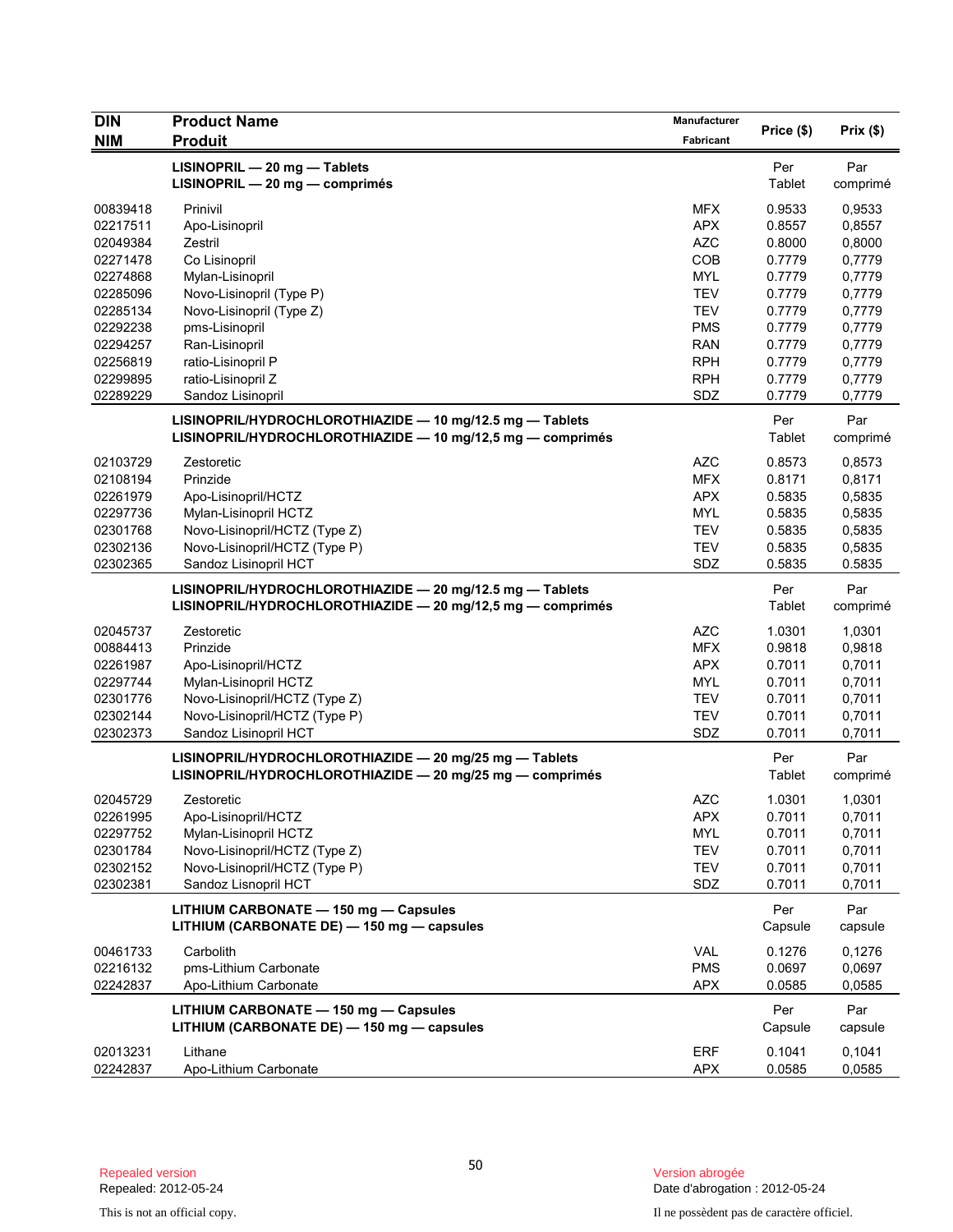| <b>DIN</b> | <b>Product Name</b>                        | Manufacturer |            |          |
|------------|--------------------------------------------|--------------|------------|----------|
| <b>NIM</b> | <b>Produit</b>                             | Fabricant    | Price (\$) | Prix(\$) |
|            | LITHIUM CARBONATE - 300 mg - Capsules      |              | Per        | Par      |
|            | LITHIUM (CARBONATE DE) - 300 mg - capsules |              | Capsule    | capsule  |
| 00236683   | Carbolith                                  | <b>VAL</b>   | 0.0992     | 0,0992   |
| 02216140   | pms-Lithium Carbonate                      | <b>PMS</b>   | 0.0731     | 0,0731   |
| 02242838   | Apo-Lithium Carbonate                      | <b>APX</b>   | 0.0614     | 0,0614   |
|            | LITHIUM CARBONATE - 300 mg - Capsules      |              | Per        | Par      |
|            | LITHIUM (CARBONATE DE) - 300 mg - capsules |              | Capsule    | capsule  |
| 00406775   | Lithane                                    | <b>ERF</b>   | 0.1118     | 0,1118   |
| 02242838   | Apo-Lithium Carbonate                      | <b>APX</b>   | 0.0614     | 0,0614   |
|            | LITHIUM CARBONATE - 600 mg - Capsules      |              | Per        | Par      |
|            | LITHIUM (CARBONATE DE) - 600 mg - capsules |              | Capsule    | capsule  |
| 02011239   | Carbolith                                  | <b>VAL</b>   | 0.1901     | 0,1901   |
| 02216159   | pms-Lithium Carbonate                      | <b>PMS</b>   | 0.1683     | 0,1683   |
|            | LOPERAMIDE $-2$ mg $-$ Tablets             |              | Per        | Par      |
|            | LOPÉRAMIDE - 2 mg - comprimés              |              | Tablet     | comprimé |
| 02183862   | Imodium                                    | <b>MCL</b>   | 0.5184     | 0,5184   |
| 02228351   | pms-Loperamide                             | <b>PMS</b>   | 0.2717     | 0,2717   |
| 02212005   | Apo-Loperamide                             | <b>APX</b>   | 0.2713     | 0,2713   |
| 02132591   | Novo-Loperamide                            | <b>TEV</b>   | 0.2713     | 0,2713   |
| 02257564   | Sandoz Loperamide                          | SDZ          | 0.2713     | 0,2713   |
| 02256452   | Jamp-Loperamide                            | <b>JPC</b>   | 0.2600     | 0,2600   |
|            | LORATADINE - 10 mg - Tablets               |              | Per        | Par      |
|            | LORATADINE - 10 mg - comprimés             |              | Tablet     | comprimé |
| 00782696   | Claritin                                   | <b>SCH</b>   | 0.9192     | 0,9192   |
| 02243880   | Apo-Loratadine                             | <b>APX</b>   | 0.6895     | 0,6895   |
|            | LORAZEPAM - 0.5 mg - Oral Tablets          |              | Per        | Par      |
|            | LORAZÉPAM - 0,5 mg - comprimés oraux       |              | Tablet     | comprimé |
| 00728187   | pms-Lorazepam                              | <b>PMS</b>   | 0.0514     | 0,0514   |
| 00655740   | Apo-Lorazepam                              | <b>APX</b>   | 0.0395     | 0,0395   |
| 02041413   | Ativan                                     | PFI          | 0.0395     | 0,0395   |
| 00711101   | Novo-Lorazem                               | <b>TEV</b>   | 0.0359     | 0,0359   |
|            | LORAZEPAM - 1 mg - Oral Tablets            |              | Per        | Par      |
|            | LORAZÉPAM - 1 mg - comprimés oraux         |              | Tablet     | comprimé |
| 00728195   | pms-Lorazepam                              | <b>PMS</b>   | 0.0524     | 0,0524   |
| 02041421   | Ativan                                     | PFI          | 0.0492     | 0,0492   |
| 00655759   | Apo-Lorazepam                              | <b>APX</b>   | 0.0492     | 0,0492   |
| 00637742   | Novo-Lorazem                               | <b>TEV</b>   | 0.0447     | 0,0447   |
|            | LORAZEPAM - 2 mg - Oral Tablets            |              | Per        | Par      |
|            | LORAZÉPAM - 2 mg - comprimés oraux         |              | Tablet     | comprimé |
| 00728209   | pms-Lorazepam                              | <b>PMS</b>   | 0.0851     | 0,0851   |
| 02041448   | Ativan                                     | PFI          | 0.0769     | 0,0769   |
| 00655767   | Apo-Lorazepam                              | <b>APX</b>   | 0.0769     | 0,0769   |
| 00637750   | Novo-Lorazem                               | <b>TEV</b>   | 0.0699     | 0,0699   |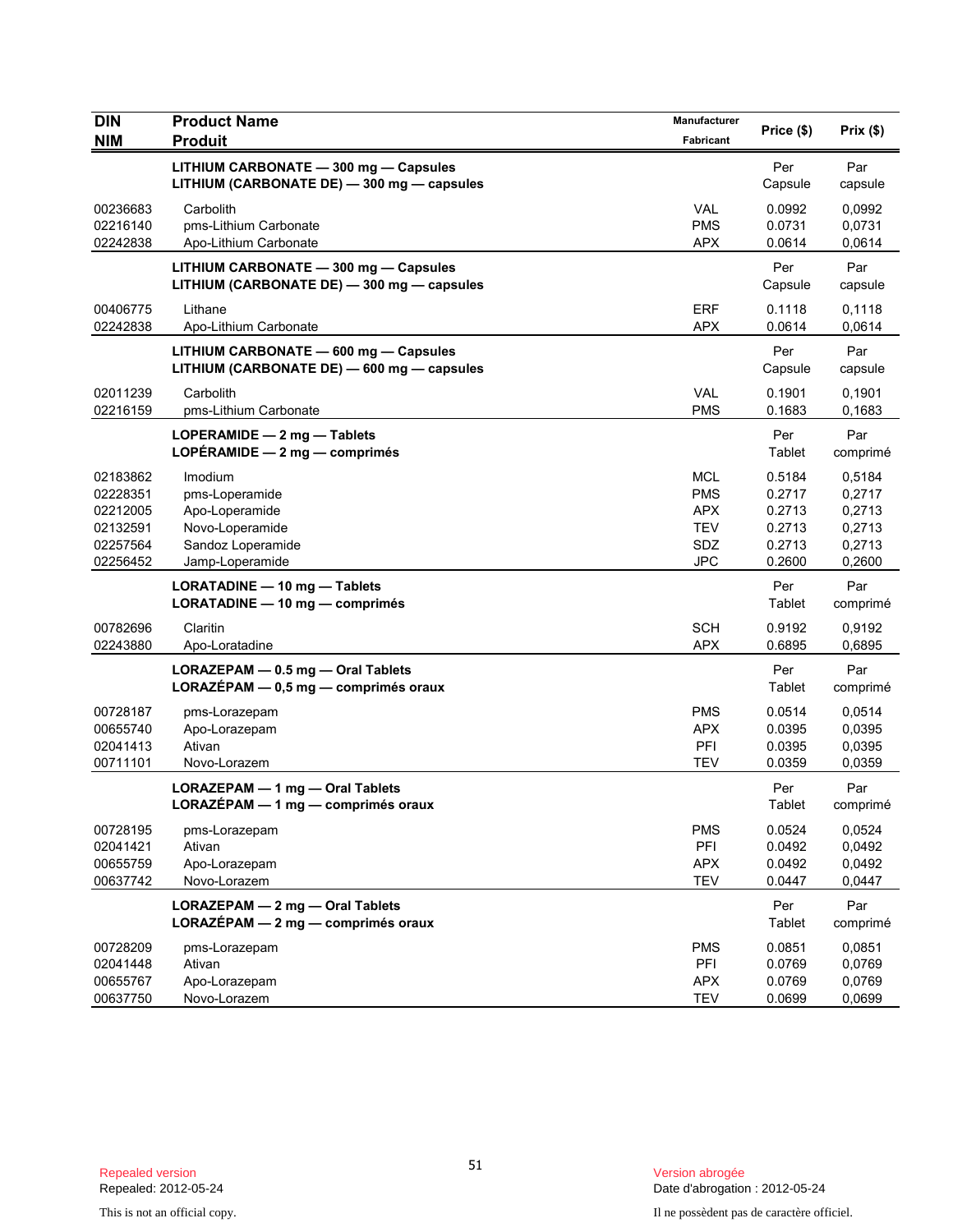| <b>DIN</b> | <b>Product Name</b>                                                                                             | Manufacturer | Price (\$)    | Prix(\$)        |
|------------|-----------------------------------------------------------------------------------------------------------------|--------------|---------------|-----------------|
| <b>NIM</b> | <b>Produit</b>                                                                                                  | Fabricant    |               |                 |
|            | LOVASTATIN - 20 mg - Tablets                                                                                    |              | Per           | Par             |
|            | LOVASTATINE - 20 mg - comprimés                                                                                 |              | Tablet        | comprimé        |
| 00795860   | Mevacor                                                                                                         | <b>MFX</b>   | 2.2745        | 2,2745          |
| 02246013   | pms-Lovastatin                                                                                                  | <b>PMS</b>   | 1.5235        | 1,5235          |
| 02267969   | Ran-Lovastatin                                                                                                  | <b>RAN</b>   | 1.3197        | 1,3197          |
| 02220172   | Apo-Lovastatin                                                                                                  | <b>APX</b>   | 1.1998        | 1,1998          |
| 02248572   | Co Lovastatin                                                                                                   | <b>COB</b>   | 1.1998        | 1,1998          |
| 02243127   | Mylan-Lovastatin                                                                                                | <b>MYL</b>   | 1.1998        | 1,1998          |
| 02245822   | ratio-Lovastatin                                                                                                | <b>RPH</b>   | 1.1998        | 1,1998          |
| 02246542   | Novo-Lovastatin                                                                                                 | <b>TEV</b>   | 1.1997        | 1,1997          |
| 02247056   | Sandoz Lovastatin                                                                                               | SDZ          | 1.1997        | 1,1997          |
|            | LOVASTATIN - 40 mg - Tablets                                                                                    |              | Per           | Par             |
|            | LOVASTATINE - 40 mg - comprimés                                                                                 |              | Tablet        | comprimé        |
|            |                                                                                                                 |              |               |                 |
| 00795852   | Mevacor                                                                                                         | <b>MFX</b>   | 4.1510        | 4,1510          |
| 02246014   | pms-Lovastatin                                                                                                  | <b>PMS</b>   | 2.8100        | 2,8100          |
| 02267977   | Ran-Lovastatin                                                                                                  | <b>RAN</b>   | 2.4342        | 2,4342          |
| 02220180   | Apo-Lovastatin                                                                                                  | <b>APX</b>   | 2.2129        | 2,2129          |
| 02248573   | Co Lovastatin                                                                                                   | <b>COB</b>   | 2.2129        | 2,2129          |
| 02243129   | Mylan-Lovastatin                                                                                                | <b>MYL</b>   | 2.2129        | 2,2129          |
| 02246543   | Novo-Lovastatin                                                                                                 | <b>TEV</b>   | 2.2129        | 2,2129          |
| 02245823   | ratio-Lovastatin                                                                                                | <b>RPH</b>   | 2.2129        | 2,2129          |
| 02247057   | Sandoz Lovastatin                                                                                               | SDZ          | 2.2129        | 2,2129          |
|            | MEDROXYPROGESTERONE ACETATE - 150 mg/mL - Injection<br>MÉDROXYPROGESTÉRONE (ACÉTATE DE) — 150 mg/mL — injection |              | Per<br>Vial   | Par<br>ampoule  |
| 00585092   | Depo-Provera                                                                                                    | PFI          | 29.7784       | 29,7784         |
| 02322250   | Medroxyprogesterone Acetate Injectable Suspension                                                               | SDZ          | 22.0000       | 22,0000         |
|            |                                                                                                                 |              |               |                 |
|            | MEDROXYPROGESTERONE ACETATE - 2.5 mg - Tablets<br>MÉDROXYPROGESTÉRONE (ACÉTATE DE) - 2,5 mg - comprimés         |              | Per<br>Tablet | Par<br>comprimé |
| 00708917   | Provera                                                                                                         | PFI          | 0.1799        | 0,1799          |
| 02244726   | Apo-Medroxy                                                                                                     | <b>APX</b>   | 0.0873        | 0,0873          |
| 02221284   | Novo-Medrone                                                                                                    | <b>TE</b>    | 0.0873        | 0,0873          |
|            | MEDROXYPROGESTERONE ACETATE - 5 mg - Tablets                                                                    |              | Per           | Par             |
|            | MÉDROXYPROGESTÉRONE (ACÉTATE DE) — 5 mg — comprimés                                                             |              | Tablet        | comprimé        |
|            |                                                                                                                 |              |               |                 |
| 00030937   | Provera                                                                                                         | PFI          | 0.3556        | 0,3556          |
| 02221292   | Novo-Medrone                                                                                                    | <b>TEV</b>   | 0.1726        | 0,1726          |
| 02244727   | Apo-Medroxy                                                                                                     | <b>APX</b>   | 0.1725        | 0,1725          |
|            | MEDROXYPROGESTERONE ACETATE - 10 mg - Tablets<br>MÉDROXYPROGESTÉRONE (ACÉTATE DE) — 10 mg — comprimés           |              | Per<br>Tablet | Par<br>comprimé |
| 00729973   | Provera                                                                                                         | PFI          | 0.7215        | 0,7215          |
| 02277298   | Apo-Medroxy                                                                                                     | <b>APX</b>   | 0.3486        | 0,3486          |
| 02221306   | Novo-Medrone                                                                                                    | TEV          | 0.3486        | 0,3486          |
|            |                                                                                                                 |              |               |                 |
|            | MEFLOQUINE HCI - 250 mg - Tablets<br>MEFLOQUINE (CHLORHYDRATE DE) - 250 mg - comprimés                          |              | Per<br>Tablet | Par<br>comprimé |
| 02018055   | Lariam                                                                                                          | <b>HLR</b>   | 5.3061        | 5,3061          |
| 02244366   | Melfoquine                                                                                                      | AAA          | 3.8798        | 3,8798          |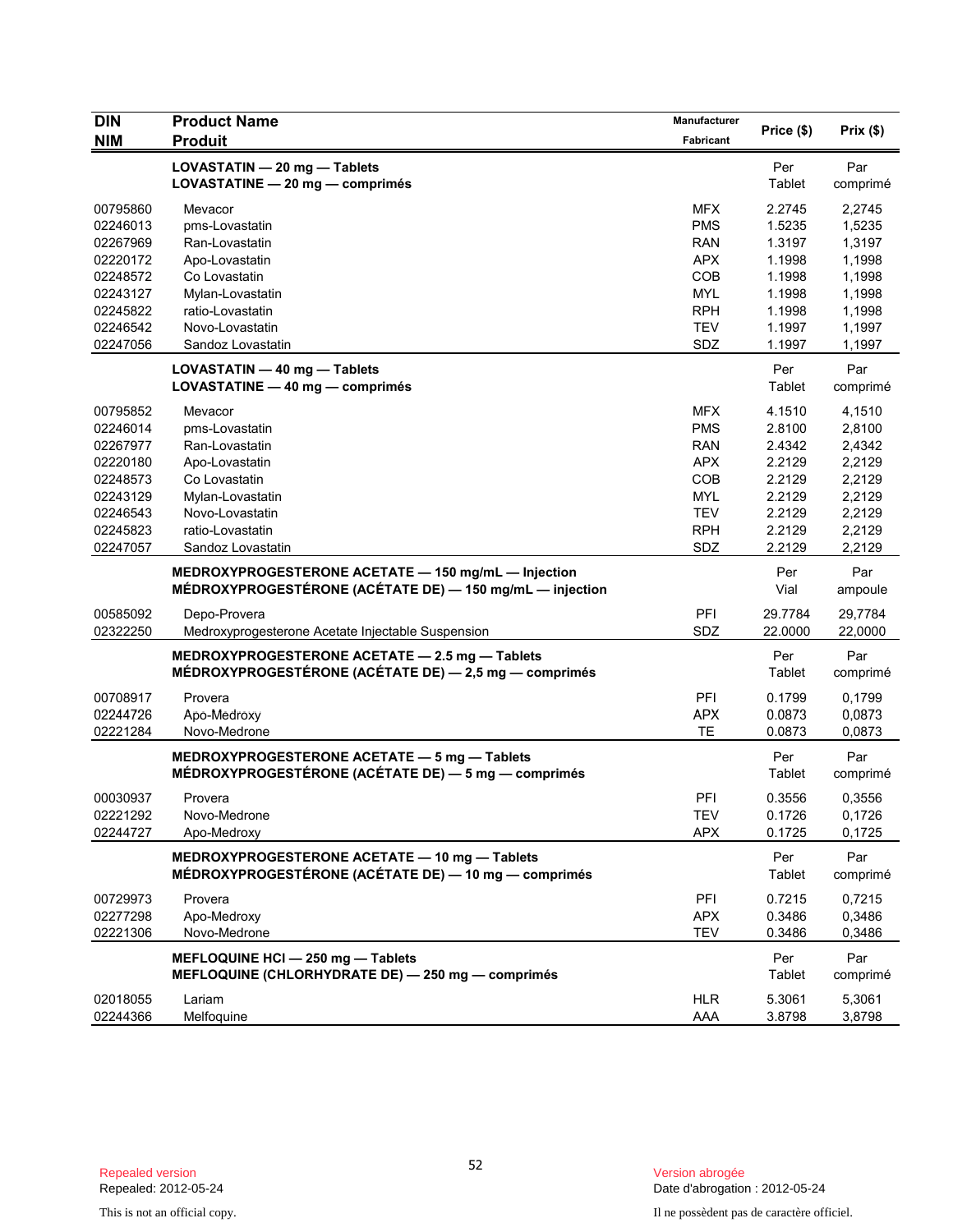| DIN                              | <b>Product Name</b>                                                               | Manufacturer                           | Price (\$)                 | Prix(\$)                   |
|----------------------------------|-----------------------------------------------------------------------------------|----------------------------------------|----------------------------|----------------------------|
| <b>NIM</b>                       | <b>Produit</b>                                                                    | Fabricant                              |                            |                            |
|                                  | MELOXICAM - 7.5 mg - Tablets<br>$MÉLOXICAM - 7.5 mg - comprimés$                  |                                        | Per<br>Tablet              | Par<br>comprimé            |
| 02242785<br>02248973<br>02250012 | Mobicox<br>Apo-Meloxicam<br>Co Meloxicam                                          | <b>BOE</b><br><b>APX</b><br>COB        | 0.8812<br>0.5405<br>0.5405 | 0,8812<br>0,5405<br>0,5405 |
| 02255987<br>02258315             | Mylan-Meloxicam<br>Novo-Meloxicam                                                 | <b>MYL</b><br><b>TEV</b><br><b>PMS</b> | 0.5405<br>0.5405<br>0.5405 | 0,5405<br>0,5405           |
| 02248267<br>02247889             | pms-Meloxicam<br>ratio-Meloxicam                                                  | <b>RPH</b>                             | 0.5405                     | 0,5405<br>0,5405           |
|                                  | MELOXICAM - 15 mg - Tablets<br>$MÉLOXICAM - 15 mg - comprimés$                    |                                        | Per<br>Tablet              | Par<br>comprimé            |
| 02242786                         | Mobicox                                                                           | <b>BOE</b>                             | 1.0167                     | 1,0167                     |
| 02248974                         | Apo-Meloxicam                                                                     | <b>APX</b>                             | 0.6237                     | 0,6237                     |
| 02250020                         | Co Meloxicam                                                                      | COB                                    | 0.6237                     | 0,6237                     |
| 02255995                         | Mylan-Meloxicam                                                                   | <b>MYL</b>                             | 0.6237                     | 0,6237                     |
| 02258323                         | Teva-Meloxicam                                                                    | <b>TEV</b>                             | 0.6237                     | 0,6237                     |
| 02248268<br>02248031             | pms-Meloxicam                                                                     | <b>PMS</b><br><b>RPH</b>               | 0.6237                     | 0,6237<br>0,6237           |
|                                  | ratio-Meloxicam                                                                   |                                        | 0.6237                     |                            |
|                                  | METFORMIN HCI-500 mg-Tablets<br>METFORMINE (CHLORHYDRATE DE) - 500 mg - comprimés |                                        | Per<br>Tablet              | Par<br>comprimé            |
| 02099233                         | Glucophage                                                                        | <b>SAA</b>                             | 0.2988                     | 0,2988                     |
| 02269031                         | Ran-Metformin                                                                     | <b>RAN</b>                             | 0.1472                     | 0,1472                     |
| 02167786                         | Apo-Metformin                                                                     | <b>APX</b>                             | 0.1338                     | 0,1338                     |
| 02257726                         | Co Metformin                                                                      | <b>COB</b>                             | 0.1338                     | 0,1338                     |
| 02148765                         | Mylan-Metformin                                                                   | <b>MYL</b>                             | 0.1338                     | 0,1338                     |
| 02229516                         | Glycon                                                                            | <b>VAL</b>                             | 0.1338                     | 0,1338                     |
| 02242794                         | Zym-Metformin                                                                     | <b>ZYM</b>                             | 0.1338                     | 0,1338                     |
| 02045710                         | Novo-Metformin                                                                    | <b>TEV</b>                             | 0.1338                     | 0,1338                     |
| 02162822                         | Nu-Metformin                                                                      | <b>NXP</b>                             | 0.1338                     | 0,1338                     |
| 02223562                         | pms-Metformin                                                                     | <b>PMS</b>                             | 0.1338                     | 0,1338                     |
| 02242974<br>02246820             | ratio-Metformin<br>Sandoz Metformin FC                                            | <b>RPH</b><br>SDZ                      | 0.1338<br>0.1338           | 0,1338<br>0,1338           |
|                                  | METFORMIN HCI-850 mg-Tablets                                                      |                                        | Per                        | Par                        |
|                                  | METFORMINE (CHLORHYDRATE DE) - 850 mg - comprimés                                 |                                        | Tablet                     | comprimé                   |
| 02162849                         | Glucophage                                                                        | SAA                                    | 0.3787                     | 0,3787                     |
| 02269058                         | Ran-Metformin                                                                     | <b>RAN</b>                             | 0.2525                     | 0,2525                     |
| 02229785                         | Apo-Metformin                                                                     | <b>APX</b>                             | 0.2299                     | 0,2299                     |
| 02257734                         | Co Metformin                                                                      | COB                                    | 0.2299                     | 0,2299                     |
| 02229656                         | Mylan-Metformin                                                                   | <b>MYL</b>                             | 0.2299                     | 0,2299                     |
| 02230475                         | Teva-Metformin                                                                    | <b>TEV</b>                             | 0.2299                     | 0,2299                     |
| 02229517                         | Nu-Metformin                                                                      | <b>NXP</b>                             | 0.2299                     | 0,2299                     |
| 02242589                         | pms-Metformin                                                                     | <b>PMS</b>                             | 0.2299                     | 0,2299                     |
| 02242931                         | ratio-Metformin                                                                   | <b>RPH</b>                             | 0.2299                     | 0,2299                     |
| 02246821                         | Sandoz Metformin FC                                                               | SDZ                                    | 0.2299                     | 0,2299                     |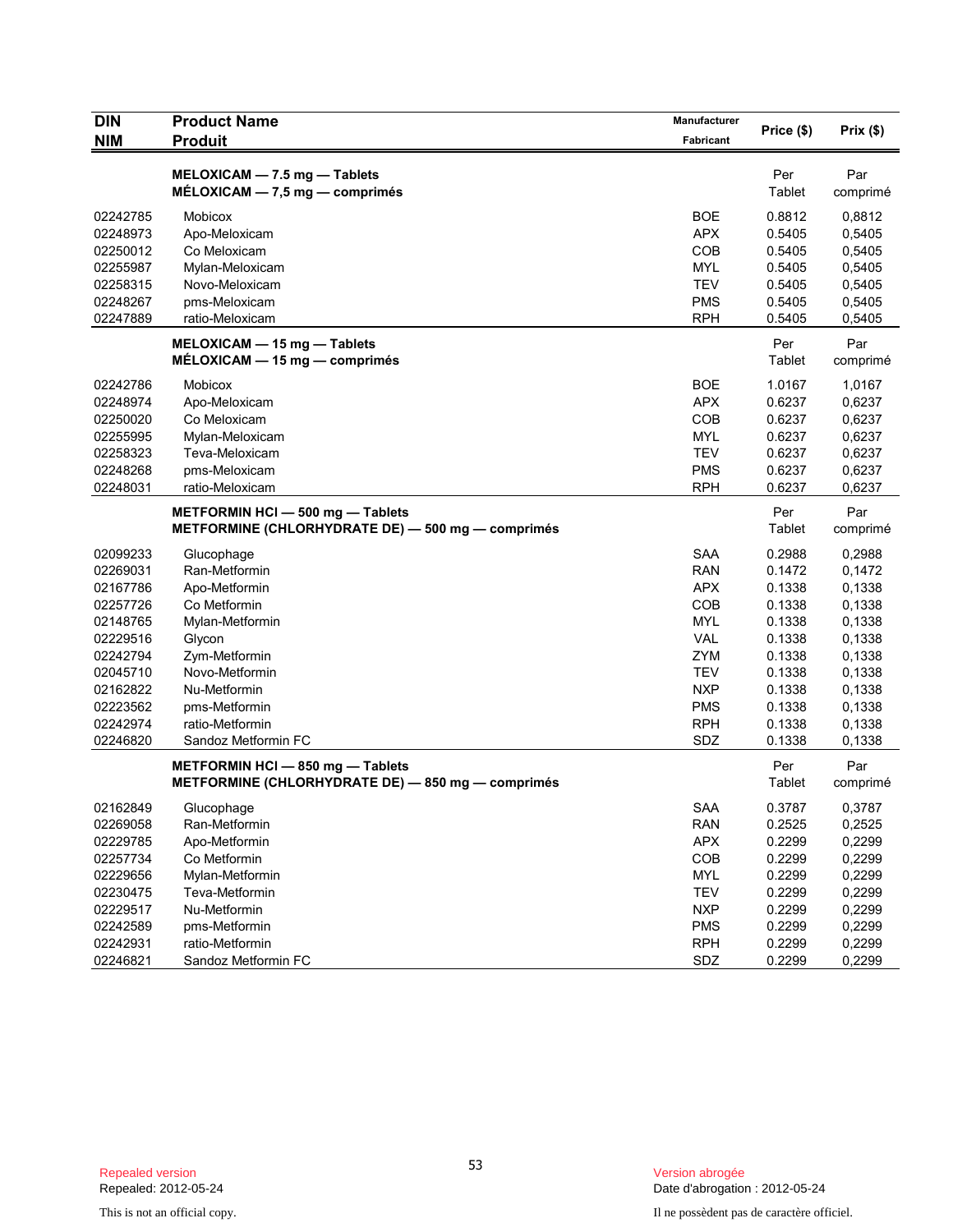| <b>DIN</b><br><b>NIM</b>         | <b>Product Name</b><br><b>Produit</b>                                                              | Manufacturer<br>Fabricant              | Price (\$)                 | Prix (\$)                  |
|----------------------------------|----------------------------------------------------------------------------------------------------|----------------------------------------|----------------------------|----------------------------|
|                                  | METHOTREXATE - 2.5 mg - Tablets<br>MÉTHOTREXATE $-2.5$ mg $-$ comprimés                            |                                        | Per<br>Tablet              | Par<br>comprimé            |
| 02182963<br>02170698<br>02244798 | Apo-Methotrexate<br>Methotrexate/Méthotrexate<br>ratio-Methotrexate                                | HOI<br>PFI<br><b>RPH</b>               | 0.6958<br>0.6958<br>0.6958 | 0,6958<br>0,6958<br>0,6958 |
|                                  | METHYLCELLULOSE - 0.5% - Ophthalmic Solution<br>MÉTHYLCELLULOSE $-$ 0,5 % $-$ solution ophtalmique |                                        | Per mL                     | Par ml                     |
| 00000809<br>00889806             | <b>Isopto Tears</b><br>Sandoz Eyelube                                                              | <b>ALC</b><br>SDZ                      | 0.3748<br>0.3403           | 0,3748<br>0,3403           |
|                                  | METHYLCELLULOSE - 1% - Ophthalmic Solution<br>MÉTHYLCELLULOSE - 1 % - solution ophtalmique         |                                        | Per mL                     | Par ml                     |
| 00000817<br>00874965             | <b>Isopto Tears</b><br>Sandoz Eyelube                                                              | <b>ALC</b><br>SDZ                      | 0.4642<br>0.4224           | 0,4642<br>0,4224           |
|                                  | METHYLPHENIDATE $-5$ mg $-$ Tablets<br>$MÉTHYLPHÉNIDATE - 5 mg - comprimés$                        |                                        | Per<br>Tablet              | Par<br>comprimé            |
| 02273950<br>02234749             | Apo-Methylphenidate<br>pms-Methylphenidate                                                         | <b>APX</b><br><b>PMS</b>               | 0.1042<br>0.1042           | 0,1042<br>0,1042           |
|                                  | METHYLPHENIDATE - 10 mg - Tablets<br>MÉTHYLPHÉNIDATE - 10 mg - comprimés                           |                                        | Per<br>Tablet              | Par<br>comprimé            |
| 00005606<br>00584991<br>02249324 | Ritalin<br>pms-Methylphenidate<br>Apo-Methylphenidate                                              | <b>NVT</b><br><b>PMS</b><br><b>APX</b> | 0.3996<br>0.2083<br>0.1749 | 0,3996<br>0,2083<br>0,1749 |
|                                  | METHYLPHENIDATE - 20 mg - Tablets<br>$MÉTHYLPHÉNIDATE - 20 mg - comprimés$                         |                                        | Per<br>Tablet              | Par<br>comprimé            |
| 00005614<br>00585009<br>02249332 | Ritalin<br>pms-Methylphenidate<br>Apo-Methylphenidate                                              | <b>NVT</b><br><b>PMS</b><br><b>APX</b> | 0.6981<br>0.4013<br>0.3890 | 0,6981<br>0,4013<br>0,3890 |
|                                  | METHYLPHENIDATE - 18 mg - Tablets<br>$MÉTHYLPHÉNIDATE - 18 mg - comprimés$                         |                                        | Per<br>Tablet              | Par<br>comprimé            |
| 02247732<br>02315068             | Concerta<br>Novo-Methylphenidate ER-C                                                              | JAN<br><b>TEV</b>                      | 2.3084<br>1.4276           | 2,3084<br>1,4276           |
|                                  | METHYLPHENIDATE - 27 mg - Tablets<br>$MÉTHYLPHÉNIDATE - 27 mg - comprimés$                         |                                        | Per<br>Tablet              | Par<br>comprimé            |
| 02250241<br>02315076             | Concerta<br>Novo-Methylphenidate ER-C                                                              | JAN<br><b>TEV</b>                      | 2.6640<br>1.6475           | 2,6640<br>1,6475           |
|                                  | METHYLPHENIDATE - 36 mg - Tablets<br>$MÉTHYLPHÉNIDATE - 36 mg - comprimés$                         |                                        | Per<br>Tablet              | Par<br>comprimé            |
| 02247733<br>02315084             | Concerta<br>Novo-Methylphenidate ER-C                                                              | <b>JAN</b><br><b>TEV</b>               | 3.0197<br>1.8674           | 3,0197<br>1,8674           |
|                                  | METHYLPHENIDATE $-$ 54 mg $-$ Tablets<br>MÉTHYLPHÉNIDATE $-$ 54 mg $-$ comprimés                   |                                        | Per<br>Tablet              | Par<br>comprimé            |
| 02247734<br>02315092             | Concerta<br>Novo-Methylphenidate ER-C                                                              | <b>JAN</b><br><b>TEV</b>               | 3.7307<br>2.3072           | 3,7307<br>2,3072           |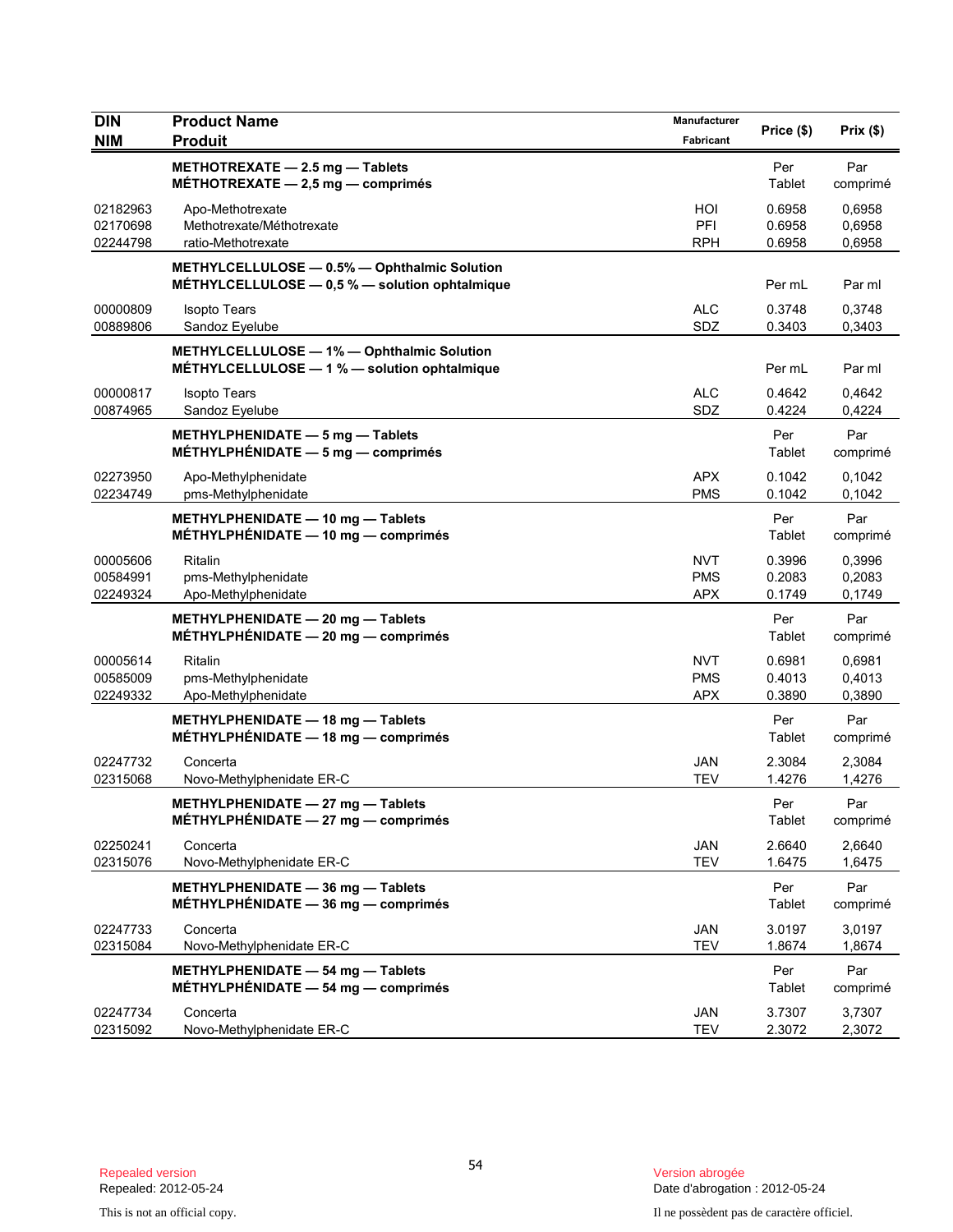| DIN        | <b>Product Name</b>                                                                                                                                      | Manufacturer | Price (\$)    | Prix(\$)        |
|------------|----------------------------------------------------------------------------------------------------------------------------------------------------------|--------------|---------------|-----------------|
| <b>NIM</b> | <b>Produit</b>                                                                                                                                           | Fabricant    |               |                 |
|            | METHYLPHENIDATE - 20 mg - Sustained Release Tablets<br>$MÉTHYLPHÉNIDATE - 20 mg - comprimés à libération progressive$                                    |              | Per<br>Tablet | Par<br>comprimé |
| 00632775   | <b>Ritalin SR</b>                                                                                                                                        | <b>NVT</b>   | 0.7010        | 0,7010          |
| 02266687   | Apo-Methylphenidate SR                                                                                                                                   | <b>APX</b>   | 0.4229        | 0,4229          |
| 02320312   | Sandoz Methylphenidate SR                                                                                                                                | SDZ          | 0.4229        | 0,4229          |
|            | METHYLPREDNISOLONE ACETATE - 40 mg/mL - Injection<br>MÉTHYLPREDNISOLONE (ACÉTATE DE) - 40 mg/ml - injection                                              |              | Per<br>mL     | Par<br>ml       |
| 00030759   | Depo-Medrol                                                                                                                                              | <b>PFI</b>   | 5.8740        | 5,8740          |
| 02245400   | Methylprednisolone Acetate/Méthylprednisolone (acétate de)                                                                                               | SDZ          | 4.7250        | 4,7250          |
|            | METHYLPREDNISOLONE ACETATE - 40 mg/mL - Injection<br>(with preservative)<br>MÉTHYLPREDNISOLONE (ACÉTATE DE) - 40 mg/ml - injection<br>(avec préservatif) |              | Per<br>mL     | Par<br>ml       |
| 01934333   | Depo-Medrol                                                                                                                                              | <b>PFI</b>   | 5.6210        | 5,6210          |
| 02245407   | Methylprednisolone Acetate/Méthylprednisolone (acétate de)                                                                                               | SDZ          | 4.5150        | 4,5150          |
|            | METHYLPREDNISOLONE ACETATE - 80 mg/mL - Injection<br>MÉTHYLPREDNISOLONE (ACÉTATE DE) - 80 mg/ml - injection                                              |              | Per<br>mL     | Par<br>ml       |
| 00030767   | Depo-Medrol                                                                                                                                              | PFI          | 11.2420       | 11,2420         |
| 02245406   | Methylprednisolone Acetate/Méthylprednisolone (acétate de)                                                                                               | SDZ          | 9.0300        | 9,0300          |
|            | METHYLPREDNISOLONE ACETATE - 80 mg/mL - Injection<br>(with preservative)<br>MÉTHYLPREDNISOLONE (ACÉTATE DE) - 80 mg/ml - injection<br>(avec préservatif) |              | Per<br>mL     | Par<br>ml       |
| 01934341   | Depo-Medrol                                                                                                                                              | PFI          | 8.6860        | 8,6860          |
| 02245408   | Methylprednisolone Acetate/Méthylprednisolone (acétate de)                                                                                               | SDZ          | 6.9900        | 6,9900          |
|            | METOPROLOL TARTRATE - 25 mg - Tablets<br>MÉTOPROLOL (TARTRATE DE) - 25 mg - comprimés                                                                    |              |               |                 |
| 02246010   | Apo-Metoprolol                                                                                                                                           | <b>APX</b>   | 0.0707        | 0,0707          |
| 02261898   | Novo-Metoprol                                                                                                                                            | <b>TEV</b>   | 0.0707        | 0,0707          |
| 02248855   | pms-Metoprolol-L                                                                                                                                         | <b>PMS</b>   | 0.0707        | 0,0707          |
|            | METOPROLOL TARTRATE - 50 mg - Tablets<br>MÉTOPROLOL (TARTRATE DE) - 50 mg - comprimés                                                                    |              | Per<br>Tablet | Par<br>comprimé |
| 00397423   | Lopresor                                                                                                                                                 | <b>NVT</b>   | 0.3141        | 0,3141          |
| 00618632   | Apo-Metoprolol                                                                                                                                           | <b>APX</b>   | 0.1348        | 0,1348          |
| 00749354   | Apo-Metoprolol (Type L)                                                                                                                                  | <b>APX</b>   | 0.1348        | 0,1348          |
| 02172550   | Dom-Metoprolol-B                                                                                                                                         | <b>DOM</b>   | 0.1348        | 0,1348          |
| 02231121   | Dom-Metoprolol-L                                                                                                                                         | <b>DOM</b>   | 0.1348        | 0,1348          |
| 02174545   | Mylan-Metoprolol (Type L)                                                                                                                                | <b>MYL</b>   | 0.1348        | 0,1348          |
| 00648035   | Novo-Metoprol                                                                                                                                            | <b>TEV</b>   | 0.1348        | 0,1348          |
| 00842648   | Novo-Metoprol (uncoated)/Novo-Metoprol (non enrobé)                                                                                                      | <b>TEV</b>   | 0.1348        | 0,1348          |
| 00865605   | Nu-Metop                                                                                                                                                 | <b>NXP</b>   | 0.1348        | 0,1348          |
| 02145413   | pms-Metoprolol-B                                                                                                                                         | <b>PMS</b>   | 0.1348        | 0,1348          |
| 02230803   | pms-Metoprolol-L                                                                                                                                         | <b>PMS</b>   | 0.1348        | 0,1348          |
| 02247875   | Sandoz Metoprolol                                                                                                                                        | SDZ          | 0.1348        | 0,1348          |
| 02354187   | Sandoz Metoprolol (Type L)                                                                                                                               | SDZ          | 0.1225        | 0,1225          |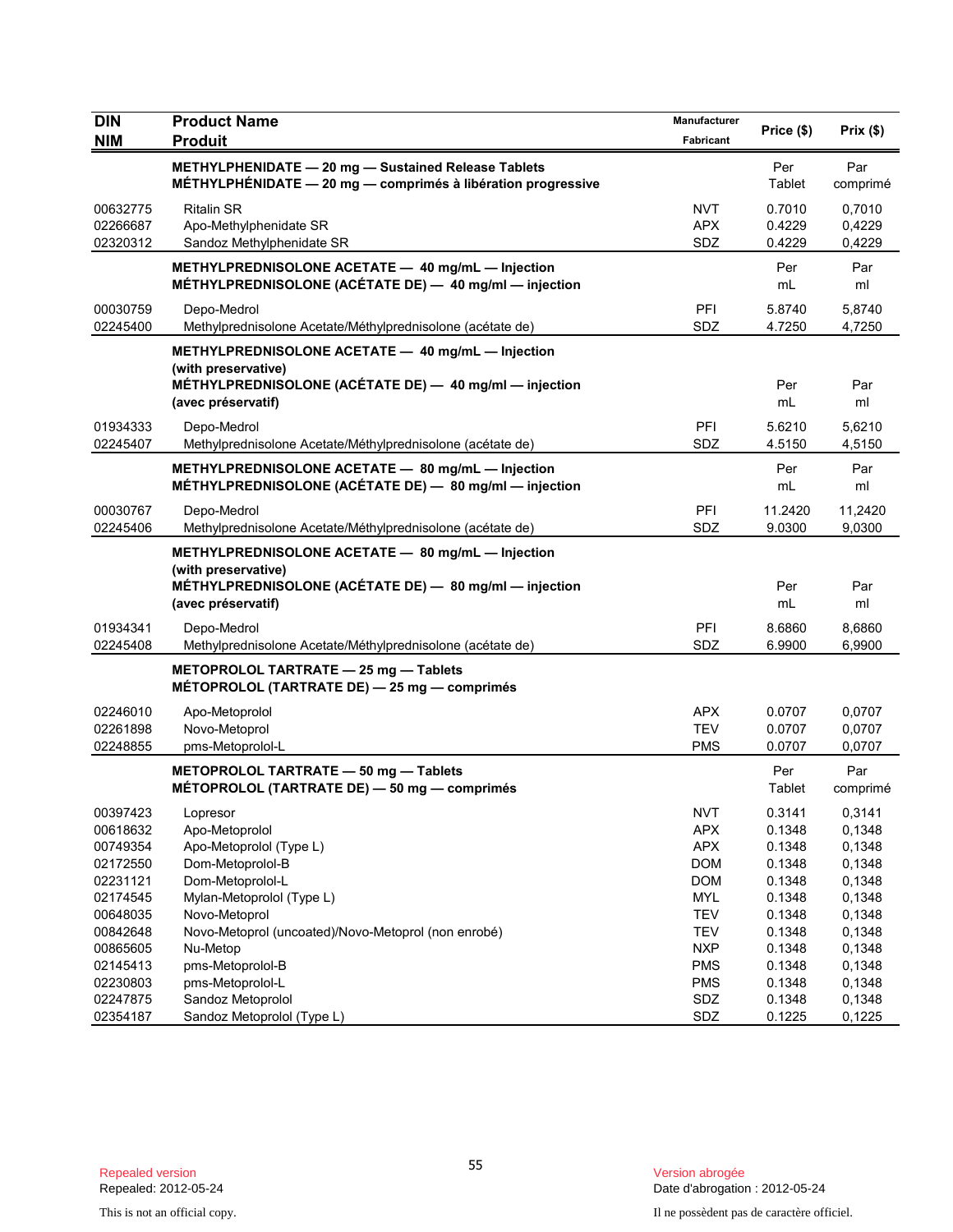| DIN        | <b>Product Name</b>                                 | Manufacturer |            | Prix (\$) |
|------------|-----------------------------------------------------|--------------|------------|-----------|
| <b>NIM</b> | <b>Produit</b>                                      | Fabricant    | Price (\$) |           |
|            | METOPROLOL TARTRATE - 100 mg - Tablets              |              | Per        | Par       |
|            | MÉTOPROLOL (TARTRATE DE) — 100 mg — comprimés       |              | Tablet     | comprimé  |
| 00397431   | Lopresor                                            | <b>NVT</b>   | 0.6443     | 0,6443    |
| 02172569   | Dom-Metoprolol-B                                    | <b>DOM</b>   | 0.2446     | 0,2446    |
| 02231122   | Dom-Metoprolol-L                                    | <b>DOM</b>   | 0.2446     | 0,2446    |
| 02145421   | pms-Metoprolol-B                                    | <b>PMS</b>   | 0.2446     | 0,2446    |
| 02230804   | pms-Metoprolol-L                                    | <b>PMS</b>   | 0.2446     | 0,2446    |
| 00618640   | Apo-Metoprolol                                      | <b>APX</b>   | 0.2445     | 0,2445    |
| 00751170   | Apo-Metoprolol (Type L)                             | <b>APX</b>   | 0.2445     | 0,2445    |
| 02174553   | Mylan-Metoprolol (Type L)                           | <b>MYL</b>   | 0.2445     | 0,2445    |
| 00648043   | Novo-Metoprol                                       | <b>TEV</b>   | 0.2445     | 0,2445    |
| 00842656   | Novo-Metoprol (uncoated)/Novo-Metoprol (non enrobé) | <b>TEV</b>   | 0.2445     | 0,2445    |
| 00865613   | Nu-Metop                                            | <b>NXP</b>   | 0.2445     | 0,2445    |
| 02247876   | Sandoz Metoprolol                                   | SDZ          | 0.2445     | 0,2445    |
| 02354195   | Sandoz Metoprolol (Type L)                          | SDZ          | 0.2223     | 0,2223    |
|            | METOPROLOL TARTRATE - 100 mg - Tablets              |              | Per        | Par       |
|            | MÉTOPROLOL (TARTRATE DE) — 100 mg — comprimés       |              | Tablet     | comprimé  |
| 00658855   | Lopressor SR                                        | <b>NVT</b>   | 0.3518     | 0,3518    |
| 02285169   | Apo-Metoprolol SR                                   | <b>APX</b>   | 0.2021     | 0,2021    |
| 02303396   | Sandoz Metoprolol SR                                | SDZ          | 0.2021     | 0,2021    |
|            | METOPROLOL TARTRATE - 200 mg - Tablets              |              | Per        | Par       |
|            | MÉTOPROLOL (TARTRATE DE) — 200 mg — comprimés       |              | Tablet     | comprimé  |
| 00534560   | Lopressor SR                                        | <b>NVT</b>   | 0.6385     | 0,6385    |
| 02285177   | Apo-Metoprolol SR                                   | <b>APX</b>   | 0.3668     | 0,3668    |
| 02303418   | Sandoz Metoprolol SR                                | SDZ          | 0.3668     | 0,3668    |
|            | MINOCYCLINE HCI - 50 mg - Capsules                  |              | Per        | Par       |
|            | MINOCYCLINE (CHLORHYDRATE DE) - 50 mg - capsules    |              | Capsule    | capsule   |
| 02173514   | Minocin                                             | <b>GSK</b>   | 0.6741     | 0,6741    |
| 01914138   | ratio-Minocycline                                   | <b>RPH</b>   | 0.5889     | 0,5889    |
| 02084090   | Apo-Minocycline                                     | <b>APX</b>   | 0.5885     | 0,5885    |
| 02108143   | Novo-Minocycline                                    | <b>TEV</b>   | 0.5885     | 0,5885    |
| 02239238   | pms-Minocycline                                     | <b>PMS</b>   | 0.5885     | 0,5885    |
| 02237313   | Sandoz Minocycline                                  | SDZ          | 0.5885     | 0,5885    |
| 02230735   | Mylan-Minocycline                                   | <b>MYL</b>   | 0.5350     | 0,5350    |
| 02294419   | pms-Minocycline                                     | <b>PMS</b>   | 0.5350     | 0,5350    |
|            | MINOCYCLINE HCI - 100 mg - Capsules                 |              | Per        | Par       |
|            | MINOCYCLINE (CHLORHYDRATE DE) - 100 mg - capsules   |              | Capsule    | capsule   |
| 02239239   | pms-Minocycline                                     | <b>PMS</b>   | 1.1366     | 1,1366    |
| 02084104   | Apo-Minocycline                                     | <b>APX</b>   | 1.1365     | 1,1365    |
| 02108151   | Novo-Minocycline                                    | <b>TEV</b>   | 1.1365     | 1,1365    |
| 01914146   | ratio-Minocycline                                   | <b>RPH</b>   | 1.1365     | 1,1365    |
| 02237314   | Sandoz Minocycline                                  | SDZ          | 1.1365     | 1,1365    |
| 02230736   | Mylan-Minocycline                                   | <b>MYL</b>   | 1.0332     | 1,0332    |
| 02294427   | pms-Minocycline                                     | <b>PMS</b>   | 1.0332     | 1,0332    |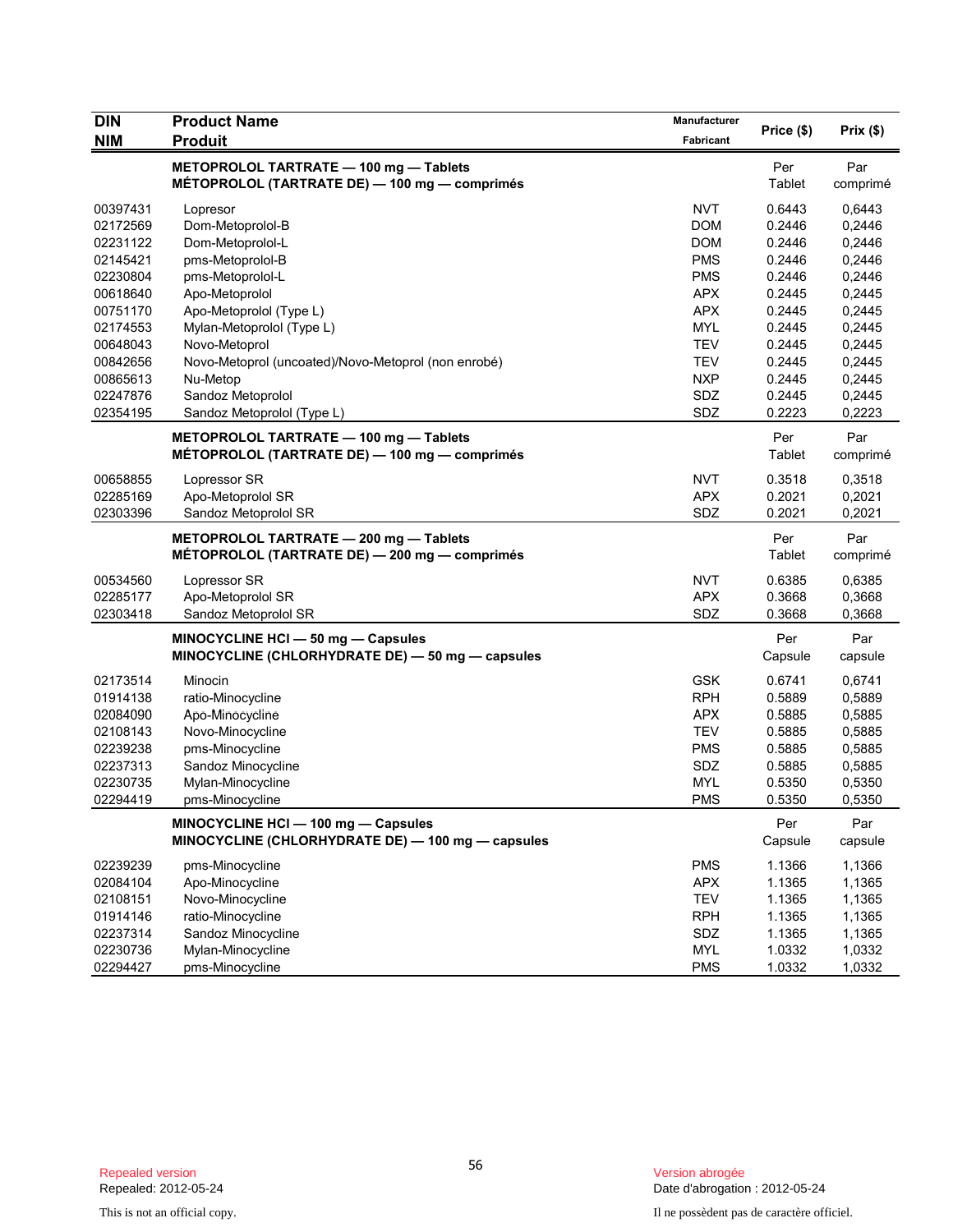| <b>DIN</b> | <b>Product Name</b>                                 | Manufacturer | Price (\$)    | Prix(\$) |
|------------|-----------------------------------------------------|--------------|---------------|----------|
| <b>NIM</b> | <b>Produit</b>                                      | Fabricant    |               |          |
|            | MIRTAZAPINE - 15 mg - Tablets                       |              | Per           | Par      |
|            | MIRTAZAPINE - 15 mg - comprimés                     |              | Tablet        | comprimé |
| 02273942   | pms-Mirtazapine                                     | <b>PMS</b>   | 0.4125        | 0,4125   |
| 02286610   | Apo-Mirtazapine                                     | <b>APX</b>   | 0.4125        | 0.4125   |
| 02250594   | Sandoz Mirtazapine                                  | SDZ          | 0.4125        | 0,4125   |
|            | MIRTAZAPINE - 30 mg - Tablets                       |              | Per           | Par      |
|            | MIRTAZAPINE $-30$ mg $-$ comprimés                  |              | Tablet        | comprimé |
| 02243910   | Remeron                                             | <b>SRP</b>   | 1.4322        | 1,4322   |
| 02259354   | Novo-Mirtazapine                                    | <b>TEV</b>   | 0.8593        | 0,8593   |
| 02286629   | Apo-Mirtazapine                                     | <b>APX</b>   | 0.8580        | 0,8580   |
| 02274361   | Co Mirtazapine                                      | COB          | 0.8580        | 0,8580   |
| 02256118   | Mylan-Mirtazapine                                   | <b>MYL</b>   | 0.8580        | 0,8580   |
| 02248762   | pms-Mirtazapine                                     | <b>PMS</b>   | 0.8580        | 0,8580   |
| 02270927   | ratio-Mirtazapine                                   | <b>RPH</b>   | 0.8580        | 0,8580   |
| 02250608   | Sandoz Mirtazapine                                  | SDZ          | 0.8580        | 0,8580   |
|            | MIRTAZAPINE - 15 mg - Orally Disintegrating Tablets |              | Per           | Par      |
|            | MIRTAZAPINE - 15 mg - comprimés à dissolution orale |              | Tablet        | comprimé |
| 02248542   | Remeron RD                                          | <b>SRP</b>   | 0.4419        | 0.4419   |
| 02279894   | Novo-Mirtazapine OD                                 | <b>TEV</b>   | 0.3003        | 0,3003   |
| 02299801   | Auro-Mirtazapine OD                                 | <b>AUP</b>   | 0.2106        | 0,2106   |
|            | MIRTAZAPINE - 30 mg - Orally Disintegrating Tablets |              | Per           | Par      |
|            | MIRTAZAPINE - 30 mg - comprimés à dissolution orale |              | Tablet        | comprimé |
| 02248543   | <b>Remeron RD</b>                                   | <b>SRP</b>   | 0.8838        | 0,8838   |
| 02279908   | Novo-Mirtazapine OD                                 | <b>TEV</b>   | 0.6006        | 0,6006   |
| 02299828   | Auro-Mirtazapine OD                                 | <b>AUP</b>   | 0.5897        | 0,5897   |
|            | MIRTAZAPINE - 45 mg - Orally Disintegrating Tablets |              | Per           | Par      |
|            | MIRTAZAPINE - 45 mg - comprimés à dissolution orale |              | <b>Tablet</b> | comprimé |
| 02248544   | <b>Remeron RD</b>                                   | <b>SRP</b>   | 1.3257        | 1,3257   |
| 02279916   | Novo-Mirtazapine OD                                 | <b>TEV</b>   | 0.9009        | 0,9009   |
| 02299836   | Auro-Mirtazapine OD                                 | <b>AUP</b>   | 0.6318        | 0,6318   |
|            | $MOCLOBEMIDE - 100 mg - Tablets$                    |              | Per           | Par      |
|            | $MOCLOBÉMIDE - 100 mg - comprimés$                  |              | <b>Tablet</b> | comprimé |
| 02232148   | Apo-Moclobemide                                     | <b>APX</b>   | 0.2772        | 0,2772   |
| 02239746   | Novo-Moclobemide                                    | TEV          | 0.2772        | 0,2772   |
| 02237111   | Nu-Moclobemide                                      | <b>NXP</b>   | 0.2772        | 0,2772   |
|            | MOCLOBEMIDE - 150 mg - Tablets                      |              | Per           | Par      |
|            | $MOCLOBÉMIDE - 150 mg - comprimés$                  |              | Tablet        | comprimé |
| 00899356   | Manerix                                             | <b>MEA</b>   | 0.6533        | 0,6533   |
| 02218410   | ratio-Moclobemide                                   | <b>RPH</b>   | 0.4785        | 0,4785   |
| 02232150   | Apo-Moclobemide                                     | <b>APX</b>   | 0.4019        | 0,4019   |
| 02239747   | Novo-Moclobemide                                    | <b>TEV</b>   | 0.4019        | 0,4019   |
| 02237112   | Nu-Moclobemide                                      | <b>NXP</b>   | 0.4019        | 0,4019   |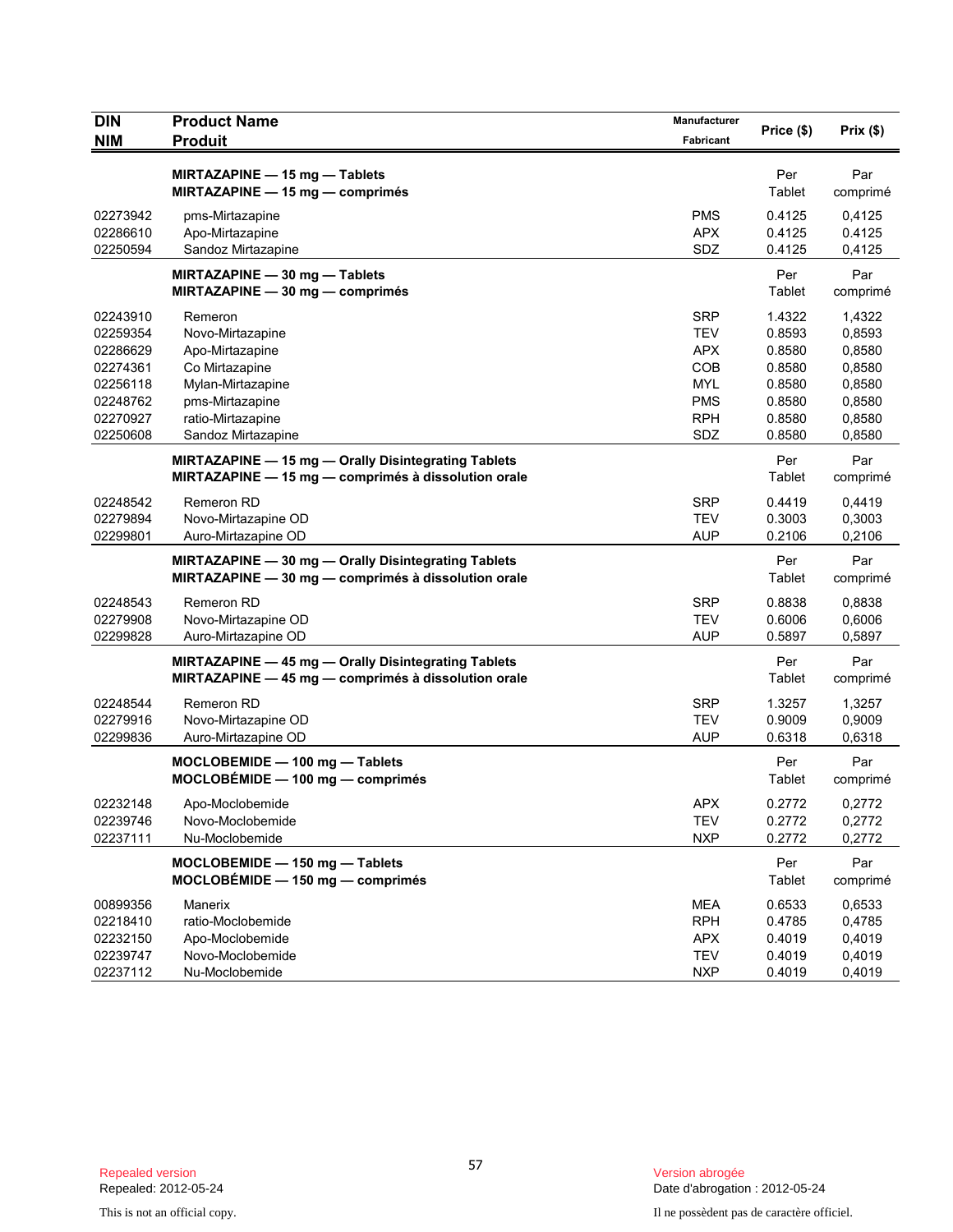| DIN<br><b>NIM</b>                | <b>Product Name</b><br><b>Produit</b>                                                                    | Manufacturer<br>Fabricant              | Price (\$)                 | Prix(\$)                   |
|----------------------------------|----------------------------------------------------------------------------------------------------------|----------------------------------------|----------------------------|----------------------------|
|                                  | MOCLOBEMIDE - 300 mg - Tablets<br>$MOCLOBÉMIDE - 300 mg - comprimés$                                     |                                        | Per<br>Tablet              | Par<br>comprimé            |
| 02166747<br>02240456<br>02239748 | Manerix<br>Apo-Moclobemide<br>Novo-Moclobemide                                                           | <b>MEA</b><br><b>APX</b><br>TEV        | 1.2830<br>0.7894<br>0.7894 | 1,2830<br>0,7894<br>0,7894 |
|                                  | MODAFINIL - 100 mg - Tablets<br>$MODAFINIL - 100 mg - comprimés$                                         |                                        | Per<br>Tablet              | Par<br>comprimé            |
| 02239665<br>02285398             | Alertec<br>Modafinil                                                                                     | <b>SHI</b><br>AAA                      | 1.4150<br>0.9758           | 1,4150<br>0,9758           |
|                                  | <b>MOMETASONE FUROATE - 0.1% - Topical Ointment</b><br>MOMÉTASONE (FUROATE DE) - 0,1 % - pommade topique |                                        | Per<br>gram                | Par<br>gramme              |
| 00851736<br>02248130<br>02264749 | Elocom<br>ratio-Mometasone<br>Taro-Mometasone                                                            | SCH<br><b>RPH</b><br><b>TAR</b>        | 0.7432<br>0.3842<br>0.3842 | 0,7432<br>0,3842<br>0,3842 |
|                                  | $MORPHINE - 1$ mg/mL $-$ Oral Liquid<br>MORPHINE - 1 mg/ml - liquide oral                                |                                        | Per mL                     | Par ml                     |
| 00607762<br>00591467             | ratio-Morphine<br><b>Statex</b>                                                                          | <b>RPH</b><br>PAL                      | 0.0220<br>0.0220           | 0,0220<br>0,0220           |
|                                  | MORPHINE - 5 mg/mL - Oral Liquid<br>MORPHINE - 5 mg/ml - liquide oral                                    |                                        | Per mL                     | Par ml                     |
| 00607770<br>00591475             | ratio-Morphine<br><b>Statex</b>                                                                          | <b>RPH</b><br>PAL                      | 0.0885<br>0.0884           | 0,0885<br>0,0884           |
|                                  | MORPHINE - 20 mg/mL - Oral Liquid<br>$MORPHINE - 20$ mg/ml - liquide oral                                |                                        | Per mL                     | Par ml                     |
| 00690791<br>00621935             | ratio-Morphine<br><b>Statex</b>                                                                          | <b>RPH</b><br><b>PMS</b>               | 0.5478<br>0.5478           | 0,5478<br>0,5478           |
|                                  | <b>MORPHINE SULFATE - 5 mg - Tablets</b><br>MORPHINE (SULFATE DE) - 5 mg - comprimés                     |                                        | Per<br>Tablet              | Par<br>comprimé            |
| 02014203<br>00594652<br>02009773 | <b>MS IR</b><br><b>Statex</b><br>M.O.S. Sulfate 5                                                        | <b>PFR</b><br><b>PMS</b><br><b>VAL</b> | 0.1353<br>0.1210<br>0.1210 | 0.1353<br>0,1210<br>0,1210 |
|                                  | <b>MORPHINE SULFATE - 10 mg - Tablets</b><br>MORPHINE (SULFATE DE) - 10 mg - comprimés                   |                                        | Per<br>Tablet              | Par<br>comprimé            |
| 02014211<br>00594644<br>02009765 | <b>MS IR</b><br><b>Statex</b><br>M.O.S. Sulfate 10                                                       | <b>PFR</b><br>PAL<br><b>VAL</b>        | 0.2101<br>0.1870<br>0.1870 | 0,2101<br>0,1870<br>0,1870 |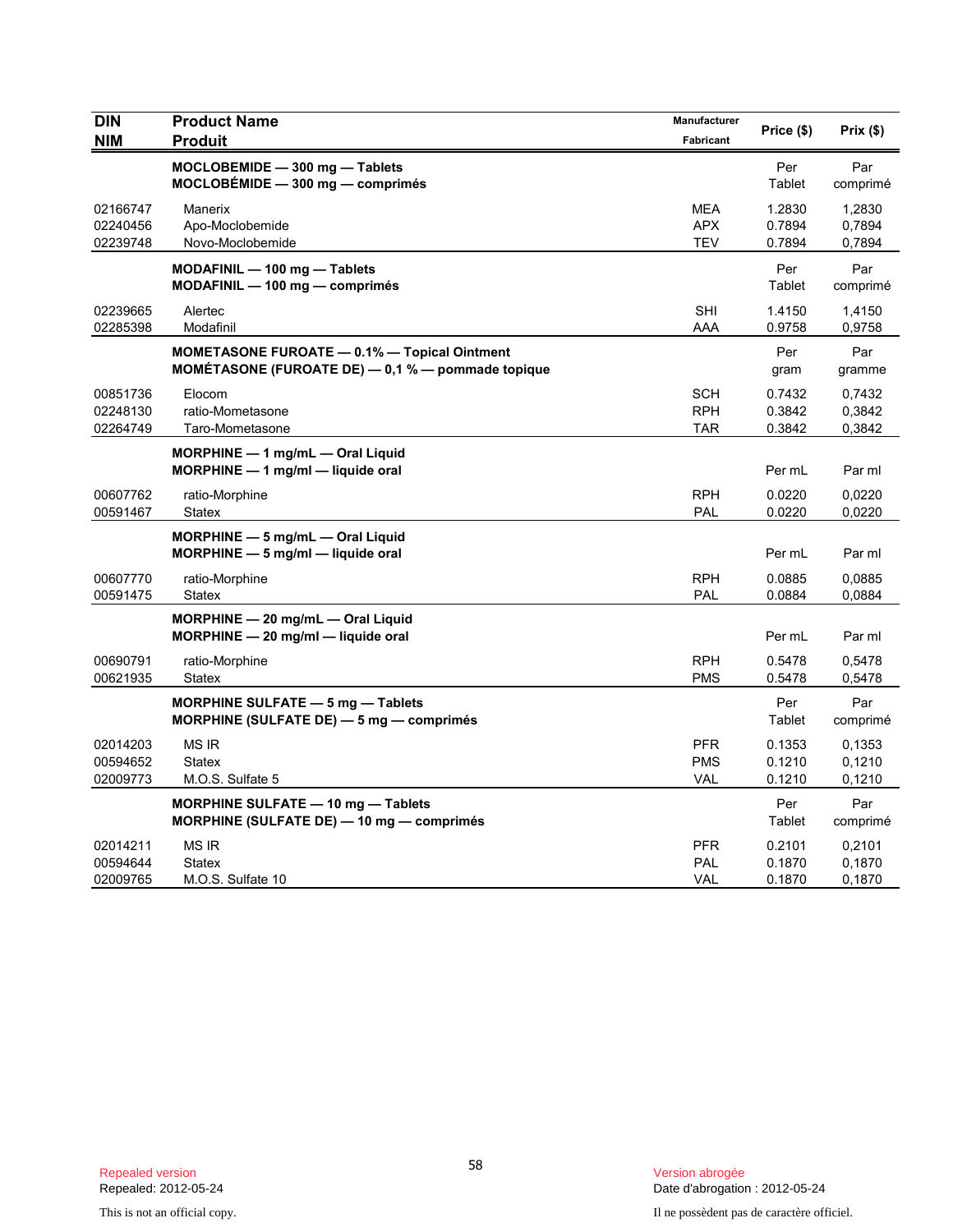| <b>DIN</b><br><b>NIM</b>                     | <b>Product Name</b><br><b>Produit</b>                                                                                               | Manufacturer<br>Fabricant              | Price (\$)                           | Prix(\$)                             |
|----------------------------------------------|-------------------------------------------------------------------------------------------------------------------------------------|----------------------------------------|--------------------------------------|--------------------------------------|
|                                              | <b>MORPHINE SULFATE - 25 mg - Tablets</b><br>MORPHINE (SULFATE DE) - 25 mg - comprimés                                              |                                        | Per<br>Tablet                        | Par<br>comprimé                      |
| 00594636<br>02009749                         | <b>Statex</b><br>M.O.S. Sulfate 25                                                                                                  | PAL<br><b>VAL</b>                      | 0.2475<br>0.2475                     | 0,2475<br>0,2475                     |
|                                              | MORPHINE SULFATE - 50 mg - Tablets<br>MORPHINE (SULFATE DE) - 50 mg - comprimés                                                     |                                        | Per<br>Tablet                        | Par<br>comprimé                      |
| 00675962<br>02009706                         | <b>Statex</b><br>M.O.S. Sulfate 50                                                                                                  | <b>PAL</b><br><b>VAL</b>               | 0.3795<br>0.3795                     | 0,3795<br>0,3795                     |
|                                              | <b>MORPHINE SULFATE - 15 mg - Sustained Release Tablets</b><br>MORPHINE (SULFATE DE) - 15 mg - comprimés à libération progressive   |                                        | Per<br>Tablet                        | Par<br>comprimé                      |
| 02015439<br>02244790<br>02302764             | <b>MS Contin SRT</b><br>Sandoz Morphine SR<br>Novo-Morphine SR                                                                      | <b>PFR</b><br><b>SDZ</b><br><b>TEV</b> | 0.7337<br>0.4585<br>0.3751           | 0,7337<br>0,4585<br>0,3751           |
|                                              | MORPHINE SULFATE - 30 mg - Sustained Release Tablets<br>MORPHINE (SULFATE DE) - 30 mg - comprimés à libération progressive          |                                        | Per<br>Tablet                        | Par<br>comprimé                      |
| 02014297<br>02244791<br>02302772             | <b>MS Contin SRT</b><br>Sandoz Morphine SR<br>Novo-Morphine SR                                                                      | <b>PFR</b><br><b>SDZ</b><br><b>TEV</b> | 1.1099<br>0.6922<br>0.5664           | 1,1099<br>0,6922<br>0,5664           |
|                                              | <b>MORPHINE SULFATE - 60 mg - Sustained Release Tablets</b><br>MORPHINE (SULFATE DE) - 60 mg - comprimés à libération progressive   |                                        | Per<br>Tablet                        | Par<br>comprimé                      |
| 02014300<br>02245286<br>02244792<br>02302780 | <b>MS Contin SRT</b><br>pms-Morphine Sulfate SR<br>Sandoz Morphine SR<br>Novo-Morphine SR                                           | <b>PFR</b><br><b>PMS</b><br>SDZ<br>TEV | 1.9547<br>1.2204<br>1.2203<br>0.9984 | 1,9547<br>1,2204<br>1,2203<br>0,9984 |
|                                              | <b>MORPHINE SULFATE - 100 mg - Sustained Release Tablets</b><br>MORPHINE (SULFATE DE) - 100 mg - comprimés à libération progressive |                                        | Per<br>Tablet                        | Par<br>comprimé                      |
| 02014319<br>02302799                         | <b>MS Contin</b><br>Novo-Morphine SR                                                                                                | <b>PFR</b><br><b>TEV</b>               | 2.9810<br>1.9364                     | 2,9810<br>1,9364                     |
|                                              | MORPHINE SULFATE - 200 mg - Sustained Release Tablets<br>MORPHINE (SULFATE DE) $-$ 200 mg $-$ comprimés à libération progressive    |                                        | Per<br>Tablet                        | Par<br>comprimé                      |
| 02014327<br>02302802<br>02245288             | <b>MS Contin</b><br>Novo-Morphine SR<br>pms-Morphine Sulfate SR                                                                     | <b>PFR</b><br><b>TEV</b><br><b>PMS</b> | 5.5418<br>3.5999<br>3.5999           | 5,5418<br>3,5999<br>3,5999           |
|                                              | NABUMETONE - 500 mg - Tablets<br>NABUMÉTONE - 500 mg - comprimés                                                                    |                                        | Per<br>Tablet                        | Par<br>comprimé                      |
| 02238639<br>02244563<br>02240867             | Apo-Nabumetone<br>Mylan-Nabumetone<br>Novo-Nabumetone                                                                               | <b>APX</b><br><b>MYL</b><br>TEV        | 0.5528<br>0.5528<br>0.5528           | 0,5528<br>0,5528<br>0,5528           |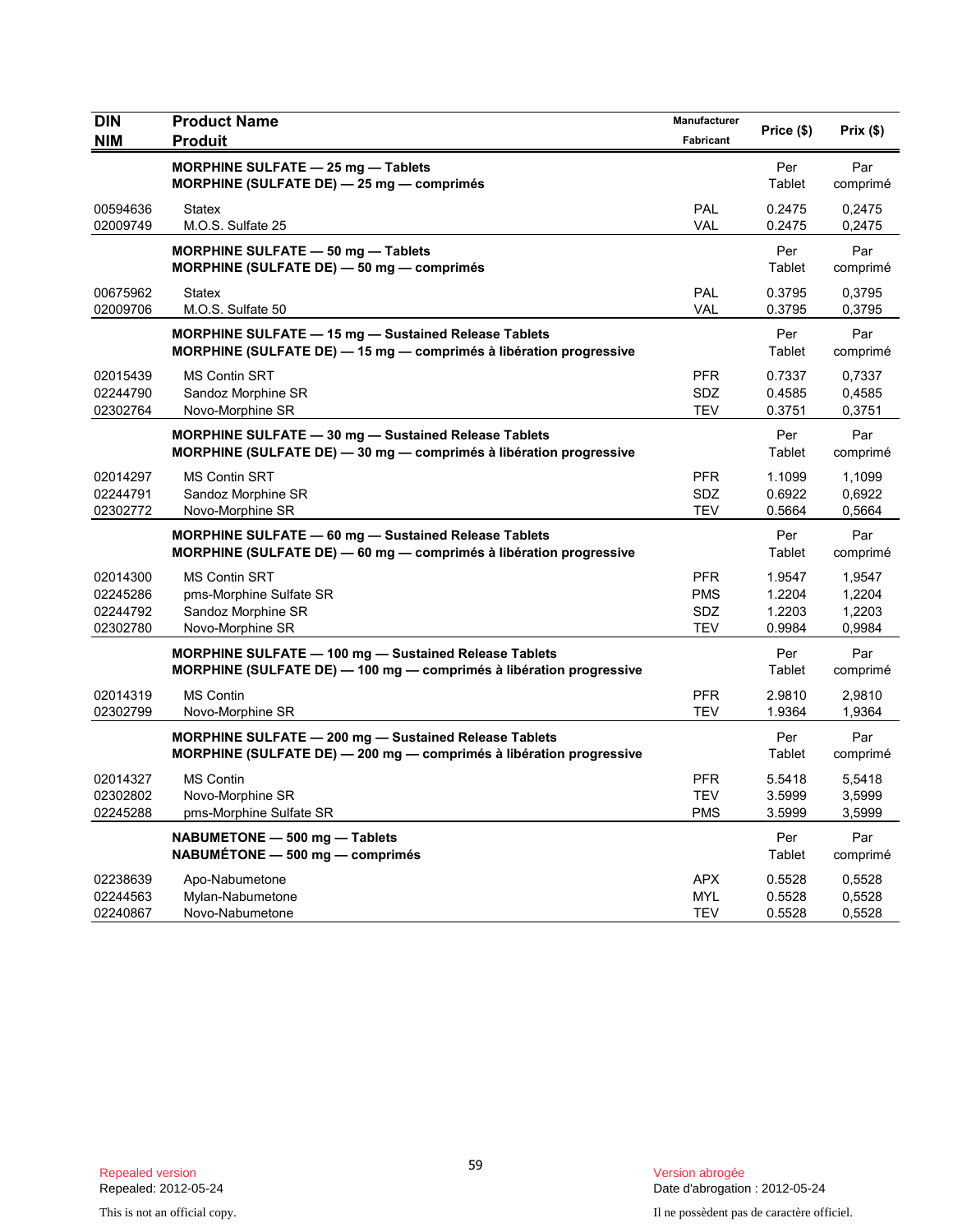| <b>DIN</b><br><b>NIM</b>                                 | <b>Product Name</b><br><b>Produit</b>                                                                        | Manufacturer<br>Fabricant                                          | Price (\$)                                     | Prix(\$)                                       |
|----------------------------------------------------------|--------------------------------------------------------------------------------------------------------------|--------------------------------------------------------------------|------------------------------------------------|------------------------------------------------|
|                                                          | NADOLOL - 40 mg - Tablets<br>NADOLOL - 40 mg - comprimés                                                     |                                                                    | Per<br>Tablet                                  | Par<br>comprimé                                |
| 00782505<br>02126753                                     | Apo-Nadol<br>Novo-Nadolol                                                                                    | <b>APX</b><br><b>TEV</b>                                           | 0.2712<br>0.2712                               | 0,2712<br>0,2712                               |
|                                                          | NADOLOL - 80 mg - Tablets<br>NADOLOL - 80 mg - comprimés                                                     |                                                                    | Per<br>Tablet                                  | Par<br>comprimé                                |
| 00782467<br>02126761                                     | Apo-Nadolol<br>Novo-Nadolol                                                                                  | <b>APX</b><br><b>TEV</b>                                           | 0.3867<br>0.3867                               | 0,3867<br>0,3867                               |
|                                                          | NAPHAZOLINE HCI - 0.1% - Ophthalmic Solution<br>NAPHAZOLINE (CHLORHYDRATE DE) - 0,1 % - solution ophtalmique |                                                                    | Per mL                                         | Par ml                                         |
| 00001147<br>00390283                                     | Albalon<br>Naphcon Forte                                                                                     | <b>ALL</b><br><b>ALC</b>                                           | 0.6336<br>0.4232                               | 0,6336<br>0,4232                               |
|                                                          | NAPROXEN - 250 mg - Enteric Coated Tablets<br>NAPROXEN - 250 mg - comprimés à enrobage entérosoluble         |                                                                    | Per<br>Tablet                                  | Par<br>comprimé                                |
| 02162792<br>02246699<br>02243312                         | Naprosyn E<br>Apo-Naproxen EC<br>Novo-Naprox EC                                                              | <b>HLR</b><br><b>APX</b><br><b>TEV</b>                             | 0.4420<br>0.3119<br>0.3119                     | 0,4420<br>0,3119<br>0,3119                     |
|                                                          | NAPROXEN - 375 mg - Enteric Coated Tablets<br>NAPROXEN - 375 mg - comprimés à enrobage entérosoluble         |                                                                    | Per<br>Tablet                                  | Par<br>comprimé                                |
| 02162415<br>02243313<br>02246700<br>02243432<br>02294702 | Naprosyn E<br>Teva-Naprox EC<br>Apo-Naproxen EC<br>Mylan-Naproxen EC<br>pms-Naproxen EC                      | <b>HLR</b><br><b>TEV</b><br><b>APX</b><br><b>MYL</b><br><b>PMS</b> | 0.5794<br>0.4055<br>0.4043<br>0.3675<br>0.3675 | 0,5794<br>0,4055<br>0,4043<br>0,3675<br>0,3675 |
|                                                          | NAPROXEN - 500 mg - Enteric Coated Tablets<br>NAPROXEN - 500 mg - comprimés à enrobage entérosoluble         |                                                                    | Per<br>Tablet                                  | Par<br>comprimé                                |
| 02162423<br>02246701<br>02243314<br>02241024<br>02294710 | Naprosyn E<br>Apo-Naproxen EC<br>Novo-Naprox EC<br>Mylan-Naproxen EC<br>pms-Naproxen EC                      | <b>HLR</b><br><b>APX</b><br><b>TEV</b><br><b>MYL</b><br><b>PMS</b> | 1.0465<br>0.7583<br>0.7583<br>0.6894<br>0.6894 | 1,0465<br>0,7583<br>0,7583<br>0,6894<br>0,6894 |
|                                                          | NAPROXEN - 250 mg - Tablets<br>NAPROXEN - 250 mg - comprimés                                                 |                                                                    | Per<br>Tablet                                  | Par<br>comprimé                                |
| 00522651<br>00565350<br>00865648                         | Apo-Naproxen<br>Novo-Naprox<br>Nu-Naprox                                                                     | <b>APX</b><br><b>TEV</b><br><b>NXP</b>                             | 0.1175<br>0.1175<br>0.1175                     | 0,1175<br>0,1175<br>0,1175                     |
|                                                          | NAPROXEN - 375 mg - Tablets<br>NAPROXEN - 375 mg - comprimés                                                 |                                                                    | Per<br>Tablet                                  | Par<br>comprimé                                |
| 00600806<br>00627097<br>00865656                         | Apo-Naproxen<br>Novo-Naprox<br>Nu-Naprox                                                                     | <b>APX</b><br><b>TEV</b><br><b>NXP</b>                             | 0.1604<br>0.1604<br>0.1604                     | 0,1604<br>0,1604<br>0,1604                     |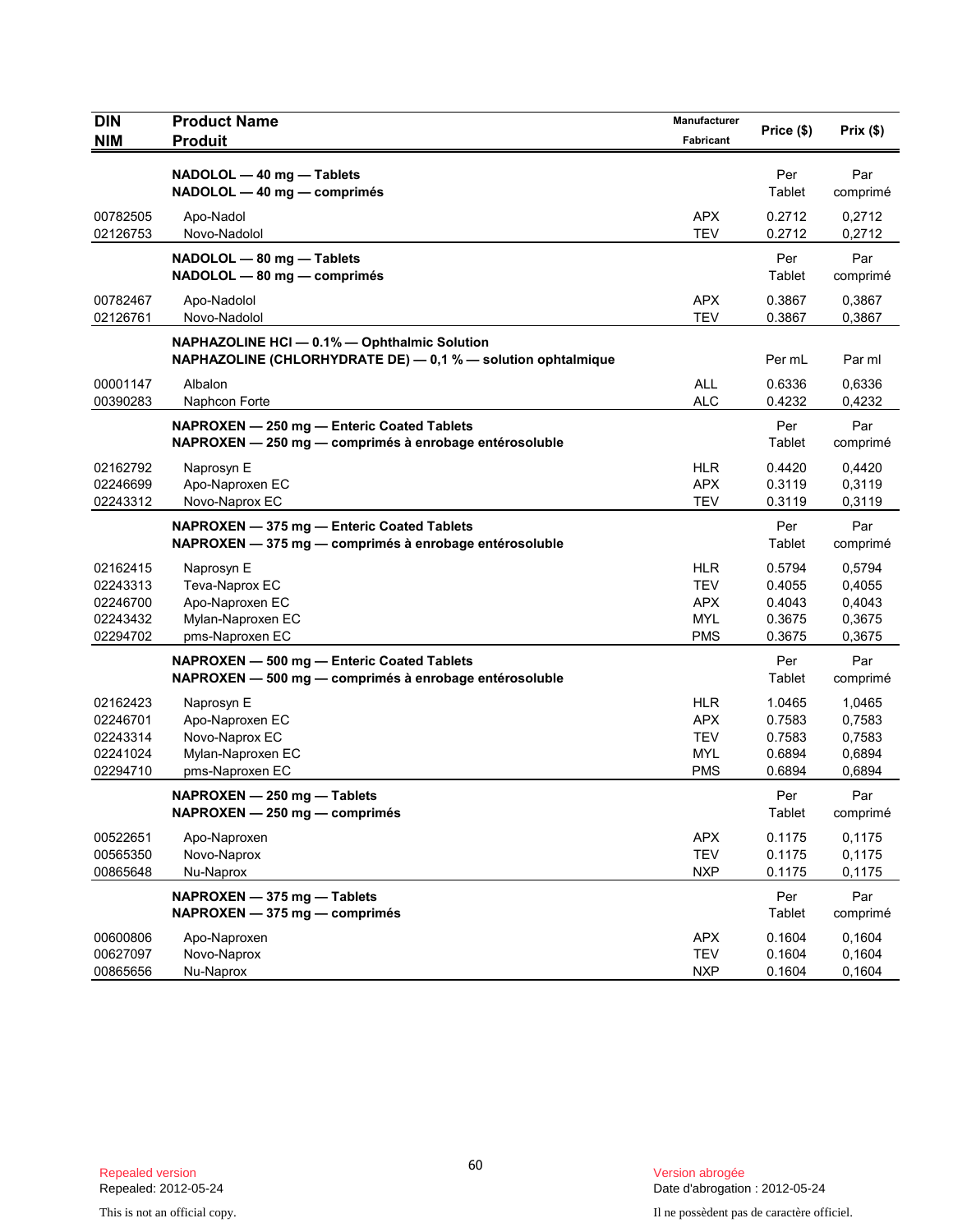| <b>DIN</b><br><b>NIM</b>         | <b>Product Name</b><br><b>Produit</b>                                                                                                                                                                           | Manufacturer<br>Fabricant              | Price (\$)                  | Prix(\$)                    |
|----------------------------------|-----------------------------------------------------------------------------------------------------------------------------------------------------------------------------------------------------------------|----------------------------------------|-----------------------------|-----------------------------|
|                                  | NAPROXEN - 500 mg - Tablets<br>NAPROXEN - 500 mg - comprimés                                                                                                                                                    |                                        | Per<br>Tablet               | Par<br>comprimé             |
| 00592277<br>00589861<br>00865664 | Apo-Naproxen<br>Novo-Naprox<br>Nu-Naprox                                                                                                                                                                        | <b>APX</b><br><b>TEV</b><br><b>NXP</b> | 0.2321<br>0.2321<br>0.2321  | 0,2321<br>0,2321<br>0,2321  |
|                                  | NAPROXEN SODIUM - 275 mg - Tablets<br>NAPROXEN SODIQUE - 275 mg - comprimés                                                                                                                                     |                                        | Per<br>Tablet               | Par<br>comprimé             |
| 02162725<br>00784354<br>00778389 | Anaprox<br>Apo-Napro-Na<br>Novo-Naprox Sodium                                                                                                                                                                   | <b>HLR</b><br><b>APX</b><br><b>TEV</b> | 0.6597<br>0.3764<br>0.3764  | 0,6597<br>0,3764<br>0,3764  |
|                                  | NAPROXEN SODIUM - 550 mg - Tablets<br>NAPROXEN SODIQUE - 550 mg - comprimés                                                                                                                                     |                                        | Per<br>Tablet               | Par<br>comprimé             |
| 02162717<br>01940309<br>02026600 | Anaprox DS<br>Apo-Napro-Na DS<br>Teva-Naprox Sodium DS                                                                                                                                                          | <b>HLR</b><br><b>APX</b><br><b>TEV</b> | 1.2700<br>0.7334<br>0.7334  | 1,2700<br>0,7334<br>0,7334  |
|                                  | NARATRIPTAN - 1 mg - Tablets<br>NARATRIPTAN - 1 mg - comprimés                                                                                                                                                  |                                        | Per<br>Tablet               | Par<br>comprimé             |
| 02237820<br>02314290             | Amerge<br>Novo-Naratriptan                                                                                                                                                                                      | <b>GSK</b><br><b>TEV</b>               | 15.2694<br>6.7151           | 15,2694<br>6.7151           |
|                                  | NARATRIPTAN - 2.5 mg - Tablets<br>$NARATRIPTAN - 2.5 mg - comprimés$                                                                                                                                            |                                        | Per<br>Tablet               | Par<br>comprimé             |
| 02237821<br>02322323<br>02314304 | Amerge<br>Sandoz Naratriptan<br>Novo-Naratriptan                                                                                                                                                                | <b>GSK</b><br><b>SDZ</b><br><b>TEV</b> | 16.0889<br>8.2125<br>7.0760 | 16,0889<br>8,2125<br>7,0760 |
|                                  | NEOMYCIN/GRAMICIDIN/NYSTATIN/TRIAMCINOLONE - 2.5 mg/0.25 mg/<br>100,000 U/1 mg per g - Topical Cream<br>NÉOMYCINE/GRAMICIDINE/NYSTATINE/TRIAMCINOLONE - 2,5 mg/<br>0,25 mg/100 000 U/1 mg par g - crème topique |                                        | Per<br>Gram                 | Par<br>gramme               |
| 00717002<br>00550507             | Viaderm KC<br>ratio-Triacomb                                                                                                                                                                                    | <b>TAR</b><br><b>RPH</b>               | 0.4327<br>0.4301            | 0,4327<br>0,4301            |
|                                  | NEVIRAPINE - 200 mg - Tablets<br>NEVIRAPINE - 200 mg - comprimés                                                                                                                                                |                                        | Per<br>Tablet               | Par<br>comprimé             |
| 02238748<br>02352893             | Viramune<br>Teva-Nevirapine                                                                                                                                                                                     | <b>BOE</b><br>TEV                      | 5.7038<br>2.2222            | 5,7038<br>2,2222            |
|                                  | NIFEDIPINE - 30 mg - Extended Release Tablets<br>NIFÉDIPINE - 30 mg - comprimés à libération prolongée                                                                                                          |                                        | Per<br>Tablet               | Par<br>comprimé             |
| 02155907<br>02349167             | <b>Adalat XL</b><br>Mylan-Nifedipine Extended Release                                                                                                                                                           | BAY<br><b>MYL</b>                      | 0.6171<br>0.6171            | 0,6171<br>0,6171            |
|                                  | NIFEDIPINE - 60 mg - Extended Release Tablets<br>NIFÉDIPINE - 60 mg - comprimés à libération prolongée                                                                                                          |                                        | Per<br>Tablet               | Par<br>comprimé             |
| 02155990<br>02321149             | <b>Adalat XL</b><br>Mylan-Nifedipine Extended Release                                                                                                                                                           | BAY<br>MYL                             | 1.0312<br>1.0312            | 1,0312<br>1,0312            |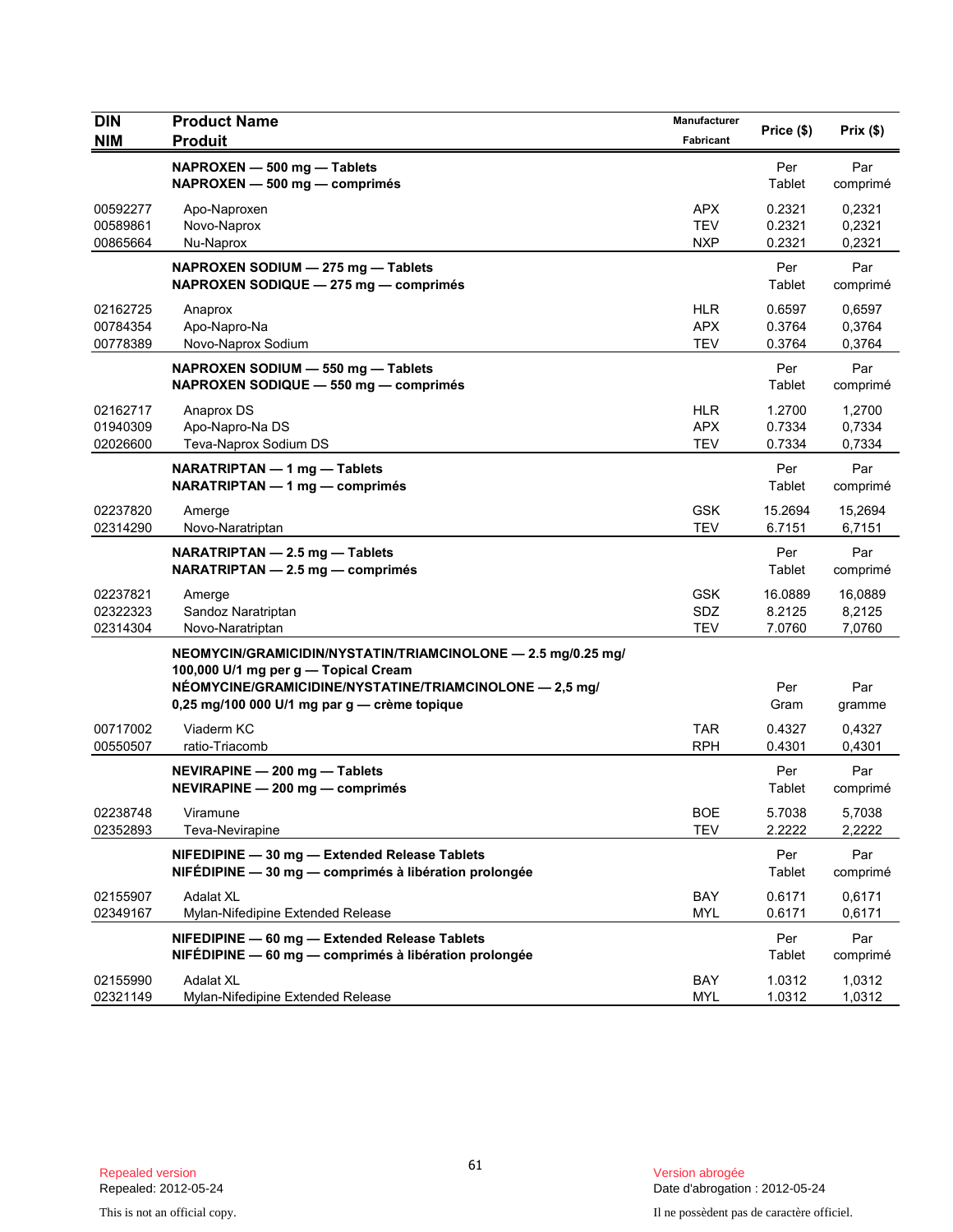| <b>DIN</b>                                                           | <b>Product Name</b>                                                                                                       | Manufacturer                                                                     | Price (\$)                                               | Prix(\$)                                                 |
|----------------------------------------------------------------------|---------------------------------------------------------------------------------------------------------------------------|----------------------------------------------------------------------------------|----------------------------------------------------------|----------------------------------------------------------|
| <b>NIM</b>                                                           | <b>Produit</b>                                                                                                            | Fabricant                                                                        |                                                          |                                                          |
|                                                                      | NITRAZEPAM - 5 mg - Tablets<br>$NITRAZÉPAM - 5 mg - comprimés$                                                            |                                                                                  | Per<br>Tablet                                            | Par<br>comprimé                                          |
| 00511528<br>02245230<br>02234003<br>02229654                         | Mogadon<br>Apo-Nitrazepam<br>Sandoz Nitrazepam<br>Nitrazadon                                                              | <b>ICN</b><br><b>APX</b><br>SDZ<br><b>ICN</b>                                    | 0.1598<br>0.0943<br>0.0943<br>0.0748                     | 0,1598<br>0,0943<br>0,0943<br>0,0748                     |
|                                                                      | NITRAZEPAM - 10 mg - Tablets<br>NITRAZÉPAM - 10 mg - comprimés                                                            |                                                                                  | Per<br>Tablet                                            | Par<br>comprimé                                          |
| 00511536<br>02245231<br>02234007<br>02229655                         | Mogadon<br>Apo-Nitrazepam<br>Sandoz Nitrazepam<br>Nitrazadon                                                              | <b>VAL</b><br><b>APX</b><br>SDZ<br><b>VAL</b>                                    | 0.2391<br>0.1410<br>0.1410<br>0.1119                     | 0,2391<br>0,1410<br>0,1410<br>0,1119                     |
|                                                                      | NITROGLYCERIN - 200 Dose - 0.4 mg/Dose - Sublingual Spray<br>NITROGLYCÉRINE - 200 doses - 0,4 mg/dose - pompe sublinguale |                                                                                  | Per<br>Dose                                              | Par<br>dose                                              |
| 02231441<br>02238998                                                 | Nitrolingual Pumpspray/Nitrolingual, pompe<br>Rho-Nitro Pumpspray/Rho-Nitro, pompe                                        | <b>SAA</b><br>SDZ                                                                | 0.0782<br>0.0465                                         | 0,0782<br>0,0465                                         |
|                                                                      | NIZATIDINE - 150 mg - Capsules<br>NIZATIDINE - 150 mg - capsules                                                          |                                                                                  | Per<br>Capsule                                           | Par<br>capsule                                           |
| 00778338<br>02220156<br>02240457<br>02177714                         | Axid<br>Apo-Nizatidine<br>Novo-Nizatidine<br>pms-Nizatidine                                                               | <b>MMT</b><br><b>APX</b><br><b>TEV</b><br><b>PMS</b>                             | 0.9693<br>0.5816<br>0.5816<br>0.5816                     | 0,9693<br>0,5816<br>0,5816<br>0,5816                     |
|                                                                      | NIZATIDINE - 300 mg - Capsules<br>NIZATIDINE - 300 mg - capsules                                                          |                                                                                  | Per<br>Capsule                                           | Par<br>capsule                                           |
| 00778346<br>02220164<br>02240458<br>02177722                         | Axid<br>Apo-Nizatidine<br>Novo-Nizatidine<br>pms-Nizatidine                                                               | <b>MMT</b><br><b>APX</b><br><b>TEV</b><br><b>PMS</b>                             | 1.6727<br>1.0538<br>1.0538<br>1.0538                     | 1,6727<br>1,0538<br>1,0538<br>1,0538                     |
|                                                                      | NORFLOXACIN - 400 mg - Tablets<br>NORFLOXACINE - 400 mg - comprimés                                                       |                                                                                  | Per<br>Tablet                                            | Par<br>comprimé                                          |
| 02237682<br>02246596<br>02229524<br>02269627                         | Novo-Norfloxacin<br>pms-Norfloxacin<br>Apo-Norflox<br>Co Norfloxacin                                                      | <b>TEV</b><br><b>PMS</b><br><b>APX</b><br>COB                                    | 1.6783<br>1.6783<br>1.5088<br>1.5088                     | 1,6783<br>1,6783<br>1,5088<br>1,5088                     |
|                                                                      | NORTRIPTYLINE - 10 mg - Capsules<br>NORTRIPTYLINE - 10 mg - capsules                                                      |                                                                                  | Per<br>Capsule                                           | Par<br>capsule                                           |
| 00015229<br>02177692<br>02230361<br>02231781<br>02223511<br>02223139 | Aventyl<br>pms-Nortriptyline<br>Norventyl<br>Novo-Nortriptyline<br>Apo-Nortriptyline<br>Nu-Nortriptyline                  | <b>MMT</b><br><b>PMS</b><br><b>VAL</b><br><b>TEV</b><br><b>APX</b><br><b>NXP</b> | 0.2474<br>0.1650<br>0.1386<br>0.1386<br>0.1385<br>0.1385 | 0,2474<br>0,1650<br>0,1386<br>0,1386<br>0,1385<br>0,1385 |
|                                                                      | NORTRIPTYLINE - 25 mg - Capsules<br>NORTRIPTYLINE - 25 mg - capsules                                                      |                                                                                  | Per<br>Capsule                                           | Par<br>capsule                                           |
| 00015237<br>02177706<br>02231782<br>02223538                         | Aventyl<br>pms-Nortriptyline<br>Novo-Nortriptyline<br>Apo-Nortriptyline                                                   | <b>MMT</b><br><b>PMS</b><br><b>TEV</b><br><b>APX</b>                             | 0.4976<br>0.3330<br>0.2801<br>0.2800                     | 0,4976<br>0,3330<br>0,2801<br>0,2800                     |
| 02223147                                                             | Nu-Nortriptyline                                                                                                          | <b>NXP</b>                                                                       | 0.2800                                                   | 0,2800                                                   |

Version abrogée<br>Date d'abrogation : 2012-05-24

This is not an official copy. Il ne possèdent pas de caractère officiel.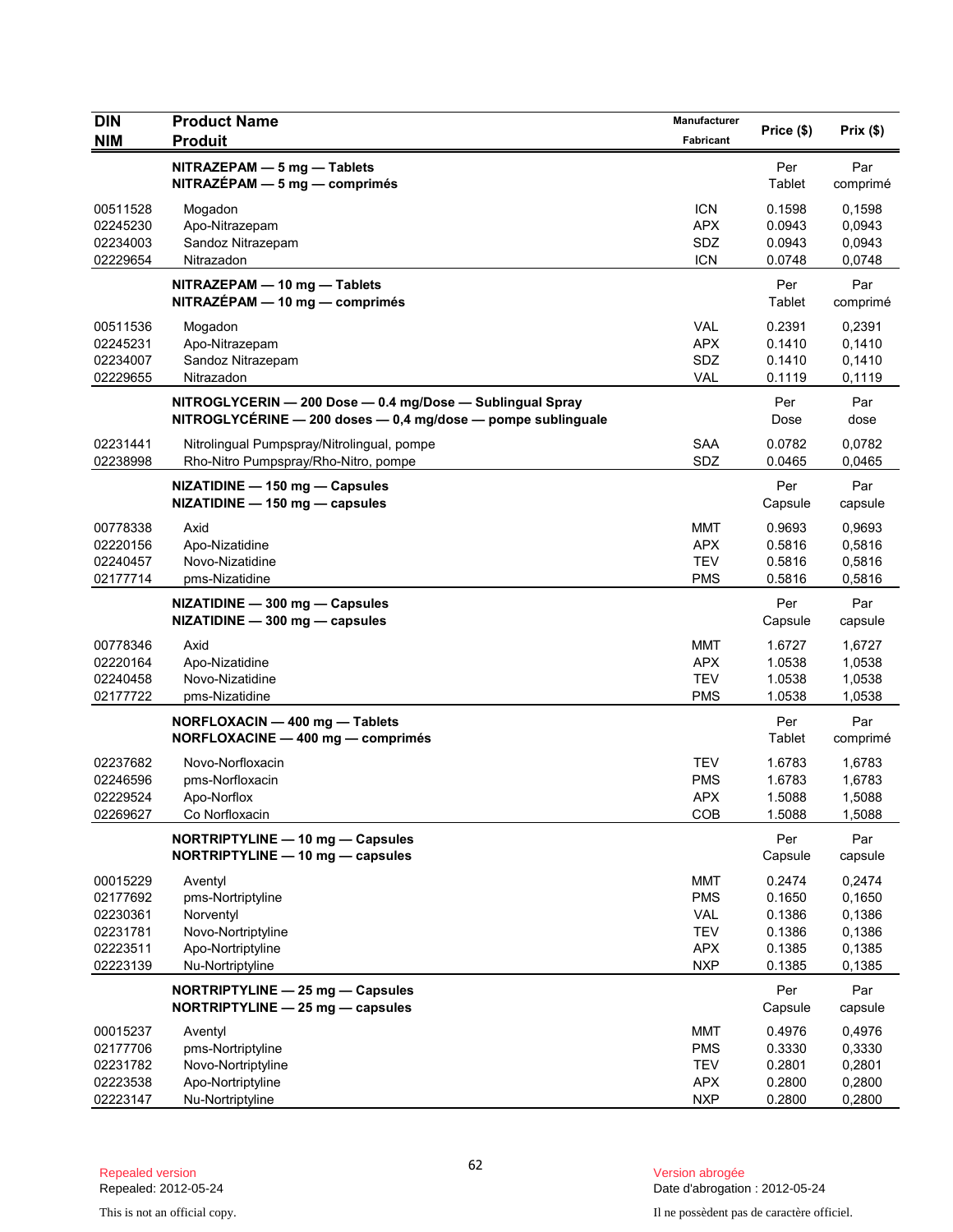| <b>DIN</b><br><b>NIM</b>                                 | <b>Product Name</b><br><b>Produit</b>                                                                  | Manufacturer<br>Fabricant                            | Price (\$)                                     | Prix(\$)                                       |
|----------------------------------------------------------|--------------------------------------------------------------------------------------------------------|------------------------------------------------------|------------------------------------------------|------------------------------------------------|
|                                                          | NYSTATIN - 100,000 U/mL - Oral Liquid<br>NYSTATINE - 100 000 U/ml - liquide oral                       |                                                      | Per mL                                         | Par ml                                         |
| 00792667<br>02194201                                     | pms-Nystatin<br>ratio-Nystatin                                                                         | <b>PMS</b><br><b>RPH</b>                             | 0.0647<br>0.0647                               | 0,0647<br>0,0647                               |
|                                                          | NYSTATIN - 100,000 U/g - Topical Cream<br>NYSTATINE - 100 000 U/g - crème topique                      |                                                      | Per<br>Gram                                    | Par<br>gramme                                  |
| 00716871<br>02194236                                     | Nyaderm<br>ratio-Nystatin                                                                              | <b>TAR</b><br><b>RPH</b>                             | 0.1577<br>0.0770                               | 0,1577<br>0,0770                               |
|                                                          | OCTREOTIDE ACETATE - 50 mcg/mL - Injection<br>OCTRÉOTIDE (ACÉTATE D') - 50 mcg/ml - injection          |                                                      | Per mL                                         | Par ml                                         |
| 02248639<br>00839191                                     | Octreotide Acetate Omega<br>Sandostatin                                                                | OMA<br><b>NVT</b>                                    | 5.7310<br>5.5990                               | 5,7310<br>5,5990                               |
|                                                          | <b>OCTREOTIDE ACETATE - 100 mcg/mL - Injection</b><br>OCTRÉOTIDE (ACÉTATE D') — 100 mcg/ml — injection |                                                      | Per mL                                         | Par ml                                         |
| 02248640<br>00839205                                     | Octreotide Acetate Omega<br>Sandostatin                                                                | OMA<br><b>NVT</b>                                    | 10.8350<br>10.5688                             | 10,8350<br>10,5688                             |
|                                                          | OCTREOTIDE ACETATE - 200 mcg/mL - Injection<br>OCTRÉOTIDE (ACÉTATE D') - 200 mcg/ml - injection        |                                                      | Per mL                                         | Par ml                                         |
| 02248642<br>02049392                                     | Octreotide Acetate Omega<br>Sandostatin                                                                | OMA<br><b>NVT</b>                                    | 20.8230<br>20.3302                             | 20,8230<br>20,3302                             |
|                                                          | OCTREOTIDE ACETATE - 500 mcg/mL - Injection<br>OCTRÉOTIDE (ACÉTATE D') - 500 mcg/ml - injection        |                                                      | Per mL                                         | Par ml                                         |
| 02248641<br>00839213                                     | Octreotide Acetate Omega<br>Sandostatin                                                                | OMA<br><b>NVT</b>                                    | 50.8860<br>49.6717                             | 50,8860<br>49,6717                             |
|                                                          | OFLOXACIN - 0.3% - Ophthalmic Solution<br>OFLOXACINE - 0,3 % - solution ophtalmique                    |                                                      | Per mL                                         | Par ml                                         |
| 02143291<br>02248398<br>02252570                         | Ocuflox<br>Apo-Ofloxacin<br>pms-Ofloxacin                                                              | <b>ALL</b><br><b>APX</b><br><b>PMS</b>               | 2.7104<br>1.0913<br>1.0913                     | 2,7104<br>1,0913<br>1,0913                     |
|                                                          | OLANZAPINE - 2.5 mg - Tablets<br>OLANZAPINE - 2.5 mg - comprimés                                       |                                                      | Per<br>Tablet                                  | Par<br>comprimé                                |
| 02229250<br>02303116<br>02281791<br>02276712<br>02325659 | Zyprexa<br>pms-Olanzapine<br>Apo-Olanzapine<br>Teva-Olanzapine<br>Co Olanzapine                        | LIL<br><b>PMS</b><br><b>APX</b><br><b>TEV</b><br>COB | 1.9491<br>1.1813<br>0.8986<br>0.8986<br>0.7189 | 1,9491<br>1,1813<br>0,8986<br>0,8986<br>0,7189 |
|                                                          | OLANZAPINE - 5 mg - Tablets<br><b>OLANZAPINE - 5 mg - comprimés</b>                                    |                                                      | Per<br>Tablet                                  | Par<br>comprimé                                |
| 02229269<br>02303159<br>02281805<br>02276720<br>02325667 | Zyprexa<br>pms-Olanzapine<br>Apo-Olanzapine<br>Teva-Olanzapine<br>Co Olanzapine                        | LIL<br><b>PMS</b><br><b>APX</b><br><b>TEV</b><br>COB | 3.8981<br>2.3625<br>1.7972<br>1.7972<br>1.4378 | 3,8981<br>2,3625<br>1,7972<br>1,7972<br>1,4378 |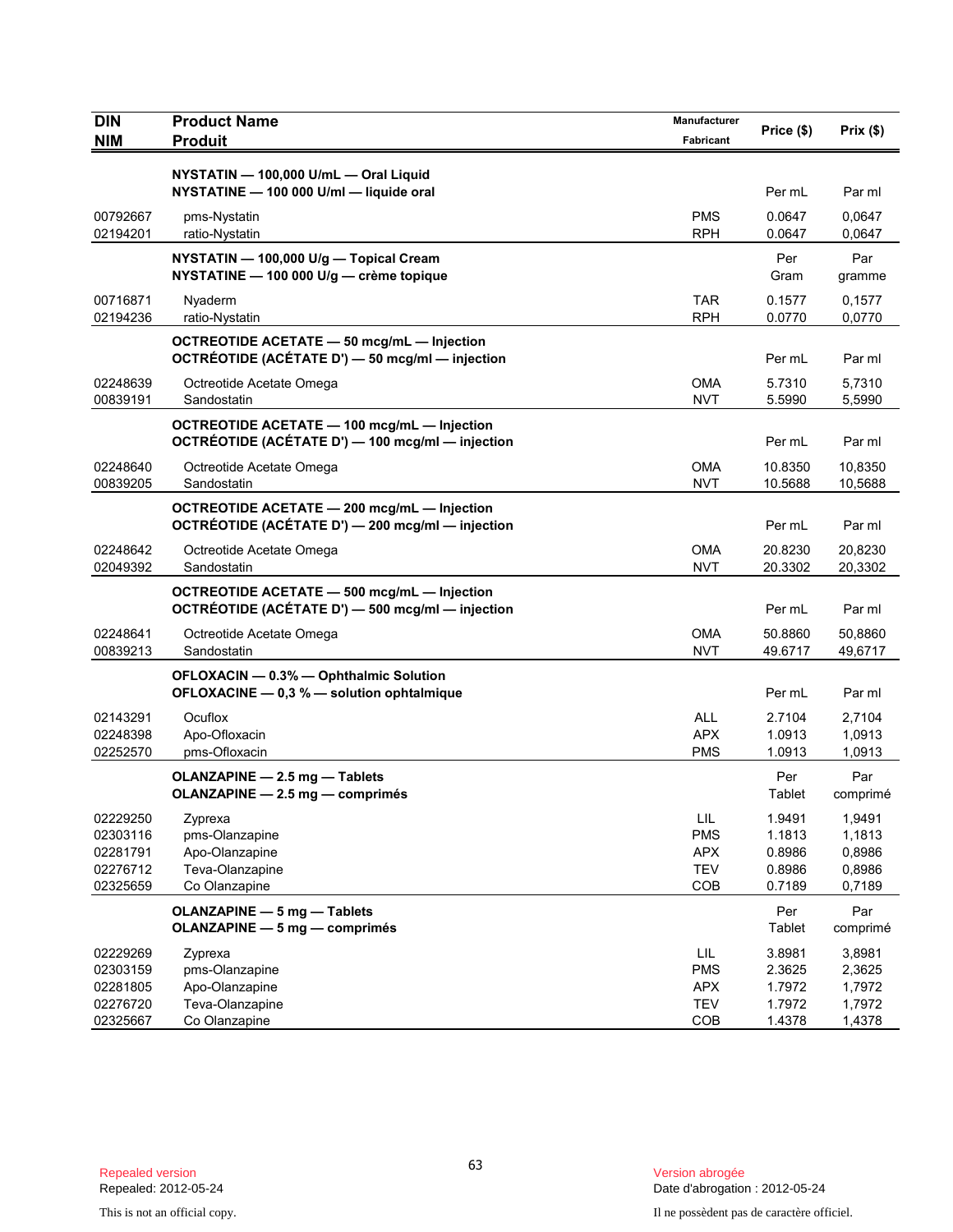| <b>DIN</b><br><b>NIM</b>                                 | <b>Product Name</b><br><b>Produit</b>                                                                           | Manufacturer<br>Fabricant                            | Price (\$)                                      | Prix(\$)                                        |
|----------------------------------------------------------|-----------------------------------------------------------------------------------------------------------------|------------------------------------------------------|-------------------------------------------------|-------------------------------------------------|
|                                                          | <b>OLANZAPINE - 7.5 mg - Tablets</b><br>OLANZAPINE - 7.5 mg - comprimés                                         |                                                      | Per<br>Tablet                                   | Par<br>comprimé                                 |
| 02229277<br>02303167<br>02281813<br>02276739<br>02325675 | Zyprexa<br>pms-Olanzapine<br>Apo-Olanzapine<br>Teva-Olanzapine<br>Co Olanzapine                                 | LIL<br><b>PMS</b><br><b>APX</b><br><b>TEV</b><br>COB | 5.8473<br>3.5438<br>2.6958<br>2.6958<br>2.1566  | 5,8473<br>3,5438<br>2,6958<br>2,6958<br>2,1566  |
|                                                          | <b>OLANZAPINE - 10 mg - Tablets</b><br><b>OLANZAPINE - 10 mg - comprimés</b>                                    |                                                      | Per<br>Tablet                                   | Par<br>comprimé                                 |
| 02229285<br>02303175<br>02281821<br>02276747<br>02325683 | Zyprexa<br>pms-Olanzapine<br>Apo-Olanzapine<br>Teva-Olanzapine<br>Co Olanzapine                                 | LIL<br><b>PMS</b><br><b>APX</b><br><b>TEV</b><br>COB | 7.7963<br>4.7250<br>3.5944<br>3.5944<br>2.8755  | 7,7963<br>4,7250<br>3,5944<br>3,5944<br>2,8755  |
|                                                          | <b>OLANZAPINE - 15 mg - Tablets</b><br><b>OLANZAPINE - 15 mg - comprimés</b>                                    |                                                      | Per<br>Tablet                                   | Par<br>comprimé                                 |
| 02238850<br>02303183<br>02281848<br>02276755<br>02325691 | Zyprexa<br>pms-Olanzapine<br>Apo-Olanzapine<br>Teva-Olanzapine<br>Co Olanzapine                                 | LIL<br><b>PMS</b><br><b>APX</b><br><b>TEV</b><br>COB | 11.6944<br>7.0875<br>5.3916<br>5.3916<br>4.3132 | 11,6944<br>7,0875<br>5,3916<br>5,3916<br>4,3132 |
|                                                          | <b>OLANZAPINE - 5 mg - Orally Disintigrating Tablets</b><br>OLANZAPINE - 5 mg - comprimés à dissolution orale   |                                                      | Per<br>Tablet                                   | Par<br>comprimé                                 |
| 02243086<br>02303191<br>02327562<br>02321343<br>02327775 | Zyprexa Zydis<br>pms-Olanzapine ODT<br>Co Olanzapine ODT<br>Novo-Olanzapine OD<br>Sandoz Olanzapine ODT         | LIL<br><b>PMS</b><br>COB<br><b>TEV</b><br>SDZ        | 3.9322<br>1.7873<br>1.5443<br>1.5443<br>1.5443  | 3,9322<br>1,7873<br>1,5443<br>1,5443<br>1,5443  |
|                                                          | <b>OLANZAPINE - 10 mg - Orally Disintigrating Tablets</b><br>OLANZAPINE - 10 mg - comprimés à dissolution orale |                                                      | Per<br>Tablet                                   | Par<br>comprimé                                 |
| 02243087<br>02303205<br>02327570<br>02321351<br>02327783 | Zyprexa Zydis<br>pms-Olanzapine ODT<br>Co Olanzapine ODT<br>Novo-Olanzapine OD<br>Sandoz Olanzapine ODT         | LIL<br><b>PMS</b><br>COB<br><b>NOP</b><br>SDZ        | 7.8572<br>3.5715<br>3.0858<br>3.0858<br>3.0858  | 7,8572<br>3,5715<br>3,0858<br>3,0858<br>3,0858  |
|                                                          | OLANZAPINE - 15 mg - Orally Disintigrating Tablets<br>OLANZAPINE - 15 mg - comprimés à dissolution orale        |                                                      | Per<br>Tablet                                   | Par<br>comprimé                                 |
| 02243088<br>02303213<br>02327589<br>02321378<br>02327791 | Zyprexa Zydis<br>pms-Olanzapine ODT<br>Co Olanzapine ODT<br>Novo-Olanzapine OD<br>Sandoz Olanzapine ODT         | LIL<br><b>PMS</b><br>COB<br><b>NOP</b><br>SDZ        | 11.7822<br>5.3555<br>5.3553<br>4.6272<br>4.6272 | 11,7822<br>5,3555<br>5,3553<br>4,6272<br>4,6272 |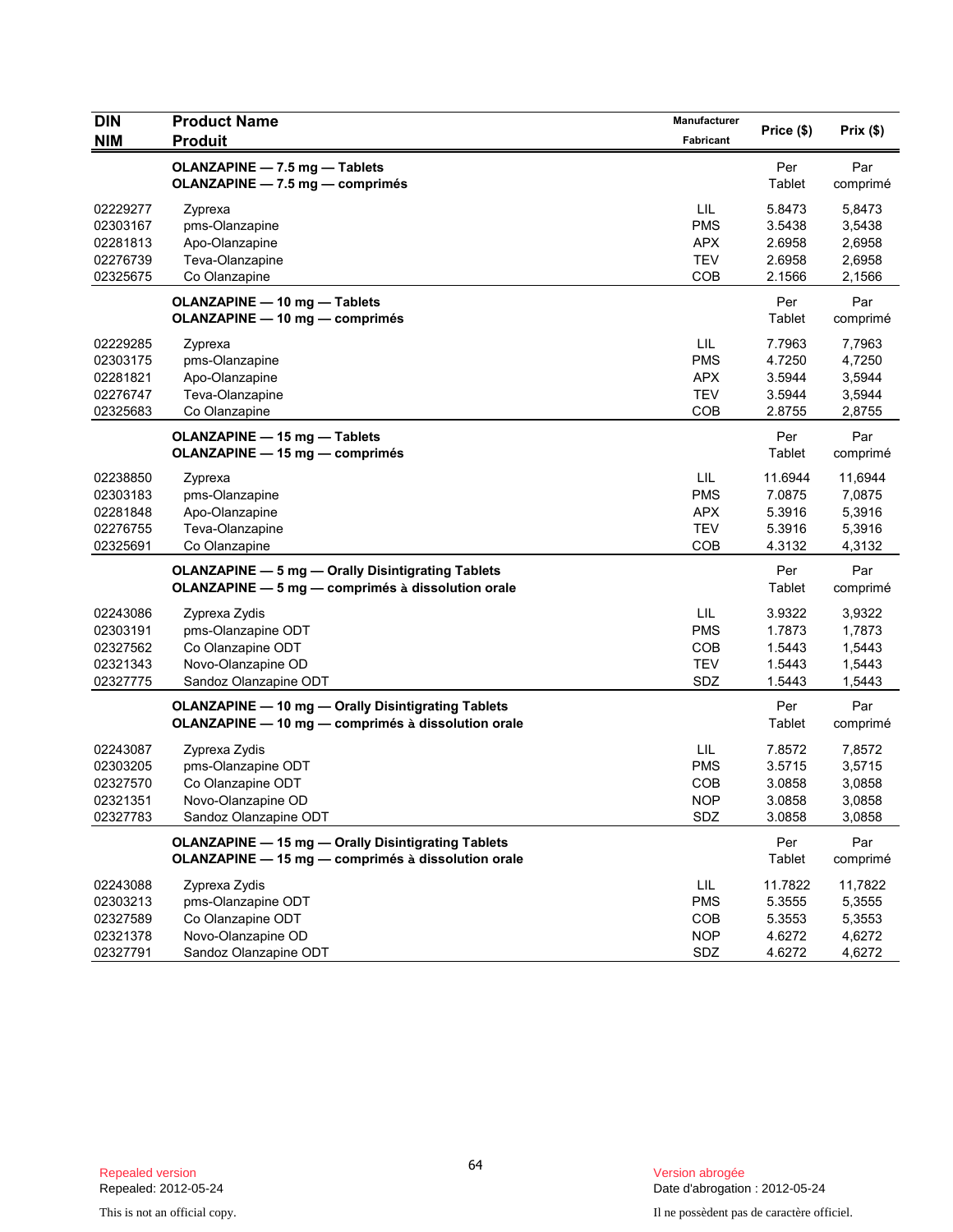| DIN        | <b>Product Name</b>                      | <b>Manufacturer</b> | Price (\$) | Prix(\$) |
|------------|------------------------------------------|---------------------|------------|----------|
| <b>NIM</b> | <b>Produit</b>                           | Fabricant           |            |          |
|            |                                          |                     |            |          |
|            | OMEPRAZOLE - 20 mg - Capsules            |                     | Per        | Par      |
|            | OMÉPRAZOLE - 20 mg - capsules            |                     | Capsule    | capsule  |
| 02190915   | Losec - Tablets/comprimés                | <b>AZC</b>          | 2.2633     | 2,2633   |
| 00846503   | Losec                                    | <b>AZC</b>          | 1.2100     | 1,2100   |
| 02245058   | Apo-Omeprazole                           | <b>APX</b>          | 1.1000     | 1,1000   |
| 02329433   | Mylan-Omeprazole                         | <b>MYL</b>          | 1.1000     | 1,1000   |
| 02260867   | ratio-Omeprazole - Tablets/comprimé s    | <b>RPH</b>          | 1.1000     | 1,1000   |
| 02296446   | Sandoz Omeprazole                        | SDZ                 | 1.1000     | 1,1000   |
|            | ONDANSETRON - 4 mg - Tablets             |                     | Per        | Par      |
|            | <b>ONDANSETRON — 4 mg — comprimés</b>    |                     | Tablet     | comprimé |
| 02213567   | Zofran                                   | <b>GSK</b>          | 14.7378    | 14,7378  |
| 02278529   | ratio-Ondansetron                        | <b>RPH</b>          | 8.2999     | 8,2999   |
| 02258188   | pms-Ondansetron                          | <b>PMS</b>          | 8.2995     | 8,2995   |
| 02306212   | Ondansetron-Odan                         | <b>ODN</b>          | 7.5450     | 7,5450   |
| 02274310   | Sandoz Ondansetron                       | SDZ                 | 7.5450     | 7,5450   |
| 02288184   | Apo-Ondansetron                          | <b>APX</b>          | 7.3000     | 7,3000   |
| 02313685   | Jamp-Ondansetron                         | <b>JPC</b>          | 7.3000     | 7,3000   |
| 02305259   | Mint-Ondansetron                         | <b>MPH</b>          | 7.3000     | 7,3000   |
| 02297868   | Mylan-Ondansetron                        | <b>MYL</b>          | 7.3000     | 7,3000   |
| 02264056   | Novo-Ondansetron                         | <b>TEV</b>          | 7.3000     | 7,3000   |
| 02296349   | Co Ondansetron                           | COB                 | 5.3592     | 5,3592   |
|            |                                          |                     |            |          |
|            | ONDANSETRON - 8 mg - Tablets             |                     | Per        | Par      |
|            | ONDANSETRON - 8 mg - comprimés           |                     | Tablet     | comprimé |
| 02213575   | Zofran                                   | <b>GSK</b>          | 22.4884    | 22,4884  |
| 02258196   | pms-Ondansetron                          | <b>PMS</b>          | 12.6687    | 12,6687  |
| 02278537   | ratio-Ondansetron                        | <b>RPH</b>          | 12.6682    | 12,6682  |
| 02306220   | Ondansetron-Odan                         | <b>ODN</b>          | 11.5166    | 11,5166  |
| 02274329   | Sandoz Ondansetron                       | SDZ                 | 11.5166    | 11,5166  |
| 02288192   | Apo-Ondansetron                          | <b>APX</b>          | 11.0000    | 11,0000  |
| 02313693   | Jamp-Ondansetron                         | <b>JPC</b>          | 11.0000    | 11,0000  |
| 02305267   | Mint-Ondansetron                         | <b>MPH</b>          | 11.0000    | 11,0000  |
| 02297876   | Mylan-Ondansetron                        | <b>MYL</b>          | 11.0000    | 11,0000  |
| 02264064   | Novo-Ondansetron                         | <b>TEV</b>          | 11.0000    | 11,0000  |
| 02296357   | Co Ondansetron                           | COB                 | 8.1776     | 8,1776   |
|            | ONDANSETRON - 4 mg/5 mL - Oral Solution  |                     |            |          |
|            | ONDANSETRON - 4 mg/5 mL - solution orale |                     | Per mL     | Par ml   |
|            |                                          |                     |            |          |
| 02229639   | Zofran                                   | <b>GSK</b>          | 2.2487     | 2,2487   |
| 02291967   | Ondansetron                              | AAA                 | 1.5345     | 1,5345   |
|            | OXCARBAZEPINE - 150 mg - Tablets         |                     | Per        | Par      |
|            | OXCARBAZEPINE - 150 mg - comprimés       |                     | Tablet     | comprimé |
| 02242067   | Trileptal                                | <b>NVT</b>          | 0.9106     | 0,9106   |
| 02284294   | Apo-Oxcarbazepine                        | <b>APX</b>          | 0.6209     | 0,6209   |
|            | OXCARBAZEPINE - 300 mg - Tablets         |                     | Per        | Par      |
|            | OXCARBAZEPINE - 300 mg - comprimés       |                     | Tablet     | comprimé |
|            |                                          |                     |            |          |
| 02242068   | Trileptal                                | <b>NVT</b>          | 1.8205     | 1,8205   |
| 02284308   | Apo-Oxcarbazepine                        | <b>APX</b>          | 1.2414     | 1,2414   |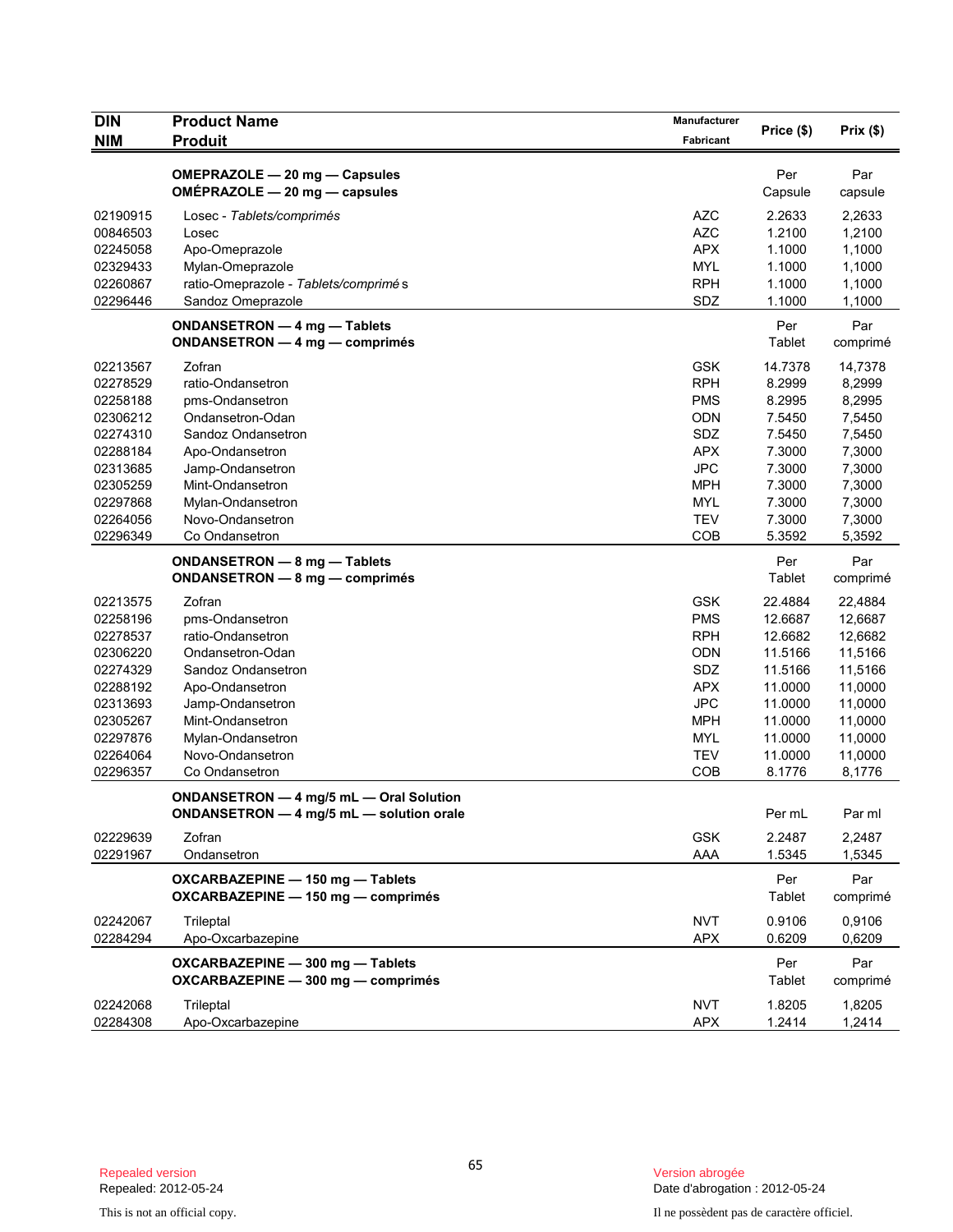| <b>DIN</b>                                                           | <b>Product Name</b>                                                                                                            | Manufacturer                                                                     |                                                          | Prix(\$)                                                 |
|----------------------------------------------------------------------|--------------------------------------------------------------------------------------------------------------------------------|----------------------------------------------------------------------------------|----------------------------------------------------------|----------------------------------------------------------|
| <b>NIM</b>                                                           | <b>Produit</b>                                                                                                                 | Fabricant                                                                        | Price (\$)                                               |                                                          |
|                                                                      | OXCARBAZEPINE - 600 mg - Tablets<br>OXCARBAZEPINE - 600 mg - comprimés                                                         |                                                                                  | Per<br>Tablet                                            | Par<br>comprimé                                          |
| 02242069<br>02284316                                                 | Trileptal<br>Apo-Oxcarbazepine                                                                                                 | <b>NVT</b><br><b>APX</b>                                                         | 3.6410<br>2.4826                                         | 3,6410<br>2,4826                                         |
|                                                                      | OXYBUTYNIN CHLORIDE - 5 mg - Tablets<br>OXYBUTYNINE (CHLORURE D') - 5 mg - comprimés                                           |                                                                                  | Per<br>Tablet                                            | Par<br>comprimé                                          |
| 02163543<br>02158590<br>02230800<br>02230394<br>02220059<br>02240550 | Apo-Oxybutynin<br>Nu-Oxybutynin<br>Mylan-Oxybutynin<br>Novo-Oxybutynin<br>Oxybutyn<br>pms-Oxybutynin                           | <b>APX</b><br><b>NXP</b><br><b>MYL</b><br><b>TEV</b><br><b>VAL</b><br><b>PMS</b> | 0.2735<br>0.2735<br>0.2734<br>0.2734<br>0.2734<br>0.2734 | 0,2735<br>0,2735<br>0,2734<br>0,2734<br>0,2734<br>0,2734 |
|                                                                      | OXYCODONE HCI-5 mg-Tablets<br>OXYCODONE (CHLORHYDRATE D') - 5 mg - comprimés                                                   |                                                                                  | Per<br>Tablet                                            | Par<br>comprimé                                          |
| 02231934<br>02319977                                                 | Oxy-IR<br>pms-Oxycodone                                                                                                        | <b>PFR</b><br><b>PMS</b>                                                         | 0.2882<br>0.1776                                         | 0,2882<br>0,1776                                         |
|                                                                      | OXYCODONE HCI-10 mg-Tablets<br>OXYCODONE (CHLORHYDRATE D') - 10 mg - comprimés                                                 |                                                                                  | Per<br>Tablet                                            | Par<br>comprimé                                          |
| 02240131<br>02319985                                                 | Oxy-IR<br>pms-Oxycodone                                                                                                        | <b>PFR</b><br><b>PMS</b>                                                         | 0.4246<br>0.2760                                         | 0,4246<br>0,2760                                         |
|                                                                      | OXYCODONE HCI-20 mg-Tablets<br>OXYCODONE (CHLORHYDRATE D') - 20 mg - comprimés                                                 |                                                                                  | Per<br>Tablet                                            | Par<br>comprimé                                          |
| 02240132<br>02319993<br>02262983                                     | Oxy-IR<br>pms-Oxycodone<br>Supeudol                                                                                            | <b>PFR</b><br><b>PMS</b><br>SDZ                                                  | 0.7381<br>0.4358<br>0.4358                               | 0,7381<br>0,4358<br>0,4358                               |
|                                                                      | OXYCODONE HCI/ACETAMINOPHEN - 5 mg/325 mg - Tablets<br>OXYCODONE (CHLORHYDRATE D')/ACÉTAMINOPHÈNE — 5 mg/325 mg —<br>comprimés |                                                                                  | Per<br>Tablet                                            | Par<br>comprimé                                          |
| 01916475<br>02245758<br>01916548<br>02324628<br>02307898<br>00608165 | Percocet<br>pms-Oxycodone/Acetaminophen<br>Endocet<br>Apo-Oxycodone/Acet<br>Sandoz Oxycodone/Acetaminophen<br>ratio-Oxycocet   | SQU<br><b>PMS</b><br>SQU<br><b>APX</b><br>SDZ<br><b>RPH</b>                      | 0.8476<br>0.3135<br>0.1414<br>0.1285<br>0.1285<br>0.1285 | 0,8476<br>0,3135<br>0,1414<br>0,1285<br>0,1285<br>0,1285 |
|                                                                      | PAMIDRONATE DISODIUM - 3 mg/mL - Injection<br>PAMIDRONATE DISODIQUE - 3 mg/ml - injection                                      |                                                                                  | Per mL                                                   | Par ml                                                   |
| 02059762<br>02244550<br>02264951<br>02249669                         | Aredia<br>Pamidronate Disodium/Pamidronate disodique<br>Pamidronate Disodium<br>Pamidronate Disodium Omega                     | <b>NVT</b><br>HOI<br>SDZ<br><b>OMA</b>                                           | 17.8453<br>12.1000<br>9.7185<br>8.8350                   | 17,8453<br>12,1000<br>9,7185<br>8,8350                   |
|                                                                      | PAMIDRONATE DISODIUM - 9 mg/mL - Injection<br>PAMIDRONATE DISODIQUE - 9 mg/ml - injection                                      |                                                                                  | Per mL                                                   | Par ml                                                   |
| 02059789<br>02244552<br>02264986<br>02249685                         | Aredia<br>Pamidronate Disodium/Pamidronate disodique<br>Pamidronate Disodium<br>Pamidronate Disodium Omega                     | <b>NVT</b><br>HOI<br>SDZ<br><b>OMA</b>                                           | 53.5348<br>36.3000<br>29.1555<br>26.5050                 | 53,5348<br>36,3000<br>29,1555<br>26,5050                 |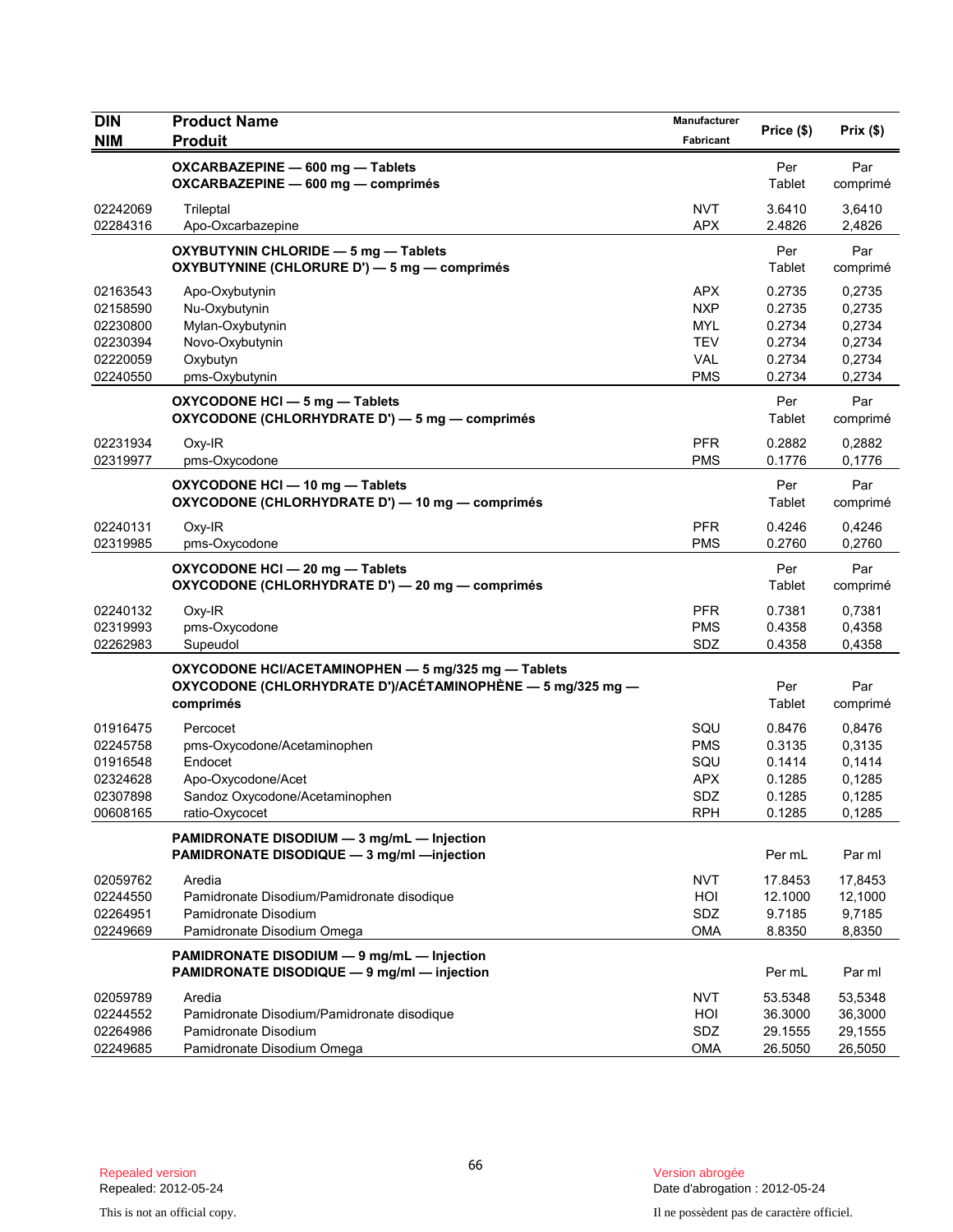| <b>DIN</b>           | <b>Product Name</b>                              | <b>Manufacturer</b>      | Price (\$)       | Prix(\$)         |
|----------------------|--------------------------------------------------|--------------------------|------------------|------------------|
| <b>NIM</b>           | <b>Produit</b>                                   | Fabricant                |                  |                  |
|                      | PANTOPRAZOLE - 20 mg - Tablets                   |                          | Per              | Par              |
|                      | PANTOPRAZOLE - 20 mg - comprimés                 |                          | Tablet           | comprimé         |
|                      |                                                  |                          |                  |                  |
| 02241804             | Pantoloc                                         | <b>NYC</b>               | 1.9839           | 1,9839           |
| 02292912             | Apo-Pantoprazole                                 | <b>APX</b><br><b>TEV</b> | 1.2750           | 1,2750           |
| 02285479<br>02307863 | Novo-Pantoprazole                                | <b>PMS</b>               | 1.2750<br>1.2750 | 1,2750           |
| 02305038             | pms-Pantoprazole                                 | <b>RAN</b>               | 1.2750           | 1,2750           |
| 02308681             | Ran-Pantoprazole<br>ratio-Pantoprazole           | <b>RPH</b>               | 1.2750           | 1,2750<br>1,2750 |
| 02301075             | Sandoz Pantoprazole                              | SDZ                      | 1.2750           | 1,2750           |
|                      |                                                  |                          |                  |                  |
|                      | PANTOPRAZOLE - 40 mg - Tablets                   |                          | Per              | Par              |
|                      | PANTOPRAZOLE - 40 mg - comprimés                 |                          | Tablet           | comprimé         |
| 02229453             | Pantoloc                                         | <b>NYC</b>               | 2.2239           | 2,2239           |
| 02292920             | Apo-Pantoprazole                                 | <b>APX</b>               | 1.3699           | 1,3699           |
| 02300486             | Co Pantoprazole                                  | COB                      | 1.3699           | 1,3699           |
| 02299585             | Gen-Pantoprazole                                 | <b>GPM</b>               | 1.3699           | 1,3699           |
| 02285487             | Novo-Pantoprazole                                | <b>TEV</b>               | 1.3699           | 1,3699           |
| 02307871             | pms-Pantoprazole                                 | <b>PMS</b>               | 1.3699           | 1,3699           |
| 02305046             | Ran-Pantoprazole                                 | <b>RAN</b>               | 1.3699           | 1,3699           |
| 02308703             | ratio-Pantoprazole                               | <b>RPH</b>               | 1.3699           | 1,3699           |
| 02301083             | Sandoz Pantoprazole                              | SDZ                      | 1.3699           | 1,3699           |
|                      | PAROXETINE HCI - 10 mg - Tablets                 |                          | Per              | Par              |
|                      | PAROXÉTINE (CHLORHYDRATE DE) — 10 mg — comprimés |                          | Tablet           | comprimé         |
| 02027887             | Paxil                                            | <b>GSK</b>               | 1.8612           | 1,8612           |
| 02240907             | Apo-Paroxetine                                   | <b>APX</b>               | 1.1475           | 1,1475           |
| 02262746             | Co Paroxetine                                    | <b>COB</b>               | 1.1473           | 1,1473           |
| 02248556             | Novo-Paroxetine                                  | <b>TEV</b>               | 1.1473           | 1,1473           |
| 02247750             | pms-Paroxetine                                   | <b>PMS</b>               | 1.1473           | 1,1473           |
| 02247810             | ratio-Paroxetine                                 | <b>RPH</b>               | 1.1473           | 1,1473           |
| 02248012             | Mylan-Paroxetine                                 | <b>MYL</b>               | 1.0430           | 1,0430           |
| 02269422             | Sandoz Paroxetine                                | SDZ                      | 1.0430           | 1,0430           |
|                      | PAROXETINE HCI - 20 mg - Tablets                 |                          | Per              | Par              |
|                      | PAROXÉTINE (CHLORHYDRATE DE) - 20 mg - comprimés |                          | Tablet           | comprimé         |
| 01940481             | Paxil                                            | <b>GSK</b>               | 1.9862           | 1,9862           |
| 02247751             | pms-Paroxetine                                   | <b>PMS</b>               | 1.2243           | 1,2243           |
| 02240908             | Apo-Paroxetine                                   | <b>APX</b>               | 1.1019           | 1,1019           |
| 02262754             | Co Paroxetine                                    | COB                      | 1.1019           | 1,1019           |
| 02248557             | Teva-Paroxetine                                  | <b>TEV</b>               | 1.1019           | 1,1019           |
| 02247811             | ratio-Paroxetine                                 | <b>RPH</b>               | 1.1019           | 1,1019           |
| 02248013             | Mylan-Paroxetine                                 | <b>MYL</b>               | 1.0017           | 1,0017           |
| 02269430             | Sandoz Paroxetine                                | SDZ                      | 1.0017           | 1,0017           |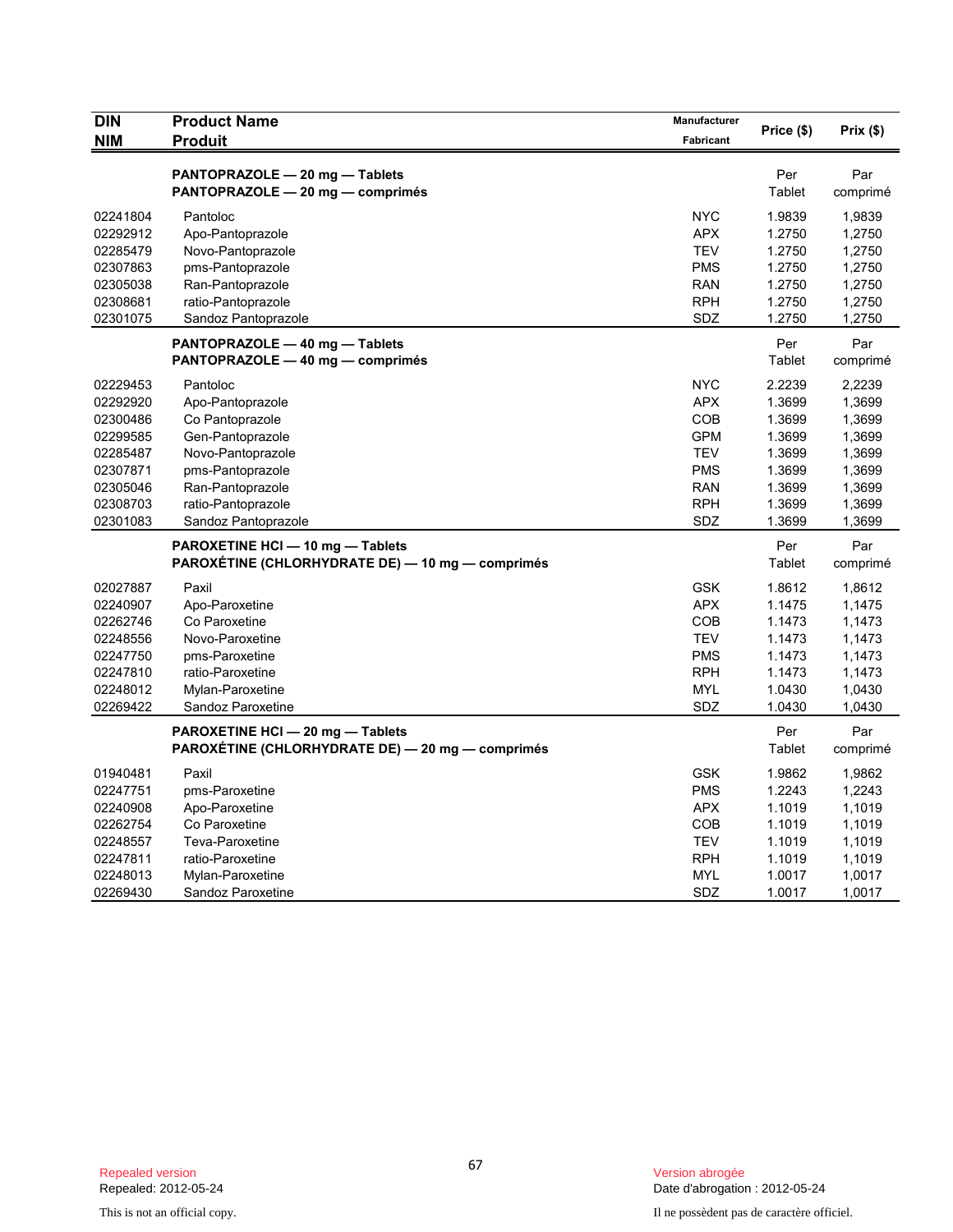| <b>DIN</b> | <b>Product Name</b>                                                                  | Manufacturer | Price (\$)    | Prix(\$)        |
|------------|--------------------------------------------------------------------------------------|--------------|---------------|-----------------|
| <b>NIM</b> | <b>Produit</b>                                                                       | Fabricant    |               |                 |
|            | PAROXETINE HCI - 30 mg - Tablets<br>PAROXÉTINE (CHLORHYDRATE DE) - 30 mg - comprimés |              | Per<br>Tablet | Par<br>comprimé |
| 01940473   | Paxil                                                                                | <b>GSK</b>   | 2.1102        | 2,1102          |
| 02247752   | pms-Paroxetine                                                                       | <b>PMS</b>   | 1.3013        | 1,3013          |
| 02240909   | Apo-Paroxetine                                                                       | <b>APX</b>   | 1.1712        | 1,1712          |
| 02262762   | Co Paroxetine                                                                        | <b>COB</b>   | 1.1712        | 1,1712          |
| 02248558   | Novo-Paroxetine                                                                      | <b>TEV</b>   | 1.1712        | 1,1712          |
| 02247812   | ratio-Paroxetine                                                                     | <b>RPH</b>   | 1.1712        | 1,1712          |
| 02248014   | Mylan-Paroxetine                                                                     | <b>MYL</b>   | 1.0647        | 1,0647          |
| 02269449   | Sandoz Paroxetine                                                                    | SDZ          | 1.0647        | 1,0647          |
|            | PENICILLIN V (Potassium) - 500,000 IU (300 mg) - Tablets                             |              | Per           | Par             |
|            | PÉNICILLINE V (potassique) — 500 000 UI (300 mg) — comprimés                         |              | Tablet        | comprimé        |
| 00717568   | Nu-Pen-VK                                                                            | <b>NXP</b>   | 0.0781        | 0,0781          |
| 00021202   | Novo-Pen-VK 500                                                                      | <b>TEV</b>   | 0.0713        | 0,0713          |
| 00642215   | Apo-Pen VK                                                                           | <b>APX</b>   | 0.0710        | 0,0710          |
|            | PHENYTOIN - 25 mg/mL - Oral Liquid                                                   |              |               |                 |
|            | PHENYTOIN - 25 mg/mL - liquide oral                                                  |              | Per mL        | Par ml          |
| 00023450   | <b>Dilantin</b>                                                                      | PFI          | 0.0519        | 0,0519          |
| 02250896   | Taro-Phenytoin                                                                       | <b>TAR</b>   | 0.0343        | 0,0343          |
|            | PINDOLOL - 5 mg - Tablets                                                            |              | Per           | Par             |
|            | PINDOLOL - 5 mg - comprimés                                                          |              | Tablet        | comprimé        |
| 00417270   | Visken                                                                               | <b>NVT</b>   | 0.6443        | 0,6443          |
| 02231650   | Dom-Pindolol                                                                         | <b>DOM</b>   | 0.2512        | 0,2512          |
| 02231536   | pms-Pindolol                                                                         | <b>PMS</b>   | 0.2512        | 0,2512          |
| 00755877   | Apo-Pindol                                                                           | <b>APX</b>   | 0.2511        | 0,2511          |
| 00869007   | Novo-Pindol                                                                          | <b>TEV</b>   | 0.2511        | 0,2511          |
| 00886149   | Nu-Pindol                                                                            | <b>NXP</b>   | 0.2511        | 0,2511          |
| 02261782   | Sandoz Pindolol                                                                      | <b>SDZ</b>   | 0.2511        | 0,2511          |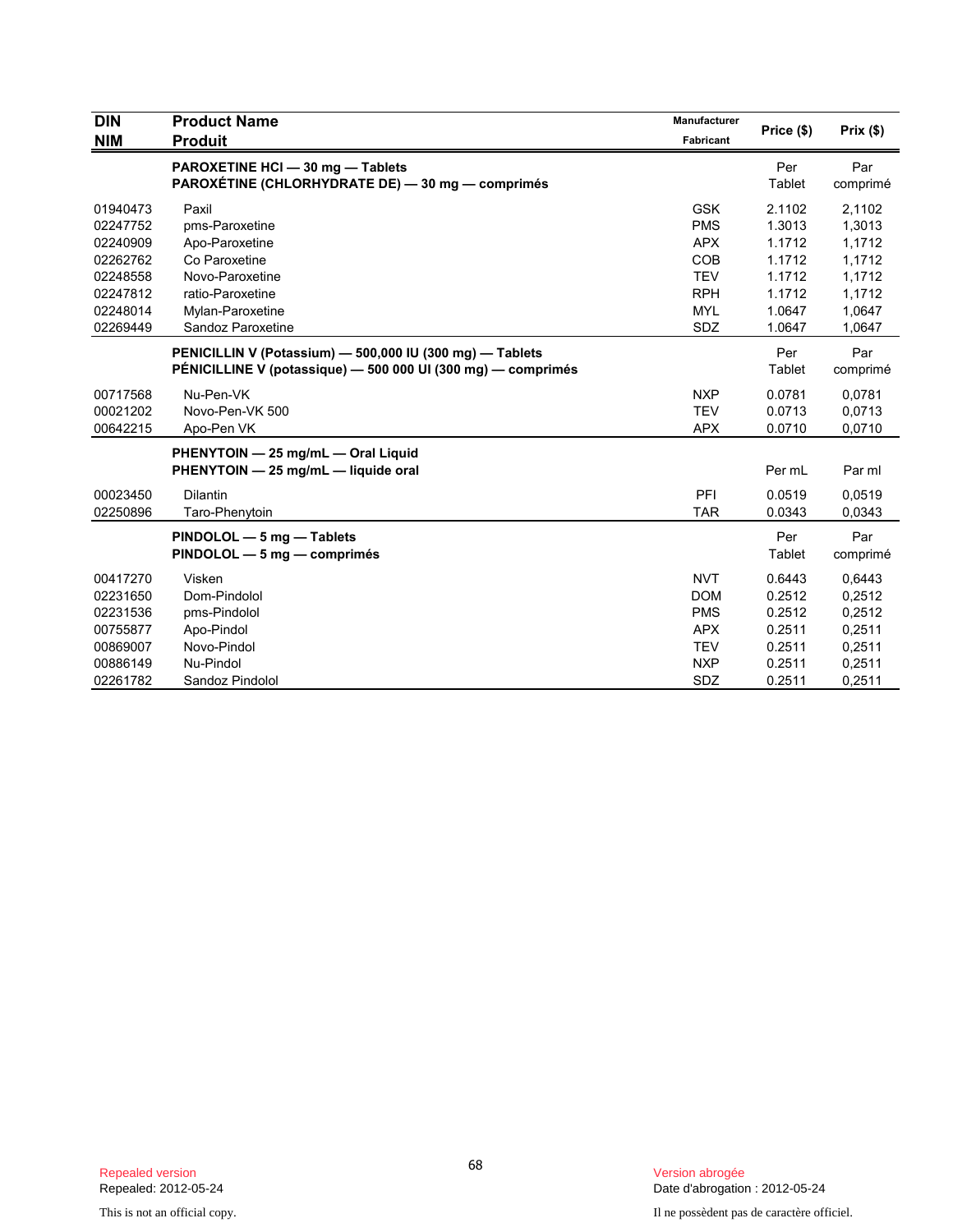| <b>DIN</b>           | <b>Product Name</b>                                                | Manufacturer             | Price (\$)       | Prix(\$)         |
|----------------------|--------------------------------------------------------------------|--------------------------|------------------|------------------|
| <b>NIM</b>           | <b>Produit</b>                                                     | Fabricant                |                  |                  |
|                      | PINDOLOL - 10 mg - Tablets                                         |                          | Per              | Par              |
|                      | PINDOLOL - 10 mg - comprimés                                       |                          | Tablet           | comprimé         |
| 00443174             | Visken                                                             | <b>NVT</b>               | 1.1002           | 1,1002           |
| 00755885             | Apo-Pindol                                                         | <b>APX</b>               | 0.4362           | 0,4362           |
| 02238046             | Dom-Pindolol                                                       | <b>DOM</b>               | 0.4362           | 0,4362           |
| 00869015             | Novo-Pindol                                                        | <b>TEV</b>               | 0.4362           | 0,4362           |
| 00886009             | Nu-Pindol                                                          | <b>NXP</b>               | 0.4362<br>0.4362 | 0,4362           |
| 02231537<br>02261790 | pms-Pindolol<br>Sandoz Pindolol                                    | <b>PMS</b><br>SDZ        | 0.4362           | 0,4362<br>0,4362 |
|                      | PINDOLOL - 15 mg - Tablets                                         |                          | Per              | Par              |
|                      | PINDOLOL - 15 mg - comprimés                                       |                          | Tablet           | comprimé         |
| 00417289             | Visken                                                             | <b>NVT</b>               | 1.5960           | 1,5960           |
| 00755893             | Apo-Pindol                                                         | <b>APX</b>               | 0.6408           | 0,6408           |
| 00869023             | Novo-Pindol                                                        | <b>TEV</b>               | 0.6408           | 0,6408           |
| 00886130             | Nu-Pindol                                                          | <b>NXP</b>               | 0.6408           | 0,6408           |
| 02231539             | pms-Pindolol                                                       | <b>PMS</b>               | 0.6408           | 0,6408           |
| 02261804             | Sandoz Pindolol                                                    | SDZ                      | 0.6408           | 0,6408           |
|                      | PIOGLITAZONE - 15 mg - Tablets                                     |                          | Per              | Par              |
|                      | PIOGLITAZONE - 15 mg - comprimés                                   |                          | <b>Tablet</b>    | comprimé         |
| 02242572             | Actos                                                              | <b>TAK</b>               | 2.6162           | 2,6162           |
| 02302942             | Apo-Pioglitazone                                                   | <b>APX</b>               | 1.5716           | 1,5716           |
| 02302861             | Co Pioglitazone                                                    | COB                      | 1.5716           | 1,5716           |
| 02298279             | Mylan-Pioglitazone                                                 | <b>MYL</b>               | 1.5716           | 1,5716           |
| 02274914             | Novo-Pioglitazone                                                  | <b>TEV</b>               | 1.5716           | 1,5716           |
| 02303124             | pms-Pioglitazone                                                   | <b>PMS</b>               | 1.5716           | 1,5716           |
| 02301423             | ratio-Pioglitazone                                                 | <b>RPH</b>               | 1.5716           | 1,5716           |
| 02297906             | Sandoz Pioglitazone                                                | SDZ                      | 1.5716           | 1,5716           |
| 02303442<br>02326477 | Accel-Pioglitazone                                                 | <b>ACC</b><br><b>MPH</b> | 0.9295<br>0.9295 | 0,9295<br>0,9295 |
|                      | Mint-Pioglitazone                                                  |                          |                  |                  |
|                      | PIOGLITAZONE - 30 mg - Tablets<br>PIOGLITAZONE - 30 mg - comprimés |                          | Per<br>Tablet    | Par<br>comprimé  |
|                      |                                                                    |                          |                  |                  |
| 02242573             | Actos                                                              | <b>TAK</b>               | 3.6651           | 3,6651           |
| 02302950             | Apo-Pioglitazone                                                   | <b>APX</b>               | 2.2017           | 2,2017           |
| 02302888             | Co Pioglitazone                                                    | COB<br><b>MYL</b>        | 2.2017           | 2,2017           |
| 02298287<br>02274922 | Mylan-Pioglitazone                                                 |                          | 2.2017           | 2,2017           |
| 02303132             | Novo-Pioglitazone<br>pms-Pioglitazone                              | <b>TEV</b><br><b>PMS</b> | 2.2017<br>2.2017 | 2,2017<br>2,2017 |
| 02301431             | ratio-Pioglitazone                                                 | <b>RPH</b>               | 2.2017           | 2,2017           |
| 02297914             | Sandoz Pioglitazone                                                | SDZ                      | 2.2017           | 2,2017           |
| 02303450             | Accel-Pioglitazone                                                 | <b>ACC</b>               | 1.3022           | 1,3022           |
| 02326485             | Mint-Pioglitazone                                                  | <b>MPH</b>               | 1.3022           | 1,3022           |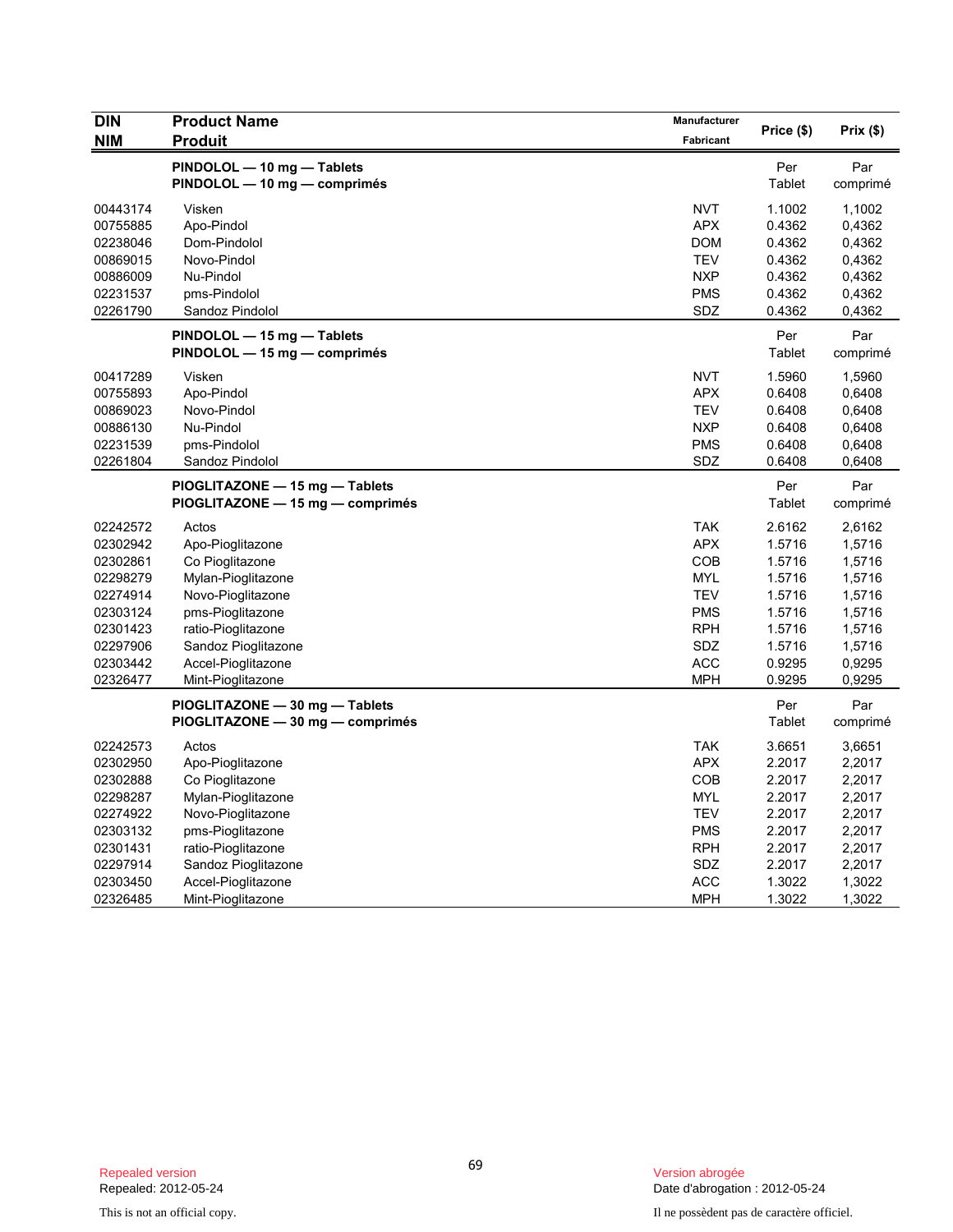| <b>DIN</b>                                                                                   | <b>Product Name</b>                                                                                                                                                            | Manufacturer                                                                                          | Price (\$)                                                                   | Prix(\$)                                                                     |
|----------------------------------------------------------------------------------------------|--------------------------------------------------------------------------------------------------------------------------------------------------------------------------------|-------------------------------------------------------------------------------------------------------|------------------------------------------------------------------------------|------------------------------------------------------------------------------|
| <b>NIM</b>                                                                                   | <b>Produit</b>                                                                                                                                                                 | Fabricant                                                                                             |                                                                              |                                                                              |
|                                                                                              | PIOGLITAZONE - 45 mg - Tablets<br>PIOGLITAZONE - 45 mg - comprimés                                                                                                             |                                                                                                       | Per<br>Tablet                                                                | Par<br>comprimé                                                              |
| 02242574<br>02302977<br>02302896<br>02298295<br>02274930<br>02303140<br>02301458<br>02297922 | Actos<br>Apo-Pioglitazone<br>Co Pioglitazone<br>Mylan-Pioglitazone<br>Novo-Pioglitazone<br>pms-Pioglitazone<br>ratio-Pioglitazone<br>Sandoz Pioglitazone                       | <b>TAK</b><br><b>APX</b><br><b>COB</b><br><b>MYL</b><br><b>TEV</b><br><b>PMS</b><br><b>RPH</b><br>SDZ | 5.5109<br>3.3105<br>3.3105<br>3.3105<br>3.3105<br>3.3105<br>3.3105<br>3.3105 | 5,5109<br>3,3105<br>3,3105<br>3,3105<br>3,3105<br>3,3105<br>3,3105<br>3,3105 |
| 02303469<br>02326493                                                                         | Accel-Pioglitazone<br>Mint-Pioglitazone                                                                                                                                        | <b>ACC</b><br><b>MPH</b>                                                                              | 0.9295<br>1.3022                                                             | 0,9295<br>1,3022                                                             |
| 00642886<br>00695718                                                                         | PIROXICAM - 10 mg - Capsules<br>PIROXICAM - 10 mg - capsules<br>Apo-Piroxicam<br>Novo-Pirocam                                                                                  | <b>APX</b><br><b>TEV</b>                                                                              | Per<br>Capsule<br>0.4562<br>0.4562                                           | Par<br>capsule<br>0,4562<br>0,4562                                           |
| 00865761                                                                                     | Nu-Pirox                                                                                                                                                                       | <b>NXP</b>                                                                                            | 0.4562                                                                       | 0,4562                                                                       |
|                                                                                              | PIROXICAM - 20 mg - Capsules<br>PIROXICAM - 20 mg - capsules                                                                                                                   |                                                                                                       | Per<br>Capsule                                                               | Par<br>capsule                                                               |
| 00695696<br>00642894<br>02239536<br>00836230<br>00865788                                     | Novo-Pirocam<br>Apo-Piroxicam<br>Dom-Piroxicam<br>pms-Piroxicam<br>Nu-Pirox                                                                                                    | <b>TEV</b><br><b>APX</b><br><b>DOM</b><br><b>PMS</b><br><b>NXP</b>                                    | 0.7875<br>0.7874<br>0.7874<br>0.7874<br>0.7874                               | 0,7875<br>0,7874<br>0,7874<br>0,7874<br>0,7874                               |
|                                                                                              | POLYMYXIN/NEOMYCIN/HYDROCORTISONE - 10,000 U/3.5 mg/10 mg per<br>mL - Otic Solution<br>POLYMYXINE/NÉOMYCINE/HYDROCORTISONE - 10 000 U/3,5 mg/10 mg<br>par ml - solution otique |                                                                                                       | Per mL                                                                       | Par ml                                                                       |
| 01912828<br>02230386                                                                         | Cortisporin<br>Sandoz Cortimyxin                                                                                                                                               | <b>GSK</b><br>SDZ                                                                                     | 1.4091<br>1.1400                                                             | 1,4091<br>1,1400                                                             |
|                                                                                              | PRAMIPEXOLE - 0.25 mg - Tablets<br>PRAMIPEXOLE - 0.25 mg - comprimés                                                                                                           |                                                                                                       | Per<br>Tablet                                                                | Par<br>comprimé                                                              |
| 02237145<br>02290111<br>02292378<br>02269309<br>02315262<br>02297302                         | Mirapex<br>pms-Pramipexole<br>Apo-Pramipexole<br>Novo-Pramipexole<br>Sandoz Pramipexole<br>Co Pramipexole                                                                      | <b>BOE</b><br><b>PMS</b><br><b>APX</b><br><b>TEV</b><br>SDZ<br>COB                                    | 1.2144<br>0.7623<br>0.6930<br>0.6930<br>0.6930<br>0.4541                     | 1,2144<br>0,7623<br>0,6930<br>0,6930<br>0,6930<br>0,4541                     |
|                                                                                              | PRAMIPEXOLE - 0.5 mg - Tablets<br>PRAMIPEXOLE - 0.5 mg - comprimés                                                                                                             |                                                                                                       | Per<br><b>Tablet</b>                                                         | Par<br>comprimé                                                              |
| 02241594<br>02290138<br>02292386<br>02269317<br>02315270<br>02297310                         | Mirapex<br>pms-Pramipexole<br>Apo-Pramipexole<br>Novo-Pramipexole<br>Sandoz Pramipexole<br>Co Pramipexole                                                                      | <b>BOE</b><br><b>PMS</b><br><b>APX</b><br><b>TEV</b><br>SDZ<br>COB                                    | 2.4288<br>1.5246<br>1.3860<br>1.3860<br>1.3860<br>1.1355                     | 2,4288<br>1,5246<br>1,3860<br>1,3860<br>1,3860<br>1,1355                     |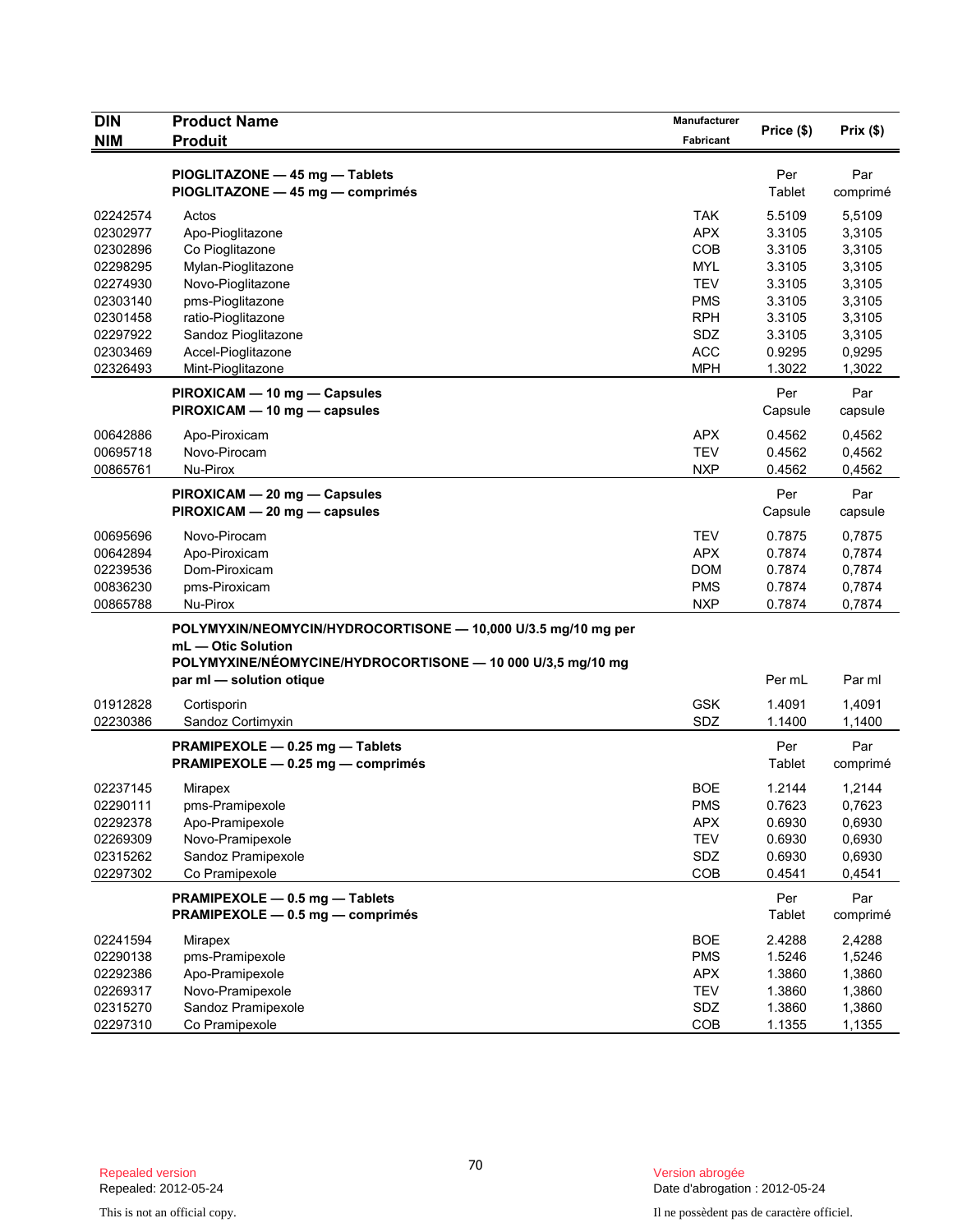| <b>DIN</b><br><b>NIM</b> | <b>Product Name</b><br><b>Produit</b>                                                                                                                                                                                                         | Manufacturer<br>Fabricant | Price (\$)    | Prix(\$)                        |
|--------------------------|-----------------------------------------------------------------------------------------------------------------------------------------------------------------------------------------------------------------------------------------------|---------------------------|---------------|---------------------------------|
|                          | PRAMIPEXOLE - 1 mg - Tablets<br>PRAMIPEXOLE - 1 mg - comprimés                                                                                                                                                                                |                           | Per<br>Tablet | Par<br>comprimé                 |
| 02237146                 | Mirapex                                                                                                                                                                                                                                       | <b>BOE</b>                | 2.4288        | 2,4288                          |
| 02290146                 | pms-Pramipexole                                                                                                                                                                                                                               | <b>PMS</b>                | 1.5246        | 1,5246                          |
| 02292394                 | Apo-Pramipexole                                                                                                                                                                                                                               | <b>APX</b>                | 1.3860        | 1,3860                          |
| 02269325                 | Novo-Pramipexole                                                                                                                                                                                                                              | <b>TEV</b>                | 1.3860        | 1,3860                          |
| 02315289                 | Sandoz Pramipexole                                                                                                                                                                                                                            | SDZ                       | 1.3860        | 1,3860                          |
| 02297329                 | Co Pramipexole                                                                                                                                                                                                                                | COB                       | 0.9084        | 0,9084                          |
|                          | PRAMIPEXOLE - 1.5 mg - Tablets                                                                                                                                                                                                                |                           | Per           | Par                             |
|                          | PRAMIPEXOLE - 1.5 mg - comprimés                                                                                                                                                                                                              |                           | Tablet        | comprimé                        |
| 02237147                 | <b>Mirapex</b>                                                                                                                                                                                                                                | <b>BOE</b>                | 2.4288        | 2,4288                          |
| 02290154                 | pms-Pramipexole                                                                                                                                                                                                                               | <b>PMS</b>                | 1.5246        | 1,5246                          |
| 02292408                 | Apo-Pramipexole                                                                                                                                                                                                                               | <b>APX</b>                | 1.3860        | 1,3860                          |
| 02269333                 | Novo-Pramipexole                                                                                                                                                                                                                              | <b>TEV</b>                | 1.3860        | 1,3860                          |
| 02315297                 | Sandoz Pramipexole                                                                                                                                                                                                                            | SDZ                       | 1.3860        | 1,3860                          |
| 02297337                 | Co Pramipexole                                                                                                                                                                                                                                | COB                       | 0.9084        | 0,9084                          |
|                          | <b>PRAMOXINE HCI/HYDROCORTISONE ACETATE/ZINC SULFATE -</b><br>10 mg/5 mg/5 mg per g - Ointment                                                                                                                                                |                           |               |                                 |
|                          | PRAMOXINE HCI/HYDROCORTISONE (ACETATE D')/ZINC (SULFATE DE) -<br>10 mg/5 mg/5 mg per g - pommade                                                                                                                                              |                           | Per<br>Gram   | Par<br>gramme                   |
| 00505781                 | Anugesic HC                                                                                                                                                                                                                                   | <b>MCL</b>                | 1.1440        | 1,1440                          |
| 02234466                 | Proctodan-HC                                                                                                                                                                                                                                  | <b>ODN</b>                | 0.8834        | 0,8834                          |
| 02247692                 | Sandoz Anuzinc HC Plus                                                                                                                                                                                                                        | SDZ                       | 0.8833        | 0,8833                          |
|                          | <b>PRAMOXINE HCI/ZINC SULFATE MONOHYDRATE/</b><br>HYDROCORTISONE ACETATE - 20 mg/10 mg/10 mg - Suppositories<br>PRAMOXINE (CHLORHYDRATE DE)/ZINC (SULFATE MONOHYDRATÉ DE)/<br>HYDROCORTISONE (ACÉTATE D') - 20 mg/10 mg/10 mg - suppositoires |                           | Per           | Par<br>Suppository suppositoire |
| 00476242                 | Anugesic HC                                                                                                                                                                                                                                   | <b>MCL</b>                | 1.4300        | 1,4300                          |
| 02240851                 | Proctodan-HC                                                                                                                                                                                                                                  | <b>ODN</b>                | 1.1042        | 1,1042                          |
| 02242797                 | Sandoz Anuzinc HC Plus                                                                                                                                                                                                                        | SDZ                       | 1.1042        | 1,1042                          |
|                          | PRAVASTATIN SODIUM - 10 mg - Tablets<br><b>PRAVASTATINE SODIQUE - 10 mg - comprimés</b>                                                                                                                                                       |                           | Per<br>Tablet | Par<br>comprimé                 |
| 02243506                 | Apo-Pravastatin                                                                                                                                                                                                                               | <b>APX</b>                | 1.0483        | 1,0483                          |
| 02248182                 | Co Pravastatin                                                                                                                                                                                                                                | COB                       | 1.0483        | 1,0483                          |
| 02247008                 | Novo-Pravastatin                                                                                                                                                                                                                              | <b>TEV</b>                | 1.0483        | 1,0483                          |
| 02244350                 | Nu-Pravastatin                                                                                                                                                                                                                                | <b>NXP</b>                | 1.0483        | 1,0483                          |
| 02247655                 | pms-Pravastatin                                                                                                                                                                                                                               | <b>PMS</b>                | 1.0483        | 1,0483                          |
| 00893749                 | Pravachol                                                                                                                                                                                                                                     | SQU                       | 1.0483        | 1,0483                          |
| 02246930                 | ratio-Pravastatin                                                                                                                                                                                                                             | <b>RPH</b>                | 1.0483        | 1,0483                          |
| 02257092                 | Mylan-Pravastatin                                                                                                                                                                                                                             | <b>MYL</b>                | 0.9530        | 0,9530                          |
| 02284421                 | Ran-Pravastatin                                                                                                                                                                                                                               | <b>RAN</b>                | 0.9530        | 0,9530                          |
| 02247856                 | Sandoz Pravastatin                                                                                                                                                                                                                            | SDZ                       | 0.9530        | 0,9530                          |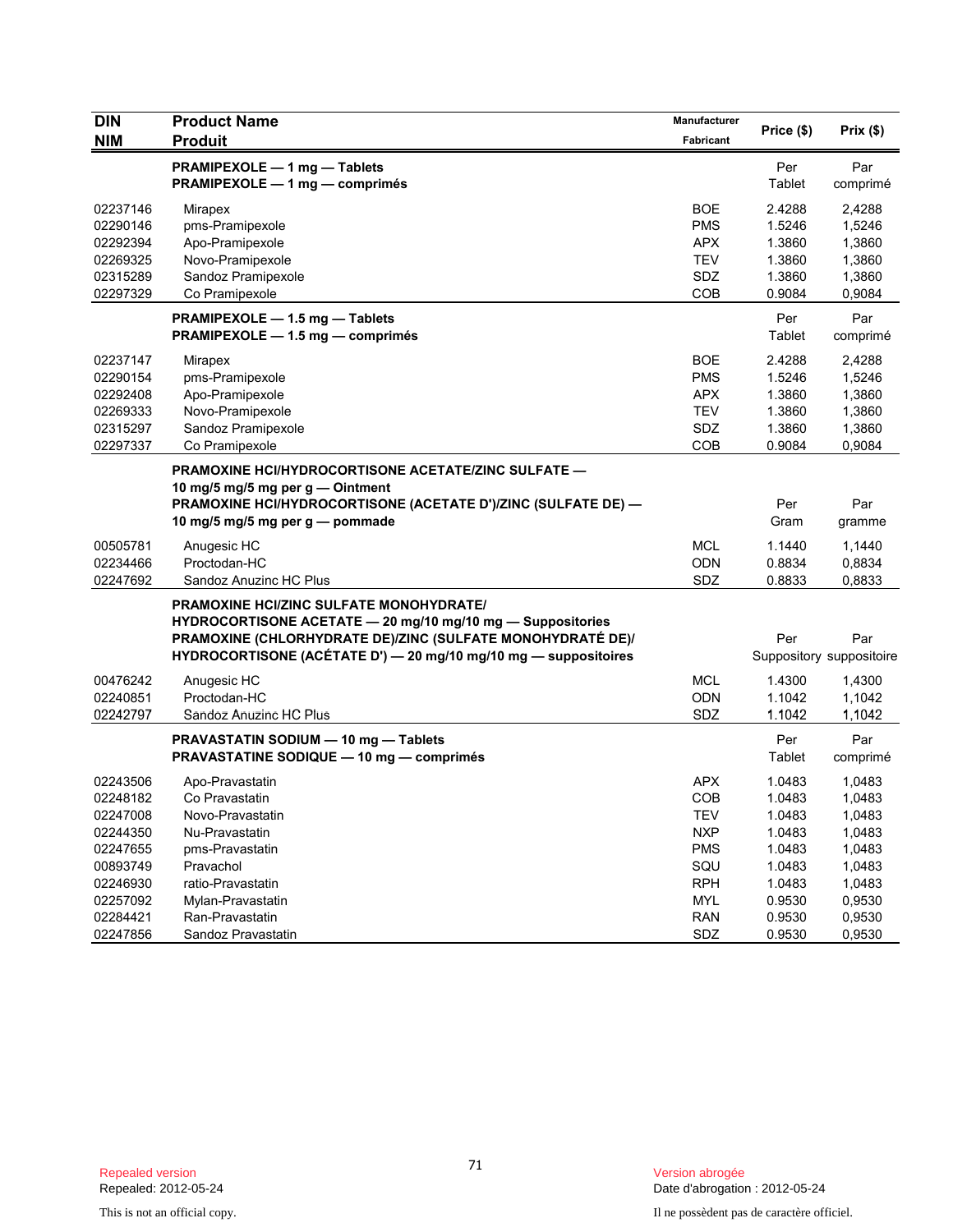| <b>DIN</b>                       | <b>Product Name</b>                                                                                           | Manufacturer                           |                            |                            |
|----------------------------------|---------------------------------------------------------------------------------------------------------------|----------------------------------------|----------------------------|----------------------------|
| <b>NIM</b>                       | <b>Produit</b>                                                                                                | <b>Fabricant</b>                       | Price (\$)                 | Prix (\$)                  |
|                                  | PRAVASTATIN SODIUM - 20 mg - Tablets<br><b>PRAVASTATINE SODIQUE - 20 mg - comprimés</b>                       |                                        | Per<br><b>Tablet</b>       | Par<br>comprimé            |
| 02248183<br>00893757<br>02246931 | Co Pravastatin<br>Pravachol<br>ratio-Pravastatin                                                              | <b>COB</b><br>SQU<br><b>RPH</b>        | 1.2368<br>1.2368<br>1.2368 | 1,2368<br>1,2368<br>1,2368 |
| 02243507                         | Apo-Pravastatin                                                                                               | <b>APX</b>                             | 1.2367                     | 1,2367                     |
| 02247009<br>02244351             | Novo-Pravastatin<br>Nu-Pravastatin                                                                            | <b>TEV</b><br><b>NXP</b>               | 1.2367<br>1.2367           | 1,2367<br>1,2367           |
| 02247656                         | pms-Pravastatin                                                                                               | <b>PMS</b>                             | 1.2367                     | 1,2367                     |
| 02257106<br>02284448             | Mylan-Pravastatin<br>Ran-Pravastatin                                                                          | <b>MYL</b><br><b>RAN</b>               | 1.1243<br>1.1243           | 1,1243<br>1,1243           |
| 02247857                         | Sandoz Pravastatin                                                                                            | SDZ                                    | 1.1243                     | 1,1243                     |
|                                  | PRAVASTATIN SODIUM - 40 mg - Tablets<br><b>PRAVASTATINE SODIQUE - 40 mg - comprimés</b>                       |                                        | Per<br>Tablet              | Par<br>comprimé            |
| 02248184                         | Co Pravastatin                                                                                                | <b>COB</b>                             | 1.4898                     | 1,4898                     |
| 02222051<br>02246932             | Pravachol<br>ratio-Pravastatin                                                                                | SQU<br><b>RPH</b>                      | 1.4898<br>1.4898           | 1,4898<br>1,4898           |
| 02243508                         | Apo-Pravastatin                                                                                               | <b>APX</b>                             | 1.4897                     | 1,4897                     |
| 02247010                         | Novo-Pravastatin                                                                                              | <b>TEV</b>                             | 1.4897                     | 1,4897                     |
| 02244352<br>02247657             | Nu-Pravastatin<br>pms-Pravastatin                                                                             | <b>NXP</b><br><b>PMS</b>               | 1.4897<br>1.4897           | 1,4897<br>1,4897           |
| 02257114                         | Mylan-Pravastatin                                                                                             | <b>MYL</b>                             | 1.3543                     | 1,3543                     |
| 02284456                         | Ran-Pravastatin                                                                                               | <b>RAN</b>                             | 1.3543                     | 1,3543                     |
| 02247858                         | Sandoz Pravastatin                                                                                            | SDZ                                    | 1.3543                     | 1,3543                     |
|                                  | PRAZOSIN - 1 mg - Tablets<br>PRAZOSINE - 1 mg - comprimés                                                     |                                        | Per<br>Tablet              | Par<br>comprimé            |
| 00560952                         | <b>Minipress</b>                                                                                              | <b>ERF</b>                             | 0.3252                     | 0,3252                     |
| 00882801<br>01913794             | Apo-Prazo<br>Nu-Prazo                                                                                         | <b>APX</b><br><b>NXP</b>               | 0.2261<br>0.2261           | 0,2261<br>0,2261           |
| 01934198                         | Novo-Prazin                                                                                                   | <b>TEV</b>                             | 0.2055                     | 0,2055                     |
|                                  | PRAZOSIN - 2 mg - Tablets<br>PRAZOSINE - 2 mg - comprimés                                                     |                                        | Per<br>Tablet              | Par<br>comprimé            |
| 00560960<br>00882828<br>01913808 | <b>Minipress</b><br>Apo-Prazo<br>Nu-Prazo                                                                     | <b>ERF</b><br><b>APX</b><br><b>NXP</b> | 0.4415<br>0.3070<br>0.3070 | 0,4415<br>0,3070<br>0,3070 |
| 01934201                         | Novo-Prazin                                                                                                   | <b>TEV</b>                             | 0.2791                     | 0,2791                     |
|                                  | PRAZOSIN - 5 mg - Tablets<br>PRAZOSINE - 5 mg - comprimés                                                     |                                        | Per<br>Tablet              | Par<br>comprimé            |
| 00560979                         | <b>Minipress</b>                                                                                              | <b>ERF</b>                             | 0.6070                     | 0,6070                     |
| 00882836<br>01913816             | Apo-Prazo<br>Nu-Prazo                                                                                         | <b>APX</b><br><b>NXP</b>               | 0.4187<br>0.4187           | 0,4187<br>0,4187           |
| 01934228                         | Novo-Prazin                                                                                                   | <b>TEV</b>                             | 0.3806                     | 0,3806                     |
|                                  | PREDNISOLONE ACETATE - 1% - Ophthalmic Suspension<br>PREDNISOLONE (ACÉTATE DE) - 1 % - suspension ophtalmique |                                        | Per mL                     | Par ml                     |
| 00301175                         | Pred-Forte                                                                                                    | <b>ALL</b>                             | 5.8168                     | 5,8168                     |
| 01916203<br>00700401             | Sandoz Prednisolone<br>ratio-Prednisolone                                                                     | SDZ<br><b>RPH</b>                      | 2.1450<br>1.9400           | 2,1450<br>1,9400           |
|                                  |                                                                                                               |                                        |                            |                            |

This is not an official copy. Il ne possèdent pas de caractère officiel.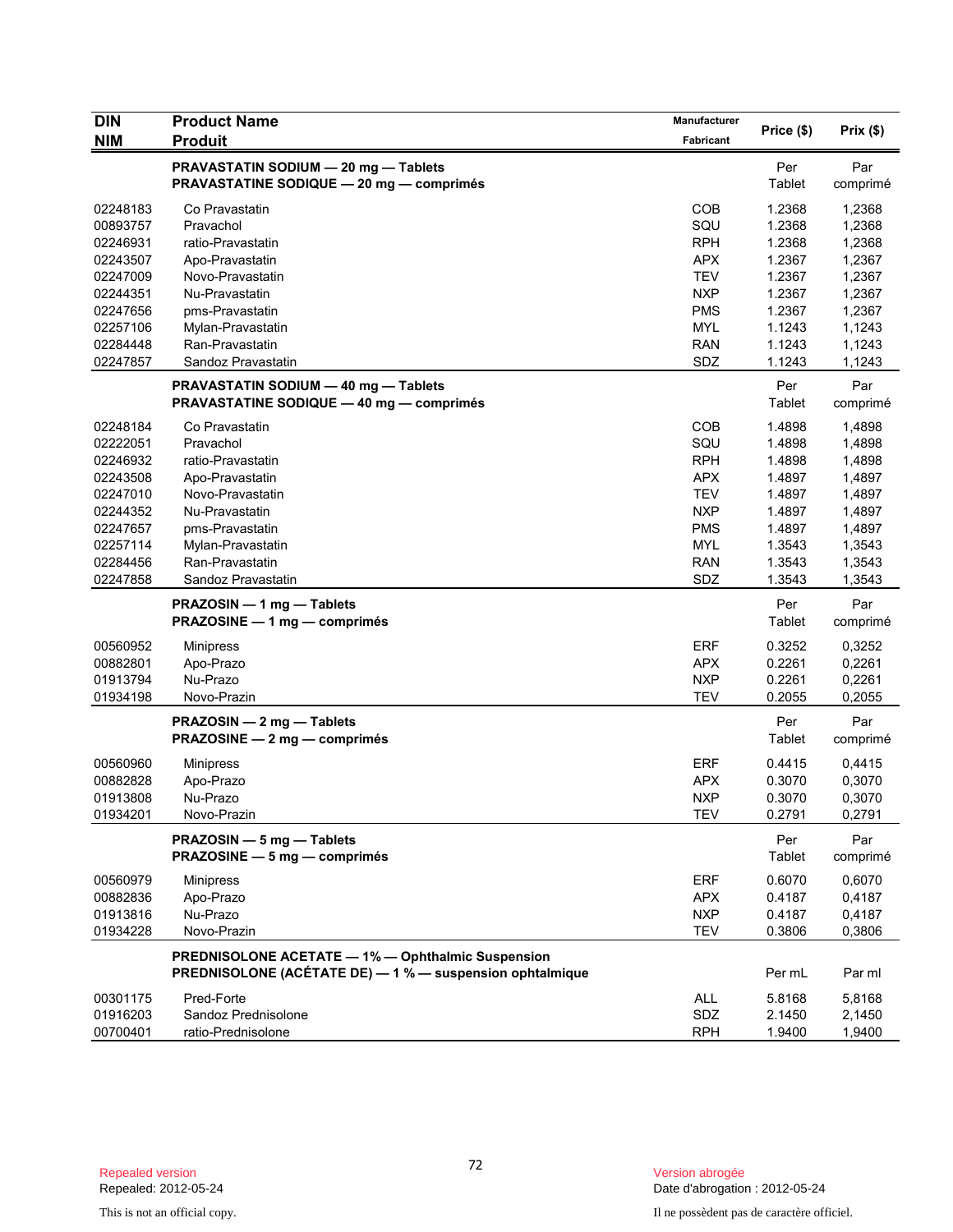| <b>DIN</b><br><b>NIM</b>                     | <b>Product Name</b><br><b>Produit</b>                                                                                   | Manufacturer<br>Fabricant                            | Price (\$)                           | Prix(\$)                             |
|----------------------------------------------|-------------------------------------------------------------------------------------------------------------------------|------------------------------------------------------|--------------------------------------|--------------------------------------|
|                                              | PREDNISOLONE SODIUM PHOSPHATE - 5 mg/5 mL - Oral Solution<br>PREDNISOLONE SODIUM PHOSPHATE - 5 mg/5 ml - solution orale |                                                      | Per mL                               | Par ml                               |
| 02230619<br>02245532                         | Pediapred<br>pms-Prednisolone                                                                                           | <b>SAA</b><br><b>PMS</b>                             | 0.1368<br>0.0921                     | 0,1368<br>0,0921                     |
|                                              | PREDNISONE - 1 mg - Tablets<br>PREDNISONE - 1 mg - comprimés                                                            |                                                      | Per<br>Tablet                        | Par<br>comprimé                      |
| 00271373<br>00598194                         | Winpred<br>Apo-Prednisone                                                                                               | <b>VAL</b><br><b>APX</b>                             | 0.1139<br>0.1072                     | 0,1139<br>0,1072                     |
|                                              | PREDNISONE - 5 mg - Tablets<br>PREDNISONE - 5 mg - comprimés                                                            |                                                      | Per<br>Tablet                        | Par<br>comprimé                      |
| 00312770<br>00021695                         | Apo-Prednisone<br>Novo-Prednisone                                                                                       | <b>APX</b><br><b>TEV</b>                             | 0.0401<br>0.0286                     | 0,0401<br>0,0286                     |
|                                              | PREDNISONE - 50 mg - Tablets<br>PREDNISONE - 50 mg - comprimés                                                          |                                                      | Per<br>Tablet                        | Par<br>comprimé                      |
| 00550957<br>00232378                         | Apo-Prednisone<br>Novo-Prednisone                                                                                       | <b>APX</b><br><b>TEV</b>                             | 0.1735<br>0.1205                     | 0,1735<br>0,1205                     |
|                                              | PROPAFENONE HCI - 150 mg - Tablets<br>PROPAFÉNONE (CHLORHYDRATE DE) - 150 mg - comprimés                                |                                                      | Per<br>Tablet                        | Par<br>comprimé                      |
| 00603708<br>02243324<br>02245372<br>02294559 | Rythmol<br>Apo-Propafenone<br>Mylan-Propafenone<br>pms-Propafenone                                                      | <b>ABB</b><br><b>APX</b><br><b>MYL</b><br><b>PMS</b> | 1.3284<br>0.4703<br>0.4275<br>0.4275 | 1,3284<br>0,4703<br>0,4275<br>0,4275 |
|                                              | PROPAFENONE HCI - 300 mg - Tablets<br>PROPAFÉNONE (CHLORHYDRATE DE) - 300 mg - comprimés                                |                                                      | Per<br>Tablet                        | Par<br>comprimé                      |
| 00603716<br>02243325<br>02245373<br>02294575 | Rythmol<br>Apo-Propafenone<br>Mylan-Propafenone<br>pms-Propafenone                                                      | ABB<br><b>APX</b><br><b>MYL</b><br><b>PMS</b>        | 2.3414<br>0.8291<br>0.7537<br>0.7537 | 2,3414<br>0,8291<br>0,7537<br>0,7537 |
|                                              | PROPRANOLOL HCI - 10 mg - Tablets<br>PROPRANOLOL (CHLORHYDRATE DE) - 10 mg - comprimés                                  |                                                      | Per<br>Tablet                        | Par<br>comprimé                      |
| 00496480<br>02137313<br>00402788             | Novo-Pranol<br>Dom-Propranolol<br>Apo-Propranolol                                                                       | <b>TEV</b><br><b>DOM</b><br><b>APX</b>               | 0.0264<br>0.0212<br>0.0211           | 0,0264<br>0,0212<br>0,0211           |
|                                              | PROPRANOLOL HCI - 40 mg - Tablets<br>PROPRANOLOL (CHLORHYDRATE DE) - 40 mg - comprimés                                  |                                                      | Per<br>Tablet                        | Par<br>comprimé                      |
| 00402753<br>02137321<br>00496499             | Apo-Propranolol<br>Dom-Propranolol<br>Novo-Pranol                                                                       | <b>APX</b><br><b>DOM</b><br><b>TEV</b>               | 0.0383<br>0.0383<br>0.0383           | 0,0383<br>0,0383<br>0,0383           |
|                                              | PROPRANOLOL HCI - 80 mg - Tablets<br>PROPRANOLOL (CHLORHYDRATE DE) - 80 mg - comprimés                                  |                                                      | Per<br>Tablet                        | Par<br>comprimé                      |
| 00402761<br>00496502                         | Apo-Propranolol<br>Novo-Pranol                                                                                          | <b>APX</b><br><b>TEV</b>                             | 0.0644<br>0.0644                     | 0,0644<br>0,0644                     |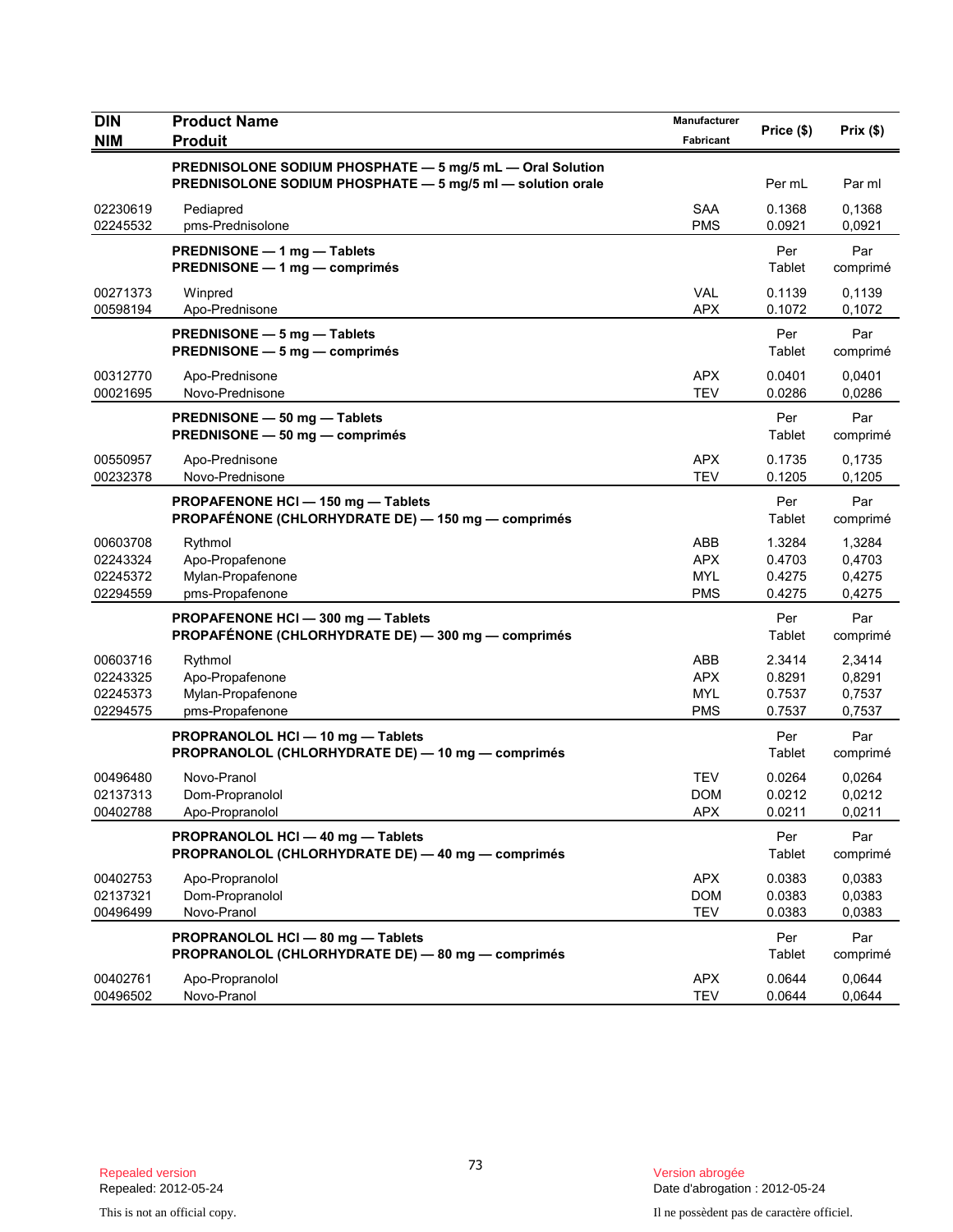| <b>DIN</b> | <b>Product Name</b>                                              | Manufacturer |               |          |
|------------|------------------------------------------------------------------|--------------|---------------|----------|
| <b>NIM</b> | <b>Produit</b>                                                   | Fabricant    | Price (\$)    | Prix(\$) |
|            | QUETIAPINE - 25 mg - Tablets                                     |              | Per           | Par      |
|            | $QUETIAPINE - 25 mg - comprimés$                                 |              | Tablet        | comprimé |
| 02236951   |                                                                  |              |               |          |
|            | Seroquel                                                         | <b>AZC</b>   | 0.5083        | 0,5083   |
| 02313901   | Apo-Quetiapine                                                   | <b>APX</b>   | 0.3458        | 0,3458   |
| 02316080   | Co Quetiapine                                                    | COB          | 0.3458        | 0,3458   |
| 02307804   | Mylan-Quetiapine                                                 | <b>MYL</b>   | 0.3458        | 0,3458   |
| 02284235   | Novo-Quetiapine                                                  | <b>TEV</b>   | 0.3458        | 0,3458   |
| 02311704   | ratio-Quetiapine                                                 | <b>RPH</b>   | 0.3458        | 0,3458   |
| 02313995   | Sandoz Quetiapine                                                | SDZ          | 0.3458        | 0,3458   |
| 02296551   | pms-Quetiapine                                                   | <b>PMS</b>   | 0.3458        | 0,3458   |
|            | QUETIAPINE - 100 mg - Tablets                                    |              | Per           | Par      |
|            | QUETIAPINE - 100 mg - comprimés                                  |              | Tablet        | comprimé |
| 02236952   | Seroquel                                                         | <b>AZC</b>   | 1.3560        | 1,3560   |
| 02313928   | Apo-Quetiapine                                                   | <b>APX</b>   | 0.9226        | 0,9226   |
| 02316099   | Co Quetiapine                                                    | COB          | 0.9226        | 0,9226   |
| 02307812   | Mylan-Quetiapine                                                 | <b>MYL</b>   | 0.9226        | 0,9226   |
| 02284243   | Novo-Quetiapine                                                  | <b>TEV</b>   | 0.9226        | 0,9226   |
| 02311712   | ratio-Quetiapine                                                 | <b>RPH</b>   | 0.9226        | 0,9226   |
| 02314002   | Sandoz Quetiapine                                                | SDZ          | 0.9226        | 0,9226   |
| 02296578   | pms-Quetiapine                                                   | <b>PMS</b>   | 0.9226        | 0,9226   |
|            | QUETIAPINE - 150 mg - Tablets                                    |              | Per           | Par      |
|            | QUETIAPINE - 150 mg - comprimés                                  |              | Tablet        | comprimé |
| 02240862   | Seroquel                                                         | <b>AZC</b>   | 2.3550        | 2,3550   |
| 02284251   | Novo-Quetiapine                                                  | TEV          | 1.3518        | 1,3518   |
|            |                                                                  |              |               |          |
|            | QUETIAPINE - 200 mg - Tablets<br>QUETIAPINE - 200 mg - comprimés |              | Per<br>Tablet | Par      |
|            |                                                                  |              |               | comprimé |
| 02236953   | Seroquel                                                         | <b>AZC</b>   | 2.7228        | 2,7228   |
| 02313936   | Apo-Quetiapine                                                   | <b>APX</b>   | 1.8527        | 1,8527   |
| 02316110   | Co Quetiapine                                                    | <b>COB</b>   | 1.8527        | 1,8527   |
| 02307839   | Mylan-Quetiapine                                                 | <b>MYL</b>   | 1.8527        | 1,8527   |
| 02284278   | Novo-Quetiapine                                                  | <b>TEV</b>   | 1.8527        | 1,8527   |
| 02311747   | ratio-Quetiapine                                                 | <b>RPH</b>   | 1.8527        | 1,8527   |
| 02314010   | Sandoz Quetiapine                                                | SDZ          | 1.8527        | 1,8527   |
| 02296594   | pms-Quetiapine                                                   | <b>PMS</b>   | 1.8527        | 1,8527   |
|            | QUETIAPINE - 300 mg - Tablets                                    |              | Per           | Par      |
|            | QUETIAPINE - 300 mg - comprimés                                  |              | Tablet        | comprimé |
| 02244107   | Seroquel                                                         | <b>AZC</b>   | 3.9730        | 3,9730   |
| 02313944   | Apo-Quetiapine                                                   | APX          | 2.7038        | 2,7038   |
| 02316129   | Co Quetiapine                                                    | COB          | 2.7038        | 2,7038   |
| 02307847   | Mylan-Quetiapine                                                 | <b>MYL</b>   | 2.7038        | 2,7038   |
| 02284286   | Novo-Quetiapine                                                  | <b>TEV</b>   | 2.7038        | 2,7038   |
| 02311755   | ratio-Quetiapine                                                 | <b>RPH</b>   | 2.7038        | 2,7038   |
| 02314029   | Sandoz Quetiapine                                                | SDZ          | 2.7038        | 2,7038   |
| 02296608   | pms-Quetiapine                                                   | <b>PMS</b>   | 2.7038        | 2,7038   |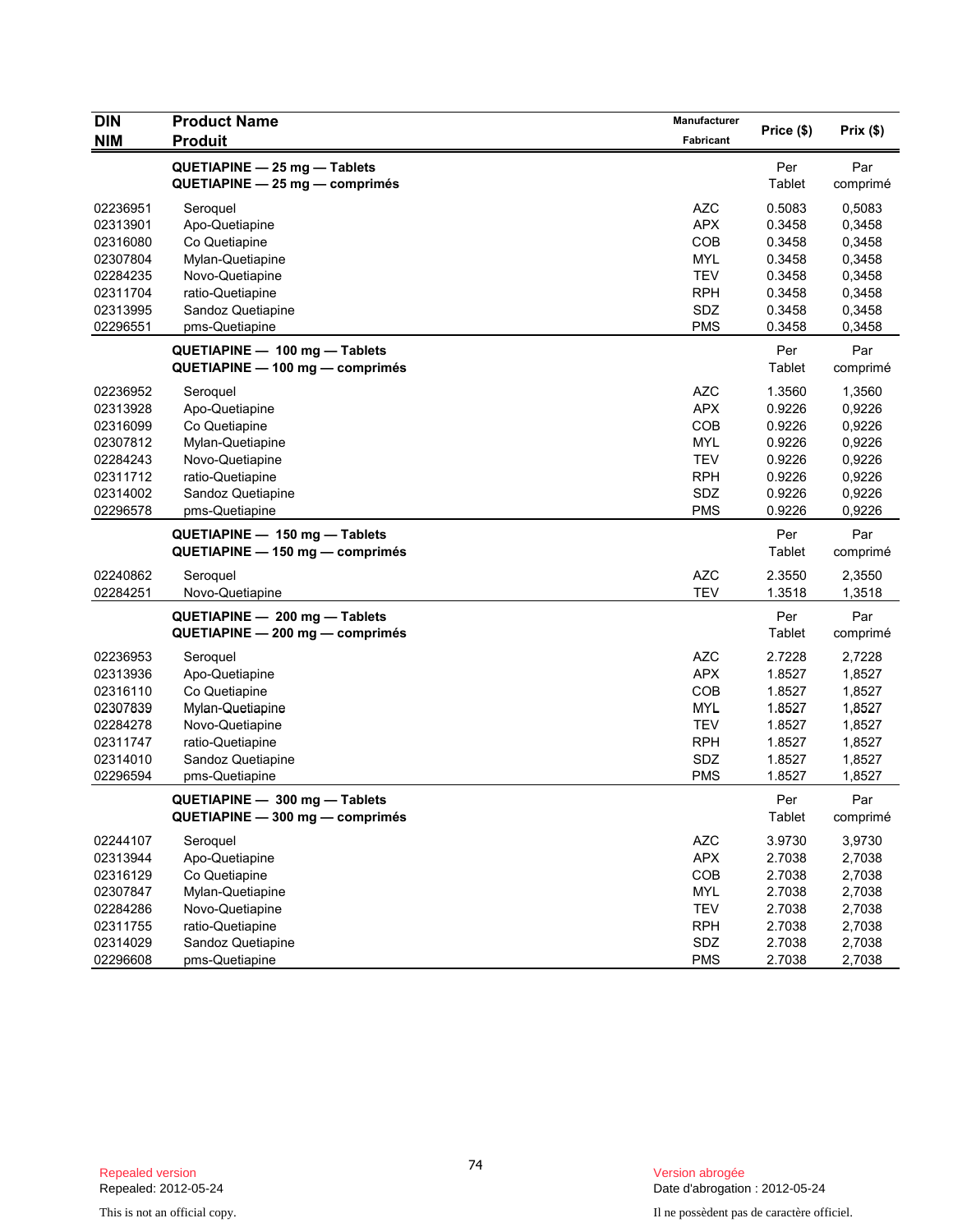| <b>DIN</b><br><b>NIM</b> | <b>Product Name</b><br><b>Produit</b>                                           | Manufacturer<br>Fabricant | Price (\$)     | Prix(\$)       |
|--------------------------|---------------------------------------------------------------------------------|---------------------------|----------------|----------------|
|                          | QUININE SULFATE - 200 mg - Capsules                                             |                           | Per            | Par            |
|                          | QUININE (SULFATE DE) - 200 mg - capsules                                        |                           | Capsule        | capsule        |
| 00021008                 | Novo-Quinine                                                                    | <b>TEV</b>                | 0.2800         | 0,2800         |
| 02254514                 | Apo-Quinine                                                                     | <b>APX</b>                | 0.2629         | 0,2629         |
| 00695440                 | Quinine-Odan                                                                    | <b>ODN</b>                | 0.2390         | 0,2390         |
|                          | QUININE SULFATE - 300 mg - Capsules<br>QUININE (SULFATE DE) - 300 mg - capsules |                           | Per<br>Capsule | Par<br>capsule |
| 00021016                 | Novo-Quinine                                                                    | <b>TEV</b>                | 0.4364         | 0.4364         |
| 02254522                 | Apo-Quinine                                                                     | <b>APX</b>                | 0.4125         | 0,4125         |
| 00695459                 | Quinine-Odan                                                                    | <b>ODN</b>                | 0.3750         | 0,3750         |
|                          | RABEPRAZOLE - 10 mg - Tablets                                                   |                           | Per            | Par            |
|                          | RABEPRAZOLE - 10 mg - comprimés                                                 |                           | Tablet         | comprimé       |
| 02243796                 | Pariet                                                                          | <b>JAN</b>                | 0.7357         | 0,7357         |
| 02296632                 | Teva-Rabeprazole EC                                                             | <b>TEV</b>                | 0.4550         | 0,4550         |
| 02310805                 | pms-Rabeprazole EC                                                              | <b>PMS</b>                | 0.4550         | 0,4550         |
| 02298074                 | Ran-Rabeprazole                                                                 | <b>RAN</b>                | 0.4550         | 0,4550         |
| 02314177                 | Sandoz Rabeprazole                                                              | <b>SDZ</b>                | 0.4550         | 0,4550         |
|                          | RABEPRAZOLE - 20 mg - Tablets                                                   |                           | Per            | Par            |
|                          | RABEPRAZOLE - 20 mg - comprimés                                                 |                           | Tablet         | comprimé       |
| 02243797                 | Pariet                                                                          | JAN                       | 1.4715         | 1,4715         |
| 02296640                 | Teva-Rabeprazole EC                                                             | <b>TEV</b>                | 0.9100         | 0,9100         |
| 02310813                 | pms-Rabeprazole EC                                                              | <b>PMS</b>                | 0.9100         | 0,9100         |
| 02298082                 | Ran-Rabeprazole                                                                 | <b>RAN</b>                | 0.9100         | 0,9100         |
| 02314185                 | Sandoz Rabeprazole                                                              | <b>SDZ</b>                | 0.9100         | 0,9100         |
|                          | RALOXIFENE - 60 mg - Tablets                                                    |                           | Per            | Par            |
|                          | RALOXIFENE - 60 mg - comprimés                                                  |                           | Tablet         | comprimé       |
| 02239028                 | Evista                                                                          | LIL                       | 2.0170         | 2,0170         |
| 02279215                 | Apo-Raloxifene                                                                  | <b>APX</b>                | 1.3752         | 1,3752         |
| 02312298                 | Novo-Raloxifene                                                                 | <b>TEV</b>                | 1.1038         | 1,1038         |
|                          | RAMIPRIL - 1.25 mg - Capsules                                                   |                           | Per            | Par            |
|                          | RAMIPRIL $-$ 1.25 mg $-$ capsules                                               |                           | Capsule        | capsule        |
| 02221829                 | Altace                                                                          | SAA                       | 0.7627         | 0,7627         |
| 02295482                 | Co Ramipril                                                                     | COB                       | 0.4550         | 0,4550         |
| 02287692                 | ratio-Ramipril                                                                  | <b>RPH</b>                | 0.4550         | 0,4550         |
| 02291398                 | Sandoz Ramipril Tablets/comprimés                                               | SDZ                       | 0.4550         | 0,4550         |
| 02251515                 | Apo-Ramipril                                                                    | <b>APX</b>                | 0.4200         | 0,4200         |
| 02310503                 | Ran-Ramipril                                                                    | <b>RAN</b>                | 0.4200         | 0,4200         |
| 02301148                 | Mylan-Ramipril                                                                  | MYL                       | 0.2996         | 0,2996         |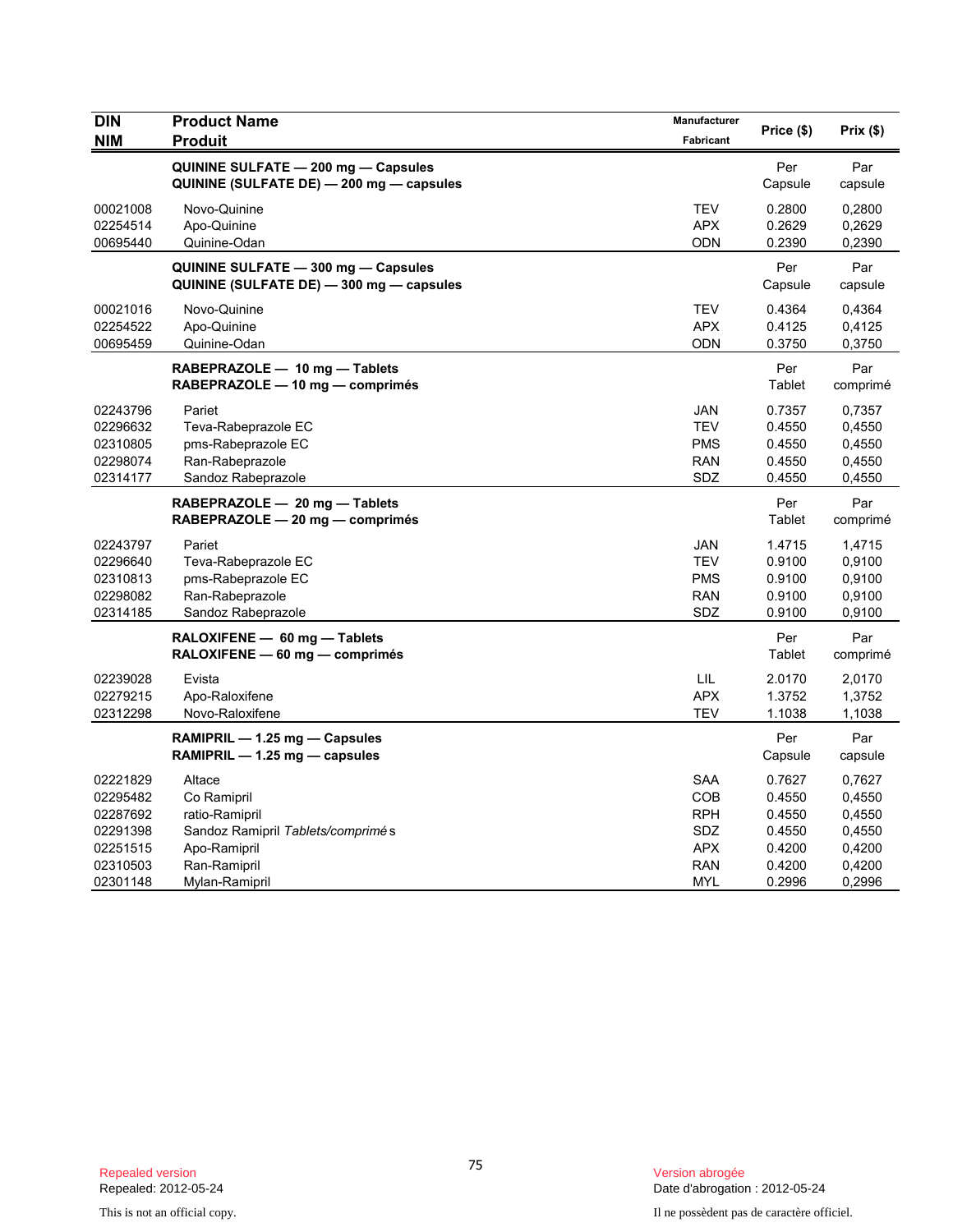| <b>DIN</b> | <b>Product Name</b>                                      | <b>Manufacturer</b> |            |          |
|------------|----------------------------------------------------------|---------------------|------------|----------|
| <b>NIM</b> | <b>Produit</b>                                           | Fabricant           | Price (\$) | Prix(\$) |
|            | RAMIPRIL - 2.5 mg - Capsules                             |                     | Per        | Par      |
|            | $RAMIPRIL - 2.5 mg - capsules$                           |                     | Capsule    | capsule  |
| 02221837   | Altace                                                   | <b>SAA</b>          | 0.8799     | 0,8799   |
| 02295490   | Co Ramipril                                              | <b>COB</b>          | 0.5250     | 0,5250   |
| 02287706   | ratio-Ramipril                                           | <b>RPH</b>          | 0.5250     | 0,5250   |
| 02291401   | Sandoz Ramipril Tablets/comprimés                        | SDZ                 | 0.5250     | 0,5250   |
| 02251531   | Apo-Ramipril                                             | <b>APX</b>          | 0.5000     | 0,5000   |
| 02247945   | <b>Teva-Ramipril</b>                                     | <b>TEV</b>          | 0.5000     | 0,5000   |
| 02310511   | Ran-Ramipril                                             | <b>RAN</b>          | 0.5000     | 0,5000   |
| 02301156   | Mylan-Ramipril                                           | <b>MYL</b>          | 0.3456     | 0,3456   |
|            | RAMIPRIL — 5 mg — Capsules                               |                     | Per        | Par      |
|            | $RAMIPRIL - 5 mg - capsules$                             |                     | Capsule    | capsule  |
| 02221845   | Altace                                                   | <b>SAA</b>          | 0.8799     | 0,8799   |
| 02295504   | Co Ramipril                                              | <b>COB</b>          | 0.5250     | 0,5250   |
| 02287714   | ratio-Ramipril                                           | <b>RPH</b>          | 0.5250     | 0,5250   |
| 02291428   | Sandoz Ramipril Tablets/comprimés                        | <b>SDZ</b>          | 0.5250     | 0,5250   |
| 02251574   | Apo-Ramipril                                             | <b>APX</b>          | 0.5000     | 0,5000   |
| 02247946   | <b>Teva-Ramipril</b>                                     | <b>TEV</b>          | 0.5000     | 0,5000   |
| 02310538   | Ran-Ramipril                                             | <b>RAN</b>          | 0.5000     | 0,5000   |
| 02301164   | Mylan-Ramipril                                           | <b>MYL</b>          | 0.3456     | 0,3456   |
|            | RAMIPRIL - 10 mg - Capsules                              |                     | Per        | Par      |
|            | RAMIPRIL - 10 mg - capsules                              |                     | Capsule    | capsule  |
| 02221853   | Altace                                                   | <b>SAA</b>          | 1.1146     | 1,1146   |
| 02295512   | Co Ramipril                                              | <b>COB</b>          | 0.6650     | 0,6650   |
| 02287722   | ratio-Ramipril                                           | <b>RPH</b>          | 0.6650     | 0,6650   |
| 02291436   | Sandoz Ramipril Tablets/comprimés                        | SDZ                 | 0.6650     | 0,6650   |
| 02251582   | Apo-Ramipril                                             | <b>APX</b>          | 0.6300     | 0,6300   |
| 02247947   | <b>Teva-Ramipril</b>                                     | <b>TEV</b>          | 0.6300     | 0,6300   |
| 02310546   | Ran-Ramipril                                             | <b>RAN</b>          | 0.6300     | 0,6300   |
| 02301172   | Mylan-Ramipril                                           | <b>MYL</b>          | 0.4378     | 0,4378   |
|            | RAMIPRIL — 15 mg — Capsules                              |                     | Per        | Par      |
|            | RAMIPRIL - 15 mg - capsules                              |                     | Capsule    | capsule  |
| 02281112   | Altace                                                   | <b>SAA</b>          | 1.2342     | 1,2342   |
| 02325381   | Apo-Ramipril                                             | <b>APX</b>          | 0.8132     | 0,8132   |
| 02311194   | ratio-Ramipril                                           | <b>RPH</b>          | 0.8132     | 0,8132   |
|            | RANITIDINE HCI - 15 mg/mL - Oral Solution                |                     | Per        | Par      |
|            | RANITIDINE (CHLORHYDRATE DE) - 15 mg/ml - solution orale |                     | mL         | ml       |
| 02280833   | Apo-Ranitidine                                           | <b>APX</b>          | 0.1292     | 0,1292   |
| 02242940   | Novo-Ranidine                                            | <b>TEV</b>          | 0.1175     | 0,1175   |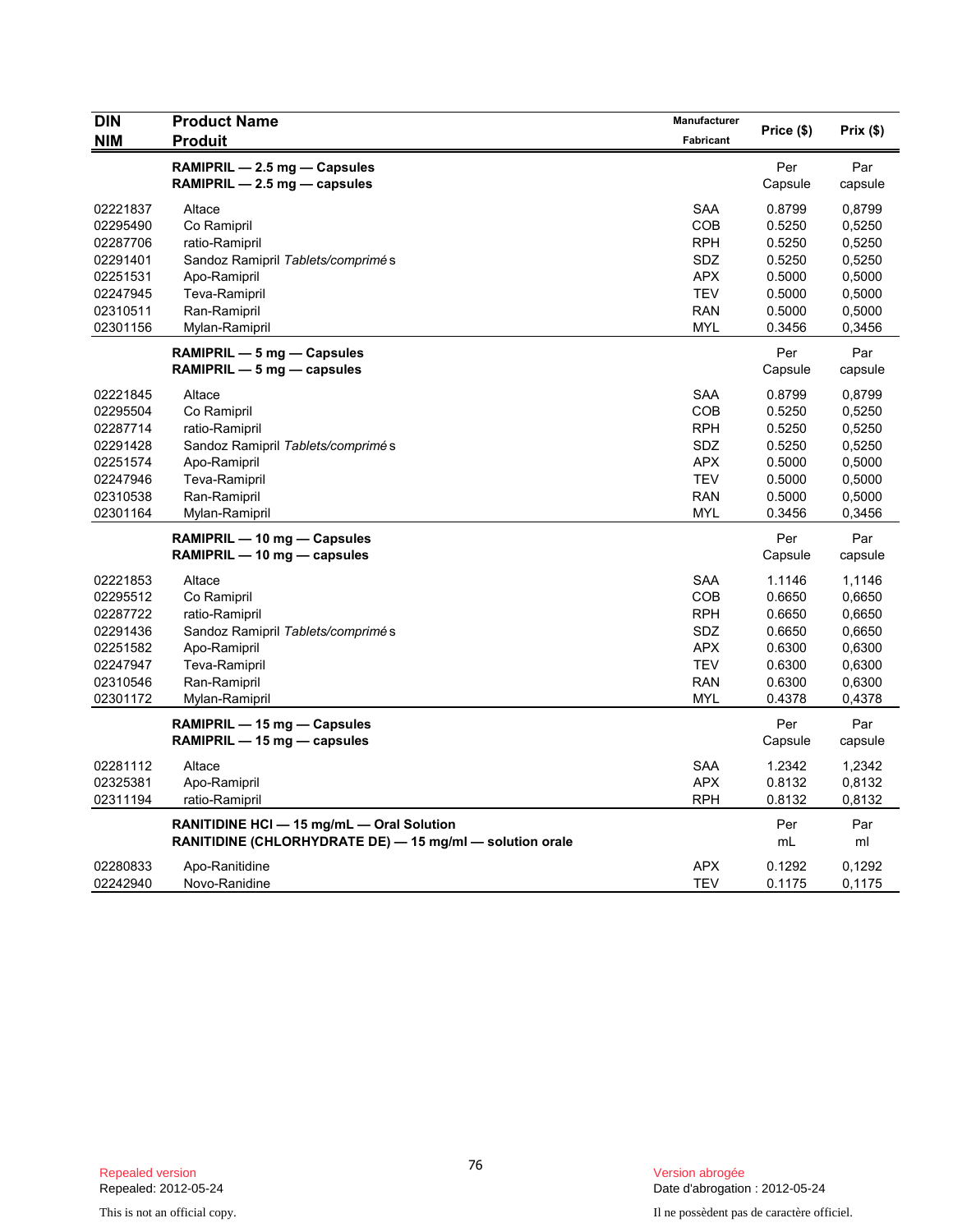| <b>DIN</b> | <b>Product Name</b>                               | Manufacturer |            |          |
|------------|---------------------------------------------------|--------------|------------|----------|
| <b>NIM</b> | <b>Produit</b>                                    | Fabricant    | Price (\$) | Prix(\$) |
|            | RANITIDINE HCI - 150 mg - Tablets                 |              | Per        | Par      |
|            | RANITIDINE (CHLORHYDRATE DE) - 150 mg - comprimés |              | Tablet     | comprimé |
| 02242453   | pms-Ranitidine                                    | <b>PMS</b>   | 0.4447     | 0,4447   |
| 00733059   | Apo-Ranitidine                                    | <b>APX</b>   | 0.4446     | 0,4446   |
| 02248570   | Co Ranitidine                                     | COB          | 0.4446     | 0,4446   |
| 02207761   | Mylan-Ranitidine                                  | <b>MYL</b>   | 0.4446     | 0,4446   |
| 00828564   | Novo-Ranidine                                     | <b>TEV</b>   | 0.4446     | 0,4446   |
| 00865737   | Nu-Ranit                                          | <b>NXP</b>   | 0.4446     | 0,4446   |
| 00828823   | ratio-Ranitidine                                  | <b>RPH</b>   | 0.4446     | 0,4446   |
| 02243229   | Sandoz Ranitidine                                 | SDZ          | 0.4446     | 0,4446   |
| 02212331   | Zantac                                            | <b>GSK</b>   | 0.1980     | 0,1980   |
| 02367378   | Mylan-Ranitidine                                  | <b>MYL</b>   | 0.1908     | 0,1908   |
|            | RANITIDINE HCI - 300 mg - Tablets                 |              | Per        | Par      |
|            | RANITIDINE (CHLORHYDRATE DE) - 300 mg - comprimés |              | Tablet     | comprimé |
| 02248571   | Co Ranitidine                                     | COB          | 0.8566     | 0,8566   |
| 02207788   | Mylan-Ranitidine                                  | <b>MYL</b>   | 0.8566     | 0,8566   |
| 00828556   | Novo-Ranidine                                     | <b>TEV</b>   | 0.8566     | 0,8566   |
| 00865745   | Nu-Ranit                                          | <b>NXP</b>   | 0.8566     | 0,8566   |
| 02242454   | pms-Ranitidine                                    | <b>PMS</b>   | 0.8566     | 0,8566   |
| 00828688   | ratio-Ranitidine                                  | <b>RPH</b>   | 0.8566     | 0,8566   |
| 00733067   | Apo-Ranitidine                                    | <b>APX</b>   | 0.8565     | 0,8565   |
| 02243230   | Sandoz Ranitidine                                 | SDZ          | 0.8565     | 0,8565   |
| 02212358   | Zantac                                            | <b>GSK</b>   | 0.3960     | 0,3960   |
| 02367386   | Mylan-Ranitidine                                  | <b>MYL</b>   | 0.3816     | 0,3816   |
|            | REPAGLINIDE - 0.5 mg - Tablets                    |              | Per        | Par      |
|            | REPAGLINIDE $-0.5$ mg $-$ comprimés               |              | Tablet     | comprimé |
| 02239924   | Gluconorm                                         | <b>NOO</b>   | 0.3342     | 0,3342   |
| 02357453   | Sandoz Repaglinide                                | SDZ          | 0.1367     | 0,1367   |
| 02321475   | Co Repaglinide                                    | COB          | 0.1339     | 0,1339   |
|            | REPAGLINIDE - 1 mg - Tablets                      |              | Per        | Par      |
|            | $REPAGLINIDE - 1 mg - comprimés$                  |              | Tablet     | comprimé |
|            |                                                   |              |            |          |
| 02239925   | Gluconorm                                         | <b>NOO</b>   | 0.3474     | 0,3474   |
| 02357461   | Sandoz Repaglinide                                | SDZ          | 0.1421     | 0,1421   |
| 02321483   | Co Repaglinide                                    | COB          | 0.1392     | 0,1392   |
|            | REPAGLINIDE - 2 mg - Tablets                      |              | Per        | Par      |
|            | REPAGLINIDE - 2 mg - comprimés                    |              | Tablet     | comprimé |
| 02239926   | Gluconorm                                         | <b>NOO</b>   | 0.3610     | 0,3610   |
| 02321491   | Co Repaglinide                                    | <b>COB</b>   | 0.1540     | 0,1540   |
| 02357488   | Sandoz Repaglinide                                | SDZ          | 0.1476     | 0,1476   |
|            | RIFAMPIN - 150 mg - Capsules                      |              | Per        | Par      |
|            | RIFAMPINE - 150 mg - capsules                     |              | Capsule    | capsule  |
| 02091887   | Rifadin                                           | SAA          | 0.8665     | 0,8665   |
| 00393444   | Rofact                                            | <b>VAL</b>   | 0.6642     | 0,6642   |
|            | RIFAMPIN - 300 mg - Capsules                      |              | Per        | Par      |
|            | $RIFAMPINE - 300 mg - capsules$                   |              | Capsule    | capsule  |
|            |                                                   |              |            |          |
| 02092808   | Rifadin                                           | <b>SAA</b>   | 1.3637     | 1,3637   |
| 00343617   | Rofact                                            | VAL          | 1.0454     | 1,0454   |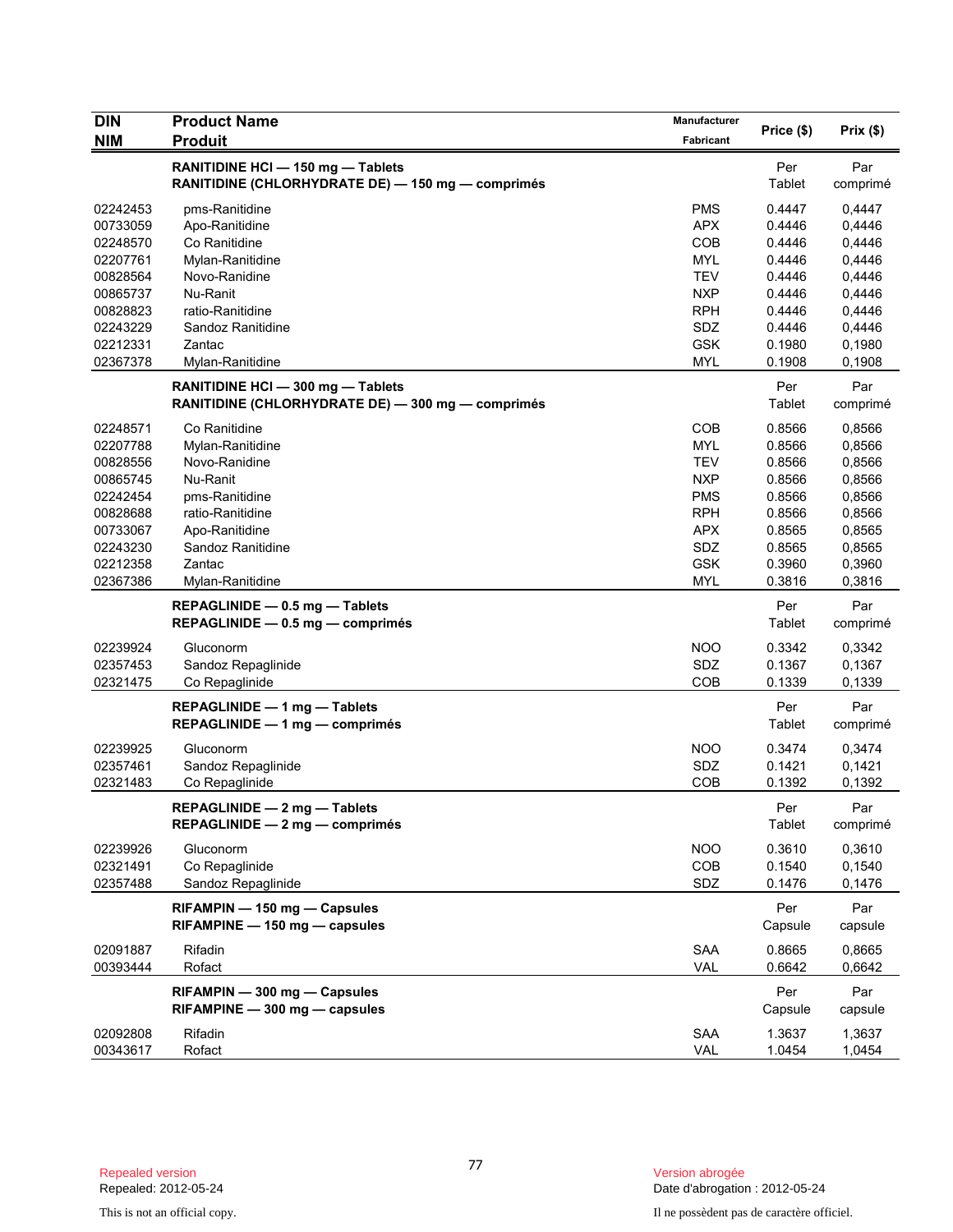| <b>DIN</b> | <b>Product Name</b>                    | Manufacturer | Price (\$) | Prix(\$) |
|------------|----------------------------------------|--------------|------------|----------|
| <b>NIM</b> | <b>Produit</b>                         | Fabricant    |            |          |
|            | RISEDRONATE - 5 mg - Tablet            |              | Per        | Par      |
|            | $RISEDRONATE - 5 mg - comprimés$       |              | Tablet     | comprimé |
| 02242518   | Actonel                                | <b>PGP</b>   | 2.0036     | 2,0036   |
| 02298376   | Novo-Risedronate                       | <b>TEV</b>   | 1.3897     | 1,3897   |
|            | RISEDRONATE - 30 mg - Tablet           |              | Per        | Par      |
|            | RISEDRONATE - 30 mg - comprimés        |              | Tablet     | comprimé |
| 02239146   | Actonel                                | <b>PGP</b>   | 12.9800    | 12,9800  |
| 02298384   | Novo-Risedronate                       | <b>TEV</b>   | 9.0003     | 9,0003   |
|            | RISEDRONATE - 35 mg - Tablet           |              | Per        | Par      |
|            | RISEDRONATE - 35 mg - comprimés        |              | Tablet     | comprimé |
| 02246896   | Actonel                                | <b>PGP</b>   | 10.6875    | 10,6875  |
| 02353687   | Apo-Risedronate                        | <b>APX</b>   | 4.4067     | 4,4067   |
| 02298392   | Novo-Risedronate                       | <b>TEV</b>   | 4.1969     | 4,1969   |
|            | RISPERIDONE - 1 mg/mL - Oral Solution  |              |            |          |
|            | RISPERIDONE - 1 mg/ml - solution orale |              | Per mL     | Par ml   |
| 02236950   | Risperdal                              | <b>JAN</b>   | 1.5092     | 1,5092   |
| 02279266   | pms-Risperidone                        | <b>PMS</b>   | 0.8501     | 0,8501   |
| 02280396   | Apo-Risperidone                        | <b>APX</b>   | 0.8500     | 0,8500   |
|            | RISPERIDONE - 0.25 mg - Tablet         |              | Per        | Par      |
|            | $RISPERIDONE - 0.25 mg - comprimés$    |              | Tablet     | comprimé |
| 02240551   | Risperdal                              | <b>JAN</b>   | 0.5783     | 0,5783   |
| 02280906   | Ran-Risperidone                        | <b>RAN</b>   | 0.3516     | 0,3516   |
| 02282119   | Apo-Risperidone                        | <b>APX</b>   | 0.2877     | 0,2877   |
| 02282585   | Co Risperidone                         | COB          | 0.2877     | 0,2877   |
| 02252007   | pms-Risperidone                        | <b>PMS</b>   | 0.2877     | 0,2877   |
| 02264757   | ratio-Risperidone                      | <b>RPH</b>   | 0.2877     | 0,2877   |
| 02282240   | Mylan-Risperidone                      | <b>MYL</b>   | 0.2615     | 0,2615   |
| 02282690   | Novo-Risperidone                       | <b>TEV</b>   | 0.2615     | 0,2615   |
| 02303655   | Sandoz Risperidone                     | SDZ          | 0.2615     | 0,2615   |
| 02328305   | RBX-Risperidone                        | <b>RAN</b>   | 0.2615     | 0,2615   |
| 02359790   | Mint-Risperidon                        | <b>MPH</b>   | 0.2075     | 0,2075   |
|            | RISPERIDONE - 0.5 mg - Tablet          |              | Per        | Par      |
|            | $RISPERIDONE - 0.5 mg - comprimés$     |              | Tablet     | comprimé |
| 02240552   | Risperdal                              | <b>JAN</b>   | 0.9687     | 0,9687   |
| 02280914   | Ran-Risperidone                        | <b>RAN</b>   | 0.5888     | 0,5888   |
| 02282127   | Apo-Risperidone                        | <b>APX</b>   | 0.4817     | 0,4817   |
| 02282593   | Co Risperidone                         | COB          | 0.4817     | 0,4817   |
| 02252015   | pms-Risperidone                        | <b>PMS</b>   | 0.4817     | 0,4817   |
| 02264765   | ratio-Risperidone                      | <b>RPH</b>   | 0.4817     | 0,4817   |
| 02282259   | Mylan-Risperidone                      | <b>MYL</b>   | 0.4379     | 0,4379   |
| 02264188   | Novo-Risperidone                       | <b>TEV</b>   | 0.4379     | 0,4379   |
| 02303663   | Sandoz Risperidone                     | SDZ          | 0.4379     | 0,4379   |
| 02328313   | RBX-Risperidone                        | <b>RAN</b>   | 0.4379     | 0,4379   |
| 02359804   | Mint-Risperidon                        | <b>MPH</b>   | 0.3475     | 0,3475   |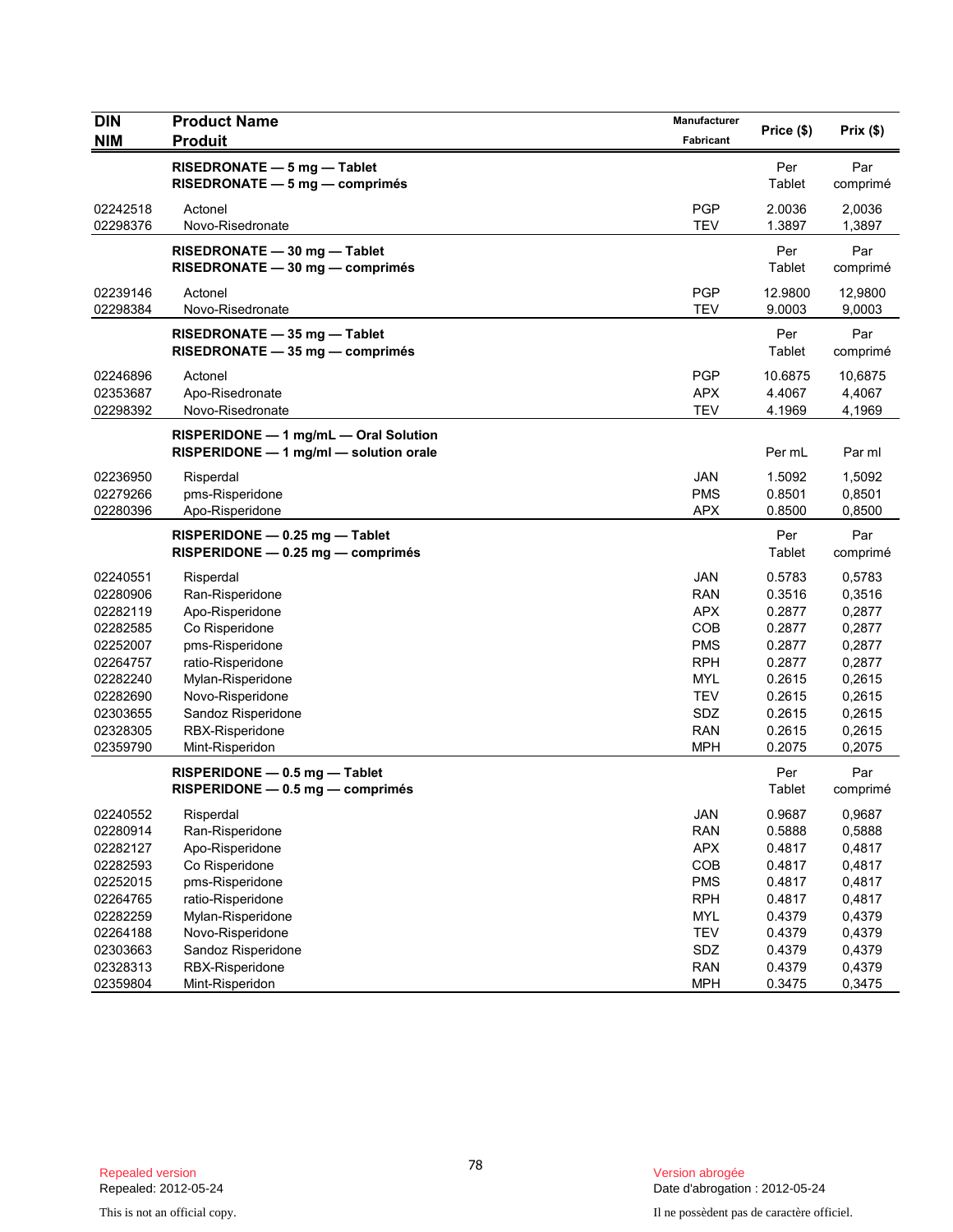| DIN        | <b>Product Name</b>              | Manufacturer |            | Prix(\$) |
|------------|----------------------------------|--------------|------------|----------|
| <b>NIM</b> | <b>Produit</b>                   | Fabricant    | Price (\$) |          |
|            | RISPERIDONE - 1 mg - Tablet      |              | Per        | Par      |
|            | $RISPERIDONE - 1 mg - comprimés$ |              | Tablet     | comprimé |
| 02025280   | Risperdal                        | <b>JAN</b>   | 1.3382     | 1,3382   |
| 02280922   | Ran-Risperidone                  | <b>RAN</b>   | 0.8132     | 0,8132   |
| 02252023   | pms-Risperidone                  | <b>PMS</b>   | 0.6654     | 0,6654   |
| 02282135   | Apo-Risperidone                  | <b>APX</b>   | 0.6653     | 0,6653   |
| 02282607   | Co Risperidone                   | COB          | 0.6653     | 0,6653   |
| 02264773   | ratio-Risperidone                | <b>RPH</b>   | 0.6653     | 0,6653   |
| 02282267   | Mylan-Risperidone                | <b>MYL</b>   | 0.6048     | 0,6048   |
| 02264196   | Novo-Risperidone                 | <b>TEV</b>   | 0.6048     | 0,6048   |
| 02279800   | Sandoz Risperidone               | SDZ          | 0.6048     | 0,6048   |
| 02328321   | RBX-Risperidone                  | <b>RAN</b>   | 0.6048     | 0,6048   |
| 02359812   | Mint-Risperidon                  | <b>MPH</b>   | 0.4800     | 0,4800   |
|            | RISPERIDONE - 2 mg - Tablet      |              | Per        | Par      |
|            | RISPERIDONE - 2 mg - comprimés   |              | Tablet     | comprimé |
| 02025299   | Risperdal                        | <b>JAN</b>   | 2.6714     | 2,6714   |
| 02280930   | Ran-Risperidone                  | <b>RAN</b>   | 1.6234     | 1,6234   |
| 02282143   | Apo-Risperidone                  | <b>APX</b>   | 1.3283     | 1,3283   |
| 02282615   | Co Risperidone                   | COB          | 1.3283     | 1,3283   |
| 02252031   | pms-Risperidone                  | <b>PMS</b>   | 1.3283     | 1,3283   |
| 02264781   | ratio-Risperidone                | <b>RPH</b>   | 1.3283     | 1,3283   |
| 02282275   | Mylan-Risperidone                | <b>MYL</b>   | 1.2075     | 1,2075   |
| 02264218   | Novo-Risperidone                 | <b>TEV</b>   | 1.2075     | 1,2075   |
| 02279819   | Sandoz Risperidone               | SDZ          | 1.2075     | 1,2075   |
| 02328348   | RBX-Risperidone                  | <b>RAN</b>   | 1.2075     | 1,2075   |
| 02359820   | Mint-Risperidon                  | <b>MPH</b>   | 0.9583     | 0,9583   |
|            | $RISPERIDONE - 3 mg - Tablet$    |              | Per        | Par      |
|            | RISPERIDONE - 3 mg - comprimés   |              | Tablet     | comprimé |
| 02025302   | Risperdal                        | <b>JAN</b>   | 4.0073     | 4,0073   |
| 02280949   | Ran-Risperidone                  | <b>RAN</b>   | 2.4352     | 2,4352   |
| 02282623   | Co Risperidone                   | <b>COB</b>   | 1.9925     | 1,9925   |
| 02252058   | pms-Risperidone                  | <b>PMS</b>   | 1.9925     | 1,9925   |
| 02282151   | Apo-Risperidone                  | <b>APX</b>   | 1.9924     | 1,9924   |
| 02264803   | ratio-Risperidone                | <b>RPH</b>   | 1.9924     | 1,9924   |
| 02264226   | Novo-Risperidone                 | <b>TEV</b>   | 1.8114     | 1,8114   |
| 02279827   | Sandoz Risperidone               | SDZ          | 1.8114     | 1,8114   |
| 02282283   | Mylan-Risperidone                | <b>MYL</b>   | 1.8113     | 1,8113   |
| 02328364   | RBX-Risperidone                  | <b>RAN</b>   | 1.8112     | 1,8112   |
| 02359839   | Mint-Risperidon                  | <b>MPH</b>   | 1.4375     | 1,4375   |
|            | RISPERIDONE - 4 mg - Tablet      |              | Per        | Par      |
|            | RISPERIDONE - 4 mg - comprimés   |              | Tablet     | comprimé |
| 02025310   | Risperdal                        | JAN          | 5.3433     | 5,3433   |
| 02280957   | Ran-Risperidone                  | <b>RAN</b>   | 3.2468     | 3,2468   |
| 02282178   | Apo-Risperidone                  | <b>APX</b>   | 2.6565     | 2,6565   |
| 02282631   | Co Risperidone                   | COB          | 2.6565     | 2,6565   |
| 02252066   | pms-Risperidone                  | <b>PMS</b>   | 2.6565     | 2,6565   |
| 02264811   | ratio-Risperidone                | <b>RPH</b>   | 2.6565     | 2,6565   |
| 02282291   | Mylan-Risperidone                | <b>MYL</b>   | 2.4150     | 2,4150   |
| 02264234   | Novo-Risperidone                 | <b>TEV</b>   | 2.4150     | 2,4150   |
| 02279835   | Sandoz Risperidone               | SDZ          | 2.4150     | 2,4150   |
| 02328372   | RBX-Risperidone                  | <b>RAN</b>   | 2.4150     | 2,4150   |
| 02359847   | Mint-Risperidon                  | <b>MPH</b>   | 1.9167     | 1,9167   |

Version abrogée<br>Date d'abrogation : 2012-05-24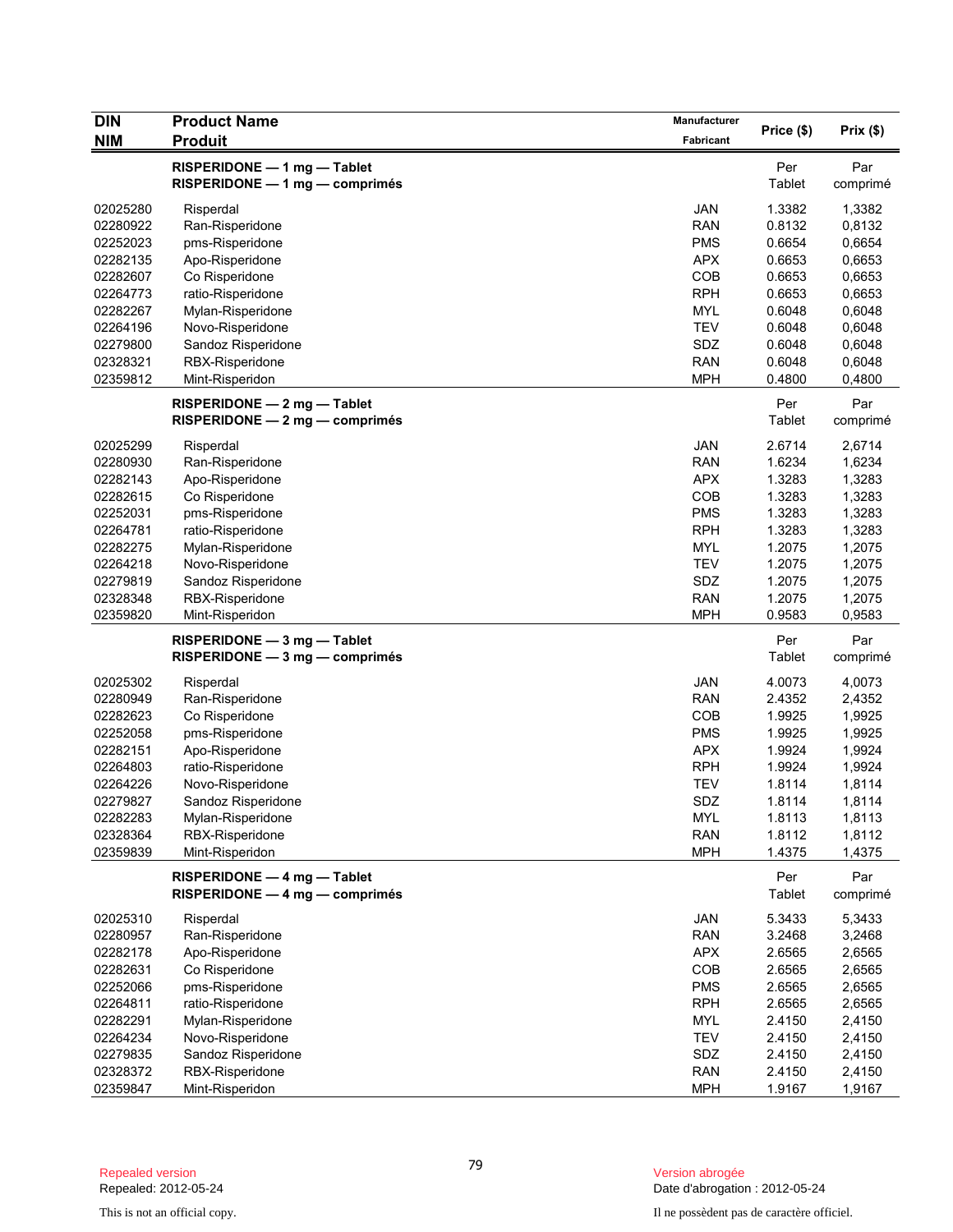| DIN                  | <b>Product Name</b>                                                  | Manufacturer      | Price (\$)       | Prix(\$)         |
|----------------------|----------------------------------------------------------------------|-------------------|------------------|------------------|
| <b>NIM</b>           | <b>Produit</b>                                                       | Fabricant         |                  |                  |
|                      | RIVASTIGMINE - 1.5 mg - Capsules<br>RIVASTIGMINE - 1.5 mg - capsules |                   | Per<br>Capsule   | Par<br>capsule   |
| 02242115             | Exelon                                                               | <b>NVT</b>        | 2.8665           | 2,8665           |
| 02336715             | Apo-Rivastigmine                                                     | <b>APX</b>        | 1.3029           | 1,3029           |
| 02332809             | Mylan-Rivastigmine                                                   | <b>MYL</b>        | 1.3029           | 1,3029           |
| 02305984             | Novo-Rivastigmine                                                    | <b>TEV</b>        | 1.3029           | 1,3029           |
| 02306034             | pms-Rivastigmine                                                     | <b>PMS</b>        | 1.3029           | 1,3029           |
| 02311283<br>02324563 | ratio-Rivastigmine<br>Sandoz Rivastigmine                            | <b>RPH</b><br>SDZ | 1.3029<br>1.3029 | 1,3029<br>1,3029 |
|                      |                                                                      |                   |                  |                  |
|                      | RIVASTIGMINE - 3 mg - Capsules<br>$RIVASTIGMINE - 3 mg - capsules$   |                   | Per<br>Capsule   | Par<br>capsule   |
| 02242116             | Exelon                                                               | <b>NVT</b>        | 2.8665           | 2,8665           |
| 02336723             | Apo-Rivastigmine                                                     | <b>APX</b>        | 1.3029           | 1,3029           |
| 02332817             | Mylan-Rivastigmine                                                   | <b>MYL</b>        | 1.3029           | 1,3029           |
| 02305992             | Novo-Rivastigmine                                                    | <b>TEV</b>        | 1.3029           | 1,3029           |
| 02306042             | pms-Rivastigmine                                                     | <b>PMS</b>        | 1.3029           | 1,3029           |
| 02311291<br>02324571 | ratio-Rivastigmine                                                   | <b>RPH</b><br>SDZ | 1.3029<br>1.3029 | 1,3029<br>1,3029 |
|                      | Sandoz Rivastigmine<br>RIVASTIGMINE - 4.5 mg - Capsules              |                   | Per              | Par              |
|                      | $RIVASTIGMINE - 4.5 mg - capsules$                                   |                   | Capsule          | capsule          |
| 02242117             | Exelon                                                               | <b>NVT</b>        | 2.8665           | 2,8665           |
| 02336731             | Apo-Rivastigmine                                                     | <b>APX</b>        | 1.3029           | 1,3029           |
| 02332825             | Mylan-Rivastigmine                                                   | <b>MYL</b>        | 1.3029           | 1,3029           |
| 02306018             | Novo-Rivastigmine                                                    | <b>TEV</b>        | 1.3029           | 1,3029           |
| 02306050             | pms-Rivastigmine                                                     | <b>PMS</b>        | 1.3029           | 1,3029           |
| 02311305<br>02324598 | ratio-Rivastigmine<br>Sandoz Rivastigmine                            | <b>RPH</b><br>SDZ | 1.3029<br>1.3029 | 1,3029<br>1,3029 |
|                      | RIVASTIGMINE - 6 mg - Capsules<br>$RIVASTIGMINE - 6 mg - capsules$   |                   | Per<br>Capsule   | Par<br>capsule   |
| 02242118             | Exelon                                                               | <b>NVT</b>        | 2.8665           | 2,8665           |
| 02336758             | Apo-Rivastigmine                                                     | <b>APX</b>        | 1.3029           | 1,3029           |
| 02332833             | Mylan-Rivastigmine                                                   | <b>MYL</b>        | 1.3029           | 1,3029           |
| 02306026             | Novo-Rivastigmine                                                    | <b>TEV</b>        | 1.3029           | 1,3029           |
| 02306069             | pms-Rivastigmine                                                     | <b>PMS</b>        | 1.3029           | 1,3029           |
| 02311313             | ratio-Rivastigmine                                                   | <b>RPH</b>        | 1.3029           | 1,3029           |
| 02324601             | Sandoz Rivastigmine                                                  | SDZ               | 1.3029           | 1,3029           |
|                      | ROPINIROLE - 0.25 mg - Tablet<br>ROPINIROLE - 0.25 mg - comprimés    |                   | Per<br>Tablet    | Par<br>comprimé  |
| 02232565             | Requip                                                               | <b>GSK</b>        | 0.3122           | 0,3122           |
| 02316846             | Co Ropinirole                                                        | COB               | 0.1419           | 0,1419           |
| 02326590             | pms-Ropinirole                                                       | <b>PMS</b>        | 0.1419           | 0,1419           |
| 02314037             | Ran-Ropinirole                                                       | <b>RAN</b>        | 0.1419           | 0,1419           |
|                      | ROPINIROLE - 1 mg - Tablet<br>ROPINIROLE - 1 mg - comprimés          |                   | Per<br>Tablet    | Par<br>comprimé  |
| 02232567             | Requip                                                               | <b>GSK</b>        | 1.2489           | 1,2489           |
| 02316854             | Co Ropinirole                                                        | <b>COB</b>        | 0.5676           | 0,5676           |
| 02326612             | pms-Ropinirole                                                       | <b>PMS</b>        | 0.5676           | 0,5676           |
| 02314053             | Ran-Ropinirole                                                       | <b>RAN</b>        | 0.5676           | 0,5676           |

Version abrogée<br>Date d'abrogation : 2012-05-24

This is not an official copy. Il ne possèdent pas de caractère officiel.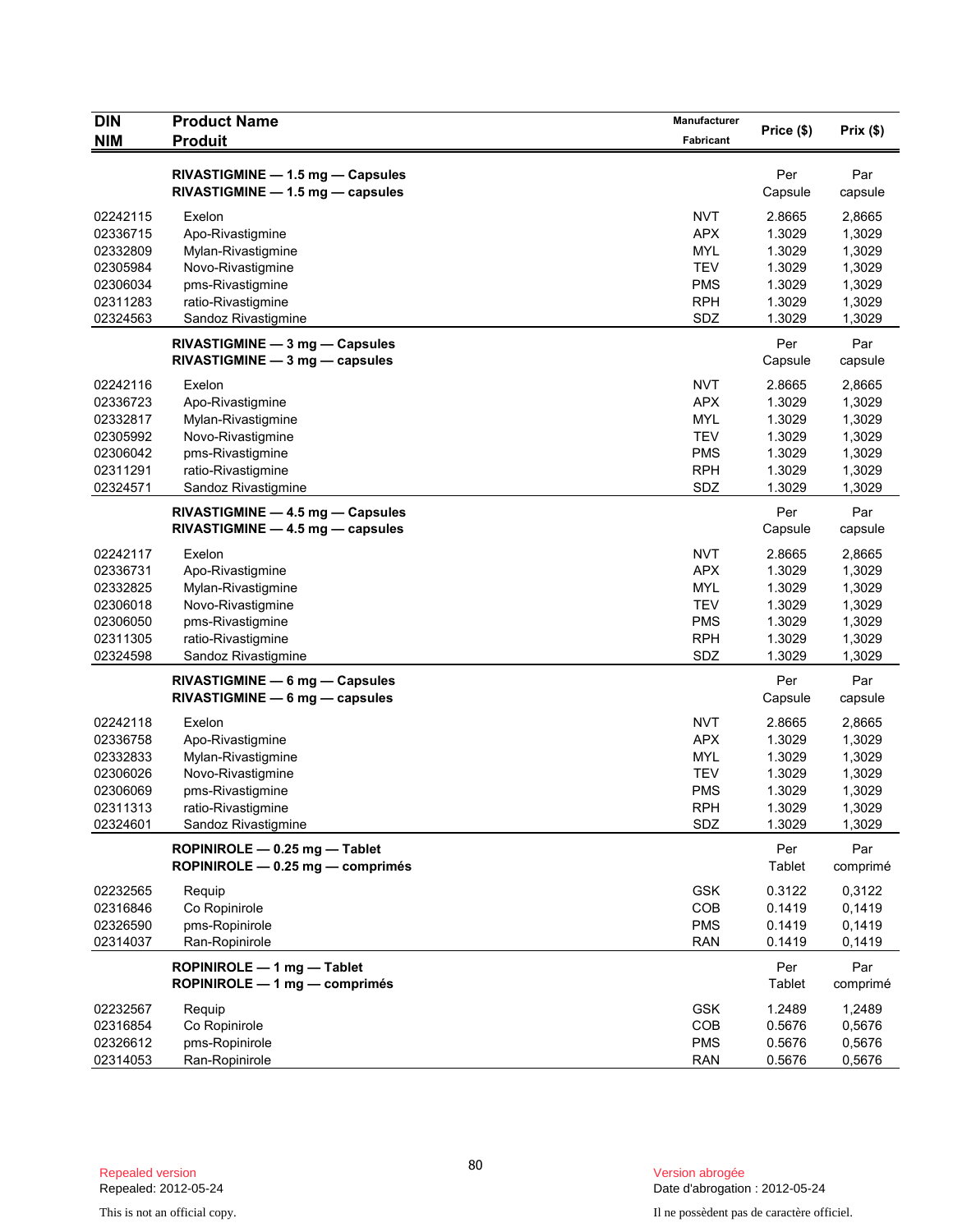| <b>DIN</b>           | <b>Product Name</b>                                                                                                                                                | Manufacturer             |                  |                  |
|----------------------|--------------------------------------------------------------------------------------------------------------------------------------------------------------------|--------------------------|------------------|------------------|
| <b>NIM</b>           | <b>Produit</b>                                                                                                                                                     | Fabricant                | Price (\$)       | Prix(\$)         |
|                      | ROPINIROLE - 2 mg - Tablet<br>ROPINIROLE - 2 mg - comprimés                                                                                                        |                          | Per<br>Tablet    | Par<br>comprimé  |
| 02232568             | Requip                                                                                                                                                             | <b>GSK</b>               | 1.3738           | 1,3738           |
| 02316862             | Co Ropinirole                                                                                                                                                      | COB                      | 0.6244           | 0,6244           |
| 02326620             | pms-Ropinirole                                                                                                                                                     | <b>PMS</b>               | 0.6244           | 0,6244           |
| 02314061             | Ran-Ropinirole                                                                                                                                                     | <b>RAN</b>               | 0.6244           | 0,6244           |
|                      | ROPINIROLE $-5$ mg $-$ Tablet<br>ROPINIROLE - 5 mg - comprimés                                                                                                     |                          | Per<br>Tablet    | Par<br>comprimé  |
| 02232569             | Requip                                                                                                                                                             | <b>GSK</b>               | 3.7823           | 3,7823           |
| 02316870             | Co Ropinirole                                                                                                                                                      | <b>COB</b>               | 1.7192           | 1,7192           |
| 02326639             | pms-Ropinirole                                                                                                                                                     | <b>PMS</b>               | 1.7192           | 1,7192           |
| 02314088             | Ran-Ropinirole                                                                                                                                                     | <b>RAN</b>               | 1.7192           | 1,7192           |
|                      | SALBUTAMOL - 5 mg/mL - Respirator Solution<br>SALBUTAMOL - 5 mg/ml - solution pour respirateur                                                                     |                          | Per mL           | Par ml           |
| 02213486             | Ventolin                                                                                                                                                           | <b>GSK</b>               | 1.1033           | 1.1033           |
| 02069571             | pms-Salbutamol                                                                                                                                                     | <b>PMS</b>               | 0.6952           | 0,6952           |
| 00860808             | ratio-Salbutamol                                                                                                                                                   | <b>RPH</b>               | 0.6490           | 0,6490           |
| 02154412             | Sandoz Salbutamol                                                                                                                                                  | SDZ                      | 0.6490           | 0,6490           |
|                      | SALBUTAMOL SULFATE - 200 Dose - 100 mcg/Dose<br>- Metered Dose Inhaler                                                                                             |                          |                  |                  |
|                      | SALBUTAMOL (SULFATE DE) - 200 doses - 100 mcg/dose -                                                                                                               |                          | Per              | Par              |
|                      | aérosol doseur                                                                                                                                                     |                          | Dose             | dose             |
|                      |                                                                                                                                                                    |                          |                  |                  |
| 02245669<br>02244914 | Apo-Salvent CFC Free/Apo-Salvent sans CFC<br>ratio-Salbutamol                                                                                                      | <b>APX</b><br><b>RPH</b> | 0.0325<br>0.0325 | 0,0325<br>0,0325 |
| 02241497             | Ventolin HFA                                                                                                                                                       | <b>GSK</b>               | 0.0325           | 0,0325           |
| 02232570             | Airomir                                                                                                                                                            | MMH                      | 0.0300           | 0,0300           |
|                      | SALBUTAMOL SULFATE - 1.25 mg/2.5 mL - Unit Dose Solution Nebules<br>SALBUTAMOL (SULFATE DE) - 1,25 mg/2,5 ml - préparation monodose<br>de solution pour nébuliseur |                          | Per mL           | Par ml           |
| 02208245             | pms-Salbutamol                                                                                                                                                     | <b>PMS</b>               | 0.1642           | 0,1642           |
| 02239365             | ratio-Salbutamol                                                                                                                                                   | <b>RPH</b>               | 0.1641           | 0,1641           |
| 02243828             | Apo-Salvent                                                                                                                                                        | <b>APX</b>               | 0.1640           | 0,1640           |
|                      | SALBUTAMOL SULFATE - 2.5 mg/2.5 mL - Unit Dose Solution Nebules<br>SALBUTAMOL (SULFATE DE) - 2,5 mg/2,5 ml - préparation monodose                                  |                          |                  |                  |
|                      | de solution pour nébuliseur                                                                                                                                        |                          | Per mL           | Par ml           |
| 02213419             | Ventolin PF                                                                                                                                                        | <b>GSK</b>               | 0.4548           | 0,4548           |
| 02208229             | pms-Salbutamol                                                                                                                                                     | <b>PMS</b>               | 0.2867           | 0,2867           |
| 02231488<br>01926934 | Apo-Salvent<br>Mylan-Salbutamol Sterinebs                                                                                                                          | <b>APX</b>               | 0.2680<br>0.2678 | 0,2680<br>0,2678 |
| 01986864             | ratio-Salbutamol                                                                                                                                                   | <b>MYL</b><br><b>RPH</b> | 0.2678           | 0,2678           |
|                      | SALBUTAMOL SULFATE - 5 mg/2.5 mL - Unit Dose Solution Nebules<br>SALBUTAMOL (SULFATE DE) - 5 mg/2,5 ml - préparation monodose                                      |                          |                  |                  |
|                      | de solution pour nébuliseur                                                                                                                                        |                          | Per mL           | Par ml           |
| 02213427             | Ventolin                                                                                                                                                           | <b>GSK</b>               | 0.8638           | 0,8638           |
| 02208237             | pms-Salbutamol                                                                                                                                                     | <b>PMS</b>               | 0.6053           | 0,6053           |
| 02231678             | Apo-Salvent                                                                                                                                                        | <b>APX</b>               | 0.5084           | 0,5084           |
| 02173360             | Mylan-Salbutamol Sterinebs                                                                                                                                         | <b>MYL</b>               | 0.5084           | 0,5084           |
| 02239366             | ratio-Salbutamol                                                                                                                                                   | <b>RPH</b>               | 0.5084           | 0,5084           |

Version abrogée<br>Date d'abrogation : 2012-05-24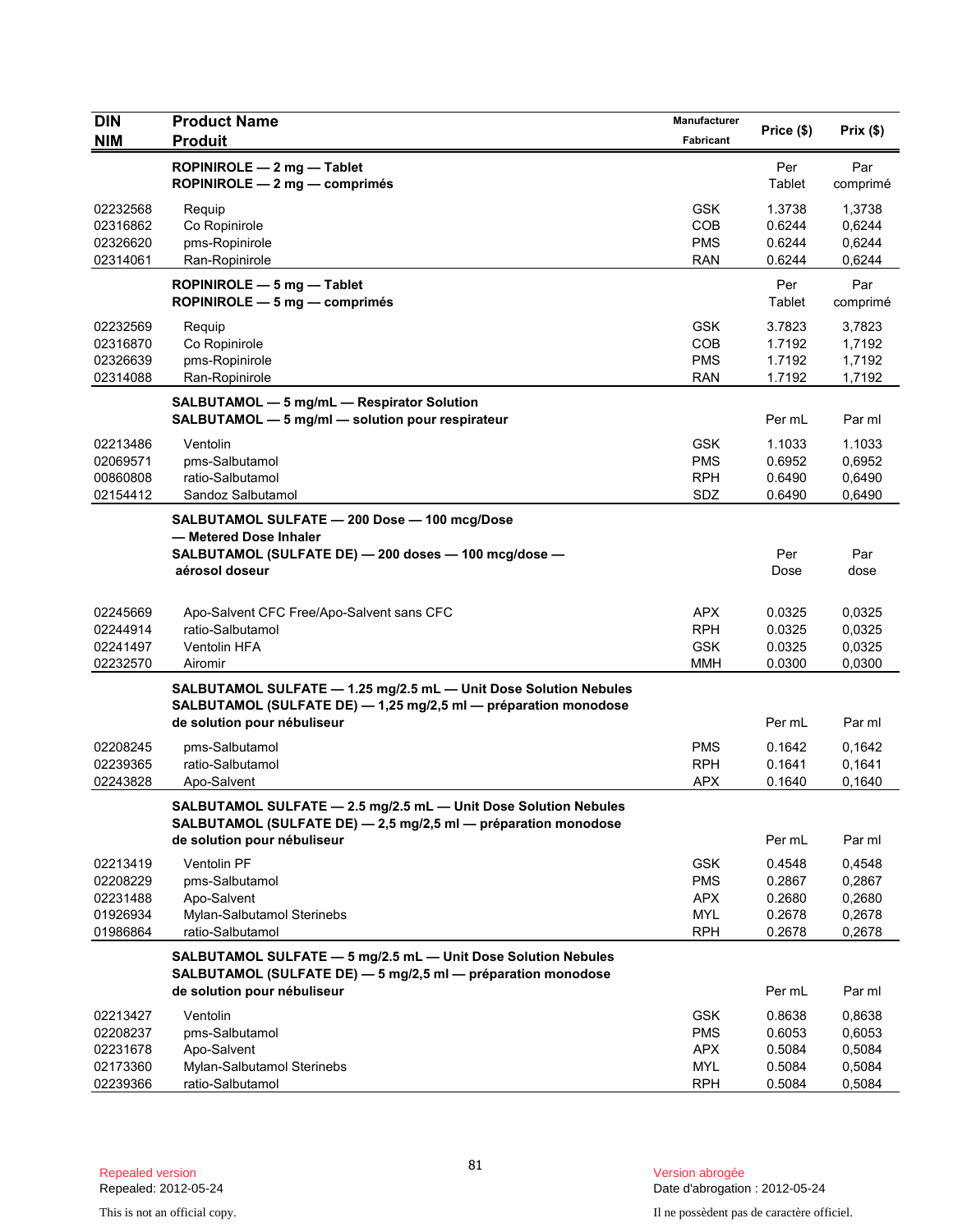| <b>DIN</b>                                               | <b>Product Name</b>                                                                         | Manufacturer                                                       | Price (\$)                                     | Prix(\$)                                       |
|----------------------------------------------------------|---------------------------------------------------------------------------------------------|--------------------------------------------------------------------|------------------------------------------------|------------------------------------------------|
| <b>NIM</b>                                               | <b>Produit</b>                                                                              | Fabricant                                                          |                                                |                                                |
|                                                          | SELEGILINE HCI - 5 mg - Tablets<br>SÉLÉGILINE (CHLORHYDRATE DE) — 5 mg — comprimés          |                                                                    | Per<br>Tablet                                  | Par<br>comprimé                                |
| 02230641<br>02231036<br>02068087<br>02230717<br>02238102 | Apo-Selegiline<br>Mylan-Selegiline<br>Novo-Selegiline<br>Nu-Selegiline<br>pms-Selegiline    | <b>APX</b><br><b>MYL</b><br><b>TEV</b><br><b>NXP</b><br><b>PMS</b> | 1.3915<br>1.3915<br>1.3915<br>1.3915<br>1.3915 | 1,3915<br>1,3915<br>1,3915<br>1,3915<br>1,3915 |
|                                                          | SENNOSIDES A AND B - 8.6 mg - Tablets<br>SENNOSIDES A ET B - 8,6 mg - comprimés             |                                                                    | Per<br>Tablet                                  | Par<br>comprimé                                |
| 00026158<br>02068109                                     | Senokot<br>Sennatab                                                                         | <b>PFR</b><br><b>PMS</b>                                           | 0.1760<br>0.0644                               | 0,1760<br>0,0644                               |
|                                                          | <b>SERTRALINE HCI - 25 mg - Capsules</b><br>SERTRALINE (CHLORHYDRATE DE) - 25 mg - capsules |                                                                    | Per<br>Capsule                                 | Par<br>capsule                                 |
| 02132702                                                 | Zoloft                                                                                      | PFI                                                                | 0.9004                                         | 0,9004                                         |
| 02238280<br>02240485                                     | Apo-Sertraline<br>Novo-Sertraline                                                           | <b>APX</b><br><b>TEV</b>                                           | 0.5544<br>0.5544                               | 0,5544<br>0,5544                               |
| 02244838                                                 | pms-Sertraline                                                                              | <b>PMS</b>                                                         | 0.5544                                         | 0,5544                                         |
| 02245787                                                 | ratio-Sertraline                                                                            | <b>RPH</b>                                                         | 0.5542                                         | 0,5542                                         |
| 02287390                                                 | Co Sertraline                                                                               | <b>COB</b>                                                         | 0.5040                                         | 0,5040                                         |
| 02242519                                                 | Mylan-Sertraline                                                                            | <b>MYL</b>                                                         | 0.5040                                         | 0,5040                                         |
| 02245159                                                 | Sandoz Sertraline                                                                           | SDZ                                                                | 0.5040                                         | 0,5040                                         |
|                                                          | <b>SERTRALINE HCI - 50 mg - Capsules</b><br>SERTRALINE (CHLORHYDRATE DE) - 50 mg - capsules |                                                                    | Per<br>Capsule                                 | Par<br>capsule                                 |
| 01962817                                                 | Zoloft                                                                                      | <b>PFI</b>                                                         | 1.8006                                         | 1,8006                                         |
| 02238281                                                 | Apo-Sertraline                                                                              | <b>APX</b>                                                         | 1.1088                                         | 1,1088                                         |
| 02240484                                                 | Novo-Sertraline                                                                             | <b>TEV</b>                                                         | 1.1088                                         | 1,1088                                         |
| 02244839                                                 | pms-Sertraline                                                                              | <b>PMS</b>                                                         | 1.1088                                         | 1,1088                                         |
| 02245788                                                 | ratio-Sertraline                                                                            | <b>RPH</b>                                                         | 1.1086                                         | 1,1086                                         |
| 02287404                                                 | Co Sertraline                                                                               | <b>COB</b>                                                         | 1.0080                                         | 1,0080                                         |
| 02242520                                                 | Mylan-Sertraline                                                                            | MYL                                                                | 1.0080                                         | 1,0080                                         |
| 02245160                                                 | Sandoz Sertraline                                                                           | SDZ                                                                | 1.0080                                         | 1,0080                                         |
|                                                          | SERTRALINE HCI - 100 mg - Capsules<br>SERTRALINE (CHLORHYDRATE DE) - 100 mg - capsules      |                                                                    | Per<br>Capsule                                 | Par<br>capsule                                 |
| 01962779                                                 | Zoloft                                                                                      | PFI                                                                | 1.8869                                         | 1,8869                                         |
| 02238282                                                 | Apo-Sertraline                                                                              | <b>APX</b>                                                         | 1.2128                                         | 1,2128                                         |
| 02240481                                                 | Teva-Sertraline                                                                             | <b>TEV</b>                                                         | 1.2128                                         | 1,2128                                         |
| 02244840                                                 | pms-Sertraline                                                                              | <b>PMS</b>                                                         | 1.2128                                         | 1,2128                                         |
| 02245789                                                 | ratio-Sertraline                                                                            | <b>RPH</b>                                                         | 1.2126                                         | 1,2126                                         |
| 02287412                                                 | Co Sertraline                                                                               | COB                                                                | 1.1025                                         | 1,1025                                         |
| 02242521                                                 | Mylan-Sertraline                                                                            | MYL                                                                | 1.1025                                         | 1,1025                                         |
| 02245161                                                 | Sandoz Sertraline                                                                           | SDZ                                                                | 1.1025                                         | 1,1025                                         |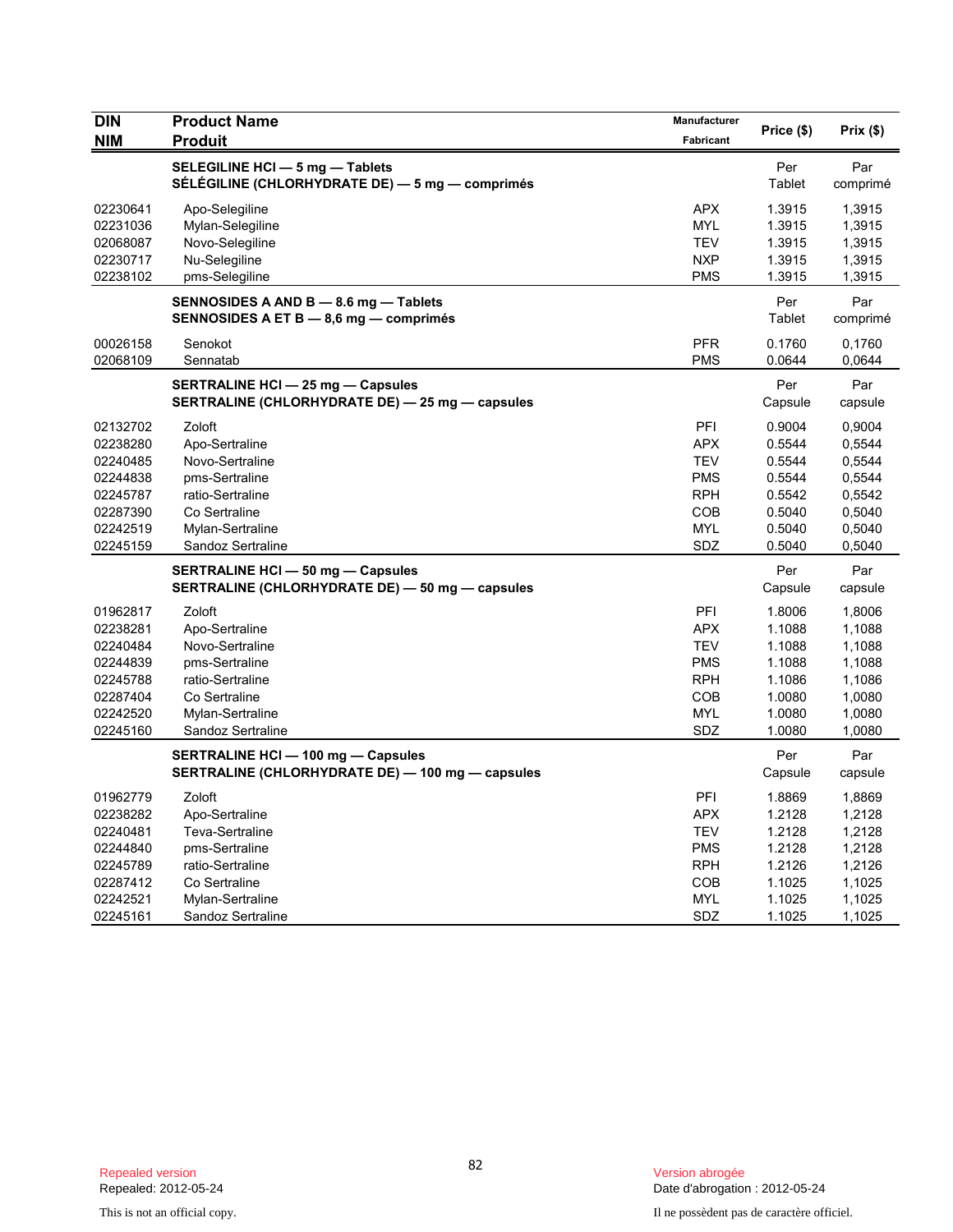| <b>DIN</b> | <b>Product Name</b>              | Manufacturer |            |          |
|------------|----------------------------------|--------------|------------|----------|
| <b>NIM</b> | <b>Produit</b>                   | Fabricant    | Price (\$) | Prix(\$) |
|            | SIMVASTATIN - 5 mg - Tablets     |              | Per        | Par      |
|            | SIMVASTATINE - 5 mg - comprimés  |              | Tablet     | comprimé |
|            |                                  |              |            |          |
| 00884324   | Zocor                            | <b>MFX</b>   | 1.1315     | 1,1315   |
| 02247011   | Apo-Simvastatin                  | <b>APX</b>   | 0.6237     | 0,6237   |
| 02248103   | Co Simvastatin                   | COB          | 0.6237     | 0,6237   |
| 02250144   | Novo-Simvastatin                 | <b>TEV</b>   | 0.6237     | 0,6237   |
| 02269252   | pms-Simvastatin                  | <b>PMS</b>   | 0.6237     | 0,6237   |
| 02246582   | Mylan-Simvastatin                | <b>MYL</b>   | 0.5670     | 0,5670   |
| 02329131   | Ran-Simvastatin                  | <b>RAN</b>   | 0.5670     | 0,5670   |
|            | SIMVASTATIN - 10 mg - Tablets    |              | Per        | Par      |
|            | SIMVASTATINE - 10 mg - comprimés |              | Tablet     | comprimé |
| 00884332   | Zocor                            | <b>MFX</b>   | 2.2256     | 2,2256   |
| 02269260   | pms-Simvastatin                  | <b>PMS</b>   | 1.2336     | 1,2336   |
| 02247012   | Apo-Simvastatin                  | <b>APX</b>   | 1.2335     | 1,2335   |
| 02248104   | Co Simvastatin                   | COB          | 1.2335     | 1,2335   |
| 02250152   | Novo-Simvastatin                 | <b>TEV</b>   | 1.2335     | 1,2335   |
| 02247068   | ratio-Simvastatin                | <b>RPH</b>   | 1.2335     | 1,2335   |
| 02247828   | Sandoz Simvastatin               | SDZ          | 1.2335     | 1,2335   |
| 02265885   | Taro-Simvastatin                 | <b>TAR</b>   | 1.2335     | 1,2335   |
| 02246583   | Mylan-Simvastatin                | <b>MYL</b>   | 1.1214     | 1,1214   |
| 02329158   | Ran-Simvastatin                  | <b>RAN</b>   | 1.1214     | 1,1214   |
|            | SIMVASTATIN - 20 mg - Tablets    |              | Per        | Par      |
|            | SIMVASTATINE - 20 mg - comprimés |              | Tablet     | comprimé |
| 00884340   | Zocor                            | <b>MFX</b>   | 2.7504     | 2,7504   |
| 02247013   | Apo-Simvastatin                  | <b>APX</b>   | 1.5246     | 1,5246   |
| 02248105   | Co Simvastatin                   | <b>COB</b>   | 1.5246     | 1,5246   |
| 02250160   | Novo-Simvastatin                 | <b>TEV</b>   | 1.5246     | 1,5246   |
| 02269279   | pms-Simvastatin                  | <b>PMS</b>   | 1.5246     | 1,5246   |
| 02247069   | ratio-Simvastatin                | <b>RPH</b>   | 1.5246     | 1,5246   |
| 02247830   | Sandoz Simvastatin               | SDZ          | 1.5246     | 1,5246   |
| 02265893   | Taro-Simvastatin                 | <b>TAR</b>   | 1.5246     | 1,5246   |
| 02246737   | Mylan-Simvastatin                | <b>MYL</b>   | 1.3860     | 1,3860   |
| 02329166   | Ran-Simvastatin                  | <b>RAN</b>   | 1.3860     | 1,3860   |
|            | SIMVASTATIN - 40 mg - Tablets    |              | Per        | Par      |
|            | SIMVASTATINE - 40 mg - comprimés |              | Tablet     | comprimé |
| 00884359   | Zocor                            | <b>MFX</b>   | 2.7504     | 2,7504   |
| 02247014   | Apo-Simvastatin                  | APX          | 1.5246     | 1,5246   |
| 02248106   | Co Simvastatin                   | COB          | 1.5246     | 1,5246   |
| 02250179   | Teva-Simvastatin                 | <b>TEV</b>   | 1.5246     | 1,5246   |
| 02269287   | pms-Simvastatin                  | <b>PMS</b>   | 1.5246     | 1,5246   |
| 02247070   | ratio-Simvastatin                | <b>RPH</b>   | 1.5246     | 1,5246   |
| 02247831   | Sandoz Simvastatin               | SDZ          | 1.5246     | 1,5246   |
| 02265907   | Taro-Simvastatin                 | <b>TAR</b>   | 1.5246     | 1,5246   |
| 02246584   | Mylan-Simvastatin                | <b>MYL</b>   | 1.3860     | 1,3860   |
| 02329174   | Ran-Simvastatin                  | <b>RAN</b>   | 1.3860     | 1,3860   |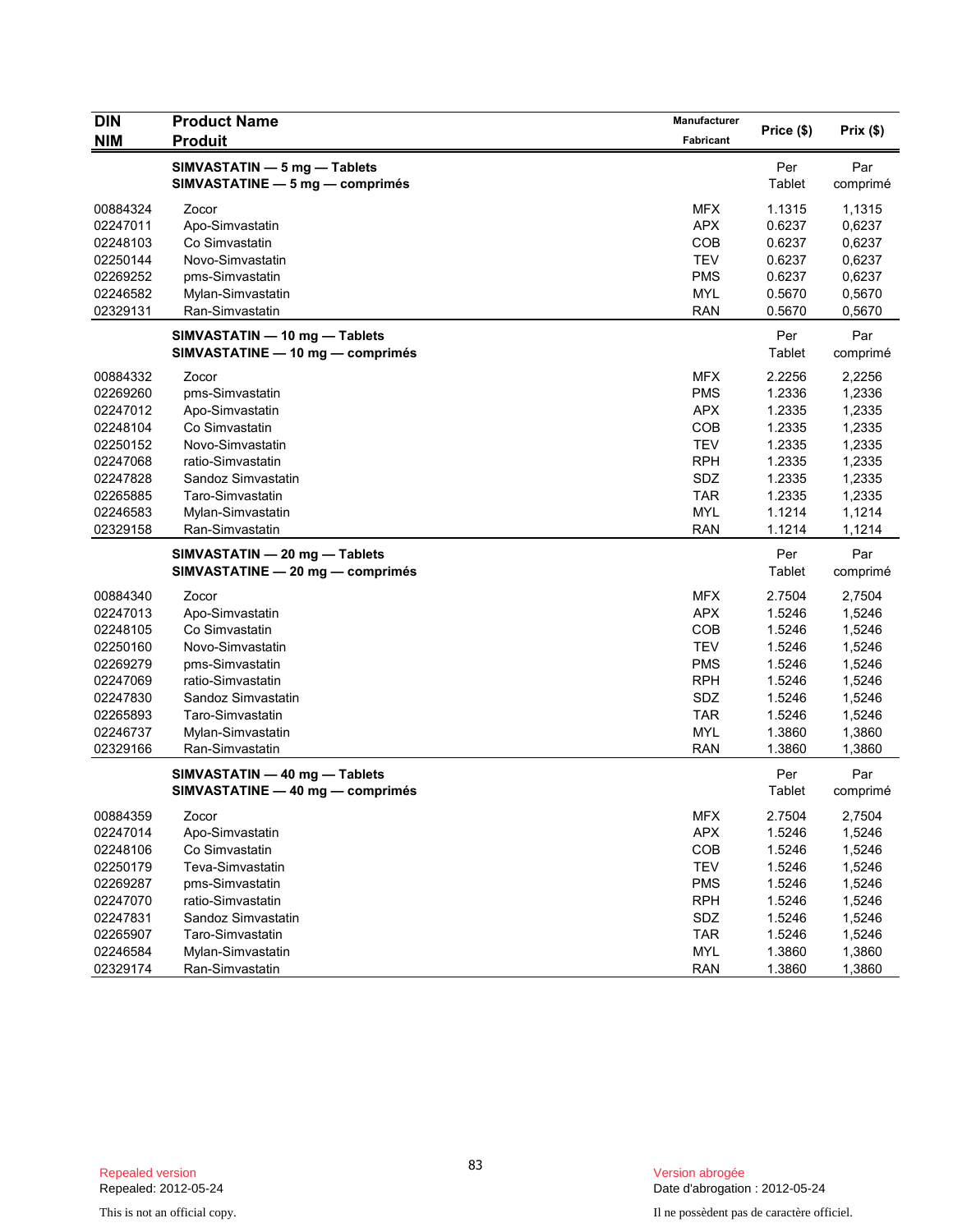| <b>DIN</b> | <b>Product Name</b>                                                    | Manufacturer |            |          |
|------------|------------------------------------------------------------------------|--------------|------------|----------|
| <b>NIM</b> | <b>Produit</b>                                                         | Fabricant    | Price (\$) | Prix(\$) |
|            | SIMVASTATIN - 80 mg - Tablets                                          |              | Per        | Par      |
|            | SIMVASTATINE - 80 mg - comprimés                                       |              | Tablet     | comprimé |
| 02240332   | Zocor                                                                  | <b>MFX</b>   | 2.7504     | 2,7504   |
| 02247015   | Apo-Simvastatin                                                        | <b>APX</b>   | 1.5246     | 1,5246   |
| 02248107   | Co Simvastatin                                                         | <b>COB</b>   | 1.5246     | 1,5246   |
| 02250187   | Novo-Simvastatin                                                       | <b>TEV</b>   | 1.5246     | 1,5246   |
| 02269295   | pms-Simvastatin                                                        | <b>PMS</b>   | 1.5246     | 1,5246   |
| 02247071   | ratio-Simvastatin                                                      | <b>RPH</b>   | 1.5246     | 1,5246   |
| 02247833   | Sandoz Simvastatin                                                     | SDZ          | 1.5246     | 1,5246   |
| 02246585   | Mylan-Simvastatin                                                      | <b>MYL</b>   | 1.3860     | 1,3860   |
| 02329182   | Ran-Simvastatin                                                        | <b>RAN</b>   | 1.3860     | 1,3860   |
|            | SODIUM AUROTHIOMALATE - 50 mg/mL - Injection                           |              |            |          |
|            | SODIUM (AUROTHIOMALATE DE) - 50 mg/ml - injection                      |              | Per mL     | Par ml   |
| 01927604   | Myochrysine                                                            | <b>SAA</b>   | 24.2220    | 24,2220  |
| 02245458   | Sodium Aurothiomalate BP                                               | SDZ          | 18.3150    | 18,3150  |
|            | SODIUM CROMOGLYCATE - 2% - Ophthalmic Solution                         |              |            |          |
|            | CROMOGLYCATE SODIQUE - 2 % - solution ophtalmique                      |              | Per mL     | Par ml   |
| 02009277   | Cromolyn                                                               | <b>PMS</b>   | 1.0450     | 1,0450   |
| 02230621   | Opticrom                                                               | <b>ALL</b>   | 1.0450     | 1,0450   |
|            | SODIUM POLYSTYRENE SULFONATE - 1 mEq/g - Oral Powder                   |              |            |          |
|            | -454 g Package                                                         |              |            |          |
|            | POLYSTYRENE SODIQUE (SULFONATE DE) - 1 mEq/g - poudre orale -          |              | Per        | Par      |
|            | paquet de 454 g                                                        |              | Gram       | gramme   |
| 02026961   | Kayexalate                                                             | <b>SAA</b>   | 0.1964     | 0,1964   |
| 00755338   | pms-Sodium Polystyrene Sulfonate/pms-Polystyrène, sulfonate sodique de | <b>PMS</b>   | 0.1630     | 0,1630   |
|            | SOTALOL HCI - 80 mg - Tablets                                          |              | Per        | Per      |
|            | SOTALOL (CHLORHYDRATE DE) - 80 mg - comprimés                          |              | Tablet     | comprimé |
| 02200996   | Nu-Sotalol                                                             | <b>NXP</b>   | 0.7250     | 0,7250   |
| 02270625   | Co Sotalol                                                             | <b>COB</b>   | 0.6526     | 0,6526   |
| 02229778   | Mylan-Sotalol                                                          | <b>MLY</b>   | 0.6526     | 0,6526   |
| 02238326   | pms-Sotalol                                                            | <b>PMS</b>   | 0.6526     | 0,6526   |
| 02084228   | ratio-Sotalol                                                          | <b>RPH</b>   | 0.6526     | 0,6526   |
| 02210428   | Apo-Sotalol                                                            | <b>APX</b>   | 0.6525     | 0,6525   |
| 02231181   | Novo-Sotalol                                                           | <b>TEV</b>   | 0.6525     | 0,6525   |
| 02257831   | Sandoz Sotalol                                                         | SDZ          | 0.6525     | 0,6525   |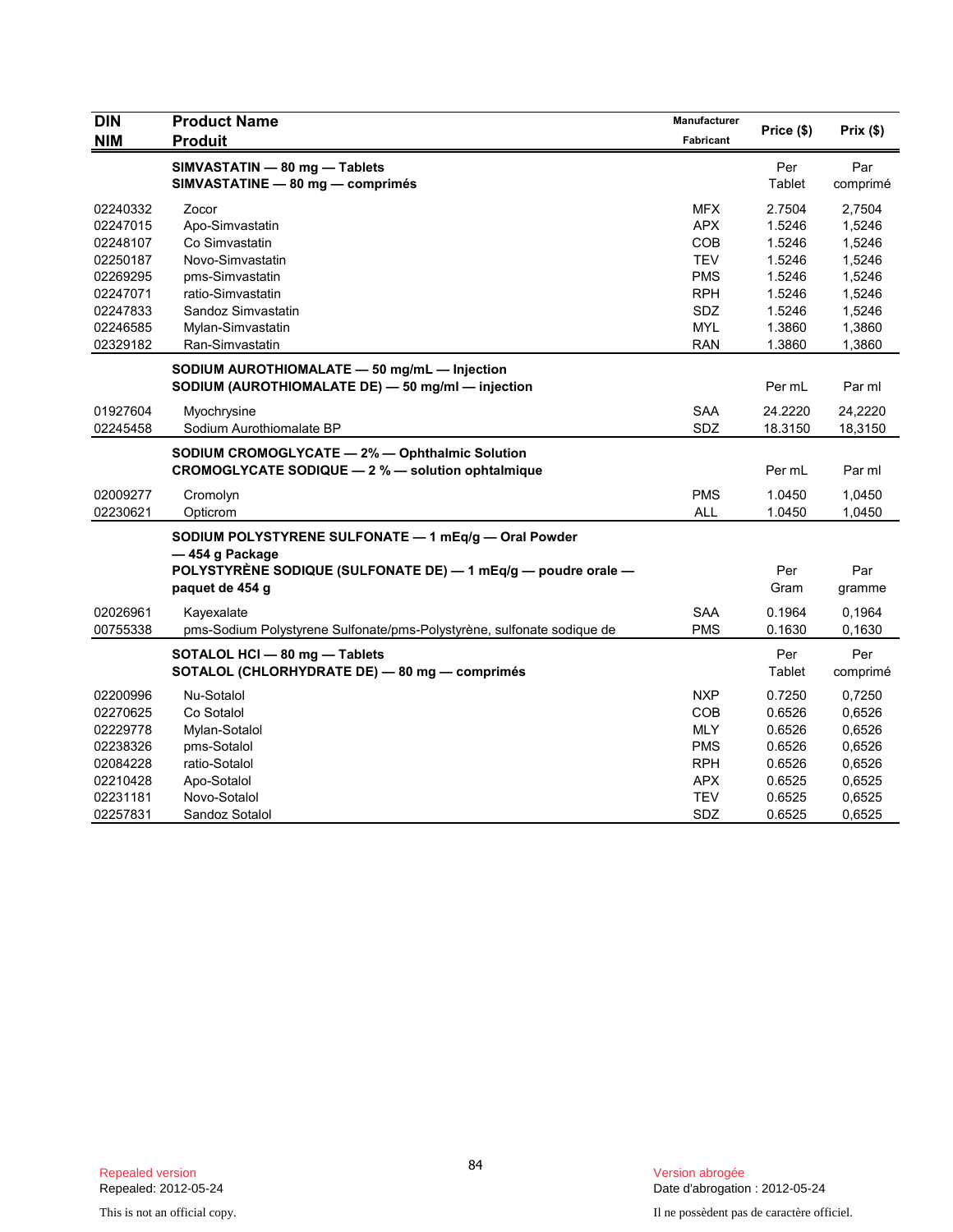| <b>DIN</b>                                                                                               | <b>Product Name</b>                                                                                                                                                                                                   | Manufacturer                                                                                                 | Price (\$)                                                                                              | Prix(\$)                                                                                                  |
|----------------------------------------------------------------------------------------------------------|-----------------------------------------------------------------------------------------------------------------------------------------------------------------------------------------------------------------------|--------------------------------------------------------------------------------------------------------------|---------------------------------------------------------------------------------------------------------|-----------------------------------------------------------------------------------------------------------|
| <b>NIM</b>                                                                                               | <b>Produit</b>                                                                                                                                                                                                        | Fabricant                                                                                                    |                                                                                                         |                                                                                                           |
|                                                                                                          | SOTALOL HCI - 160 mg - Tablets<br>SOTALOL (CHLORHYDRATE DE) - 160 mg - comprimés                                                                                                                                      |                                                                                                              | Per<br>Tablet                                                                                           | Per<br>comprimé                                                                                           |
| 02270633<br>02238635<br>02238327<br>02084236<br>02257858<br>02167794<br>02163772<br>02229779<br>02234013 | Co Sotalol<br>Dom-Sotalol<br>pms-Sotalol<br>ratio-Sotalol<br>Rhoxal-sotalol<br>Apo-Sotalol<br>Nu-Sotalol<br>Mylan-Sotalol<br>Sandoz Sotalol<br>SPIRONOLACTONE - 25 mg - Tablets<br>SPIRONOLACTONE - 25 mg - comprimés | <b>COB</b><br><b>DOM</b><br><b>PMS</b><br><b>RPH</b><br><b>RXP</b><br>APX<br><b>NXP</b><br><b>MYL</b><br>SDZ | 0.7142<br>0.7142<br>0.7142<br>0.7141<br>0.7141<br>0.7140<br>0.7140<br>0.6492<br>0.6492<br>Per<br>Tablet | 0,7142<br>0,7142<br>0,7142<br>0,7141<br>0,7141<br>0,7140<br>0,7140<br>0,6492<br>0,6492<br>Per<br>comprimé |
| 00028606<br>00613215                                                                                     | Aldactone<br>Novo-Spiroton                                                                                                                                                                                            | PFI<br><b>TEV</b>                                                                                            | 0.1438<br>0.1194                                                                                        | 0,1438<br>0,1194                                                                                          |
|                                                                                                          | SPIRONOLACTONE - 100 mg - Tablets<br>SPIRONOLACTONE - 100 mg - comprimés                                                                                                                                              |                                                                                                              | Per<br>Tablet                                                                                           | Per<br>comprimé                                                                                           |
| 00285455<br>00613223                                                                                     | Aldactone<br>Novo-Spiroton                                                                                                                                                                                            | PFI<br><b>TEV</b>                                                                                            | 0.3388<br>0.2780                                                                                        | 0,3388<br>0,2780                                                                                          |
|                                                                                                          | SPIRONOLACTONE/HYDROCHLOROTHIAZIDE - 25 mg/25 mg - Tablets<br>SPIRONOLACTONE/HYDROCHLOROTHIAZIDE - 25 mg/25 mg - comprimés                                                                                            |                                                                                                              | Per<br>Tablet                                                                                           | Per<br>comprimé                                                                                           |
| 00180408<br>00613231                                                                                     | Aldactazide 25<br>Novo-Spirozine 25                                                                                                                                                                                   | PFI<br><b>TEV</b>                                                                                            | 0.1438<br>0.1216                                                                                        | 0,1438<br>0,1216                                                                                          |
|                                                                                                          | SPIRONOLACTONE/HYDROCHLOROTHIAZIDE - 50 mg/50 mg - Tablets<br>SPIRONOLACTONE/HYDROCHLOROTHIAZIDE - 50 mg/50 mg - comprimés                                                                                            |                                                                                                              | Per<br>Tablet                                                                                           | Per<br>comprimé                                                                                           |
| 00594377<br>00657182                                                                                     | Aldactazide 50<br>Novo-Spirozine 50                                                                                                                                                                                   | PFI<br><b>TEV</b>                                                                                            | 0.3049<br>0.2571                                                                                        | 0,3049<br>0,2571                                                                                          |
|                                                                                                          | SUCRALFATE $-1$ g $-$ Tablets<br>SUCRALFATE $-1$ g $-$ comprimés                                                                                                                                                      |                                                                                                              | Per<br>Tablet                                                                                           | Per<br>comprimé                                                                                           |
| 02100622<br>02134829<br>02125250<br>02045702                                                             | Sulcrate<br>Nu-Sucralfate<br>Apo-Sucralfate<br>Novo-Sucralfate                                                                                                                                                        | <b>AXC</b><br><b>NXP</b><br><b>APX</b><br><b>TEV</b>                                                         | 0.6104<br>0.4110<br>0.3236<br>0.3236                                                                    | 0,6104<br>0,4110<br>0,3236<br>0,3236                                                                      |
|                                                                                                          | SULFASALAZINE - 500 mg - Tablets<br>SULFASALAZINE - 500 mg - comprimés                                                                                                                                                |                                                                                                              | Per<br>Tablet                                                                                           | Per<br>comprimé                                                                                           |
| 02064480<br>00598461                                                                                     | Salazopyrin<br>pms-Sulfasalazine                                                                                                                                                                                      | PFI<br><b>PMS</b>                                                                                            | 0.2813<br>0.2369                                                                                        | 0,2813<br>0,2369                                                                                          |
|                                                                                                          | SULINDAC - 150 mg - Tablets<br>SULINDAC - 150 mg - comprimés                                                                                                                                                          |                                                                                                              | Per<br>Tablet                                                                                           | Per<br>comprimé                                                                                           |
| 02042576<br>00778354<br>00745588                                                                         | Nu-Sulindac<br>Apo-Sulin<br>Novo-Sundac                                                                                                                                                                               | <b>NXP</b><br><b>APX</b><br><b>TEV</b>                                                                       | 0.4752<br>0.4206<br>0.4206                                                                              | 0,4752<br>0,4206<br>0,4206                                                                                |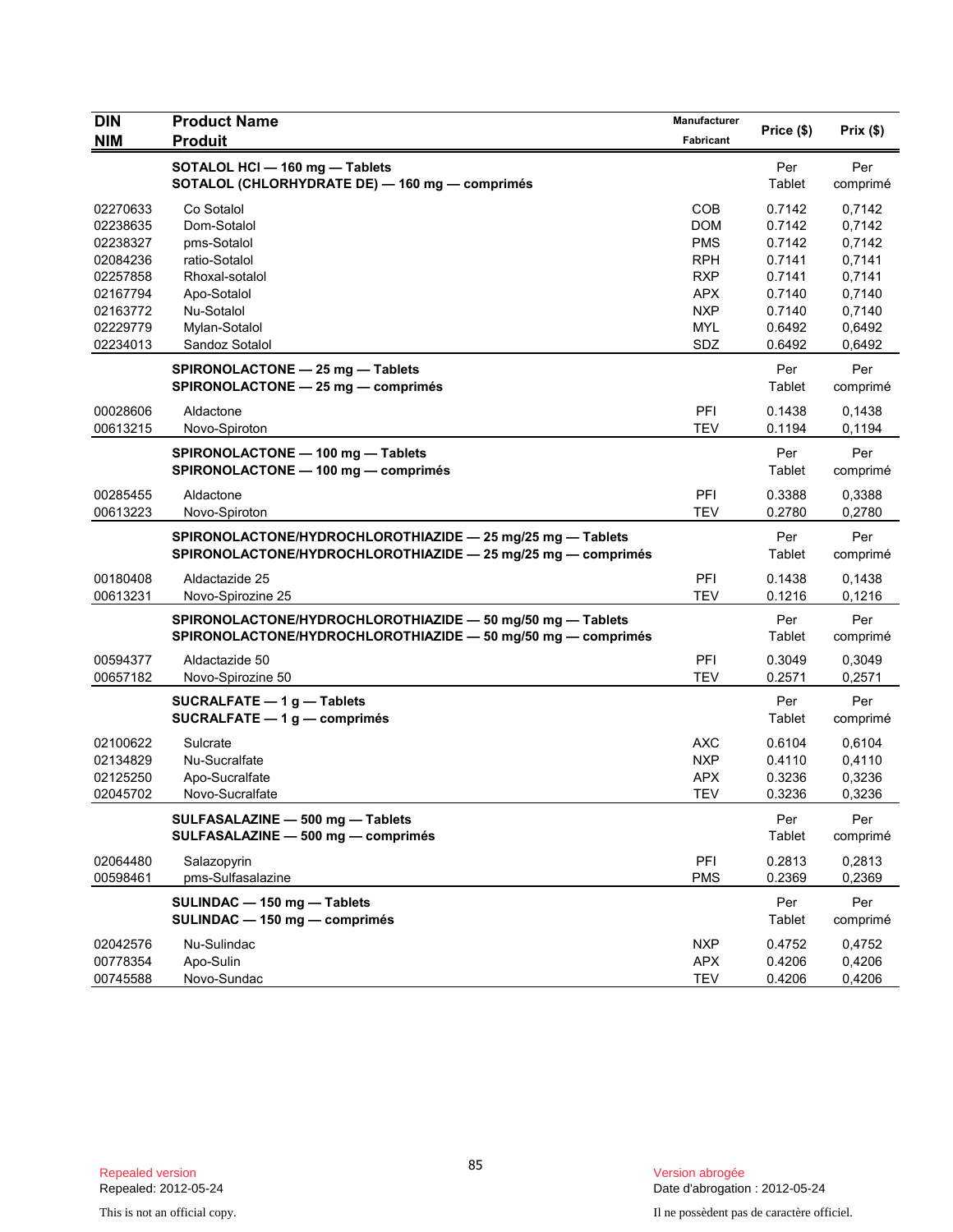| DIN                  | <b>Product Name</b>                                                                             | <b>Manufacturer</b>      |                  |                  |
|----------------------|-------------------------------------------------------------------------------------------------|--------------------------|------------------|------------------|
| <b>NIM</b>           | <b>Produit</b>                                                                                  | <b>Fabricant</b>         | Price (\$)       | Prix(\$)         |
|                      | SULINDAC - 200 mg - Tablets<br>SULINDAC - 200 mg - comprimés                                    |                          | Per<br>Tablet    | Per<br>comprimé  |
| 02042584<br>00778362 | Nu-Sulindac<br>Apo-Sulin                                                                        | <b>NXP</b><br><b>APX</b> | 0.5962<br>0.5324 | 0,5962<br>0,5324 |
| 00745596             | Novo-Sundac                                                                                     | <b>TEV</b>               | 0.5324           | 0,5324           |
|                      | <b>SUMATRIPTAN - 50 mg - Tablets</b><br><b>SUMATRIPTAN - 50 mg - comprimés</b>                  |                          | Per<br>Tablet    | Per<br>comprimé  |
| 02212153             | Imitrex DF                                                                                      | <b>GSK</b>               | 16.3291          | 16,3291          |
| 02268388             | Apo-Sumatriptan                                                                                 | <b>APX</b>               | 9.9715           | 9,9715           |
| 02257890             | Co Sumatriptan                                                                                  | <b>COB</b>               | 9.9715           | 9,9715           |
| 02268914             | Mylan-Sumatriptan                                                                               | <b>MYL</b>               | 9.9715           | 9,9715           |
| 02256436             | pms-Sumatriptan                                                                                 | <b>PMS</b>               | 9.9715           | 9,9715           |
| 02271583             | ratio-Sumatriptan                                                                               | <b>RPH</b>               | 9.9715           | 9,9715           |
| 02263025             | Sandoz Sumatriptan                                                                              | SDZ                      | 9.9715           | 9,9715           |
| 02286823             | Novo-Sumatriptan DF                                                                             | <b>TEV</b>               | 9.0650           | 9,0650           |
|                      | <b>SUMATRIPTAN - 100 mg - Tablets</b><br><b>SUMATRIPTAN - 100 mg - comprimés</b>                |                          | Per<br>Tablet    | Per<br>comprimé  |
| 02212161             | Imitrex DF                                                                                      | <b>GSK</b>               | 17.9878          | 17,9878          |
| 02268396             | Apo-Sumatriptan                                                                                 | <b>APX</b>               | 10.9854          | 10,9854          |
| 02257904             | Co Sumatriptan                                                                                  | COB                      | 10.9854          | 10,9854          |
| 02268922             | Mylan-Sumatriptan                                                                               | <b>MYL</b>               | 10.9854          | 10,9854          |
| 02239367             | Novo-Sumatriptan                                                                                | <b>TEV</b>               | 10.9854          | 10,9854          |
| 02256444             | pms-Sumatriptan                                                                                 | <b>PMS</b>               | 10.9854          | 10,9854          |
| 02271591             | ratio-Sumatriptan                                                                               | <b>RPH</b>               | 10.9854          | 10,9854          |
| 02263033             | Sandoz Sumatriptan                                                                              | SDZ                      | 10.9854          | 10,9854          |
| 02286831             | Novo-Sumatriptan DF                                                                             | <b>TEV</b>               | 9.9867           | 9,9867           |
|                      | TAMOXIFEN CITRATE - 10 mg - Tablets<br>TAMOXIFÈNE (CITRATE DE) — 10 mg — comprimés              |                          | Per<br>Tablet    | Per<br>comprimé  |
| 01926624             | Tamofen                                                                                         | <b>SAA</b>               | 0.2178           | 0,2178           |
| 00812404             | Apo-Tamox                                                                                       | <b>APX</b>               | 0.1925           | 0,1925           |
| 02088428             | Mylan-Tamoxifen                                                                                 | <b>MYL</b>               | 0.1925           | 0,1925           |
| 00851965             | Novo-Tamoxifen                                                                                  | <b>TEV</b>               | 0.1925           | 0,1925           |
|                      | TAMOXIFEN CITRATE - 20 mg - Tablets<br>TAMOXIFÈNE (CITRATE DE) — 20 mg — comprimés              |                          | Per<br>Tablet    | Per<br>comprimé  |
| 01926632             | Tamofen                                                                                         | SAA                      | 0.4367           | 0,4367           |
| 02048485             | Nolvadex-D                                                                                      | <b>AZC</b>               | 0.3960           | 0,3960           |
| 00812390             | Apo-Tamox                                                                                       | <b>APX</b>               | 0.3850           | 0,3850           |
| 02089858             | Mylan-Tamoxifen                                                                                 | MYL                      | 0.3850           | 0,3850           |
| 00851973             | Novo-Tamoxifen                                                                                  | <b>TEV</b>               | 0.3850           | 0,3850           |
| 02237460             | pms-Tamoxifen                                                                                   | <b>PMS</b>               | 0.3850           | 0,3850           |
|                      | TAMSULOSIN - 0.4 mg - Sustained Release Capsules<br>TAMSULOSIN - 0.4 mg - capsules à libération |                          | Per<br>Capsule   | Par<br>capsule   |
| 02298570             | Mylan-Tamsulosin                                                                                | MYL                      | 0.6000           | 0,6000           |
| 02281392             | Novo-Tamsulosin                                                                                 | <b>TEV</b>               | 0.6000           | 0,6000           |
| 02294885             | Ran-Tamsulosin                                                                                  | <b>RAN</b>               | 0.6000           | 0,6000           |
| 02294265             | ratio-Tamsulosin                                                                                | <b>RPH</b>               | 0.6000           | 0,6000           |
| 02295121             | Sandoz Tamsulosin                                                                               | SDZ                      | 0.6000           | 0,6000           |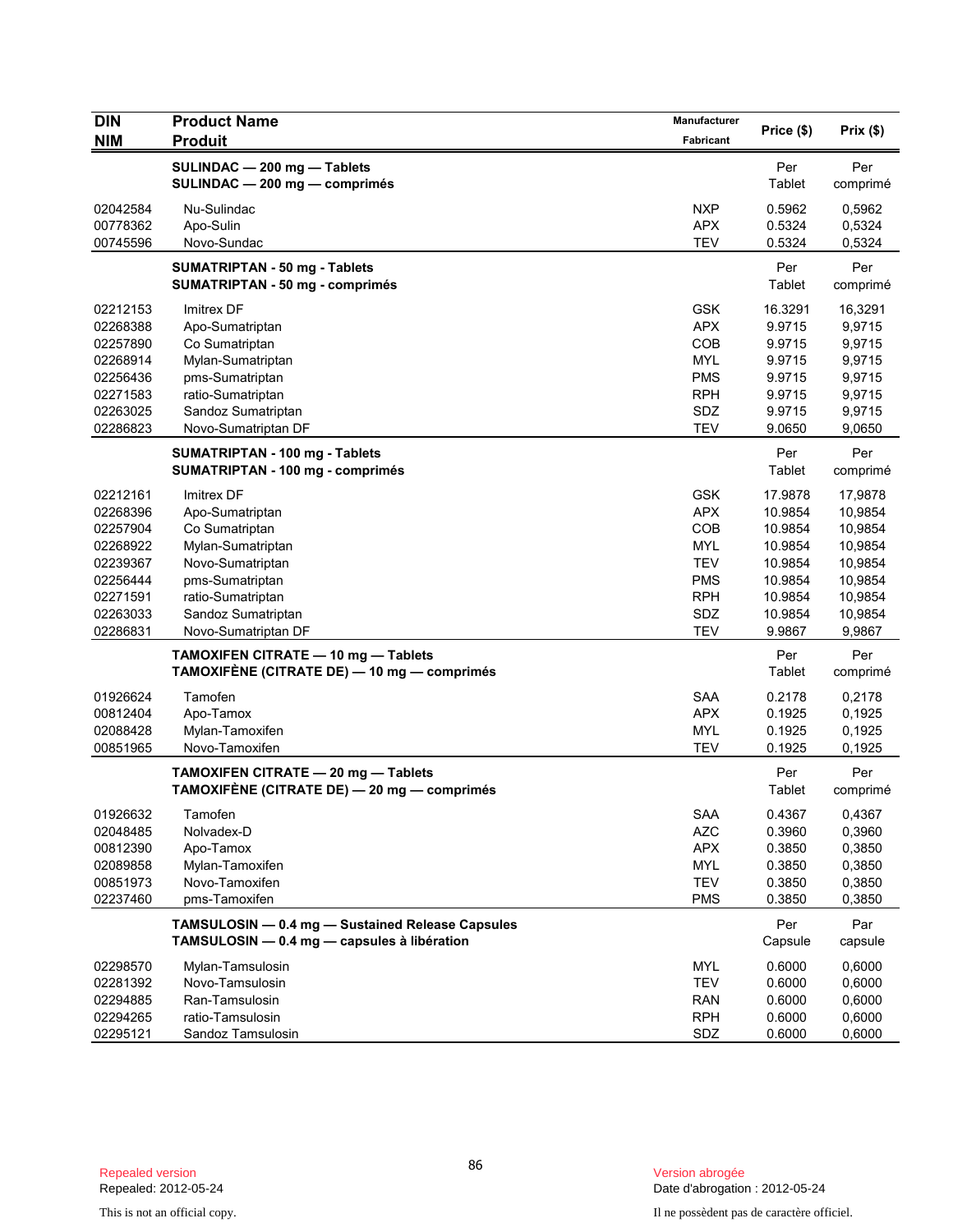| <b>DIN</b> | <b>Product Name</b>                             | <b>Manufacturer</b> |            |          |
|------------|-------------------------------------------------|---------------------|------------|----------|
| <b>NIM</b> | <b>Produit</b>                                  | Fabricant           | Price (\$) | Prix(\$) |
|            | TEMAZEPAM - 15 mg - Capsules                    |                     | Per        | Par      |
|            | TÉMAZÉPAM $-$ 15 mg $-$ capsules                |                     | Capsule    | capsule  |
| 00604453   | Restoril                                        | <b>SEP</b>          | 0.1925     | 0,1925   |
| 02229756   | Dom-Temazepam                                   | <b>DOM</b>          | 0.1213     | 0,1213   |
| 02229455   | pms-Temazepam                                   | <b>PMS</b>          | 0.1213     | 0,1213   |
| 02244814   | Co Temazepam                                    | COB                 | 0.1212     | 0,1212   |
| 02230095   | Novo-Temazepam                                  | <b>TEV</b>          | 0.1212     | 0,1212   |
| 02243023   | ratio-Temazepam                                 | <b>RPH</b>          | 0.1212     | 0,1212   |
| 02225964   | Apo-Temazepam                                   | <b>APX</b>          | 0.1210     | 0,1210   |
|            | TEMAZEPAM - 30 mg - Capsules                    |                     | Per        | Par      |
|            | TÉMAZÉPAM - 30 mg - capsules                    |                     | Capsule    | capsule  |
| 00604461   | Restoril                                        | <b>SEP</b>          | 0.2316     | 0,2316   |
| 02225972   | Apo-Temazepam                                   | <b>APX</b>          | 0.1460     | 0,1460   |
| 02244815   | Co Temazepam                                    | COB                 | 0.1459     | 0,1459   |
| 02229758   | Dom-Temazepam                                   | <b>DOM</b>          | 0.1459     | 0,1459   |
| 02230102   | Novo-Temazepam                                  | <b>TEV</b>          | 0.1459     | 0,1459   |
| 02229456   | pms-Temazepam                                   | <b>PMS</b>          | 0.1459     | 0,1459   |
| 02273047   | pms-Temazepam                                   | <b>PMS</b>          | 0.1459     | 0,1459   |
| 02243024   | ratio-Temazepam                                 | <b>RPH</b>          | 0.1459     | 0,1459   |
|            | TERAZOSIN HCI-1 mg-Tablets                      |                     | Per        | Par      |
|            | TÉRAZOSINE (CHLORHYDRATE DE) — 1 mg — comprimés |                     | Tablet     | comprimé |
| 00818658   | Hytrin                                          | ABB                 | 0.8221     | 0,8221   |
| 02234502   | Apo-Terazosin                                   | <b>APX</b>          | 0.3840     | 0,3840   |
| 02233047   | Nu-Terazosin                                    | <b>NXP</b>          | 0.3840     | 0,3840   |
| 02230805   | Teva-Terazosin                                  | <b>TEV</b>          | 0.3839     | 0,3839   |
| 02243518   | pms-Terazosin                                   | <b>PMS</b>          | 0.3839     | 0,3839   |
| 02218941   | ratio-Terazosin                                 | <b>RPH</b>          | 0.3839     | 0,3839   |
|            | TERAZOSIN HCI - 2 mg - Tablets                  |                     | Per        | Par      |
|            | TÉRAZOSINE (CHLORHYDRATE DE) — 2 mg — comprimés |                     | Tablet     | comprimé |
| 00818682   | Hytrin                                          | <b>ABB</b>          | 1.0449     | 1,0449   |
| 02234503   | Apo-Terazosin                                   | <b>APX</b>          | 0.4880     | 0,4880   |
| 02230806   | Teva-Terazosin                                  | <b>TEV</b>          | 0.4880     | 0,4880   |
| 02233048   | Nu-Terazosin                                    | <b>NXP</b>          | 0.4880     | 0,4880   |
| 02243519   | pms-Terazosin                                   | <b>PMS</b>          | 0.4880     | 0,4880   |
| 02218968   | ratio-Terazosin                                 | <b>RPH</b>          | 0.4880     | 0,4880   |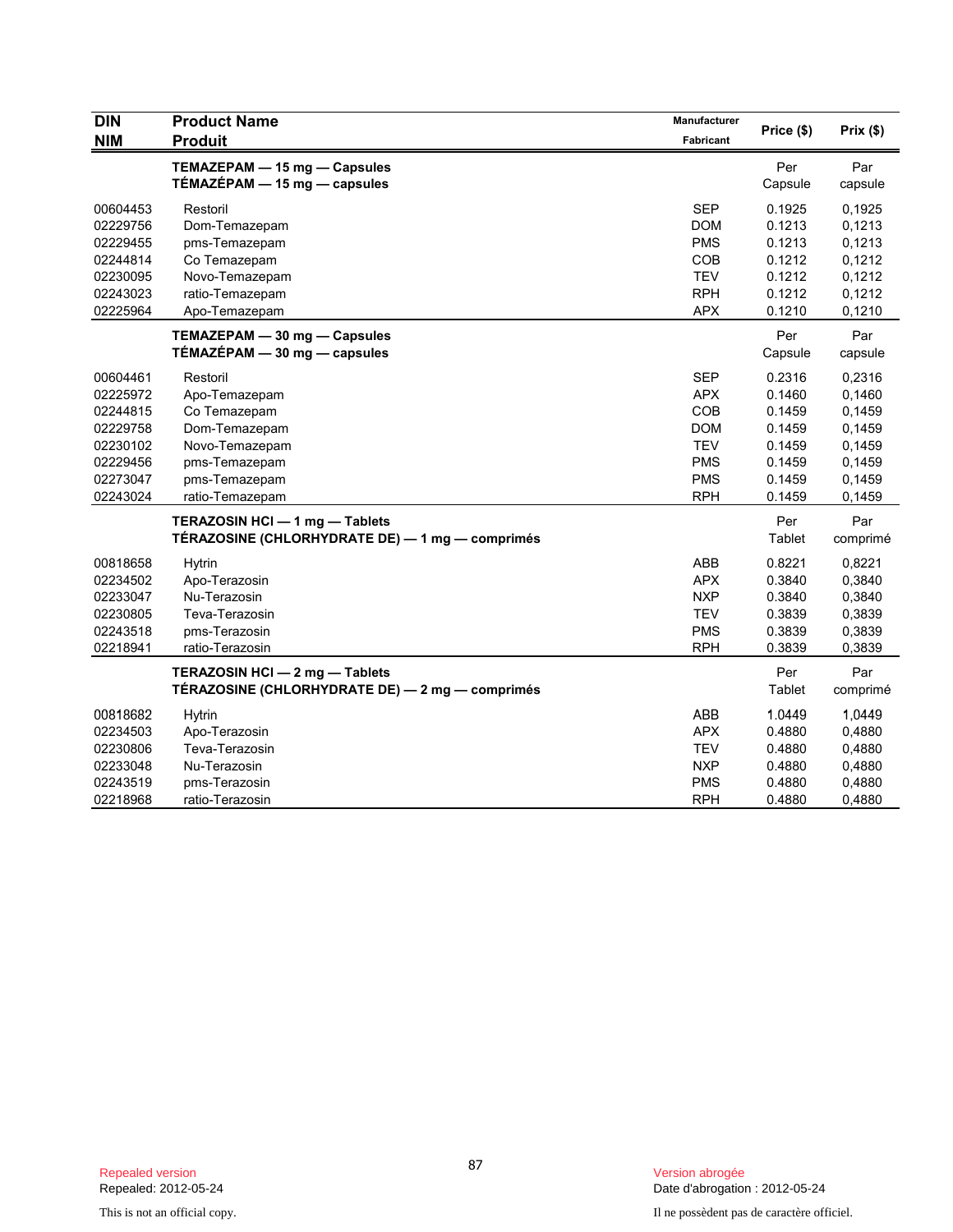| <b>DIN</b> | <b>Product Name</b><br><b>Produit</b>               | Manufacturer | Price (\$) | Prix(\$) |
|------------|-----------------------------------------------------|--------------|------------|----------|
| <b>NIM</b> |                                                     | Fabricant    |            |          |
|            | TERAZOSIN HCI - 5 mg - Tablets                      |              | Per        | Par      |
|            | TÉRAZOSINE (CHLORHYDRATE DE) — 5 mg — comprimés     |              | Tablet     | comprimé |
| 00818666   | <b>Hytrin</b>                                       | ABB          | 1.3200     | 1,3200   |
| 02233049   | Nu-Terazosin                                        | <b>NXP</b>   | 0.6630     | 0,6630   |
| 02234504   | Apo-Terazosin                                       | <b>APX</b>   | 0.6628     | 0,6628   |
| 02230807   | Teva-Terazosin                                      | <b>TEV</b>   | 0.6628     | 0,6628   |
| 02243520   | pms-Terazosin                                       | <b>PMS</b>   | 0.6628     | 0,6628   |
| 02218976   | ratio-Terazosin                                     | <b>RPH</b>   | 0.6628     | 0,6628   |
|            | TERAZOSIN HCI - 10 mg - Tablets                     |              | Per        | Par      |
|            | TÉRAZOSINE (CHLORHYDRATE DE) — 10 mg — comprimés    |              | Tablet     | comprimé |
| 00818674   | <b>Hytrin</b>                                       | <b>ABB</b>   | 2.0772     | 2,0772   |
| 02230808   | Teva-Terazosin                                      | <b>TEV</b>   | 0.9702     | 0,9702   |
| 02243521   | pms-Terazosin                                       | <b>PMS</b>   | 0.9702     | 0,9702   |
| 02218984   | ratio-Terazosin                                     | <b>RPH</b>   | 0.9702     | 0,9702   |
| 02234505   | Apo-Terazosin                                       | <b>APX</b>   | 0.9700     | 0,9700   |
| 02233050   | Nu-Terazosin                                        | <b>NXP</b>   | 0.9700     | 0,9700   |
|            | TERBINAFINE HCI - 250 mg - Tablets                  |              | Per        | Par      |
|            | TERBINAFINE (CHLORHYDRATE DE) - 250 mg - comprimés  |              | Tablet     | comprimé |
| 02031116   | Lamisil                                             | <b>NVT</b>   | 4.6798     | 4,6798   |
| 02242503   | Mylan-Terbinafine                                   | <b>MYL</b>   | 2.7770     | 2,7770   |
| 02294273   | pms-Terbinafine                                     | <b>PMS</b>   | 2.7769     | 2,7769   |
| 02239893   | Apo-Terbinafine                                     | <b>APX</b>   | 2.7767     | 2,7767   |
| 02254727   | Co Terbinafine                                      | COB          | 2.7767     | 2,7767   |
| 02240346   | Novo-Terbinafine                                    | <b>TEV</b>   | 2.7767     | 2,7767   |
| 02262177   | Sandoz Terbinafine                                  | SDZ          | 2.7767     | 2,7767   |
|            | TESTOSTERONE CYPIONATE - 100 mg/mL - Injection      |              | Per        | Par      |
|            | TESTOSTERONE (CYPIONATE DE) — 100 mg/ml — injection |              | mL         | ml       |
| 00030783   | Depo-Testosterone                                   | PFI          | 2.9062     | 2,9062   |
| 02246063   | Testosterone Cypionate/Testostérone (cypionate de)  | <b>SDZ</b>   | 2.2460     | 2,2460   |
|            | TIAPROFENIC ACID - 200 mg - Tablets                 |              | Per        | Par      |
|            | TIAPROFÉNIQUE (ACIDE) — 200 mg — comprimés          |              | Tablet     | comprimé |
| 02230827   | pms-Tiaprofenic                                     | <b>PMS</b>   | 0.4048     | 0,4048   |
| 02179679   | Novo-Tiaprofenic                                    | <b>TEV</b>   | 0.3781     | 0,3781   |
| 02136112   | Apo-Tiaprofenic                                     | <b>APX</b>   | 0.3780     | 0,3780   |
| 02146878   | Nu-Tiaprofenic                                      | <b>NXP</b>   | 0.3780     | 0,3780   |
|            | TIAPROFENIC ACID - 300 mg - Tablets                 |              | Per        | Par      |
|            | TIAPROFÉNIQUE (ACIDE) - 300 mg - comprimés          |              | Tablet     | comprimé |
| 02136120   | Apo-Tiaprofenic                                     | <b>APX</b>   | 0.4515     | 0,4515   |
| 02146886   | Nu-Tiaprofenic                                      | <b>NXP</b>   | 0.4515     | 0,4515   |
| 02179687   | Teva-Tiaprofenic                                    | <b>TEV</b>   | 0.4514     | 0,4514   |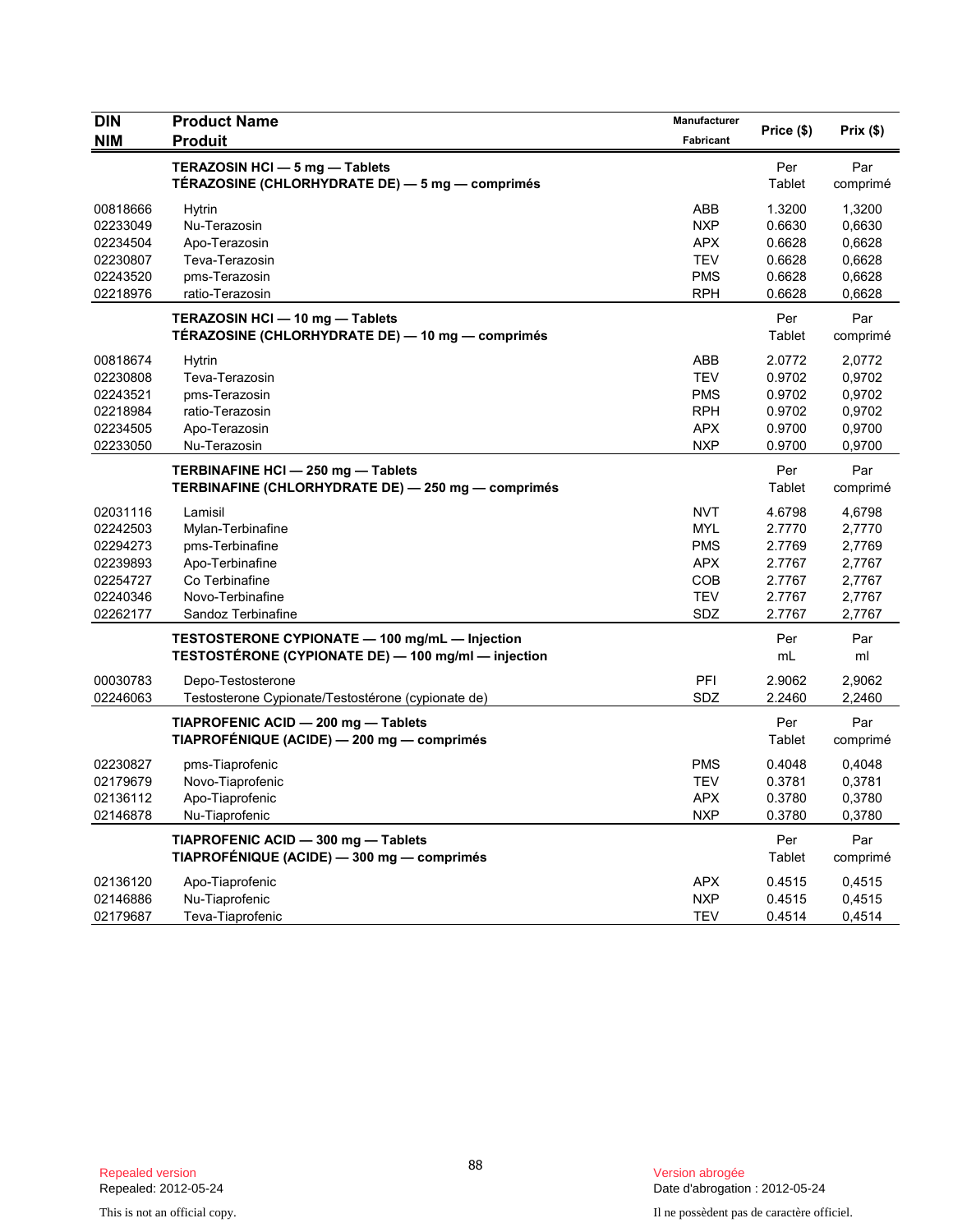| <b>DIN</b>           | <b>Product Name</b>                                                                                   | Manufacturer      | Price (\$)       | Prix (\$)        |
|----------------------|-------------------------------------------------------------------------------------------------------|-------------------|------------------|------------------|
| <b>NIM</b>           | <b>Produit</b>                                                                                        | Fabricant         |                  |                  |
|                      | TICLOPIDINE HCI - 250 mg - Tablets<br>TICLOPIDINE (CHLORHYDRATE DE) - 250 mg - comprimés              |                   | Per<br>Tablet    | Par<br>comprimé  |
| 02237701             | Apo-Ticlopidine                                                                                       | <b>APX</b>        | 0.7574           | 0,7574           |
| 02239744             | Mylan-Ticlopidine                                                                                     | <b>MYL</b>        | 0.7574           | 0,7574           |
| 02236848             | Novo-Ticlopidine                                                                                      | <b>TEV</b>        | 0.7574           | 0,7574           |
| 02243327<br>02243587 | pms-Ticlopidine<br>Sandoz Ticlopidine                                                                 | <b>PMS</b><br>SDZ | 0.7574<br>0.7574 | 0,7574<br>0,7574 |
|                      |                                                                                                       |                   |                  |                  |
|                      | TIMOLOL MALEATE - 0.25% - Ophthalmic Solution<br>TIMOLOL (MALÉATE DE) - 0,25 % - solution ophtalmique |                   | Per mL           | Par ml           |
| 00755826             | Apo-Timop                                                                                             | <b>APX</b>        | 1.7050           | 1,7050           |
| 02083353             | pms-Timolol                                                                                           | <b>PMS</b>        | 1.7050           | 1,7050           |
| 00893773             | Mylan-Timolol                                                                                         | <b>MYL</b>        | 1.5500           | 1,5500           |
| 02240248             | ratio-Timolol Maleate                                                                                 | <b>RPH</b>        | 1.5500           | 1,5500           |
| 02166712             | Sandoz Timolol                                                                                        | SDZ               | 1.5500           | 1,5500           |
|                      | TIMOLOL MALEATE - 0.5% - Ophthalmic Solution<br>TIMOLOL (MALÉATE DE) - 0,5 % - solution ophtalmique   |                   | Per mL           | par ml           |
| 00451207             | Timoptic                                                                                              | <b>MFX</b>        | 4.0079           | 4,0079           |
| 00755834             | Apo-Timop                                                                                             | <b>APX</b>        | 2.0460           | 2,0460           |
| 02083345             | pms-Timolol                                                                                           | <b>PMS</b>        | 2.0460           | 2,0460           |
| 02166720             | Sandoz Timolol                                                                                        | SDZ               | 2.0460           | 2,0460           |
|                      | TIMOLOL MALEATE - 0.25% - Ophthalmic Solution<br>TIMOLOL (MALÉATE DE) - 0,25 % - solution ophtalmique |                   | Per mL           | Par ml           |
| 02171880             | Timoptic-XE                                                                                           | <b>MFX</b>        | 4.2782           | 4,2782           |
| 02242275             | <b>Timolol Maleate-EX</b>                                                                             | <b>ALC</b>        | 2.8520           | 2,8520           |
|                      | TIMOLOL MALEATE - 0.5% - Ophthalmic Solution<br>TIMOLOL (MALÉATE DE) - 0,5 % - solution ophtalmique   |                   | Per mL           | Par ml           |
| 02171899             | Timoptic-XE                                                                                           | <b>MFX</b>        | 5.1190           | 5,1190           |
| 02242276             | <b>Timolol Maleate-EX</b>                                                                             | <b>ALC</b>        | 2.7300           | 2,7300           |
| 02290812             | Apo-Timop Gel                                                                                         | <b>APX</b>        | 2.7300           | 2,7300           |
|                      | TIMOLOL MALEATE - 5 mg - Tablets<br>TIMOLOL (MALÉATE DE) - 5 mg - comprimés                           |                   | Per<br>Tablet    | Par<br>comprimé  |
| 00755842             | Apo-Timol                                                                                             | APX               | 0.1999           | 0,1999           |
| 02044609             | Nu-Timol                                                                                              | <b>NXP</b>        | 0.1999           | 0,1999           |
| 01947796             | Novo-I imol                                                                                           | IEV               | 0.1817           | 0,1817           |
|                      | TIMOLOL MALEATE - 10 mg - Tablets<br>TIMOLOL (MALÉATE DE) - 10 mg - comprimés                         |                   | Per<br>Tablet    | Par<br>comprimé  |
| 00755850             | Apo-Timol                                                                                             | <b>APX</b>        | 0.3119           | 0,3119           |
| 02044617             | Nu-Timol                                                                                              | <b>NXP</b>        | 0.3119           | 0,3119           |
| 01947818             | Novo-Timol                                                                                            | TEV               | 0.2835           | 0,2835           |
|                      | TIZANIDINE HCI - 4 mg - Tablets<br>TIZANIDINE (CHLORHYDRATE DE) - 4 mg - comprimés                    |                   | Per<br>Tablet    | Par<br>comprimé  |
| 02239170             | Zanaflex                                                                                              | PAL               | 0.8110           | 0,8110           |
| 02259893             | Apo-Tizanidine                                                                                        | <b>APX</b>        | 0.5617           | 0,5617           |
| 02272059             | Mylan-Tizanidine                                                                                      | MYL               | 0.5617           | 0,5617           |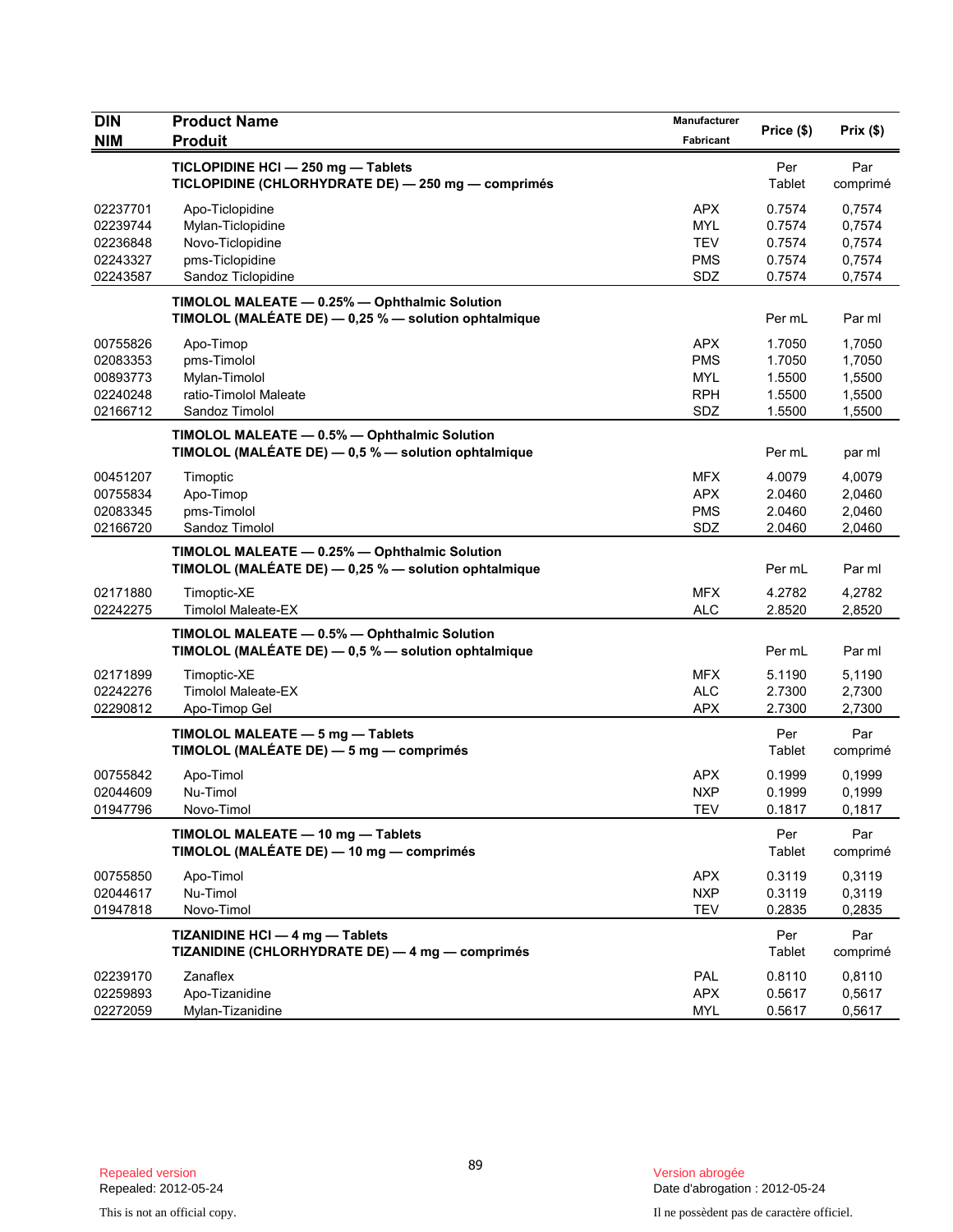| <b>DIN</b> | <b>Product Name</b>                                                                   | Manufacturer | Price (\$) | Prix(\$) |
|------------|---------------------------------------------------------------------------------------|--------------|------------|----------|
| <b>NIM</b> | <b>Produit</b>                                                                        | Fabricant    |            |          |
|            |                                                                                       |              |            |          |
|            | TOBRAMYCIN - 0.3% - Ophthalmic Solution<br>TOBRAMYCINE - 0.3 % - solution ophtalmique |              | Per mL     | Par ml   |
|            |                                                                                       |              |            |          |
| 00513962   | <b>Tobrex</b>                                                                         | <b>ALC</b>   | 1.8693     | 1,8693   |
| 02239577   | pms-Tobramycin                                                                        | <b>PMS</b>   | 1.2452     | 1,2452   |
| 02241755   | Sandoz Tobramycin                                                                     | SDZ          | 1.1528     | 1,1528   |
|            | TOPIRAMATE - 25 mg - Tablets                                                          |              | Per        | Par      |
|            | $TOPIRAMATE - 25 mg - comprimés$                                                      |              | Tablet     | comprimé |
| 02230893   | Topamax                                                                               | <b>JAN</b>   | 1.3764     | 1,3764   |
| 02279614   | Apo-Topiramate                                                                        | <b>APX</b>   | 0.7277     | 0,7277   |
| 02262991   | pms-Topiramate                                                                        | <b>PMS</b>   | 0.7277     | 0,7277   |
| 02256827   | ratio-Topiramate                                                                      | <b>RPH</b>   | 0.7277     | 0,7277   |
| 02287765   | Co Topiramate                                                                         | <b>COB</b>   | 0.6615     | 0,6615   |
| 02315645   | Mint-Topiramate                                                                       | <b>MPH</b>   | 0.6615     | 0,6615   |
| 02263351   | Mylan-Topiramate                                                                      | <b>MYL</b>   | 0.6615     | 0,6615   |
| 02248860   | Novo-Topiramate                                                                       | <b>TEV</b>   | 0.6615     | 0,6615   |
| 02260050   | Sandoz Topiramate                                                                     | SDZ          | 0.6615     | 0,6615   |
|            | TOPIRAMATE - 100 mg - Tablets                                                         |              | Per        | Par      |
|            | TOPIRAMATE — 100 mg — comprimés                                                       |              | Tablet     | comprimé |
| 02230894   | Topamax                                                                               | <b>JAN</b>   | 2.6087     | 2,6087   |
| 02279630   | Apo-Topiramate                                                                        | <b>APX</b>   | 1.3791     | 1,3791   |
| 02263009   | pms-Topiramate                                                                        | <b>PMS</b>   | 1.3791     | 1,3791   |
| 02256835   | ratio-Topiramate                                                                      | <b>RPH</b>   | 1.3791     | 1.3791   |
| 02287773   | Co Topiramate                                                                         | COB          | 1.2537     | 1,2537   |
| 02315653   | Mint-Topiramate                                                                       | <b>MPH</b>   | 1.2537     | 1,2537   |
| 02263378   | Mylan-Topiramate                                                                      | <b>MYL</b>   | 1.2537     | 1,2537   |
| 02248861   | Novo-Topiramate                                                                       | <b>TEV</b>   | 1.2537     | 1,2537   |
| 02260069   | Sandoz Topiramate                                                                     | SDZ          | 1.2537     | 1,2537   |
|            | TOPIRAMATE - 200 mg - Tablets                                                         |              | Per        | Par      |
|            | TOPIRAMATE - 200 mg - comprimés                                                       |              | Tablet     | comprimé |
| 02230896   | Topamax                                                                               | <b>JAN</b>   | 3.8957     | 3,8957   |
| 02279649   | Apo-Topiramate                                                                        | <b>APX</b>   | 2.1830     | 2,1830   |
| 02263017   | pms-Topiramate                                                                        | <b>PMS</b>   | 2.1830     | 2,1830   |
| 02256843   | ratio-Topiramate                                                                      | <b>RPH</b>   | 2.1830     | 2,1830   |
| 02287781   | Co Topiramate                                                                         | COB          | 1.9845     | 1,9845   |
| 02315661   | Mint-Topiramate                                                                       | <b>MPH</b>   | 1.9845     | 1,9845   |
| 02263386   | Mylan-Topiramate                                                                      | <b>MYL</b>   | 1.9845     | 1,9845   |
| 02248862   | Novo-Topiramate                                                                       | <b>TEV</b>   | 1.9845     | 1,9845   |
| 02267837   | Sandoz Topiramate                                                                     | SDZ          | 1.9845     | 1,9845   |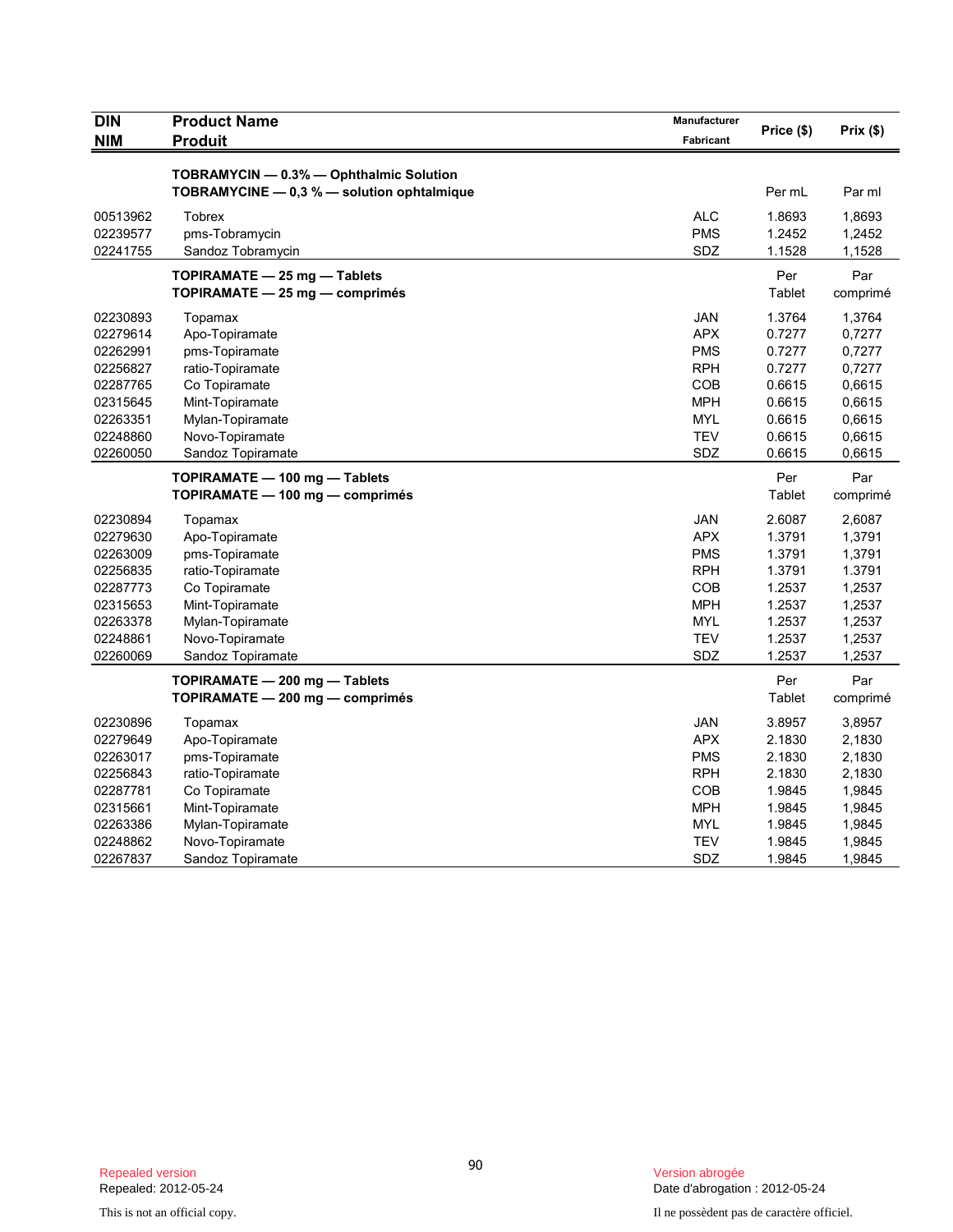| <b>DIN</b> | <b>Product Name</b>                              | <b>Manufacturer</b> |            | Prix(\$) |
|------------|--------------------------------------------------|---------------------|------------|----------|
| <b>NIM</b> | <b>Produit</b>                                   | Fabricant           | Price (\$) |          |
|            | TRAZODONE HCI - 50 mg - Tablets                  |                     | Per        | Par      |
|            | TRAZODONE (CHLORHYDRATE DE) - 50 mg - comprimés  |                     | Tablet     | comprimé |
| 02128950   | Dom-Trazodone                                    | <b>DOM</b>          | 0.2436     | 0,2436   |
| 00579351   | Desyrel                                          | SQU                 | 0.2436     | 0,2436   |
| 02231683   | Mylan-Trazodone                                  | <b>MYL</b>          | 0.2436     | 0,2436   |
| 01937227   | pms-Trazodone                                    | <b>PMS</b>          | 0.2436     | 0,2436   |
| 02230284   | Trazorel                                         | <b>VAL</b>          | 0.2436     | 0,2436   |
| 02147637   | Apo-Trazodone                                    | <b>APX</b>          | 0.2435     | 0,2435   |
| 02144263   | Novo-Trazodone                                   | <b>TEV</b>          | 0.2435     | 0,2435   |
| 02165384   | Nu-Trazodone                                     | <b>NXP</b>          | 0.2435     | 0,2435   |
| 02277344   | ratio-Trazodone                                  | <b>RPH</b>          | 0.2435     | 0.2435   |
|            | TRAZODONE HCI - 100 mg - Tablets                 |                     | Per        | Par      |
|            | TRAZODONE (CHLORHYDRATE DE) - 100 mg - comprimés |                     | Tablet     | comprimé |
| 02147645   | Apo-Trazodone                                    | <b>APX</b>          | 0.4352     | 0,4352   |
| 02128969   | Dom-Trazodone                                    | <b>DOM</b>          | 0.4352     | 0,4352   |
| 02231684   | Mylan-Trazodone                                  | <b>MYL</b>          | 0.4352     | 0,4352   |
| 02144271   | Novo-Trazodone                                   | <b>TEV</b>          | 0.4352     | 0,4352   |
| 02165392   | Nu-Trazodone                                     | <b>NXP</b>          | 0.4352     | 0,4352   |
| 01937235   | pms-Trazodone                                    | <b>PMS</b>          | 0.4352     | 0,4352   |
| 02277352   | ratio-Trazodone                                  | <b>RPH</b>          | 0.4352     | 0,4352   |
| 02230285   | Trazorel                                         | <b>VAL</b>          | 0.4352     | 0,4352   |
|            | TRAZODONE HCI - 150 mg - Tablets                 |                     | Per        | Par      |
|            | TRAZODONE (CHLORHYDRATE DE) - 150 mg - comprimés |                     | Tablet     | comprimé |
| 02165406   | Nu-Trazodone-D                                   | <b>NXP</b>          | 0.6395     | 0.6395   |
| 02147653   | Apo-Trazodone-D                                  | <b>APX</b>          | 0.6393     | 0,6393   |
| 02144298   | Novo-Trazodone-D                                 | <b>TEV</b>          | 0.6393     | 0,6393   |
| 02277360   | ratio-Trazodone                                  | <b>RPH</b>          | 0.6393     | 0,6393   |
|            | TRETINOIN - 0.05% - Topical Cream                |                     | Per        | Par      |
|            | TRÉTINOÏNE $-$ 0,05 % $-$ crème topique          |                     | Gram       | gramme   |
| 00443794   | Retin A                                          | <b>JAJ</b>          | 0.3800     | 0,3800   |
| 00518182   | Stieva-A                                         | <b>GSK</b>          | 0.3217     | 0,3217   |
|            | TRETINOIN - 0.1% - Topical Cream                 |                     | Per        | Par      |
|            | TRÉTINOÏNE $-$ 0,1 % $-$ crème topique           |                     | Gram       | gramme   |
| 00870021   | <b>Retin A</b>                                   | <b>JAJ</b>          | 0.3916     | 0,3916   |
| 00662348   | Stieva-A Forte                                   | <b>GSK</b>          | 0.3217     | 0,3217   |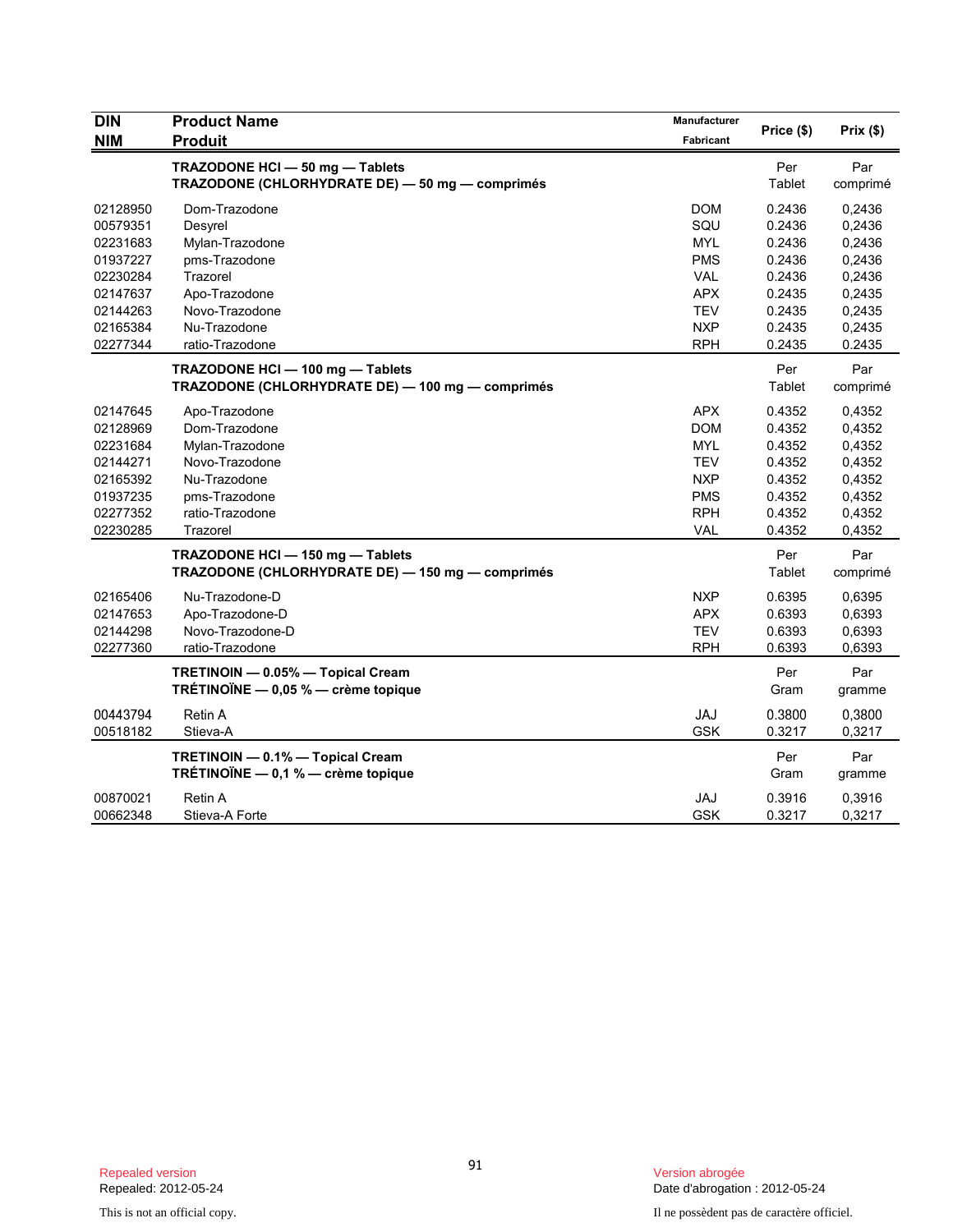| <b>DIN</b>                       | <b>Product Name</b>                                                                                                   | Manufacturer                           |                            |                            |
|----------------------------------|-----------------------------------------------------------------------------------------------------------------------|----------------------------------------|----------------------------|----------------------------|
| <b>NIM</b>                       | <b>Produit</b>                                                                                                        | Fabricant                              | Price (\$)                 | Prix(\$)                   |
|                                  | TRETINOIN - 0.01% - Topical Gel<br>TRÉTINOÏNE $-$ 0,01 % $-$ gel topique                                              |                                        | Per<br>Gram                | Par<br>gramme              |
| 00870013<br>01926462             | <b>Retin A</b><br>Vitamin A Acid                                                                                      | <b>JAJ</b><br><b>AVE</b>               | 0.3800<br>0.3173           | 0,3800<br>0,3173           |
|                                  | TRETINOIN - 0.025% - Topical Gel<br>TRÉTINOÏNE - 0,025 % - gel topique                                                |                                        | Per<br>Gram                | Par<br>gramme              |
| 00443816<br>00587966<br>01926470 | Retin A<br>Stieva-A<br>Vitamin A Acid                                                                                 | JAJ<br><b>GSK</b><br><b>SAA</b>        | 0.3800<br>0.3217<br>0.3173 | 0,3800<br>0,3217<br>0,3173 |
|                                  | TRETINOIN - 0.05% - Topical Gel<br>TRÉTINOÏNE $-$ 0,05 % $-$ gel topique                                              |                                        | Per<br>Gram                | Par<br>gramme              |
| 00641863<br>01926489             | Stieva-A<br>Vitamin A Acid                                                                                            | <b>GSK</b><br><b>SAA</b>               | 0.3217<br>0.3173           | 0,3217<br>0,3173           |
|                                  | TRIAMCINOLONE ACETONIDE - 10 mg/mL - Injection<br>TRIAMCINOLONE (ACÉTONIDE DE) - 10 mg/ml - injection                 |                                        | Per mL                     | Par ml                     |
| 01999761<br>02229540             | Kenalog-10<br>Triamcinolone                                                                                           | SQU<br>SDZ                             | 3.5750<br>2.8446           | 3,5750<br>2,8446           |
|                                  | TRIAMCINOLONE ACETONIDE - 40 mg/mL - Injection<br>TRIAMCINOLONE (ACÉTONIDE DE) — 40 mg/ml — injection                 |                                        | Per mL                     | Par ml                     |
| 01999869<br>02229550             | Kenalog-40<br>Triamcinolone                                                                                           | WSQ<br>SDZ                             | 8.2500<br>4.7700           | 8,2500<br>4,7700           |
|                                  | TRIAMTERENE/HYDROCHLOROTHIAZIDE - 50 mg/25 mg - Tablets<br>TRIAMTÉRÈNE/HYDROCHLOROTHIAZIDE - 50 mg/25 mg - comprimés  |                                        | Per<br>Tablet              | Par<br>comprimé            |
| 00441775<br>00865532<br>00532657 | Apo-Triazide<br>Nu-Triazide<br>Novo-Triamzide                                                                         | <b>APX</b><br><b>NXP</b><br><b>TEV</b> | 0.0669<br>0.0669<br>0.0608 | 0,0669<br>0,0669<br>0,0608 |
|                                  | TRIFLURIDINE - 1% - Ophthalmic Solution<br>TRIFLURIDINE - 1 % - solution ophtalmique                                  |                                        | Per mL                     | Par ml                     |
| 00687456<br>02248529             | Viroptic<br>Sandoz Trifluridine                                                                                       | <b>THM</b><br>SDZ                      | 3.3426<br>3.2667           | 3,3426<br>3,2667           |
|                                  | TRIMEBUTINE - 200 mg - Tablets<br>TRIMÉBUTINE - 200 mg - comprimés                                                    |                                        | Per<br>Tablet              | Par<br>comprimé            |
| 00803499<br>02245664             | Modulon<br>Trimebutine                                                                                                | <b>AXC</b><br>AAA                      | 0.7079<br>0.5497           | 0,7079<br>0,5497           |
|                                  | TRIMETHOPRIM/SULFAMETHOXAZOLE - 80 mg/400 mg - Tablets<br>TRIMÉTHOPRIME/SULFAMÉTHOXAZOLE - 80 mg/400 mg - comprimés   |                                        | Per<br>Tablet              | Par<br>comprimé            |
| 00865710<br>00445274<br>00510637 | Nu-Cotrimox<br>Apo-Sulfatrim<br>Novo-Trimel                                                                           | <b>NXP</b><br><b>APX</b><br><b>TEV</b> | 0.0531<br>0.0530<br>0.0530 | 0,0531<br>0,0530<br>0,0530 |
|                                  | TRIMETHOPRIM/SULFAMETHOXAZOLE - 160 mg/800 mg - Tablets<br>TRIMÉTHOPRIME/SULFAMÉTHOXAZOLE - 160 mg/800 mg - comprimés |                                        | Per<br>Tablet              | Par<br>comprimé            |
| 00865729<br>00445282<br>00510645 | Nu-Cotrimox DS<br>Apo-Sulfatrim DS<br>Novo-Trimel DS                                                                  | <b>NXP</b><br><b>APX</b><br><b>TEV</b> | 0.1344<br>0.1343<br>0.1343 | 0,1344<br>0,1343<br>0,1343 |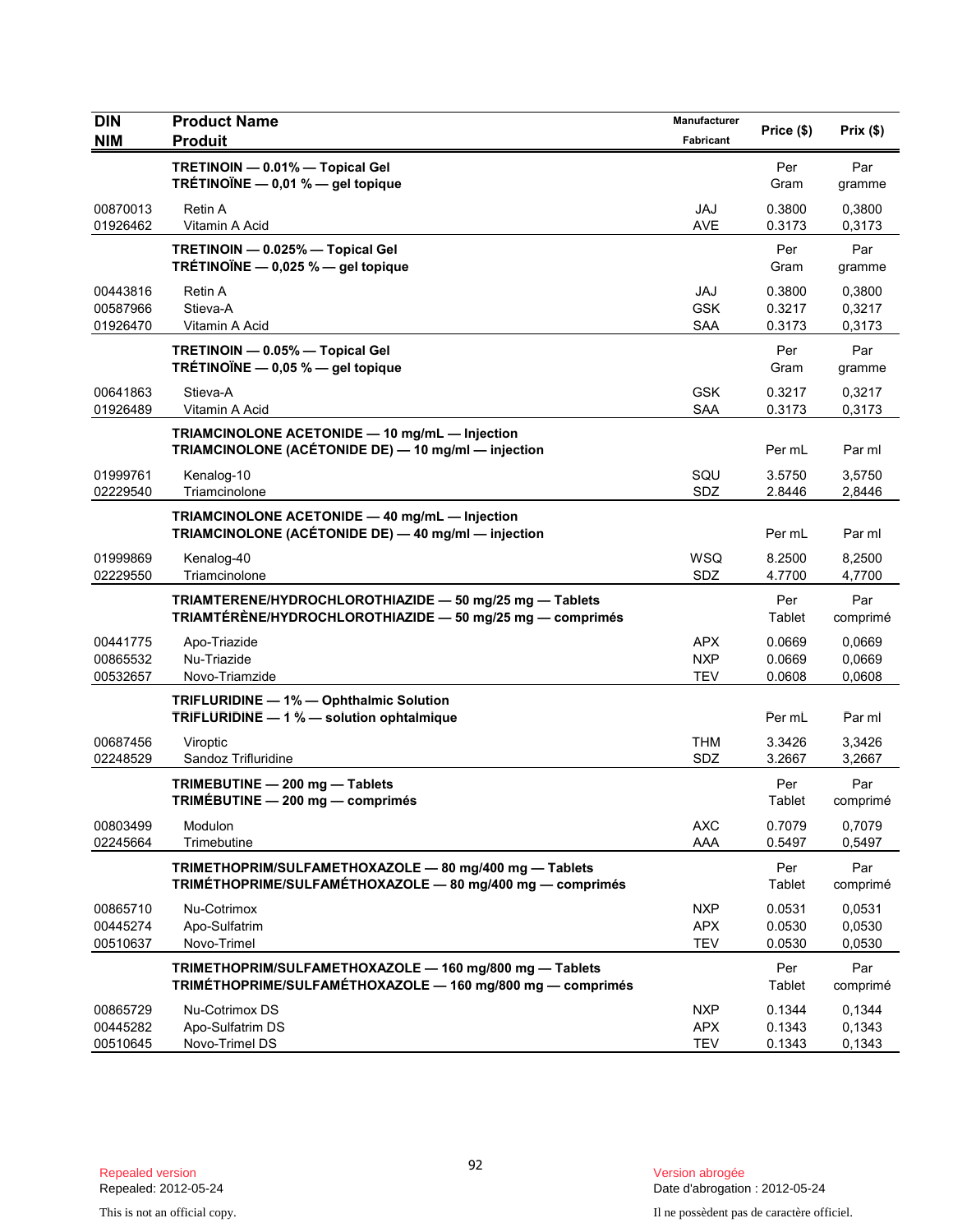| DIN<br><b>NIM</b>                            | <b>Product Name</b><br><b>Produit</b>                                                                                                                                                                                                                                                         | Manufacturer<br>Fabricant                            | Price (\$)                           | Prix (\$)                            |
|----------------------------------------------|-----------------------------------------------------------------------------------------------------------------------------------------------------------------------------------------------------------------------------------------------------------------------------------------------|------------------------------------------------------|--------------------------------------|--------------------------------------|
|                                              | TRIMETHOPRIM SULFATE/POLYMYXIN B SULFATE - 1 mg/10,000 U/mL<br>- Ophthalmic Solution<br>TRIMÉTHOPRIME (SULFATE DE)/POLYMYXINE B (SULFATE DE) -<br>1 mg/10 000 U/ml - solution ophtalmique                                                                                                     |                                                      | Per mL                               | Par ml                               |
| 02011956<br>02240363                         | Polytrim<br>pms-Polytrimethoprim                                                                                                                                                                                                                                                              | <b>ALL</b><br><b>PMS</b>                             | 3.3473<br>2.4739                     | 3.3473<br>2,4739                     |
|                                              | <b>TRIPROLIDINE HCI/PSEUDOEPHEDRINE HCI/CODEINE PHOSPHATE</b><br>$-2$ mg/30 mg/10 mg per 5 mL $-$ Syrup<br>TRIPROLIDINE (CHLORHYDRATE DE)/PSEUDOÉPHÉDRINE<br>(CHLORHYDRATE DE)/CODÉINE (PHOSPHATE DE) — 2 mg/30 mg/10 mg<br>par 5 ml - sirop                                                  |                                                      | Per mL                               | Par ml                               |
| 00068594<br>02169126                         | CoActifed<br>ratio-Cotridin                                                                                                                                                                                                                                                                   | <b>GSK</b><br><b>RPH</b>                             | 0.1744<br>0.0574                     | 0,1744<br>0,0574                     |
|                                              | <b>TRIPROLIDINE HCI/PSEUDOEPHEDRINE HCI/GUAIFENESIN/CODEINE</b><br>PHOSPHATE - 2 mg/30 mg/100 mg/10 mg per 5 mL - Expectorant<br>TRIPROLIDINE (CHLORHYDRATE DE)/PSEUDOÉPHÉDRINE<br>(CHLORHYDRATE DE)/GUAIFÉNÉSINE/CODÉINE (PHOSPHATE DE) — 2 mg/<br>30 mg/100 mg/10 mg par 5 ml - expectorant |                                                      | Per mL                               | Par ml                               |
| 00068756<br>02053403                         | CoActifed<br>ratio-Cotridin                                                                                                                                                                                                                                                                   | <b>GSK</b><br><b>RPH</b>                             | 0.1911<br>0.0640                     | 0,1911<br>0,0640                     |
|                                              | L-TRYPTOPHAN - 500 mg - Capsules<br>L-TRYPTOPHANE - 500 mg - capsules                                                                                                                                                                                                                         |                                                      | Per<br>Capsule                       | Par<br>capsule                       |
| 00718149<br>02248540<br>02241023<br>02240334 | Tryptan<br>Apo-Tryptophan<br>pms-Tryptophan<br>ratio-Tryptophan                                                                                                                                                                                                                               | <b>VAL</b><br><b>APX</b><br><b>PMS</b><br><b>RPH</b> | 0.7971<br>0.5486<br>0.5486<br>0.5486 | 0,7971<br>0,5486<br>0,5486<br>0,5486 |
|                                              | L-TRYPTOPHAN - 500 mg - Tablets<br>L-TRYPTOPHANE - 500 mg - comprimés                                                                                                                                                                                                                         |                                                      | Per<br>Tablet                        | Par<br>comprimé                      |
| 02029456<br>02248538<br>02240333             | Tryptan<br>Apo-Tryptophan<br>ratio-Tryptophan                                                                                                                                                                                                                                                 | <b>VAL</b><br><b>APX</b><br>RPH                      | 0.7971<br>0.5486<br>0.5486           | 0,7971<br>0.5486<br>0,5486           |
|                                              | L-TRYPTOPHAN $-1$ g - Tablets<br>L-TRYPTOPHANE $-1$ g $-$ comprimés                                                                                                                                                                                                                           |                                                      | Per<br>Tablet                        | Par<br>comprimé                      |
| 00654531<br>02248539<br>02237250             | Tryptan<br>Apo-Tryptophan<br>ratio-Tryptophan                                                                                                                                                                                                                                                 | <b>VAL</b><br><b>APX</b><br><b>RPH</b>               | 1.5943<br>0.9876<br>0.9876           | 1,5943<br>0,9876<br>0,9876           |
|                                              | URSODIOL - 250 mg - Tablets<br>URSODIOL - 250 mg - comprimés                                                                                                                                                                                                                                  |                                                      | Per<br>Tablet                        | Par<br>comprimé                      |
| 02238984<br>02273497                         | Urso<br>pms-Ursodiol C                                                                                                                                                                                                                                                                        | <b>AXC</b><br><b>PMS</b>                             | 1.4647<br>0.9882                     | 1,4647<br>0,9882                     |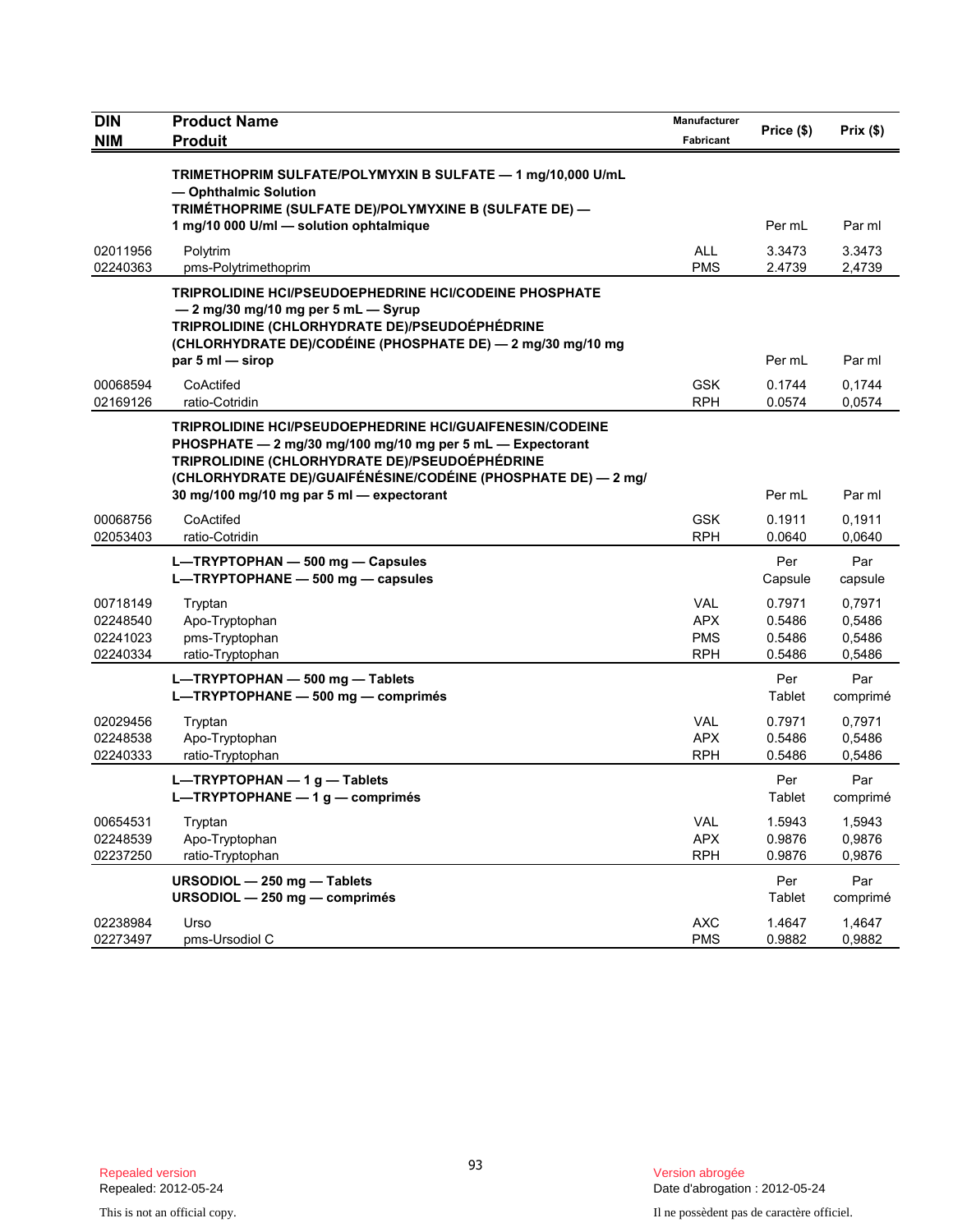| <b>DIN</b>                                                                                               | <b>Product Name</b>                                                                                                                                       | Manufacturer                                                                                                        |                                                                                        |                                                                                        |
|----------------------------------------------------------------------------------------------------------|-----------------------------------------------------------------------------------------------------------------------------------------------------------|---------------------------------------------------------------------------------------------------------------------|----------------------------------------------------------------------------------------|----------------------------------------------------------------------------------------|
| <b>NIM</b>                                                                                               | <b>Produit</b>                                                                                                                                            | Fabricant                                                                                                           | Price (\$)                                                                             | Prix(\$)                                                                               |
|                                                                                                          | URSODIOL - 500 mg - Tablets<br>URSODIOL - 500 mg - comprimés                                                                                              |                                                                                                                     | Per<br>Tablet                                                                          | Par<br>comprimé                                                                        |
| 02245894<br>02273500                                                                                     | Urso<br>pms-Ursodiol C                                                                                                                                    | <b>AXC</b><br><b>PMS</b>                                                                                            | 2.7027<br>1.8746                                                                       | 2,7027<br>1,8746                                                                       |
|                                                                                                          | VALACYCLOVIR - 500 mg - Tablets<br>VALACYCLOVIR - 500 mg - comprimés                                                                                      |                                                                                                                     | Per<br>Tablet                                                                          | Par<br>comprimé                                                                        |
| 02219492<br>02295822<br>02298457<br>02331748                                                             | Valtrex<br>Apo-Valacyclovir<br>pms-Valacyclovir<br>Co Valacyclovir                                                                                        | <b>GSK</b><br><b>APX</b><br><b>PMS</b><br>COB                                                                       | 3.7317<br>2.5443<br>2.5443<br>1.3569                                                   | 3,7317<br>2,5443<br>2,5443<br>1,3569                                                   |
|                                                                                                          | VALPROIC ACID - 250 mg - Capsules<br>VALPROÏQUE (ACIDE) - 250 mg - capsules                                                                               |                                                                                                                     | Per<br>Capsule                                                                         | Par<br>capsule                                                                         |
| 00443840<br>02231030<br>02184648<br>02230768<br>02238048<br>02100630<br>02237830<br>02140047<br>02239714 | Depakene<br>Dom-Valproic Acid<br>Mylan-Valproic<br>pms-Valproic Acid<br>Apo-Valproic<br>Novo-Valproic<br>Nu-Valproic<br>ratio-Valproic<br>Sandoz Valproic | <b>ABB</b><br><b>DOM</b><br><b>MYL</b><br><b>PMS</b><br><b>APX</b><br><b>TEV</b><br><b>NXP</b><br><b>RPH</b><br>SDZ | 0.6119<br>0.2843<br>0.2843<br>0.2843<br>0.2842<br>0.2842<br>0.2842<br>0.2842<br>0.2842 | 0,6119<br>0,2843<br>0,2843<br>0,2843<br>0,2842<br>0,2842<br>0,2842<br>0,2842<br>0,2842 |
|                                                                                                          | VALPROIC ACID - 500 mg - Enteric Coated Capsules<br>VALPROÏQUE (ACIDE) - 500 mg - capsules à enrobage entérosoluble                                       |                                                                                                                     | Per<br>Capsule                                                                         | Par<br>capsule                                                                         |
| 02231031<br>02218321<br>02229628<br>02140055<br>02239713                                                 | Dom-Valproic Acid E.C.<br>Novo-Valproic<br>pms-Valproic Acid E.C.<br>ratio-Valproic<br>Sandoz Valproic                                                    | <b>DOM</b><br><b>TEV</b><br><b>PMS</b><br><b>RPH</b><br>SDZ                                                         | 0.5717<br>0.5717<br>0.5717<br>0.5717<br>0.5717                                         | 0,5717<br>0,5717<br>0,5717<br>0,5717<br>0,5717                                         |
|                                                                                                          | VALPROIC ACID - 250 mg/5 mL - Syrup<br>VALPROÏQUE (ACIDE) — 250 mg/5 ml — sirop                                                                           |                                                                                                                     | Per mL                                                                                 | Par ml                                                                                 |
| 00443832<br>02236807<br>02238370<br>02140063                                                             | Depakene<br>pms-Valproic Acid<br>Apo-Valproic<br>ratio-Valproic                                                                                           | <b>ABB</b><br><b>PMS</b><br><b>APX</b><br>RPH                                                                       | 0.1275<br>0.0757<br>0.0635<br>0.0635                                                   | 0,1275<br>0,0757<br>0,0635<br>0,0635                                                   |
|                                                                                                          | VALSARTAN - 40 mg - Tablets<br>VALSARTAN - 40 mg - comprimés                                                                                              |                                                                                                                     | Per<br>Tablet                                                                          | Par<br>comprimé                                                                        |
| 02270528<br>02337487<br>02356643<br>02363062                                                             | Diovan<br>Co Valsartan<br>Teva-Valsartan<br>Ran-Valsartan                                                                                                 | <b>NVT</b><br>COB<br><b>TEV</b><br><b>RAN</b>                                                                       | 1.2804<br>0.4657<br>0.4657<br>0.4657                                                   | 1,2804<br>0,4657<br>0,4657<br>0,4657                                                   |
|                                                                                                          | VALSARTAN - 80 mg - Tablets<br>VALSARTAN - 80 mg - comprimés                                                                                              |                                                                                                                     | Per<br>Tablet                                                                          | Par<br>comprimé                                                                        |
| 02244781<br>02337495<br>02363100<br>02356651                                                             | Diovan<br>Co Valsartan<br>Ran-Valsartan<br>Teva-Valsartan                                                                                                 | <b>NVT</b><br><b>COB</b><br><b>RAN</b><br><b>TEV</b>                                                                | 1.3016<br>0.4733<br>0.4733<br>0.4732                                                   | 1,3016<br>0,4733<br>0,4733<br>0,4732                                                   |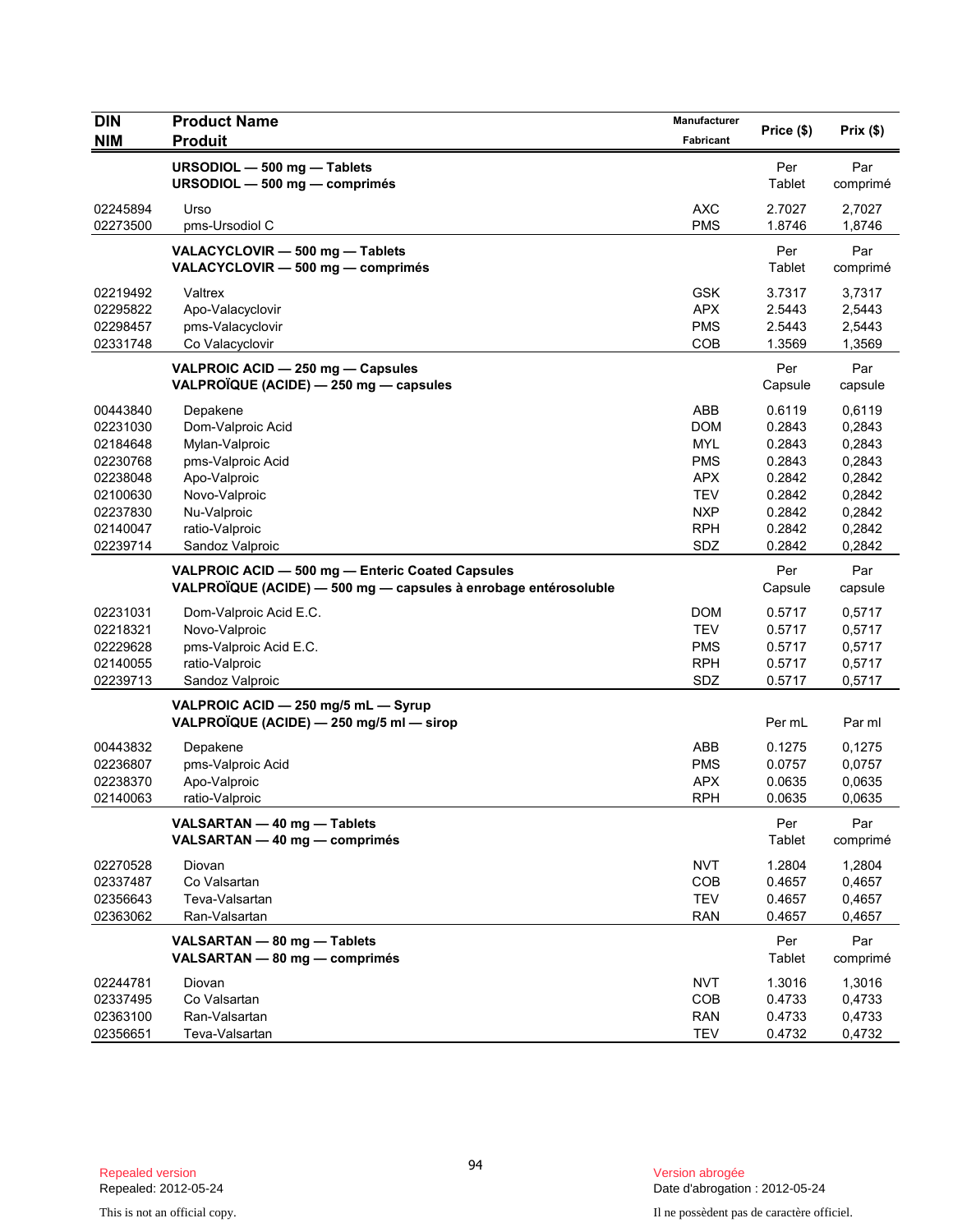| <b>DIN</b><br><b>NIM</b> | <b>Product Name</b><br><b>Produit</b>                                                                                  | Manufacturer<br>Fabricant | Price (\$)     | Prix(\$)        |
|--------------------------|------------------------------------------------------------------------------------------------------------------------|---------------------------|----------------|-----------------|
|                          | VALSARTAN - 160 mg - Tablets<br>VALSARTAN - 160 mg - comprimés                                                         |                           | Per<br>Tablet  | Par<br>comprimé |
| 02244782                 | Diovan                                                                                                                 | <b>NVT</b>                | 1.3018         | 1,3018          |
| 02337509                 | Co Valsartan                                                                                                           | COB                       | 0.4733         | 0,4733          |
| 02363119                 | Ran-Valsartan                                                                                                          | <b>RAN</b>                | 0.4733         | 0,4733          |
| 02356678                 | Teva-Valsartan                                                                                                         | <b>TEV</b>                | 0.4732         | 0,4732          |
|                          | VALSARTAN - 320 mg - Tablets<br>VALSARTAN - 320 mg - comprimés                                                         |                           | Per<br>Tablet  | Par<br>comprimé |
| 02289504                 | Diovan                                                                                                                 | <b>NVT</b>                | 1.2825         | 1,2825          |
| 02337517                 | Co Valsartan                                                                                                           | COB                       | 0.4548         | 0,4548          |
| 02356686                 | Teva-Valsartan                                                                                                         | <b>TEV</b>                | 0.4548         | 0,4548          |
|                          | VALSARTAN/HYDROCHLOROTHIAZIDE - 80 mg/12.5 mg-Tablets<br>VALSARTAN/HYDROCHLOROTHIAZIDE - 80 mg/12.5 mg - comprimés     |                           | Per<br>Tablet  | Par<br>comprimé |
| 02241900                 | Diovan HCTZ                                                                                                            | <b>NVT</b>                | 1.3016         | 1,3016          |
| 02356996                 | Teva-Valsartan HCTZ                                                                                                    | <b>TEV</b>                | 0.4733         | 0,4733          |
|                          | VALSARTAN/HYDROCHLOROTHIAZIDE - 160 mg/12.5 mg-Tablets<br>VALSARTAN/HYDROCHLOROTHIAZIDE - 160 mg/12.5 mg - comprimés   |                           | Per<br>Tablet  | Par<br>comprimé |
| 02241901                 | Diovan HCTZ                                                                                                            | <b>NVT</b>                | 1.3016         | 1,3016          |
| 02357003                 | Teva-Valsartan HCTZ                                                                                                    | <b>TEV</b>                | 0.4733         | 0,4733          |
|                          | VALSARTAN/HYDROCHLOROTHIAZIDE - 160 mg/25 mg-Tablets<br>VALSARTAN/HYDROCHLOROTHIAZIDE - 160 mg/25 mg - comprimés       |                           | Per<br>Tablet  | Par<br>comprimé |
| 02246955                 | Diovan HCTZ                                                                                                            | <b>NVT</b>                | 1.3016         | 1,3016          |
| 02357011                 | Teva-Valsartan HCTZ                                                                                                    | <b>TEV</b>                | 0.4733         | 0,4733          |
|                          | VALSARTAN/HYDROCHLOROTHIAZIDE - 320 mg/12.5 mg - Tablets<br>VALSARTAN/HYDROCHLOROTHIAZIDE - 320 mg/12.5 mg - comprimés |                           | Per<br>Tablet  | Par<br>comprimé |
| 02308908                 | Diovan HCTZ                                                                                                            | <b>NVT</b>                | 1.2815         | 1,2815          |
| 02357038                 | Teva-Valsartan HCTZ                                                                                                    | <b>TEV</b>                | 0.4658         | 0,4658          |
|                          | VALSARTAN/HYDROCHLOROTHIAZIDE - 320 mg/25 mg - Tablets<br>VALSARTAN/HYDROCHLOROTHIAZIDE - 320 mg/25 mg - comprimés     |                           | Per<br>Tablet  | Par<br>comprimé |
| 02308916                 | Diovan HCTZ                                                                                                            | <b>NVT</b>                | 1.2815         | 1,2815          |
| 02357046                 | Teva-Valsartan HCTZ                                                                                                    | <b>TEV</b>                | 0.4658         | 0,4658          |
|                          | VENLAFAXINE - 37.5 mg - Capsules<br>VENLAFAXINE - 37,5 mg - capsules                                                   |                           | Per<br>Capsule | Par<br>capsule  |
| 02237279                 | Effexor XR                                                                                                             | PFI                       | 1.0172         | 1,0172          |
| 02275023                 | Teva-Venlafaxine XR                                                                                                    | <b>TEV</b>                | 0.6467         | 0,6467          |
| 02331683                 | Apo-Venlafaxine XR                                                                                                     | <b>APX</b>                | 0.5879         | 0,5879          |
| 02304317                 | Co Venlafaxine XR                                                                                                      | COB                       | 0.5879         | 0,5879          |
| 02278545                 | pms-Venlafaxine XR                                                                                                     | <b>PMS</b>                | 0.5879         | 0,5879          |
| 02273969                 | ratio-Venlafaxine XR                                                                                                   | <b>RPH</b>                | 0.5879         | 0,5879          |
| 02310317                 | Sandoz Venlafaxine XR                                                                                                  | SDZ                       | 0.5879         | 0,5879          |
| 02310279                 | Mylan-Venlafaxine XR                                                                                                   | <b>MYL</b>                | 0.3923         | 0,3923          |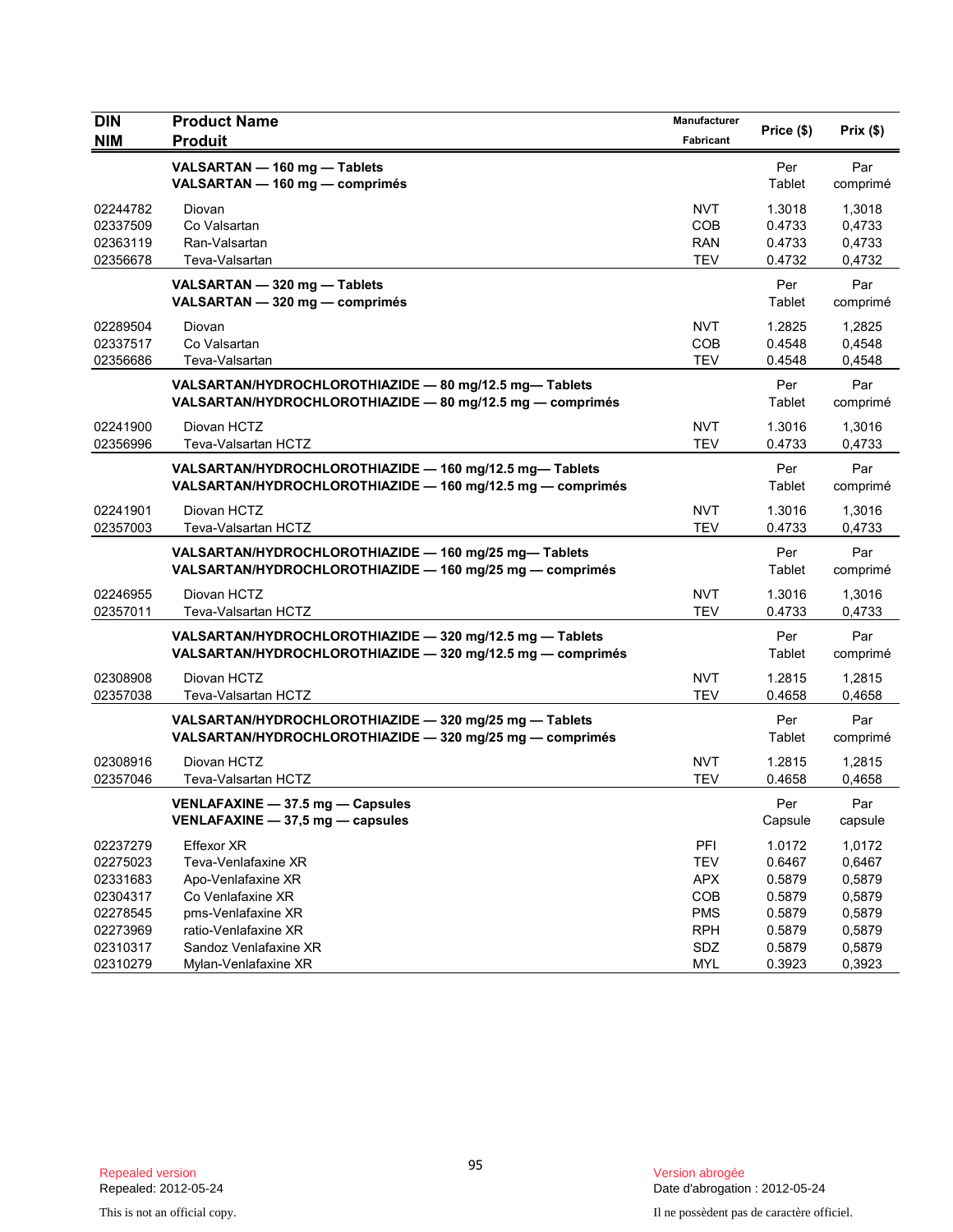| <b>DIN</b> | <b>Product Name</b>                                                                                                                | Manufacturer |                      |                 |
|------------|------------------------------------------------------------------------------------------------------------------------------------|--------------|----------------------|-----------------|
| <b>NIM</b> | <b>Produit</b>                                                                                                                     | Fabricant    | Price (\$)           | Prix(\$)        |
|            | VENLAFAXINE - 75 mg - Capsules<br>VENLAFAXINE - 75 mg - capsules                                                                   |              | Per<br>Capsule       | Par<br>capsule  |
| 02237280   | Effexor XR                                                                                                                         | PFI          | 2.0336               | 2,0336          |
| 02275031   | Novo-Venlafaxine XR                                                                                                                | <b>TEV</b>   | 1.2934               | 1,2934          |
| 02331691   | Apo-Venlafaxine XR                                                                                                                 | <b>APX</b>   | 1.1758               | 1,1758          |
| 02304325   | Co Venlafaxine XR                                                                                                                  | <b>COB</b>   | 1.1758               | 1,1758          |
| 02278553   | pms-Venlafaxine XR                                                                                                                 | <b>PMS</b>   | 1.1758               | 1,1758          |
| 02273977   | ratio-Venlafaxine XR                                                                                                               | <b>RPH</b>   | 1.1758               | 1,1758          |
| 02310325   | Sandoz Venlafaxine XR                                                                                                              | SDZ          | 1.1758               | 1,1758          |
| 02310287   | Mylan-Venlafaxine XR                                                                                                               | <b>MYL</b>   | 0.7845               | 0,7845          |
|            | VENLAFAXINE - 150 mg - Capsules<br>VENLAFAXINE - 150 mg - capsules                                                                 |              | Per<br>Capsule       | Par<br>capsule  |
| 02237282   | <b>Effexor XR</b>                                                                                                                  | PFI          | 2.1472               | 2,1472          |
| 02275058   | Teva-Venlafaxine XR                                                                                                                | <b>TEV</b>   | 1.3656               | 1,3656          |
| 02331705   | Apo-Venlafaxine XR                                                                                                                 | <b>APX</b>   | 1.2414               | 1,2414          |
| 02304333   | Co Venlafaxine XR                                                                                                                  | <b>COB</b>   | 1.2414               | 1,2414          |
| 02278561   | pms-Venlafaxine XR                                                                                                                 | <b>PMS</b>   | 1.2414               | 1,2414          |
| 02273985   | ratio-Venlafaxine XR                                                                                                               | <b>RPH</b>   | 1.2414               | 1,2414          |
| 02310333   | Sandoz Venlafaxine XR                                                                                                              | SDZ          | 1.2414               | 1,2414          |
| 02310295   | Mylan-Venlafaxine XR                                                                                                               | <b>MYL</b>   | 0.8283               | 0,8283          |
|            | VERAPAMIL HCI - 120 mg - Sustained Release Tablets<br>VÉRAPAMIL (CHLORHYDRATE DE) — 120 mg — comprimés à libération<br>progressive |              | Per<br>Tablet        | Par<br>comprimé |
| 01907123   | <b>Isoptin SR</b>                                                                                                                  | ABB          | 1.5096               | 1,5096          |
| 02246893   | Apo-Verap SR                                                                                                                       | <b>APX</b>   | 0.7590               | 0,7590          |
| 02210347   | Mylan-Verapamil                                                                                                                    | <b>MYL</b>   | 0.7590               | 0,7590          |
|            | VERAPAMIL HCI - 180 mg - Sustained Release Tablets<br>VÉRAPAMIL (CHLORHYDRATE DE) — 180 mg — comprimés à libération<br>progressive |              | Per<br>Tablet        | Par<br>comprimé |
| 01934317   | Isoptin SR                                                                                                                         | ABB          | 1.7046               | 1,7046          |
| 02246894   | Apo-Verap SR                                                                                                                       | <b>APX</b>   | 0.7214               | 0,7214          |
| 02210355   | Mylan-Verapamil                                                                                                                    | <b>MYL</b>   | 0.7214               | 0,7214          |
|            | VERAPAMIL HCI-240 mg-Sustained Release Tablets<br>VÉRAPAMIL (CHLORHYDRATE DE) — 240 mg — comprimés à libération<br>progressive     |              | Per<br><b>Tablet</b> | Par<br>comprimé |
| 00742554   | <b>Isoptin SR</b>                                                                                                                  | ABB          | 2.2732               | 2,2732          |
| 02246895   | Apo-Verap SR                                                                                                                       | <b>APX</b>   | 0.9592               | 0,9592          |
| 02210363   | Mylan-Verapamil                                                                                                                    | <b>MYL</b>   | 0.9592               | 0,9592          |
| 02211920   | Novo-Veramil SR                                                                                                                    | <b>TEV</b>   | 0.9592               | 0,9592          |
| 02237791   | pms-Verapamil SR                                                                                                                   | <b>PMS</b>   | 0.9592               | 0,9592          |
|            | VERAPAMIL HCI - 80 mg - Tablets<br>VÉRAPAMIL (CHLORHYDRATE DE) - 80 mg - comprimés                                                 |              | Per<br>Tablet        | Par<br>comprimé |
| 00782483   | Apo-Verap                                                                                                                          | <b>APX</b>   | 0.3009               | 0,3009          |
| 02237921   | Mylan-Verapamil                                                                                                                    | <b>MYL</b>   | 0.3009               | 0,3009          |
| 00886033   | Nu-Verap                                                                                                                           | <b>NXP</b>   | 0.3009               | 0,3009          |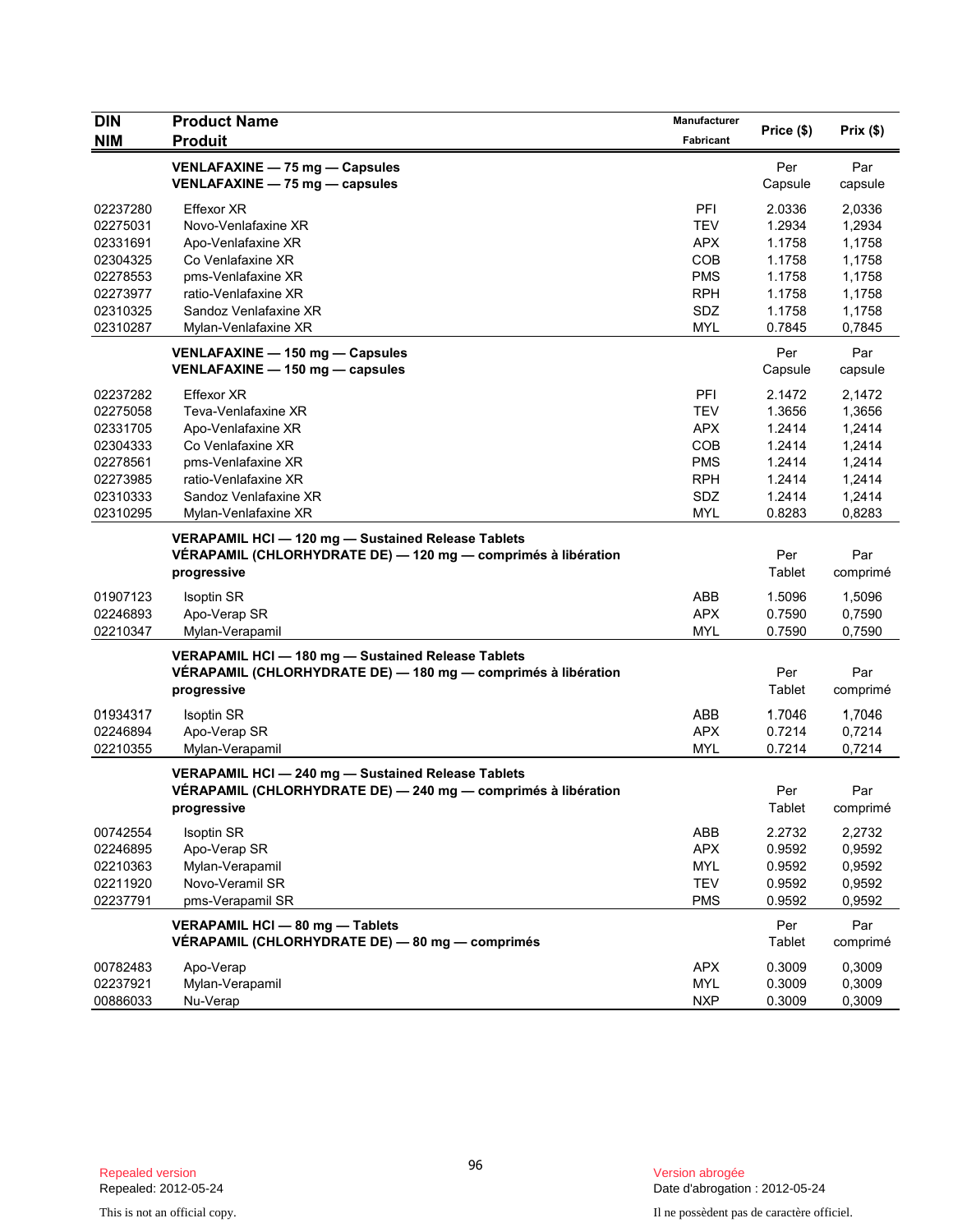| <b>DIN</b>           | <b>Product Name</b>                                                                  | <b>Manufacturer</b>      | Price (\$)       | Prix(\$)         |
|----------------------|--------------------------------------------------------------------------------------|--------------------------|------------------|------------------|
| <b>NIM</b>           | <b>Produit</b>                                                                       | Fabricant                |                  |                  |
|                      | VERAPAMIL HCI - 120 mg - Tablets<br>VÉRAPAMIL (CHLORHYDRATE DE) - 120 mg - comprimés |                          | Per<br>Tablet    | Par<br>comprimé  |
| 00782491             | Apo-Verap                                                                            | <b>APX</b>               | 0.4675           | 0,4675           |
| 02237922<br>00886041 | Mylan-Verapamil<br>Nu-Verap                                                          | <b>MYL</b><br><b>NXP</b> | 0.4675<br>0.4675 | 0,4675<br>0,4675 |
|                      | WARFARIN SODIUM - 1 mg - Tablets                                                     |                          | Per              | Par              |
|                      | WARFARINE SODIQUE - 1 mg - comprimés                                                 |                          | Tablet           | comprimé         |
| 01918311             | Coumadin                                                                             | SQU                      | 0.3608           | 0,3608           |
| 02242680             | Taro-Warfarin                                                                        | <b>TAR</b>               | 0.2178           | 0,2178           |
| 02242924             | Apo-Warfarin                                                                         | <b>APX</b>               | 0.1960           | 0,1960           |
| 02244462<br>02265273 | Mylan-Warfarin<br>Novo-Warfarin                                                      | <b>MYL</b><br><b>TEV</b> | 0.1960<br>0.1960 | 0,1960<br>0,1960 |
|                      | WARFARIN SODIUM - 2 mg - Tablets                                                     |                          | Per              | Par              |
|                      | WARFARINE SODIQUE - 2 mg - comprimés                                                 |                          | Tablet           | comprimé         |
| 01918338             | Coumadin                                                                             | SQU                      | 0.3817           | 0,3817           |
| 02242681             | Taro-Warfarin                                                                        | <b>TAR</b>               | 0.2304           | 0,2304           |
| 02242925             | Apo-Warfarin                                                                         | <b>APX</b>               | 0.2074           | 0,2074           |
| 02244463<br>02265281 | Mylan-Warfarin<br>Novo-Warfarin                                                      | MYL                      | 0.2074           | 0,2074           |
|                      |                                                                                      | <b>TEV</b>               | 0.2074           | 0,2074           |
|                      | WARFARIN SODIUM - 2.5 mg - Tablets<br>WARFARINE SODIQUE - 2.5 mg - comprimés         |                          | Per<br>Tablet    | Par<br>comprimé  |
| 01918346             | Coumadin                                                                             | SQU                      | 0.3053           | 0,3053           |
| 02242682             | Taro-Warfarin                                                                        | <b>TAR</b>               | 0.1845           | 0,1845           |
| 02242926             | Apo-Warfarin                                                                         | <b>APX</b>               | 0.1660           | 0,1660           |
| 02244464             | Mylan-Warfarin                                                                       | <b>MYL</b>               | 0.1660           | 0,1660           |
| 02265303             | Novo-Warfarin                                                                        | <b>TEV</b>               | 0.1660           | 0,1660           |
|                      | WARFARIN SODIUM - 3 mg - Tablets                                                     |                          | Per              | Par              |
|                      | WARFARINE SODIQUE - 3 mg - comprimés                                                 |                          | Tablet           | comprimé         |
| 02240205             | Coumadin                                                                             | SQU                      | 0.4730           | 0,4730           |
| 02242683             | Taro-Warfarin                                                                        | <b>TAR</b>               | 0.2827           | 0,2827           |
| 02265311             | Novo-Warfarin                                                                        | <b>TEV</b>               | 0.2571           | 0,2571           |
| 02245618             | Apo-Warfarin                                                                         | <b>APX</b>               | 0.2570           | 0,2570           |
| 02287498             | Mylan-Warfarin                                                                       | <b>MYL</b>               | 0.2337           | 0,2337           |
|                      | WARFARIN SODIUM - 4 mg - Tablets<br>WARFARINE SODIQUE $-$ 4 mg $-$ comprimes         |                          | Per<br>Tablet    | Par<br>comprimé  |
| 02007959             | Coumadin                                                                             | SQU                      | 0.4730           | 0,4730           |
| 02242684             | Taro-Warfarin                                                                        | <b>TAR</b>               | 0.2856           | 0,2856           |
| 02242927             | Apo-Warfarin                                                                         | <b>APX</b>               | 0.2571           | 0,2571           |
| 02244465             | Mylan-Warfarin                                                                       | <b>MYL</b>               | 0.2571           | 0,2571           |
| 02265338             | Novo-Warfarin                                                                        | <b>TEV</b>               | 0.2571           | 0,2571           |
|                      | WARFARIN SODIUM - 5 mg - Tablets                                                     |                          | Per              | Par              |
|                      | WARFARINE SODIQUE - 5 mg - comprimés                                                 |                          | Tablet           | comprimé         |
| 01918354             | Coumadin                                                                             | SQU                      | 0.3058           | 0,3058           |
| 02242685             | Taro-Warfarin                                                                        | <b>TAR</b>               | 0.1848           | 0,1848           |
| 02242928             | Apo-Warfarin                                                                         | <b>APX</b>               | 0.1663           | 0,1663           |
| 02244466             | Mylan-Warfarin                                                                       | MYL                      | 0.1663           | 0,1663           |
| 02265346             | Novo-Warfarin                                                                        | <b>TEV</b>               | 0.1663           | 0,1663           |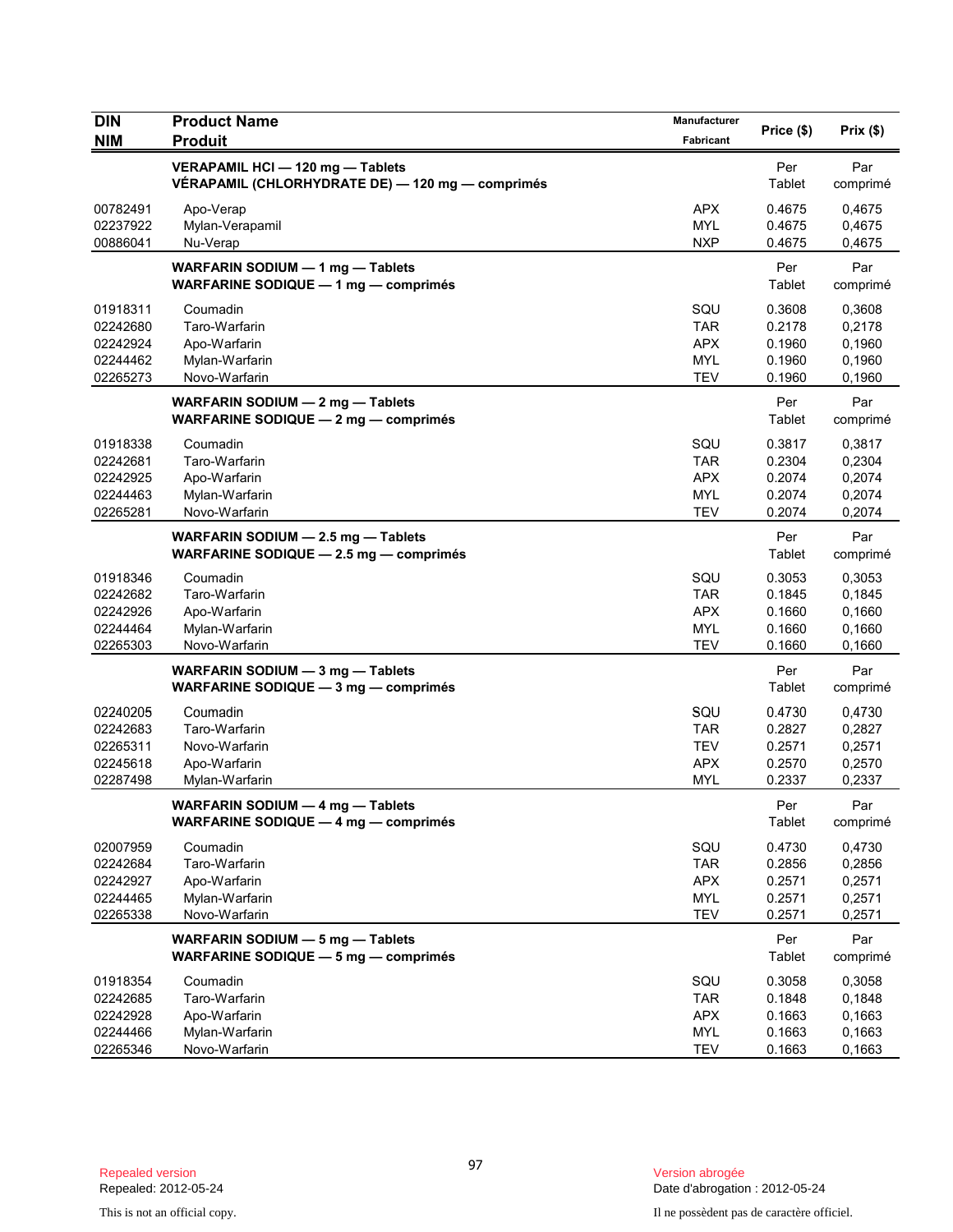| <b>DIN</b><br><b>NIM</b>                     | <b>Product Name</b><br><b>Produit</b>                                                                                                            | Manufacturer<br>Fabricant                     | Price (\$)                           | Prix(\$)                             |
|----------------------------------------------|--------------------------------------------------------------------------------------------------------------------------------------------------|-----------------------------------------------|--------------------------------------|--------------------------------------|
|                                              | WARFARIN SODIUM - 10 mg - Tablets<br>WARFARINE SODIQUE - 10 mg - comprimés                                                                       |                                               | Per<br>Tablet                        | Par<br>comprimé                      |
| 01918362<br>02242687<br>02242929<br>02244467 | Coumadin<br>Taro-Warfarin<br>Apo-Warfarin<br>Mylan-Warfarin                                                                                      | SQU<br><b>TAR</b><br><b>APX</b><br><b>MYL</b> | 0.5489<br>0.3316<br>0.2984<br>0.2984 | 0,5489<br>0,3316<br>0,2984<br>0,2984 |
|                                              | ZIDOVUDINE - 100 mg - Capsules<br>ZIDOVUDINE - 100 mg - capsules                                                                                 |                                               | Per<br>Capsule                       | Par<br>capsule                       |
| 01902660<br>01946323                         | Retrovir<br>Apo-Zidovudine                                                                                                                       | VII<br><b>APX</b>                             | 2.0079<br>1.2750                     | 2,0079<br>1,2750                     |
|                                              | ZINC SULFATE MONOHYDRATE/HYDROCORTISONE ACETATE — 5 mg/5 mg<br>- Topical Ointment<br>ZINC (SULFATE MONOHYDRATÉ DE)/HYDROCORTISONE (ACÉTATE D') — |                                               | Per                                  | Par                                  |
|                                              | 5 mg/5 mg - pommade topique                                                                                                                      |                                               | Gram                                 | gramme                               |
| 00505773<br>00607789<br>02128446<br>02247691 | Anusol-HC<br>ratio-Hemcort HC<br>Anodan-HC<br>Sandoz Anuzinc HC                                                                                  | <b>MCL</b><br><b>RPH</b><br><b>ODN</b><br>SDZ | 0.9152<br>0.4576<br>0.4160<br>0.4160 | 0,9152<br>0,4576<br>0,4160<br>0,4160 |
|                                              | ZINC SULFATE MONOHYDRATE/HYDROCORTISONE ACETATE - 10 mg/10 mg<br>- Suppositories                                                                 |                                               |                                      |                                      |
|                                              | ZINC (SULFATE MONOHYDRATÉ DE)/HYDROCORTISONE (ACÉTATE D') —<br>10 mg/10 mg - suppositoires                                                       |                                               | Per                                  | Par<br>Suppository suppositoire      |
| 00476285<br>00607797<br>02236399<br>02242798 | Anusol-HC<br>ratio-Hemcort HC<br>Andodan-HC<br>Sandoz Anuzinc HC                                                                                 | <b>PDA</b><br><b>RPH</b><br>ODN<br>SDZ        | 1.1440<br>0.6683<br>0.6683<br>0.6683 | 1,1440<br>0,6683<br>0,6683<br>0,6683 |
|                                              | ZOLMITRIPTAN - 2.5 mg - Tablets<br>ZOLMITRIPTAN - 2.5 mg - comprimés                                                                             |                                               | Per<br>Tablet                        | Par<br>comprimé                      |
| 02238660<br>02313960                         | Zomig<br>Teva-Zolmitriptan                                                                                                                       | <b>AZC</b><br><b>TEV</b>                      | 15.0884<br>5.3333                    | 15,0884<br>5,3333                    |
|                                              | ZOLMITRIPTAN - 2.5 mg - Orally Disintegrating Tablets<br>ZOLMITRIPTAN - 2.5 mg - comprimés à dissolution orale                                   |                                               | Per<br>Tablet                        | Par<br>comprimé                      |
| 02243045<br>02342545                         | Zomig OD<br>Teva-Zolmitriptan OD                                                                                                                 | <b>AZC</b><br><b>TEV</b>                      | 15.1000<br>5.3333                    | 15,1000<br>5,3333                    |
|                                              | ZOPICLONE - 5 mg - Tablets<br>$ZOPICLONE - 5 mg - comprimés$                                                                                     |                                               | Per<br>Tablet                        | Par<br>comprimé                      |
| 02216167<br>02267918<br>02245077             | Imovane<br>Ran-Zopiclone<br>Apo-Zopiclone                                                                                                        | <b>SAA</b><br><b>RAN</b><br><b>APX</b>        | 1.1064<br>0.2700<br>0.2455           | 1,1064<br>0,2700<br>0,2455           |
| 02271931<br>02243426<br>02251450             | Co Zopiclone<br>pms-Zopiclone<br>Novo-Zopiclone                                                                                                  | COB<br><b>PMS</b><br><b>TEV</b>               | 0.2455<br>0.2455<br>0.2454           | 0,2455<br>0,2455<br>0,2454           |
| 02246534<br>02296616<br>02257572             | ratio-Zopiclone<br>Mylan-Zopiclone<br>Sandoz Zopiclone                                                                                           | <b>RPH</b><br><b>MYL</b><br>SDZ               | 0.2454<br>0.2231<br>0.2231           | 0,2454<br>0,2231<br>0,2231           |